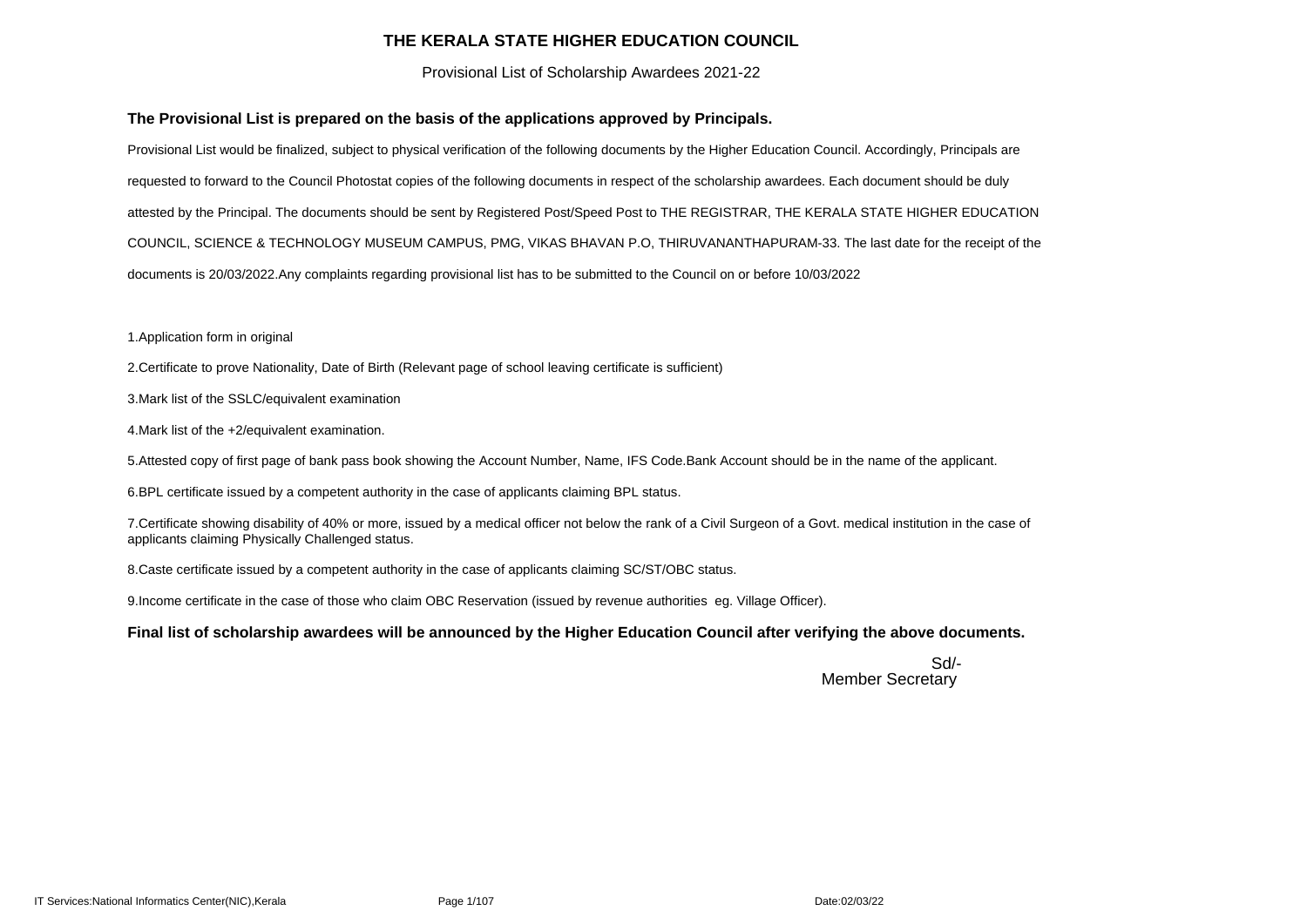### **UNIVERSITY:CUSAT**

#### **STREAM:Science**

| $No$ SI No | Rank        | <b>Reg ID</b> | <b>Name</b> | <b>Institution</b>        | <b>Course</b>         | M/F | <b>Marks in</b> | %Marks in  | <b>Marks in</b>  | %Marks in        | Date of Birth | <b>Position in</b> | <b>Position in PC</b> | <b>Position in</b> | <b>Position in</b> |
|------------|-------------|---------------|-------------|---------------------------|-----------------------|-----|-----------------|------------|------------------|------------------|---------------|--------------------|-----------------------|--------------------|--------------------|
|            |             |               |             |                           |                       |     | qualifying      | qualifying | <b>SSLC/EQVT</b> | <b>SSLC/EQVT</b> |               | <b>BPL list(if</b> | list(if               | SC/ST list(if      | <b>OBC</b> list(if |
|            |             |               |             |                           |                       |     | exam            | exam       | exam             | exam             |               | applicable)        | applicable            | applicable)        | applicable)        |
|            | CSSCG000001 | 010060860919  | ANJANA K V  | <b>CUSAT CENTRE FOR</b>   | <b>INTEGRATED</b>     |     | 1197            | 99.75      | 950              | ΩE               | 08/07/2003    |                    |                       |                    |                    |
|            |             |               |             | <b>INTEGRATED STUDIES</b> | <b>IMSC CHEMISTRY</b> |     |                 |            |                  |                  |               |                    |                       |                    |                    |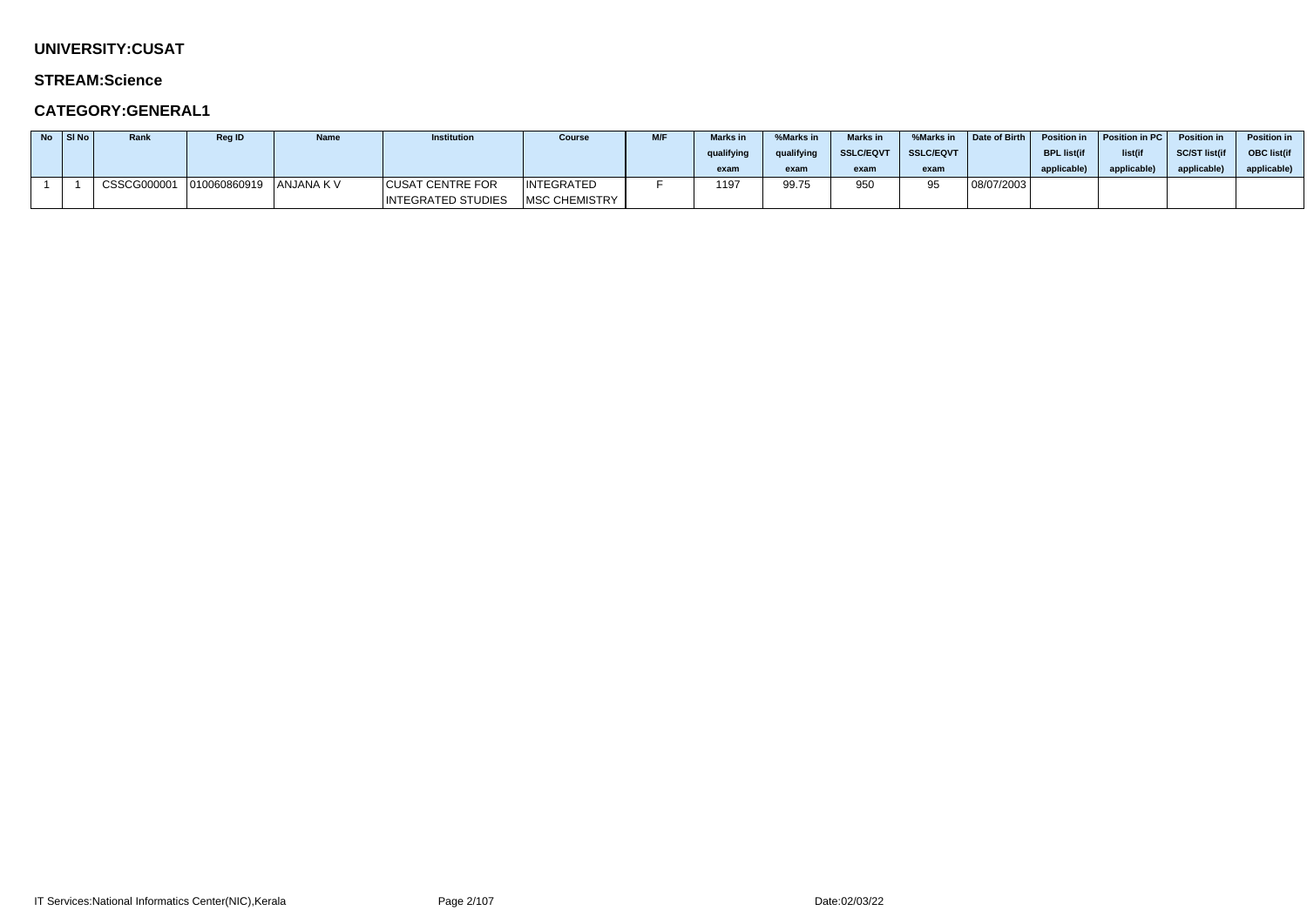### **UNIVERSITY:CUSAT**

#### **STREAM:Science**

| No. | $ $ SI No $ $ | Rank | <b>Reg ID</b> | <b>Name</b>                                     | <b>Institution</b>        | <b>Course</b>     | <b>M/F</b> | <b>Marks in</b> | %Marks in  | <b>Marks in</b>  | %Marks in        | Date of Birth | <b>Position in</b> | Position in PC   Position in |               | <b>Position in</b> |
|-----|---------------|------|---------------|-------------------------------------------------|---------------------------|-------------------|------------|-----------------|------------|------------------|------------------|---------------|--------------------|------------------------------|---------------|--------------------|
|     |               |      |               |                                                 |                           |                   |            | qualifying      | qualifying | <b>SSLC/EQVT</b> | <b>SSLC/EQVT</b> |               | <b>BPL list(if</b> | list(if                      | SC/ST list(if | <b>OBC</b> list(if |
|     |               |      |               |                                                 |                           |                   |            | exam            | exam       | exam             | exam             |               | applicable)        | applicable                   | applicable    | applicable)        |
|     |               |      |               | CSSCOBC00000   010060875919       SREELAKSHMI V | <b>CUSAT CENTRE FOR</b>   | <b>INTEGRATED</b> |            | 1196            | 99.67      | 950              | QБ               | 06/04/2003    |                    |                              |               | <b>CSSCOBC0</b>    |
|     |               |      |               |                                                 | <b>INTEGRATED STUDIES</b> | MSC PHYSICS       |            |                 |            |                  |                  |               |                    |                              |               | 00001              |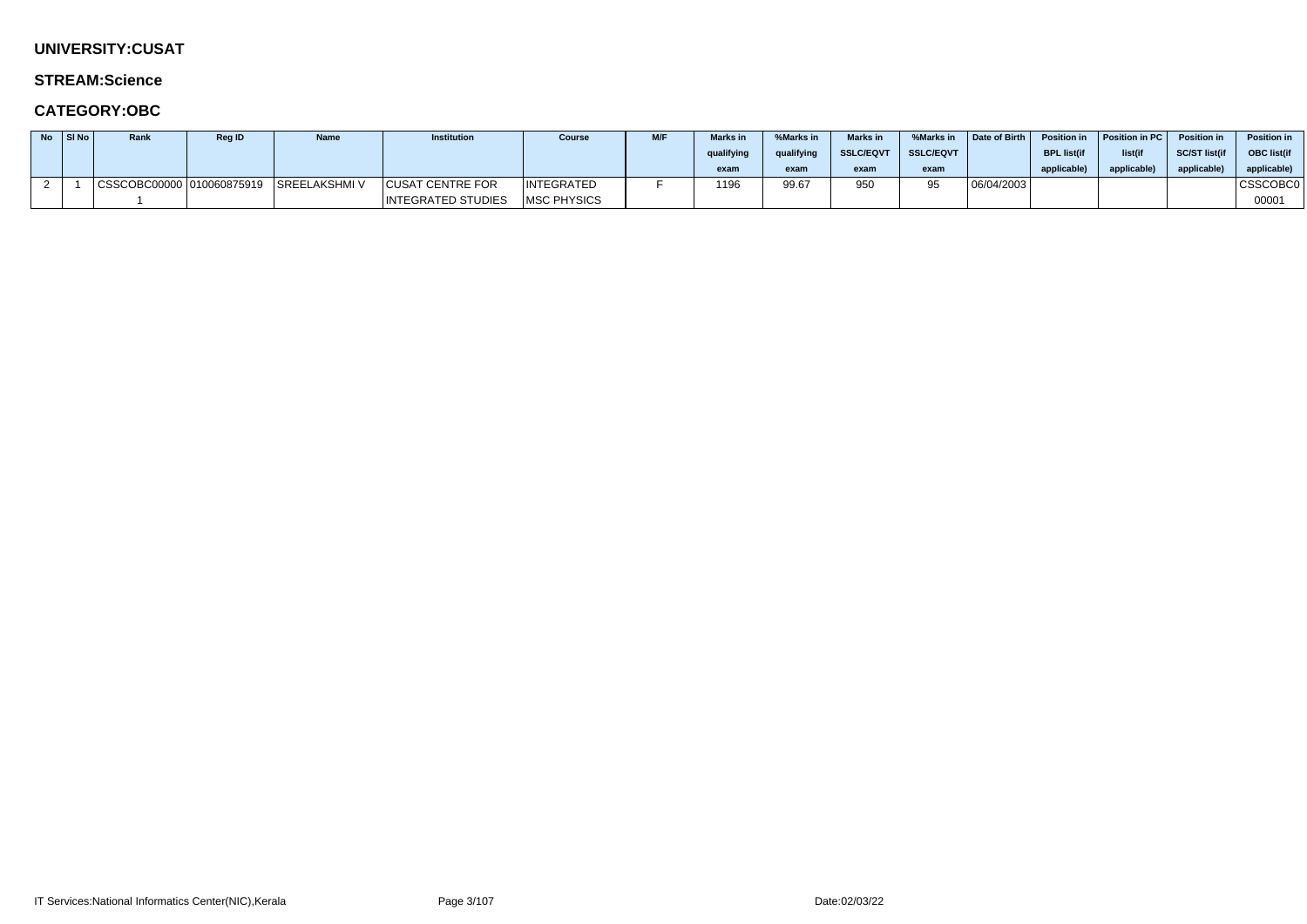#### **STREAM:Science**

| <b>No</b>       | SI No          | Rank                                        | <b>Reg ID</b> | <b>Name</b>             | <b>Institution</b>                 | <b>Course</b>          | M/F | <b>Marks in</b> | %Marks in  | <b>Marks in</b>  | %Marks in        | Date of Birth       | <b>Position in</b>    | <b>Position in PC</b> | <b>Position in</b>   | <b>Position in</b> |
|-----------------|----------------|---------------------------------------------|---------------|-------------------------|------------------------------------|------------------------|-----|-----------------|------------|------------------|------------------|---------------------|-----------------------|-----------------------|----------------------|--------------------|
|                 |                |                                             |               |                         |                                    |                        |     | qualifying      | qualifying | <b>SSLC/EQVT</b> | <b>SSLC/EQVT</b> |                     | <b>BPL list(if</b>    | list(if               | <b>SC/ST list(if</b> | <b>OBC list(if</b> |
|                 |                |                                             |               |                         |                                    |                        |     | exam            | exam       | exam             | exam             |                     | applicable)           | applicable)           | applicable)          | applicable)        |
| 3               |                | <b>CUSCG000001</b>                          | 010042703819  | NIDHARSANA S            | <b>GOVT. VICTORIA</b>              | <b>B.SC PHYSICS</b>    | F.  | 1200            | 100        | 98               | 97               | 09/10/2003          |                       |                       |                      | <b>CUSCOBC0</b>    |
|                 |                |                                             |               |                         | COLLEGE, PALAKKAD                  |                        |     |                 |            |                  |                  |                     |                       |                       |                      | 00001              |
| 4               | $\overline{2}$ | <b>CUSCG000002</b>                          | 010047520219  | <b>ANSHIDA SHIRIN E</b> | <b>FAROOK COLLEGE,</b>             | <b>B.SC MATHS</b>      | F.  | 1200            | 100        | 950              | 95               | 12/07/2002          |                       |                       |                      | <b>CUSCOBC0</b>    |
|                 |                |                                             |               |                         | FAROOK, KOZHIKODE                  |                        |     |                 |            |                  |                  |                     |                       |                       |                      | 00002              |
| $5\overline{)}$ | 3              | <b>CUSCG000003</b>                          | 010044223519  | <b>SREEDIVYAK</b>       | <b>GOVT. VICTORIA</b>              | <b>B.Sc Computer</b>   | F.  | 1200            | 100        | 950              | 95               |                     | 31/10/2002 CUSCBPL0   |                       |                      | <b>CUSCOBC0</b>    |
|                 |                |                                             |               |                         | COLLEGE, PALAKKAD                  | Science                |     |                 |            |                  |                  |                     | 00001                 |                       |                      | 00003              |
| 6               | -4             | CUSCG000004 010032954119                    |               | MARIA SHAJI             | ST.THOMAS COLLEGE.                 | <b>BSc Mathematics</b> | F.  | 1200            | 100        | 950              | 95               | 04/03/2003          |                       |                       |                      |                    |
|                 |                |                                             |               |                         | <b>THRISSUR</b>                    | (with Computer         |     |                 |            |                  |                  |                     |                       |                       |                      |                    |
|                 |                |                                             |               |                         |                                    | Application)           |     |                 |            |                  |                  |                     |                       |                       |                      |                    |
| $\overline{7}$  | -5             | CUSCG000005                                 | 010057078919  | <b>ASWANTH K P</b>      | ST.MARYS COLLEGE,                  | Bachelor of            | M   | 1183            | 100        | 950              | 95               | 04/07/2003 CUSCBPL0 |                       |                       |                      |                    |
|                 |                |                                             |               |                         | SULTHANBETHERY,                    | Computer               |     |                 |            |                  |                  |                     | 00002                 |                       |                      |                    |
|                 |                |                                             |               |                         | WAYANAD                            | Applications           |     |                 |            |                  |                  |                     |                       |                       |                      |                    |
| 8               | 6              | <b>CUSCG000006</b>                          | 010047853319  | <b>RINSHAVP</b>         | GOVT. COLLEGE,                     | B.SC                   | F.  | 1200            | 100        | 950              | 95               | 27/09/2003          |                       |                       |                      | <b>CUSCOBC0</b>    |
|                 |                |                                             |               |                         | CHITTUR, PALAKKAD                  | <b>GEOGRAPHY</b>       |     |                 |            |                  |                  |                     |                       |                       |                      | 00004              |
| 9               |                | <b>CUSCG000007</b>                          | 010054390719  | <b>NANDANA CT</b>       | PROVIDENCE WOMENS                  | <b>B.SC CHEMISTRY</b>  | F.  | 1172            | 100        | 908              | 90.8             |                     | 23/05/2003   CUSCBPL0 |                       |                      |                    |
|                 |                |                                             |               |                         | COLLEGE, KOZHIKODE                 |                        |     |                 |            |                  |                  |                     | 00003                 |                       |                      |                    |
| 10 <sup>°</sup> | -8             | <b>CUSCG000008</b>                          | 030694388619  | <b>GOPIKA K</b>         | <b>ST.THOMAS COLLEGE.</b>          | <b>B.Sc Computer</b>   | F.  | 1200            | 100        | 536              | 89.33            | 06/07/2003          |                       |                       |                      |                    |
|                 |                |                                             |               |                         | <b>THRISSUR</b>                    | Science                |     |                 |            |                  |                  |                     |                       |                       |                      |                    |
| 11              | -9             | <b>CUSCG000009</b>                          | 010037857519  | <b>MUHSINA K M</b>      | College of Applied Science B.SC    |                        | F.  | 1200            | 100        | 837              | 83.7             | 14/02/2003          |                       |                       |                      | <b>CUSCOBC0</b>    |
|                 |                |                                             |               |                         | Chelekkara                         | <b>ELECTRONICS</b>     |     |                 |            |                  |                  |                     |                       |                       |                      | 00005              |
| 12 <sub>2</sub> | 10             | CUSCG000010 010043082219                    |               | <b>YEDHUKRISHNA</b>     | <b>COLLEGE OF APPLIED</b>          | <b>B.Sc Computer</b>   | M   | 982             | 100        | 776              | 77.6             | 21/11/2003          |                       |                       |                      | <b>CUSCOBC0</b>    |
|                 |                |                                             |               | KJ                      | <b>SCIENCE</b>                     | Science                |     |                 |            |                  |                  |                     |                       |                       |                      | 00006              |
|                 |                |                                             |               |                         | VADAKKENCHERRY                     |                        |     |                 |            |                  |                  |                     |                       |                       |                      |                    |
| 13              | 11             | CUSCG000011 010002419319                    |               | Aiswarya Ramesh         | <b>GOVT. VICTORIA</b>              | <b>B.SC MATHS</b>      | F.  | 1199            | 99.92      | 950              | 95               | 08/03/2003          |                       |                       |                      |                    |
|                 |                |                                             |               |                         | COLLEGE, PALAKKAD                  |                        |     |                 |            |                  |                  |                     |                       |                       |                      |                    |
| 14              | 12             | CUSCG000012 010057327719                    |               | <b>SARADHA S</b>        | W.M.O.ARTS AND                     | <b>B.SC MATHS</b>      | F.  | 1198            | 99.83      | 650              | 100              | 08/12/2003          |                       |                       |                      |                    |
|                 |                |                                             |               |                         | SCIENCE COLLEGE,                   |                        |     |                 |            |                  |                  |                     |                       |                       |                      |                    |
|                 |                |                                             |               |                         | MUTTIL, WAYANAD                    |                        |     |                 |            |                  |                  |                     |                       |                       |                      |                    |
| $15 \vert$      |                | 13   CUSCG000013   010047504619   SHIYANA E |               |                         | M E S KALLADI                      | <b>B.SC PHYSICS</b>    | F.  | 1198            | 99.83      | 950              | 95               | 11/04/2002          |                       |                       |                      | <b>CUSCOBCO</b>    |
|                 |                |                                             |               |                         | COLLEGE,                           |                        |     |                 |            |                  |                  |                     |                       |                       |                      | 00007              |
|                 |                |                                             |               |                         | MANNARKKAD,                        |                        |     |                 |            |                  |                  |                     |                       |                       |                      |                    |
|                 |                |                                             |               |                         | PALAKKAD                           |                        |     |                 |            |                  |                  |                     |                       |                       |                      |                    |
| 16              | 14             | CUSCG000014 010036644418                    |               | MINSHIDA P A            | FAROOK COLLEGE,                    | <b>B.SC MATHS</b>      | F.  | 1198            | 99.83      | 950              | 95               | 05/07/2002          |                       |                       |                      | <b>CUSCOBC0</b>    |
|                 |                |                                             |               |                         | FAROOK, KOZHIKODE                  |                        |     |                 |            |                  |                  |                     |                       |                       |                      | 00008              |
| 17              | 15             | CUSCG000015 010046949819                    |               | <b>NASNA SANAH M</b>    | MES MAMPAD COLLEGE, B.SC CHEMISTRY |                        | F.  | 1198            | 99.83      | 950              | 95               | 21/12/2002          |                       |                       |                      | <b>CUSCOBC0</b>    |
|                 |                |                                             |               |                         | MAMPAD, MALAPPURAM                 |                        |     |                 |            |                  |                  |                     |                       |                       |                      | 00009              |
| 18              | 16             | CUSCG000016 010054296419                    |               | RISHIKA D               | <b>GOVT. ARTS AND</b>              | <b>B.SC CHEMISTRY</b>  | F.  | 1198            | 99.83      | 950              | 95               | 07/07/2003          |                       |                       |                      |                    |
|                 |                |                                             |               |                         | <b>SCIENCE COLLEGE,</b>            |                        |     |                 |            |                  |                  |                     |                       |                       |                      |                    |
|                 |                |                                             |               |                         | MEENCHANDA,                        |                        |     |                 |            |                  |                  |                     |                       |                       |                      |                    |
|                 |                |                                             |               |                         | <b>KOZHIKODE</b>                   |                        |     |                 |            |                  |                  |                     |                       |                       |                      |                    |
| 19              | 17             | CUSCG000017 010056310619                    |               | SAYOOJ K K              | ST.JOSEPHS COLLEGE,                | <b>B.SC CHEMISTRY</b>  | M   | 1197            | 99.75      | 1000             | 100              | 22/12/2003          |                       |                       |                      | <b>CUSCOBC0</b>    |
|                 |                |                                             |               |                         | DEVAGIRI, KOZHIKODE                |                        |     |                 |            |                  |                  |                     |                       |                       |                      | 00010              |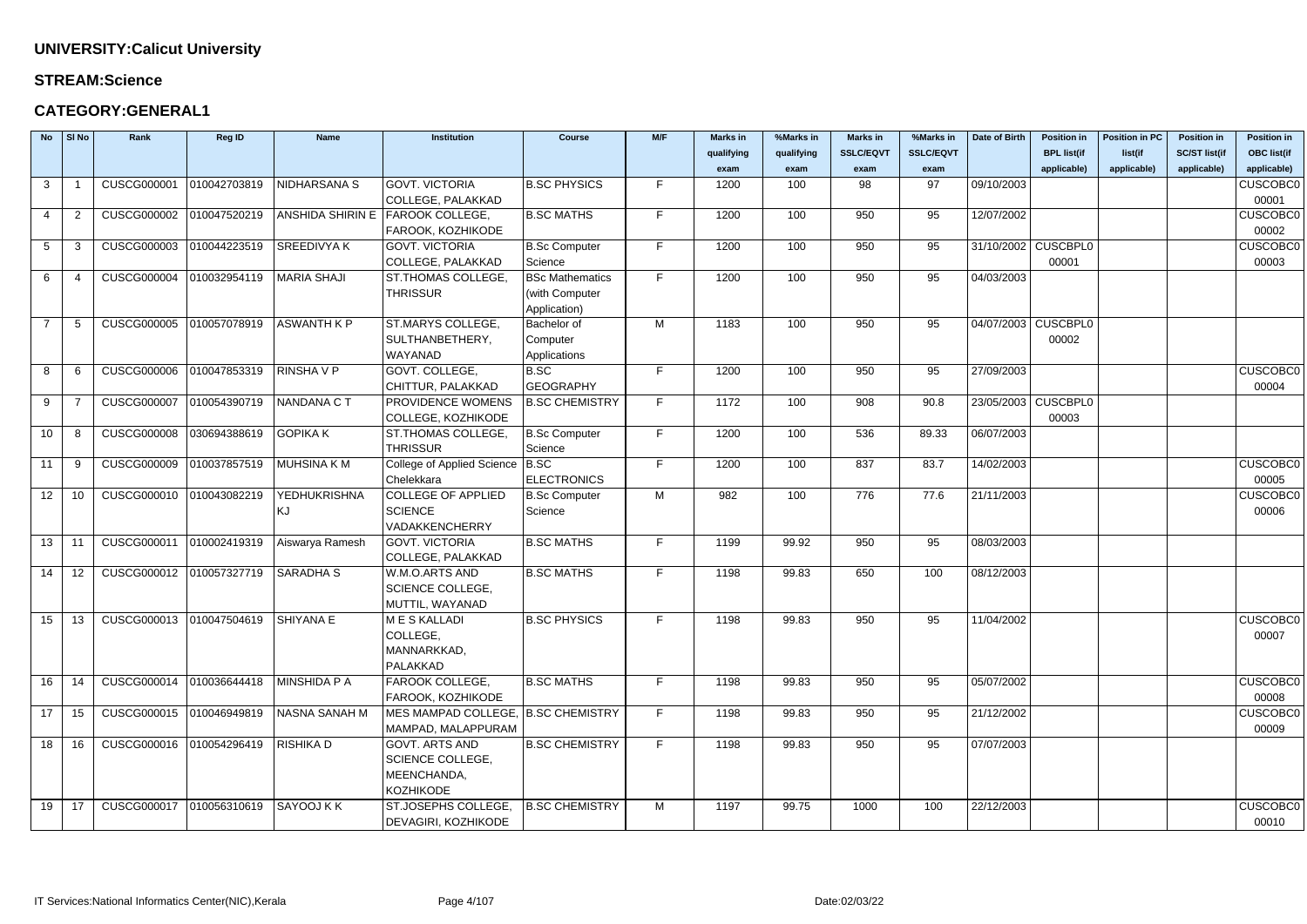| 20 |     |                           | CUSCG000018 010046308719 | SHIBLA SHERIN P                             | <b>FAROOK COLLEGE,</b><br>FAROOK, KOZHIKODE                      | <b>B.SC MATHS</b>      | F. | 1197 | 99.75 | 950 | 95   | 06/03/2003                   | <b>CUSCOBC0</b><br>00011 |
|----|-----|---------------------------|--------------------------|---------------------------------------------|------------------------------------------------------------------|------------------------|----|------|-------|-----|------|------------------------------|--------------------------|
| 21 | 19  | CUSCG000019               | 010042761319             | <b>ROSE MARY J</b>                          | <b>GOVT. VICTORIA</b><br>COLLEGE, PALAKKAD                       | <b>B.SC MATHS</b>      | F  | 1197 | 99.75 | 950 | 95   | 03/04/2003                   | <b>CUSCOBC0</b><br>00012 |
| 22 | 20  | CUSCG000020 010044586419  |                          | PARVATHY<br>SREENIVASAN                     | ST.JOSEPHS COLLEGE,<br><b>DEVAGIRI, KOZHIKODE</b>                | <b>B.SC CHEMISTRY</b>  | F  | 1197 | 99.75 | 950 | 95   | 23/05/2003                   |                          |
| 23 | 21  | CUSCG000021               | 020435982019             | <b>HADIYA</b>                               | FAROOK COLLEGE,<br>FAROOK, KOZHIKODE                             | <b>B.SC STATISTICS</b> | F  | 1197 | 99.75 | 467 | 93.4 | 25/03/2003                   | <b>CUSCOBC0</b><br>00013 |
| 24 | 22  | CUSCG000022 010036664919  |                          | ANN SILLA. N. K                             | ST.MARYS COLLEGE,<br><b>THRISSUR</b>                             | <b>B.SC CHEMISTRY</b>  | F  | 678  | 99.71 | 100 | 100  | 11/09/2003                   | <b>CUSCOBC0</b><br>00014 |
| 25 | 23  | CUSCG000023 010041725119  |                          | NANDANA M B                                 | MERCY COLLEGE,<br>PALAKKAD                                       | <b>B.SC CHEMISTRY</b>  | F  | 1196 | 99.67 | 950 | 95   | 09/01/2003                   | <b>CUSCOBC0</b><br>00015 |
| 26 | 24  | CUSCG000024  010049912019 |                          | <b>HUSNAM</b>                               | FAROOK COLLEGE,<br>FAROOK, KOZHIKODE                             | <b>B.SC PHYSICS</b>    | F  | 1196 | 99.67 | 950 | 95   | 02/06/2003                   | <b>CUSCOBC0</b><br>00016 |
| 27 | 25  | CUSCG000025 010046670519  |                          | <b>SURYACS</b>                              | ST.JOSEPHS COLLEGE,<br>DEVAGIRI, KOZHIKODE                       | <b>B.SC MATHS</b>      | F  | 1196 | 99.67 | 950 | 95   | 08/07/2003                   | <b>CUSCOBC0</b><br>00017 |
| 28 | 26  | <b>CUSCG000026</b>        | 010041314019             | Fathimathul Afra K K                        | FAROOK COLLEGE,<br>FAROOK, KOZHIKODE                             | <b>B.SC PHYSICS</b>    | F  | 1196 | 99.67 | 950 | 95   | 18/09/2003                   | <b>CUSCOBC0</b><br>00018 |
| 29 | 27  | <b>CUSCG000027</b>        | 010046605319             | ATHIFA JUMLA T.A                            | <b>ST.JOSEPHS COLLEGE</b><br>DEVAGIRI, KOZHIKODE                 | <b>B.SC MATHS</b>      | F  | 1196 | 99.67 | 950 | 95   | 18/03/2004                   | <b>CUSCOBC0</b><br>00019 |
| 30 | 28  | <b>CUSCG000028</b>        | 020434838519             | ANJANA C S                                  | ST. THOMAS COLLEGE,<br><b>THRISSUR</b>                           | <b>B.SC PHYSICS</b>    | F  | 1196 | 99.67 | 471 | 94.2 | 12/07/2003                   | <b>CUSCOBC0</b><br>00020 |
| 31 | 29  | CUSCG000029 010060755919  |                          | <b>FATHIMATHUL</b><br><b>SHAHANA SHERIN</b> | <b>GOVERNMENT</b><br>COLLEGE,<br>MADAPPALLY,<br><b>KOZHIKODE</b> | <b>B.SC BOTONY</b>     | F  | 1196 | 99.67 | 900 | 90   | 29/09/2002 CUSCBPL0<br>00004 | <b>CUSCOBC0</b><br>00021 |
| 32 | 30  | CUSCG000030 010054284819  |                          | <b>C SNEHA</b><br><b>SREEKUMAR</b>          | ST.JOSEPHS COLLEGE,<br><b>DEVAGIRI, KOZHIKODE</b>                | <b>B.SC MATHS</b>      | F  | 1195 | 99.58 | 640 | 100  | 30/07/2003                   |                          |
| 33 | 31  | CUSCG000031               | 010056928819             | NUZHA K                                     | PROVIDENCE WOMENS<br>COLLEGE, KOZHIKODE                          | <b>BSc Psychology</b>  | F  | 1195 | 99.58 | 990 | 99   | 22/03/2004                   | <b>CUSCOBC0</b><br>00022 |
| 34 | 32  | <b>CUSCG000032</b>        | 020436096719             | SHAIKA N P                                  | FAROOK COLLEGE.<br>FAROOK, KOZHIKODE                             | <b>B.SC MATHS</b>      | F. | 1195 | 99.58 | 486 | 97.2 | 19/09/2003                   | <b>CUSCOBC0</b><br>00023 |
| 35 | 33  | CUSCG000033  010039885119 |                          | ANRIYA GEORGE                               | CHRIST COLLEGE,<br>IRINJALAKKUDA,<br><b>THRISSUR</b>             | <b>B.SC CHEMISTRY</b>  | F. | 1195 | 99.58 | 950 | 95   | 19/10/2002                   |                          |
| 36 | 34  | CUSCG000034 010052894219  |                          | DARSHANA JOSE                               | ST.JOSEPHS COLLEGE,<br>DEVAGIRI, KOZHIKODE                       | <b>B.SC CHEMISTRY</b>  | F  | 1195 | 99.58 | 950 | 95   | 04/04/2003                   |                          |
| 37 | 35  | CUSCG000035 010050040319  |                          | <b>MEGHAV</b>                               | GOVT. COLLEGE,<br><b>MALAPPURAM</b>                              | <b>B.SC CHEMISTRY</b>  | F  | 1195 | 99.58 | 950 | 95   | 01/05/2003                   | <b>CUSCOBC0</b><br>00024 |
| 38 | 36  | CUSCG000036 010053675919  |                          | LIYA A C                                    | <b>MALABAR CHRISTIAN</b><br>COLLEGE, KOZHIKODE                   | <b>B.SC ZOOLOGY</b>    | F  | 1195 | 99.58 | 950 | 95   | 02/05/2003                   | <b>CUSCOBC0</b><br>00025 |
| 39 | 37  | CUSCG000037 010038551319  |                          | KEERTHANA M T                               | <b>SREE KERALA VARMA</b><br><b>COLLEGE, THRISSUR</b>             | <b>B.SC ZOOLOGY</b>    | F  | 1195 | 99.58 | 950 | 95   | 12/05/2003                   |                          |
| 40 | 38  | CUSCG000038 010056327219  |                          | <b>PRARTHANA C</b>                          | ST.JOSEPHS COLLEGE,<br>DEVAGIRI, KOZHIKODE                       | <b>B.SC MATHS</b>      | F  | 1195 | 99.58 | 950 | 95   | 13/05/2003                   |                          |
| 41 | 39  | CUSCG000039 010040631519  |                          | <b>FATHIMA SINANA</b>                       | <b>FAROOK COLLEGE,</b><br>FAROOK, KOZHIKODE                      | <b>B.SC MATHS</b>      | F  | 1195 | 99.58 | 950 | 95   | 16/06/2003                   | <b>CUSCOBC0</b><br>00026 |
| 42 | 40  | <b>CUSCG000040</b>        | 010054589519             | <b>POOJA PRASOON</b>                        | ST.JOSEPHS COLLEGE,<br>DEVAGIRI, KOZHIKODE                       | <b>B.SC CHEMISTRY</b>  | F  | 1195 | 99.58 | 950 | 95   | 26/09/2003                   |                          |
| 43 | -41 | <b>CUSCG000041</b>        | 010051810819             | <b>MOHAMMED</b><br><b>SHAMIL O</b>          | FAROOK COLLEGE,<br>FAROOK, KOZHIKODE                             | <b>B.SC CHEMISTRY</b>  | M  | 1195 | 99.58 | 950 | 95   | 10/10/2003                   |                          |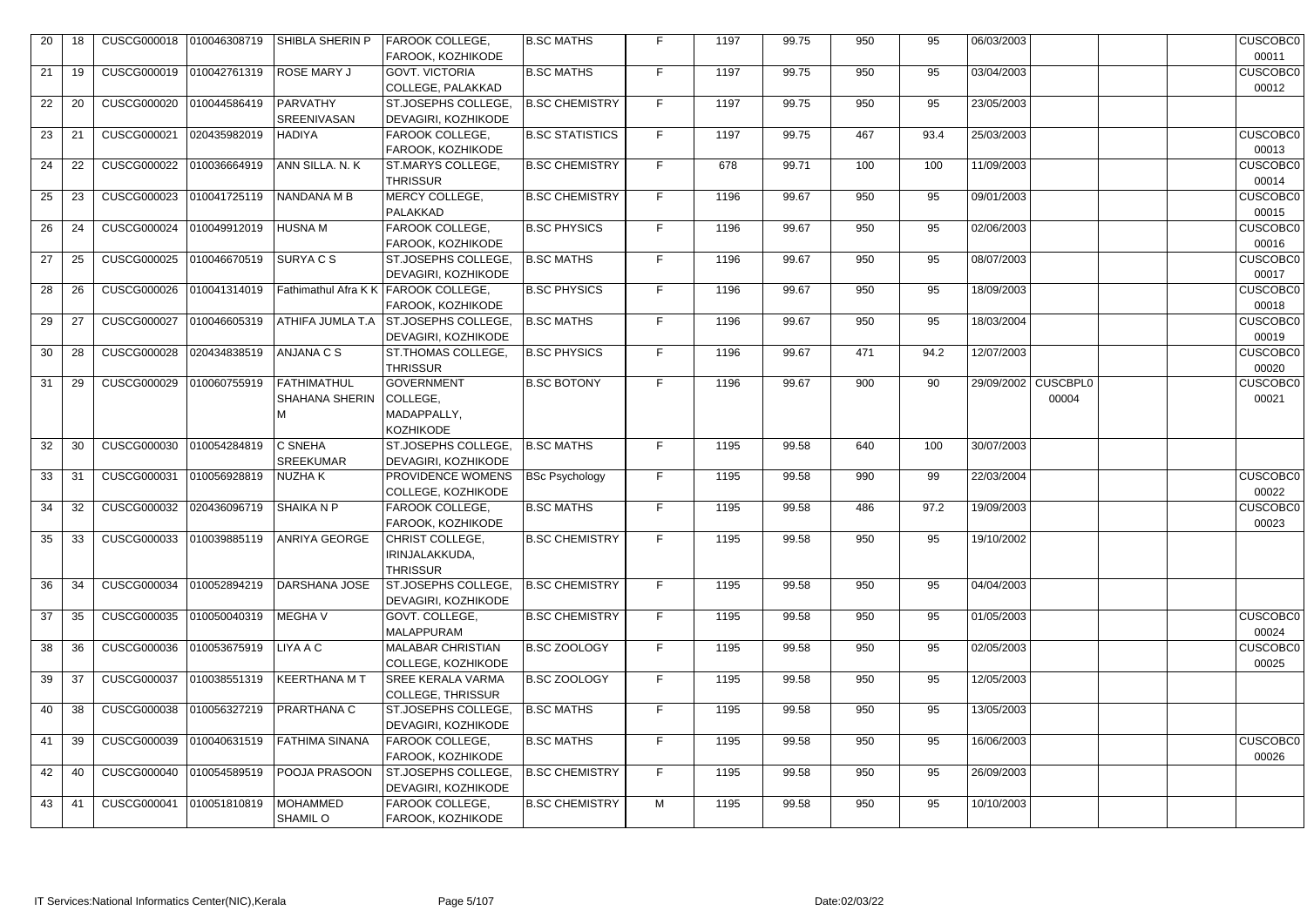| 44 | 42 |                          | CUSCG000042  010055507419 | MAYA KRISHNA V          | <b>GOVERNMENT</b>        | <b>B.SC CHEMISTRY</b>  | F. | 1195 | 99.58 | 950 | 95   |            | 16/10/2003 CUSCBPL0 | <b>CUSCOBC0</b> |
|----|----|--------------------------|---------------------------|-------------------------|--------------------------|------------------------|----|------|-------|-----|------|------------|---------------------|-----------------|
|    |    |                          |                           |                         | COLLEGE,                 |                        |    |      |       |     |      |            | 00005               | 00027           |
|    |    |                          |                           |                         | MADAPPALLY,              |                        |    |      |       |     |      |            |                     |                 |
|    |    |                          |                           |                         | <b>KOZHIKODE</b>         |                        |    |      |       |     |      |            |                     |                 |
| 45 | 43 | CUSCG000043              | 010048898119              | HARIGOVIND. R           | ST.JOSEPHS COLLEGE,      | BSC                    | M  | 1195 | 99.58 | 950 | 95   | 13/12/2003 |                     |                 |
|    |    |                          |                           |                         | DEVAGIRI, KOZHIKODE      | <b>MATHEMATICS</b>     |    |      |       |     |      |            |                     |                 |
|    |    |                          |                           |                         |                          | <b>AND ECONOMICS</b>   |    |      |       |     |      |            |                     |                 |
| 46 | 44 | CUSCG000044              | 010044578119              | <b>PRANAV P</b>         | FAROOK COLLEGE,          | <b>B.SC CHEMISTRY</b>  | M  | 1195 | 99.58 | 950 | 95   | 04/04/2004 |                     |                 |
|    |    |                          |                           |                         | FAROOK, KOZHIKODE        |                        |    |      |       |     |      |            |                     |                 |
| 47 | 45 | <b>CUSCG000045</b>       | 010040942017              | <b>FIDA JASMINE P V</b> | AMAL COLLEGE OF          | <b>BSc Mathematics</b> | F  | 1194 | 99.5  | 950 | 95   |            | 03/06/2001 CUSCBPL0 | <b>CUSCOBC0</b> |
|    |    |                          |                           |                         | ADVANCED STUDIES,        | (with Physics)         |    |      |       |     |      |            | 00006               | 00028           |
|    |    |                          |                           |                         | NILAMBUR,                |                        |    |      |       |     |      |            |                     |                 |
|    |    |                          |                           |                         | MALAPPURAM               |                        |    |      |       |     |      |            |                     |                 |
|    |    |                          |                           |                         |                          |                        |    |      |       |     |      |            |                     |                 |
| 48 | 46 | <b>CUSCG000046</b>       | 010036501418              | <b>HARSHAQ</b>          | MAR THOMA COLLEGE,       | <b>B.SC PHYSICS</b>    | M  | 1194 | 99.5  | 950 | 95   | 15/03/2002 |                     | <b>CUSCOBC0</b> |
|    |    |                          |                           | MUHAMMED                | CHUNGATHARA,             |                        |    |      |       |     |      |            |                     | 00029           |
|    |    |                          |                           |                         | MALAPPURAM               |                        |    |      |       |     |      |            |                     |                 |
| 49 | 47 | <b>CUSCG000047</b>       | 010055464219              | DEVANANDHA              | ST.JOSEPHS COLLEGE       | <b>B.SC CHEMISTRY</b>  | F. | 1194 | 99.5  | 950 | 95   | 28/10/2002 |                     |                 |
|    |    |                          |                           |                         | DEVAGIRI, KOZHIKODE      |                        |    |      |       |     |      |            |                     |                 |
| 50 | 48 | CUSCG000048              | 010052389619              | <b>LIYANA CK</b>        | FAROOK COLLEGE,          | <b>B.SC ZOOLOGY</b>    | F  | 1194 | 99.5  | 950 | 95   | 09/12/2002 |                     | <b>CUSCOBC0</b> |
|    |    |                          |                           |                         | FAROOK, KOZHIKODE        |                        |    |      |       |     |      |            |                     | 00030           |
| 51 | 49 | <b>CUSCG000049</b>       | 010054762519              | <b>LUTHFA SHAHEER</b>   | <b>FAROOK COLLEGE,</b>   | <b>B.SC PHYSICS</b>    | F  | 1194 | 99.5  | 950 | 95   | 27/01/2003 |                     | CUSCOBC0        |
|    |    |                          |                           | KV                      | FAROOK, KOZHIKODE        |                        |    |      |       |     |      |            |                     | 00031           |
| 52 | 50 | <b>CUSCG000050</b>       | 010055136919              | V SHAFLA                | FAROOK COLLEGE,          | <b>B.SC MATHS</b>      | F  | 1194 | 99.5  | 950 | 95   | 28/02/2003 |                     | <b>CUSCOBC0</b> |
|    |    |                          |                           |                         | FAROOK, KOZHIKODE        |                        |    |      |       |     |      |            |                     | 00032           |
| 53 | 51 | CUSCG000051              | 010042654119              | Fathima.A.A.            | <b>GOVT. VICTORIA</b>    | <b>B.Sc Computer</b>   | F  | 1194 | 99.5  | 950 | 95   | 07/04/2003 |                     | <b>CUSCOBC0</b> |
|    |    |                          |                           |                         | COLLEGE, PALAKKAD        | Science                |    |      |       |     |      |            |                     | 00033           |
| 54 | 52 | CUSCG000052 010049147719 |                           | SHAHNA C P              | PSMO COLLEGE,            | <b>B.SC PHYSICS</b>    | F  | 1194 | 99.5  | 950 | 95   | 13/08/2003 |                     | <b>CUSCOBC0</b> |
|    |    |                          |                           |                         | THIRURANGADI,            |                        |    |      |       |     |      |            |                     | 00034           |
|    |    |                          |                           |                         | <b>MALAPPURAM</b>        |                        |    |      |       |     |      |            |                     |                 |
| 55 | 53 | CUSCG000053              | 010056215919              | KEERTHANA E             | <b>GOVERNMENT</b>        | <b>B.SC PHYSICS</b>    | F  | 1194 | 99.5  | 950 | 95   |            | 01/09/2003 CUSCBPL0 |                 |
|    |    |                          |                           |                         | COLLEGE,                 |                        |    |      |       |     |      |            | 00007               |                 |
|    |    |                          |                           |                         | MADAPPALLY,              |                        |    |      |       |     |      |            |                     |                 |
|    |    |                          |                           |                         | KOZHIKODE                |                        |    |      |       |     |      |            |                     |                 |
| 56 | 54 | <b>CUSCG000054</b>       | 010038136919              | <b>ASHER DEV JOBY</b>   | ST.THOMAS COLLEGE,       | <b>B.SC PHYSICS</b>    | M  | 1194 | 99.5  | 950 | 95   | 10/09/2003 |                     |                 |
|    |    |                          |                           |                         | <b>THRISSUR</b>          |                        |    |      |       |     |      |            |                     |                 |
| 57 | 55 | <b>CUSCG000055</b>       | 010053599619              | NIHA FATHIMA P K        | MALABAR CHRISTIAN        | <b>B.SC CHEMISTRY</b>  | F  | 1194 | 99.5  | 950 | 95   | 29/09/2003 |                     | <b>CUSCOBC0</b> |
|    |    |                          |                           |                         | COLLEGE, KOZHIKODE       |                        |    |      |       |     |      |            |                     | 00035           |
| 58 | 56 | <b>CUSCG000056</b>       | 010045638319              | RAHA BILLA T P          | FAROOK COLLEGE,          | <b>B.SC MATHS</b>      | F. | 1194 | 99.5  | 950 | 95   | 30/05/2004 |                     |                 |
|    |    |                          |                           |                         | FAROOK, KOZHIKODE        |                        |    |      |       |     |      |            |                     |                 |
| 59 | 57 | <b>CUSCG000057</b>       | 030696220319              | Mary Vrinda             | <b>MALABAR CHRISTIAN</b> | <b>B.SC PHYSICS</b>    | F  | 1194 | 99.5  | 567 | 94.5 | 30/04/2003 |                     | <b>CUSCOBC0</b> |
|    |    |                          |                           |                         | COLLEGE, KOZHIKODE       |                        |    |      |       |     |      |            |                     | 00036           |
| 60 | 58 | <b>CUSCG000058</b>       | 020434917319              | <b>GRACE MARIA</b>      | CHRIST COLLEGE,          | <b>B.SC ZOOLOGY</b>    | F  | 1194 | 99.5  | 531 | 88.5 | 21/03/2003 |                     |                 |
|    |    |                          |                           | PAULSON                 | IRINJALAKKUDA,           |                        |    |      |       |     |      |            |                     |                 |
|    |    |                          |                           |                         | <b>THRISSUR</b>          |                        |    |      |       |     |      |            |                     |                 |
| 61 | 59 | <b>CUSCG000059</b>       | 020435204819              | <b>HARSHAK</b>          | <b>GOVT. VICTORIA</b>    | <b>B.SC CHEMISTRY</b>  | F  | 1193 | 99.42 | 476 | 95.2 | 08/05/2003 |                     | <b>CUSCOBC0</b> |
|    |    |                          |                           |                         | COLLEGE, PALAKKAD        |                        |    |      |       |     |      |            |                     | 00037           |
| 62 | 60 | <b>CUSCG000060</b>       | 010044670919              | <b>FATHIMA LINSHA V</b> | GOVT. ARTS AND           | <b>B.SC CHEMISTRY</b>  | F  | 1193 | 99.42 | 950 | 95   | 01/09/2002 |                     | <b>CUSCOBC0</b> |
|    |    |                          |                           | P                       |                          |                        |    |      |       |     |      |            |                     |                 |
|    |    |                          |                           |                         | <b>SCIENCE COLLEGE,</b>  |                        |    |      |       |     |      |            |                     | 00038           |
|    |    |                          |                           |                         | MEENCHANDA,              |                        |    |      |       |     |      |            |                     |                 |
|    |    |                          |                           |                         | <b>KOZHIKODE</b>         |                        |    |      |       |     |      |            |                     |                 |
| 63 | 61 | CUSCG000061              | 010044167918              | <b>ATHIRA SAJAN</b>     | ST.MARYS COLLEGE,        | B.SC                   | F  | 1193 | 99.42 | 950 | 95   | 29/10/2002 |                     | <b>CUSCOBC0</b> |
|    |    |                          |                           |                         | <b>THRISSUR</b>          | <b>MICROBIOLOGY</b>    |    |      |       |     |      |            |                     | 00039           |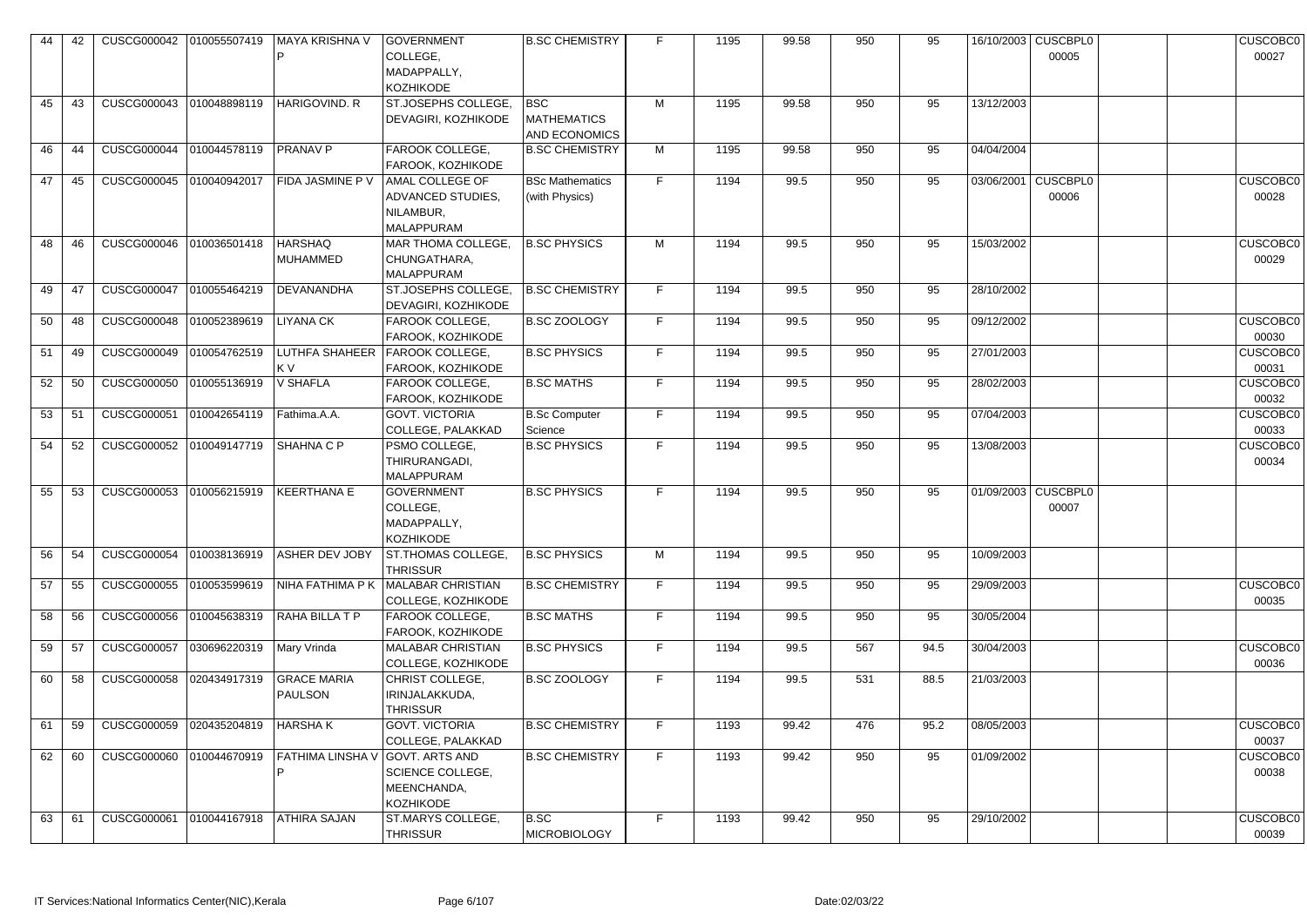| 64 | 62 | CUSCG000062 010039403119 |              | NAYANA V B           | ST.THOMAS COLLEGE,             | B.Sc Computer          |   | 1193 | 99.42 | 950 | 95 | 05/11/2002 |  |  |
|----|----|--------------------------|--------------|----------------------|--------------------------------|------------------------|---|------|-------|-----|----|------------|--|--|
|    |    |                          |              |                      | <b>THRISSUR</b>                | Science                |   |      |       |     |    |            |  |  |
| 65 | 63 | CUSCG000063 010048892819 |              | <b>INDIRA DEVIK</b>  | MES COLLEGE,                   | <b>B.SC PHYSICS</b>    |   | 1193 | 99.42 | 950 | 95 | 07/04/2003 |  |  |
|    |    |                          |              |                      | PONNANI, MALAPPURAM            |                        |   |      |       |     |    |            |  |  |
| 66 | 64 | <b>CUSCG000064</b>       | 010055098219 | <b>ARATHIRAJ P</b>   | FAROOK COLLEGE,                | <b>B.SC CHEMISTRY</b>  |   | 1193 | 99.42 | 950 | 95 | 11/04/2003 |  |  |
|    |    |                          |              |                      | FAROOK, KOZHIKODE              |                        |   |      |       |     |    |            |  |  |
| 67 | 65 | CUSCG000065 010055027519 |              | <b>HADI BIN NOOR</b> | <b>FAROOK COLLEGE,</b>         | B.Sc Computer          | M | 1193 | 99.42 | 950 | 95 | 17/04/2003 |  |  |
|    |    |                          |              |                      | <b>FAROOK, KOZHIKODE</b>       | Science                |   |      |       |     |    |            |  |  |
| 68 | 66 |                          |              | <b>FASNAT</b>        | <b>FAROOK COLLEGE,</b>         | <b>B.SC STATISTICS</b> |   | 1193 | 99.42 | 950 | 95 | 10/05/2003 |  |  |
|    |    |                          |              |                      | FAROOK, KOZHIKODE              |                        |   |      |       |     |    |            |  |  |
| 69 | 67 | <b>CUSCG000067</b>       | 010053692719 | <b>VYSHNAV</b>       | SULLAMUSLAM SCIENCE B.SC MATHS |                        | м | 1193 | 99.42 | 950 | 95 | 18/08/2003 |  |  |
|    |    |                          |              | NARAYANAN N          | COLLEGE,                       |                        |   |      |       |     |    |            |  |  |
|    |    |                          |              |                      | MALAPPURAM                     |                        |   |      |       |     |    |            |  |  |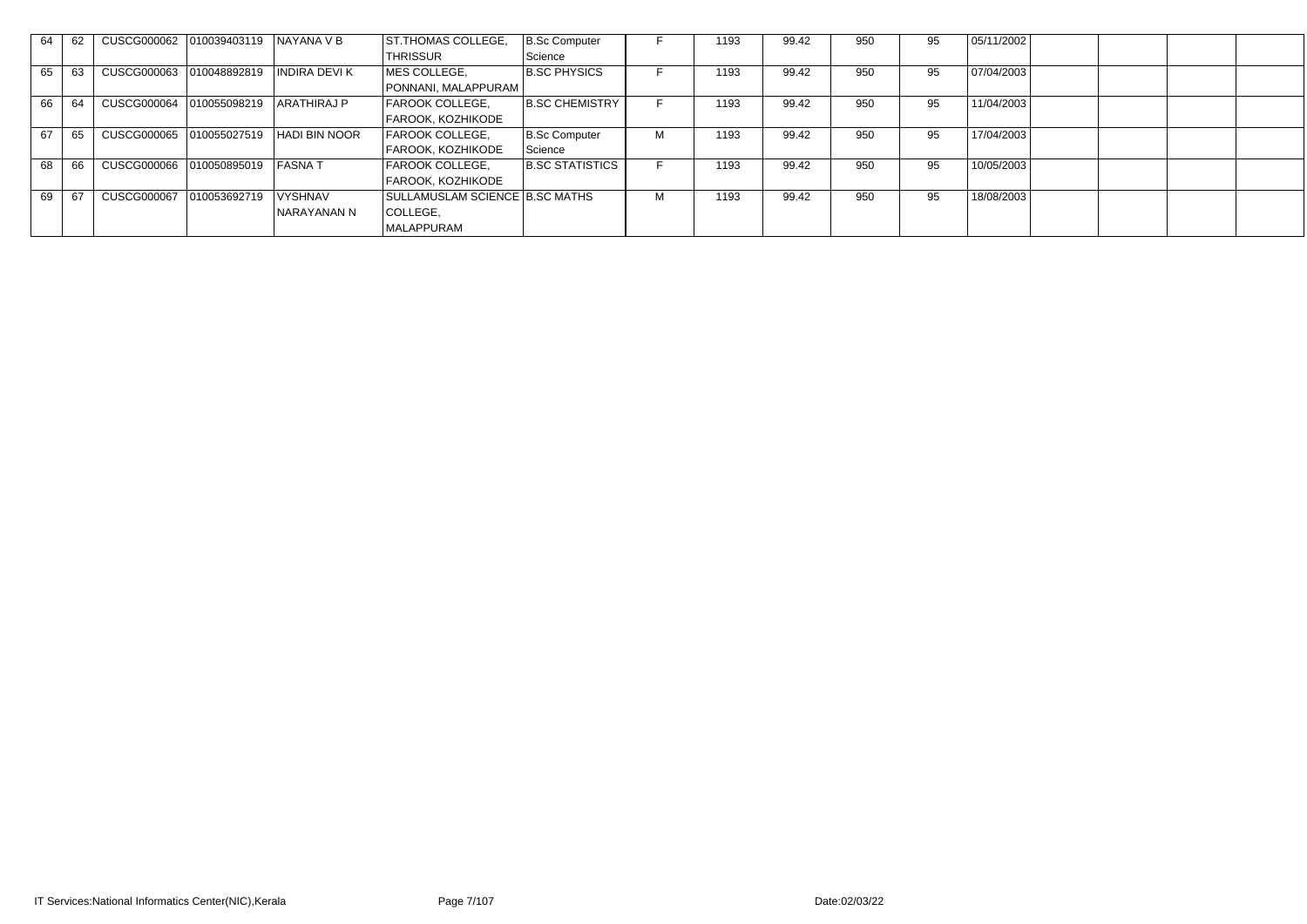### **STREAM:Science**

### **CATEGORY:BPL**

|    | No SI No       | Rank                      | <b>Reg ID</b> | <b>Name</b>           | <b>Institution</b>                 | <b>Course</b>         | M/F | <b>Marks in</b> | %Marks in  | <b>Marks in</b>  | %Marks in        | Date of Birth | <b>Position in</b>    | <b>Position in PC</b> | <b>Position in</b>   | <b>Position in</b> |
|----|----------------|---------------------------|---------------|-----------------------|------------------------------------|-----------------------|-----|-----------------|------------|------------------|------------------|---------------|-----------------------|-----------------------|----------------------|--------------------|
|    |                |                           |               |                       |                                    |                       |     | qualifying      | qualifying | <b>SSLC/EQVT</b> | <b>SSLC/EQVT</b> |               | <b>BPL list(if</b>    | list(if               | <b>SC/ST list(if</b> | <b>OBC</b> list(if |
|    |                |                           |               |                       |                                    |                       |     | exam            | exam       | exam             | exam             |               | applicable)           | applicable)           | applicable)          | applicable)        |
| 70 |                | CUSCBPL00000 010041606619 |               | SIMI <sub>R</sub>     | MERCY COLLEGE,                     | <b>B.SC PHYSICS</b>   | F   | 1192            | 99.33      | 950              | 95               |               | 25/05/2003 CUSCBPL0   |                       |                      | <b>CUSCOBC0</b>    |
|    |                |                           |               |                       | PALAKKAD                           |                       |     |                 |            |                  |                  |               | 00008                 |                       |                      | 00052              |
| 71 | 2              | CUSCBPL00000 010056030019 |               | <b>SANDRA P</b>       | <b>GOVERNMENT</b>                  | <b>B.SC CHEMISTRY</b> | F.  | 1192            | 99.33      | 950              | 95               |               | 01/01/2004 CUSCBPL0   |                       |                      | <b>CUSCOBC0</b>    |
|    |                | $\overline{2}$            |               |                       | COLLEGE,                           |                       |     |                 |            |                  |                  |               | 00009                 |                       |                      | 00058              |
|    |                |                           |               |                       | MADAPPALLY,                        |                       |     |                 |            |                  |                  |               |                       |                       |                      |                    |
|    |                |                           |               |                       | <b>KOZHIKODE</b>                   |                       |     |                 |            |                  |                  |               |                       |                       |                      |                    |
| 72 | 3              | CUSCBPL00000 010041412219 |               | Aswathy P G           | GOVT. COLLEGE,                     | <b>B.SC PHYSICS</b>   | F   | 1191            | 99.25      | 950              | 95               |               | 11/01/2003 CUSCBPL0   |                       |                      | <b>CUSCOBC0</b>    |
|    |                | 3                         |               |                       | CHITTUR, PALAKKAD                  |                       |     |                 |            |                  |                  |               | 00010                 |                       |                      | 00062              |
| 73 | -4             | CUSCBPL00000 010041413919 |               | SASIPRABHA P          | ST.THOMAS COLLEGE,                 | <b>INTEGRATED</b>     | F   | 1191            | 99.25      | 929              | 92.9             |               | 07/11/2003 CUSCBPL0   |                       |                      | <b>CUSCOBC0</b>    |
|    |                |                           |               |                       | <b>THRISSUR</b>                    | MSC                   |     |                 |            |                  |                  |               | 00011                 |                       |                      | 00067              |
|    |                |                           |               |                       |                                    | <b>PSYCHOLOGY</b>     |     |                 |            |                  |                  |               |                       |                       |                      |                    |
| 74 | -5             | CUSCBPL00000 010045868419 |               | <b>JUMNAT</b>         | FAROOK COLLEGE,                    | <b>B.SC PHYSICS</b>   | F.  | 1190            | 99.17      | 950              | 95               |               | 15/07/2003 CUSCBPL0   |                       |                      | <b>CUSCOBC0</b>    |
|    |                | 5                         |               |                       | FAROOK, KOZHIKODE                  |                       |     |                 |            |                  |                  |               | 00012                 |                       |                      | 00082              |
| 75 | 6              | CUSCBPL00000 010050496619 |               | <b>NEENA MIRSA K</b>  | FAROOK COLLEGE,                    | <b>B.SC PHYSICS</b>   | F.  | 1190            | 99.17      | 950              | 95               |               | 07/09/2003   CUSCBPL0 |                       |                      | <b>CUSCOBC0</b>    |
|    |                | 6                         |               |                       | FAROOK, KOZHIKODE                  |                       |     |                 |            |                  |                  |               | 00013                 |                       |                      | 00083              |
| 76 | $\overline{7}$ | CUSCBPL00000 010055039719 |               | <b>SWATHI TK</b>      | FAROOK COLLEGE.                    | <b>B.SC PHYSICS</b>   | F   | 1190            | 99.17      | 950              | 95               |               | 10/11/2003 CUSCBPL0   |                       |                      | <b>CUSCOBC0</b>    |
|    |                | $\overline{7}$            |               |                       | FAROOK, KOZHIKODE                  |                       |     |                 |            |                  |                  |               | 00014                 |                       |                      | 00087              |
| 77 | 8              | CUSCBPL00000 010055832319 |               | ANJANA G S            | ST.JOSEPHS COLLEGE,                | <b>BSc Psychology</b> | F   | 1190            | 99.17      | 939              | 93.9             |               | 03/07/2004 CUSCBPL0   |                       |                      | CUSCOBC0           |
|    |                | 8                         |               |                       | DEVAGIRI, KOZHIKODE                |                       |     |                 |            |                  |                  |               | 00015                 |                       |                      | 00091              |
| 78 | -9             | CUSCBPL00000 010039267719 |               | ASWANI VIJOY          | SRI. C ACHUTHA MEMON B.Sc Computer |                       | F   | 1586            | 99.13      | 950              | 95               |               | 13/10/2002 CUSCBPL0   |                       | CUSCscst0            |                    |
|    |                | 9                         |               |                       | GOVT. COLLEGE,                     | Science               |     |                 |            |                  |                  |               | 00016                 |                       | 00001                |                    |
|    |                |                           |               |                       | KUTTANELLUR,                       |                       |     |                 |            |                  |                  |               |                       |                       |                      |                    |
|    |                |                           |               |                       | <b>THRISSUR</b>                    |                       |     |                 |            |                  |                  |               |                       |                       |                      |                    |
| 79 | 10             | CUSCBPL00001 010052970319 |               | <b>ASHIDA NASREEN</b> | <b>PROVIDENCE WOMENS</b>           | <b>B.SC PHYSICS</b>   | F   | 1189            | 99.08      | 950              | 95               |               | 02/06/2003   CUSCBPL0 |                       |                      | <b>CUSCOBC0</b>    |
|    |                | $\Omega$                  |               |                       | COLLEGE, KOZHIKODE                 |                       |     |                 |            |                  |                  |               | 00017                 |                       |                      | 00105              |
| 80 | 11             | CUSCBPL00001 010057287219 |               | SARIKA E P            | FAROOK COLLEGE,                    | B.Sc Computer         | F   | 1189            | 99.08      | 950              | 95               |               | 02/05/2004 CUSCBPL0   |                       |                      |                    |
|    |                |                           |               |                       | FAROOK, KOZHIKODE                  | Science               |     |                 |            |                  |                  |               | 00018                 |                       |                      |                    |
| 81 | 12             | CUSCBPL00001 010047416619 |               | NADHISHA HANNA        | MES MAMPAD COLLEGE, B.SC CHEMISTRY |                       | E.  | 1188            | 99         | 1180             | 98.33            |               | 20/08/2002 CUSCBPL0   |                       |                      | <b>CUSCOBC0</b>    |
|    |                | 2                         |               |                       | MAMPAD, MALAPPURAM                 |                       |     |                 |            |                  |                  |               | 00019                 |                       |                      | 00115              |
| 82 | 13             | CUSCBPL00001 010045418919 |               | FATHIMA SHIFANA       | <b>PSMO COLLEGE,</b>               | <b>B.SC MATHS</b>     | F   | 1188            | 99         | 940              | 94               |               | 31/12/2003 CUSCBPL0   |                       |                      | <b>CUSCOBC0</b>    |
|    |                | 3                         |               | <b>MP</b>             | THIRURANGADI,                      |                       |     |                 |            |                  |                  |               | 00020                 |                       |                      | 00129              |
|    |                |                           |               |                       | <b>MALAPPURAM</b>                  |                       |     |                 |            |                  |                  |               |                       |                       |                      |                    |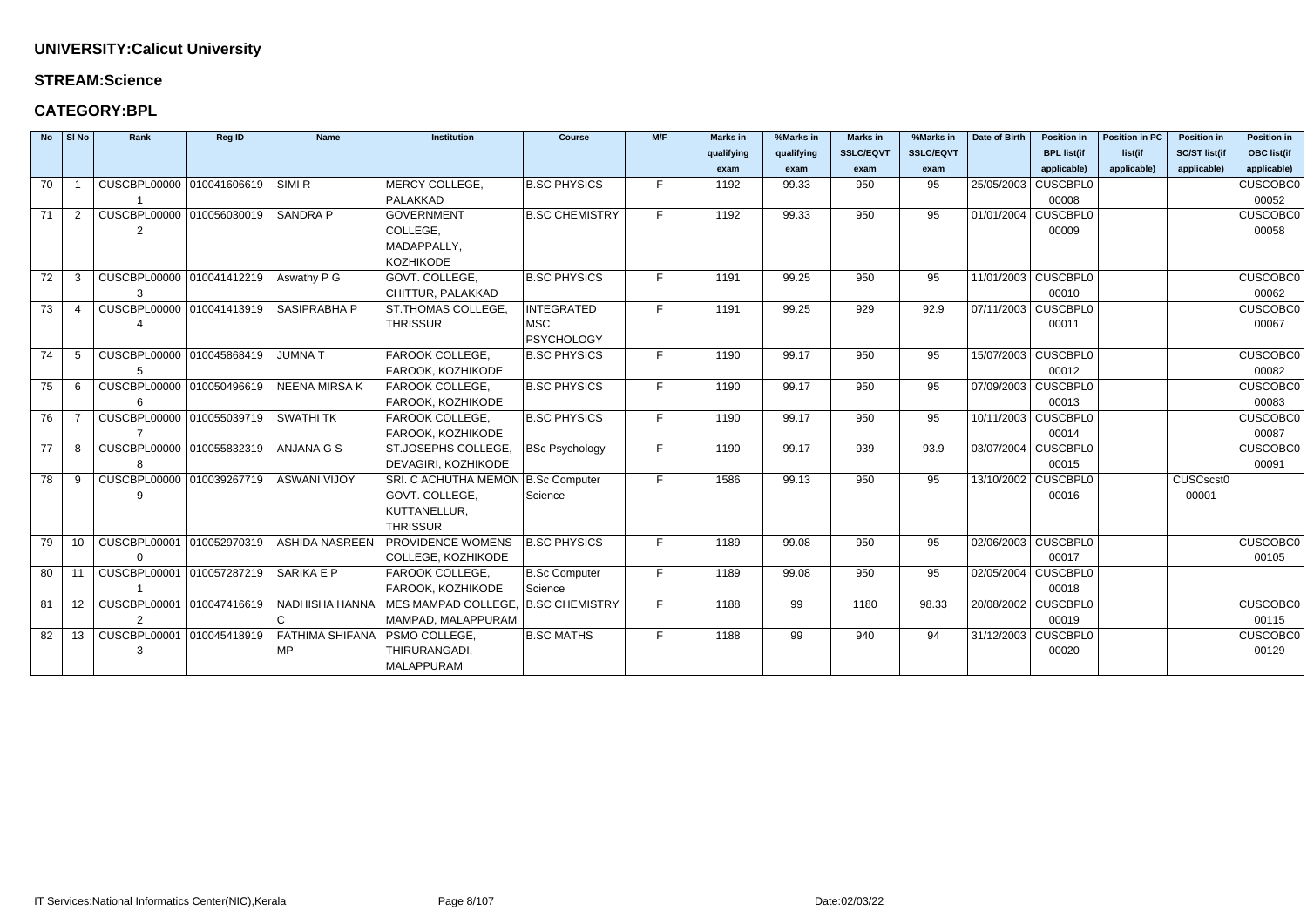#### **STREAM:Science**

| <b>No</b> | SI No           | Rank                                       | Reg ID | <b>Name</b>          | <b>Institution</b>                 | <b>Course</b>          | M/F | <b>Marks in</b> | %Marks in  | <b>Marks in</b>  | %Marks in        | Date of Birth | <b>Position in</b> | <b>Position in PC</b> | <b>Position in</b>   | <b>Position in</b> |
|-----------|-----------------|--------------------------------------------|--------|----------------------|------------------------------------|------------------------|-----|-----------------|------------|------------------|------------------|---------------|--------------------|-----------------------|----------------------|--------------------|
|           |                 |                                            |        |                      |                                    |                        |     | qualifying      | qualifying | <b>SSLC/EQVT</b> | <b>SSLC/EQVT</b> |               | <b>BPL list(if</b> | list(if               | <b>SC/ST list(if</b> | <b>OBC list(if</b> |
|           |                 |                                            |        |                      |                                    |                        |     | exam            | exam       | exam             | exam             |               | applicable)        | applicable)           | applicable)          | applicable)        |
| 83        |                 | CUSCOBC00000 010042703619                  |        | <b>NEHA NABISK</b>   | <b>GOVT. VICTORIA</b>              | <b>B.SC MATHS</b>      | F.  | 1193            | 99.42      | 950              | 95               | 11/09/2003    |                    |                       |                      | <b>CUSCOBC0</b>    |
|           |                 |                                            |        |                      | COLLEGE, PALAKKAD                  |                        |     |                 |            |                  |                  |               |                    |                       |                      | 00040              |
| 84        |                 | CUSCOBC00000 010056926519                  |        | FIDA FATHIMA K       | FAROOK COLLEGE,                    | <b>B.SC MATHS</b>      | F   | 1193            | 99.42      | 950              | 95               | 07/10/2003    |                    |                       |                      | <b>CUSCOBC0</b>    |
|           |                 |                                            |        |                      | FAROOK, KOZHIKODE                  |                        |     |                 |            |                  |                  |               |                    |                       |                      | 00041              |
| 85        | 3               | CUSCOBC00000 010038541119                  |        | HIBA A M             | <b>ST.THOMAS COLLEGE</b>           | <b>BSc Mathematics</b> | F   | 1193            | 99.42      | 950              | 95               | 13/11/2003    |                    |                       |                      | <b>CUSCOBC0</b>    |
|           |                 | 3                                          |        |                      | <b>THRISSUR</b>                    | (with Computer         |     |                 |            |                  |                  |               |                    |                       |                      | 00042              |
|           |                 |                                            |        |                      |                                    | Application)           |     |                 |            |                  |                  |               |                    |                       |                      |                    |
| 86        | -4              | CUSCOBC00000 010042093819                  |        | <b>FASNAU</b>        | N S S COLLEGE,                     | <b>B.SC PHYSICS</b>    | F   | 1193            | 99.42      | 950              | 95               | 24/11/2003    |                    |                       |                      | <b>CUSCOBC0</b>    |
|           |                 |                                            |        |                      | NEMMARA, PALAKKAD                  |                        |     |                 |            |                  |                  |               |                    |                       |                      | 00043              |
| 87        | 5               | CUSCOBC00000 020435661719                  |        | FATHIMA RANA A       | MES MAMPAD COLLEGE, B.SC MATHS     |                        | F   | 1193            | 99.42      | 464              | 92.8             | 20/11/2002    |                    |                       |                      | <b>CUSCOBC0</b>    |
|           |                 |                                            |        |                      | MAMPAD, MALAPPURAM                 |                        |     |                 |            |                  |                  |               |                    |                       |                      | 00044              |
| 88        |                 | CUSCOBC00000 020436551219                  |        | Rena Fathima P A     | PROVIDENCE WOMENS                  | <b>B.SC CHEMISTRY</b>  | F   | 1192            | 99.33      | 479              | 95.8             | 21/12/2002    |                    |                       |                      | <b>CUSCOBC0</b>    |
|           |                 |                                            |        |                      | COLLEGE, KOZHIKODE                 |                        |     |                 |            |                  |                  |               |                    |                       |                      | 00045              |
| 89        |                 | CUSCOBC00000 010052152419                  |        | <b>FATHIMA</b>       | GOVT. COLLEGE,                     | <b>B.SC CHEMISTRY</b>  | F   | 1192            | 99.33      | 950              | 95               | 09/08/2002    |                    |                       |                      | <b>CUSCOBC0</b>    |
|           |                 |                                            |        | <b>HASSAINAR</b>     | MALAPPURAM                         |                        |     |                 |            |                  |                  |               |                    |                       |                      | 00046              |
| 90        | -8              | CUSCOBC00000 010039924419                  |        | MALAVIKA A P         | CHRIST COLLEGE,                    | <b>B.SC PHYSICS</b>    | F.  | 1192            | 99.33      | 950              | 95               | 02/12/2002    |                    |                       |                      | <b>CUSCOBC0</b>    |
|           |                 | 8                                          |        |                      | IRINJALAKKUDA,                     |                        |     |                 |            |                  |                  |               |                    |                       |                      | 00047              |
|           |                 |                                            |        |                      | <b>THRISSUR</b>                    |                        |     |                 |            |                  |                  |               |                    |                       |                      |                    |
| 91        | 9               | CUSCOBC00000 010047969819                  |        | <b>NAHANAK</b>       | MES MAMPAD COLLEGE, B.SC MATHS     |                        | F.  | 1192            | 99.33      | 950              | 95               | 25/02/2003    |                    |                       |                      | <b>CUSCOBC0</b>    |
|           |                 |                                            |        |                      | MAMPAD, MALAPPURAM                 |                        |     |                 |            |                  |                  |               |                    |                       |                      | 00048              |
| 92        | 10 <sup>°</sup> | CUSCOBC00001 010040564919                  |        | RAJAH SHAMNA C       | <b>FAROOK COLLEGE,</b>             | <b>B.SC PHYSICS</b>    | F   | 1192            | 99.33      | 950              | 95               | 06/03/2003    |                    |                       |                      | <b>CUSCOBC0</b>    |
|           |                 |                                            |        |                      | FAROOK, KOZHIKODE                  |                        |     |                 |            |                  |                  |               |                    |                       |                      | 00049              |
| 93        | 11              | CUSCOBC00001 010050009619                  |        | DILSHANA N K         | MES MAMPAD COLLEGE, B.SC CHEMISTRY |                        | F   | 1192            | 99.33      | 950              | 95               | 08/05/2003    |                    |                       |                      | <b>CUSCOBC0</b>    |
|           |                 |                                            |        |                      | MAMPAD, MALAPPURAM                 |                        |     |                 |            |                  |                  |               |                    |                       |                      | 00050              |
| 94        |                 | 12   CUSCOBC00001   010054348519           |        | NANDANA SHAJI        | <b>MALABAR CHRISTIAN</b>           | <b>B.SC PHYSICS</b>    | F   | 1192            | 99.33      | 950              | 95               | 20/05/2003    |                    |                       |                      | <b>CUSCOBC0</b>    |
|           |                 | 2                                          |        |                      | COLLEGE, KOZHIKODE                 |                        |     |                 |            |                  |                  |               |                    |                       |                      | 00051              |
| 95        | 13 <sup>2</sup> | CUSCOBC00001 010051458519                  |        | ∣NAJEEBA P C         | FAROOK COLLEGE,                    | <b>B.SC MATHS</b>      | F.  | 1192            | 99.33      | 950              | 95               | 26/08/2003    |                    |                       |                      | <b>CUSCOBC0</b>    |
|           |                 |                                            |        |                      | FAROOK, KOZHIKODE                  |                        |     |                 |            |                  |                  |               |                    |                       |                      | 00053              |
| 96        |                 | 14   CUSCOBC00001   010051214019   NASEEHA |        |                      | FAROOK COLLEGE,                    | <b>B.SC CHEMISTRY</b>  | F.  | 1192            | 99.33      | 950              | 95               | 23/09/2003    |                    |                       |                      | <b>CUSCOBC0</b>    |
|           |                 |                                            |        | <b>FARSANA C</b>     | FAROOK, KOZHIKODE                  |                        |     |                 |            |                  |                  |               |                    |                       |                      | 00054              |
| 97        |                 | 15   CUSCOBC00001   010052650319           |        |                      | FATHIMA RANA V P FAROOK COLLEGE,   | <b>B.SC CHEMISTRY</b>  | F   | 1192            | 99.33      | $\Omega$         | 95               | 24/09/2003    |                    |                       |                      | <b>CUSCOBC0</b>    |
|           |                 | 5                                          |        |                      | FAROOK, KOZHIKODE                  |                        |     |                 |            |                  |                  |               |                    |                       |                      | 00055              |
| 98        |                 | 16   CUSCOBC00001   010056206019           |        | AMNA M FATHIMA       | <b>FAROOK COLLEGE,</b>             | <b>B.SC ZOOLOGY</b>    | F   | 1192            | 99.33      | 950              | 95               | 10/10/2003    |                    |                       |                      | <b>CUSCOBC0</b>    |
|           |                 | 6                                          |        |                      | FAROOK, KOZHIKODE                  |                        |     |                 |            |                  |                  |               |                    |                       |                      | 00056              |
| 99        | 17              | CUSCOBC00001 010045897119                  |        | <b>HIBATHU RAHMA</b> | PSMO COLLEGE,                      | <b>B.SC CHEMISTRY</b>  | F   | 1192            | 99.33      | 950              | 95               | 29/12/2003    |                    |                       |                      | <b>CUSCOBC0</b>    |
|           |                 |                                            |        |                      | THIRURANGADI,                      |                        |     |                 |            |                  |                  |               |                    |                       |                      | 00057              |
|           |                 |                                            |        |                      | MALAPPURAM                         |                        |     |                 |            |                  |                  |               |                    |                       |                      |                    |
| 100       | 18              | CUSCOBC00001 020435784219                  |        | <b>SHAHMA M</b>      | FAROOK COLLEGE,                    | <b>B.SC PHYSICS</b>    | F   | 1191            | 99.25      | 478              | 95.6             | 23/06/2003    |                    |                       |                      | <b>CUSCOBC0</b>    |
|           |                 | 8                                          |        |                      | FAROOK, KOZHIKODE                  |                        |     |                 |            |                  |                  |               |                    |                       |                      | 00059              |
| 101       |                 | 19   CUSCOBC00001   010044113219           |        | HANNA.T.H            | FAROOK COLLEGE,                    | <b>B.SC PHYSICS</b>    | F   | 1191            | 99.25      | 950              | 95               | 04/01/2003    |                    |                       |                      | <b>CUSCOBC0</b>    |
|           |                 | 9                                          |        |                      | FAROOK, KOZHIKODE                  |                        |     |                 |            |                  |                  |               |                    |                       |                      | 00060              |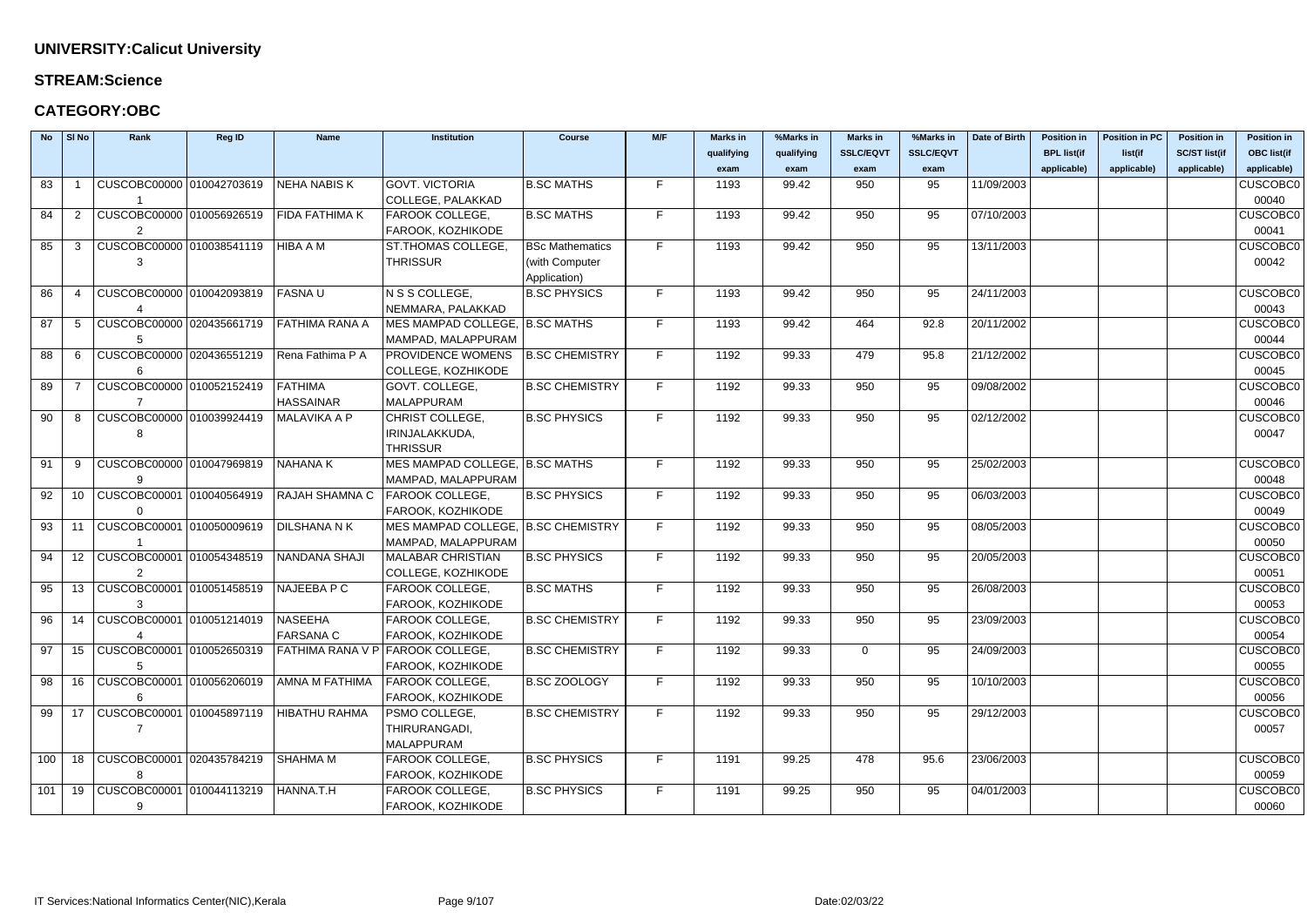| 102 | 20 | CUSCOBC00002 010051452819             | <b>SHAMILA K C</b>                   | SULLAMUSLAM SCIENCE B.SC MATHS<br>COLLEGE,<br><b>MALAPPURAM</b>                     |                                          |    | 1191 | 99.25 | 950 | 95   | 08/01/2003 | <b>CUSCOBC0</b><br>00061 |
|-----|----|---------------------------------------|--------------------------------------|-------------------------------------------------------------------------------------|------------------------------------------|----|------|-------|-----|------|------------|--------------------------|
| 103 | 21 | CUSCOBC00002 010050893719             | <b>SRAVYAK</b>                       | GOVT. COLLEGE,<br><b>MALAPPURAM</b>                                                 | <b>B.SC PHYSICS</b>                      | F. | 1191 | 99.25 | 950 | 95   | 21/03/2003 | <b>CUSCOBC0</b><br>00063 |
| 104 | 22 | CUSCOBC00002 010051677719<br>2        | Anjali ME                            | <b>GOVT. ARTS AND</b><br><b>SCIENCE COLLEGE,</b><br>MEENCHANDA,<br>KOZHIKODE        | <b>B.SC CHEMISTRY</b>                    | E. | 1191 | 99.25 | 950 | 95   | 12/06/2003 | <b>CUSCOBC0</b><br>00064 |
| 105 | 23 | CUSCOBC00002 020434840219             | M.J.JOLSANA                          | VIMALA COLLEGE,<br><b>THRISSUR</b>                                                  | <b>B.SC MATHS</b>                        | F. | 1191 | 99.25 | 471 | 94.2 | 03/06/2003 | <b>CUSCOBC0</b><br>00065 |
| 106 | 24 | CUSCOBC00002 020436137019             | <b>HANEENA</b><br>GATHOON N P        | <b>FAROOK COLLEGE,</b><br><b>FAROOK, KOZHIKODE</b>                                  | <b>B.SC PHYSICS</b>                      | F. | 1191 | 99.25 | 471 | 94.2 | 18/10/2003 | <b>CUSCOBC0</b><br>00066 |
| 107 | 25 | CUSCOBC00002 020434820819             | ANUPRIYA N                           | <b>ST.THOMAS COLLEGE,</b><br><b>THRISSUR</b>                                        | <b>BSc Mathematics</b><br>(with Physics) | F. | 1191 | 99.25 | 460 | 92   | 09/07/2003 | <b>CUSCOBC0</b><br>00068 |
| 108 | 26 | CUSCOBC00002 030691681219<br>6        | <b>ANJALA ASMIN</b>                  | FAROOK COLLEGE,<br>FAROOK, KOZHIKODE                                                | <b>INTEGRATED</b><br>MSC GEOLOGY         | F. | 1588 | 99.25 | 828 | 82.8 | 23/08/2002 | <b>CUSCOBC0</b><br>00069 |
| 109 | 27 | CUSCOBC00002 020435950419             |                                      | Safa Mohamed Igbal   FAROOK COLLEGE,<br>FAROOK, KOZHIKODE                           | <b>BSc Psychology</b>                    | F. | 1190 | 99.17 | 478 | 95.6 | 30/03/2003 | <b>CUSCOBC0</b><br>00070 |
| 110 | 28 | CUSCOBC00002 010051891319             | SHIHANA V P                          | PSMO COLLEGE,<br>THIRURANGADI,<br><b>MALAPPURAM</b>                                 | <b>B.SC CHEMISTRY</b>                    | F. | 1190 | 99.17 | 950 | 95   | 29/04/2002 | <b>CUSCOBC0</b><br>00071 |
| 111 | 29 | CUSCOBC00002 010050544919             | <b>NEHA FATHIMA N</b>                | GOVT. ARTS AND<br><b>SCIENCE COLLEGE,</b><br>MEENCHANDA,<br><b>KOZHIKODE</b>        | <b>B.SC PHYSICS</b>                      | F. | 1190 | 99.17 | 950 | 95   | 16/05/2002 | <b>CUSCOBC0</b><br>00072 |
| 112 | 30 | CUSCOBC00003 010052397719<br>$\Omega$ | <b>MOHAMMED</b><br>SHIBILE           | <b>FAROOK COLLEGE,</b><br>FAROOK, KOZHIKODE                                         | <b>B.SC CHEMISTRY</b>                    | M  | 1190 | 99.17 | 950 | 95   | 10/07/2002 | <b>CUSCOBC0</b><br>00073 |
| 113 | 31 | CUSCOBC00003 010051740319             | <b>AFRAKE</b>                        | <b>FAROOK COLLEGE,</b><br>FAROOK, KOZHIKODE                                         | <b>B.Sc Computer</b><br>Science          | M  | 1190 | 99.17 | 950 | 95   | 26/09/2002 | <b>CUSCOBC0</b><br>00074 |
| 114 | 32 | CUSCOBC00003 010033863819             | <b>DEVAPRIYA SHAJU</b>               | CHRIST COLLEGE,<br>IRINJALAKKUDA,<br><b>THRISSUR</b>                                | <b>B.SC GEOLOGY</b>                      | F. | 1190 | 99.17 | 950 | 95   | 15/12/2002 | <b>CUSCOBC0</b><br>00075 |
| 115 | 33 | CUSCOBC00003 010053819119<br>3        | AYSHA RIFA C                         | FAROOK COLLEGE,<br>FAROOK, KOZHIKODE                                                | <b>B.SC PHYSICS</b>                      | F. | 1190 | 99.17 | 950 | 95   | 14/02/2003 | <b>CUSCOBC0</b><br>00076 |
| 116 | 34 | CUSCOBC00003 010056663119             | <b>FATHIMATHU</b><br><b>ZUHARA K</b> | <b>FAROOK COLLEGE,</b><br>FAROOK, KOZHIKODE                                         | <b>B.SC CHEMISTRY</b>                    | F. | 1190 | 99.17 | 950 | 95   | 25/02/2003 | <b>CUSCOBC0</b><br>00077 |
| 117 | 35 | CUSCOBC00003 010051317719<br>5        | LABEEBA E K                          | <b>FAROOK COLLEGE,</b><br>FAROOK, KOZHIKODE                                         | <b>B.SC MATHS</b>                        | F. | 1190 | 99.17 | 950 | 95   | 02/03/2003 | <b>CUSCOBC0</b><br>00078 |
| 118 | 36 | CUSCOBC00003 010054345119<br>6        | <b>HRIDHYAP</b>                      | <b>GOVT. ARTS AND</b><br><b>SCIENCE COLLEGE,</b><br>MEENCHANDA,<br><b>KOZHIKODE</b> | <b>B.SC CHEMISTRY</b>                    | F. | 1190 | 99.17 | 950 | 95   | 12/03/2003 | <b>CUSCOBC0</b><br>00079 |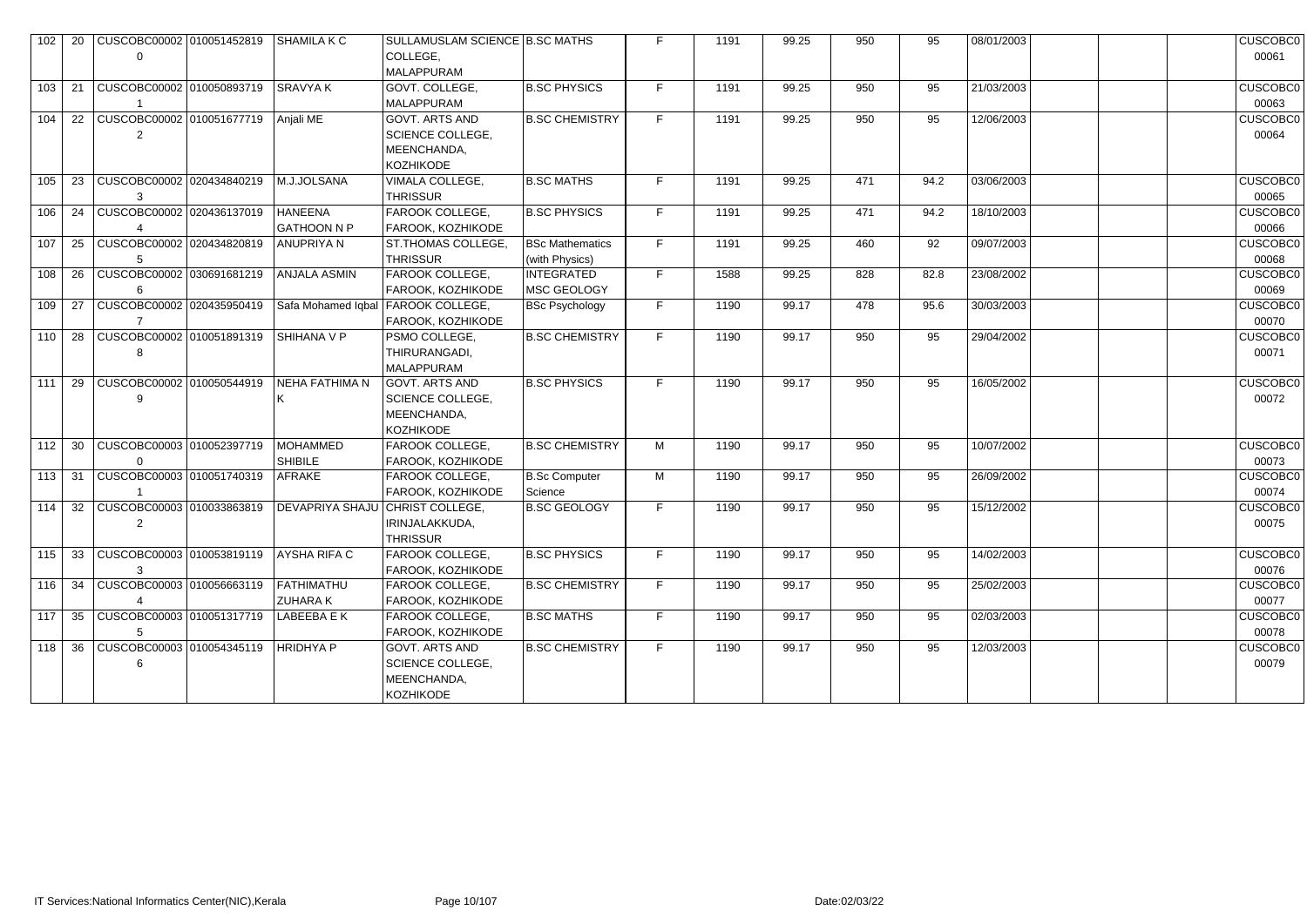#### **STREAM:Science**

# **CATEGORY:Physically Challenged**

| <b>No</b> | SI No | Rank                      | <b>Reg ID</b> | <b>Name</b>           | <b>Institution</b>     | <b>Course</b>       | M/F | <b>Marks in</b> | %Marks in  | <b>Marks in</b>  | %Marks in        | Date of Birth | <b>Position in</b> | Position in PC | <b>Position in</b>   | <b>Position in</b> |
|-----------|-------|---------------------------|---------------|-----------------------|------------------------|---------------------|-----|-----------------|------------|------------------|------------------|---------------|--------------------|----------------|----------------------|--------------------|
|           |       |                           |               |                       |                        |                     |     | qualifying      | qualifying | <b>SSLC/EQVT</b> | <b>SSLC/EQVT</b> |               | <b>BPL list(if</b> | list(if        | <b>SC/ST list(if</b> | <b>OBC</b> list(if |
|           |       |                           |               |                       |                        |                     |     | exam            | exam       | exam             | exam             |               | applicable)        | applicable)    | applicable)          | applicable)        |
| 119       |       | CUSCPH000001 010055994719 |               | <b>MISBAH SUBAIR</b>  | <b>GOVERNMENT</b>      | <b>B.SC MATHS</b>   | M   | 1166            | 97.17      | 950              | 95               | 03/04/2003    |                    | CUSCPH00       |                      | CUSCOBC0           |
|           |       |                           |               |                       | COLLEGE,               |                     |     |                 |            |                  |                  |               |                    | 0001           |                      | 00566              |
|           |       |                           |               |                       | MADAPPALLY,            |                     |     |                 |            |                  |                  |               |                    |                |                      |                    |
|           |       |                           |               |                       | <b>KOZHIKODE</b>       |                     |     |                 |            |                  |                  |               |                    |                |                      |                    |
| 120       |       | CUSCPH000002 010062144519 |               | <b>RIZWANA ABDUL</b>  | FAROOK COLLEGE,        | <b>B.SC MATHS</b>   |     | 1123            | 93.58      | 939              | 93.9             | 24/10/2001    |                    | CUSCPH00       |                      | CUSCOBC0           |
|           |       |                           |               | RAZAK                 | FAROOK, KOZHIKODE      |                     |     |                 |            |                  |                  |               |                    | 0002           |                      | 01129              |
| 121       |       | CUSCPH000003 010062840319 |               | <b>HANA BAKSH P P</b> | ST.JOSEPHS COLLEGE,    | <b>B.SC PHYSICS</b> |     | 1086            | 90.5       | 950              | 95               | 18/03/2004    |                    | CUSCPH00       |                      | CUSCOBC0           |
|           |       |                           |               |                       | DEVAGIRI, KOZHIKODE    |                     |     |                 |            |                  |                  |               |                    | 0003           |                      | 01330              |
| 122       |       | CUSCPH000004 010044004119 |               | <b>AISWARYA P M</b>   | <b>SREE NEELAKANDA</b> | <b>B.SC BOTONY</b>  |     | 1033            | 86.08      | 887              | 88.7             | 08/12/2003    |                    | CUSCPH00       |                      | CUSCOBC0           |
|           |       |                           |               |                       | <b>GOVT. SANSKRIT</b>  |                     |     |                 |            |                  |                  |               |                    | 0004           |                      | 01468              |
|           |       |                           |               |                       | COLLEGE, PATTAMBI,     |                     |     |                 |            |                  |                  |               |                    |                |                      |                    |
|           |       |                           |               |                       | PALAKKAD               |                     |     |                 |            |                  |                  |               |                    |                |                      |                    |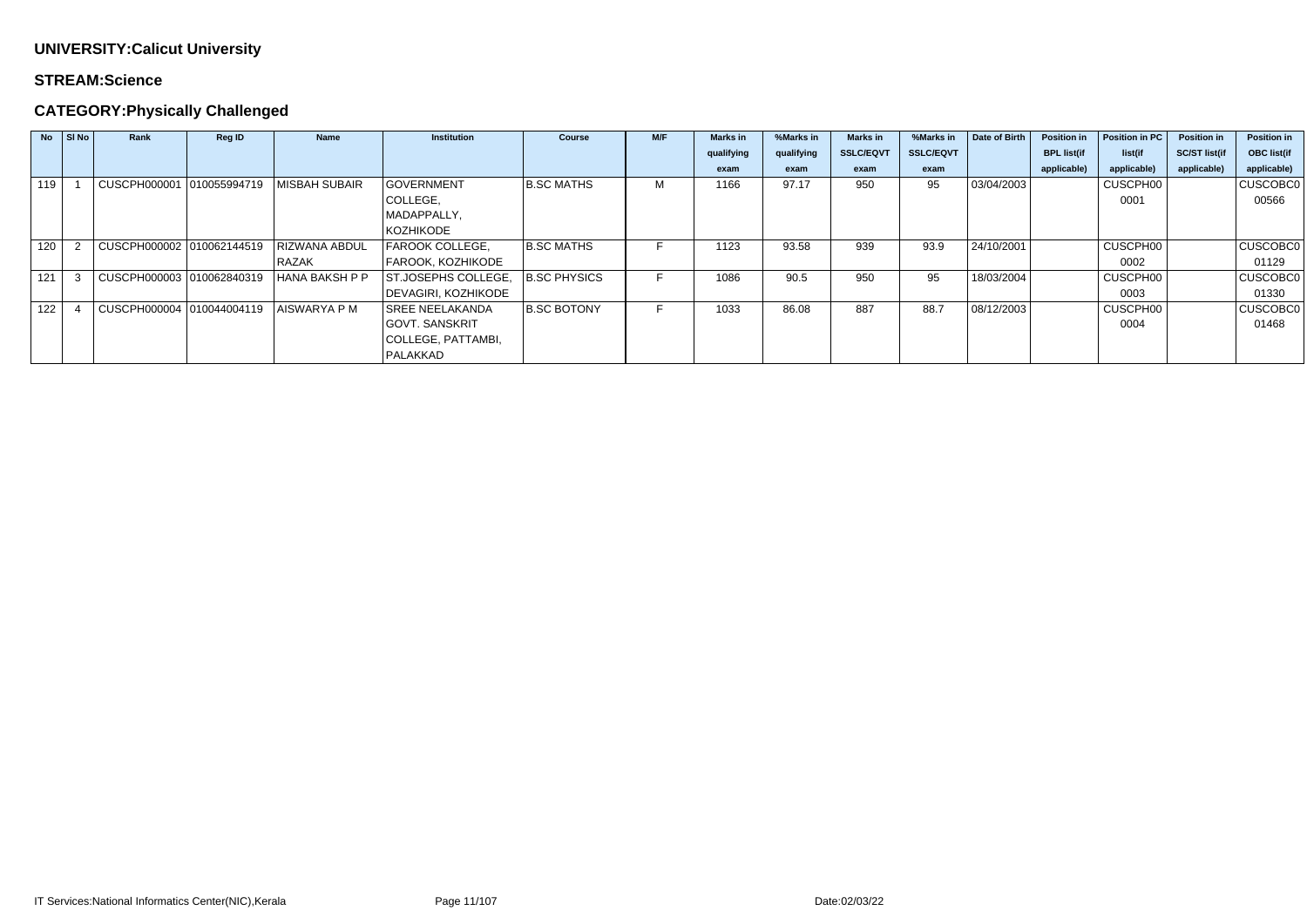#### **STREAM:Science**

### **CATEGORY:SC/ST**

| <b>No</b> | $\vert$ SI No            | Rank                             | <b>Reg ID</b> | <b>Name</b>            | <b>Institution</b>                | <b>Course</b>         | M/F | <b>Marks in</b> | %Marks in  | <b>Marks in</b>  | %Marks in        | Date of Birth | <b>Position in</b>  | <b>Position in PC</b> | <b>Position in</b>   | <b>Position in</b> |
|-----------|--------------------------|----------------------------------|---------------|------------------------|-----------------------------------|-----------------------|-----|-----------------|------------|------------------|------------------|---------------|---------------------|-----------------------|----------------------|--------------------|
|           |                          |                                  |               |                        |                                   |                       |     | qualifying      | qualifying | <b>SSLC/EQVT</b> | <b>SSLC/EQVT</b> |               | <b>BPL list(if</b>  | list(if               | <b>SC/ST list(if</b> | <b>OBC list(if</b> |
|           |                          |                                  |               |                        |                                   |                       |     | exam            | exam       | exam             | exam             |               | applicable)         | applicable)           | applicable)          | applicable)        |
| 123       |                          | CUSCSCST0000 010050227419        |               | <b>KAVYA K</b>         | FAROOK COLLEGE,                   | <b>B.SC CHEMISTRY</b> | F.  | 1183            | 98.58      | 950              | 95               | 03/05/2003    |                     |                       | CUSCscst0            |                    |
|           |                          | 01                               |               |                        | FAROOK, KOZHIKODE                 |                       |     |                 |            |                  |                  |               |                     |                       | 00002                |                    |
| 124       | $\overline{2}$           | CUSCSCST0000 010043814619        |               | <b>SNEHAK</b>          | <b>GOVT. VICTORIA</b>             | <b>BSc Psychology</b> | F   | 1183            | 98.58      | 950              | 95               | 09/12/2003    |                     |                       | CUSCscst0            |                    |
|           |                          | 02                               |               |                        | COLLEGE, PALAKKAD                 |                       |     |                 |            |                  |                  |               |                     |                       | 00003                |                    |
| 125       | -3                       | CUSCSCST0000 010053347919        |               | <b>ARJUN KRISHNA P</b> | <b>ST.JOSEPHS COLLEGE</b>         | <b>B.SC PHYSICS</b>   | M   | 1179            | 98.25      | 950              | 95               | 25/01/2003    |                     |                       | CUSCscst0            |                    |
|           |                          | 03                               |               | <b>ASOK</b>            | DEVAGIRI, KOZHIKODE               |                       |     |                 |            |                  |                  |               |                     |                       | 00004                |                    |
| 126       | $\boldsymbol{\varDelta}$ | CUSCSCST0000 010051472519        |               | ARDRA M                | FAROOK COLLEGE,                   | <b>B.SC ZOOLOGY</b>   | F.  | 1178            | 98.17      | 950              | 95               |               | 05/07/2003 CUSCBPL0 |                       | CUSCscst0            |                    |
|           |                          | 04                               |               |                        | FAROOK, KOZHIKODE                 |                       |     |                 |            |                  |                  |               | 00063               |                       | 00005                |                    |
| 127       | 5                        | CUSCSCST0000 010047100319        |               | <b>ARDRAK</b>          | ST.JOSEPHS COLLEGE,               | <b>B.SC MATHS</b>     | F.  | 1175            | 97.92      | 950              | 95               | 01/06/2004    |                     |                       | CUSCscst0            |                    |
|           |                          | 05                               |               |                        | DEVAGIRI, KOZHIKODE               |                       |     |                 |            |                  |                  |               |                     |                       | 00006                |                    |
| 128       | -6                       | CUSCSCST0000 010038650919        |               | <b>PUNNYAK</b>         | SREE KRISHNA COLLGE, B.SC ZOOLOGY |                       | F.  | 1170            | 97.5       | 950              | 95               | 26/10/2002    |                     |                       | CUSCscst0            |                    |
|           |                          | 06                               |               | <b>VISWANATHAN</b>     | <b>GURUVAYUR, THRISSUR</b>        |                       |     |                 |            |                  |                  |               |                     |                       | 00007                |                    |
| 129       |                          | CUSCSCST0000 010037761319        |               | <b>ANUSREE KM</b>      | <b>CHRIST COLLEGE.</b>            | <b>B.SC GEOLOGY</b>   | F.  | 1165            | 97.08      | 939              | 93.9             | 24/10/2002    |                     |                       | CUSCscst0            |                    |
|           |                          | 07                               |               |                        | IRINJALAKKUDA,                    |                       |     |                 |            |                  |                  |               |                     |                       | 00008                |                    |
|           |                          |                                  |               |                        | <b>THRISSUR</b>                   |                       |     |                 |            |                  |                  |               |                     |                       |                      |                    |
| 130       | -8                       | CUSCSCST0000 010055225019        |               | <b>ABHIJITH K P</b>    | ST.JOSEPHS COLLEGE.               | B.SC ZOOLOGY          | M   | 1164            | 97         | 918              | 91.8             | 24/06/2003    |                     |                       | CUSCscst0            |                    |
|           |                          | 08                               |               |                        | DEVAGIRI, KOZHIKODE               |                       |     |                 |            |                  |                  |               |                     |                       | 00009                |                    |
| 131       | 9                        | CUSCSCST0000 010054767919        |               | <b>VYSHNASREE V</b>    | ST.JOSEPHS COLLEGE,               | <b>B.SC MATHS</b>     | F.  | 1162            | 96.83      | 950              | 95               | 18/12/2003    |                     |                       | CUSCscst0            |                    |
|           |                          | 09                               |               |                        | DEVAGIRI, KOZHIKODE               |                       |     |                 |            |                  |                  |               |                     |                       | 00010                |                    |
| 132       |                          | 10   CUSCSCST0000   020435507019 |               | <b>APARNA P R</b>      | <b>GOVT. VICTORIA</b>             | <b>B.SC PHYSICS</b>   | F.  | 484             | 96.8       | 478              | 95.6             | 08/05/2003    |                     |                       | CUSCscst0            |                    |
|           |                          | 10                               |               |                        | COLLEGE, PALAKKAD                 |                       |     |                 |            |                  |                  |               |                     |                       | 00011                |                    |
| 133       | 11                       | CUSCSCST0000 010049160219        |               | <b>SREELAKSHMIC</b>    | <b>MES KEVEEYAM</b>               | <b>B.SC POLYMER</b>   | F.  | 1161            | 96.75      | 950              | 95               |               | 19/12/2002 CUSCBPL0 |                       | CUSCscst0            |                    |
|           |                          | 11                               |               |                        | COLLEGE,                          | <b>CHEMISTRY</b>      |     |                 |            |                  |                  |               | 00148               |                       | 00012                |                    |
|           |                          |                                  |               |                        | VALANCHERY,                       |                       |     |                 |            |                  |                  |               |                     |                       |                      |                    |
|           |                          |                                  |               |                        | <b>MALAPPURAM</b>                 |                       |     |                 |            |                  |                  |               |                     |                       |                      |                    |
| 134       | 12                       | CUSCSCST0000 010042816819        |               | <b>ASWATHY P C</b>     | <b>GOVT. VICTORIA</b>             | <b>B.SC ZOOLOGY</b>   | F.  | 1160            | 96.67      | 950              | 95               |               | 03/05/2003 CUSCBPL0 |                       | CUSCscst0            |                    |
|           |                          | 12                               |               |                        | COLLEGE, PALAKKAD                 |                       |     |                 |            |                  |                  |               | 00155               |                       | 00013                |                    |
| 135       | 13                       | CUSCSCST0000 010041421619        |               | <b>PRAVEEN S</b>       | <b>GOVT. VICTORIA</b>             | <b>B.Sc Computer</b>  | M   | 1159            | 96.58      | 950              | 95               |               | 23/12/2002 CUSCBPL0 |                       | CUSCscst0            |                    |
|           |                          | 13                               |               |                        | COLLEGE, PALAKKAD                 | Science               |     |                 |            |                  |                  |               | 00161               |                       | 00014                |                    |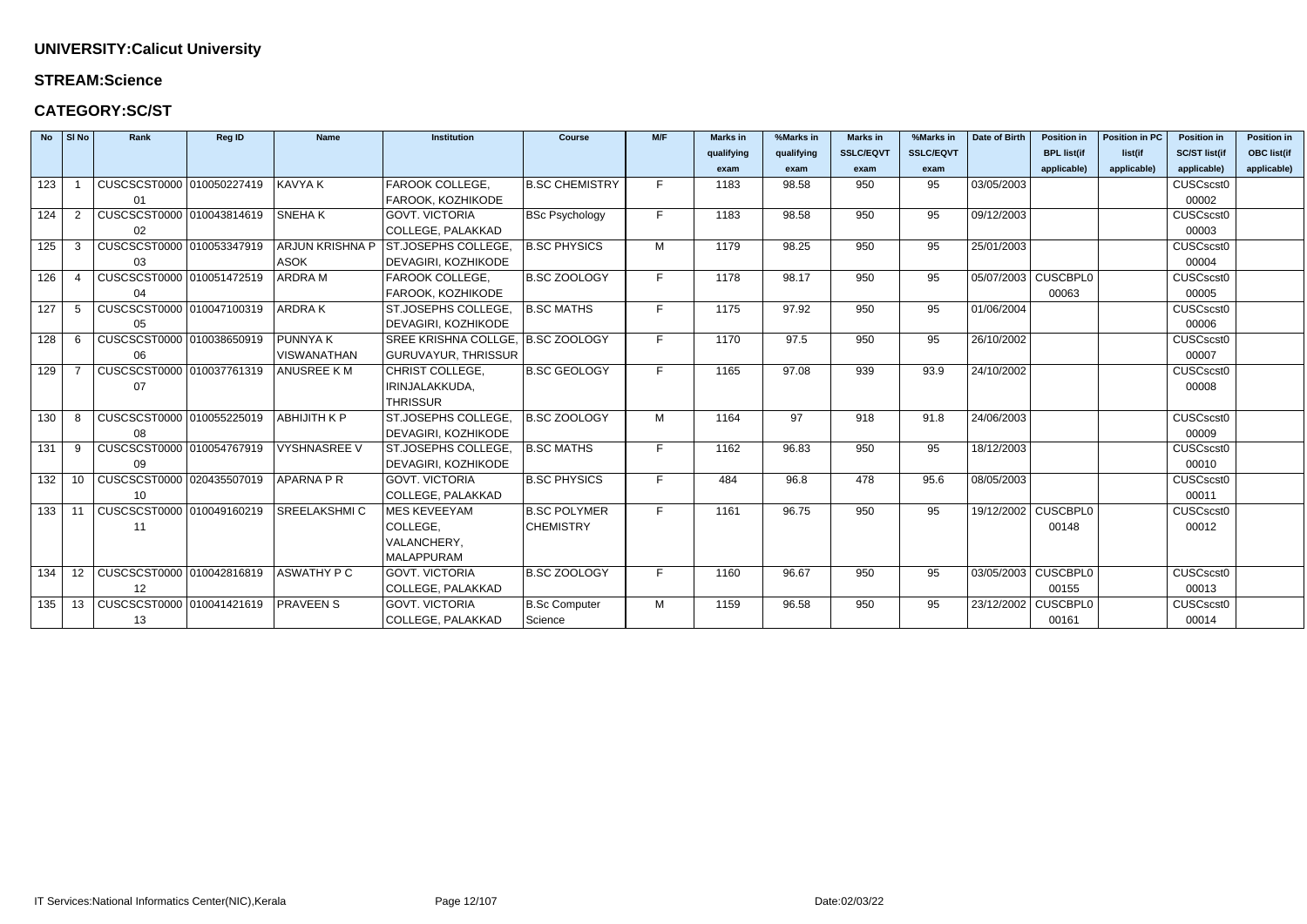#### **STREAM:HUMANITIES**

| <b>No</b> | $\vert$ SI No  | Rank              | <b>Reg ID</b> | <b>Name</b>                             | <b>Institution</b>              | <b>Course</b>           | M/F | <b>Marks in</b> | %Marks in  | <b>Marks in</b>  | %Marks in        | Date of Birth | <b>Position in</b>  | <b>Position in PC</b> | <b>Position in</b>   | <b>Position in</b> |
|-----------|----------------|-------------------|---------------|-----------------------------------------|---------------------------------|-------------------------|-----|-----------------|------------|------------------|------------------|---------------|---------------------|-----------------------|----------------------|--------------------|
|           |                |                   |               |                                         |                                 |                         |     | qualifying      | qualifying | <b>SSLC/EQVT</b> | <b>SSLC/EQVT</b> |               | <b>BPL list(if</b>  | list(if               | <b>SC/ST list(if</b> | <b>OBC list(if</b> |
|           |                |                   |               |                                         |                                 |                         |     | exam            | exam       | exam             | exam             |               | applicable)         | applicable)           | applicable)          | applicable)        |
| 136       |                | CUHG000001        | 010056223519  | <b>SREENANDA B</b>                      | ST.JOSEPHS COLLEGE,             | <b>B.A ENGLISH</b>      | F.  | 1200            | 100        | 950              | 95               | 20/08/2003    |                     |                       |                      |                    |
|           |                |                   |               |                                         | DEVAGIRI, KOZHIKODE             |                         |     |                 |            |                  |                  |               |                     |                       |                      |                    |
| 137       | $\overline{2}$ | CUHG000002        | 010042277519  | Aardhra Chandran                        | VIMALA COLLEGE,                 | <b>B.A MALAYALAM</b>    | F.  | 600             | 100        | 867              | 86.7             | 08/05/2003    |                     |                       |                      | CUHOBC00           |
|           |                |                   |               |                                         | <b>THRISSUR</b>                 |                         |     |                 |            |                  |                  |               |                     |                       |                      | 0001               |
| 138       | -3             | CUHG000003        | 010043777819  | <b>SHAMEEMA</b>                         | <b>SREE NEELAKANDA</b>          | <b>B.A ARABIC</b>       | F.  | 1200            | 100        | 827              | 82.7             |               | 17/02/2004 CUHBPL00 |                       |                      | CUHOBC00           |
|           |                |                   |               | <b>NASRIYA P</b>                        | <b>GOVT. SANSKRIT</b>           |                         |     |                 |            |                  |                  |               | 0001                |                       |                      | 0002               |
|           |                |                   |               |                                         | COLLEGE, PATTAMBI,              |                         |     |                 |            |                  |                  |               |                     |                       |                      |                    |
|           |                |                   |               |                                         | PALAKKAD                        |                         |     |                 |            |                  |                  |               |                     |                       |                      |                    |
| 139       |                | <b>CUHG000004</b> | 010021213316  | <b>AKHILA VINCENT</b>                   | ST.JOSEPHS COLLEGE.             | <b>B.A ENGLISH</b>      | F.  | 1198            | 99.83      | 950              | 95               | 30/11/1999    |                     |                       |                      |                    |
|           |                |                   |               |                                         | DEVAGIRI, KOZHIKODE             |                         |     |                 |            |                  |                  |               |                     |                       |                      |                    |
| 140       | -5             | <b>CUHG000005</b> | 010050277119  | <b>SHIFNA SHIRIN P</b>                  | MES MAMPAD COLLEGE, B.A ENGLISH |                         | F.  | 1198            | 99.83      | 880              | 88               | 30/03/2002    |                     |                       |                      | CUHOBC00           |
|           |                |                   |               |                                         | MAMPAD, MALAPPURAM              |                         |     |                 |            |                  |                  |               |                     |                       |                      | 0003               |
| 141       | 6              | <b>CUHG000006</b> | 010051085019  | <b>NASIHA PT</b>                        | FAROOK COLLEGE,                 | <b>B.A ARABIC</b>       | F.  | 1196            | 99.67      | 950              | 95               | 22/02/2004    |                     |                       |                      | CUHOBC00           |
|           |                |                   |               |                                         | FAROOK, KOZHIKODE               |                         |     |                 |            |                  |                  |               |                     |                       |                      | 0004               |
| 142       |                | <b>CUHG000007</b> | 020435580819  | <b>KEERTHANA M</b>                      | <b>SREE NEELAKANDA</b>          | <b>B.A English with</b> | F.  | 1195            | 99.58      | 476              | 95.2             | 28/11/2003    |                     |                       |                      | CUHOBC00           |
|           |                |                   |               |                                         | <b>GOVT. SANSKRIT</b>           | History â€              |     |                 |            |                  |                  |               |                     |                       |                      | 0005               |
|           |                |                   |               |                                         | COLLEGE, PATTAMBI,              |                         |     |                 |            |                  |                  |               |                     |                       |                      |                    |
|           |                |                   |               |                                         | PALAKKAD                        |                         |     |                 |            |                  |                  |               |                     |                       |                      |                    |
| 143       | -8             | <b>CUHG000008</b> | 010052391419  | <b>FARSANA THASNI</b>                   | <b>EMEA COLLEGE OF</b>          | <b>B.A ENGLISH</b>      | F.  | 1195            | 99.58      | 950              | 95               |               | 13/10/2002 CUHBPL00 |                       |                      | CUHOBC00           |
|           |                |                   |               | P <sub>P</sub>                          | ARTS AND SCIENCE,               |                         |     |                 |            |                  |                  |               | 0002                |                       |                      | 0006               |
|           |                |                   |               |                                         | KONDOTTY,                       |                         |     |                 |            |                  |                  |               |                     |                       |                      |                    |
|           |                |                   |               |                                         | MALAPPURAM                      |                         |     |                 |            |                  |                  |               |                     |                       |                      |                    |
| 144       | -9             | <b>CUHG000009</b> | 010053680219  | <b>AMEENA</b>                           | FAROOK COLLEGE,                 | <b>B.A ENGLISH</b>      | F.  | 1195            | 99.58      | 950              | 95               | 16/03/2004    |                     |                       |                      | CUHOBC00           |
|           |                |                   |               | <b>KALAKUDI CHALIL</b>                  | FAROOK, KOZHIKODE               |                         |     |                 |            |                  |                  |               |                     |                       |                      | 0007               |
| 145       | 10             | CUHG000010        | 010053814219  | <b>ADHILAKV</b>                         | FAROOK COLLEGE,                 | <b>B.A ENGLISH</b>      | F.  | 1193            | 99.42      | 950              | 95               | 18/11/2003    |                     |                       |                      | CUHOBC00           |
|           |                |                   |               |                                         | FAROOK, KOZHIKODE               |                         |     |                 |            |                  |                  |               |                     |                       |                      | 0008               |
| $146$ 11  |                | CUHG000011        | 020435869819  | Jishana Jamal P                         | FAROOK COLLEGE,                 | <b>B.A ENGLISH</b>      | F.  | 1193            | 99.42      | 451              | 90.2             | 01/04/2003    |                     |                       |                      | CUHOBC00           |
|           |                |                   |               |                                         | FAROOK, KOZHIKODE               |                         |     |                 |            |                  |                  |               |                     |                       |                      | 0009               |
|           | $147$ 12       |                   |               | CUHG000012 010045537319  ISMATH JABIN K | PSMO COLLEGE,                   | <b>B.A ENGLISH</b>      | F.  | 1191            | 99.25      | 950              | 95               |               | 25/09/2002 CUHBPL00 |                       |                      | CUHOBC00           |
|           |                |                   |               |                                         | THIRURANGADI,                   |                         |     |                 |            |                  |                  |               | 0003                |                       |                      | 0010               |
|           |                |                   |               |                                         | <b>MALAPPURAM</b>               |                         |     |                 |            |                  |                  |               |                     |                       |                      |                    |
| 148       | - 13           | CUHG000013        | 010050543219  | <b>JAMSHINA KT</b>                      | PSMO COLLEGE,                   | <b>B.A ENGLISH</b>      | F.  | 1191            | 99.25      | 950              | 95               | 18/11/2002    |                     |                       |                      | CUHOBC00           |
|           |                |                   |               |                                         | THIRURANGADI,                   |                         |     |                 |            |                  |                  |               |                     |                       |                      | 0011               |
|           |                |                   |               |                                         | MALAPPURAM                      |                         |     |                 |            |                  |                  |               |                     |                       |                      |                    |
| $149$ 14  |                | CUHG000014        | 110070161419  | <b>HARISREERAM H</b>                    | GOVT. COLLEGE,                  | <b>B.A MALAYALAM</b>    | M   | 1191            | 99.25      | 1045             | 95               | 14/02/2003    |                     |                       |                      |                    |
|           |                |                   |               |                                         | CHITTUR, PALAKKAD               |                         |     |                 |            |                  |                  |               |                     |                       |                      |                    |
| 150       | 15             | CUHG000015        | 010046452719  | HIBA FATHIMA V P                        | FAROOK COLLEGE,                 | <b>B.A ENGLISH</b>      | F.  | 1191            | 99.25      | 950              | 95               | 01/05/2003    |                     |                       |                      | CUHOBC00           |
|           |                |                   |               |                                         | FAROOK, KOZHIKODE               |                         |     |                 |            |                  |                  |               |                     |                       |                      | 0012               |
| 151       | 16             | CUHG000016        | 010041344819  | <b>HIMA S DEV</b>                       | MERCY COLLEGE,                  | <b>B.A ENGLISH</b>      | F.  | 1191            | 99.25      | 939              | 93.9             | 07/10/2003    |                     |                       |                      | CUHOBC00           |
|           |                |                   |               |                                         | PALAKKAD                        |                         |     |                 |            |                  |                  |               |                     |                       |                      | 0013               |
| $152$ 17  |                | CUHG000017        | 020435727719  | Lakshmi Vinod                           | <b>ZAMORINS</b>                 | <b>B.A ENGLISH</b>      | F.  | 1190            | 99.17      | 506              | 84.33            | 07/03/2003    |                     |                       |                      |                    |
|           |                |                   |               |                                         | GURUVAYURAPPAN                  |                         |     |                 |            |                  |                  |               |                     |                       |                      |                    |
|           |                |                   |               |                                         | COLLEGE, KOZHIKODE              |                         |     |                 |            |                  |                  |               |                     |                       |                      |                    |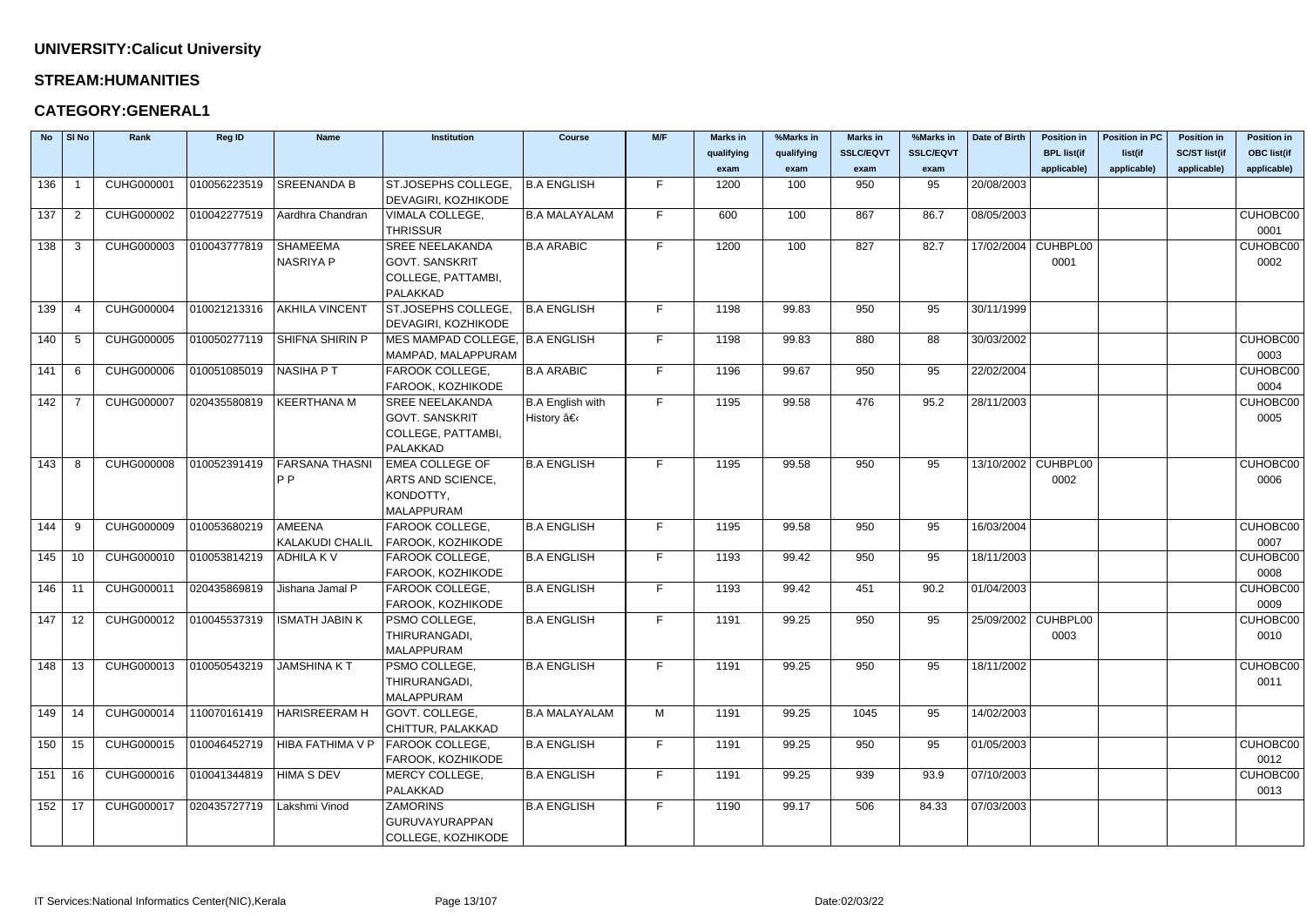| 153 | 18 | CUHG000018        | 010051571519 | <b>SHANA JABIN</b>                 | FAROOK COLLEGE,<br>FAROOK, KOZHIKODE                                              | <b>B.A ARABIC</b>                     | F. | 1189 | 99.08 | 950 | 95   | 04/09/2002                  | CUHOBC00<br>0014 |
|-----|----|-------------------|--------------|------------------------------------|-----------------------------------------------------------------------------------|---------------------------------------|----|------|-------|-----|------|-----------------------------|------------------|
| 154 | 19 | CUHG000019        | 010047970419 | Siya fathima kp                    | MES MAMPAD COLLEGE, B.A ENGLISH<br>MAMPAD, MALAPPURAM                             |                                       | F. | 1189 | 99.08 | 950 | 95   | 15/11/2003                  | CUHOBC00<br>0015 |
| 155 | 20 | <b>CUHG000020</b> | 010053675119 | <b>HANEENA</b><br><b>FATHIMA M</b> | ST.JOSEPHS COLLEGE,<br>DEVAGIRI, KOZHIKODE                                        | B.A ENGLISH                           | F. | 396  | 99    | 950 | 95   | 15/08/2002                  | CUHOBC00<br>0016 |
| 156 | 21 | CUHG000021        | 010055763719 | C NANDANA                          | <b>GOVERNMENT</b><br>COLLEGE,<br>MADAPPALLY,<br><b>KOZHIKODE</b>                  | <b>B.A ENGLISH</b>                    | F. | 1188 | 99    | 950 | 95   | 08/04/2004                  | CUHOBC00<br>0017 |
| 157 | 22 | CUHG000022        | 010044845919 | AYISHA MURSHIDA                    | <b>PSMO COLLEGE,</b><br>THIRURANGADI,<br><b>MALAPPURAM</b>                        | <b>B.A ENGLISH</b>                    | F. | 1187 | 98.92 | 950 | 95   | 11/03/2003 CUHBPL00<br>0004 | CUHOBC00<br>0018 |
| 158 | 23 | CUHG000023        | 010044008719 | <b>LAVANYA K H</b>                 | <b>SREE NEELAKANDA</b><br><b>GOVT. SANSKRIT</b><br>COLLEGE, PATTAMBI,<br>PALAKKAD | <b>B.A English with</b><br>History â€ | F. | 1187 | 98.92 | 950 | 95   | 03/04/2004 CUHBPL00<br>0005 | CUHOBC00<br>0019 |
| 159 | 24 | CUHG000024        | 010053477419 | <b>ARSHA ISMAIL</b>                | FAROOK COLLEGE,<br>FAROOK, KOZHIKODE                                              | <b>B.A ENGLISH</b>                    | F. | 1187 | 98.92 | 878 | 87.8 | 26/03/2004                  | CUHOBC00<br>0020 |
| 160 | 25 | CUHG000025        | 010046573219 | <b>FATHIMA</b><br>THASNEEM U       | SULLAMUSLAM SCIENCE   B.A ENGLISH<br>COLLEGE,<br><b>MALAPPURAM</b>                |                                       | F. | 1186 | 98.83 | 950 | 95   | 26/05/2003                  | CUHOBC00<br>0021 |
| 161 | 26 | CUHG000026        | 010038126319 | MINNU JOSEPH                       | ST.THOMAS COLLEGE.<br><b>THRISSUR</b>                                             | B.A English with<br>History â€        | F. | 1185 | 98.75 | 950 | 95   | 05/02/2004                  |                  |
| 162 | 27 | <b>CUHG000027</b> | 010050510019 | FATHIMA SAFEEDA                    | UNITY WOMENS<br>COLLEGE, MANJERY,<br>MALAPPURAM                                   | <b>B.A ENGLISH</b>                    | F. | 1185 | 98.75 | 918 | 91.8 | 22/07/2003                  | CUHOBC00<br>0022 |
| 163 | 28 | <b>CUHG000028</b> | 010045081819 | AFNA JUBI P                        | PSMO COLLEGE,<br>THIRURANGADI,<br>MALAPPURAM                                      | <b>B.A ENGLISH</b>                    | F. | 1184 | 98.67 | 990 | 99   | 22/04/2003 CUHBPL00<br>0006 | CUHOBC00<br>0023 |
| 164 | 29 | CUHG000029        | 010030095519 | FATHIMA FIDHA S                    | <b>FAROOK COLLEGE,</b><br>FAROOK, KOZHIKODE                                       | <b>B.A MALAYALAM</b>                  | F. | 1183 | 98.58 | 929 | 92.9 | 07/04/2003 CUHBPL00<br>0007 | CUHOBC00<br>0024 |
| 165 | 30 | CUHG000030        | 010043751419 | <b>MISNASHERIN</b>                 | FAROOK COLLEGE,<br>FAROOK, KOZHIKODE                                              | <b>B.A ENGLISH</b>                    | F. | 1181 | 98.42 | 950 | 95   | 21/06/2002                  | CUHOBC00<br>0025 |
| 166 | 31 | CUHG000031        | 010046584619 | SHIBNA P K                         | MES MAMPAD COLLEGE, B.A ENGLISH<br>MAMPAD, MALAPPURAM                             |                                       | F. | 1181 | 98.42 | 950 | 95   | 18/10/2003 CUHBPL00<br>0008 | CUHOBC00<br>0026 |
| 167 | 32 | CUHG000032        | 010056133619 | ANGEL DOMINIC                      | ST.JOSEPHS COLLEGE,<br>DEVAGIRI, KOZHIKODE                                        | <b>B.A ENGLISH</b>                    | F. | 1181 | 98.42 | 950 | 95   | 31/12/2003                  |                  |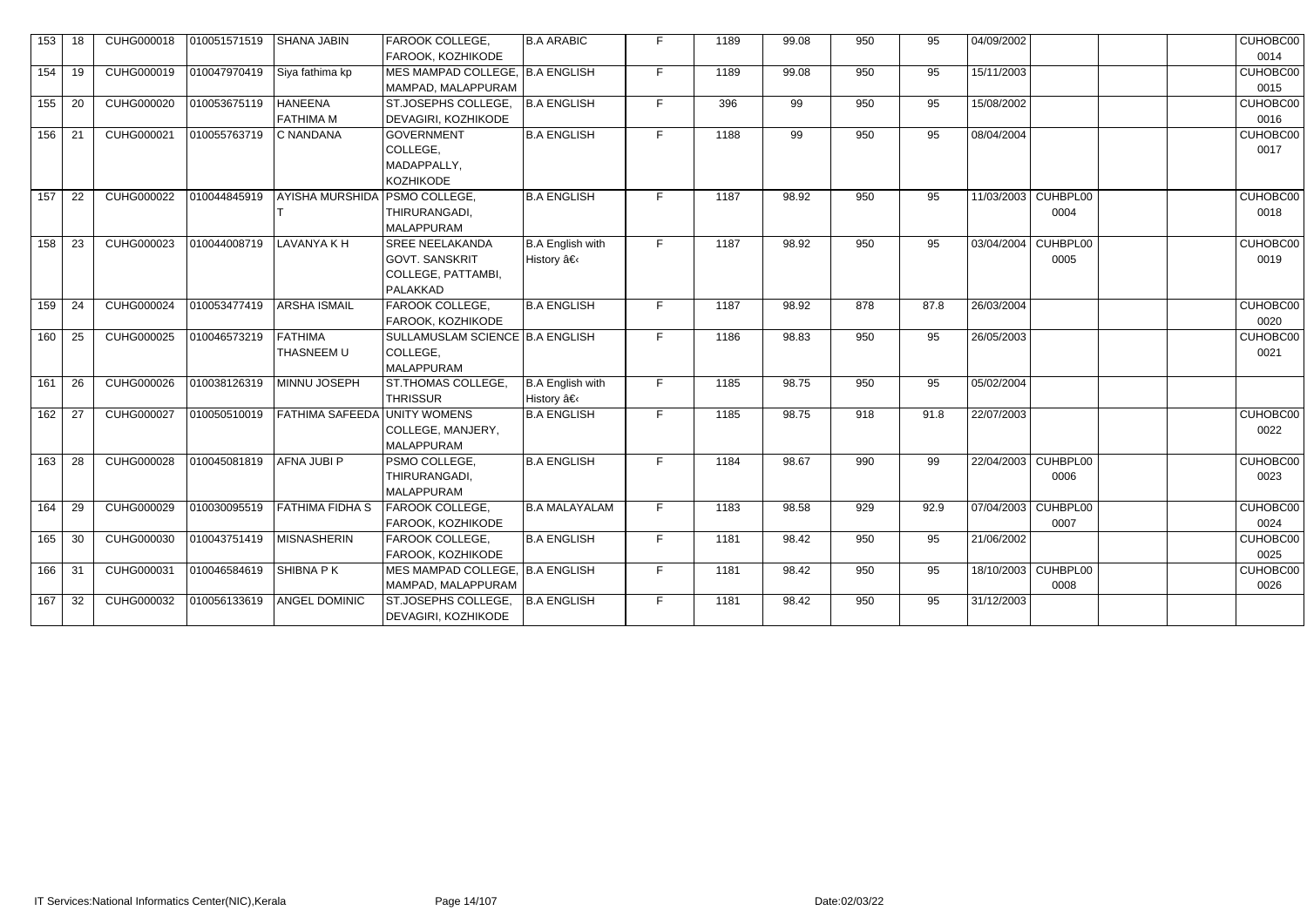#### **STREAM:HUMANITIES**

### **CATEGORY:BPL**

|     | $No$ SI No | Rank                        | <b>Reg ID</b> | <b>Name</b>          | <b>Institution</b>                | <b>Course</b>      | M/F | <b>Marks in</b> | %Marks in  | <b>Marks in</b>  | %Marks in        | Date of Birth | <b>Position in</b>  | Position in PC | <b>Position in</b>   | <b>Position in</b> |
|-----|------------|-----------------------------|---------------|----------------------|-----------------------------------|--------------------|-----|-----------------|------------|------------------|------------------|---------------|---------------------|----------------|----------------------|--------------------|
|     |            |                             |               |                      |                                   |                    |     | qualifying      | qualifying | <b>SSLC/EQVT</b> | <b>SSLC/EQVT</b> |               | <b>BPL list(if</b>  | list(if        | <b>SC/ST list(if</b> | <b>OBC list(if</b> |
|     |            |                             |               |                      |                                   |                    |     | exam            | exam       | exam             | exam             |               | applicable)         | applicable)    | applicable)          | applicable)        |
| 168 |            | CUHBPL000001                | 010044004919  | AMRUTHA P            | <b>SREE NEELAKANDA</b>            | B.A English with   |     | 1181            | 98.42      | 939              | 93.9             | 13/08/2004    | CUHBPL00            |                |                      |                    |
|     |            |                             |               |                      | <b>GOVT. SANSKRIT</b>             | History            |     |                 |            |                  |                  |               | 0009                |                |                      |                    |
|     |            |                             |               |                      | COLLEGE, PATTAMBI,                |                    |     |                 |            |                  |                  |               |                     |                |                      |                    |
|     |            |                             |               |                      | PALAKKAD                          |                    |     |                 |            |                  |                  |               |                     |                |                      |                    |
| 169 |            | CUHBPL000002                | 010041852519  | LAYA C               | VIMALA COLLEGE,                   | <b>B.A ENGLISH</b> | F   | 1179            | 98.25      | 88               | 97.78            |               | 01/12/2003 CUHBPL00 |                |                      | CUHOBC00           |
|     |            |                             |               |                      | <b>THRISSUR</b>                   |                    |     |                 |            |                  |                  |               | 0010                |                |                      | 0035               |
| 170 |            | CUHBPL000003 010048065019   |               | FITHA SHERIN A       | MES MAMPAD COLLEGE, B.A ENGLISH   |                    |     | 1179            | 98.25      | 950              | 95               | 26/02/2004    | CUHBPL00            |                |                      | <b>CUHOBC00</b>    |
|     |            |                             |               |                      | MAMPAD, MALAPPURAM                |                    |     |                 |            |                  |                  |               | 0011                |                |                      | 0036               |
| 171 |            | CUHBPL000004 010050385819   |               | <b>JENNATH SIDRA</b> | MES MAMPAD COLLEGE, B.A ENGLISH   |                    | E.  | 1176            | 98         | 929              | 92.9             | 11/08/2002    | CUHBPL00            |                |                      | CUHOBC00           |
|     |            |                             |               |                      | MAMPAD, MALAPPURAM                |                    |     |                 |            |                  |                  |               | 0012                |                |                      | 0044               |
| 172 |            | CUHBPL000005   010051567819 |               | <b>NINU HARSHA P</b> | <b>FAROOK COLLEGE,</b>            | <b>B.A ENGLISH</b> |     | 1175            | 97.92      | 950              | 95               | 29/06/2002    | CUHBPL00            |                |                      | CUHOBC00           |
|     |            |                             |               |                      | <b>FAROOK, KOZHIKODE</b>          |                    |     |                 |            |                  |                  |               | 0013                |                |                      | 0045               |
| 173 |            | CUHBPL000006 010051957919   |               | RASHIDA              | MES MAMPAD COLLEGE,   B.A ENGLISH |                    | ►   | 1175            | 97.92      | 950              | 95               | 03/02/2003    | CUHBPL00            |                |                      | CUHOBC00           |
|     |            |                             |               |                      | MAMPAD, MALAPPURAM                |                    |     |                 |            |                  |                  |               | 0014                |                |                      | 0046               |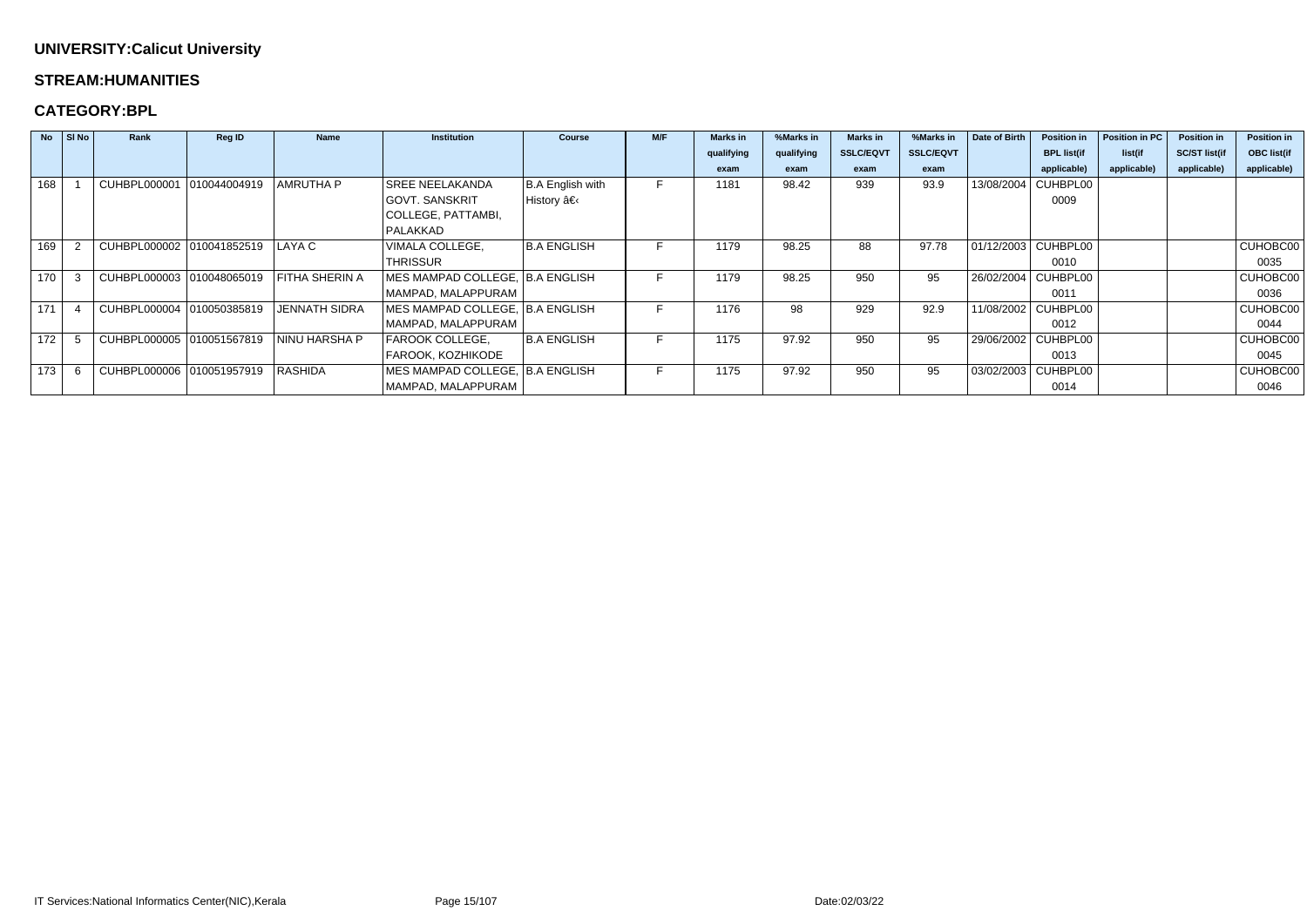#### **STREAM:HUMANITIES**

| <b>No</b> | SI No          | Rank                      | Reg ID | <b>Name</b>           | <b>Institution</b>                                                                          | <b>Course</b>        | M/F | <b>Marks in</b> | %Marks in  | <b>Marks in</b>  | %Marks in        | Date of Birth       | <b>Position in</b> | <b>Position in PC</b> | <b>Position in</b>   | <b>Position in</b> |
|-----------|----------------|---------------------------|--------|-----------------------|---------------------------------------------------------------------------------------------|----------------------|-----|-----------------|------------|------------------|------------------|---------------------|--------------------|-----------------------|----------------------|--------------------|
|           |                |                           |        |                       |                                                                                             |                      |     | qualifying      | qualifying | <b>SSLC/EQVT</b> | <b>SSLC/EQVT</b> |                     | <b>BPL list(if</b> | list(if               | <b>SC/ST list(if</b> | <b>OBC list(if</b> |
|           |                |                           |        |                       |                                                                                             |                      |     | exam            | exam       | exam             | exam             |                     | applicable)        | applicable)           | applicable)          | applicable)        |
| 174       |                | CUHOBC000001 010055107819 |        | <b>NIDHAM</b>         | FAROOK COLLEGE,                                                                             | <b>B.A ENGLISH</b>   | F.  | 1181            | 98.42      | 834              | 92.67            | 24/01/2003          |                    |                       |                      | CUHOBC00           |
|           |                |                           |        |                       | FAROOK, KOZHIKODE                                                                           |                      |     |                 |            |                  |                  |                     |                    |                       |                      | 0027               |
| 175       | $\overline{2}$ | CUHOBC000002 010050499519 |        | ASLA FEBIN T K        | <b>EMEA COLLEGE OF</b>                                                                      | <b>B.A ENGLISH</b>   | F.  | 1181            | 98.42      | 918              | 91.8             | 04/12/2002          |                    |                       |                      | CUHOBC00           |
|           |                |                           |        |                       | ARTS AND SCIENCE,                                                                           |                      |     |                 |            |                  |                  |                     |                    |                       |                      | 0028               |
|           |                |                           |        |                       | KONDOTTY,                                                                                   |                      |     |                 |            |                  |                  |                     |                    |                       |                      |                    |
|           |                |                           |        |                       | <b>MALAPPURAM</b>                                                                           |                      |     |                 |            |                  |                  |                     |                    |                       |                      |                    |
| 176       | -3             | CUHOBC000003 010050046119 |        | ANULAKSHMI N P        | PSMO COLLEGE,                                                                               | <b>B.A ENGLISH</b>   | F.  | 1181            | 98.42      | 857              | 85.7             | 10/09/2002          |                    |                       |                      | CUHOBC00           |
|           |                |                           |        |                       | THIRURANGADI,                                                                               |                      |     |                 |            |                  |                  |                     |                    |                       |                      | 0029               |
|           |                |                           |        |                       | MALAPPURAM                                                                                  |                      |     |                 |            |                  |                  |                     |                    |                       |                      |                    |
| 177       |                | CUHOBC000004 010059466419 |        | <b>AMINA FIZA</b>     | FAROOK COLLEGE,                                                                             | <b>B.A ENGLISH</b>   | F.  | 1180            | 98.33      | 950              | 95               | 15/11/2002          |                    |                       |                      | CUHOBC00           |
|           |                |                           |        |                       | FAROOK, KOZHIKODE                                                                           |                      |     |                 |            |                  |                  |                     |                    |                       |                      | 0030               |
| 178       | -5             | CUHOBC000005 010054558719 |        | <b>MOHAMMED</b>       | FAROOK COLLEGE,                                                                             | <b>BA Arabic</b>     | M   | 1180            | 98.33      | 950              | 95               | 17/06/2003          |                    |                       |                      | CUHOBC00           |
|           |                |                           |        | <b>ASHFAK P</b>       | FAROOK, KOZHIKODE                                                                           |                      |     |                 |            |                  |                  |                     |                    |                       |                      | 0031               |
| 179       | -6             | CUHOBC000006 010045712719 |        | SAHANA SERIN          | PSMO COLLEGE,                                                                               | <b>B.A ENGLISH</b>   | F.  | 1180            | 98.33      | 939              | 93.9             | 22/04/2004          |                    |                       |                      | CUHOBC00           |
|           |                |                           |        |                       | THIRURANGADI,                                                                               |                      |     |                 |            |                  |                  |                     |                    |                       |                      | 0032               |
|           |                |                           |        |                       | MALAPPURAM                                                                                  |                      |     |                 |            |                  |                  |                     |                    |                       |                      |                    |
| 180       |                | CUHOBC000007 010055131619 |        | AYISHA RAHA E         | FAROOK COLLEGE,                                                                             | <b>BACHELOR OF</b>   | F.  | 1180            | 98.33      | 919              | 91.9             | 07/12/2002          |                    |                       |                      | CUHOBC00           |
|           |                |                           |        |                       | FAROOK, KOZHIKODE                                                                           | <b>MULTIMEDIA</b>    |     |                 |            |                  |                  |                     |                    |                       |                      | 0033               |
|           |                |                           |        |                       |                                                                                             | <b>COMMUNICATION</b> |     |                 |            |                  |                  |                     |                    |                       |                      |                    |
| 181       | -8             | CUHOBC000008 020436212919 |        | NIMDHA P K            | FAROOK COLLEGE,                                                                             | <b>BACHELOR OF</b>   | F.  | 1180            | 98.33      | 452              | 90.4             | 29/03/2003          |                    |                       |                      | CUHOBC00           |
|           |                |                           |        |                       | FAROOK, KOZHIKODE                                                                           | MULTIMEDIA           |     |                 |            |                  |                  |                     |                    |                       |                      | 0034               |
|           |                |                           |        |                       |                                                                                             | <b>COMMUNICATION</b> | F.  |                 |            |                  |                  |                     |                    |                       |                      |                    |
| 182       | -9             | CUHOBC000009 010060263219 |        | <b>RHEAM</b>          | ST.JOSEPHS COLLEGE.                                                                         | <b>B.A ENGLISH</b>   |     | 1179            | 98.25      | 939              | 93.9             | 22/05/2003          |                    |                       |                      | CUHOBC00<br>0037   |
| 183       | 10             | CUHOBC000010 010050276019 |        | <b>FATHIMA RIFA S</b> | DEVAGIRI, KOZHIKODE<br>MES MAMPAD COLLEGE, B.A ENGLISH                                      |                      | F.  | 1178            | 98.17      | 909              | 90.9             | 21/12/2002          |                    |                       |                      | CUHOBC00           |
|           |                |                           |        |                       | MAMPAD, MALAPPURAM                                                                          |                      |     |                 |            |                  |                  |                     |                    |                       |                      | 0038               |
| 184       | 11             | CUHOBC000011 010053762719 |        | RIDHA FATHIMA         | FAROOK COLLEGE,                                                                             | <b>B.A ENGLISH</b>   | F.  | 1177            | 98.08      | 950              | 95               | 29/08/2002          |                    |                       |                      | CUHOBC00           |
|           |                |                           |        |                       | FAROOK, KOZHIKODE                                                                           |                      |     |                 |            |                  |                  |                     |                    |                       |                      | 0039               |
|           |                |                           |        |                       | 185   12   CUHOBC000012   010051564419   KAMILA NARGEES   SULLAMUSLAM SCIENCE   B.A ENGLISH |                      | F.  | 1177            | 98.08      | 950              | 95               | 12/12/2002          |                    |                       |                      | CUHOBC00           |
|           |                |                           |        | P K                   | COLLEGE,                                                                                    |                      |     |                 |            |                  |                  |                     |                    |                       |                      | 0040               |
|           |                |                           |        |                       | MALAPPURAM                                                                                  |                      |     |                 |            |                  |                  |                     |                    |                       |                      |                    |
| 186       | 13             | CUHOBC000013 020435892619 |        | <b>NUBY SITHARA</b>   | FAROOK COLLEGE,                                                                             | <b>B.A ENGLISH</b>   | F.  | 1177            | 98.08      | 455              | 91               | 18/02/2003          |                    |                       |                      | CUHOBC00           |
|           |                |                           |        |                       | FAROOK, KOZHIKODE                                                                           |                      |     |                 |            |                  |                  |                     |                    |                       |                      | 0041               |
| 187       | 14             | CUHOBC000014 010046433619 |        | <b>FATHIMA WAFA</b>   | PSMO COLLEGE,                                                                               | <b>B.A ENGLISH</b>   | F.  | 1176            | 98         | 950              | 95               | 22/06/2002          |                    |                       |                      | CUHOBC00           |
|           |                |                           |        |                       | THIRURANGADI,                                                                               |                      |     |                 |            |                  |                  |                     |                    |                       |                      | 0042               |
|           |                |                           |        |                       | MALAPPURAM                                                                                  |                      |     |                 |            |                  |                  |                     |                    |                       |                      |                    |
| 188       | 15             | CUHOBC000015 010047391519 |        | NAHAN T H             | MES MAMPAD COLLEGE, B.A ARABIC                                                              |                      | F.  | 1176            | 98         | 950              | 95               | 21/10/2003          |                    |                       |                      | CUHOBC00           |
|           |                |                           |        |                       | MAMPAD, MALAPPURAM                                                                          |                      |     |                 |            |                  |                  |                     |                    |                       |                      | 0043               |
| 189       | 16             | CUHOBC000016 010046281019 |        | <b>SHABNA SHARIN</b>  | PSMO COLLEGE,                                                                               | <b>B.A ENGLISH</b>   | F.  | 1175            | 97.92      | 929              | 92.9             | 04/08/2002 CUHBPL00 |                    |                       |                      | CUHOBC00           |
|           |                |                           |        |                       | THIRURANGADI,                                                                               |                      |     |                 |            |                  |                  |                     | 0015               |                       |                      | 0047               |
|           |                |                           |        |                       | MALAPPURAM                                                                                  |                      |     |                 |            |                  |                  |                     |                    |                       |                      |                    |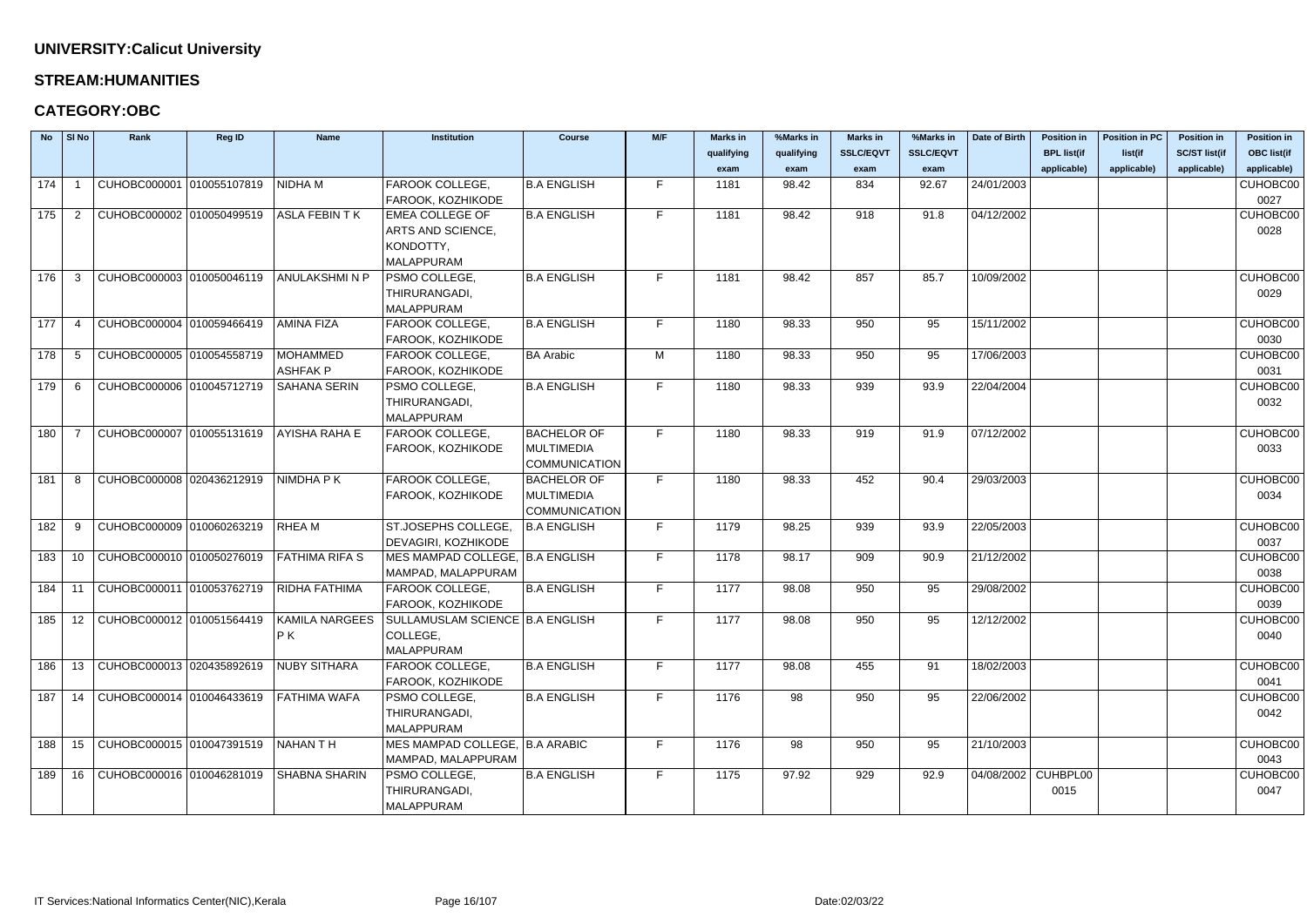| 19C | CUHOBC000017   010045638719 | ∣SHABNA T | <b>EMEA COLLEGE OF</b> | <b>B.A ENGLISH</b> | 1174 | 97.83 | 910 | 91 | 19/11/2003 |  | <b>CUHOBC00</b> |
|-----|-----------------------------|-----------|------------------------|--------------------|------|-------|-----|----|------------|--|-----------------|
|     |                             |           | ARTS AND SCIENCE,      |                    |      |       |     |    |            |  | 0048            |
|     |                             |           | KONDOTTY,              |                    |      |       |     |    |            |  |                 |
|     |                             |           | MALAPPURAM             |                    |      |       |     |    |            |  |                 |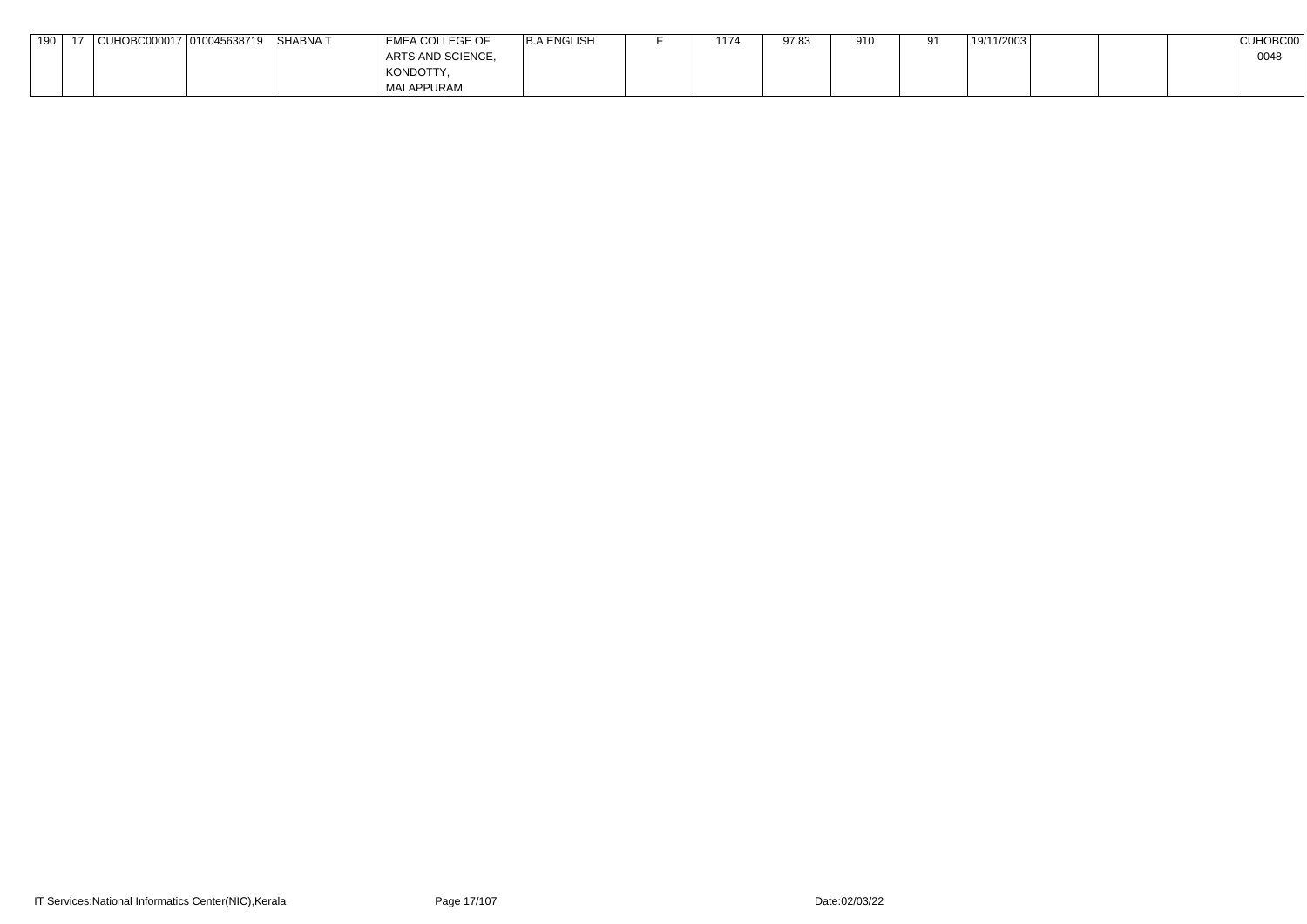#### **STREAM:HUMANITIES**

## **CATEGORY:Physically Challenged**

|     | $No$ SI No | Rank        | <b>Reg ID</b>        | <b>Name</b>               | <b>Institution</b>              | <b>Course</b> | M/F | <b>Marks in</b> | %Marks in  | <b>Marks</b> in  | %Marks in        | Date of Birth | <b>Position in</b> | Position in PC                   | <b>Position in</b>  | <b>Position in</b> |
|-----|------------|-------------|----------------------|---------------------------|---------------------------------|---------------|-----|-----------------|------------|------------------|------------------|---------------|--------------------|----------------------------------|---------------------|--------------------|
|     |            |             |                      |                           |                                 |               |     | qualifying      | qualifying | <b>SSLC/EQVT</b> | <b>SSLC/EQVT</b> |               | <b>BPL list(if</b> | list(if                          | <b>SC/ST list(i</b> | <b>OBC</b> list(if |
|     |            |             |                      |                           |                                 |               |     | exam            | exam       | exam             | exam             |               | applicable)        | applicable)                      | applicable          | applicable)        |
| 191 |            | CUHPH000001 |                      | 010021662419 SANA MOHAN T | ST.JOSEPHS COLLEGE, B.A ENGLISH |               |     | 1123            | 93.58      | 810              | 81               | 19/08/2003    |                    | CUHPH000                         |                     | CUHOBC00           |
|     |            |             |                      |                           | DEVAGIRI, KOZHIKODE             |               |     |                 |            |                  |                  |               |                    | 001                              |                     | 0278               |
| 192 |            | CUHPH000002 | 010051649619 SNEHANP |                           | <b>FAROOK COLLEGE,</b>          | B.A MALAYALAM |     | 1058            | 88.17      | 827              | 82.7             |               |                    | 22/04/2004   CUHBPL00   CUHPH000 |                     | CUHOBC00           |
|     |            |             |                      |                           | FAROOK, KOZHIKODE               |               |     |                 |            |                  |                  |               | 0183               | 002                              |                     | 0501               |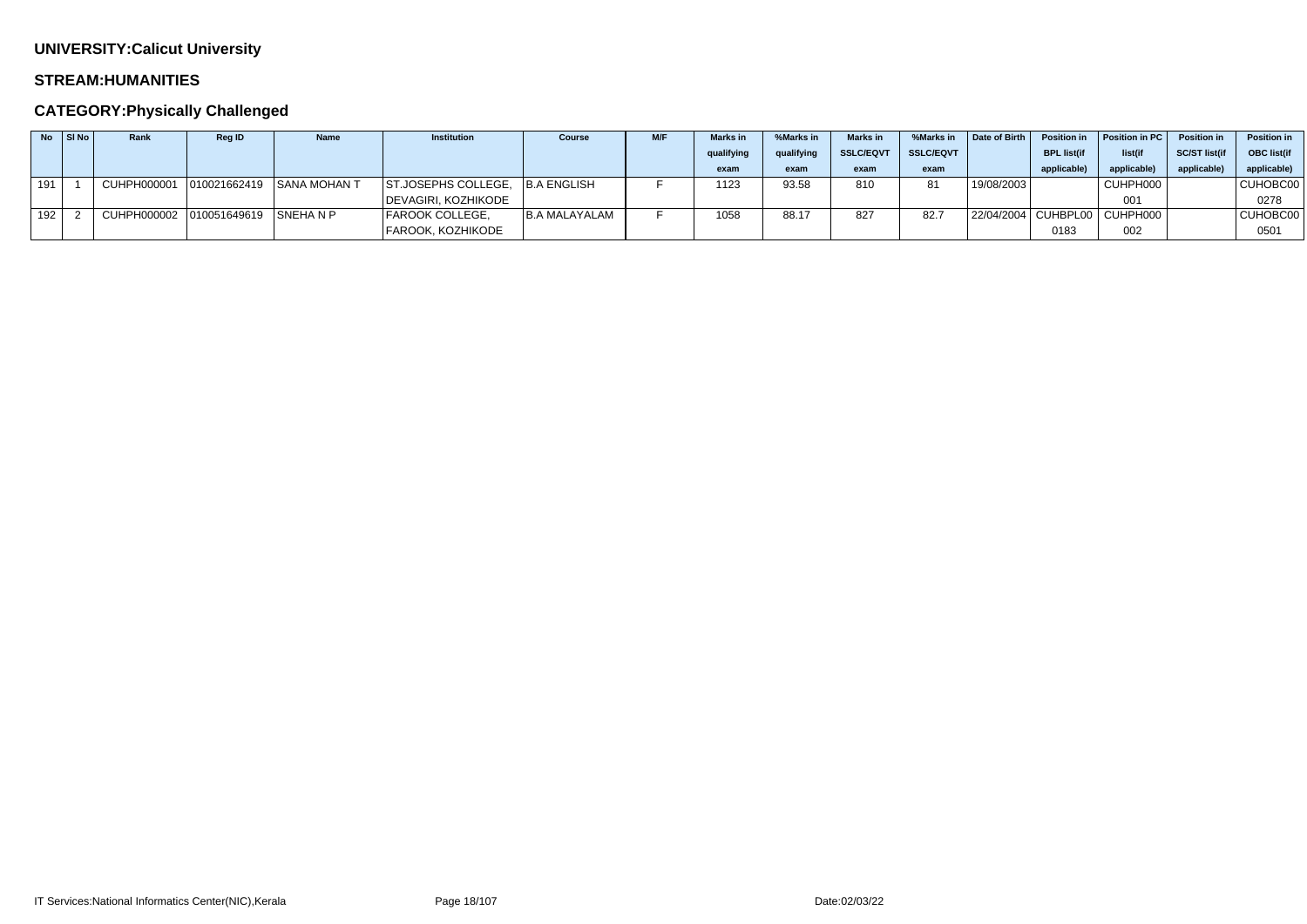#### **STREAM:HUMANITIES**

### **CATEGORY:SC/ST**

| <b>No</b> | $\vert$ SI No | Rank                      | <b>Reg ID</b> | <b>Name</b>      | <b>Institution</b>        | <b>Course</b>         | M/F | <b>Marks</b> in | %Marks in  | <b>Marks in</b>  | %Marks in        | Date of Birth | <b>Position in</b>  | Position in PC | <b>Position in</b>   | <b>Position in</b> |
|-----------|---------------|---------------------------|---------------|------------------|---------------------------|-----------------------|-----|-----------------|------------|------------------|------------------|---------------|---------------------|----------------|----------------------|--------------------|
|           |               |                           |               |                  |                           |                       |     | qualifying      | qualifying | <b>SSLC/EQVT</b> | <b>SSLC/EQVT</b> |               | <b>BPL list(if</b>  | list(if        | <b>SC/ST list(if</b> | <b>OBC list(if</b> |
|           |               |                           |               |                  |                           |                       |     | exam            | exam       | exam             | exam             |               | applicable)         | applicable)    | applicable)          | applicable)        |
| 193       |               | CUHSCST00000 020436392919 |               | AKSHAY A         | ST.JOSEPHS COLLEGE,       | <b>B.A ENGLISH</b>    | М   | 1179            | 98.25      | 437              | 87.4             | 01/06/2003    |                     |                | CUHscst000           |                    |
|           |               |                           |               |                  | DEVAGIRI, KOZHIKODE       |                       |     |                 |            |                  |                  |               |                     |                | 001                  |                    |
| 194       |               | CUHSCST00000 010039688019 |               | NANDANA SAJU M   | <b>SREE KERALA VARMA</b>  | <b>B.A ENGLISH</b>    |     | 1137            | 94.75      | 837              | 83.7             | 17/04/2003    |                     |                | CUHscst000           |                    |
|           |               |                           |               |                  | COLLEGE, THRISSUR         |                       |     |                 |            |                  |                  |               |                     |                | 002                  |                    |
| 195       |               | CUHSCST00000 010038523319 |               | ANAMIKA K A      | <b>SREE KERALA VARMA</b>  | <b>B.A FUNCTIONAL</b> |     | 1115            | 92.92      | 786              | 78.6             | 21/06/2004    |                     |                | CUHscst000           |                    |
|           |               |                           |               |                  | COLLEGE, THRISSUR         | <b>ENGLISH</b>        |     |                 |            |                  |                  |               |                     |                | 003                  |                    |
| 196       |               | CUHSCST00000 010055863019 |               | ANU E M          | <b>ZAMORINS</b>           | <b>B.A ENGLISH</b>    |     | 1101            | 91.75      | 726              | 72.6             |               | 18/04/2004 CUHBPL00 |                | CUHscst000           |                    |
|           |               |                           |               |                  | <b>GURUVAYURAPPAN</b>     |                       |     |                 |            |                  |                  |               | 0120                |                | 004                  |                    |
|           |               |                           |               |                  | <b>COLLEGE, KOZHIKODE</b> |                       |     |                 |            |                  |                  |               |                     |                |                      |                    |
| 197       |               | CUHSCST00000 010049987619 |               | INANDHANA P      | GOVT. VICTORIA            | B.A MALAYALAM         | F.  | 1093            | 91.08      | 929              | 92.9             |               | 28/07/2003 CUHBPL00 |                | CUHscst000           |                    |
|           |               |                           |               |                  | <b>COLLEGE, PALAKKAD</b>  |                       |     |                 |            |                  |                  |               | 0133                |                | 005                  |                    |
| 198       |               | CUHSCST00000 010044352619 |               | <b>VISMAYA P</b> | <b>SREE KERALA VARMA</b>  | <b>B.A FUNCTIONAL</b> |     | 1088            | 90.67      | 715              | 71.5             | 19/03/2004    | CUHBPL00            |                | CUHscst000           |                    |
|           |               |                           |               |                  | COLLEGE, THRISSUR         | <b>ENGLISH</b>        |     |                 |            |                  |                  |               | 0146                |                | 006                  |                    |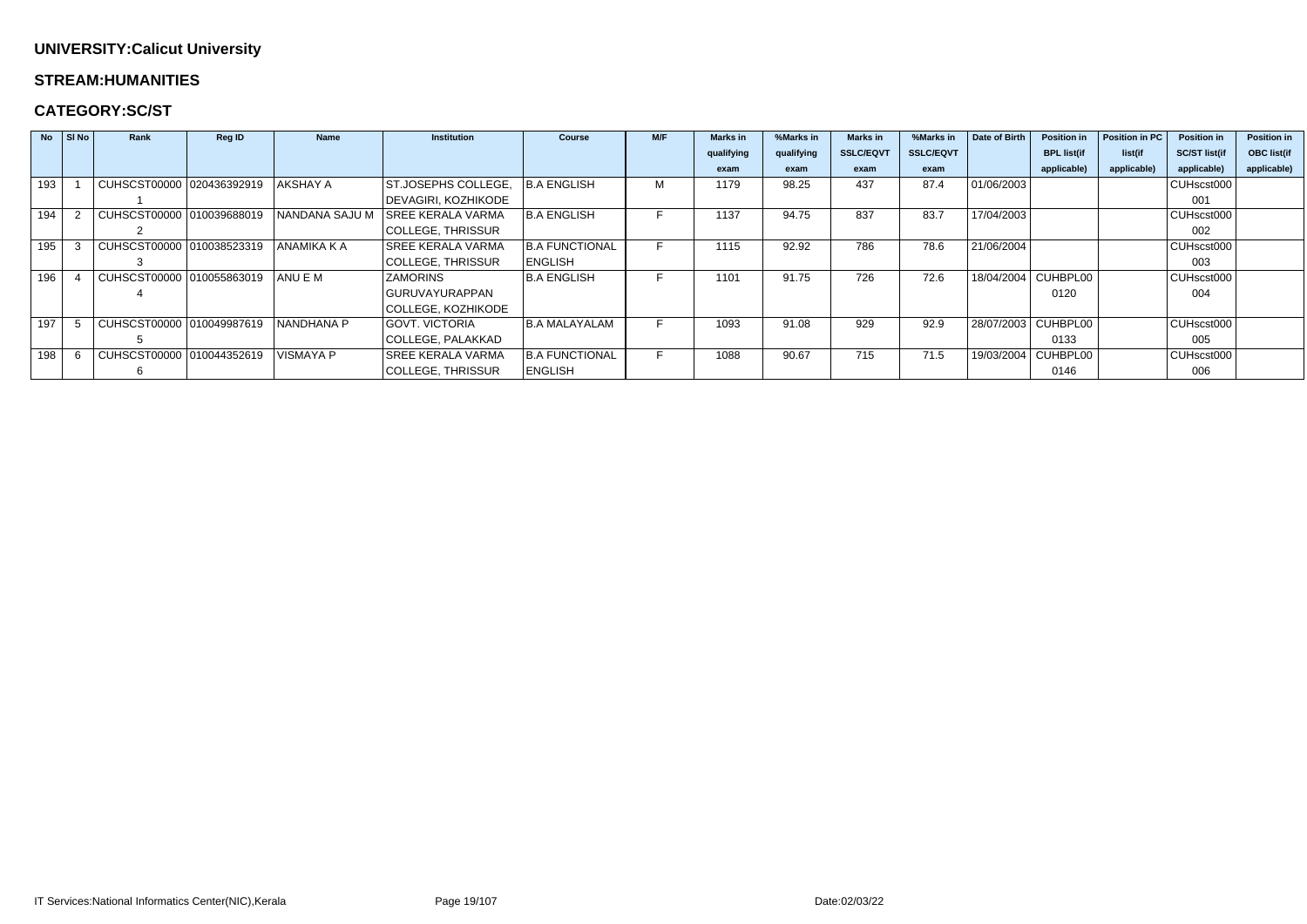#### **STREAM:Social Science**

| <b>No</b> | SI No          | Rank                                                 | <b>Reg ID</b> | <b>Name</b>            | <b>Institution</b>                 | <b>Course</b>        | M/F | <b>Marks in</b> | %Marks in  | <b>Marks in</b>  | %Marks in        | Date of Birth         | <b>Position in</b> | <b>Position in PC</b> | <b>Position in</b>   | <b>Position in</b> |
|-----------|----------------|------------------------------------------------------|---------------|------------------------|------------------------------------|----------------------|-----|-----------------|------------|------------------|------------------|-----------------------|--------------------|-----------------------|----------------------|--------------------|
|           |                |                                                      |               |                        |                                    |                      |     | qualifying      | qualifying | <b>SSLC/EQVT</b> | <b>SSLC/EQVT</b> |                       | <b>BPL list(if</b> | list(if               | <b>SC/ST list(if</b> | <b>OBC list(if</b> |
|           |                |                                                      |               |                        |                                    |                      |     | exam            | exam       | exam             | exam             |                       | applicable)        | applicable)           | applicable)          | applicable)        |
| 199       |                | CUSSG000001                                          | 010048649219  | SAYOOJYA               | ST.THOMAS COLLEGE,                 | <b>B.A ECONOMICS</b> | F.  | 1200            | 100        | 939              | 93.9             | 15/01/2003   CUSSBPL0 |                    |                       |                      | <b>CUSSOBC0</b>    |
|           |                |                                                      |               |                        | <b>THRISSUR</b>                    |                      |     |                 |            |                  |                  |                       | 00001              |                       |                      | 00001              |
| 200       | $\overline{2}$ | <b>CUSSG000002</b>                                   | 010051098419  | SAUDABI P T            | <b>EMEA COLLEGE OF</b>             | <b>B.A ECONOMICS</b> | F.  | 1168            | 100        | 939              | 93.9             | 11/11/2003 CUSSBPL0   |                    |                       |                      | <b>CUSSOBC0</b>    |
|           |                |                                                      |               |                        | ARTS AND SCIENCE,                  |                      |     |                 |            |                  |                  |                       | 00002              |                       |                      | 00002              |
|           |                |                                                      |               |                        | KONDOTTY,                          |                      |     |                 |            |                  |                  |                       |                    |                       |                      |                    |
|           |                |                                                      |               |                        | <b>MALAPPURAM</b>                  |                      |     |                 |            |                  |                  |                       |                    |                       |                      |                    |
| 201       | -3             | CUSSG000003                                          | 020435997219  | <b>JYOSLIN MATHEW</b>  | ST.JOSEPHS COLLEGE,                | <b>B.A ECONOMICS</b> | F.  | 1200            | 100        | 427              | 85.4             | 20/05/2003            |                    |                       |                      |                    |
|           |                |                                                      |               |                        | DEVAGIRI, KOZHIKODE                |                      |     |                 |            |                  |                  |                       |                    |                       |                      |                    |
| 202       |                | CUSSG000004 010054397719                             |               | Varada V A             | ST.JOSEPHS COLLEGE.                | <b>B.A ECONOMICS</b> | F.  | 1197            | 99.75      | 512              | 98.46            | 29/12/2003            |                    |                       |                      |                    |
|           |                |                                                      |               |                        | DEVAGIRI, KOZHIKODE                |                      |     |                 |            |                  |                  |                       |                    |                       |                      |                    |
| 203       | -5             | CUSSG000005 010040632619                             |               | HASNA NASRIN           | FAROOK COLLEGE,                    | <b>B.A SOCIOLOGY</b> | F.  | 1196            | 99.67      | 950              | 95               | 16/04/2002            |                    |                       |                      | <b>CUSSOBC0</b>    |
|           |                |                                                      |               |                        | FAROOK, KOZHIKODE                  |                      |     |                 |            |                  |                  |                       |                    |                       |                      | 00003              |
| 204       | -6             | <b>CUSSG000006</b>                                   | 020435134019  | <b>GAUTHAMKRISHN</b>   | ST.THOMAS COLLEGE,                 | <b>B.A ECONOMICS</b> | M   | 1195            | 99.58      | 479              | 95.8             | 05/12/2002            |                    |                       |                      |                    |
|           |                |                                                      |               |                        | <b>THRISSUR</b>                    |                      |     |                 |            |                  |                  |                       |                    |                       |                      |                    |
| 205       |                | CUSSG000007 010052488119                             |               | <b>FATHIMA HANNA C</b> | <b>FAROOK COLLEGE,</b>             | <b>B.A ECONOMICS</b> | F.  | 1194            | 99.5       | 950              | 95               | 23/02/2002            |                    |                       |                      | <b>CUSSOBC0</b>    |
|           |                |                                                      |               |                        | FAROOK, KOZHIKODE                  |                      |     |                 |            |                  |                  |                       |                    |                       |                      | 00004              |
| 206       | -8             | <b>CUSSG000008</b>                                   | 010044421719  | NIRAVADYA.M            | ST.JOSEPHS COLLEGE,                | <b>B.A ECONOMICS</b> | F.  | 1194            | 99.5       | 950              | 95               | 26/04/2004            |                    |                       |                      |                    |
|           |                |                                                      |               |                        | DEVAGIRI, KOZHIKODE                |                      |     |                 |            |                  |                  |                       |                    |                       |                      |                    |
| 207       | -9             | <b>CUSSG000009</b>                                   | 020434945019  | NANDANA DINESH         | SREE KRISHNA COLLGE, B.A ECONOMICS |                      | F.  | 1193            | 99.42      | 477              | 95.4             | 03/01/2003            |                    |                       |                      | <b>CUSSOBC0</b>    |
|           |                |                                                      |               |                        | <b>GURUVAYUR, THRISSUR</b>         |                      |     |                 |            |                  |                  |                       |                    |                       |                      | 00005              |
| 208       | 10             | CUSSG000010 010039094319                             |               | <b>SAFA ASHARAF</b>    | <b>GOVT. VICTORIA</b>              | <b>B.A ECONOMICS</b> | F.  | 1193            | 99.42      | 929              | 92.9             | 31/12/2003            |                    |                       |                      | <b>CUSSOBC0</b>    |
|           |                |                                                      |               |                        | COLLEGE, PALAKKAD                  |                      |     |                 |            |                  |                  |                       |                    |                       |                      | 00006              |
| 209       | 11             | CUSSG000011                                          | 010052388619  | FATHIMA RINSHA         | FAROOK COLLEGE,                    | <b>B.A ECONOMICS</b> | F.  | 1192            | 99.33      | 950              | 95               | 14/08/2002            |                    |                       |                      | <b>CUSSOBC0</b>    |
|           |                |                                                      |               |                        | FAROOK, KOZHIKODE                  |                      |     |                 |            |                  |                  |                       |                    |                       |                      | 00007              |
| 210       | 12             | CUSSG000012 010060556119                             |               | <b>LIZ MARIA</b>       | ST.JOSEPHS COLLEGE,                | <b>B.A ECONOMICS</b> | F.  | 1192            | 99.33      | 950              | 95               | 09/06/2003            |                    |                       |                      |                    |
|           |                |                                                      |               | <b>GEORGE</b>          | DEVAGIRI, KOZHIKODE                |                      |     |                 |            |                  |                  |                       |                    |                       |                      |                    |
| 211       | 13             | CUSSG000013 010055447019                             |               | ANANYA R               | ST.JOSEPHS COLLEGE,                | <b>B.A ECONOMICS</b> | F.  | 1192            | 99.33      | 950              | 95               | 17/12/2003            |                    |                       |                      |                    |
|           |                |                                                      |               |                        | DEVAGIRI, KOZHIKODE                |                      |     |                 |            |                  |                  |                       |                    |                       |                      |                    |
|           |                | 212   14   CUSSG000014   010039755919   MEERABAI E M |               |                        | GOVT.COLLEGE,                      | <b>B.A POLITICAL</b> | F.  | 1192            | 99.33      | 950              | 95               | 24/04/2004            |                    |                       |                      |                    |
|           |                |                                                      |               |                        | CHALAKKUDY,                        | <b>SCIENCE</b>       |     |                 |            |                  |                  |                       |                    |                       |                      |                    |
|           |                |                                                      |               |                        | <b>THRISSUR</b>                    |                      |     |                 |            |                  |                  |                       |                    |                       |                      |                    |
| 213       | 15             | CUSSG000015 010038654219                             |               | <b>THASLEEN ALI</b>    | ST.THOMAS COLLEGE,                 | <b>B.A ECONOMICS</b> | F.  | 1192            | 99.33      | 929              | 92.9             | 30/11/2002 CUSSBPL0   |                    |                       |                      | <b>CUSSOBC0</b>    |
|           |                |                                                      |               |                        | <b>THRISSUR</b>                    |                      |     |                 |            |                  |                  |                       | 00003              |                       |                      | 00008              |
| 214       | 16             | CUSSG000016 020435234719                             |               | <b>SUBIN MANOHAR</b>   | <b>SREE KERALA VARMA</b>           | <b>B.A ECONOMICS</b> | M   | 1191            | 99.25      | 466              | 93.2             | 25/02/2002            |                    |                       | CUSSscst00           |                    |
|           |                |                                                      |               | A M                    | <b>COLLEGE, THRISSUR</b>           |                      |     |                 |            |                  |                  |                       |                    |                       | 0001                 |                    |
| 215       | -17            | CUSSG000017 020435603819                             |               | <b>SHAHNAZ</b>         | FAROOK COLLEGE,                    | <b>B.A ECONOMICS</b> | F.  | 1191            | 99.25      | 449              | 89.8             | 03/08/2003            |                    |                       |                      | <b>CUSSOBC0</b>    |
|           |                |                                                      |               | ZAINUDDEEN             | FAROOK, KOZHIKODE                  |                      |     |                 |            |                  |                  |                       |                    |                       |                      | 00009              |
| 216       | 18             | CUSSG000018 010057630819                             |               |                        | SHAMSIYA SUBAIR FAROOK COLLEGE,    | <b>B.A ECONOMICS</b> | F.  | 1190            | 99.17      | 950              | 95               | 04/06/2003            |                    |                       |                      | <b>CUSSOBC0</b>    |
|           |                |                                                      |               |                        | FAROOK, KOZHIKODE                  |                      |     |                 |            |                  |                  |                       |                    |                       |                      | 00010              |
| 217       | 19             | CUSSG000019 010057291319                             |               | SAFNA SALAM A V        | FAROOK COLLEGE,                    | <b>B.A SOCIOLOGY</b> | F.  | 1190            | 99.17      | 929              | 92.9             | 21/10/2003            |                    |                       |                      | <b>CUSSOBC0</b>    |
|           |                |                                                      |               |                        | FAROOK, KOZHIKODE                  |                      |     |                 |            |                  |                  |                       |                    |                       |                      | 00011              |
| 218       | 20             | CUSSG000020                                          | 020435632619  | ASLA NASLIN            | FAROOK COLLEGE,                    | <b>B.A SOCIOLOGY</b> | F.  | 1190            | 99.17      | 455              | 91               | 20/04/2003            |                    |                       |                      | <b>CUSSOBC0</b>    |
|           |                |                                                      |               |                        | FAROOK, KOZHIKODE                  |                      |     |                 |            |                  |                  |                       |                    |                       |                      | 00012              |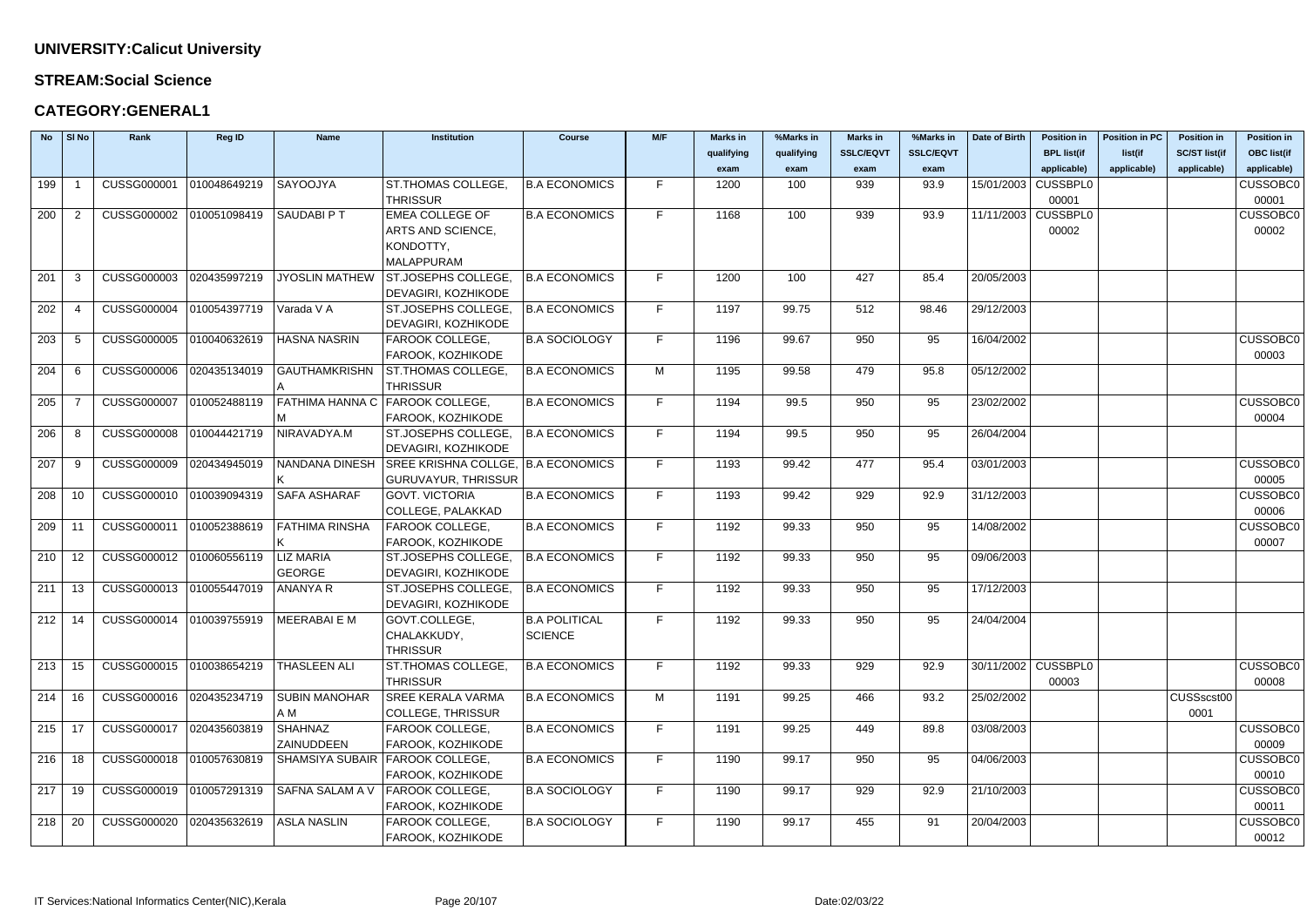| 219 | $-21$ | CUSSG000021  010051341919 |              | <b>FATHIMA SANA P</b>               | FAROOK COLLEGE,<br>FAROOK, KOZHIKODE                                              | <b>B.A ECONOMICS</b>                   | F. | 1189 | 99.08 | $\Omega$ | 95    | 15/08/2003 |                                | <b>CUSSOBC0</b><br>00013 |
|-----|-------|---------------------------|--------------|-------------------------------------|-----------------------------------------------------------------------------------|----------------------------------------|----|------|-------|----------|-------|------------|--------------------------------|--------------------------|
| 220 | 22    | CUSSG000022               | 010044664719 | <b>MINHATH KN</b>                   | PSMO COLLEGE,<br>THIRURANGADI,<br><b>MALAPPURAM</b>                               | <b>B.A HISTORY</b>                     | F. | 1189 | 99.08 | 919      | 91.9  |            | 13/05/2003   CUSSBPL0<br>00004 | <b>CUSSOBC0</b><br>00014 |
| 221 | -23   | CUSSG000023               | 020436830419 | AKASH KRISHNAN                      | ST.JOSEPHS COLLEGE,<br>DEVAGIRI, KOZHIKODE                                        | <b>B.A ECONOMICS</b>                   | M  | 1189 | 99.08 | 431      | 86.2  | 12/08/2003 |                                |                          |
| 222 | 24    | CUSSG000024               | 010052815919 | DONA JAYARAJ                        | PROVIDENCE WOMENS<br>COLLEGE, KOZHIKODE                                           | <b>B.A ECONOMICS</b>                   | F  | 1188 | 99    | 950      | 95    | 25/12/2002 |                                | <b>CUSSOBC0</b><br>00015 |
| 223 | 25    | CUSSG000025               | 010047040419 | <b>ASWANICA</b>                     | <b>GOVERNMENT</b><br>COLLEGE,<br>MADAPPALLY,<br><b>KOZHIKODE</b>                  | <b>B.A POLITICAL</b><br><b>SCIENCE</b> | F  | 1188 | 99    | 950      | 95    |            | 10/05/2003 CUSSBPL0<br>00005   | <b>CUSSOBC0</b><br>00016 |
| 224 | 26    | <b>CUSSG000026</b>        | 010050781019 | <b>SHAHANA</b><br><b>HUSSAIN KK</b> | FAROOK COLLEGE,<br>FAROOK, KOZHIKODE                                              | <b>B.A SOCIOLOGY</b>                   | F  | 1188 | 99    | 950      | 95    | 12/04/2004 |                                | <b>CUSSOBC0</b><br>00017 |
| 225 | 27    | CUSSG000027               | 010052221919 | <b>JASEERA</b>                      | GOVT. COLLEGE,<br><b>MALAPPURAM</b>                                               | <b>B.A HISTORY</b>                     | F  | 1188 | 99    | 939      | 93.9  | 21/04/2002 |                                | <b>CUSSOBC0</b><br>00018 |
| 226 | 28    | <b>CUSSG000028</b>        | 010054080619 |                                     | AYSHA NASRIN A P FAROOK COLLEGE,<br>FAROOK, KOZHIKODE                             | <b>B.A ECONOMICS</b>                   | F  | 1187 | 98.92 | 950      | 95    |            | 25/12/2002   CUSSBPL0<br>00006 | <b>CUSSOBC0</b><br>00019 |
| 227 | 29    | CUSSG000029               | 020434803819 | Aysha jasreen A                     | MES COLLEGE,<br>PONNANI, MALAPPURAM                                               | <b>B.A ECONOMICS</b>                   | F  | 1187 | 98.92 | 468      | 93.6  | 19/09/2003 |                                | <b>CUSSOBC0</b><br>00020 |
| 228 | 30    | CUSSG000030               | 010053681719 | <b>MON</b>                          | FIDHA MUHAMMED MALABAR CHRISTIAN<br>COLLEGE, KOZHIKODE                            | <b>B.A HISTORY</b>                     | F  | 1186 | 98.83 | 950      | 95    | 02/04/2003 |                                | <b>CUSSOBC0</b><br>00021 |
| 229 | -31   | CUSSG000031               | 010047375119 | <b>AHMMED SWALIH</b>                | <b>FAROOK COLLEGE,</b><br>FAROOK, KOZHIKODE                                       | <b>B.A ECONOMICS</b>                   | M  | 1186 | 98.83 | 950      | 95    | 03/01/2004 |                                | <b>CUSSOBC0</b><br>00022 |
| 230 | 32    | CUSSG000032               | 010049847619 | <b>SAFA FATHIMA K K</b>             | <b>FAROOK COLLEGE,</b><br>FAROOK, KOZHIKODE                                       | <b>B.A ECONOMICS</b>                   | F  | 1186 | 98.83 | 929      | 92.9  | 03/09/2003 |                                | <b>CUSSOBC0</b><br>00023 |
| 231 | 33    | CUSSG000033               | 010043812419 | <b>VISMAYAKP</b>                    | <b>SREE NEELAKANDA</b><br><b>GOVT. SANSKRIT</b><br>COLLEGE, PATTAMBI,<br>PALAKKAD | <b>B.A ECONOMICS</b>                   | F  | 1186 | 98.83 | 929      | 92.9  | 08/04/2004 | CUSSBPL0<br>00007              | <b>CUSSOBC0</b><br>00024 |
| 232 | 34    | CUSSG000034               | 080036421019 | CHRISTINA V J                       | ST.THOMAS COLLEGE,<br><b>THRISSUR</b>                                             | <b>B.A ECONOMICS</b>                   | F. | 1186 | 98.83 | 571      | 91.36 | 31/07/2003 |                                |                          |
| 233 | -35   | CUSSG000035               | 020437007319 | <b>RIYA THANSA T</b>                | FAROOK COLLEGE,<br>FAROOK, KOZHIKODE                                              | <b>B.A SOCIOLOGY</b>                   | F. | 1186 | 98.83 | 426      | 85.2  | 08/09/2003 |                                | <b>CUSSOBC0</b><br>00025 |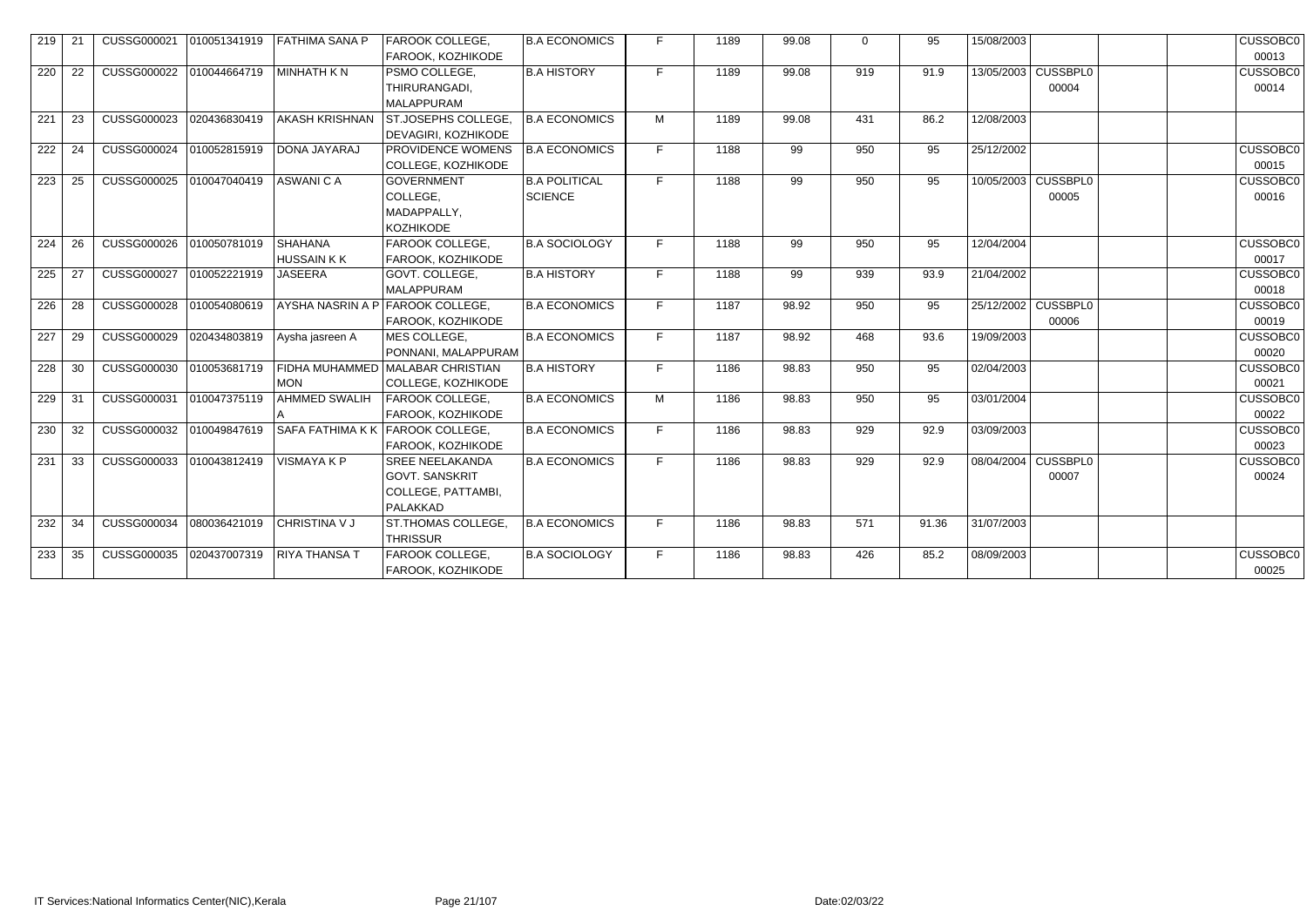#### **STREAM:Social Science**

### **CATEGORY:BPL**

|     | No SINO | Rank                      | <b>Reg ID</b> | <b>Name</b>             | <b>Institution</b>     | <b>Course</b>        | M/F | <b>Marks in</b> | %Marks in  | <b>Marks in</b>  | %Marks in        | <b>Date of Birth</b> | <b>Position in</b>    | <b>Position in PC</b> | <b>Position in</b>   | <b>Position in</b> |
|-----|---------|---------------------------|---------------|-------------------------|------------------------|----------------------|-----|-----------------|------------|------------------|------------------|----------------------|-----------------------|-----------------------|----------------------|--------------------|
|     |         |                           |               |                         |                        |                      |     | qualifying      | qualifying | <b>SSLC/EQVT</b> | <b>SSLC/EQVT</b> |                      | <b>BPL list(if</b>    | list(if               | <b>SC/ST list(if</b> | <b>OBC list(if</b> |
|     |         |                           |               |                         |                        |                      |     | exam            | exam       | exam             | exam             |                      | applicable)           | applicable)           | applicable)          | applicable)        |
| 234 |         | CUSSBPL00000 010056861319 |               | <b>DHANUSHA M P</b>     | <b>GOVERNMENT</b>      | <b>B.A POLITICAL</b> | F.  | 1184            | 98.67      | 950              | 95               | 18/10/2003           | <b>CUSSBPL0</b>       |                       |                      | <b>CUSSOBC0</b>    |
|     |         |                           |               |                         | COLLEGE,               | <b>SCIENCE</b>       |     |                 |            |                  |                  |                      | 00008                 |                       |                      | 00034              |
|     |         |                           |               |                         | MADAPPALLY,            |                      |     |                 |            |                  |                  |                      |                       |                       |                      |                    |
|     |         |                           |               |                         | <b>KOZHIKODE</b>       |                      |     |                 |            |                  |                  |                      |                       |                       |                      |                    |
| 235 |         | CUSSBPL00000 010047673819 |               | <b>SAFVANA SHERIN</b>   | FAROOK COLLEGE,        | <b>B.A ECONOMICS</b> |     | 1184            | 98.67      | 940              | 94               |                      | 17/07/2003 CUSSBPL0   |                       |                      | <b>CUSSOBC0</b>    |
|     |         | 2                         |               |                         | FAROOK, KOZHIKODE      |                      |     |                 |            |                  |                  |                      | 00009                 |                       |                      | 00035              |
| 236 | -3      | CUSSBPL00000 010052709019 |               | <b>SNEHA S</b>          | ST.JOSEPHS COLLEGE,    | <b>B.A ECONOMICS</b> |     | 1183            | 98.58      | 929              | 92.9             |                      | 07/04/2004   CUSSBPL0 |                       |                      |                    |
|     |         |                           |               |                         | DEVAGIRI, KOZHIKODE    |                      |     |                 |            |                  |                  |                      | 00010                 |                       |                      |                    |
| 237 |         | CUSSBPL00000 010041354319 |               | THRISHNA S              | <b>GOVT. VICTORIA</b>  | <b>B.A ECONOMICS</b> |     | 1181            | 98.42      | 929              | 92.9             |                      | 16/09/2003   CUSSBPL0 |                       |                      | <b>CUSSOBC0</b>    |
|     |         |                           |               |                         | COLLEGE, PALAKKAD      |                      |     |                 |            |                  |                  |                      | 00011                 |                       |                      | 00041              |
| 238 |         | CUSSBPL00000 010053297119 |               | ANEESHA RUBY            | <b>GOVERNMENT</b>      | <b>B.A POLITICAL</b> |     | 1180            | 98.33      | 90               | 100              |                      | 19/03/2003   CUSSBPL0 |                       |                      | <b>CUSSOBC0</b>    |
|     |         |                           |               |                         | COLLEGE,               | <b>SCIENCE</b>       |     |                 |            |                  |                  |                      | 00012                 |                       |                      | 00042              |
|     |         |                           |               |                         | MADAPPALLY,            |                      |     |                 |            |                  |                  |                      |                       |                       |                      |                    |
|     |         |                           |               |                         | KOZHIKODE              |                      |     |                 |            |                  |                  |                      |                       |                       |                      |                    |
| 239 |         | CUSSBPL00000 010046576219 |               | <b>LASIMA KK</b>        | FAROOK COLLEGE,        | <b>B.A ECONOMICS</b> | F.  | 1180            | 98.33      | 929              | 92.9             |                      | 05/05/2003   CUSSBPL0 |                       |                      | <b>CUSSOBC0</b>    |
|     |         |                           |               |                         | FAROOK, KOZHIKODE      |                      |     |                 |            |                  |                  |                      | 00013                 |                       |                      | 00047              |
| 240 |         | CUSSBPL00000 010050541519 |               | <b>FAHMIDA SHIBIN K</b> | <b>EMEA COLLEGE OF</b> | <b>B.A ECONOMICS</b> |     | 1179            | 98.25      | 939              | 93.9             | 24/01/2003           | <b>CUSSBPL0</b>       |                       |                      | <b>CUSSOBC0</b>    |
|     |         |                           |               |                         | ARTS AND SCIENCE,      |                      |     |                 |            |                  |                  |                      | 00014                 |                       |                      | 00054              |
|     |         |                           |               |                         | KONDOTTY,              |                      |     |                 |            |                  |                  |                      |                       |                       |                      |                    |
|     |         |                           |               |                         | MALAPPURAM             |                      |     |                 |            |                  |                  |                      |                       |                       |                      |                    |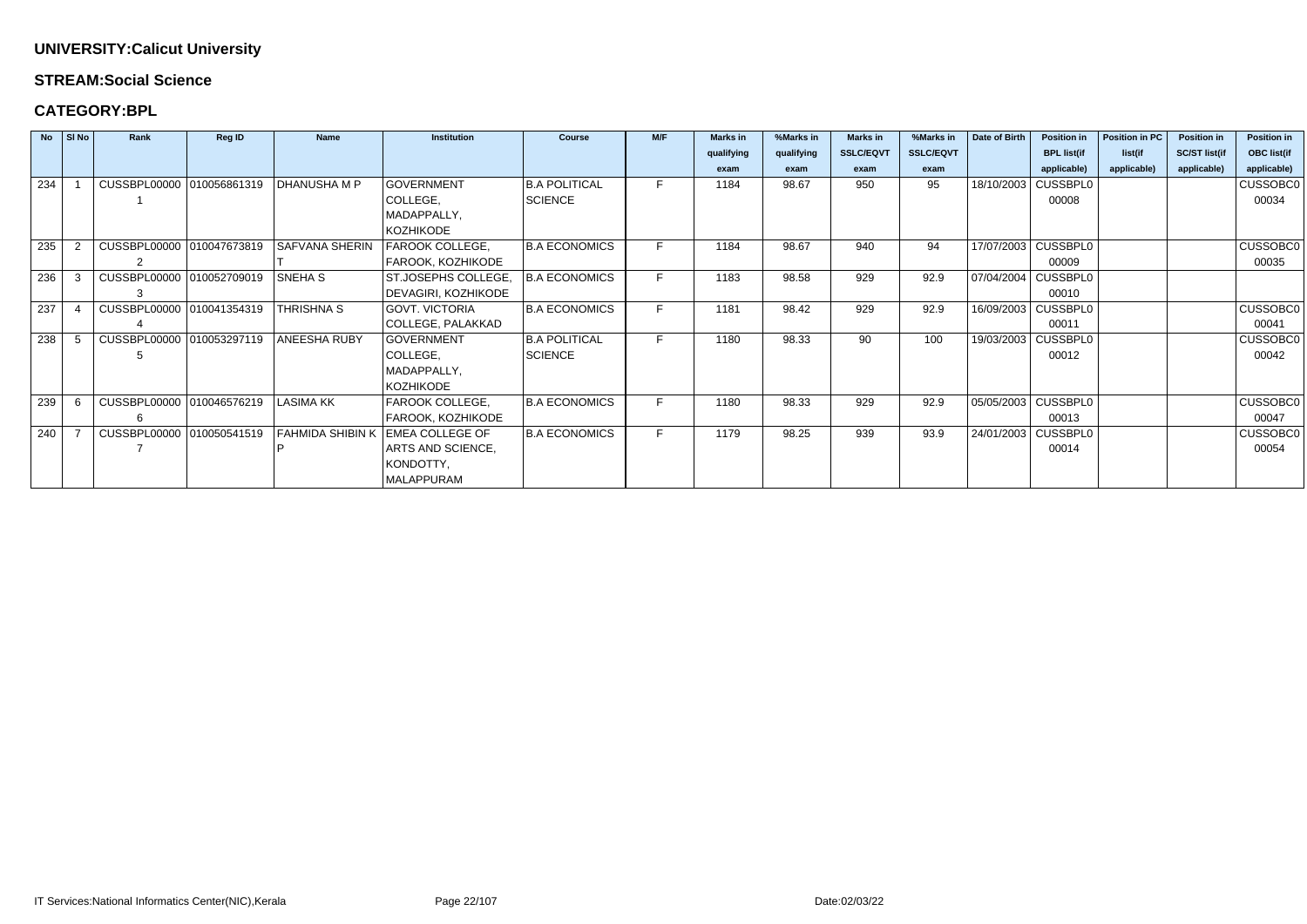#### **STREAM:Social Science**

| <b>No</b> | SI No             | Rank                             | Reg ID | <b>Name</b>             | <b>Institution</b>                               | <b>Course</b>        | M/F | <b>Marks in</b> | %Marks in  | <b>Marks in</b>  | %Marks in        | Date of Birth | <b>Position in</b> | <b>Position in PC</b> | <b>Position in</b>   | <b>Position in</b> |
|-----------|-------------------|----------------------------------|--------|-------------------------|--------------------------------------------------|----------------------|-----|-----------------|------------|------------------|------------------|---------------|--------------------|-----------------------|----------------------|--------------------|
|           |                   |                                  |        |                         |                                                  |                      |     | qualifying      | qualifying | <b>SSLC/EQVT</b> | <b>SSLC/EQVT</b> |               | <b>BPL list(if</b> | list(if               | <b>SC/ST list(if</b> | <b>OBC list(if</b> |
|           |                   |                                  |        |                         |                                                  |                      |     | exam            | exam       | exam             | exam             |               | applicable)        | applicable)           | applicable)          | applicable)        |
| 241       |                   | CUSSOBC00001 010047372119        |        | <b>HASANA M</b>         | MES MAMPAD COLLEGE, B.A ECONOMICS                |                      | F.  | 1185            | 98.75      | 950              | 95               | 15/03/2002    |                    |                       |                      | <b>CUSSOBC0</b>    |
|           |                   | 9.                               |        |                         | MAMPAD, MALAPPURAM                               |                      |     |                 |            |                  |                  |               |                    |                       |                      | 00050              |
| 242       |                   | CUSSOBC00000 010054407719        |        | AMEEN LAYQA             | <b>GOVT. ARTS AND</b>                            | <b>B.A ECONOMICS</b> | F.  | 1185            | 98.75      | 939              | 93.9             | 17/03/2003    |                    |                       |                      | <b>CUSSOBC0</b>    |
|           |                   |                                  |        |                         | <b>SCIENCE COLLEGE,</b>                          |                      |     |                 |            |                  |                  |               |                    |                       |                      | 00027              |
|           |                   |                                  |        |                         | MEENCHANDA,                                      |                      |     |                 |            |                  |                  |               |                    |                       |                      |                    |
|           |                   |                                  |        |                         | <b>KOZHIKODE</b>                                 |                      |     |                 |            |                  |                  |               |                    |                       |                      |                    |
| 243       | 3                 | CUSSOBC00000 010049707519        |        | FATHIMA RISHA M         | PSMO COLLEGE,                                    | <b>B.A ECONOMICS</b> | F.  | 1185            | 98.75      | 919              | 91.9             | 23/11/2002    |                    |                       |                      | <b>CUSSOBC0</b>    |
|           |                   | 2                                |        |                         | THIRURANGADI,                                    |                      |     |                 |            |                  |                  |               |                    |                       |                      | 00028              |
|           |                   |                                  |        |                         | <b>MALAPPURAM</b>                                |                      |     |                 |            |                  |                  |               |                    |                       |                      |                    |
| 244       | 4                 | CUSSOBC00000 010047913219        |        | <b>HANIYA M</b>         | MES MAMPAD COLLEGE, B.A HISTORY                  |                      | F.  | 1185            | 98.75      | 898              | 89.8             | 30/11/2002    |                    |                       |                      | <b>CUSSOBC0</b>    |
|           |                   |                                  |        |                         | MAMPAD, MALAPPURAM                               |                      |     |                 |            |                  |                  |               |                    |                       |                      | 00029              |
| 245       | -5                | CUSSOBC00000 010049804919        |        | <b>RUSNAM</b>           | FAROOK COLLEGE,                                  | <b>B.A SOCIOLOGY</b> | F.  | 1185            | 98.75      | 837              | 83.7             | 18/06/2003    |                    |                       |                      | <b>CUSSOBC0</b>    |
|           |                   |                                  |        |                         | FAROOK, KOZHIKODE                                |                      |     |                 |            |                  |                  |               |                    |                       |                      | 00030              |
| 246       | -6                | CUSSOBC00000 020436025019        |        |                         | MUHAMMED UVAIS MES MAMPAD COLLEGE, B.A ECONOMICS |                      | M   | 1185            | 98.75      | 355              | 71               | 09/09/2002    |                    |                       |                      | <b>CUSSOBC0</b>    |
|           |                   |                                  |        |                         | MAMPAD, MALAPPURAM                               |                      |     |                 |            |                  |                  |               |                    |                       |                      | 00031              |
| 247       | -7                | CUSSOBC00000 010049996619        |        | FATHIMA SHAJA M         | <b>FAROOK COLLEGE,</b>                           | <b>B.A SOCIOLOGY</b> | F.  | 1184            | 98.67      | 950              | 95               | 05/10/2002    |                    |                       |                      | <b>CUSSOBC0</b>    |
|           |                   | 6                                |        |                         | FAROOK, KOZHIKODE                                |                      |     |                 |            |                  |                  |               |                    |                       |                      | 00032              |
| 248       | -8                | CUSSOBC00000 010037312419        |        | <b>APARNA P S</b>       | ST.THOMAS COLLEGE,                               | <b>B.A ECONOMICS</b> | F.  | 1184            | 98.67      | 950              | 95               | 11/08/2003    |                    |                       |                      | <b>CUSSOBC0</b>    |
|           |                   |                                  |        |                         | <b>THRISSUR</b>                                  |                      |     |                 |            |                  |                  |               |                    |                       |                      | 00033              |
| 249       | -9                | CUSSOBC00000 020436435819        |        | <b>FIDA BASHEER</b>     | FAROOK COLLEGE,                                  | <b>B.A SOCIOLOGY</b> | F.  | 1184            | 98.67      | 438              | 87.6             | 30/09/2002    |                    |                       |                      | <b>CUSSOBC0</b>    |
|           |                   |                                  |        |                         | FAROOK, KOZHIKODE                                |                      |     |                 |            |                  |                  |               |                    |                       |                      | 00036              |
| 250       | 10                | CUSSOBC00000 010055189119        |        |                         | SURYANARAYAN N FAROOK COLLEGE,                   | <b>B.A ECONOMICS</b> | M   | 1183            | 98.58      | 929              | 92.9             | 22/03/2004    |                    |                       |                      | <b>CUSSOBC0</b>    |
|           |                   | $\mathbf{Q}$                     |        |                         | FAROOK, KOZHIKODE                                |                      |     |                 |            |                  |                  |               |                    |                       |                      | 00037              |
| 251       | 11                | CUSSOBC00001 010053817519        |        | <b>NAFEES FATHIMA</b>   | <b>GOVT. ARTS AND</b>                            | <b>B.A ECONOMICS</b> | F.  | 1182            | 98.5       | 950              | 95               | 12/06/2003    |                    |                       |                      | <b>CUSSOBC0</b>    |
|           |                   |                                  |        |                         | SCIENCE COLLEGE,                                 |                      |     |                 |            |                  |                  |               |                    |                       |                      | 00038              |
|           |                   |                                  |        |                         | MEENCHANDA,                                      |                      |     |                 |            |                  |                  |               |                    |                       |                      |                    |
|           |                   |                                  |        |                         | <b>KOZHIKODE</b>                                 |                      |     |                 |            |                  |                  |               |                    |                       |                      |                    |
| 252       | $12 \overline{ }$ | CUSSOBC00001 010041060519        |        | <b>SHAHILA A</b>        | FAROOK COLLEGE,                                  | <b>B.A SOCIOLOGY</b> | F.  | 1182            | 98.5       | 950              | 95               | 22/07/2003    |                    |                       |                      | <b>CUSSOBC0</b>    |
|           |                   |                                  |        |                         | FAROOK, KOZHIKODE                                |                      |     |                 |            |                  |                  |               |                    |                       |                      | 00039              |
| 253       |                   | 13   CUSSOBC00001   010046606019 |        | <b>FATHIMA FIFLA PP</b> | MES MAMPAD COLLEGE, B.A HISTORY                  |                      | F.  | 1181            | 98.42      | 939              | 93.9             | 20/04/2003    |                    |                       |                      | <b>CUSSOBC0</b>    |
|           |                   | 2                                |        |                         | MAMPAD, MALAPPURAM                               |                      |     |                 |            |                  |                  |               |                    |                       |                      | 00040              |
| 254       |                   | 14   CUSSOBC00001   010030715718 |        | <b>SHIFA REIHAN K</b>   | FAROOK COLLEGE,                                  | <b>B.A ECONOMICS</b> | F.  | 1180            | 98.33      | 950              | 95               | 14/03/2002    |                    |                       |                      | <b>CUSSOBC0</b>    |
|           |                   |                                  |        |                         | FAROOK, KOZHIKODE                                |                      |     |                 |            |                  |                  |               |                    |                       |                      | 00043              |
| 255       |                   | 15   CUSSOBC00001   010046642119 |        | THASNEEM MP             | FAROOK COLLEGE,                                  | <b>B.A ECONOMICS</b> | F.  | 1180            | 98.33      | 950              | 95               | 25/03/2003    |                    |                       |                      | <b>CUSSOBC0</b>    |
| 256       |                   | 16   CUSSOBC00001   010051563719 |        |                         | FAROOK, KOZHIKODE<br><b>GOVT. ARTS AND</b>       | <b>B.A HISTORY</b>   |     | 1180            |            | 939              | 93.9             | 23/10/2002    |                    |                       |                      | 00044              |
|           |                   |                                  |        | <b>JASNA JASMIN V</b>   |                                                  |                      | F.  |                 | 98.33      |                  |                  |               |                    |                       |                      | <b>CUSSOBC0</b>    |
|           |                   | 5                                |        |                         | <b>SCIENCE COLLEGE.</b>                          |                      |     |                 |            |                  |                  |               |                    |                       |                      | 00045              |
|           |                   |                                  |        |                         | MEENCHANDA,<br><b>KOZHIKODE</b>                  |                      |     |                 |            |                  |                  |               |                    |                       |                      |                    |
| 257       |                   | 17   CUSSOBC00001   010039641919 |        | <b>SREEKALAKJ</b>       | SREE KERALA VARMA                                | <b>B.A POLITICAL</b> | F.  | 1180            | 98.33      | 929              | 92.9             | 24/04/2003    |                    |                       |                      | <b>CUSSOBC0</b>    |
|           |                   |                                  |        |                         | <b>COLLEGE, THRISSUR</b>                         | SCIENCE              |     |                 |            |                  |                  |               |                    |                       |                      | 00046              |
| 258       |                   | 18   CUSSOBC00001   010051986419 |        | <b>DANIYAT</b>          | FAROOK COLLEGE,                                  | <b>B.A ECONOMICS</b> | F.  | 1180            | 98.33      | 919              | 91.9             | 05/03/2003    |                    |                       |                      | <b>CUSSOBC0</b>    |
|           |                   | 7                                |        |                         | FAROOK, KOZHIKODE                                |                      |     |                 |            |                  |                  |               |                    |                       |                      | 00048              |
|           |                   |                                  |        |                         |                                                  |                      |     |                 |            |                  |                  |               |                    |                       |                      |                    |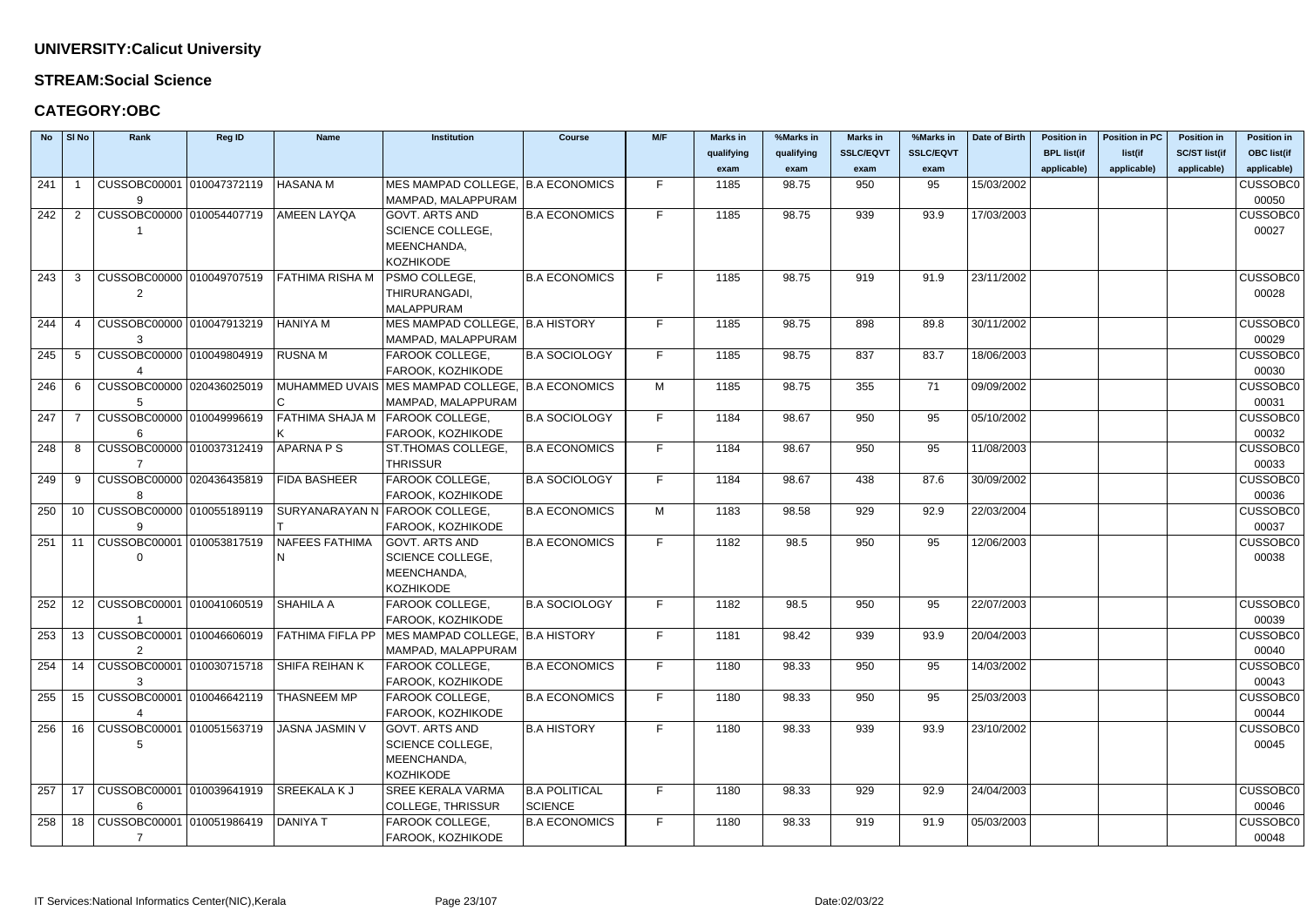| 259 | 10 | $\sim$ | 1010051565819 | MUFEEDHA            | <b>PSMO COLLEGE</b> | <b>\ECONOMICS</b> | 1180 | $\Omega$ $\Omega$<br>ວບ.ບ | $Q$ 10 | 91.9 | 16/03/2003 |  | <b>CUSSOBCG</b> |
|-----|----|--------|---------------|---------------------|---------------------|-------------------|------|---------------------------|--------|------|------------|--|-----------------|
|     |    |        |               | <b>IMANHAPPULAN</b> | <b>THIRURANGADI</b> |                   |      |                           |        |      |            |  | 00049           |
|     |    |        |               |                     | MALAPPURAM          |                   |      |                           |        |      |            |  |                 |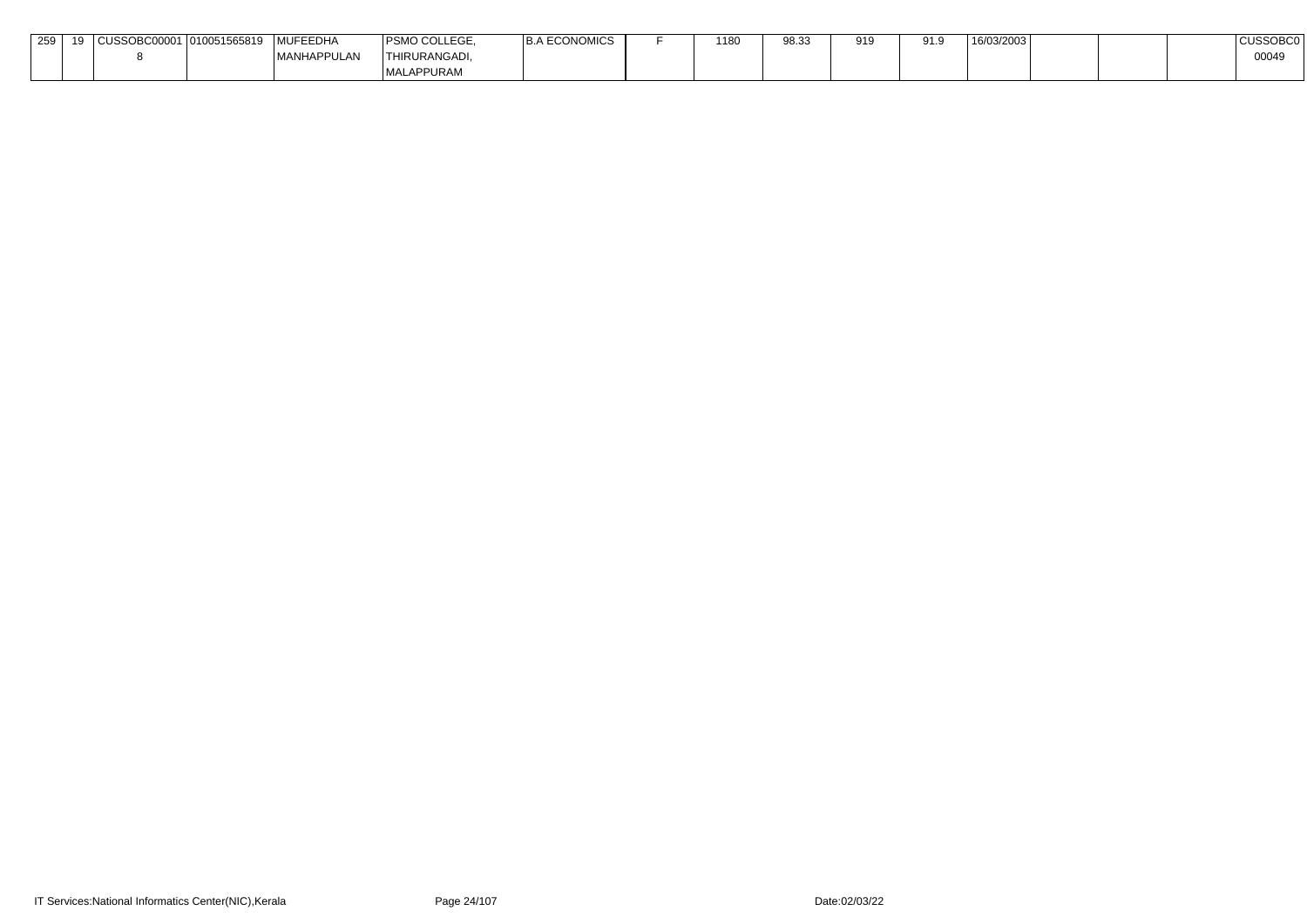### **STREAM:Social Science**

## **CATEGORY:Physically Challenged**

| <b>No</b> | SI No | Rank                                   | Reg ID | <b>Name</b>           | <b>Institution</b>              | <b>Course</b>        | M/F | <b>Marks</b> in | %Marks in  | Marks in         | %Marks in        | Date of Birth | <b>Position in</b> | Position in PC                   | <b>Position in</b>   | <b>Position in</b> |
|-----------|-------|----------------------------------------|--------|-----------------------|---------------------------------|----------------------|-----|-----------------|------------|------------------|------------------|---------------|--------------------|----------------------------------|----------------------|--------------------|
|           |       |                                        |        |                       |                                 |                      |     | qualifying      | qualifying | <b>SSLC/EQVT</b> | <b>SSLC/EQVT</b> |               | <b>BPL list(if</b> | list(if                          | <b>SC/ST list(if</b> | <b>OBC list(if</b> |
|           |       |                                        |        |                       |                                 |                      |     | exam            | exam       | exam             | exam             |               | applicable)        | applicable)                      | applicable)          | applicable)        |
| 260       |       | CUSSPH000001 010048068219              |        | <b>NIBHA PARVIN K</b> | MES MAMPAD COLLEGE, B.A HISTORY |                      |     | 1161            | 96.75      | 826              | 82.6             | 25/10/2002    |                    | CUSSPH00                         |                      | <b>CUSSOBC0</b>    |
|           |       |                                        |        |                       | MAMPAD, MALAPPURAM              |                      |     |                 |            |                  |                  |               |                    | 0001                             |                      | 00199              |
| 261       |       | CUSSPH000002 010057093219 SHAHLA M H   |        |                       | INMSMGOVT.                      | <b>B.A HISTORY</b>   |     | 1150            | 95.83      | 797              | 79.7             |               |                    | 15/10/2003   CUSSBPL0   CUSSPH00 |                      | <b>CUSSOBC0</b>    |
|           |       |                                        |        |                       | COLLEGE, KALPETTA,              |                      |     |                 |            |                  |                  |               | 00109              | 0002                             |                      | 00315              |
|           |       |                                        |        |                       | WAYANAD                         |                      |     |                 |            |                  |                  |               |                    |                                  |                      |                    |
| 262       |       | CUSSPH000003 010052228519 P MALARVIZHI |        |                       | <b>PSMO COLLEGE,</b>            | <b>B.A ECONOMICS</b> |     | 1133            | 94.42      | 908              | 90.8             | 16/06/2003    |                    | CUSSPH00                         |                      |                    |
|           |       |                                        |        |                       | THIRURANGADI,                   |                      |     |                 |            |                  |                  |               |                    | 0003                             |                      |                    |
|           |       |                                        |        |                       | <b>MALAPPURAM</b>               |                      |     |                 |            |                  |                  |               |                    |                                  |                      |                    |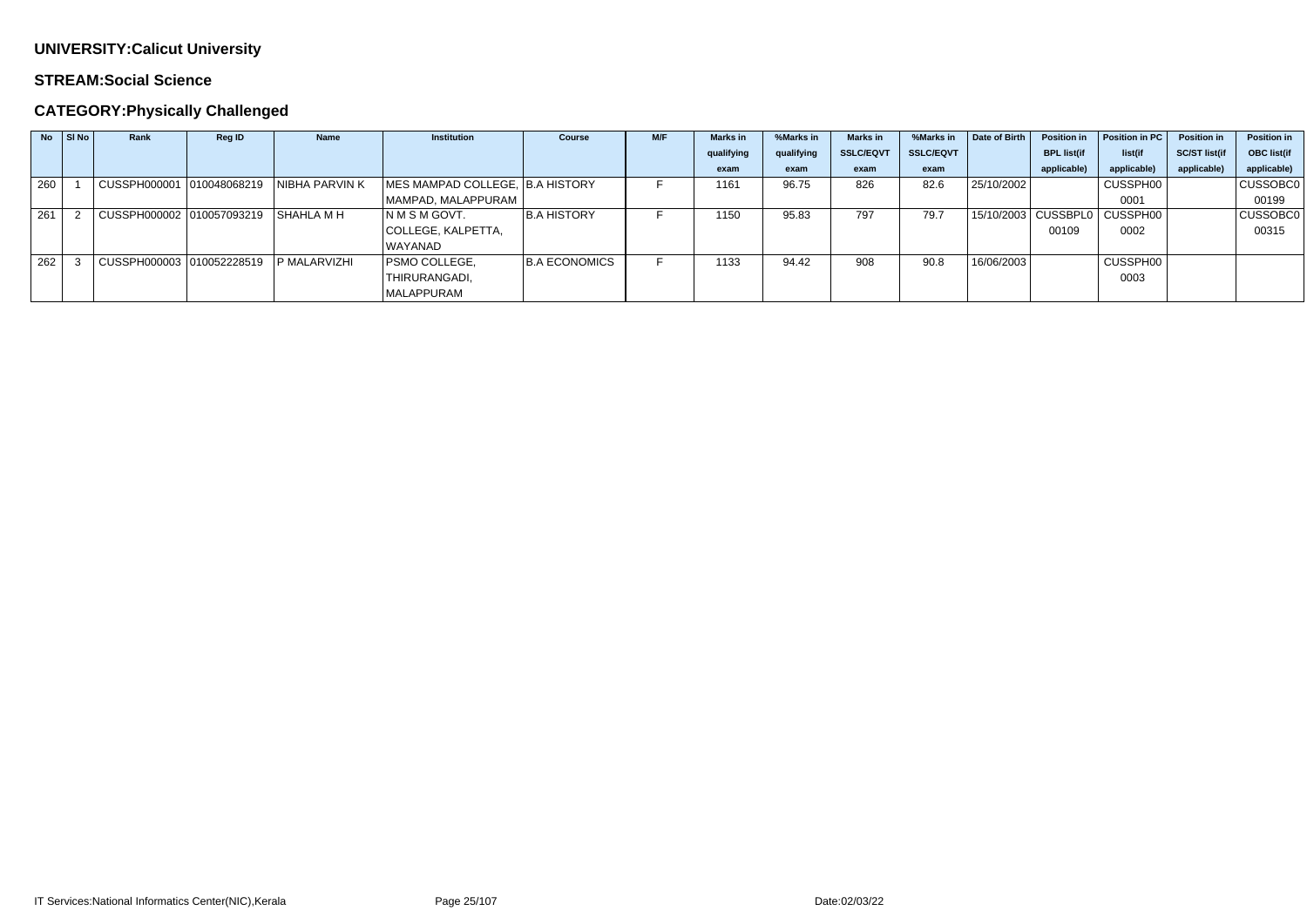#### **STREAM:Social Science**

### **CATEGORY:SC/ST**

|     | $\overline{N}$ SI No | Rank                      | <b>Reg ID</b> | <b>Name</b>       | <b>Institution</b>       | <b>Course</b>        | M/F | <b>Marks in</b> | %Marks in  | <b>Marks in</b>  | %Marks in        | Date of Birth | <b>Position in</b>    | Position in PC | <b>Position in</b>   | <b>Position in</b> |
|-----|----------------------|---------------------------|---------------|-------------------|--------------------------|----------------------|-----|-----------------|------------|------------------|------------------|---------------|-----------------------|----------------|----------------------|--------------------|
|     |                      |                           |               |                   |                          |                      |     | qualifying      | qualifying | <b>SSLC/EQVT</b> | <b>SSLC/EQVT</b> |               | <b>BPL list(if</b>    | list(if        | <b>SC/ST list(if</b> | <b>OBC list(if</b> |
|     |                      |                           |               |                   |                          |                      |     | exam            | exam       | exam             | exam             |               | applicable)           | applicable)    | applicable)          | applicable)        |
| 263 |                      | CUSSSCST0000 010049945719 |               | <b>AMRUTHA PK</b> | FAROOK COLLEGE,          | <b>B.A ECONOMICS</b> |     | 1177            | 98.08      | 950              | 95               | 10/03/2003    | CUSSBPL0              |                | CUSSscst00           |                    |
|     |                      | -01                       |               |                   | FAROOK, KOZHIKODE        |                      |     |                 |            |                  |                  |               | 00017                 |                | 0002                 |                    |
| 264 |                      | CUSSSCST0000 010042485819 |               | <b>SUDHINA</b>    | <b>GOVT. VICTORIA</b>    | <b>B.A ECONOMICS</b> |     | 1177            | 98.08      | 909              | 90.9             | 23/03/2003    |                       |                | CUSSscst00           |                    |
|     |                      | 02                        |               | <b>CHANDRAN V</b> | <b>COLLEGE, PALAKKAD</b> |                      |     |                 |            |                  |                  |               |                       |                | 0003                 |                    |
| 265 | -3                   | CUSSSCST0000 010049944419 |               | <b>AKSHAY T</b>   | GOVT. COLLEGE,           | <b>B.A ECONOMICS</b> | М   | 1157            | 96.42      | 950              | 95               | 24/06/2003    |                       |                | CUSSscst00           |                    |
|     |                      | 03                        |               |                   | MALAPPURAM               |                      |     |                 |            |                  |                  |               |                       |                | 0004                 |                    |
| 266 |                      | CUSSSCST0000 010046014719 |               | ASWANI C K        | <b>SREE KERALA VARMA</b> | <b>B.A POLITICAL</b> |     | 1157            | 96.42      | 888              | 88.8             | 17/07/2003    |                       |                | CUSSscst00           |                    |
|     |                      | 04                        |               |                   | <b>COLLEGE, THRISSUR</b> | SCIENCE              |     |                 |            |                  |                  |               |                       |                | 0005                 |                    |
| 267 |                      | CUSSSCST0000 010040242619 |               | ANAMIKA K A       | GOVT.COLLEGE,            | <b>B.A POLITICAL</b> |     | 1153            | 96.08      | 887              | 88.7             |               | 22/01/2004 CUSSBPL0   |                | CUSSscst00           |                    |
|     |                      | 05                        |               |                   | CHALAKKUDY,              | <b>SCIENCE</b>       |     |                 |            |                  |                  |               | 00093                 |                | 0006                 |                    |
|     |                      |                           |               |                   | <b>THRISSUR</b>          |                      |     |                 |            |                  |                  |               |                       |                |                      |                    |
| 268 | -6                   | CUSSSCST0000 010050471019 |               | JINSHA T P        | <b>GOVT. ARTS AND</b>    | <b>B.A HISTORY</b>   |     | 1151            | 95.92      | 79               | 79               |               | 01/01/2004 CUSSBPL0   |                | CUSSscst00           |                    |
|     |                      | 06                        |               |                   | <b>SCIENCE COLLEGE,</b>  |                      |     |                 |            |                  |                  |               | 00105                 |                | 0007                 |                    |
|     |                      |                           |               |                   | MEENCHANDA,              |                      |     |                 |            |                  |                  |               |                       |                |                      |                    |
|     |                      |                           |               |                   | <b>KOZHIKODE</b>         |                      |     |                 |            |                  |                  |               |                       |                |                      |                    |
| 269 |                      | CUSSSCST0000 010042796319 |               | PRAJITHA K T      | <b>GOVT. VICTORIA</b>    | <b>B.A ECONOMICS</b> |     | 1144            | 95.33      | 877              | 87.7             |               | 21/09/2003   CUSSBPL0 |                | CUSSscst00           |                    |
|     |                      | 07                        |               |                   | COLLEGE, PALAKKAD        |                      |     |                 |            |                  |                  |               | 00126                 |                | 0008                 |                    |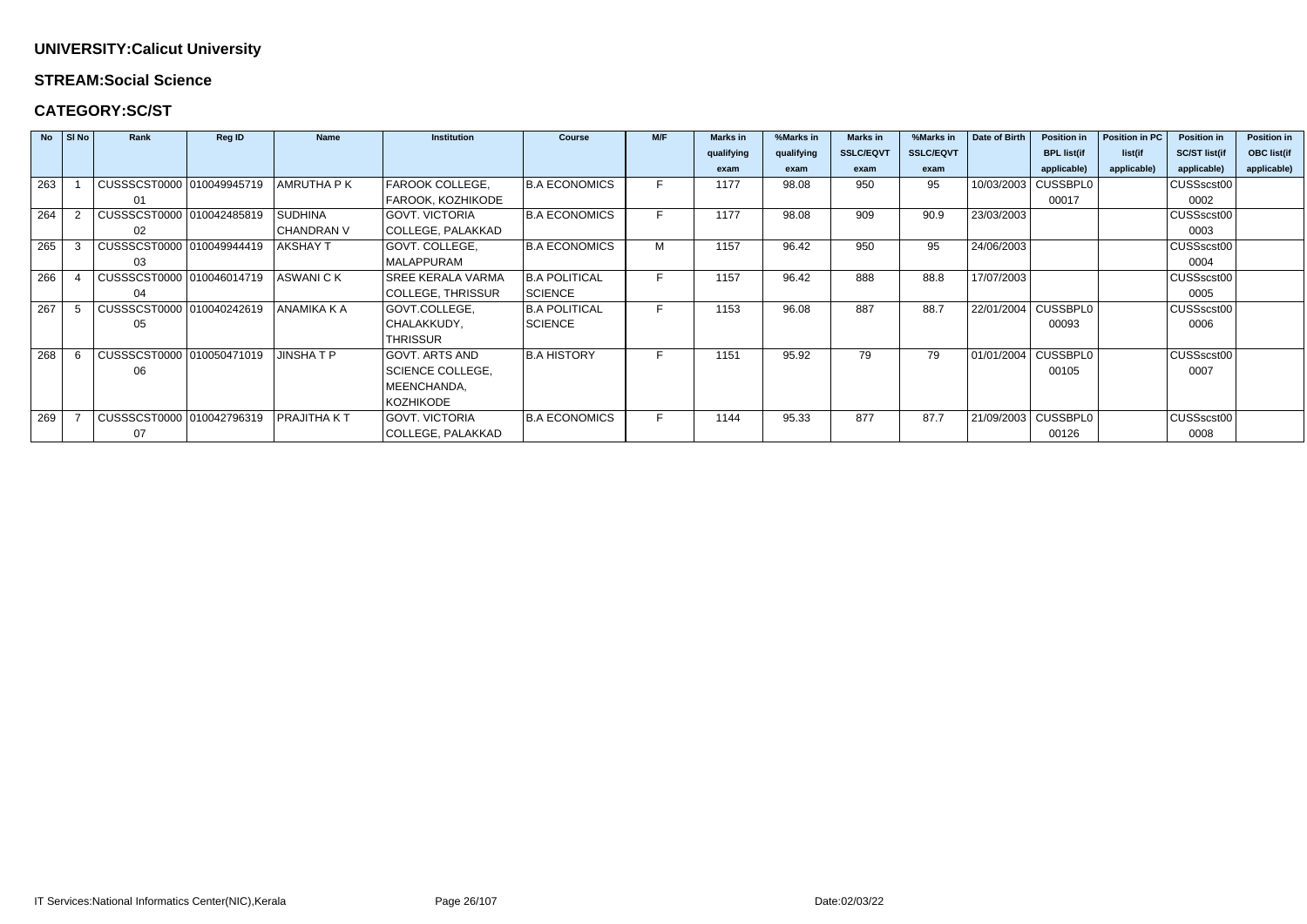#### **STREAM:Business Studies**

| <b>No</b> | $\vert$ SI No  | Rank                     | Reg ID       | <b>Name</b>      | <b>Institution</b>        | <b>Course</b>        | M/F | <b>Marks in</b> | %Marks in  | <b>Marks in</b>  | %Marks in        | Date of Birth       | <b>Position in</b>  | <b>Position in PC</b> | <b>Position in</b>   | <b>Position in</b> |
|-----------|----------------|--------------------------|--------------|------------------|---------------------------|----------------------|-----|-----------------|------------|------------------|------------------|---------------------|---------------------|-----------------------|----------------------|--------------------|
|           |                |                          |              |                  |                           |                      |     | qualifying      | qualifying | <b>SSLC/EQVT</b> | <b>SSLC/EQVT</b> |                     | <b>BPL list(if</b>  | list(if               | <b>SC/ST list(if</b> | <b>OBC list(if</b> |
|           |                |                          |              |                  |                           |                      |     | exam            | exam       | exam             | exam             |                     | applicable)         | applicable)           | applicable)          | applicable)        |
| 270       |                | CUBSG000001              | 010043095219 | <b>GOPIKA S</b>  | <b>GOVT. VICTORIA</b>     | <b>BCom Finance</b>  | F.  | 1200            | 100        | 508              | 97.69            | 29/09/2003          |                     |                       |                      | <b>CUBSOBC0</b>    |
|           |                |                          |              |                  | COLLEGE, PALAKKAD         |                      |     |                 |            |                  |                  |                     |                     |                       |                      | 00001              |
| 271       | $\overline{2}$ | CUBSG000002              | 010054548919 | <b>AJEEBA</b>    | PROVIDENCE WOMENS         | <b>BCom Finance</b>  | F.  | 1184            | 100        | 939              | 93.9             | 02/07/2003          |                     |                       |                      | <b>CUBSOBC0</b>    |
|           |                |                          |              | <b>MAKKATTU</b>  | COLLEGE, KOZHIKODE        |                      |     |                 |            |                  |                  |                     |                     |                       |                      | 00002              |
| 272       | -3             | CUBSG000003              | 010039665519 | Noyal Raju T     | CHRIST COLLEGE,           | <b>BCom Finance</b>  | M   | 1199            | 99.92      | 929              | 92.9             | 12/05/2003          |                     | CUBSPH00              |                      |                    |
|           |                |                          |              |                  | IRINJALAKKUDA,            |                      |     |                 |            |                  |                  |                     |                     | 0001                  |                      |                    |
|           |                |                          |              |                  | <b>THRISSUR</b>           |                      |     |                 |            |                  |                  |                     |                     |                       |                      |                    |
| 273       |                | CUBSG000004              | 010044539419 | AMNA SAHLA P T   | <b>GOVT. ARTS AND</b>     | <b>BCom Finance</b>  | F.  | 1198            | 99.83      | 950              | 95               | 25/12/2003          |                     |                       |                      |                    |
|           |                |                          |              |                  | <b>SCIENCE COLLEGE,</b>   |                      |     |                 |            |                  |                  |                     |                     |                       |                      |                    |
|           |                |                          |              |                  | MEENCHANDA,               |                      |     |                 |            |                  |                  |                     |                     |                       |                      |                    |
|           |                |                          |              |                  | KOZHIKODE                 |                      |     |                 |            |                  |                  |                     |                     |                       |                      |                    |
| 274       | -5             | CUBSG000005              | 010046539219 | <b>MOHAMMED</b>  | FAROOK COLLEGE,           | <b>BCom Finance</b>  | M   | 1197            | 99.75      | 950              | 95               |                     | 08/04/2002 CUBSBPL0 |                       |                      | <b>CUBSOBC0</b>    |
|           |                |                          |              | YASEEN KP        | FAROOK, KOZHIKODE         |                      |     |                 |            |                  |                  |                     | 00001               |                       |                      | 00003              |
| 275       | -6             | CUBSG000006              | 020436525819 | Joel Mathew      | ST.JOSEPHS COLLEGE        | <b>BCom Finance</b>  | M   | 1196            | 99.67      | 482              | 96.4             | 01/02/2003          |                     |                       |                      |                    |
|           |                |                          |              |                  | DEVAGIRI, KOZHIKODE       |                      |     |                 |            |                  |                  |                     |                     |                       |                      |                    |
| 276       |                | CUBSG000007              | 010049980019 | POOJA SUNDER P   | <b>FAROOK COLLEGE,</b>    | <b>BCom Finance</b>  | F   | 1196            | 99.67      | 950              | 95               | 06/12/2003 CUBSBPL0 |                     |                       |                      | <b>CUBSOBC0</b>    |
|           |                |                          |              |                  | FAROOK, KOZHIKODE         |                      |     |                 |            |                  |                  |                     | 00002               |                       |                      | 00004              |
| 277       | -8             | <b>CUBSG000008</b>       | 010052462919 | VAFA P C         | FAROOK COLLEGE,           | <b>B.COM</b>         | F.  | 1194            | 99.5       | 950              | 95               | 12/03/2003          |                     |                       |                      | <b>CUBSOBC0</b>    |
|           |                |                          |              |                  | FAROOK, KOZHIKODE         |                      |     |                 |            |                  |                  |                     |                     |                       |                      | 00005              |
| 278       | -9             | CUBSG000009              | 010042540319 | <b>VINAYA A</b>  | <b>GOVT ARTS AND</b>      | B.B.A                | F.  | 1194            | 99.5       | 950              | 95               | 04/07/2003          |                     |                       |                      |                    |
|           |                |                          |              |                  | <b>SCIENCE COLLEGE</b>    |                      |     |                 |            |                  |                  |                     |                     |                       |                      |                    |
|           |                |                          |              |                  | PATHIRIPPALA              |                      |     |                 |            |                  |                  |                     |                     |                       |                      |                    |
|           |                |                          |              |                  | PALAKKAD                  |                      |     |                 |            |                  |                  |                     |                     |                       |                      |                    |
| 279       | 10             | CUBSG000010              | 010050894419 | <b>VINAYA P</b>  | GOVT. COLLEGE,            | <b>BCom Finance</b>  | F.  | 1194            | 99.5       | 950              | 95               | 27/10/2003          |                     |                       |                      | <b>CUBSOBC0</b>    |
|           |                |                          |              |                  | MALAPPURAM                |                      |     |                 |            |                  |                  |                     |                     |                       |                      | 00006              |
| 280       | -11            | CUBSG000011 010046085119 |              | <b>MOHAMMED</b>  | FAROOK COLLEGE,           | <b>BCom Finance</b>  | M   | 1194            | 99.5       | 939              | 93.9             | 29/10/2002          |                     |                       |                      | <b>CUBSOBC0</b>    |
|           |                |                          |              | RAMEES C         | FAROOK, KOZHIKODE         |                      |     |                 |            |                  |                  |                     |                     |                       |                      | 00007              |
| 281       | 12             | CUBSG000012              | 010043928319 | RAHILA JABIN     | <b>SREE NEELAKANDA</b>    | <b>BCom Finance</b>  | F.  | 1194            | 99.5       | 929              | 92.9             | 08/09/2002          |                     |                       |                      | <b>CUBSOBC0</b>    |
|           |                |                          |              |                  | <b>GOVT. SANSKRIT</b>     |                      |     |                 |            |                  |                  |                     |                     |                       |                      | 00008              |
|           |                |                          |              |                  | <b>COLLEGE, PATTAMBI,</b> |                      |     |                 |            |                  |                  |                     |                     |                       |                      |                    |
|           |                |                          |              |                  | PALAKKAD                  |                      |     |                 |            |                  |                  |                     |                     |                       |                      |                    |
| 282       | 13             | CUBSG000013 010041464719 |              | DEEPA P          | ST.THOMAS COLLEGE,        | <b>BCOM BANKING</b>  | F.  | 1193            | 99.42      | 950              | 95               | 06/10/2003 CUBSBPL0 |                     |                       |                      | <b>CUBSOBC0</b>    |
|           |                |                          |              |                  | <b>THRISSUR</b>           | <b>AND INSURANCE</b> |     |                 |            |                  |                  |                     | 00003               |                       |                      | 00009              |
| 283       | 14             | CUBSG000014 010043059219 |              | NEETHU M         | GOVT. COLLEGE,            | <b>B.COM</b>         | F.  | 1193            | 99.42      | 950              | 95               |                     | 02/11/2003 CUBSBPL0 |                       |                      | <b>CUBSOBC0</b>    |
|           |                |                          |              |                  | CHITTUR, PALAKKAD         | <b>COOPERATION</b>   |     |                 |            |                  |                  |                     | 00004               |                       |                      | 00010              |
| 284       | 15             | CUBSG000015 010041416019 |              | SREYA S          | ST.THOMAS COLLEGE,        | <b>BCom Finance</b>  | F.  | 1193            | 99.42      | 939              | 93.9             | 28/11/2003          |                     |                       |                      | <b>CUBSOBC0</b>    |
|           |                |                          |              |                  | <b>THRISSUR</b>           |                      |     |                 |            |                  |                  |                     |                     |                       |                      | 00011              |
| 285       | 16             | CUBSG000016 020435466719 |              | <b>P SARITHA</b> | N S S COLLEGE,            | <b>BCom Finance</b>  | F.  | 1193            | 99.42      | 465              | 93               | 01/07/2003          |                     |                       |                      |                    |
|           |                |                          |              |                  | OTTAPPALAM,<br>PALAKKAD   |                      |     |                 |            |                  |                  |                     |                     |                       |                      |                    |
| 286       | 17             | CUBSG000017 020435537819 |              | <b>AFEENA</b>    | ST.THOMAS COLLEGE,        | <b>BCom Finance</b>  | F.  | 1193            | 99.42      | 435              | 87               |                     | 25/04/2003 CUBSBPL0 |                       |                      | <b>CUBSOBC0</b>    |
|           |                |                          |              |                  | <b>THRISSUR</b>           |                      |     |                 |            |                  |                  |                     | 00005               |                       |                      | 00012              |
|           |                |                          |              |                  |                           |                      |     |                 |            |                  |                  |                     |                     |                       |                      |                    |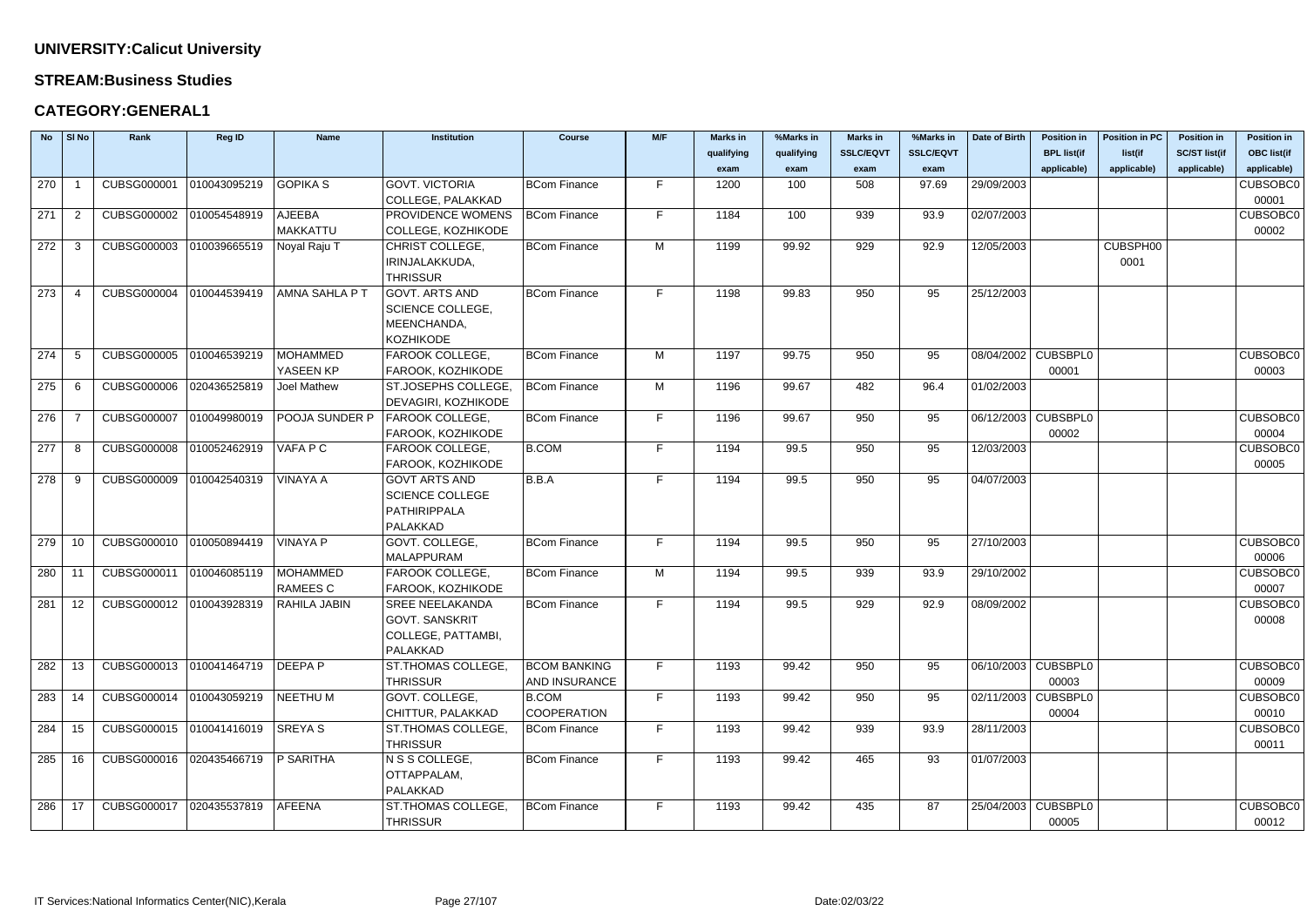| 287 | 18 | CUBSG000018 | 010039828919 | <b>JIJA GEORGE</b>                  | CHRIST COLLEGE,<br>IRINJALAKKUDA,<br><b>THRISSUR</b>                           | <b>BCom Finance</b>                  | F. | 1192 | 99.33 | 950 | 95    | 07/08/2002 |                              |                          |
|-----|----|-------------|--------------|-------------------------------------|--------------------------------------------------------------------------------|--------------------------------------|----|------|-------|-----|-------|------------|------------------------------|--------------------------|
| 288 | 19 | CUBSG000019 | 010055153619 | <b>RAMEESA</b><br>PARVEEN.P         | <b>EMEA COLLEGE OF</b><br>ARTS AND SCIENCE,<br>KONDOTTY,<br>MALAPPURAM         | B.COM<br><b>COOPERATION</b>          | F. | 1192 | 99.33 | 950 | 95    | 09/01/2003 |                              | <b>CUBSOBC0</b><br>00013 |
| 289 | 20 | CUBSG000020 | 010055288819 | <b>FATHIMA NADHA M</b>              | I GOVT. ARTS AND<br><b>SCIENCE COLLEGE,</b><br>MEENCHANDA,<br><b>KOZHIKODE</b> | <b>BCom Finance</b>                  | F. | 1192 | 99.33 | 950 | 95    | 25/01/2003 |                              | <b>CUBSOBC0</b><br>00014 |
| 290 | 21 | CUBSG000021 | 010059298819 | <b>RIZA HARIS</b>                   | FAROOK COLLEGE,<br>FAROOK, KOZHIKODE                                           | <b>BCom Finance</b>                  | F  | 1192 | 99.33 | 950 | 95    | 13/03/2003 |                              | <b>CUBSOBC0</b><br>00015 |
| 291 | 22 | CUBSG000022 | 010055084019 | <b>AKSHAYA P</b>                    | <b>GOVT. ARTS AND</b><br><b>SCIENCE COLLEGE,</b><br>MEENCHANDA,<br>KOZHIKODE   | <b>BCom Finance</b>                  | F  | 1192 | 99.33 | 950 | 95    | 16/08/2003 |                              |                          |
| 292 | 23 | CUBSG000023 | 010054965319 | <b>VARSHAN</b>                      | <b>GOVT. ARTS AND</b><br>SCIENCE COLLEGE,<br>MEENCHANDA,<br><b>KOZHIKODE</b>   | <b>BCom Finance</b>                  | F  | 1192 | 99.33 | 950 | 95    | 02/11/2003 |                              | <b>CUBSOBC0</b><br>00016 |
| 293 | 24 | CUBSG000024 | 010039672919 | NEERAJA P R                         | ST.JOSEPHS COLLEGE.<br>IRINJALAKKUDA,<br><b>THRISSUR</b>                       | BCom Finance                         | F. | 1192 | 99.33 | 950 | 95    | 25/05/2004 |                              | CUBSOBC0<br>00017        |
| 294 | 25 | CUBSG000025 | 010041340719 | <b>ARCHANA K A</b>                  | <b>ST.THOMAS COLLEGE,</b><br><b>THRISSUR</b>                                   | <b>BCOM BANKING</b><br>AND INSURANCE | F  | 1192 | 99.33 | 939 | 93.9  | 05/03/2004 |                              | CUBSOBC0<br>00018        |
| 295 | 26 | CUBSG000026 | 020434058819 | <b>MIZNA RASHEED</b>                | <b>ST.THOMAS COLLEGE,</b><br><b>THRISSUR</b>                                   | <b>BCom Finance</b>                  | F. | 1192 | 99.33 | 452 | 90.4  | 12/03/2002 |                              | CUBSOBC0<br>00019        |
| 296 | 27 | CUBSG000027 | 010051398219 | <b>SHIFA MUKOODAN</b>               | <b>EMEA COLLEGE OF</b><br>ARTS AND SCIENCE,<br>KONDOTTY,<br>MALAPPURAM         | B.COM<br><b>COOPERATION</b>          | F  | 1191 | 99.25 | 94  | 98.95 | 12/11/2003 |                              | CUBSOBC0<br>00020        |
| 297 | 28 | CUBSG000028 | 010051456919 | <b>HUSNA ZAHIRA T P</b>             | FAROOK COLLEGE,<br>FAROOK, KOZHIKODE                                           | <b>B.COM</b>                         | F. | 1191 | 99.25 | 950 | 95    | 26/02/2002 |                              | CUBSOBC0<br>00021        |
| 298 | 29 | CUBSG000029 | 010057033319 | <b>ANGEL MARIYA</b><br><b>SANTO</b> | W.M.O.ARTS AND<br><b>SCIENCE COLLEGE,</b><br>MUTTIL, WAYANAD                   | B.COM<br><b>COOPERATION</b>          | F  | 1191 | 99.25 | 950 | 95    | 03/10/2002 |                              |                          |
| 299 | 30 | CUBSG000030 | 010037480619 | <b>RANY JOSE</b>                    | ST.THOMAS COLLEGE,<br><b>THRISSUR</b>                                          | BCom Finance                         | F  | 1191 | 99.25 | 950 | 95    | 17/02/2003 |                              |                          |
| 300 | 31 | CUBSG000031 | 010037227919 | VISHNU E R                          | ST. ALOYSIUS COLLEGE, BCom Finance<br>ELTHURUTH, THRISSUR                      |                                      | M  | 1191 | 99.25 | 950 | 95    | 24/04/2003 |                              | CUBSOBC0<br>00022        |
| 301 | 32 | CUBSG000032 | 010042267819 | NANDHANA.S                          | GOVT. COLLEGE,<br><b>CHITTUR, PALAKKAD</b>                                     | B.COM<br><b>COOPERATION</b>          | F  | 1191 | 99.25 | 950 | 95    |            | 27/04/2003 CUBSBPL0<br>00006 | CUBSOBC0<br>00023        |
| 302 | 33 | CUBSG000033 | 010051567919 |                                     | NISHANA FEBIN AP FAROOK COLLEGE,<br>FAROOK, KOZHIKODE                          | B.COM                                | F  | 1191 | 99.25 | 950 | 95    | 28/07/2003 |                              | CUBSOBC0<br>00024        |
| 303 | 34 | CUBSG000034 | 010045874119 | SHAHANA MOL P T                     | <b>PSMO COLLEGE,</b><br>THIRURANGADI,<br><b>MALAPPURAM</b>                     | BCom Finance                         | F  | 1191 | 99.25 | 950 | 95    | 06/08/2003 |                              | CUBSOBC0<br>00025        |
| 304 | 35 | CUBSG000035 | 010054283819 | <b>AYSHA NEHA</b>                   | <b>GOVT. ARTS AND</b><br>SCIENCE COLLEGE,<br>MEENCHANDA,<br>KOZHIKODE          | BCom Finance                         | F  | 1191 | 99.25 | 950 | 95    | 19/09/2003 |                              | <b>CUBSOBC0</b><br>00026 |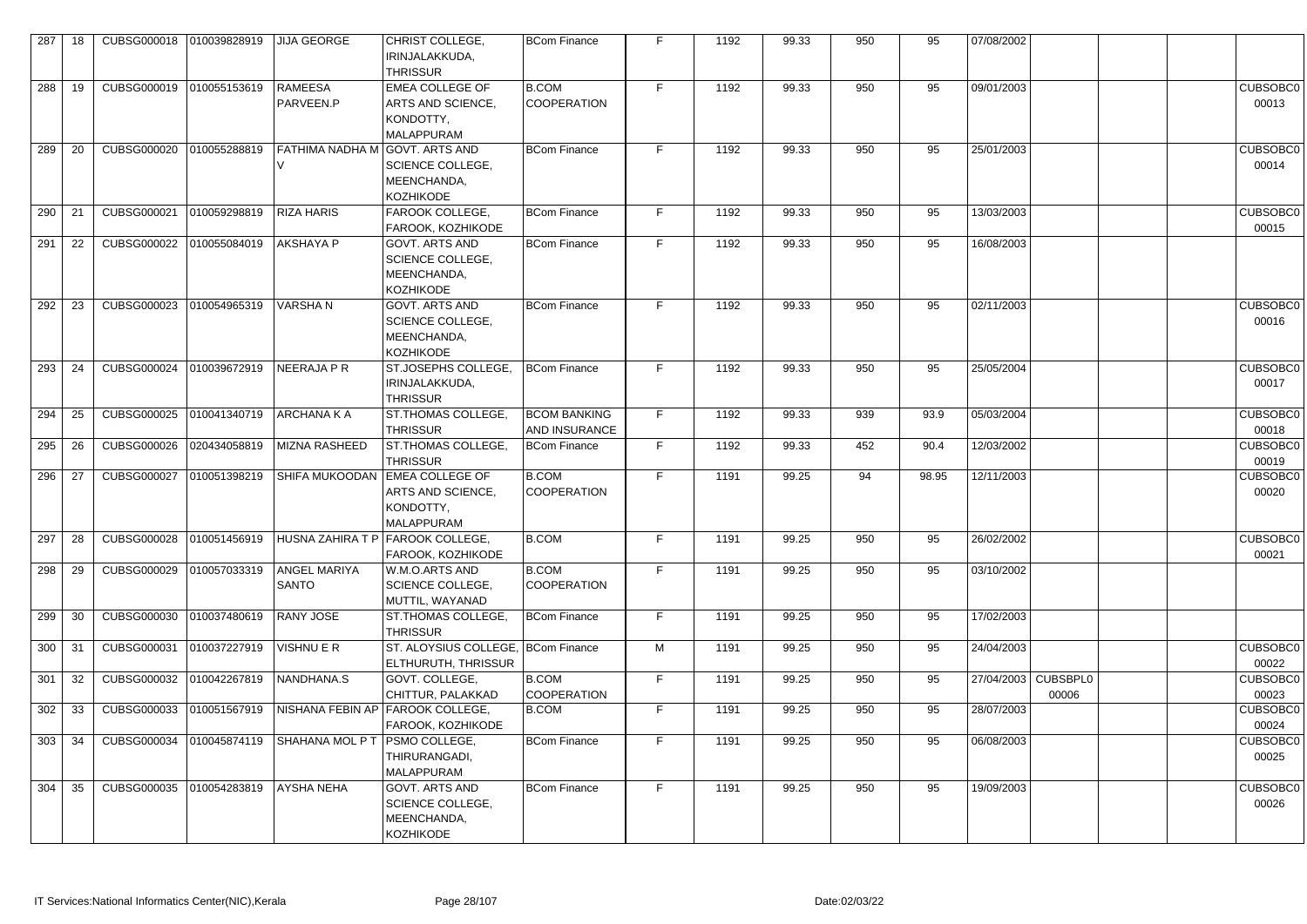| 305 | CUBSG000036 010041463619 ANAGHA J    |  | <b>ST. THOMAS COLLEGE,</b> | <b>BCOM BANKING</b> | 1191 | 99.25 | 939  | 93.9 | 27/09/2003 |  | CUBSOBC0 |
|-----|--------------------------------------|--|----------------------------|---------------------|------|-------|------|------|------------|--|----------|
|     |                                      |  | <b>THRISSUR</b>            | AND INSURANCE       |      |       |      |      |            |  | 00027    |
| 306 | CUBSG000037 010049982819 ADITHYA A P |  | GOVT. COLLEGE,             | BCom Finance        | 1190 | 99.17 | 1000 | 100  | 20/07/2003 |  | CUBSOBC0 |
|     |                                      |  | MALAPPURAM                 |                     |      |       |      |      |            |  | 00028    |
| 307 | CUBSG000038 010056323819 FIDHA M     |  | <b>ZAMORINS</b>            | <b>BCom Finance</b> | 1190 | 99.17 | 950  | 95   | 06/10/2003 |  | CUBSOBC0 |
|     |                                      |  | GURUVAYURAPPAN             |                     |      |       |      |      |            |  | 00029    |
|     |                                      |  | COLLEGE, KOZHIKODE         |                     |      |       |      |      |            |  |          |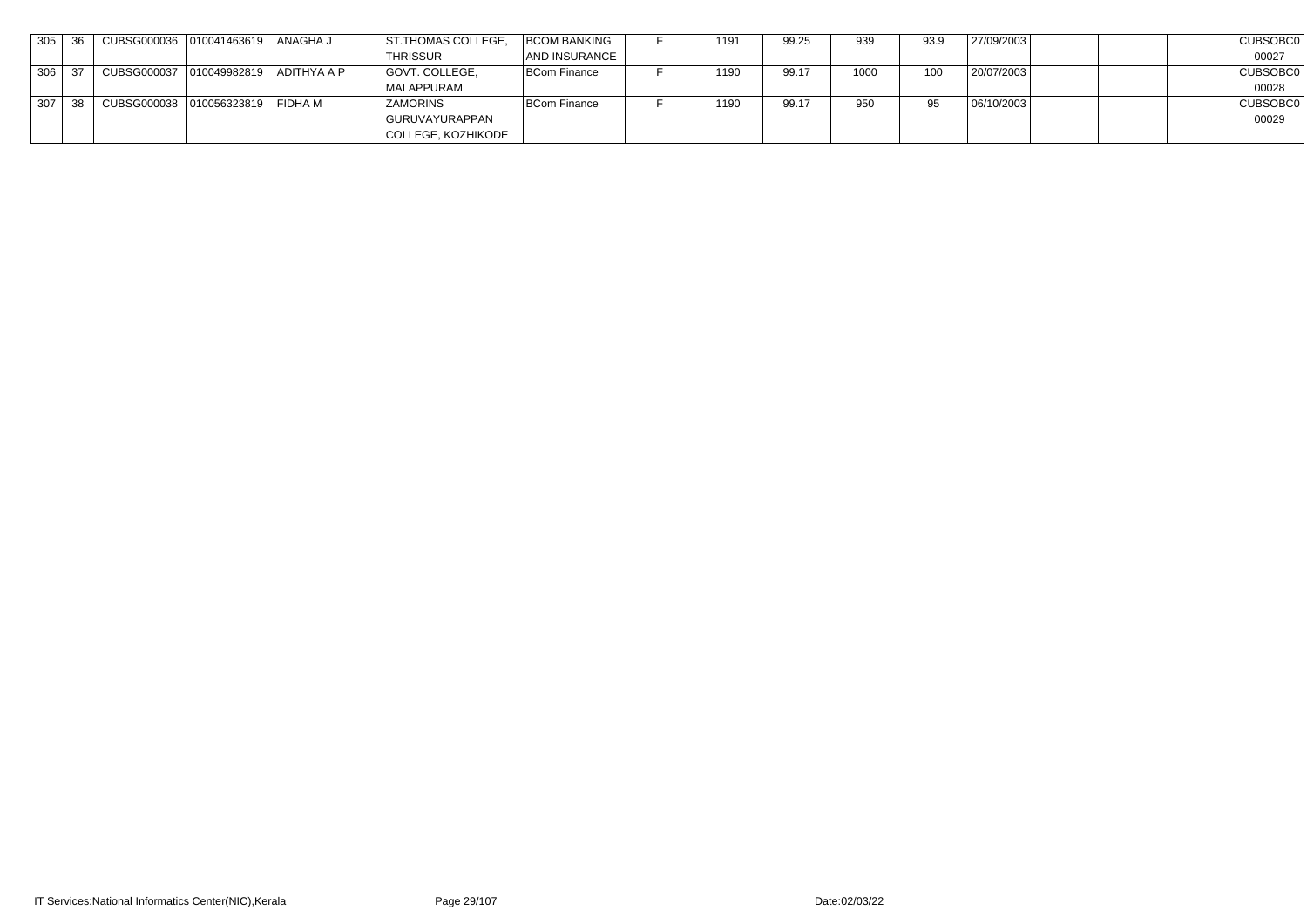#### **STREAM:Business Studies**

### **CATEGORY:BPL**

|     | No SI No | Rank                      | <b>Reg ID</b> | <b>Name</b>            | <b>Institution</b>      | <b>Course</b>       | M/F | <b>Marks in</b> | %Marks in  | <b>Marks in</b>  | %Marks in        | <b>Date of Birth</b> | <b>Position in</b>    | <b>Position in PC</b> | <b>Position in</b>   | <b>Position in</b> |
|-----|----------|---------------------------|---------------|------------------------|-------------------------|---------------------|-----|-----------------|------------|------------------|------------------|----------------------|-----------------------|-----------------------|----------------------|--------------------|
|     |          |                           |               |                        |                         |                     |     | qualifying      | qualifying | <b>SSLC/EQVT</b> | <b>SSLC/EQVT</b> |                      | <b>BPL list(if</b>    | list(if               | <b>SC/ST list(if</b> | <b>OBC list(if</b> |
|     |          |                           |               |                        |                         |                     |     | exam            | exam       | exam             | exam             |                      | applicable)           | applicable)           | applicable)          | applicable)        |
| 308 |          | CUBSBPL00000 010054369919 |               | KADEEJA FIDHA K        | FAROOK COLLEGE,         | <b>BCom Finance</b> | F.  | 1190            | 99.17      | 950              | 95               | 19/11/2003           | <b>CUBSBPL0</b>       |                       |                      | <b>CUBSOBC0</b>    |
|     |          |                           |               |                        | FAROOK, KOZHIKODE       |                     |     |                 |            |                  |                  |                      | 00007                 |                       |                      | 00031              |
| 309 |          | CUBSBPL00000 010054619619 |               | <b>ARUN M</b>          | <b>GOVT. ARTS AND</b>   | <b>BCom Finance</b> | M   | 1190            | 99.17      | 939              | 93.9             | 27/10/2003           | <b>CUBSBPL0</b>       |                       |                      | <b>CUBSOBC0</b>    |
|     |          |                           |               |                        | <b>SCIENCE COLLEGE,</b> |                     |     |                 |            |                  |                  |                      | 00008                 |                       |                      | 00033              |
|     |          |                           |               |                        | MEENCHANDA,             |                     |     |                 |            |                  |                  |                      |                       |                       |                      |                    |
|     |          |                           |               |                        | <b>KOZHIKODE</b>        |                     |     |                 |            |                  |                  |                      |                       |                       |                      |                    |
| 310 |          | CUBSBPL00000 010052204319 |               | <b>FATHIMA JOSHILA</b> | N S S COLLEGE,          | <b>BCom Finance</b> |     | 1189            | 99.08      | 929              | 92.9             |                      | 02/06/2002 CUBSBPL0   |                       |                      | <b>CUBSOBC0</b>    |
|     |          |                           |               | UT                     | MANJERY,                |                     |     |                 |            |                  |                  |                      | 00009                 |                       |                      | 00040              |
|     |          |                           |               |                        | MALAPPURAM              |                     |     |                 |            |                  |                  |                      |                       |                       |                      |                    |
| 311 |          | CUBSBPL00000 010054363219 |               | ANJANA V               | PROVIDENCE WOMENS       | <b>BCom Finance</b> | E.  | 1188            | 99         | 950              | 95               |                      | 03/08/2003   CUBSBPL0 |                       |                      | <b>CUBSOBC0</b>    |
|     |          |                           |               |                        | COLLEGE, KOZHIKODE      |                     |     |                 |            |                  |                  |                      | 00010                 |                       |                      | 00045              |
| 312 |          | CUBSBPL00000 010041462919 |               | <b>ABHIMAK</b>         | ST.THOMAS COLLEGE,      | <b>BCOM BANKING</b> |     | 1188            | 99         | 939              | 93.9             |                      | 09/11/2003 CUBSBPL0   |                       |                      | CUBSOBC0           |
|     |          |                           |               |                        | <b>THRISSUR</b>         | AND INSURANCE       |     |                 |            |                  |                  |                      | 00011                 |                       |                      | 00050              |
| 313 | -6       | CUBSBPL00000 010043045419 |               | <b>KRISHNAPRIYA K</b>  | N S S COLLEGE,          | <b>BCom Finance</b> |     | 1188            | 99         | 939              | 93.9             |                      | 10/11/2003 CUBSBPL0   |                       |                      | <b>CUBSOBC0</b>    |
|     |          |                           |               |                        | NEMMARA, PALAKKAD       |                     |     |                 |            |                  |                  |                      | 00012                 |                       |                      | 00051              |
| 314 |          | CUBSBPL00000              | 010039690419  | <b>RITHIKA T</b>       | ST.JOSEPHS COLLEGE.     | <b>BCom Finance</b> |     | 1188            | 99         | 919              | 91.9             | 03/01/2004           | <b>CUBSBPL0</b>       |                       |                      | <b>CUBSOBC0</b>    |
|     |          |                           |               | <b>VINAYAN</b>         | IRINJALAKKUDA,          |                     |     |                 |            |                  |                  |                      | 00013                 |                       |                      | 00052              |
|     |          |                           |               |                        | <b>THRISSUR</b>         |                     |     |                 |            |                  |                  |                      |                       |                       |                      |                    |
| 315 | -8       | CUBSBPL00000              | 020436317019  | <b>THRISHA A KUMAR</b> | ST.JOSEPHS COLLEGE,     | <b>BCom Finance</b> | F.  | 1188            | 99         | 457              | 91.4             |                      | 13/05/2003 CUBSBPL0   |                       |                      | <b>CUBSOBC0</b>    |
|     |          |                           |               |                        | DEVAGIRI, KOZHIKODE     |                     |     |                 |            |                  |                  |                      | 00014                 |                       |                      | 00054              |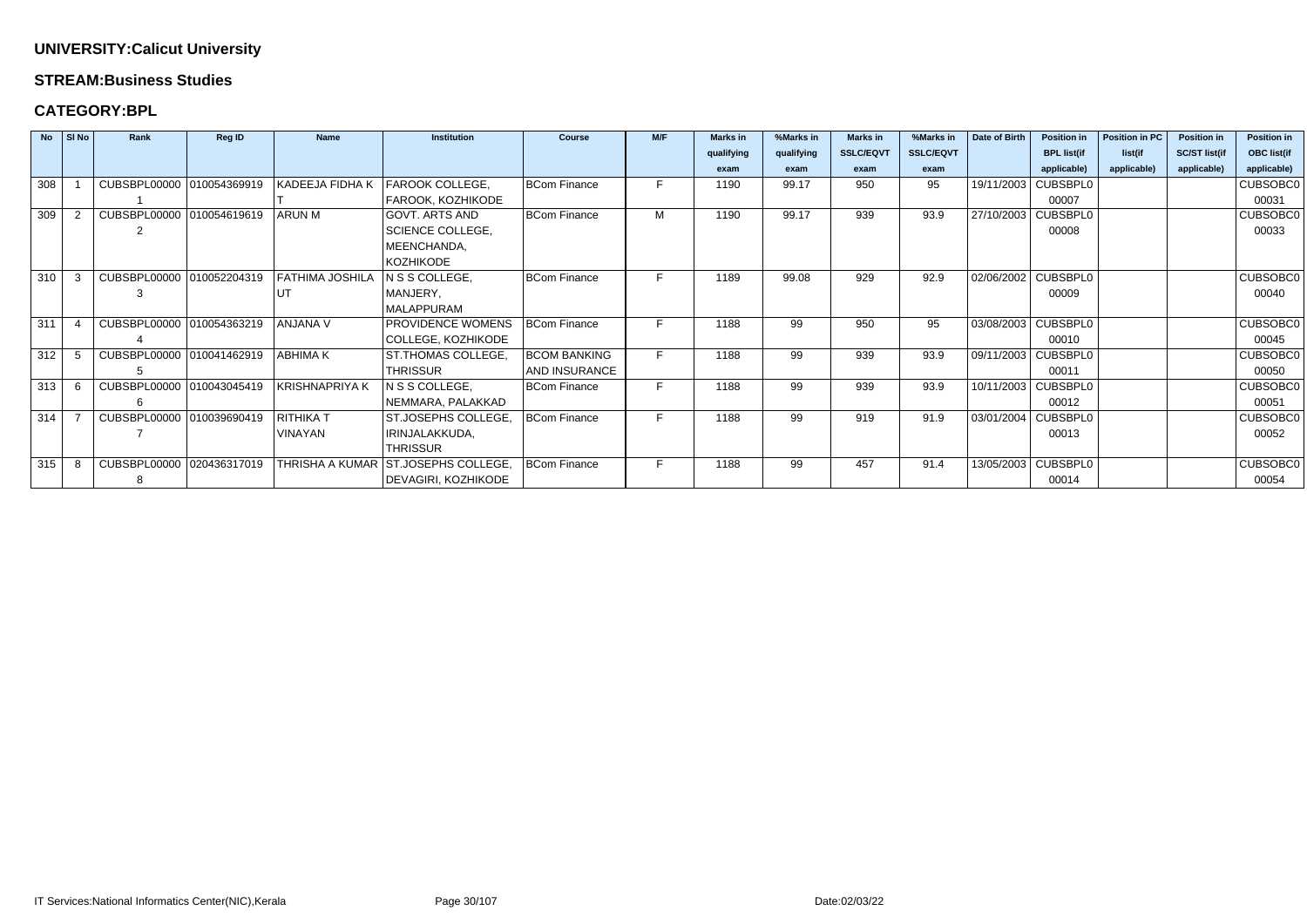#### **STREAM:Business Studies**

| <b>No</b> | $\vert$ SI No  | Rank                                   | Reg ID | <b>Name</b>                                                              | <b>Institution</b>                 | <b>Course</b>       | M/F | <b>Marks in</b> | %Marks in  | <b>Marks in</b>  | %Marks in        | Date of Birth       | <b>Position in</b> | <b>Position in PC</b> | <b>Position in</b>   | <b>Position in</b> |
|-----------|----------------|----------------------------------------|--------|--------------------------------------------------------------------------|------------------------------------|---------------------|-----|-----------------|------------|------------------|------------------|---------------------|--------------------|-----------------------|----------------------|--------------------|
|           |                |                                        |        |                                                                          |                                    |                     |     | qualifying      | qualifying | <b>SSLC/EQVT</b> | <b>SSLC/EQVT</b> |                     | <b>BPL list(if</b> | list(if               | <b>SC/ST list(if</b> | <b>OBC list(if</b> |
|           |                |                                        |        |                                                                          |                                    |                     |     | exam            | exam       | exam             | exam             |                     | applicable)        | applicable)           | applicable)          | applicable)        |
| 316       |                | CUBSOBC00000 010046872319              |        | <b>FIDAH PAROL</b>                                                       | FAROOK COLLEGE,                    | <b>B.COM</b>        | F.  | 1190            | 99.17      | 950              | 95               | 10/10/2003          |                    |                       |                      | <b>CUBSOBC0</b>    |
|           |                |                                        |        | <b>SHANAVAS</b>                                                          | FAROOK, KOZHIKODE                  |                     |     |                 |            |                  |                  |                     |                    |                       |                      | 00030              |
| 317       | $\overline{2}$ | CUBSOBC00000 010054293919              |        | NANDHANA V K                                                             | <b>GOVT. ARTS AND</b>              | <b>BCom Finance</b> | F.  | 1190            | 99.17      | 950              | 95               | 30/03/2004          |                    |                       |                      | CUBSOBC0           |
|           |                | 2                                      |        |                                                                          | <b>SCIENCE COLLEGE,</b>            |                     |     |                 |            |                  |                  |                     |                    |                       |                      | 00032              |
|           |                |                                        |        |                                                                          | MEENCHANDA,                        |                     |     |                 |            |                  |                  |                     |                    |                       |                      |                    |
|           |                |                                        |        |                                                                          | <b>KOZHIKODE</b>                   |                     |     |                 |            |                  |                  |                     |                    |                       |                      |                    |
| 318       | -3             | CUBSOBC00000 010055957319              |        | FATHIMA HUMAIRA                                                          | <b>GOVERNMENT</b>                  | <b>BCom Finance</b> | F.  | 1190            | 99.17      | 847              | 84.7             | 23/01/2004          |                    |                       |                      | <b>CUBSOBC0</b>    |
|           |                |                                        |        |                                                                          | COLLEGE,                           |                     |     |                 |            |                  |                  |                     |                    |                       |                      | 00034              |
|           |                |                                        |        |                                                                          | MADAPPALLY,                        |                     |     |                 |            |                  |                  |                     |                    |                       |                      |                    |
|           |                |                                        |        |                                                                          | <b>KOZHIKODE</b>                   |                     |     |                 |            |                  |                  |                     |                    |                       |                      |                    |
| 319       | 4              | CUBSOBC00000 020436096619              |        | <b>RASHA ASHRAF</b>                                                      | FAROOK COLLEGE,                    | B.B.A               | F.  | 1189            | 99.08      | 480              | 96               | 30/12/2002          |                    |                       |                      | <b>CUBSOBC0</b>    |
|           |                |                                        |        |                                                                          | FAROOK, KOZHIKODE                  |                     |     |                 |            |                  |                  |                     |                    |                       |                      | 00035              |
| 320       | -5             | CUBSOBC00000 010042282719              |        | LUBINA FATHIMA N GOVT. COLLEGE,                                          |                                    | <b>B.COM</b>        | F.  | 1189            | 99.08      | 950              | 95               | 03/11/2003          |                    |                       |                      | <b>CUBSOBC0</b>    |
|           |                |                                        |        |                                                                          | CHITTUR, PALAKKAD                  | <b>COOPERATION</b>  |     |                 |            |                  |                  |                     |                    |                       |                      | 00036              |
| 321       | 6              | CUBSOBC00000 010042288119              |        | Thasbeeha Fathima                                                        | GOVT. COLLEGE,                     | <b>B.COM</b>        | F.  | 1189            | 99.08      | 950              | 95               | 27/12/2003          |                    |                       |                      | CUBSOBC0           |
|           |                |                                        |        | KA                                                                       | CHITTUR, PALAKKAD                  | <b>COOPERATION</b>  |     |                 |            |                  |                  |                     |                    |                       |                      | 00037              |
| 322       |                | CUBSOBC00000 010055158819              |        | FINU SAFARY V                                                            | FAROOK COLLEGE,                    | <b>B.COM</b>        | F.  | 1189            | 99.08      | 939              | 93.9             | 06/04/2003          |                    |                       |                      | <b>CUBSOBC0</b>    |
|           |                |                                        |        |                                                                          | FAROOK, KOZHIKODE                  |                     |     |                 |            |                  |                  |                     |                    |                       |                      | 00038              |
| 323       | -8             | CUBSOBC00000 010042286419              |        | <b>SNEHAR</b>                                                            | GOVT. COLLEGE,                     | <b>B.COM</b>        | F.  | 1189            | 99.08      | 939              | 93.9             | 12/05/2003          |                    |                       |                      | <b>CUBSOBC0</b>    |
|           |                |                                        |        |                                                                          | CHITTUR, PALAKKAD                  | <b>COOPERATION</b>  |     |                 |            |                  |                  |                     |                    |                       |                      | 00039              |
| 324       | -9             | CUBSOBC00000 020810270319              |        | <b>HAFEEFA JABIN</b>                                                     | FAROOK COLLEGE,                    | B.B.A               | F.  | 1189            | 99.08      | 433              | 86.6             | 04/05/2002          |                    |                       |                      | <b>CUBSOBC0</b>    |
|           |                |                                        |        |                                                                          | FAROOK, KOZHIKODE                  |                     |     |                 |            |                  |                  |                     |                    |                       |                      | 00041              |
| 325       |                | 10   CUBSOBC00001   010051399519       |        | <b>SUHAILA V K</b>                                                       | MES MAMPAD COLLEGE, B.Com Computer |                     | F.  | 1188            | 99         | 1188             | 99               | 14/11/2003          |                    |                       |                      | <b>CUBSOBC0</b>    |
|           |                |                                        |        |                                                                          | MAMPAD, MALAPPURAM   Application   |                     |     |                 |            |                  |                  |                     |                    |                       |                      | 00042              |
| 326       | -11            | CUBSOBC00001 010056334419              |        | SHIFA FATHIMA A                                                          | FAROOK COLLEGE,                    | <b>B.COM</b>        | F.  | 1188            | 99         | 950              | 95               | 30/04/2003          |                    |                       |                      | <b>CUBSOBC0</b>    |
|           |                |                                        |        |                                                                          | FAROOK, KOZHIKODE                  |                     |     |                 |            |                  |                  |                     |                    |                       |                      | 00043              |
| 327       |                | 12   CUBSOBC00001   010053116919       |        | ANWAR                                                                    | FAROOK COLLEGE,                    | B.B.A               | M   | 1188            | 99         | 950              | 95               | 18/06/2003          |                    |                       |                      | <b>CUBSOBC0</b>    |
|           |                |                                        |        |                                                                          | FAROOK, KOZHIKODE                  |                     |     |                 |            |                  |                  |                     |                    |                       |                      | 00044              |
|           |                |                                        |        | 328   13   CUBSOBC00001   010044802419   SARFANA SARI VP   PSMO COLLEGE, |                                    | <b>BCom Finance</b> | F.  | 1188            | 99         | 950              | 95               | 28/08/2003          |                    |                       |                      | CUBSOBC0           |
|           |                | 3                                      |        |                                                                          | THIRURANGADI,                      |                     |     |                 |            |                  |                  |                     |                    |                       |                      | 00046              |
|           |                |                                        |        |                                                                          | <b>MALAPPURAM</b>                  |                     |     |                 |            |                  |                  |                     |                    |                       |                      |                    |
| 329       |                | 14   CUBSOBC00001   010051799919       |        | NAJEEBA E                                                                | FAROOK COLLEGE,                    | <b>B.COM</b>        | F.  | 1188            | 99         | 950              | 95               | 10/02/2004          |                    |                       |                      | <b>CUBSOBC0</b>    |
|           |                |                                        |        |                                                                          | FAROOK, KOZHIKODE                  |                     |     |                 |            |                  |                  |                     |                    |                       |                      | 00047              |
| 330       |                | 15   CUBSOBC00001   010054419319       |        | <b>FRINA PV</b>                                                          | FAROOK COLLEGE,                    | <b>BCom Finance</b> | F.  | 1188            | 99         | 950              | 95               | 28/02/2004          |                    |                       |                      | <b>CUBSOBC0</b>    |
|           |                |                                        |        |                                                                          | FAROOK, KOZHIKODE                  |                     |     |                 |            |                  |                  |                     |                    |                       |                      | 00048              |
| 331       |                | 16   CUBSOBC00001   010042281919       |        | <b>ISHAM</b>                                                             | GOVT. COLLEGE,                     | B.COM               | F.  | 1188            | 99         | 950              | 95               | 25/03/2004          |                    |                       |                      | <b>CUBSOBC0</b>    |
|           |                | 6                                      |        |                                                                          | CHITTUR, PALAKKAD                  | <b>COOPERATION</b>  |     |                 |            |                  |                  |                     |                    |                       |                      | 00049              |
|           |                | 332   17   CUBSOBC00001   010040377319 |        | <b>NAJLAK</b>                                                            | <b>MESKALLADI</b>                  | <b>BCom Finance</b> | F.  | 1188            | 99         | 919              | 91.9             | 24/04/2004          |                    |                       |                      | <b>CUBSOBC0</b>    |
|           |                |                                        |        |                                                                          | COLLEGE,                           |                     |     |                 |            |                  |                  |                     |                    |                       |                      | 00053              |
|           |                |                                        |        |                                                                          | MANNARKKAD,                        |                     |     |                 |            |                  |                  |                     |                    |                       |                      |                    |
|           |                |                                        |        |                                                                          | PALAKKAD                           |                     |     |                 |            |                  |                  |                     |                    |                       |                      |                    |
| 333       |                | 18   CUBSOBC00001   030684229619       |        | <b>SETHULAKSHMI P</b>                                                    | VIMALA COLLEGE,                    | <b>BCom Finance</b> | F.  | 1188            | 99         | 456              | 91.2             | 18/06/2003 CUBSBPL0 |                    |                       |                      | <b>CUBSOBC0</b>    |
|           |                | 8                                      |        | S                                                                        | <b>THRISSUR</b>                    |                     |     |                 |            |                  |                  |                     | 00015              |                       |                      | 00055              |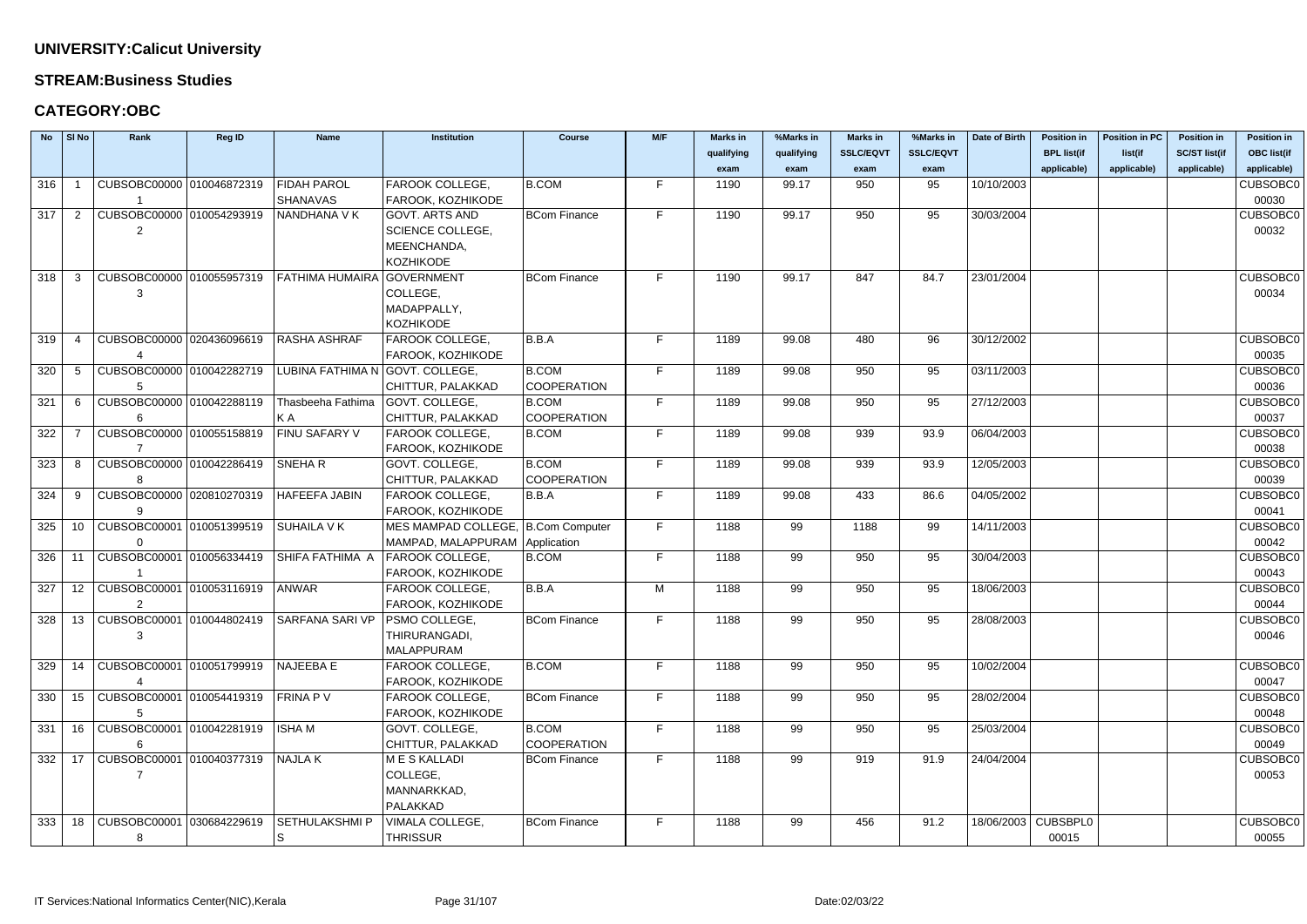| 334   |                                             |  | │CUBSOBC00001 │010053798519 │MUHAMMED NAFIL │MALABAR CHRISTIAN | <b>BCom Finance</b> | 1188 |       | 909 | 90.9 | 21/07/2003 | CUBSOBC0 |
|-------|---------------------------------------------|--|----------------------------------------------------------------|---------------------|------|-------|-----|------|------------|----------|
|       |                                             |  | COLLEGE, KOZHIKODE                                             |                     |      |       |     |      |            | 00056    |
| 335   | CUBSOBC00002 020435107219 SREEDAVY C S      |  | <b>PRAJYOTHI NIKETAN</b>                                       | <b>BCom Finance</b> | 1188 |       | 449 | 89.8 | 24/01/2003 | CUBSOBC0 |
|       |                                             |  | COLLEGE, PUTHUKKAD,                                            |                     |      |       |     |      |            | 00057    |
|       |                                             |  | <b>THRISSUR</b>                                                |                     |      |       |     |      |            |          |
| 336 I | CUBSOBC00002   010046950819       SUMAYYA M |  | MES MAMPAD COLLEGE, B.COM                                      |                     | 1187 | 98.92 | 950 | 95   | 11/12/2002 | CUBSOBC0 |
|       |                                             |  | MAMPAD, MALAPPURAM COOPERATION                                 |                     |      |       |     |      |            | 00058    |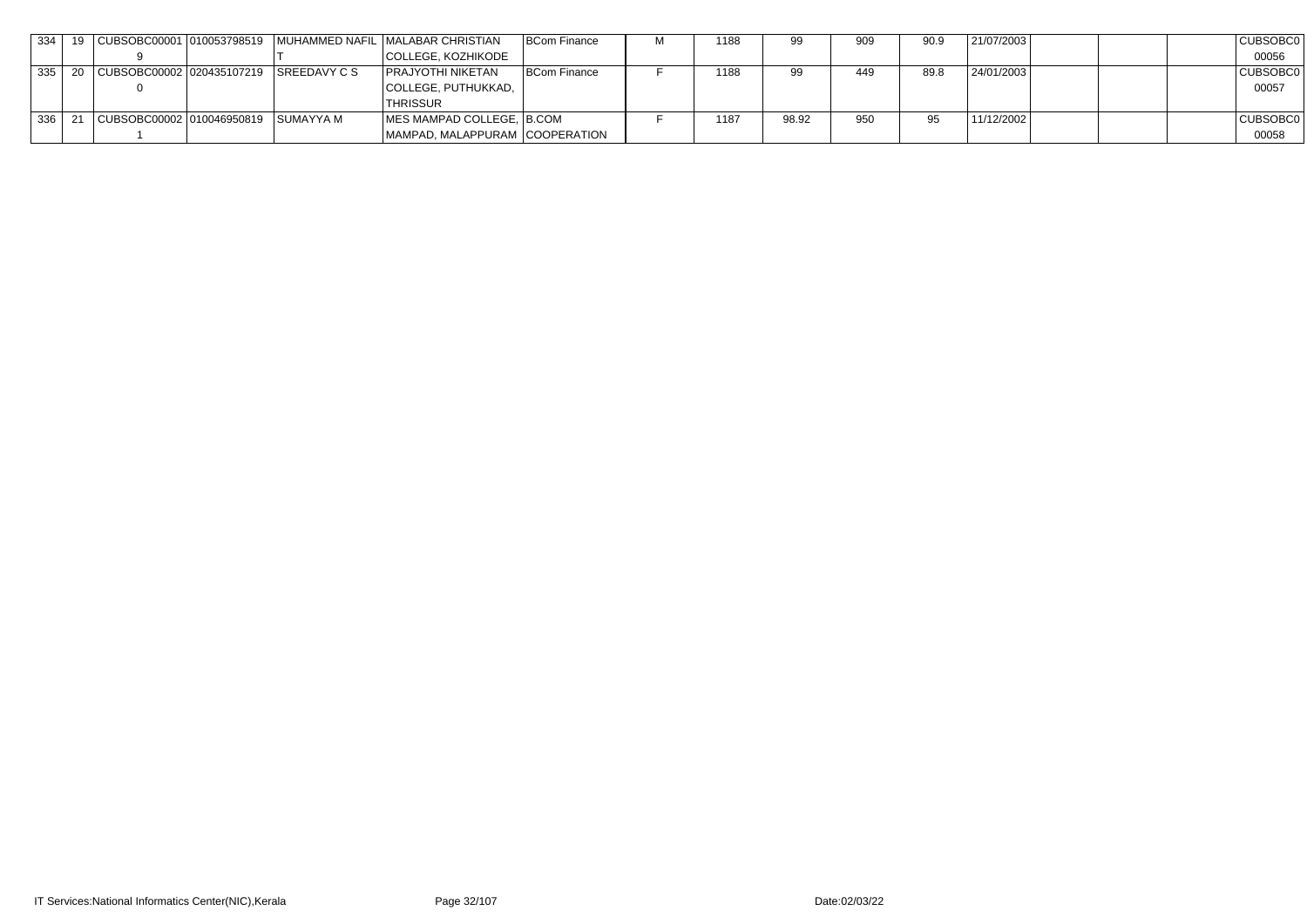#### **STREAM:Business Studies**

## **CATEGORY:Physically Challenged**

|     | $\overline{N}$ $\overline{S}$ $\overline{S}$ $\overline{N}$ $\overline{O}$ | Rank                                | <b>Reg ID</b> | <b>Name</b> | <b>Institution</b> | <b>Course</b> | M/F | <b>Marks</b> in | %Marks in  | <b>Marks</b> in  | %Marks in        | Date of Birth | <b>Position in</b> | Position in PC                   | <b>Position in</b>   | <b>Position in</b> |
|-----|----------------------------------------------------------------------------|-------------------------------------|---------------|-------------|--------------------|---------------|-----|-----------------|------------|------------------|------------------|---------------|--------------------|----------------------------------|----------------------|--------------------|
|     |                                                                            |                                     |               |             |                    |               |     | qualifying      | qualifying | <b>SSLC/EQVT</b> | <b>SSLC/EQVT</b> |               | <b>BPL list(if</b> | list(if                          | <b>SC/ST list(if</b> | OBC list(if        |
|     |                                                                            |                                     |               |             |                    |               |     | exam            | exam       | exam             | exam             |               | applicable)        | applicable)                      | applicable)          | applicable)        |
| 337 |                                                                            | CUBSPH000001 010036800319           |               | ADITHYA P G | CHRIST COLLEGE,    | BCom Finance  |     | 1148            | 95.67      | 867              | 86.7             |               |                    | 22/07/2003   CUBSBPL0   CUBSPH00 |                      | CUBSOBC0           |
|     |                                                                            |                                     |               |             | IRINJALAKKUDA,     |               |     |                 |            |                  |                  |               | 00185              | 0002                             |                      | 00514              |
|     |                                                                            |                                     |               |             | <b>THRISSUR</b>    |               |     |                 |            |                  |                  |               |                    |                                  |                      |                    |
| 338 |                                                                            | CUBSPH000002 010042682918 SARANYA S |               |             | GOVT. VICTORIA     | BCom Finance  |     | 1126            | 93.83      | 919              | 91.9             |               |                    | 02/10/2002 CUBSBPL0 CUBSPH00     |                      |                    |
|     |                                                                            |                                     |               |             | COLLEGE, PALAKKAD  |               |     |                 |            |                  |                  |               | 00258              | 0003                             |                      |                    |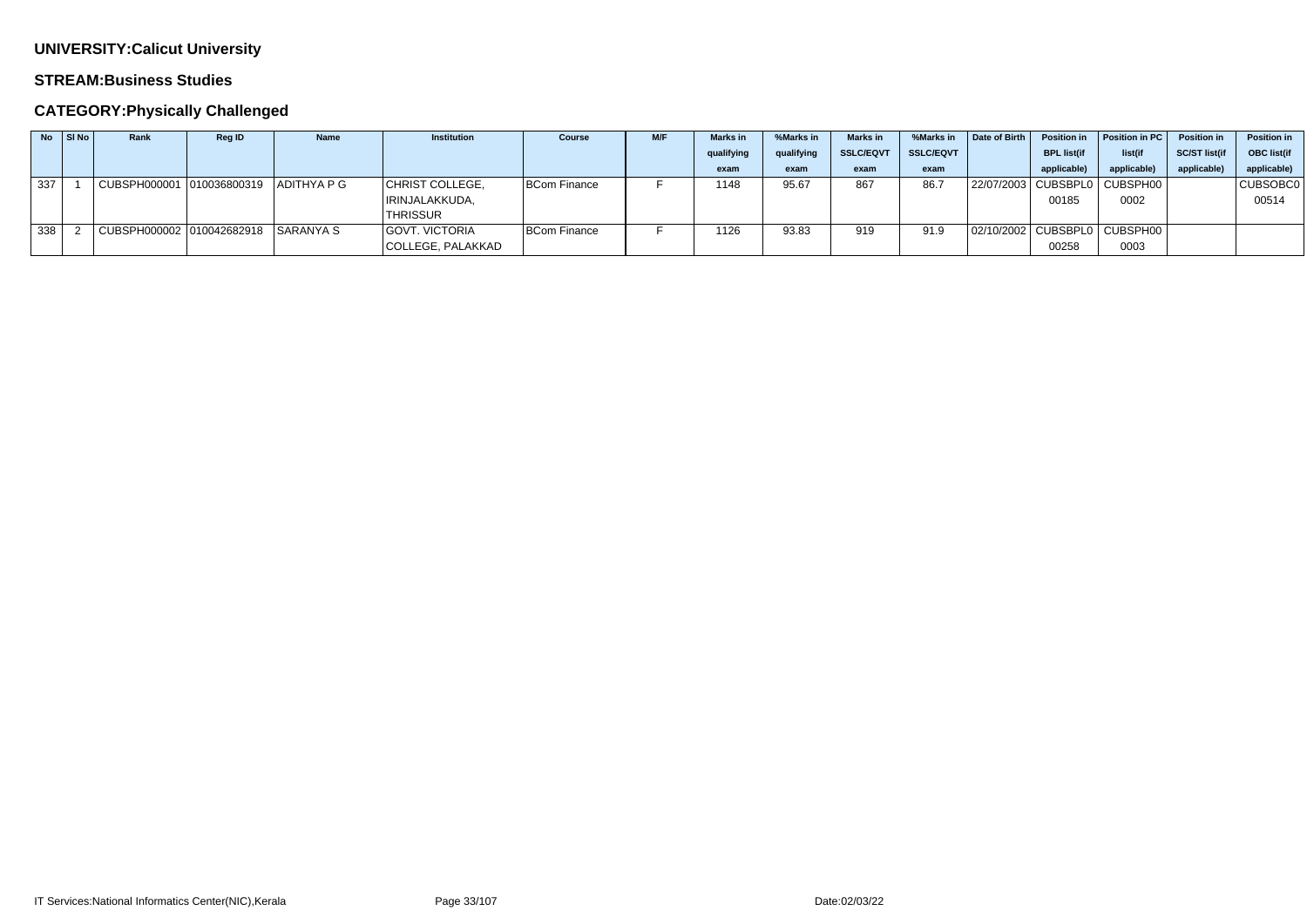#### **STREAM:Business Studies**

### **CATEGORY:SC/ST**

|     | $No$ SINo | Rank                      | <b>Reg ID</b> | <b>Name</b>           | <b>Institution</b>     | <b>Course</b>       | M/F | <b>Marks</b> in | %Marks in  | <b>Marks</b> in  | %Marks in        | Date of Birth | <b>Position in</b>    | Position in PC | <b>Position in</b>   | <b>Position in</b> |
|-----|-----------|---------------------------|---------------|-----------------------|------------------------|---------------------|-----|-----------------|------------|------------------|------------------|---------------|-----------------------|----------------|----------------------|--------------------|
|     |           |                           |               |                       |                        |                     |     | qualifying      | qualifying | <b>SSLC/EQVT</b> | <b>SSLC/EQVT</b> |               | <b>BPL list(if</b>    | list(if        | <b>SC/ST list(if</b> | <b>OBC list(if</b> |
|     |           |                           |               |                       |                        |                     |     | exam            | exam       | exam             | exam             |               | applicable)           | applicable)    | applicable)          | applicable)        |
| 339 |           | CUBSSCST0000 010038898119 |               | LAKSHMI               | CHRIST COLLEGE,        | <b>BCom Finance</b> |     | 1187            | 98.92      | 950              | 95               |               | 04/12/2003   CUBSBPL0 |                | CUBSscst00           |                    |
|     |           | 01                        |               | <b>SANTHOSH</b>       | IRINJALAKKUDA,         |                     |     |                 |            |                  |                  |               | 00017                 |                | 0001                 |                    |
|     |           |                           |               |                       | <b>THRISSUR</b>        |                     |     |                 |            |                  |                  |               |                       |                |                      |                    |
| 340 |           | CUBSSCST0000 020436000119 |               | <b>VANDANA K</b>      | ST.JOSEPHS COLLEGE,    | <b>BCom Finance</b> |     | 1186            | 98.83      | 523              | 87.17            |               | 14/11/2002   CUBSBPL0 |                | CUBSscst00           |                    |
|     |           | 02                        |               |                       | DEVAGIRI, KOZHIKODE    |                     |     |                 |            |                  |                  |               | 00023                 |                | 0002                 |                    |
| 341 |           | CUBSSCST0000 010055153019 |               | NEHA VIJAYAN K        | FAROOK COLLEGE,        | <b>BCom Finance</b> |     | 1183            | 98.58      | 939              | 93.9             |               | 28/02/2004   CUBSBPL0 |                | CUBSscst00           |                    |
|     |           | 03                        |               |                       | FAROOK, KOZHIKODE      |                     |     |                 |            |                  |                  |               | 00036                 |                | 0003                 |                    |
| 342 |           | CUBSSCST0000 010051685619 |               | <b>ATHUL CHANDRAN</b> | <b>FAROOK COLLEGE,</b> | <b>BCom Finance</b> | М   | 1172            | 97.67      | 800              | 80               | 28/03/2003    |                       |                | CUBSscst00           |                    |
|     |           | 04                        |               |                       | FAROOK, KOZHIKODE      |                     |     |                 |            |                  |                  |               |                       |                | 0004                 |                    |
| 343 |           | CUBSSCST0000 010048122419 |               | <b>SREESHMAKP</b>     | GOVT. COLLEGE, TIRUR,  | B.COM               |     | 1168            | 97.33      | 870              | 87               |               | 15/12/2003   CUBSBPL0 |                | CUBSscst00           |                    |
|     |           | 05                        |               |                       | MALAPPURAM             | <b>COOPERATION</b>  |     |                 |            |                  |                  |               | 00108                 |                | 0005                 |                    |
| 344 |           | CUBSSCST0000 020435995319 |               | ASWIN KRISHNA A       | <b>FAROOK COLLEGE,</b> | <b>BCom Finance</b> | М   | 1168            | 97.33      | 509              | 84.83            |               | 22/07/2003 CUBSBPL0   |                | CUBSscst00           |                    |
|     |           | 06                        |               |                       | FAROOK, KOZHIKODE      |                     |     |                 |            |                  |                  |               | 00109                 |                | 0006                 |                    |
| 345 |           | CUBSSCST0000 010050856719 |               | ANAMIKHA DAS P        | GOVT. COLLEGE,         | <b>BCom Finance</b> |     | 1166            | 97.17      | 950              | 95               |               | 10/07/2003   CUBSBPL0 |                | CUBSscst00           |                    |
|     |           | 07                        |               |                       | MALAPPURAM             |                     |     |                 |            |                  |                  |               | 00112                 |                | 0007                 |                    |
| 346 |           | CUBSSCST0000 010041961719 |               | VISMAYA MOL K         | N S S COLLEGE,         | BCom Finance        |     | 1164            | 97         | 848              | 84.8             | 23/10/2004    | <b>CUBSBPL0</b>       |                | CUBSscst00           |                    |
|     |           | 08                        |               |                       | NEMMARA, PALAKKAD      |                     |     |                 |            |                  |                  |               | 00126                 |                | 0008                 |                    |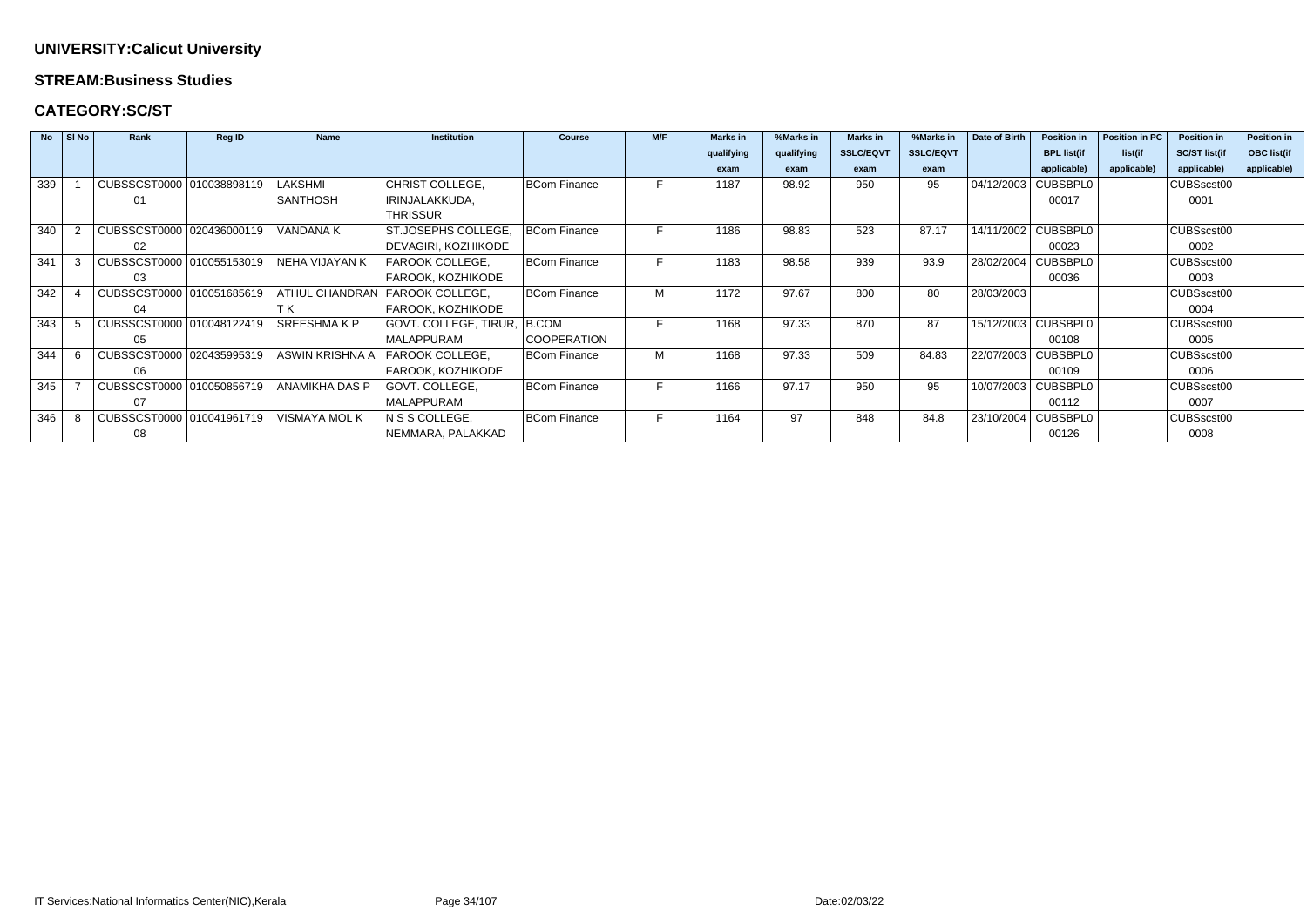## **UNIVERSITY:Central University of Kerala**

#### **STREAM:HUMANITIES**

|     | $No$ SI No | Rank               | <b>Reg ID</b> | <b>Name</b>                 | <b>Institution</b>        | <b>Course</b>        | M/F | <b>Marks</b> in | %Marks in  | <b>Marks in</b>  | %Marks in        | Date of Birth | <b>Position in</b> | Position in PC | <b>Position in</b>   | <b>Position in</b> |
|-----|------------|--------------------|---------------|-----------------------------|---------------------------|----------------------|-----|-----------------|------------|------------------|------------------|---------------|--------------------|----------------|----------------------|--------------------|
|     |            |                    |               |                             |                           |                      |     | qualifying      | qualifying | <b>SSLC/EQVT</b> | <b>SSLC/EQVT</b> |               | <b>BPL list(if</b> | list(if        | <b>SC/ST list(if</b> | <b>OBC</b> list(if |
|     |            |                    |               |                             |                           |                      |     | exam            | exam       | exam             | exam             |               | applicable)        | applicable)    | applicable)          | applicable)        |
| 347 |            | <b>CUKHG000001</b> |               | 010022196419 KARTHIKLAL A.S | <b>CENTRAL UNIVERSITY</b> | ∣BA                  |     | 1169            | 97.42      | 950              | QR               | 05/04/2003    |                    |                |                      |                    |
|     |            |                    |               |                             |                           | <b>INTERNATIONAL</b> |     |                 |            |                  |                  |               |                    |                |                      |                    |
|     |            |                    |               |                             |                           | RELATIONS            |     |                 |            |                  |                  |               |                    |                |                      |                    |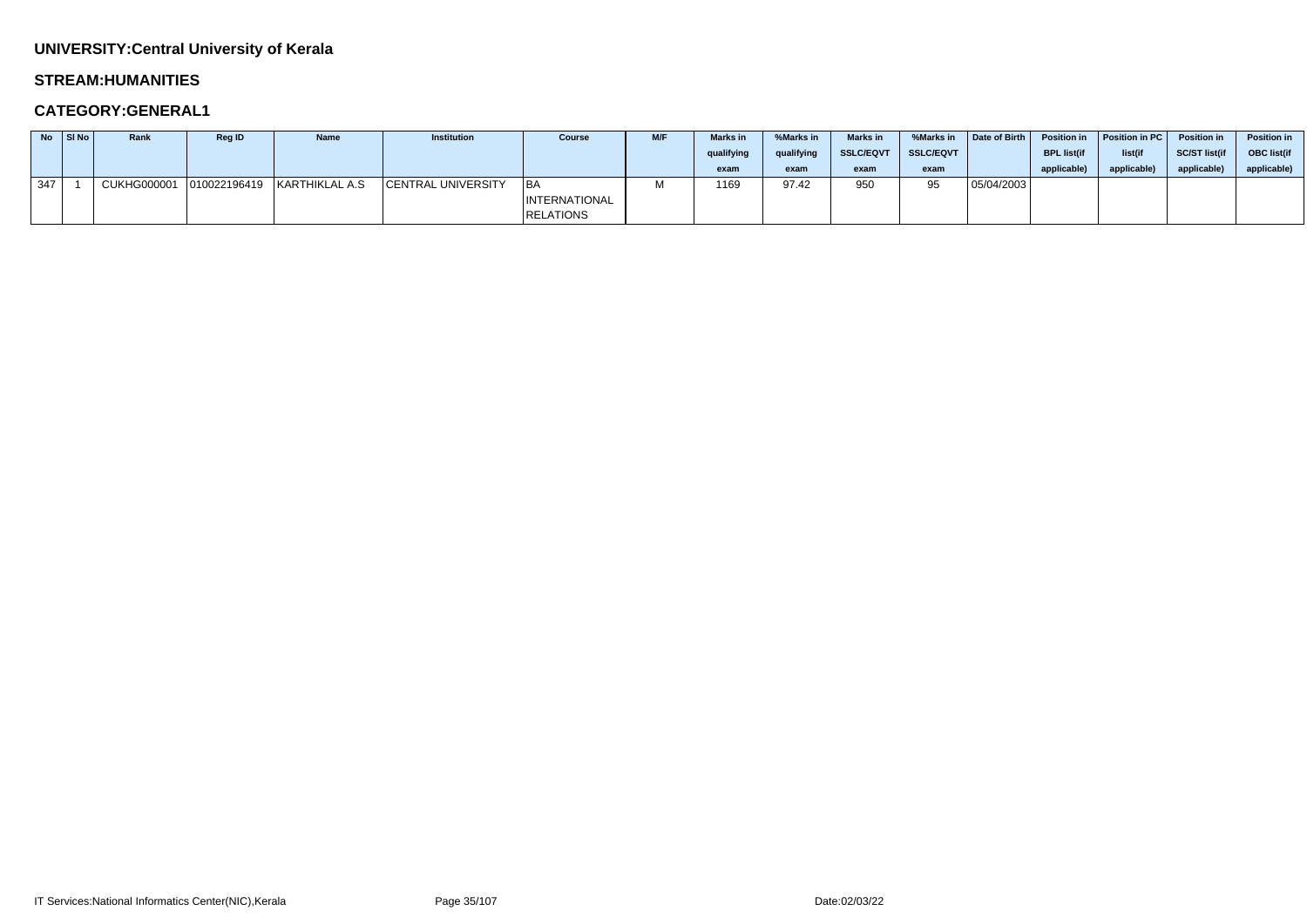#### **STREAM:Science**

| <b>No</b> | SI No          | Rank                     | Reg ID                   | <b>Name</b>           | <b>Institution</b>                   | <b>Course</b>         | M/F | <b>Marks in</b> | %Marks in  | <b>Marks in</b>  | %Marks in        | Date of Birth | <b>Position in</b> | <b>Position in PC</b> | <b>Position in</b>   | <b>Position in</b> |
|-----------|----------------|--------------------------|--------------------------|-----------------------|--------------------------------------|-----------------------|-----|-----------------|------------|------------------|------------------|---------------|--------------------|-----------------------|----------------------|--------------------|
|           |                |                          |                          |                       |                                      |                       |     | qualifying      | qualifying | <b>SSLC/EQVT</b> | <b>SSLC/EQVT</b> |               | <b>BPL list(if</b> | list(if               | <b>SC/ST list(if</b> | <b>OBC list(if</b> |
|           |                |                          |                          |                       |                                      |                       |     | exam            | exam       | exam             | exam             |               | applicable)        | applicable)           | applicable)          | applicable)        |
| 348       |                | <b>KRSCG000001</b>       | 010058702219             | ANUJA                 | NIRMALAGIRI COLLEGE,                 | <b>B.SC PHYSICS</b>   | F.  | 1200            | 100        | 950              | 95               | 30/09/2003    |                    |                       |                      |                    |
|           |                |                          |                          |                       | KUTHUPARAMBA,                        |                       |     |                 |            |                  |                  |               |                    |                       |                      |                    |
|           |                |                          |                          |                       | <b>KANNUR</b>                        |                       |     |                 |            |                  |                  |               |                    |                       |                      |                    |
| 349       | $\overline{2}$ | <b>KRSCG000002</b>       | 010001242319             | <b>FATHIMATH</b>      | PAZHASSIRAJA N S S                   | <b>B.SC CHEMISTRY</b> | F.  | 1129            | 100        | 939              | 93.9             | 29/08/2003    |                    |                       |                      | KRSCOBC0           |
|           |                |                          |                          | SHAHANA A K           | COLLEGE, MATTANNUR,                  |                       |     |                 |            |                  |                  |               |                    |                       |                      | 00001              |
|           |                |                          |                          |                       | <b>KANNUR</b>                        |                       |     |                 |            |                  |                  |               |                    |                       |                      |                    |
| 350       | -3             | <b>KRSCG000003</b>       | 010059190519             | <b>ARCHANA S</b>      | PAYYANNUR COLLEGE                    | <b>B.SC CHEMISTRY</b> | F.  | 1198            | 99.83      | 950              | 95               | 21/03/2003    |                    |                       |                      |                    |
|           |                |                          |                          | <b>KUMAR</b>          | PAYYANNUR, KANNUR                    |                       |     |                 |            |                  |                  |               |                    |                       |                      |                    |
| 351       | -4             | <b>KRSCG000004</b>       | 010058267519             | HIBA SHERIN C V       | SIR SYED COLLEGE,                    | <b>B.SC BOTONY</b>    | F.  | 1195            | 99.58      | 970              | 97               | 15/03/2003    |                    |                       |                      | KRSCOBC0           |
|           |                |                          |                          |                       | THALIPARAMBA,                        |                       |     |                 |            |                  |                  |               |                    |                       |                      | 00002              |
|           |                |                          |                          |                       | <b>KANNUR</b>                        |                       |     |                 |            |                  |                  |               |                    |                       |                      |                    |
| 352       | -5             | <b>KRSCG000005</b>       | 010063282619             | <b>SANGEETHA M</b>    | <b>GOVERNMENT</b>                    | <b>B.SC ZOOLOGY</b>   | F.  | 1195            | 99.58      | 950              | 95               | 19/11/2002    |                    |                       |                      | KRSCOBC0           |
|           |                |                          |                          |                       | COLLEGE, KASARAGOD                   |                       |     |                 |            |                  |                  |               |                    |                       |                      | 00003              |
| 353       | 6              | <b>KRSCG000006</b>       | 010058342119             |                       | CATHERIN SHAJEE   PAYYANNUR COLLEGE, | <b>B.SC MATHS</b>     | F.  | 1195            | 99.58      | 950              | 95               | 11/08/2003    |                    |                       |                      |                    |
|           |                |                          |                          |                       | PAYYANNUR, KANNUR                    |                       |     |                 |            |                  |                  |               |                    |                       |                      |                    |
| 354       | -7             | <b>KRSCG000007</b>       | 010062429719             | <b>NANDANA</b>        | <b>GOVERNMENT</b>                    | <b>B.SC CHEMISTRY</b> | F.  | 1194            | 99.5       | 950              | 95               | 02/12/2002    |                    |                       |                      | KRSCOBC0           |
|           |                |                          |                          | <b>JANARDHANAN</b>    | COLLEGE, KASARAGOD                   |                       |     |                 |            |                  |                  |               |                    |                       |                      | 00004              |
| 355       | -8             | <b>KRSCG000008</b>       | 010058351119             | ARYASREE V P          | PAYYANNUR COLLEGE,                   | <b>B.SC CHEMISTRY</b> | F.  | 1194            | 99.5       | 950              | 95               | 04/04/2003    |                    |                       |                      | KRSCOBC0           |
|           |                |                          |                          |                       | PAYYANNUR, KANNUR                    |                       |     |                 |            |                  |                  |               |                    |                       |                      | 00005              |
| 356       | -9             | <b>KRSCG000009</b>       | 010059490219             | <b>SAYOOJYAU</b>      | <b>GOVT. BRENNEN</b>                 | <b>B.SC MATHS</b>     | F.  | 1194            | 99.5       | 950              | 95               | 26/04/2003    |                    |                       |                      | KRSCOBC0           |
|           |                |                          |                          |                       | COLLEGE, DHARMADAM                   |                       |     |                 |            |                  |                  |               |                    |                       |                      | 00006              |
|           |                |                          |                          |                       | <b>KANNUR</b>                        |                       |     |                 |            |                  |                  |               |                    |                       |                      |                    |
| 357       | 10             | KRSCG000010              | 010062051219             | <b>DEVIKA M</b>       | NEHRU ARTS AND                       | <b>B.SC POLYMER</b>   | F.  | 1194            | 99.5       | 950              | 95               | 30/09/2003    |                    |                       |                      | <b>KRSCOBC0</b>    |
|           |                |                          |                          |                       | SCIENCE COLLEGE,                     | <b>CHEMISTRY</b>      |     |                 |            |                  |                  |               |                    |                       |                      | 00007              |
|           |                |                          |                          |                       | KANHANGAD,                           |                       |     |                 |            |                  |                  |               |                    |                       |                      |                    |
|           |                |                          |                          |                       | <b>KASARAGOD</b>                     |                       |     |                 |            |                  |                  |               |                    |                       |                      |                    |
| 358       | $-11$          | <b>KRSCG000011</b>       | 010060267019             | <b>SHALABHA B RAJ</b> | NIRMALAGIRI COLLEGE,                 | <b>B.SC CHEMISTRY</b> | F.  | 1194            | 99.5       | 950              | 95               | 04/10/2003    |                    |                       |                      |                    |
|           |                |                          |                          |                       | KUTHUPARAMBA,                        |                       |     |                 |            |                  |                  |               |                    |                       |                      |                    |
|           |                |                          |                          |                       | KANNUR                               |                       |     |                 |            |                  |                  |               |                    |                       |                      |                    |
| 359       | 12             |                          | KRSCG000012 010061478719 | <b>ANJANA K</b>       | <b>GOVT. BRENNEN</b>                 | <b>B.SC ZOOLOGY</b>   | F.  | 1193            | 99.42      | 950              | 95               | 29/04/2003    |                    |                       |                      | KRSCOBC0           |
|           |                |                          |                          |                       | COLLEGE, DHARMADAM                   |                       |     |                 |            |                  |                  |               |                    |                       |                      | 00008              |
|           |                |                          |                          |                       | , KANNUR                             |                       |     |                 |            |                  |                  |               |                    |                       |                      |                    |
| 360       | 13             | KRSCG000013 010059157519 |                          | DARSANA M             | SIR SYED COLLEGE,                    | <b>B.SC CHEMISTRY</b> | F.  | 1193            | 99.42      | 950              | 95               | 12/08/2003    |                    |                       |                      |                    |
|           |                |                          |                          |                       | THALIPARAMBA,                        |                       |     |                 |            |                  |                  |               |                    |                       |                      |                    |
|           |                |                          |                          |                       | <b>KANNUR</b>                        |                       |     |                 |            |                  |                  |               |                    |                       |                      |                    |
| 361       | 14             | KRSCG000014 010063335319 |                          | <b>SABAREESH M</b>    | <b>GOVERNMENT</b>                    | <b>B.SC PHYSICS</b>   | M   | 1193            | 99.42      | 950              | 95               | 07/12/2003    |                    |                       |                      |                    |
|           |                |                          |                          |                       | COLLEGE, KASARAGOD                   |                       |     |                 |            |                  |                  |               |                    |                       |                      |                    |
| 362       | 15             | KRSCG000015 010062353119 |                          | <b>SREEPARVATHIK</b>  | NEHRU ARTS AND                       | <b>B.SC PHYSICS</b>   | F.  | 1193            | 99.42      | 950              | 95               | 21/01/2004    |                    |                       |                      |                    |
|           |                |                          |                          |                       | SCIENCE COLLEGE,                     |                       |     |                 |            |                  |                  |               |                    |                       |                      |                    |
|           |                |                          |                          |                       | KANHANGAD,                           |                       |     |                 |            |                  |                  |               |                    |                       |                      |                    |
|           |                |                          |                          |                       | KASARAGOD                            |                       |     |                 |            |                  |                  |               |                    |                       |                      |                    |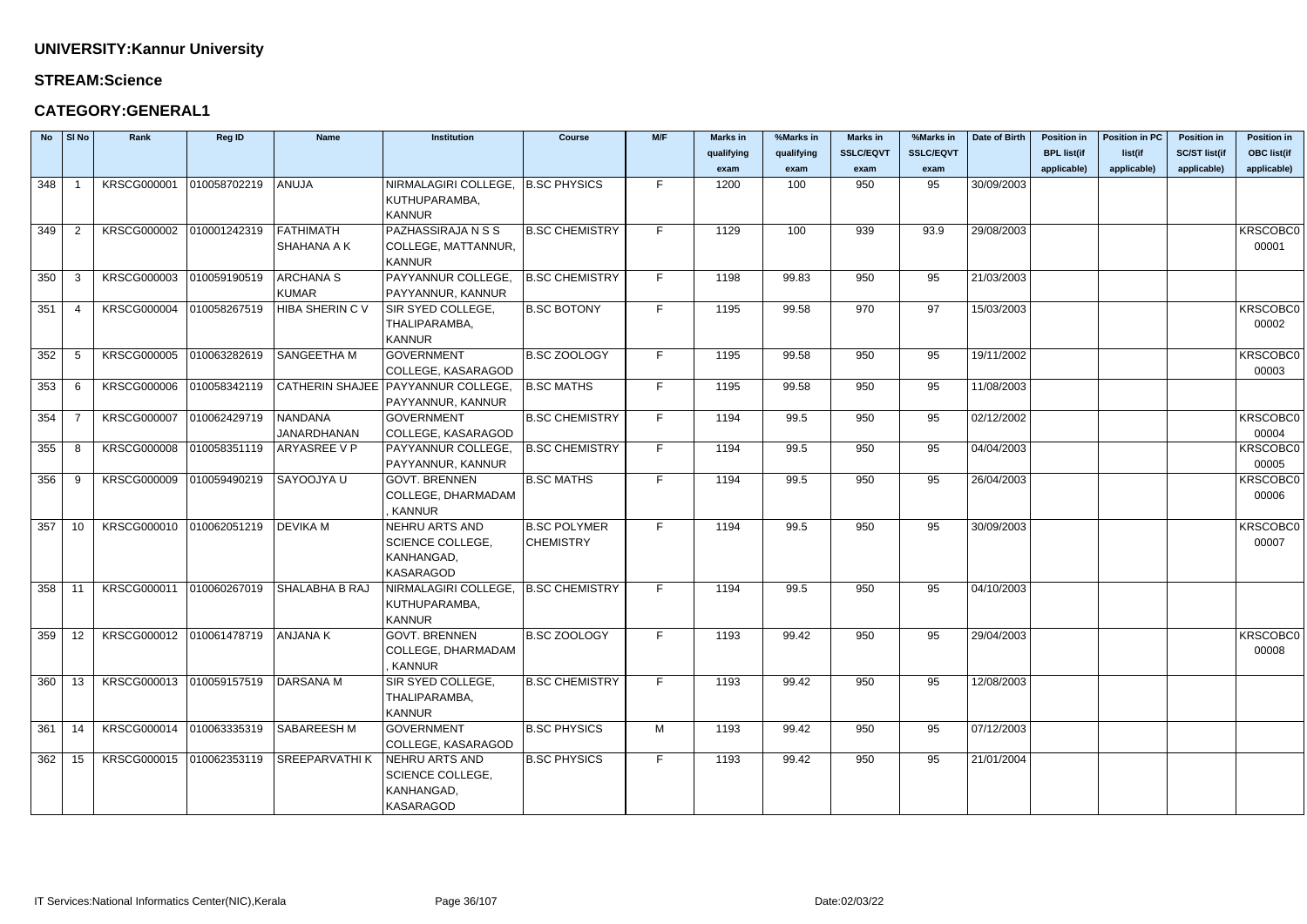| 363 | 16 |                            | KRSCG000016 010059951319 KRISHNENDHU G | GOVT. BRENNEN                                     | <b>B.SC CHEMISTRY</b> |   | 1192 | 99.33 | 950 | 95 | 28/08/2003 | KRSCOBC0 |
|-----|----|----------------------------|----------------------------------------|---------------------------------------------------|-----------------------|---|------|-------|-----|----|------------|----------|
|     |    |                            | MOHAN                                  | COLLEGE, DHARMADAM                                |                       |   |      |       |     |    |            | 00009    |
|     |    |                            |                                        | KANNUR                                            |                       |   |      |       |     |    |            |          |
| 364 |    | KRSCG000017   020436814419 |                                        | VAISHNAV MURALI PAYYANNUR COLLEGE, B.SC CHEMISTRY |                       |   | 1192 | 99.33 | 450 | 90 | 24/11/2003 | KRSCOBC0 |
|     |    |                            |                                        | PAYYANNUR, KANNUR                                 |                       |   |      |       |     |    |            | 00010    |
| 365 |    | KRSCG000018 010058698919   | ANAGHA K P                             | PAYYANNUR COLLEGE,                                | B.SC CHEMISTRY        |   | 1191 | 99.25 | 950 | 95 | 28/04/2003 | KRSCOBC0 |
|     |    |                            |                                        | PAYYANNUR, KANNUR                                 |                       |   |      |       |     |    |            | 00011    |
| 366 |    | KRSCG000019 010061842219   | Ramadarshan                            | NEHRU ARTS AND                                    | <b>B.SC PHYSICS</b>   | м | 1191 | 99.25 | 950 | 95 | 23/08/2003 |          |
|     |    |                            | Nambiar P                              | SCIENCE COLLEGE,                                  |                       |   |      |       |     |    |            |          |
|     |    |                            |                                        | KANHANGAD,                                        |                       |   |      |       |     |    |            |          |
|     |    |                            |                                        | <b>KASARAGOD</b>                                  |                       |   |      |       |     |    |            |          |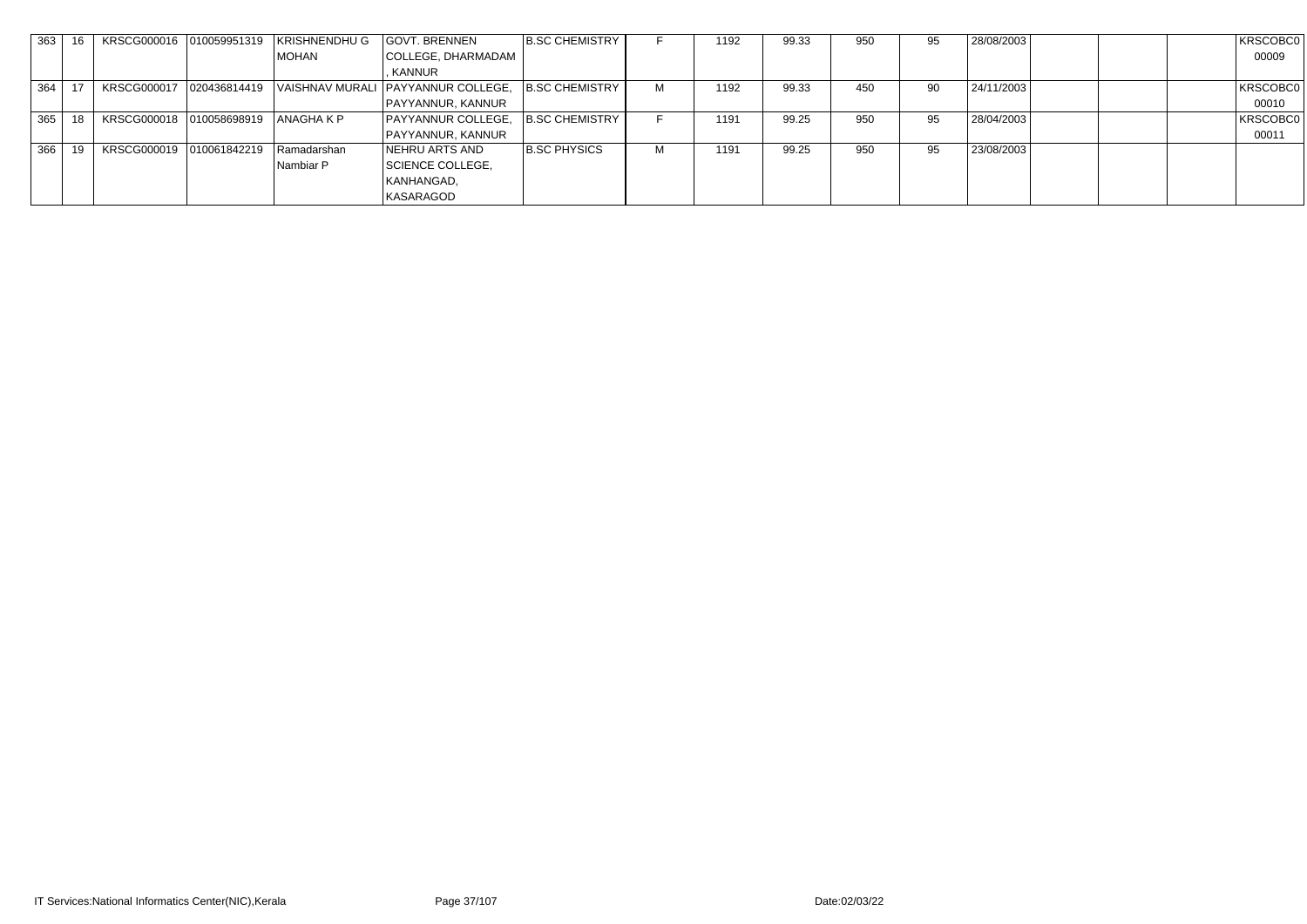## **STREAM:Science**

|     | $No$ SI No | Rank                      | <b>Reg ID</b> | <b>Name</b>           | <b>Institution</b>   | <b>Course</b>         | M/F | <b>Marks in</b> | %Marks in  | <b>Marks in</b>  | %Marks in        | Date of Birth | <b>Position in</b>    | Position in PC | <b>Position in</b>   | Position in        |
|-----|------------|---------------------------|---------------|-----------------------|----------------------|-----------------------|-----|-----------------|------------|------------------|------------------|---------------|-----------------------|----------------|----------------------|--------------------|
|     |            |                           |               |                       |                      |                       |     | qualifying      | qualifying | <b>SSLC/EQVT</b> | <b>SSLC/EQVT</b> |               | <b>BPL list(if</b>    | list(if        | <b>SC/ST list(if</b> | <b>OBC list(if</b> |
|     |            |                           |               |                       |                      |                       |     | exam            | exam       | exam             | exam             |               | applicable)           | applicable)    | applicable)          | applicable)        |
| 367 |            | KRSCBPL00000 010059169519 |               | ANUSREE               | <b>GOVT. COLLEGE</b> | <b>B.SC MATHS</b>     |     | 1191            | 99.25      | 950              | 95               |               | 13/09/2003   KRSCBPL0 |                |                      | KRSCOBC0           |
|     |            |                           |               | <b>KRISHNAN</b>       | PERINGOME            |                       |     |                 |            |                  |                  |               | 00001                 |                |                      | 00012              |
| 368 |            | KRSCBPL00000 010061093919 |               | <b>HRIDIKA M</b>      | <b>GOVT. BRENNEN</b> | <b>B.SC CHEMISTRY</b> |     | 1191            | 99.25      | 950              | 95               |               | 25/12/2003   KRSCBPL0 |                |                      | KRSCOBC0           |
|     |            |                           |               |                       | COLLEGE, DHARMADAM   |                       |     |                 |            |                  |                  |               | 00002                 |                |                      | 00014              |
|     |            |                           |               |                       | <b>KANNUR</b>        |                       |     |                 |            |                  |                  |               |                       |                |                      |                    |
| 369 |            | KRSCBPL00000 010059998319 |               | <b>JUNAIDA MUNEER</b> | IN A M COLLEGE.      | <b>B.SC MATHS</b>     |     | 1189            | 99.08      | 950              | 95               |               | 24/01/2003   KRSCBPL0 |                |                      | KRSCOBC0           |
|     |            |                           |               |                       | KALLIKANDY, KANNUR   |                       |     |                 |            |                  |                  |               | 00003                 |                |                      | 00020              |
| 370 |            | KRSCBPL00000 010059427419 |               | <b>SANDRINA K</b>     | <b>GOVT. BRENNEN</b> | <b>B.SC PHYSICS</b>   |     | 1189            | 99.08      | 950              | 95               |               | 06/11/2003   KRSCBPL0 |                |                      | KRSCOBC0           |
|     |            |                           |               |                       | COLLEGE, DHARMADAM   |                       |     |                 |            |                  |                  |               | 00004                 |                |                      | 00022              |
|     |            |                           |               |                       | <b>KANNUR</b>        |                       |     |                 |            |                  |                  |               |                       |                |                      |                    |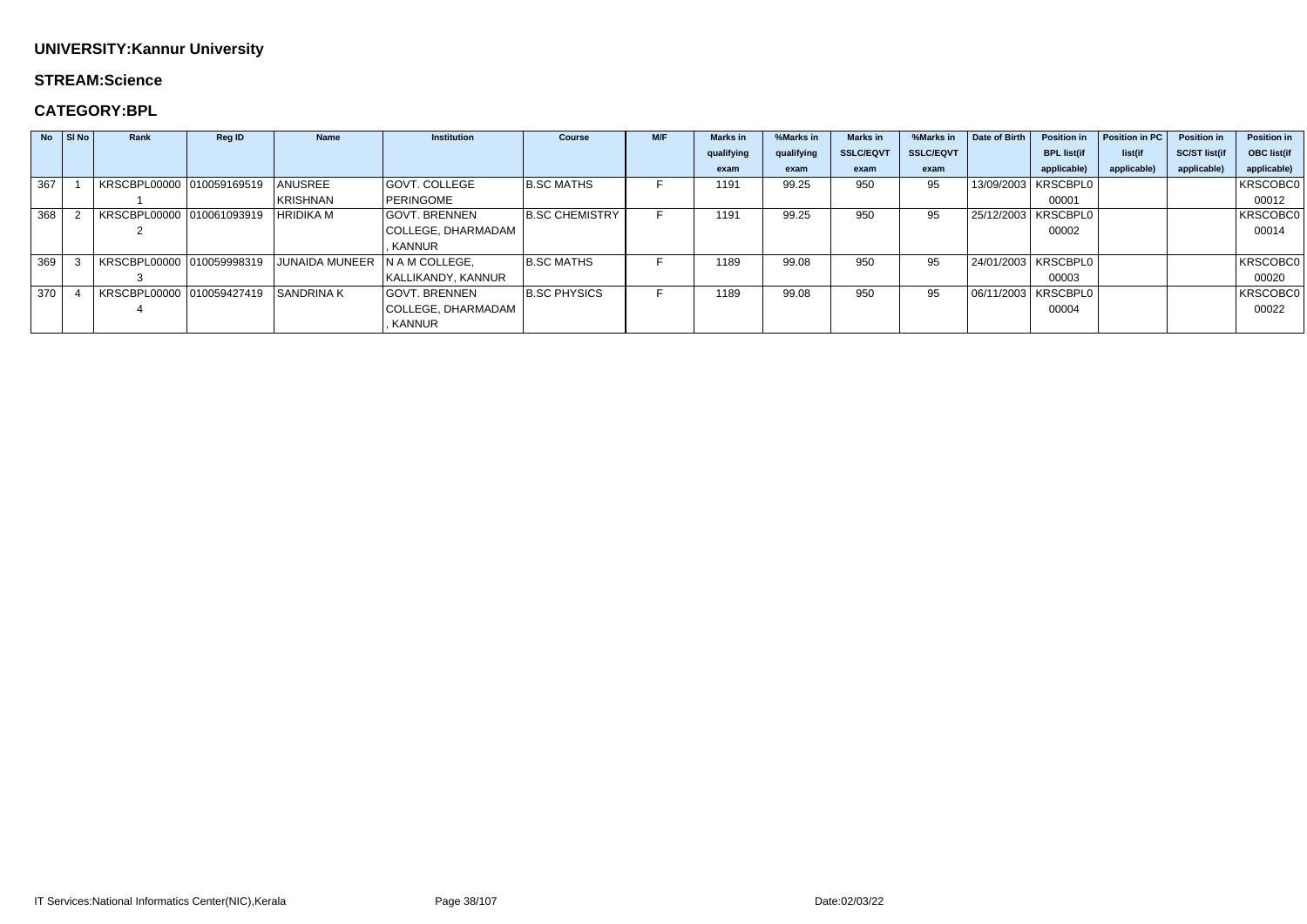## **STREAM:Science**

|     | No SI No        | Rank                      | Reg ID | <b>Name</b>               | <b>Institution</b>                    | <b>Course</b>       | M/F | <b>Marks in</b> | %Marks in  | <b>Marks in</b>  | %Marks in        | Date of Birth         | <b>Position in</b> | <b>Position in PC</b> | <b>Position in</b>   | <b>Position in</b> |
|-----|-----------------|---------------------------|--------|---------------------------|---------------------------------------|---------------------|-----|-----------------|------------|------------------|------------------|-----------------------|--------------------|-----------------------|----------------------|--------------------|
|     |                 |                           |        |                           |                                       |                     |     | qualifying      | qualifying | <b>SSLC/EQVT</b> | <b>SSLC/EQVT</b> |                       | <b>BPL list(if</b> | list(if               | <b>SC/ST list(if</b> | <b>OBC list(if</b> |
|     |                 |                           |        |                           |                                       |                     |     | exam            | exam       | exam             | exam             |                       | applicable)        | applicable)           | applicable)          | applicable)        |
| 371 |                 | KRSCOBC00000 010061452919 |        | <b>AGAJA P</b>            | <b>GOVT. BRENNEN</b>                  | <b>B.SC PHYSICS</b> | F.  | 1191            | 99.25      | 950              | 95               | 08/11/2003            |                    |                       |                      | KRSCOBC0           |
|     |                 |                           |        |                           | COLLEGE, DHARMADAM                    |                     |     |                 |            |                  |                  |                       |                    |                       |                      | 00013              |
|     |                 |                           |        |                           | KANNUR                                |                     |     |                 |            |                  |                  |                       |                    |                       |                      |                    |
| 372 |                 | KRSCOBC00000 020436836319 |        | SANGEERTHANA <sup>-</sup> | <b>PAYYANNUR COLLEGE.</b>             | <b>B.SC PHYSICS</b> | F.  | 1191            | 99.25      | 474              | 94.8             | 17/11/2003            |                    |                       |                      | <b>KRSCOBC0</b>    |
|     |                 | $\mathcal{P}$             |        |                           | PAYYANNUR, KANNUR                     |                     |     |                 |            |                  |                  |                       |                    |                       |                      | 00015              |
| 373 | 3               | KRSCOBC00000 010061243819 |        | AISWARYA C M              | NIRMALAGIRI COLLEGE,                  | B.SC CHEMISTRY      | F.  | 1190            | 99.17      | 950              | 95               | 31/10/2003            |                    |                       |                      | <b>KRSCOBC0</b>    |
|     |                 | 3                         |        |                           | KUTHUPARAMBA,                         |                     |     |                 |            |                  |                  |                       |                    |                       |                      | 00016              |
|     |                 |                           |        |                           | <b>KANNUR</b>                         |                     |     |                 |            |                  |                  |                       |                    |                       |                      |                    |
| 374 | $\overline{4}$  | KRSCOBC00000 010059754119 |        | FATHIMATH SANA            | NIRMALAGIRI COLLEGE,   B.SC CHEMISTRY |                     | F.  | 1190            | 99.17      | 950              | 95               | 13/12/2003            |                    |                       |                      | <b>KRSCOBC0</b>    |
|     |                 |                           |        |                           | KUTHUPARAMBA,                         |                     |     |                 |            |                  |                  |                       |                    |                       |                      | 00017              |
|     |                 |                           |        |                           | <b>KANNUR</b>                         |                     |     |                 |            |                  |                  |                       |                    |                       |                      |                    |
| 375 | 5               | KRSCOBC00000 020436652619 |        | Í SHAFNA SHIRIN K         | NIRMALAGIRI COLLEGE,                  | B.SC MATHS          | F.  | 1190            | 99.17      | 471              | 94.2             | 04/05/2003            |                    |                       |                      | <b>KRSCOBC0</b>    |
|     |                 |                           |        |                           | KUTHUPARAMBA,                         |                     |     |                 |            |                  |                  |                       |                    |                       |                      | 00018              |
|     |                 |                           |        |                           | <b>KANNUR</b>                         |                     |     |                 |            |                  |                  |                       |                    |                       |                      |                    |
| 376 | -6              | KRSCOBC00000 020436885519 |        | Abhisree K                | <b>GOVT. BRENNEN</b>                  | <b>B.SC PHYSICS</b> | F.  | 1190            | 99.17      | 469              | 93.8             | 15/11/2003            |                    |                       |                      | <b>KRSCOBC0</b>    |
|     |                 | 6                         |        |                           | COLLEGE, DHARMADAM                    |                     |     |                 |            |                  |                  |                       |                    |                       |                      | 00019              |
|     |                 |                           |        |                           | KANNUR                                |                     |     |                 |            |                  |                  |                       |                    |                       |                      |                    |
| 377 |                 | KRSCOBC00000 010059489819 |        | NIHARA M                  | <b>GOVT. BRENNEN</b>                  | B.SC ZOOLOGY        | F.  | 1189            | 99.08      | 950              | 95               | 26/09/2003            |                    |                       |                      | <b>KRSCOBC0</b>    |
|     |                 |                           |        | PRASHANTH                 | COLLEGE, DHARMADAM                    |                     |     |                 |            |                  |                  |                       |                    |                       |                      | 00021              |
|     |                 |                           |        |                           | , KANNUR                              |                     |     |                 |            |                  |                  |                       |                    |                       |                      |                    |
| 378 | -8              | KRSCOBC00000 010059903219 |        | Nandana K.P               | <b>GOVT. BRENNEN</b>                  | B.SC ZOOLOGY        | F.  | 1188            | 99         | 950              | 95               | 05/06/2003            |                    |                       |                      | <b>KRSCOBC0</b>    |
|     |                 |                           |        |                           | COLLEGE, DHARMADAM                    |                     |     |                 |            |                  |                  |                       |                    |                       |                      | 00023              |
|     |                 |                           |        |                           | KANNUR                                |                     |     |                 |            |                  |                  |                       |                    |                       |                      |                    |
| 379 | 9               | KRSCOBC00000 010059271019 |        | <b>AMALDEV K</b>          | PAYYANNUR COLLEGE,                    | <b>B.SC MATHS</b>   | M   | 1188            | 99         | 950              | 95               | 11/06/2003   KRSCBPL0 |                    |                       |                      | <b>KRSCOBC0</b>    |
|     |                 | 9                         |        |                           | PAYYANNUR, KANNUR                     |                     |     |                 |            |                  |                  |                       | 00005              |                       |                      | 00024              |
| 380 | 10 <sup>1</sup> | KRSCOBC00001 010059076219 |        | DEVIKA                    | PAYYANNUR COLLEGE,                    | <b>B.SC MATHS</b>   | F.  | 1188            | 99         | 950              | 95               | 15/11/2003            |                    |                       |                      | <b>KRSCOBC0</b>    |
|     |                 |                           |        | DAMODARAN                 | PAYYANNUR, KANNUR                     |                     |     |                 |            |                  |                  |                       |                    |                       |                      | 00025              |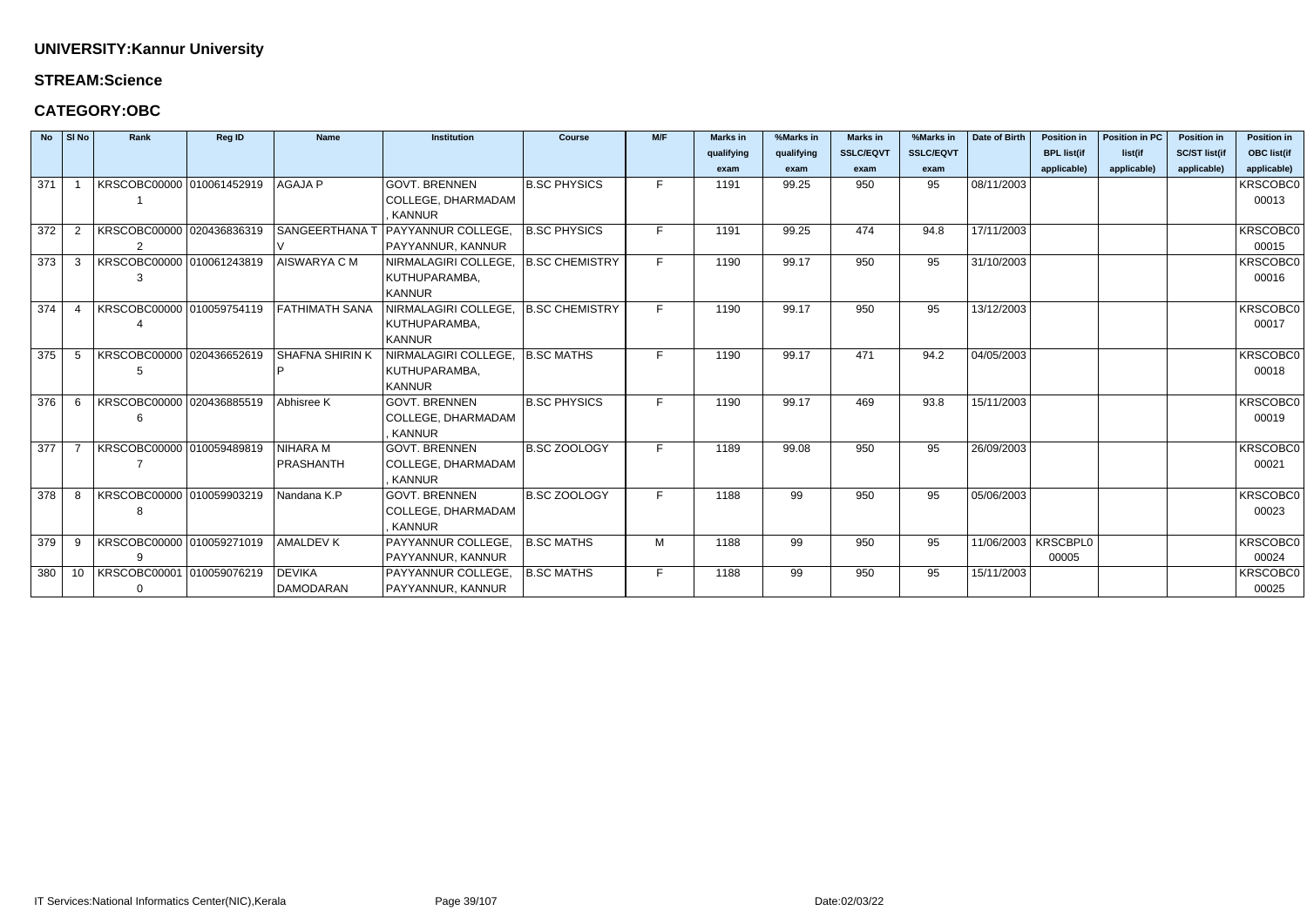## **STREAM:Science**

## **CATEGORY:SC/ST**

|     | $No$ $ S $ $No$ | Rank                      | <b>Reg ID</b> | <b>Name</b>          | <b>Institution</b>      | <b>Course</b>      | M/F | <b>Marks in</b> | %Marks in  | <b>Marks in</b>  | %Marks in        | Date of Birth | <b>Position in</b>    | Position in PC | <b>Position in</b>   | <b>Position in</b> |
|-----|-----------------|---------------------------|---------------|----------------------|-------------------------|--------------------|-----|-----------------|------------|------------------|------------------|---------------|-----------------------|----------------|----------------------|--------------------|
|     |                 |                           |               |                      |                         |                    |     | qualifying      | qualifying | <b>SSLC/EQVT</b> | <b>SSLC/EQVT</b> |               | <b>BPL list(if</b>    | list(if        | <b>SC/ST list(if</b> | <b>OBC list(if</b> |
|     |                 |                           |               |                      |                         |                    |     | exam            | exam       | exam             | exam             |               | applicable)           | applicable)    | applicable)          | applicable)        |
| 381 |                 | KRSCSCST0000 020437245119 |               | Adithya Damodaran    | <b>NEHRU ARTS AND</b>   | B.SC ZOOLOGY       |     | 1180            | 98.33      | 473              | 94.6             | 07/01/2003    |                       |                | KRSCscst00           |                    |
|     |                 | 01                        |               |                      | <b>SCIENCE COLLEGE,</b> |                    |     |                 |            |                  |                  |               |                       |                | 0001                 |                    |
|     |                 |                           |               |                      | KANHANGAD,              |                    |     |                 |            |                  |                  |               |                       |                |                      |                    |
|     |                 |                           |               |                      | <b>KASARAGOD</b>        |                    |     |                 |            |                  |                  |               |                       |                |                      |                    |
| 382 |                 | KRSCSCST0000 020437149119 |               | <b>ARJUN P VIJAY</b> | <b>NEHRU ARTS AND</b>   | B.SC ZOOLOGY       | М   | 1169            | 97.42      | 467              | 93.4             | 07/02/2004    |                       |                | KRSCscst00           |                    |
|     |                 | 02                        |               |                      | <b>SCIENCE COLLEGE,</b> |                    |     |                 |            |                  |                  |               |                       |                | 0002                 |                    |
|     |                 |                           |               |                      | KANHANGAD,              |                    |     |                 |            |                  |                  |               |                       |                |                      |                    |
|     |                 |                           |               |                      | KASARAGOD               |                    |     |                 |            |                  |                  |               |                       |                |                      |                    |
| 383 |                 | KRSCSCST0000 010058537919 |               | <b>AVANIK</b>        | PAYYANNUR COLLEGE,      | <b>B.SC BOTONY</b> |     | 1140            | 95         | 950              | 95               |               | 18/05/2003   KRSCBPL0 |                | KRSCscst00           |                    |
|     |                 | 03                        |               |                      | PAYYANNUR, KANNUR       |                    |     |                 |            |                  |                  |               | 00064                 |                | 0003                 |                    |
| 384 |                 | KRSCSCST0000 010061525519 |               | NANDANA C            | S N COLLEGE,            | B.SC ZOOLOGY       | н.  | 1136            | 94.67      | 929              | 92.9             |               | 10/02/2004   KRSCBPL0 |                | KRSCscst00           |                    |
|     |                 | 04                        |               |                      | <b>THOTTADA, KANNUR</b> |                    |     |                 |            |                  |                  |               | 00070                 |                | 0004                 |                    |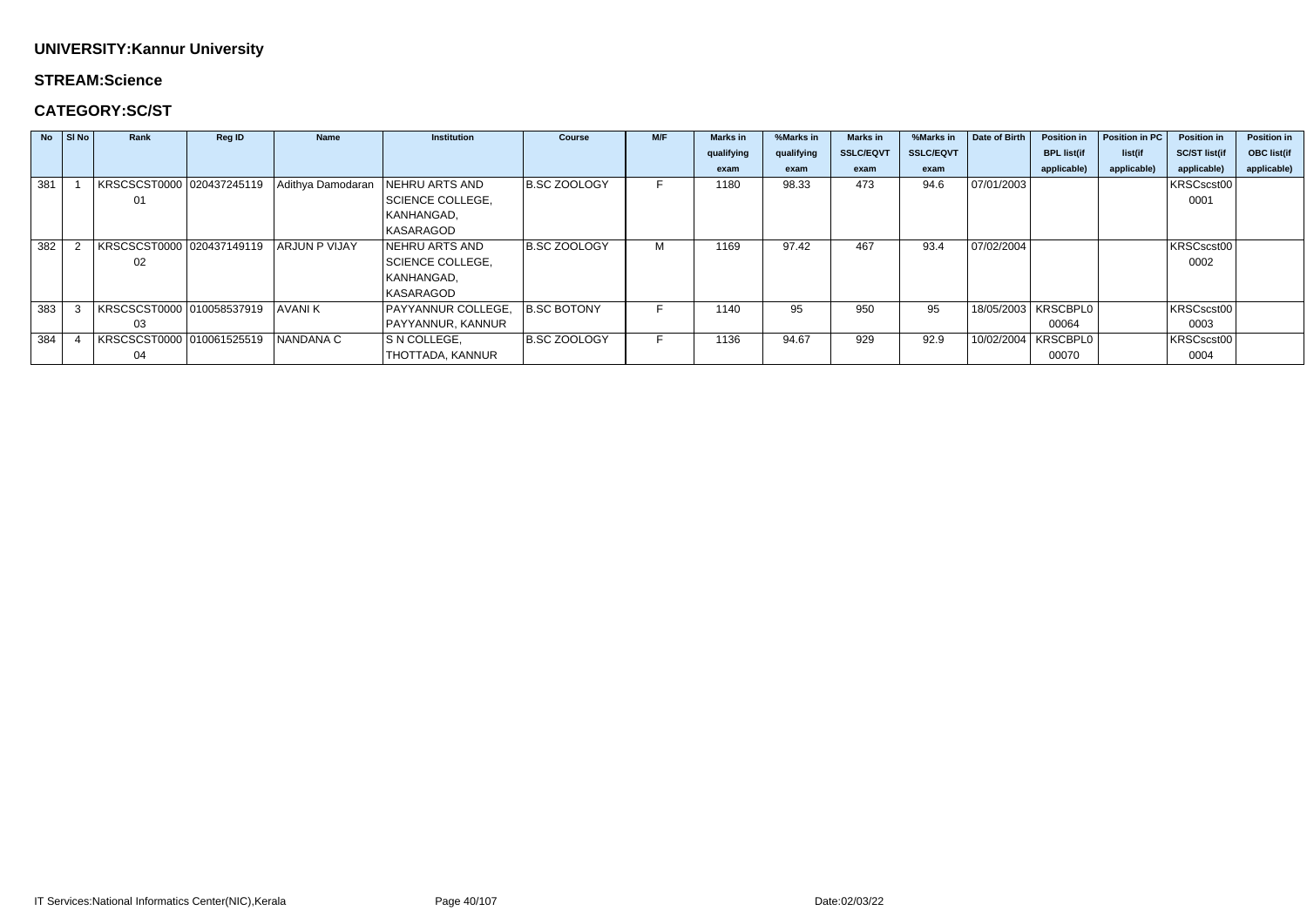### **STREAM:HUMANITIES**

## **CATEGORY:GENERAL1**

| <b>No</b>  | $\vert$ SI No  | Rank              | Reg ID       | <b>Name</b>                           | <b>Institution</b>                        | <b>Course</b>                 | M/F | <b>Marks in</b> | %Marks in  | <b>Marks in</b>  | %Marks in        | Date of Birth          | <b>Position in</b>   | <b>Position in PC</b> | <b>Position in</b>   | <b>Position in</b> |
|------------|----------------|-------------------|--------------|---------------------------------------|-------------------------------------------|-------------------------------|-----|-----------------|------------|------------------|------------------|------------------------|----------------------|-----------------------|----------------------|--------------------|
|            |                |                   |              |                                       |                                           |                               |     | qualifying      | qualifying | <b>SSLC/EQVT</b> | <b>SSLC/EQVT</b> |                        | <b>BPL list(if</b>   | list(if               | <b>SC/ST list(if</b> | <b>OBC list(if</b> |
|            |                |                   |              |                                       |                                           |                               |     | exam            | exam       | exam             | exam             |                        | applicable)          | applicable)           | applicable)          | applicable)        |
| 385        |                | <b>KRHG000001</b> | 010061561919 | <b>ANUSREE KV</b>                     | <b>GOVT. BRENNEN</b>                      | <b>B.A HISTORY</b>            | F.  | 1200            | 100        | 950              | 95               | 16/11/2003             |                      |                       |                      | KRHOBC00           |
|            |                |                   |              |                                       | COLLEGE, DHARMADAM                        |                               |     |                 |            |                  |                  |                        |                      |                       |                      | 0001               |
|            |                |                   |              |                                       | <b>KANNUR</b>                             |                               |     |                 |            |                  |                  |                        |                      |                       |                      |                    |
| 386        | $\overline{2}$ | KRHG000002        | 010061450219 | <b>SIVANGANA</b>                      | <b>GOVT. BRENNEN</b>                      | <b>B.A ECONOMICS</b>          | F.  | 1200            | 100        | 939              | 93.9             | 12/02/2004             |                      |                       |                      | KRHOBC00           |
|            |                |                   |              | <b>DINESHBABU</b>                     | COLLEGE, DHARMADAM                        |                               |     |                 |            |                  |                  |                        |                      |                       |                      | 0002               |
|            |                |                   |              |                                       | <b>KANNUR</b>                             |                               |     |                 |            |                  |                  |                        |                      |                       |                      |                    |
| 387        | -3             | KRHG000003        | 010061443719 | <b>DEVANGANA</b><br><b>DINESHBABU</b> | <b>GOVT. BRENNEN</b>                      | <b>B.A ECONOMICS</b>          | F.  | 1198            | 99.83      | 939              | 93.9             | 12/02/2004             |                      |                       |                      | KRHOBC00<br>0003   |
|            |                |                   |              |                                       | COLLEGE, DHARMADAM<br><b>KANNUR</b>       |                               |     |                 |            |                  |                  |                        |                      |                       |                      |                    |
| 388        |                | <b>KRHG000004</b> | 020436545319 | <b>HIMA EBI</b>                       | GOVT. COLLEGE,                            | B.A                           | F.  | 1196            | 99.67      | 456              | 91.2             | 06/08/2003             |                      |                       |                      |                    |
|            |                |                   |              |                                       | MANANTHAVADY,                             | <b>DEV.ECNOMICS</b>           |     |                 |            |                  |                  |                        |                      |                       |                      |                    |
|            |                |                   |              |                                       | WAYANAD                                   |                               |     |                 |            |                  |                  |                        |                      |                       |                      |                    |
| 389        | -5             | <b>KRHG000005</b> | 020437072619 | <b>SWATHI</b>                         | <b>GOVT. BRENNEN</b>                      | <b>B.A ECONOMICS</b>          | F.  | 1195            | 99.58      | 576              | 96               | 26/02/2004             |                      |                       |                      | KRHOBC00           |
|            |                |                   |              | <b>SATHEESH</b>                       | COLLEGE, DHARMADAM                        |                               |     |                 |            |                  |                  |                        |                      |                       |                      | 0004               |
|            |                |                   |              |                                       | <b>KANNUR</b>                             |                               |     |                 |            |                  |                  |                        |                      |                       |                      |                    |
| 390        | -6             | <b>KRHG000006</b> | 020436974319 | <b>JUMANA SAMEER</b>                  | NIRMALAGIRI COLLEGE,                      | <b>B.A ECONOMICS</b>          | F.  | 1194            | 99.5       | 466              | 93.2             | 13/06/2003             |                      |                       |                      | KRHOBC00           |
|            |                |                   |              |                                       | KUTHUPARAMBA,                             |                               |     |                 |            |                  |                  |                        |                      |                       |                      | 0005               |
|            |                |                   |              |                                       | <b>KANNUR</b>                             |                               |     |                 |            |                  |                  |                        |                      |                       |                      |                    |
| 391        | -7             | <b>KRHG000007</b> | 010063143319 | <b>FATHIMA M A</b>                    | <b>GOVERNMENT</b>                         | <b>B.A ARABIC</b>             | F.  | 1193            | 99.42      | 950              | 95               |                        | 06/07/2002 KRHBPL000 |                       |                      | KRHOBC00           |
|            |                |                   |              |                                       | COLLEGE, KASARAGOD                        |                               |     |                 |            |                  |                  |                        | 001                  |                       |                      | 0006               |
| 392        | 8              | <b>KRHG000008</b> | 010059208819 | <b>ANJALI</b>                         | PAYYANNUR COLLEGE,                        | <b>B.A ENGLISH</b>            | F.  | 1191            | 99.25      | 950              | 95               | 14/09/2003             |                      |                       |                      | KRHOBC00           |
|            |                |                   |              | SREEDHARAN                            | PAYYANNUR, KANNUR                         |                               |     |                 |            |                  |                  |                        |                      |                       |                      | 0007               |
| 393        | -9             | <b>KRHG000009</b> | 010059134419 | <b>ANAGHA RAJAN</b>                   | PAYYANNUR COLLEGE,                        | <b>B.A POLITICAL</b>          | F.  | 1191            | 99.25      | 950              | 95               | 02/11/2003             |                      |                       |                      |                    |
| 394        | 10             | KRHG000010        | 020436954919 | ANJANA MK                             | PAYYANNUR, KANNUR<br><b>GOVT. BRENNEN</b> | SCIENCE<br><b>B.A HISTORY</b> | F.  | 1191            | 99.25      | 469              | 93.8             | 20/06/2003             |                      |                       |                      |                    |
|            |                |                   |              |                                       | COLLEGE, DHARMADAM                        |                               |     |                 |            |                  |                  |                        |                      |                       |                      |                    |
|            |                |                   |              |                                       | <b>KANNUR</b>                             |                               |     |                 |            |                  |                  |                        |                      |                       |                      |                    |
| 395        | - 11           | KRHG000011        | 020436972919 | <b>ANSINA SUNNY</b>                   | NIRMALAGIRI COLLEGE,                      | <b>B.A ECONOMICS</b>          | F.  | 1188            | 99         | 434              | 86.8             | 24/04/2002             |                      |                       |                      |                    |
|            |                |                   |              |                                       | KUTHUPARAMBA,                             |                               |     |                 |            |                  |                  |                        |                      |                       |                      |                    |
|            |                |                   |              |                                       | <b>KANNUR</b>                             |                               |     |                 |            |                  |                  |                        |                      |                       |                      |                    |
| 396        | 12             | KRHG000012        | 010059026819 | <b>AISWARYA P V</b>                   | PAYYANNUR COLLEGE,                        | <b>B.A POLITICAL</b>          | F.  | 1187            | 98.92      | 950              | 95               | 30/03/2004             |                      |                       |                      | KRHOBC00           |
|            |                |                   |              |                                       | PAYYANNUR, KANNUR                         | SCIENCE                       |     |                 |            |                  |                  |                        |                      |                       |                      | 0008               |
| 397        | 13             | KRHG000013        | 020437210519 | <b>FATHIMA</b>                        | <b>GOVERNMENT</b>                         | <b>B.A ECONOMICS</b>          | F   | 1186            | 98.83      | 429              | 85.8             | 10/04/2003             |                      |                       |                      | KRHOBC00           |
|            |                |                   |              | <b>SHUHANA</b>                        | COLLEGE, KASARAGOD                        |                               |     |                 |            |                  |                  |                        |                      |                       |                      | 0009               |
| $398$   14 |                | KRHG000014        | 020436800519 | <b>INSHA ZAINABA</b>                  | PAYYANNUR COLLEGE,                        | <b>B.A POLITICAL</b>          | F.  | 1185            | 98.75      | 442              | 88.4             | 09/04/2003             |                      |                       |                      | KRHOBC00           |
|            |                |                   |              |                                       | PAYYANNUR, KANNUR                         | SCIENCE                       |     |                 |            |                  |                  |                        |                      |                       |                      | 0010               |
| 399        | 15             | <b>KRHG000015</b> | 010060505119 | <b>HRIDYA</b>                         | NIRMALAGIRI COLLEGE,   B.A HISTORY        |                               | F.  | 1184            | 98.67      | 950              | 95               | 07/10/2003             |                      |                       |                      |                    |
|            |                |                   |              | <b>PUTHUSSERI</b>                     | KUTHUPARAMBA,                             |                               |     |                 |            |                  |                  |                        |                      |                       |                      |                    |
|            |                |                   |              |                                       | <b>KANNUR</b>                             |                               |     |                 |            |                  |                  |                        |                      |                       |                      |                    |
| 400        | 16             | KRHG000016        | 010059204019 | SANDRA T                              | <b>GOVT. BRENNEN</b>                      | <b>B.A POLITICAL</b>          | F.  | 1184            | 98.67      | 939              | 93.9             | 31/05/2003   KRHBPL000 |                      |                       |                      | KRHOBC00           |
|            |                |                   |              |                                       | COLLEGE, DHARMADAM SCIENCE                |                               |     |                 |            |                  |                  |                        | 002                  |                       |                      | 0011               |
|            |                |                   |              |                                       | KANNUR                                    |                               |     |                 |            |                  |                  |                        |                      |                       |                      |                    |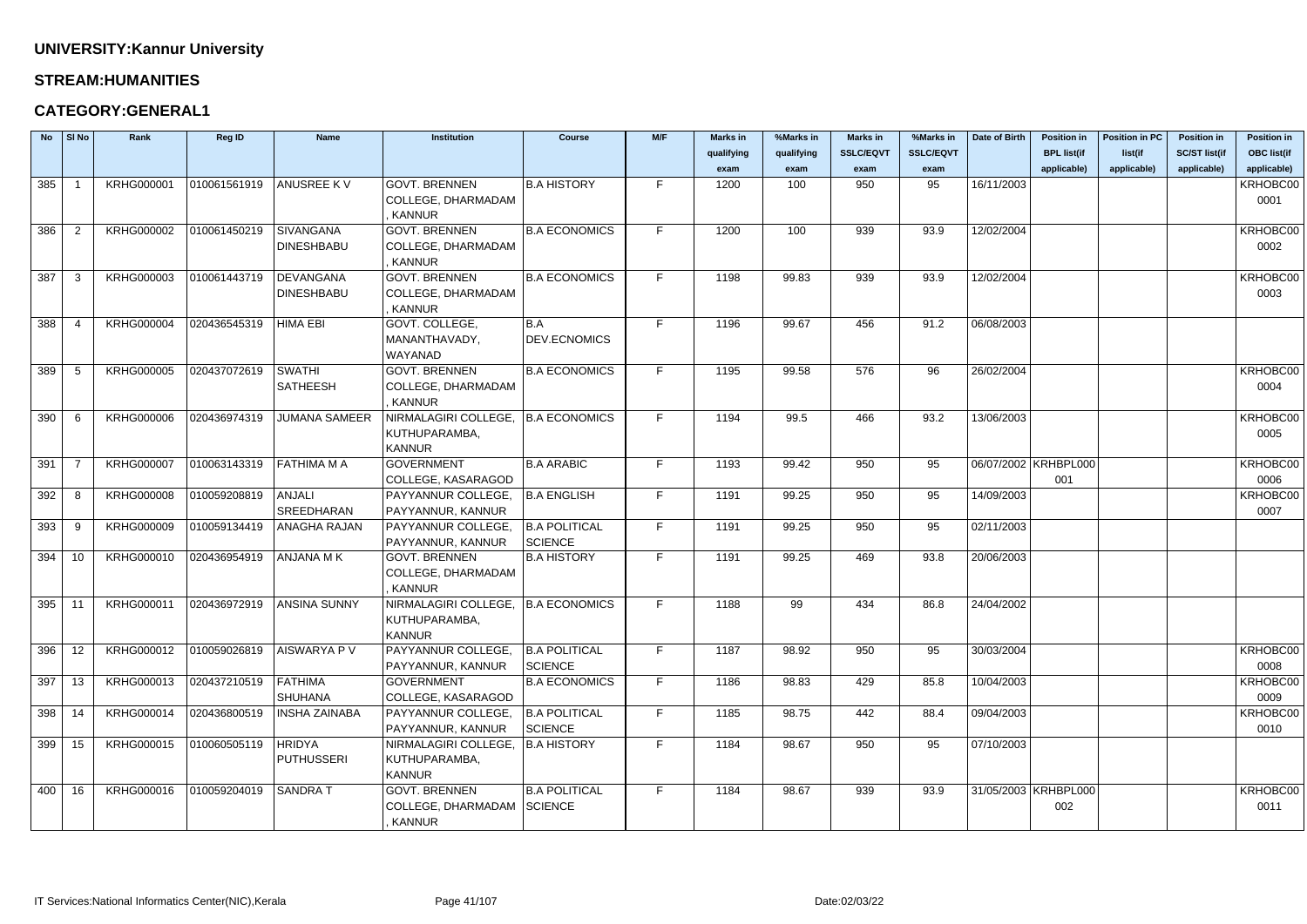| 401 | .17 | <b>KRHG000017</b> | 020436961519   ASWATHI K |                          | CO-OPERATIVE ARTS    | B.A HISTORY          | 1184 | 98.67 | -411 | 82.2 | 28/05/2003 |          |
|-----|-----|-------------------|--------------------------|--------------------------|----------------------|----------------------|------|-------|------|------|------------|----------|
|     |     |                   |                          |                          | AND SCIENCE COLLEGE, |                      |      |       |      |      |            |          |
|     |     |                   |                          |                          | MADAYI, KANNUR       |                      |      |       |      |      |            |          |
| 402 | 18  | KRHG000018        | 010002524919 Santhwana P |                          | GOVT. BRENNEN        | <b>B.A ECONOMICS</b> | 1183 | 98.58 | 919  | 91.9 | 01/05/2004 | KRHOBC00 |
|     |     |                   |                          |                          | COLLEGE, DHARMADAM   |                      |      |       |      |      |            | 0012     |
|     |     |                   |                          |                          | , KANNUR             |                      |      |       |      |      |            |          |
| 403 | 19  | KRHG000019        |                          | 020437297919 AYSHA AYOOB | <b>GOVERNMENT</b>    | <b>B.A ECONOMICS</b> | 1183 | 98.58 | 400  | 80   | 23/09/2003 | KRHOBC00 |
|     |     |                   |                          |                          | COLLEGE, KASARAGOD   |                      |      |       |      |      |            | 0013     |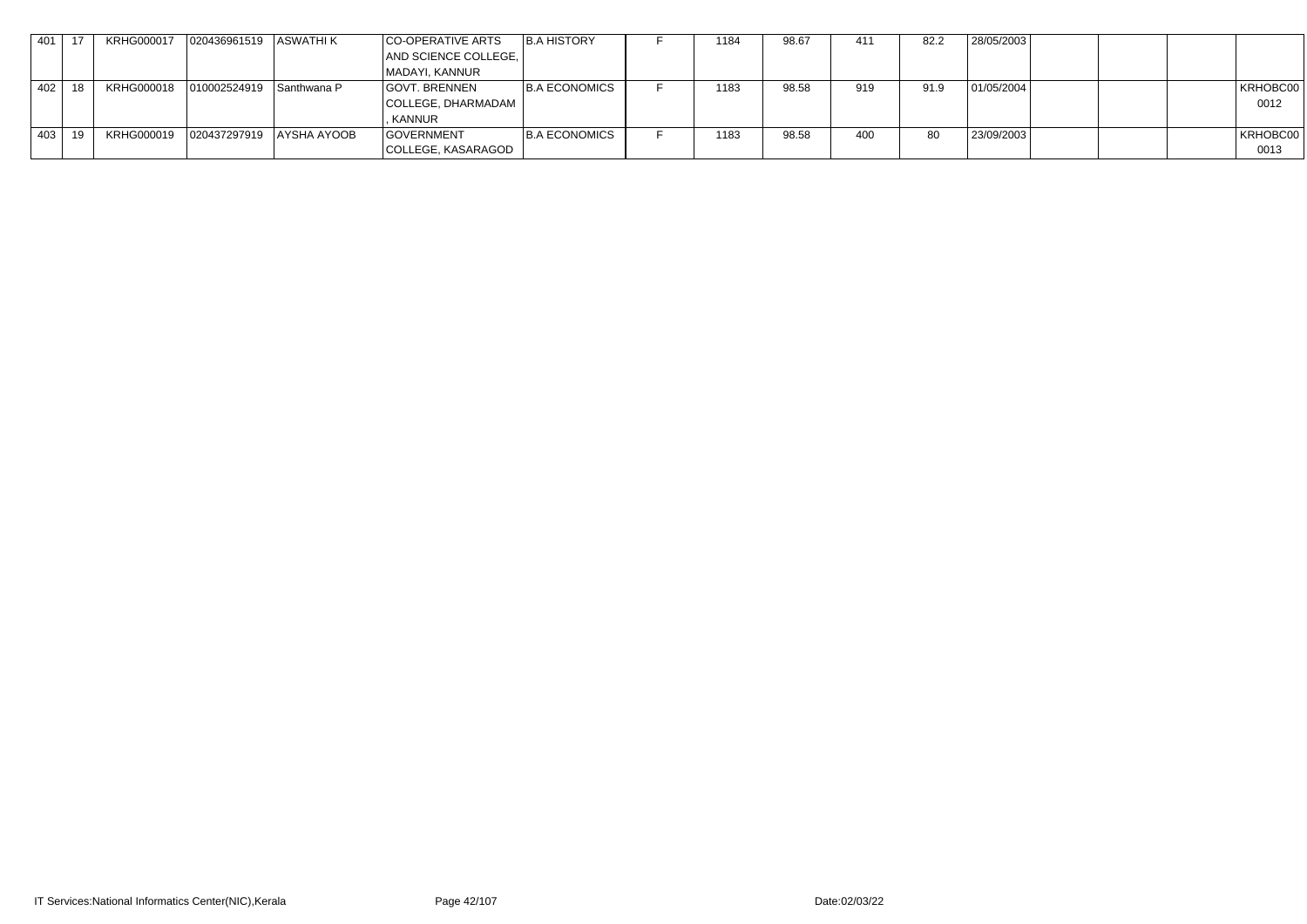#### **STREAM:HUMANITIES**

|     | $\overline{N}$   SI $\overline{N}$ o | Rank                      | <b>Reg ID</b> | <b>Name</b>       | <b>Institution</b>         | <b>Course</b>        | M/F | <b>Marks</b> in | %Marks in  | <b>Marks</b> in  | %Marks in        | Date of Birth | <b>Position in</b>     | Position in PC | <b>Position in</b>   | <b>Position in</b> |
|-----|--------------------------------------|---------------------------|---------------|-------------------|----------------------------|----------------------|-----|-----------------|------------|------------------|------------------|---------------|------------------------|----------------|----------------------|--------------------|
|     |                                      |                           |               |                   |                            |                      |     | qualifying      | qualifying | <b>SSLC/EQVT</b> | <b>SSLC/EQVT</b> |               | <b>BPL list(if</b>     | list(if        | <b>SC/ST list(if</b> | <b>OBC list(if</b> |
|     |                                      |                           |               |                   |                            |                      |     | exam            | exam       | exam             | exam             |               | applicable)            | applicable)    | applicable)          | applicable)        |
| 404 |                                      | <b>KRHBPL000001</b>       | 010061997619  | I RADHIKA K V     | <b>GOVT. BRENNEN</b>       | <b>B.A POLITICAL</b> |     | 1179            | 98.25      | 918              | 91.8             |               | 21/05/2004   KRHBPL000 |                | KRHscst000           |                    |
|     |                                      |                           |               |                   | COLLEGE, DHARMADAM SCIENCE |                      |     |                 |            |                  |                  |               | 003                    |                | 001                  |                    |
|     |                                      |                           |               |                   | <b>KANNUR</b>              |                      |     |                 |            |                  |                  |               |                        |                |                      |                    |
| 405 |                                      | KRHBPL000002 010062860019 |               | MARIYAMBEEVI      | <b>GOVERNMENT</b>          | <b>B.A ECONOMICS</b> |     | 1177            | 98.08      | 950              | 95               |               | 02/10/2003   KRHBPL000 |                |                      | KRHOBC00           |
|     |                                      |                           |               |                   | COLLEGE, KASARAGOD         |                      |     |                 |            |                  |                  |               | 004                    |                |                      | 0021               |
| 406 |                                      | KRHBPL000003 010062340519 |               | <b>SANJANA SK</b> | NEHRU ARTS AND             | <b>B.A ECONOMICS</b> |     | 1175            | 97.92      | 929              | 92.9             |               | 26/03/2003   KRHBPL000 |                |                      | KRHOBC00           |
|     |                                      |                           |               |                   | <b>SCIENCE COLLEGE,</b>    |                      |     |                 |            |                  |                  |               | 005                    |                |                      | 0024               |
|     |                                      |                           |               |                   | KANHANGAD,                 |                      |     |                 |            |                  |                  |               |                        |                |                      |                    |
|     |                                      |                           |               |                   | KASARAGOD                  |                      |     |                 |            |                  |                  |               |                        |                |                      |                    |
| 407 |                                      | KRHBPL000004              | 010058535119  | ANJUSREE KV       | PAYYANNUR COLLEGE,         | B.A ENGLISH          |     | 1174            | 97.83      | 939              | 93.9             |               | 22/09/2003   KRHBPL000 |                |                      |                    |
|     |                                      |                           |               |                   | PAYYANNUR, KANNUR          |                      |     |                 |            |                  |                  |               | 006                    |                |                      |                    |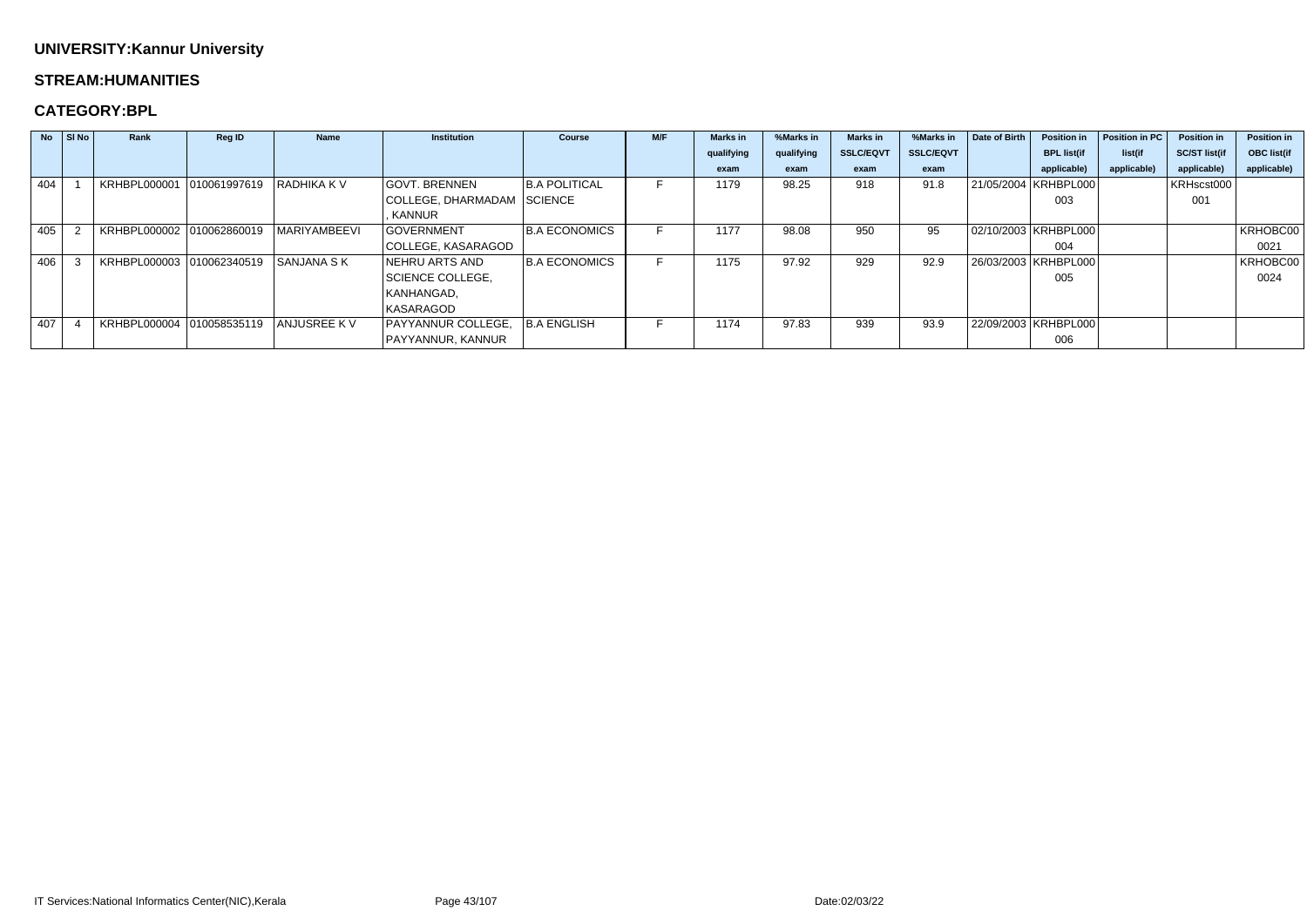#### **STREAM:HUMANITIES**

| <b>No</b> | SI No          | Rank                      | Reg ID | <b>Name</b>                  | <b>Institution</b>                       | <b>Course</b>         | M/F | <b>Marks in</b> | %Marks in  | <b>Marks in</b>  | %Marks in        | Date of Birth | <b>Position in</b> | <b>Position in PC</b> | <b>Position in</b>   | <b>Position in</b> |
|-----------|----------------|---------------------------|--------|------------------------------|------------------------------------------|-----------------------|-----|-----------------|------------|------------------|------------------|---------------|--------------------|-----------------------|----------------------|--------------------|
|           |                |                           |        |                              |                                          |                       |     | qualifying      | qualifying | <b>SSLC/EQVT</b> | <b>SSLC/EQVT</b> |               | <b>BPL list(if</b> | list(if               | <b>SC/ST list(if</b> | <b>OBC list(if</b> |
|           |                |                           |        |                              |                                          |                       |     | exam            | exam       | exam             | exam             |               | applicable)        | applicable)           | applicable)          | applicable)        |
| 408       |                | KRHOBC000001 020436727319 |        | <b>K K FATHIMATHUL</b>       | SIR SYED COLLEGE.                        | <b>B.A FUNCTIONAL</b> | F.  | 1181            | 98.42      | 424              | 84.8             | 24/02/2003    |                    |                       |                      | KRHOBC00           |
|           |                |                           |        | <b>FIDHA</b>                 | THALIPARAMBA,                            | <b>ENGLISH</b>        |     |                 |            |                  |                  |               |                    |                       |                      | 0014               |
|           |                |                           |        |                              | <b>KANNUR</b>                            |                       |     |                 |            |                  |                  |               |                    |                       |                      |                    |
| 409       | $\overline{2}$ | KRHOBC000002 010059326819 |        |                              | <b>FATHIMATH NAJVA SIR SYED COLLEGE,</b> | <b>B.A FUNCTIONAL</b> | F.  | 1180            | 98.33      | 980              | 98               | 07/04/2003    |                    |                       |                      | KRHOBC00           |
|           |                |                           |        | KC                           | THALIPARAMBA,                            | <b>ENGLISH</b>        |     |                 |            |                  |                  |               |                    |                       |                      | 0015               |
|           |                |                           |        |                              | <b>KANNUR</b>                            |                       |     |                 |            |                  |                  |               |                    |                       |                      |                    |
| 410       | 3              | KRHOBC000003 010061351619 |        | SWETHA PRAKASH GOVT. BRENNEN |                                          | <b>B.A ECONOMICS</b>  | F.  | 1180            | 98.33      | 919              | 91.9             | 01/07/2003    |                    |                       |                      | KRHOBC00           |
|           |                |                           |        |                              | COLLEGE, DHARMADAM                       |                       |     |                 |            |                  |                  |               |                    |                       |                      | 0016               |
|           |                |                           |        |                              | <b>KANNUR</b>                            |                       |     |                 |            |                  |                  |               |                    |                       |                      |                    |
| 411       |                | KRHOBC000004 020436800719 |        | <b>SANA FATHIMA</b>          | PAYYANNUR COLLEGE,                       | <b>B.A POLITICAL</b>  | F.  | 1180            | 98.33      | 447              | 89.4             | 08/05/2003    |                    |                       |                      | KRHOBC00           |
|           |                |                           |        |                              | PAYYANNUR, KANNUR                        | SCIENCE               |     |                 |            |                  |                  |               |                    |                       |                      | 0017               |
| 412       | -5             | KRHOBC000005 010059257619 |        | <b>APARNAK</b>               | PAYYANNUR COLLEGE,                       | <b>B.A ECONOMICS</b>  | F.  | 1178            | 98.17      | 929              | 92.9             | 19/10/2003    |                    |                       |                      | KRHOBC00           |
|           |                |                           |        |                              | PAYYANNUR, KANNUR                        |                       |     |                 |            |                  |                  |               |                    |                       |                      | 0018               |
| 413       | -6             | KRHOBC000006 020436881619 |        | MUHAMMED                     | NIRMALAGIRI COLLEGE,                     | B.A ENGLISH           | M   | 1177            | 98.08      | 477              | 95.4             | 18/08/2003    |                    |                       |                      | KRHOBC00           |
|           |                |                           |        | <b>ADNANTP</b>               | KUTHUPARAMBA,                            |                       |     |                 |            |                  |                  |               |                    |                       |                      | 0019               |
|           |                |                           |        |                              | <b>KANNUR</b>                            |                       |     |                 |            |                  |                  |               |                    |                       |                      |                    |
| 414       |                | KRHOBC000007 010059951619 |        | <b>VEENA V</b>               | <b>GOVT. BRENNEN</b>                     | <b>B.A POLITICAL</b>  | F.  | 1177            | 98.08      | 950              | 95               | 27/09/2003    |                    |                       |                      | KRHOBC00           |
|           |                |                           |        |                              | COLLEGE, DHARMADAM SCIENCE               |                       |     |                 |            |                  |                  |               |                    |                       |                      | 0020               |
|           |                |                           |        |                              | <b>KANNUR</b>                            |                       |     |                 |            |                  |                  |               |                    |                       |                      |                    |
| 415       | 8              | KRHOBC000008 010059257819 |        | <b>ARCHANA</b>               | NEHRU ARTS AND                           | <b>B.A HISTORY</b>    | F.  | 1177            | 98.08      | 929              | 92.9             | 21/11/2003    |                    |                       |                      | KRHOBC00           |
|           |                |                           |        | <b>MOHANAN</b>               | <b>SCIENCE COLLEGE,</b>                  |                       |     |                 |            |                  |                  |               |                    |                       |                      | 0022               |
|           |                |                           |        |                              | KANHANGAD,                               |                       |     |                 |            |                  |                  |               |                    |                       |                      |                    |
|           |                |                           |        |                              | <b>KASARAGOD</b>                         |                       |     |                 |            |                  |                  |               |                    |                       |                      |                    |
| 416       | -9             | KRHOBC000009 010058439919 |        | FATHIMATHUL                  | SIR SYED COLLEGE,                        | <b>B.A FUNCTIONAL</b> | F.  | 1177            | 98.08      | 919              | 91.9             | 22/03/2003    |                    |                       |                      | KRHOBC00           |
|           |                |                           |        | <b>SHIFA</b>                 | THALIPARAMBA,                            | <b>ENGLISH</b>        |     |                 |            |                  |                  |               |                    |                       |                      | 0023               |
|           |                |                           |        |                              | <b>KANNUR</b>                            |                       |     |                 |            |                  |                  |               |                    |                       |                      |                    |
| 417       | 10             | KRHOBC000010 010062701819 |        | <b>ZABEEBA RUKIYA</b>        | <b>GOVERNMENT</b>                        | <b>B.A ECONOMICS</b>  | F.  | 1175            | 97.92      | 857              | 85.7             | 02/06/2003    |                    |                       |                      | KRHOBC00           |
|           |                |                           |        | <b>HUSSAIN</b>               | COLLEGE, KASARAGOD                       |                       |     |                 |            |                  |                  |               |                    |                       |                      | 0025               |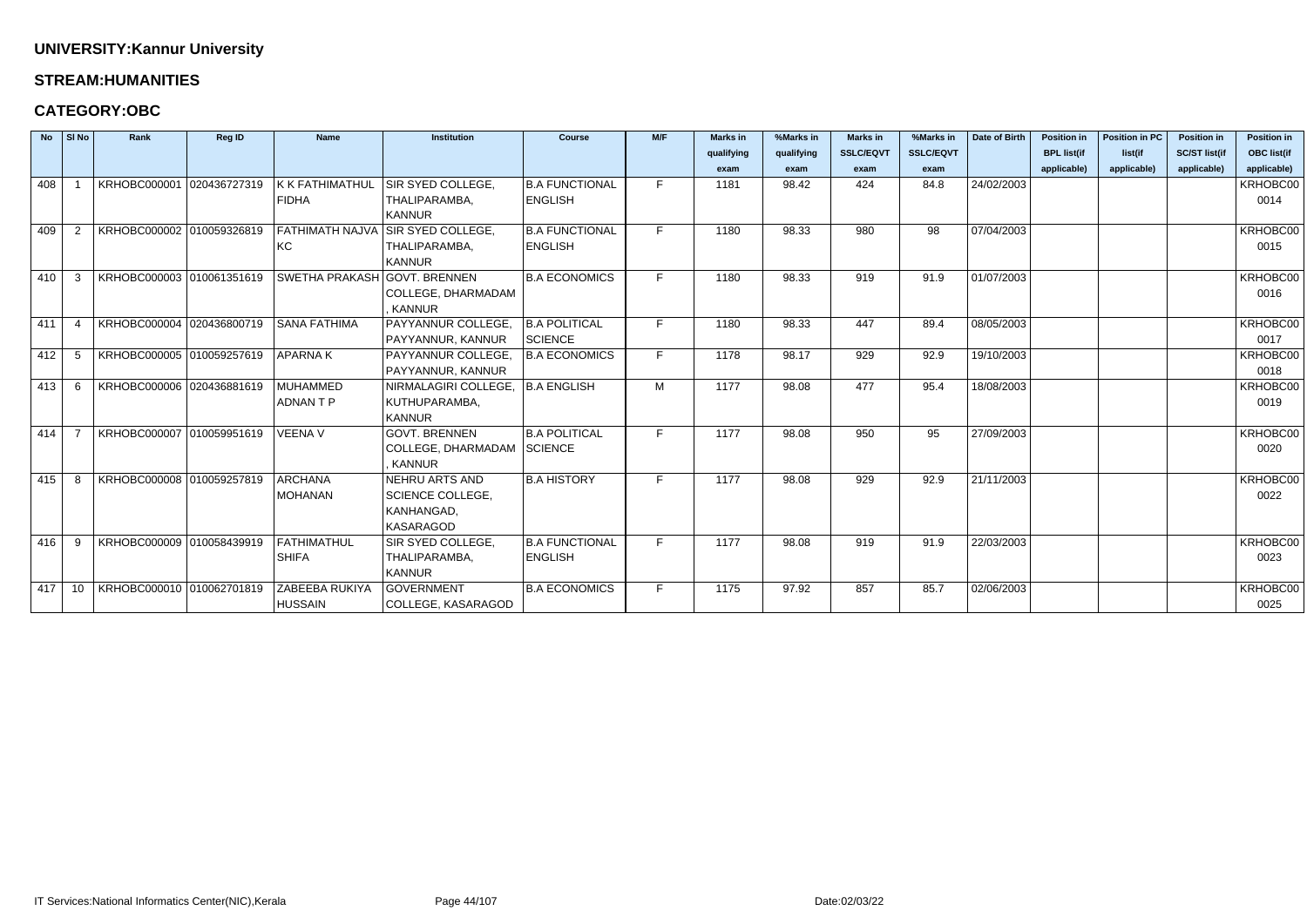### **STREAM:HUMANITIES**

## **CATEGORY:Physically Challenged**

|     | $No$ SI No | Rank                              | Reg ID | <b>Name</b> | <b>Institution</b> | Course             | <b>M/F</b> | <b>Marks</b> in | %Marks in  | <b>Marks in</b>  | %Marks in        | Date of Birth | <b>Position in</b> | Position in PC | <b>Position in</b>   | <b>Position in</b> |
|-----|------------|-----------------------------------|--------|-------------|--------------------|--------------------|------------|-----------------|------------|------------------|------------------|---------------|--------------------|----------------|----------------------|--------------------|
|     |            |                                   |        |             |                    |                    |            | qualifying      | qualifying | <b>SSLC/EQVT</b> | <b>SSLC/EQVT</b> |               | <b>BPL list(if</b> | list(if        | <b>SC/ST list(if</b> | <b>OBC</b> list(if |
|     |            |                                   |        |             |                    |                    |            | exam            | exam       | exam             | exam             |               | applicable)        | applicable     | applicable           | applicable)        |
| 418 |            | KRHPH000001 010058794219 MUFEED C |        |             | SIR SYED COLLEGE,  | <b>B.A HISTORY</b> |            | 1132            | 94.33      | 888              | 88.8             | 05/06/2003    |                    | KRHPH000       |                      | KRHOBC00           |
|     |            |                                   |        |             | THALIPARAMBA,      |                    |            |                 |            |                  |                  |               |                    | 001            |                      | 0163               |
|     |            |                                   |        |             | <b>KANNUR</b>      |                    |            |                 |            |                  |                  |               |                    |                |                      |                    |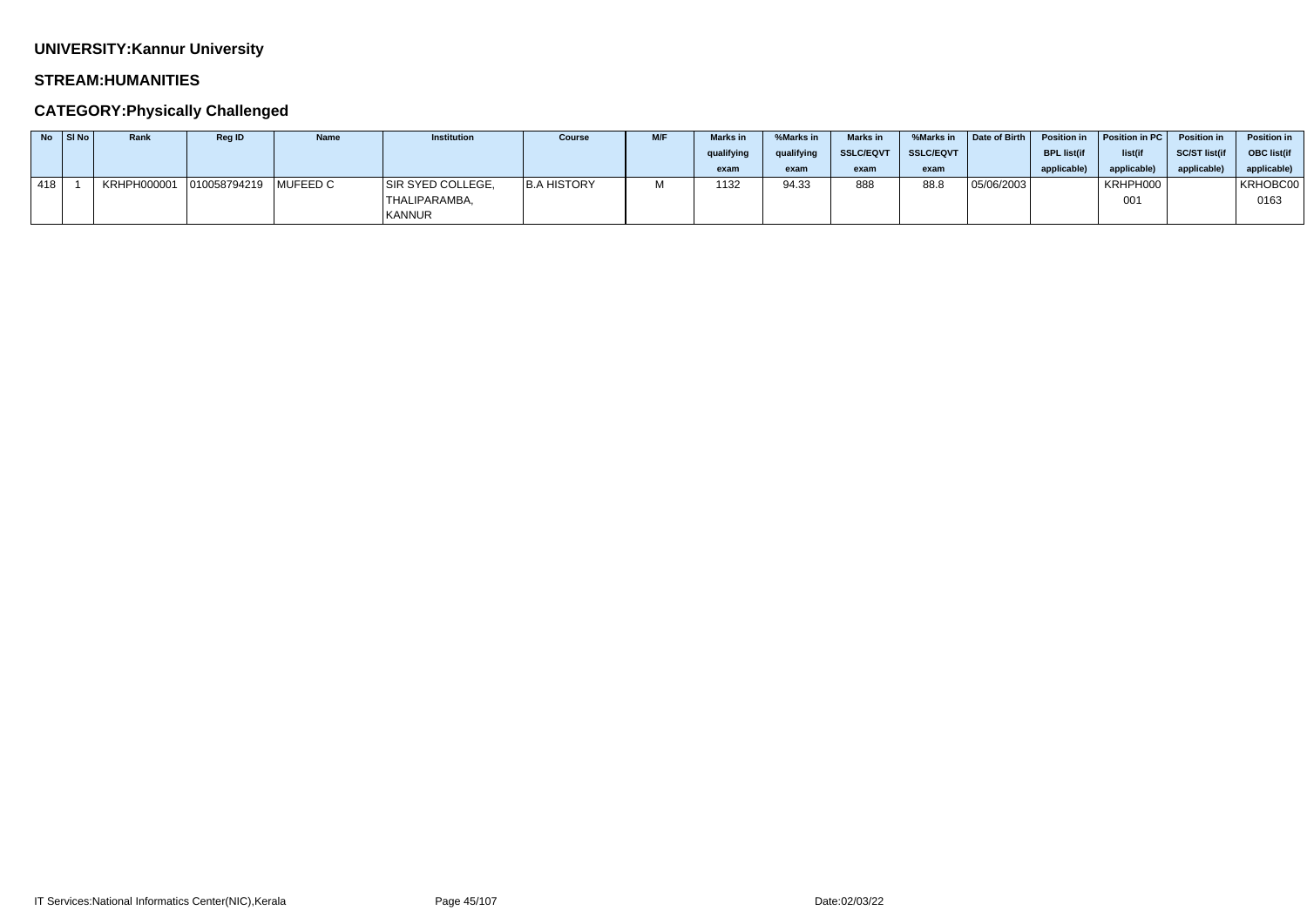### **STREAM:HUMANITIES**

## **CATEGORY:SC/ST**

| <b>No</b> | $ $ SI No $ $ | Rank                                | <b>Reg ID</b> | <b>Name</b>                                              | <b>Institution</b>                                           | <b>Course</b>         | M/F | <b>Marks</b> in | %Marks in  | <b>Marks in</b>  | %Marks in        | Date of Birth | <b>Position in</b>     | Position in PC | <b>Position in</b>   | <b>Position in</b> |
|-----------|---------------|-------------------------------------|---------------|----------------------------------------------------------|--------------------------------------------------------------|-----------------------|-----|-----------------|------------|------------------|------------------|---------------|------------------------|----------------|----------------------|--------------------|
|           |               |                                     |               |                                                          |                                                              |                       |     | qualifying      | qualifying | <b>SSLC/EQVT</b> | <b>SSLC/EQVT</b> |               | <b>BPL list(if</b>     | list(if        | <b>SC/ST list(if</b> | <b>OBC list(if</b> |
|           |               |                                     |               |                                                          |                                                              |                       |     | exam            | exam       | exam             | exam             |               | applicable)            | applicable)    | applicable)          | applicable)        |
| 419       |               |                                     |               | KRHSCST00000 010059827019 SIVANI RAJEESH N GOVT. BRENNEN |                                                              | <b>B.A POLITICAL</b>  |     | 1162            | 96.83      | 950              | 95               | 19/07/2003    |                        |                | KRHscst000           |                    |
|           |               |                                     |               |                                                          | COLLEGE, DHARMADAM SCIENCE                                   |                       |     |                 |            |                  |                  |               |                        |                | 002                  |                    |
|           |               |                                     |               |                                                          | KANNUR                                                       |                       |     |                 |            |                  |                  |               |                        |                |                      |                    |
| 420       |               | KRHSCST00000 020436644319           |               | <b>SREERAME</b>                                          | <b>GOVT. BRENNEN</b>                                         | <b>B.A FUNCTIONAL</b> | M   | 1159            | 96.58      | 402              | 80.4             | 19/02/2003    |                        |                | KRHscst000           |                    |
|           |               |                                     |               | MOHANAN                                                  | COLLEGE, DHARMADAM   ENGLISH                                 |                       |     |                 |            |                  |                  |               |                        |                | 003                  |                    |
|           |               |                                     |               |                                                          | KANNUR                                                       |                       |     |                 |            |                  |                  |               |                        |                |                      |                    |
| 421       |               |                                     |               |                                                          | KRHSCST00000 010058206719 BRINDA K NAVEEN PAYYANNUR COLLEGE. | <b>B.A POLITICAL</b>  |     | 1154            | 96.17      | 857              | 85.7             | 14/11/2003    |                        |                | KRHscst000           |                    |
|           |               |                                     |               |                                                          | PAYYANNUR, KANNUR                                            | SCIENCE               |     |                 |            |                  |                  |               |                        |                | 004                  |                    |
| 422       |               | KRHSCST00000 010062072319 KAVYA C N |               |                                                          | PAYYANNUR COLLEGE,                                           | <b>B.A HISTORY</b>    |     | 1119            | 93.25      | 796              | 79.6             |               | 15/01/2003   KRHBPL000 |                | KRHscst000           |                    |
|           |               |                                     |               |                                                          | PAYYANNUR, KANNUR                                            |                       |     |                 |            |                  |                  |               | 053                    |                | 005                  |                    |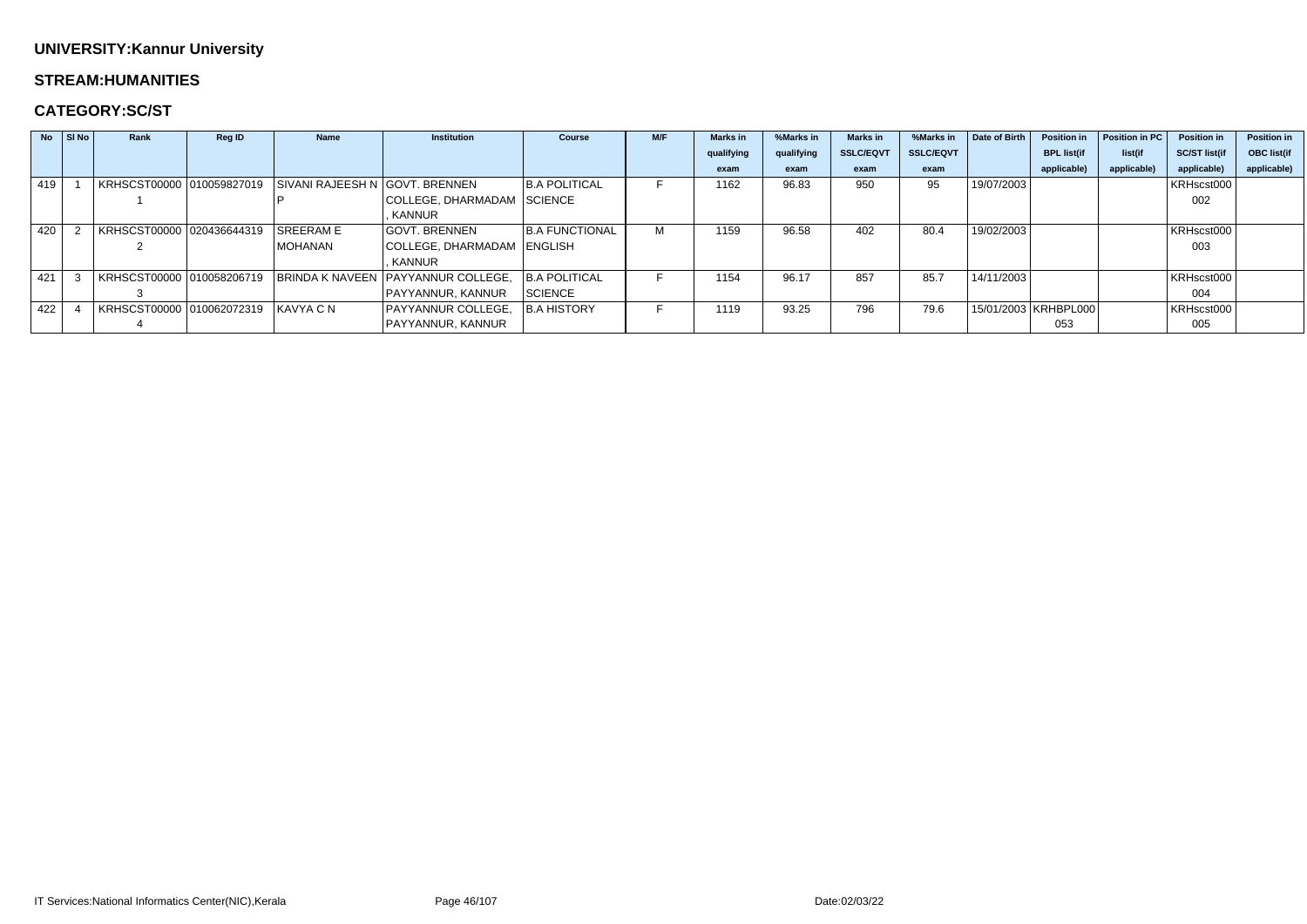#### **STREAM:Business Studies**

## **CATEGORY:GENERAL1**

| <b>No</b> | SI No          | Rank                     | Reg ID       | <b>Name</b>       | <b>Institution</b>                   | <b>Course</b>         | M/F | <b>Marks in</b> | %Marks in  | <b>Marks</b> in  | %Marks in        | Date of Birth         | <b>Position in</b> | <b>Position in PC</b> | <b>Position in</b>   | <b>Position in</b> |
|-----------|----------------|--------------------------|--------------|-------------------|--------------------------------------|-----------------------|-----|-----------------|------------|------------------|------------------|-----------------------|--------------------|-----------------------|----------------------|--------------------|
|           |                |                          |              |                   |                                      |                       |     | qualifying      | qualifying | <b>SSLC/EQVT</b> | <b>SSLC/EQVT</b> |                       | <b>BPL list(if</b> | list(if               | <b>SC/ST list(if</b> | <b>OBC list(if</b> |
|           |                |                          |              |                   |                                      |                       |     | exam            | exam       | exam             | exam             |                       | applicable)        | applicable)           | applicable)          | applicable)        |
| 423       |                | KRBSG000001              | 010059488119 | <b>SREYA</b>      | NIRMALAGIRI COLLEGE,                 | <b>BCom Finance</b>   | F.  | 1197            | 99.75      | 939              | 93.9             | 30/12/2003            |                    |                       |                      | KRBSOBC0           |
|           |                |                          |              | <b>SUNILKUMAR</b> | KUTHUPARAMBA,                        |                       |     |                 |            |                  |                  |                       |                    |                       |                      | 00001              |
|           |                |                          |              |                   | <b>KANNUR</b>                        |                       |     |                 |            |                  |                  |                       |                    |                       |                      |                    |
| 424       | $\overline{2}$ | KRBSG000002 010057124319 |              | NANDANA N         | MARY MATHA ARTS AND   B.Com Computer |                       | F.  | 1194            | 99.5       | 950              | 95               | 06/07/2003            |                    |                       |                      |                    |
|           |                |                          |              |                   | <b>SCIENCE COLLEGE,</b>              | Application           |     |                 |            |                  |                  |                       |                    |                       |                      |                    |
|           |                |                          |              |                   | MANANTHAVADY,                        |                       |     |                 |            |                  |                  |                       |                    |                       |                      |                    |
|           |                |                          |              |                   | WAYANAD                              |                       |     |                 |            |                  |                  |                       |                    |                       |                      |                    |
| 425       | -3             | KRBSG000003              | 010058225919 | MIZNA M P         | SIR SYED COLLEGE,                    | <b>B.COM</b>          | F.  | 1193            | 99.42      | 950              | 95               | 09/02/2004            |                    |                       |                      |                    |
|           |                |                          |              |                   | THALIPARAMBA,                        | <b>COOPERATION</b>    |     |                 |            |                  |                  |                       |                    |                       |                      |                    |
|           |                |                          |              |                   | <b>KANNUR</b>                        |                       |     |                 |            |                  |                  |                       |                    |                       |                      |                    |
| 426       |                | KRBSG000004              | 020811709419 | NAFEESATHUL       | <b>GOVERNMENT</b>                    | <b>B.COM</b>          | F.  | 1192            | 99.33      | 93               | 93               | 03/02/2003            |                    |                       |                      | KRBSOBC0           |
|           |                |                          |              | <b>KHALISA</b>    | COLLEGE, KASARAGOD                   | <b>COOPERATION</b>    |     |                 |            |                  |                  |                       |                    |                       |                      | 00002              |
| 427       | -5             | <b>KRBSG000005</b>       | 010063137919 | <b>DEVIKA J</b>   | <b>GOVERNMENT</b>                    | <b>B.COM</b>          | F.  | 1190            | 99.17      | 950              | 95               | 13/08/2003   KRBSBPL0 |                    |                       |                      | KRBSOBC0           |
|           |                |                          |              |                   | COLLEGE, KASARAGOD                   | <b>COOPERATION</b>    |     |                 |            |                  |                  |                       | 00001              |                       |                      | 00003              |
| 428       | -6             | KRBSG000006              | 010059054219 | ZAHEERA M         | PAYYANNUR COLLEGE,                   | B.Com Taxation        | F.  | 1190            | 99.17      | 950              | 95               | 19/09/2003            |                    |                       |                      | KRBSOBC0           |
|           |                |                          |              |                   | PAYYANNUR, KANNUR                    |                       |     |                 |            |                  |                  |                       |                    |                       |                      | 00004              |
| 429       |                | <b>KRBSG000007</b>       | 010841276221 | MOHAMED AZHAR     | <b>GOVT. BRENNEN</b>                 | <b>B.COM</b>          | M   | 1190            | 99.17      | 441              | 88.2             | 12/08/2002            |                    |                       |                      | KRBSOBC0           |
|           |                |                          |              |                   | COLLEGE, DHARMADAM   COOPERATION     |                       |     |                 |            |                  |                  |                       |                    |                       |                      | 00005              |
|           |                |                          |              |                   | <b>KANNUR</b>                        |                       |     |                 |            |                  |                  |                       |                    |                       |                      |                    |
| 430       | -8             | <b>KRBSG000008</b>       | 020436785919 | <b>ABHIRAM S</b>  | PAYYANNUR COLLEGE.                   | B.Com Taxation        | M   | 1190            | 99.17      | 436              | 87.2             | 05/05/2003            |                    |                       |                      | KRBSOBC0           |
|           |                |                          |              |                   | PAYYANNUR, KANNUR                    |                       |     |                 |            |                  |                  |                       |                    |                       |                      | 00006              |
| 431       | 9              | KRBSG000009 010058297119 |              | MUSAVVIR M P      | SIR SYED COLLEGE,                    | <b>B.COM</b>          | M   | 1189            | 99.08      | 939              | 93.9             | 27/08/2003            |                    |                       |                      | KRBSOBC0           |
|           |                |                          |              |                   | THALIPARAMBA,                        | <b>COOPERATION</b>    |     |                 |            |                  |                  |                       |                    |                       |                      | 00007              |
|           |                |                          |              |                   | <b>KANNUR</b>                        |                       |     |                 |            |                  |                  |                       |                    |                       |                      |                    |
| 432       | 10             | KRBSG000010              | 010059221219 | SREENIDHI K       | PAYYANNUR COLLEGE.                   | <b>B.Com Taxation</b> | F.  | 1189            | 99.08      | 939              | 93.9             | 29/12/2003            |                    |                       |                      | <b>KRBSOBC0</b>    |
|           |                |                          |              |                   | PAYYANNUR, KANNUR                    |                       |     |                 |            |                  |                  |                       |                    |                       |                      | 00008              |
| 433       | 11             | KRBSG000011              | 010060399819 | KAVITHA K         | PAZHASSIRAJA N S S                   | <b>BCom Finance</b>   | F.  | 1189            | 99.08      | 919              | 91.9             | 01/06/2003            |                    |                       |                      | KRBSOBC0           |
|           |                |                          |              |                   | COLLEGE, MATTANNUR,                  |                       |     |                 |            |                  |                  |                       |                    |                       |                      | 00009              |
|           |                |                          |              |                   | <b>KANNUR</b>                        |                       |     |                 |            |                  |                  |                       |                    |                       |                      |                    |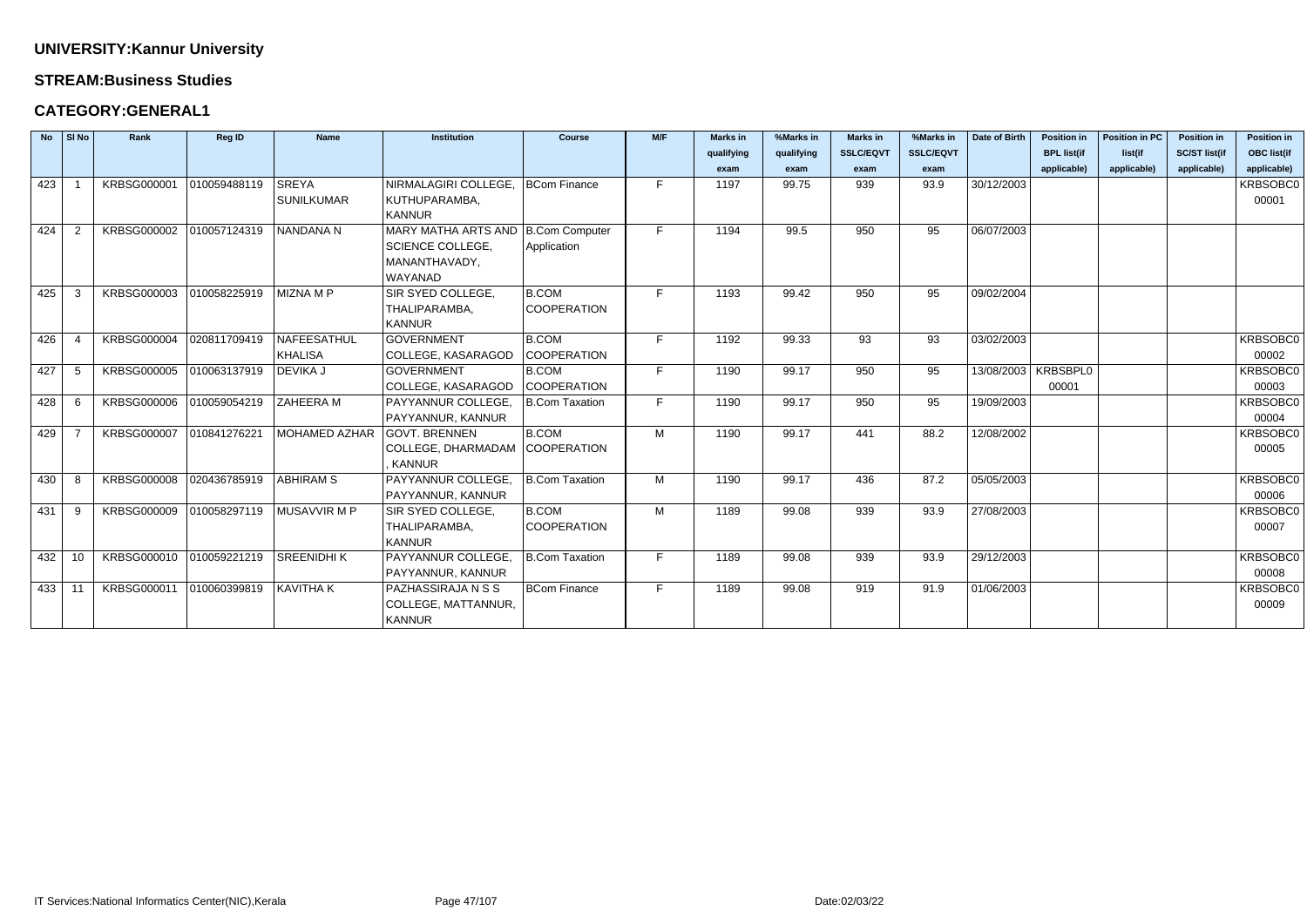#### **STREAM:Business Studies**

|     | $No$ SI $No$ | Rank | <b>Reg ID</b> | <b>Name</b>  | Institution                      | <b>Course</b>  | <b>M/F</b> | <b>Marks</b> in | %Marks in  | <b>Marks</b> in  | %Marks in        | Date of Birth | <b>Position in</b>    | Position in PC                   | <b>Position in</b>  | Position in |
|-----|--------------|------|---------------|--------------|----------------------------------|----------------|------------|-----------------|------------|------------------|------------------|---------------|-----------------------|----------------------------------|---------------------|-------------|
|     |              |      |               |              |                                  |                |            | qualifying      | qualifying | <b>SSLC/EQVT</b> | <b>SSLC/EQVT</b> |               | <b>BPL list(if</b>    | list(if                          | <b>SC/ST list(i</b> | OBC list(if |
|     |              |      |               |              |                                  |                |            | exam            | exam       | exam             | exam             |               | applicable)           | applicable)                      | applicable          | applicable) |
| 434 |              |      |               |              | GEORGE MATHEW PAZHASSIRAJA N S S | BCom Finance   |            | 1188            |            | 1188             | 99               |               |                       | 04/04/2003   KRBSBPL0   KRBSPH00 |                     |             |
|     |              |      |               |              | COLLEGE, MATTANNUR,              |                |            |                 |            |                  |                  |               | 00002                 | 0001                             |                     |             |
|     |              |      |               |              | <b>KANNUR</b>                    |                |            |                 |            |                  |                  |               |                       |                                  |                     |             |
| 435 |              |      |               | NANDITHA A P | <b>PAYYANNUR COLLEGE,</b>        | B.Com Taxation |            | 1188            |            | 939              | 93.9             |               | 10/05/2003   KRBSBPL0 |                                  |                     | KRBSOBC0    |
|     |              |      |               |              | PAYYANNUR, KANNUR                |                |            |                 |            |                  |                  |               | 00003                 |                                  |                     | 00010       |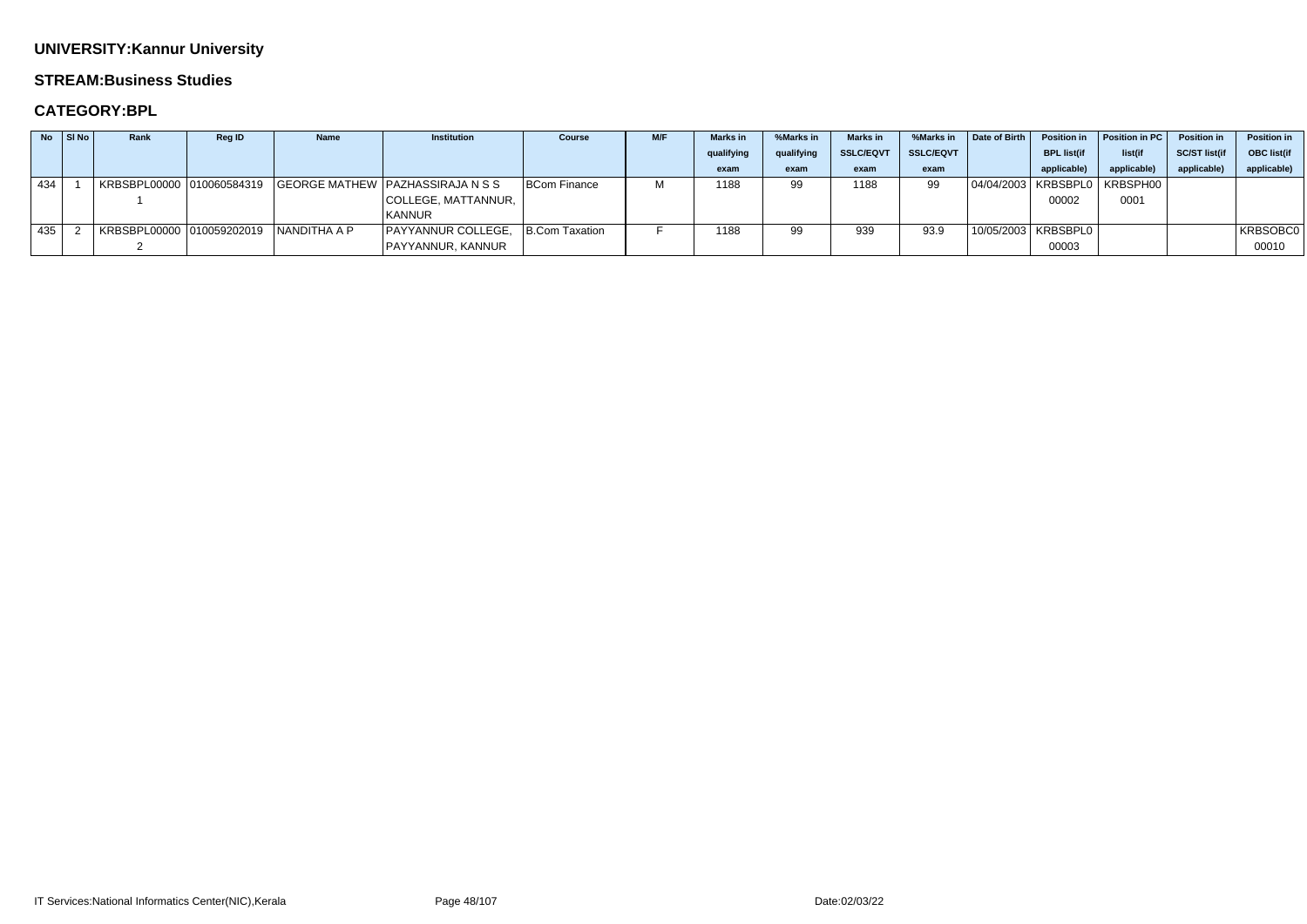#### **STREAM:Business Studies**

|     | $No$ SI No | Rank                      | <b>Reg ID</b> | <b>Name</b>    | <b>Institution</b>      | <b>Course</b>          | M/F | <b>Marks</b> in | %Marks in  | <b>Marks in</b>  | %Marks in        | Date of Birth | <b>Position in</b> | Position in PC | <b>Position in</b>   | <b>Position in</b> |
|-----|------------|---------------------------|---------------|----------------|-------------------------|------------------------|-----|-----------------|------------|------------------|------------------|---------------|--------------------|----------------|----------------------|--------------------|
|     |            |                           |               |                |                         |                        |     | qualifying      | qualifying | <b>SSLC/EQVT</b> | <b>SSLC/EQVT</b> |               | <b>BPL list(if</b> | list(if        | <b>SC/ST list(if</b> | <b>OBC list(if</b> |
|     |            |                           |               |                |                         |                        |     | exam            | exam       | exam             | exam             |               | applicable)        | applicable)    | applicable)          | applicable)        |
| 436 |            | KRBSOBC00000 010061010019 |               | SHAFNA K P     | SIR SYED COLLEGE,       | <b>B.COM</b>           |     | 1187            | 98.92      | 950              | 95               | 14/07/2003    | KRBSBPL0           |                |                      | KRBSOBC0           |
|     |            |                           |               |                | THALIPARAMBA,           | <b>COOPERATION</b>     |     |                 |            |                  |                  |               | 00004              |                |                      | 00011              |
|     |            |                           |               |                | KANNUR                  |                        |     |                 |            |                  |                  |               |                    |                |                      |                    |
| 437 |            | KRBSOBC00000 010061484419 |               | AMITH P P      | S N COLLEGE,            | <b>BCom Income Tax</b> |     | 1187            | 98.92      | 868              | 86.8             | 16/09/2003    |                    |                |                      | KRBSOBC0           |
|     |            |                           |               |                | THOTTADA, KANNUR        |                        |     |                 |            |                  |                  |               |                    |                |                      | 00012              |
| 438 |            | KRBSOBC00000 020436688519 |               | AYISHA HIBA PC | S N COLLEGE,            | B.B.A                  |     | 1186            | 98.83      | 467              | 93.4             | 19/10/2003    |                    |                |                      | KRBSOBC0           |
|     |            |                           |               |                | THOTTADA, KANNUR        |                        |     |                 |            |                  |                  |               |                    |                |                      | 00013              |
| 439 |            | KRBSOBC00000 010061613619 |               | ANJITHA K      | NEHRU ARTS AND          | <b>B.COM</b>           |     | 1185            | 98.75      | 950              | 95               | 12/01/2004    | KRBSBPL0           |                |                      | KRBSOBC0           |
|     |            |                           |               |                | <b>SCIENCE COLLEGE,</b> | <b>COOPERATION</b>     |     |                 |            |                  |                  |               | 00007              |                |                      | 00014              |
|     |            |                           |               |                | KANHANGAD,              |                        |     |                 |            |                  |                  |               |                    |                |                      |                    |
|     |            |                           |               |                | <b>KASARAGOD</b>        |                        |     |                 |            |                  |                  |               |                    |                |                      |                    |
| 440 |            | KRBSOBC00000 010058298819 |               | SHANID P P     | PAYYANNUR COLLEGE,      | B.Com Taxation         | М   | 1185            | 98.75      | 929              | 92.9             | 28/08/2003    |                    |                |                      | KRBSOBC0           |
|     |            |                           |               |                | PAYYANNUR, KANNUR       |                        |     |                 |            |                  |                  |               |                    |                |                      | 00015              |
| 441 |            | KRBSOBC00000 010063100419 |               | <b>AYSHATH</b> | <b>GOVERNMENT</b>       | <b>B.COM</b>           | F   | 1579            | 98.69      | 939              | 93.9             | 25/03/2003    | KRBSBPL0           |                |                      | KRBSOBC0           |
|     |            |                           |               | JASEELA TK     | COLLEGE, KASARAGOD      | <b>COOPERATION</b>     |     |                 |            |                  |                  |               | 00009              |                |                      | 00016              |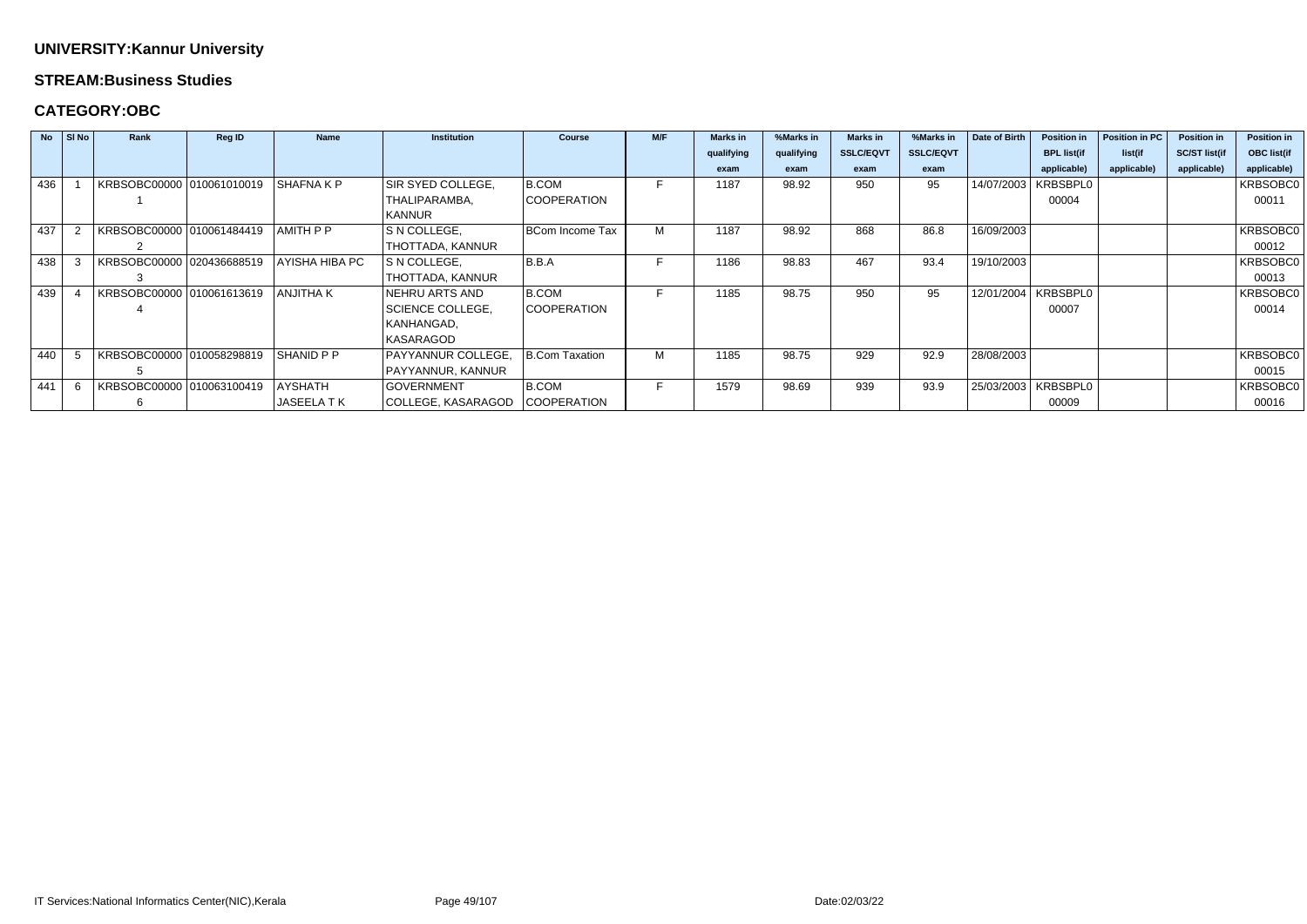### **STREAM:Business Studies**

## **CATEGORY:Physically Challenged**

|     | SI No | Rank | <b>Reg ID</b> | <b>Name</b> | <b>Institution</b> | <b>Course</b>      | M/F | <b>Marks</b> in | %Marks in  | <b>Marks in</b>  | %Marks in        | Date of Birth | <b>Position in</b> | Position in PC | Position in   | <b>Position in</b> |
|-----|-------|------|---------------|-------------|--------------------|--------------------|-----|-----------------|------------|------------------|------------------|---------------|--------------------|----------------|---------------|--------------------|
|     |       |      |               |             |                    |                    |     | qualifying      | qualifying | <b>SSLC/EQVT</b> | <b>SSLC/EQVT</b> |               | <b>BPL list(if</b> | list(if        | SC/ST list(i) | <b>OBC</b> list(if |
|     |       |      |               |             |                    |                    |     | exam            | exam       | exam             | exam             |               | applicable)        | applicable     | applicable    | applicable)        |
| 442 |       |      |               | NEEGU P     | SIR SYED COLLEGE,  | B.COM              |     | 1119            | 93.25      | 866              | 86.6             | 130/01/2002   | ! KRBSBPL0         | ∣KRBSPH00 I    |               | KRBSOBC0           |
|     |       |      |               |             | THALIPARAMBA,      | <b>COOPERATION</b> |     |                 |            |                  |                  |               | 00079              | 0002           |               | 00194              |
|     |       |      |               |             | <b>KANNUR</b>      |                    |     |                 |            |                  |                  |               |                    |                |               |                    |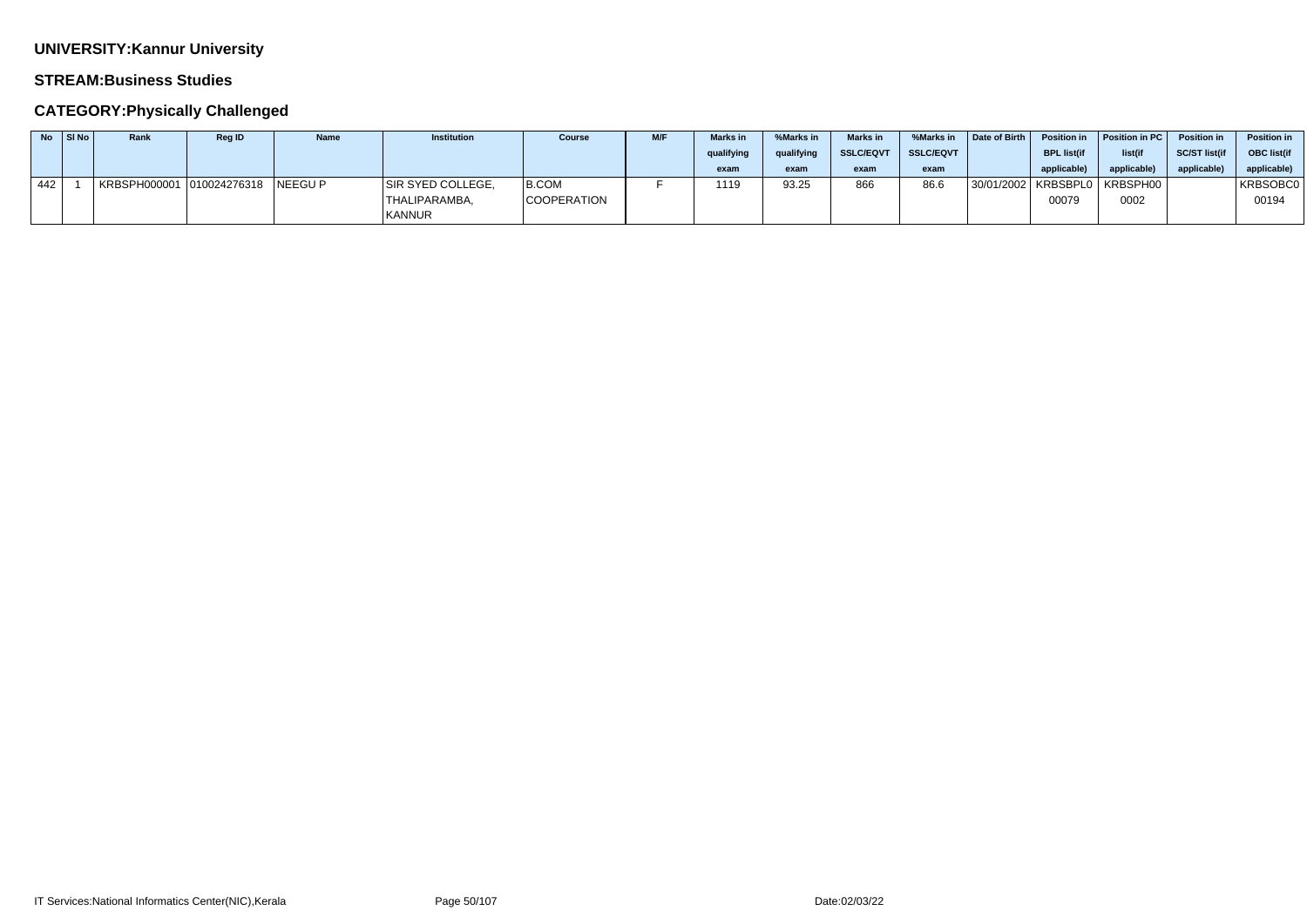#### **STREAM:Business Studies**

## **CATEGORY:SC/ST**

|     | No SI No | Rank                      | <b>Reg ID</b> | <b>Name</b>         | <b>Institution</b>             | <b>Course</b>   | M/F | <b>Marks in</b> | %Marks in  | <b>Marks in</b>  | %Marks in        | Date of Birth | <b>Position in</b> | Position in PC | <b>Position in</b>  | <b>Position in</b> |
|-----|----------|---------------------------|---------------|---------------------|--------------------------------|-----------------|-----|-----------------|------------|------------------|------------------|---------------|--------------------|----------------|---------------------|--------------------|
|     |          |                           |               |                     |                                |                 |     | qualifying      | qualifying | <b>SSLC/EQVT</b> | <b>SSLC/EQVT</b> |               | <b>BPL list(if</b> | list(if        | <b>SC/ST list(i</b> | OBC list(if        |
|     |          |                           |               |                     |                                |                 |     | exam            | exam       | exam             | exam             |               | applicable)        | applicable)    | applicable          | applicable)        |
| 443 |          | KRBSSCST0000 010055505619 |               | <b>ANUGRAHA P K</b> | <b>GOVT. BRENNEN</b>           | $ B$ .COM       |     | 1183            | 98.58      | 950              | 95               | 15/03/2003    |                    |                | KRBSscst00          |                    |
|     |          | 01                        |               |                     | COLLEGE, DHARMADAM COOPERATION |                 |     |                 |            |                  |                  |               |                    |                | 0001                |                    |
|     |          |                           |               |                     | . KANNUR                       |                 |     |                 |            |                  |                  |               |                    |                |                     |                    |
| 444 |          | KRBSSCST0000 010059955619 |               | ANURAG C V          | S N COLLEGE,                   | BCom Income Tax |     | 1176            | 98         | 990              | 99               |               |                    |                | KRBSscst00          |                    |
|     |          | 02                        |               |                     | THOTTADA, KANNUR               |                 |     |                 |            |                  |                  |               | 00014              |                | 0002                |                    |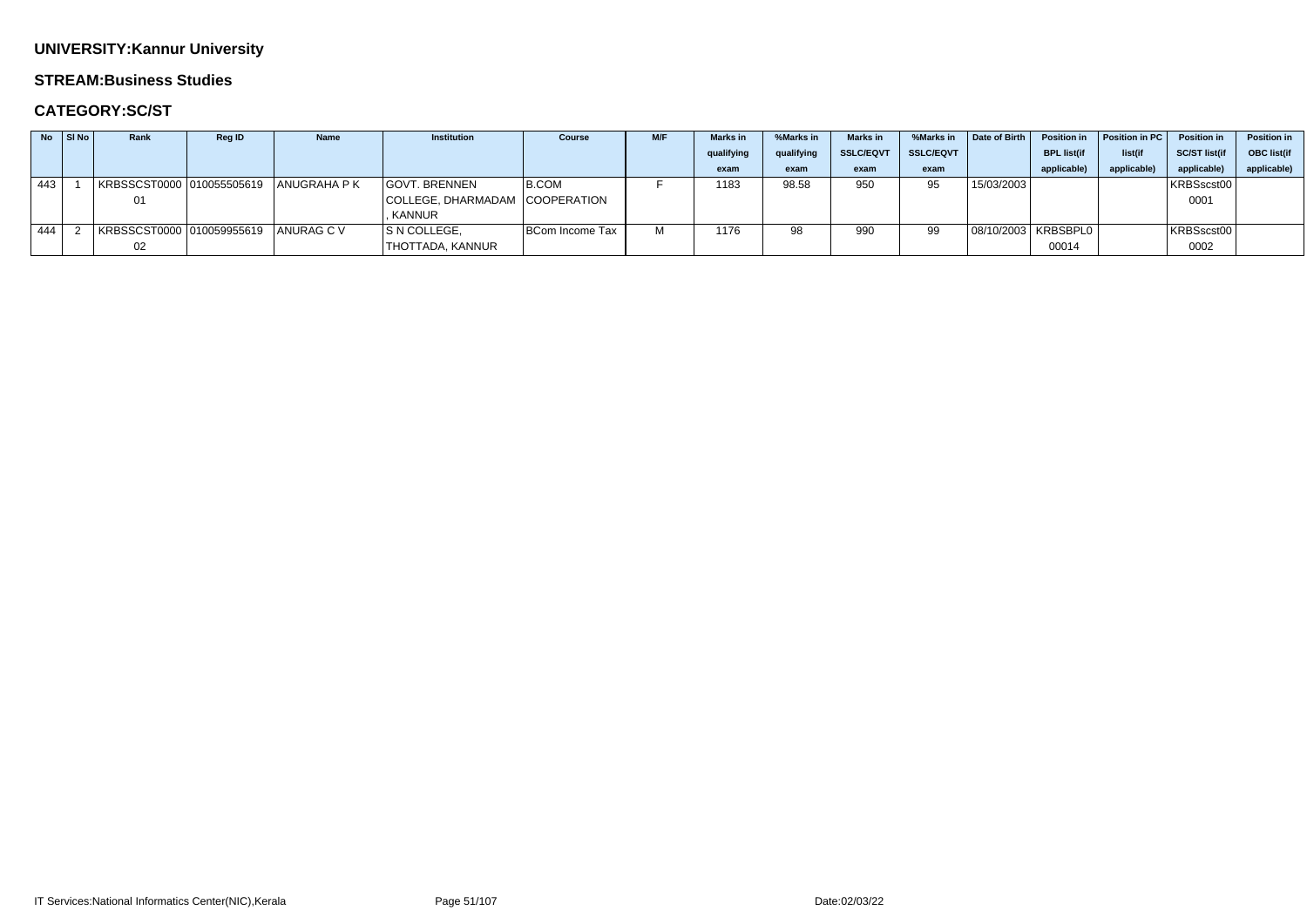## **STREAM:Science**

## **CATEGORY:GENERAL1**

| <b>No</b> | SI No          | Rank                                             | <b>Reg ID</b> | <b>Name</b>                    | Institution                         | <b>Course</b>         | M/F | <b>Marks in</b> | %Marks in  | <b>Marks in</b>  | %Marks in        | Date of Birth | <b>Position in</b>    | <b>Position in PC</b> | <b>Position in</b>   | <b>Position in</b> |
|-----------|----------------|--------------------------------------------------|---------------|--------------------------------|-------------------------------------|-----------------------|-----|-----------------|------------|------------------|------------------|---------------|-----------------------|-----------------------|----------------------|--------------------|
|           |                |                                                  |               |                                |                                     |                       |     | qualifying      | qualifying | <b>SSLC/EQVT</b> | <b>SSLC/EQVT</b> |               | <b>BPL list(if</b>    | list(if               | <b>SC/ST list(if</b> | <b>OBC list(if</b> |
|           |                |                                                  |               |                                |                                     |                       |     | exam            | exam       | exam             | exam             |               | applicable)           | applicable)           | applicable)          | applicable)        |
| 445       |                | <b>KUSCG000001</b>                               | 010024616219  | <b>AMRITHA K ANIL</b>          | S.N.COLLEGE, KOLLAM                 | <b>B.SC MATHS</b>     | F.  | 1173            | 100        | 950              | 95               | 28/11/2002    | KUSCBPL0              |                       |                      |                    |
|           |                |                                                  |               |                                |                                     |                       |     |                 |            |                  |                  |               | 00001                 |                       |                      |                    |
| 446       | $\overline{2}$ | <b>KUSCG000002</b>                               | 010023795119  | <b>ANAND VIJAYAN</b>           | S.N.COLLEGE, KOLLAM                 | <b>B.SC MATHS</b>     | M   | 1200            | 100        | 950              | 95               | 26/12/2002    |                       |                       |                      | <b>KUSCOBCO</b>    |
|           |                |                                                  |               |                                |                                     |                       |     |                 |            |                  |                  |               |                       |                       |                      | 00001              |
| 447       | -3             | <b>KUSCG000003</b>                               | 010025743319  | <b>SWAGETH S A</b>             | MAHATMA GANDHI                      | <b>BSc Psychology</b> | M   | 1160            | 100        | 950              | 95               | 05/03/2003    |                       |                       |                      |                    |
|           |                |                                                  |               |                                | COLLEGE, NALANCHIRA,                |                       |     |                 |            |                  |                  |               |                       |                       |                      |                    |
|           |                |                                                  |               |                                | THIRUVANANTHAPURAM                  |                       |     |                 |            |                  |                  |               |                       |                       |                      |                    |
| 448       | -4             | KUSCG000004 010021724819                         |               | NANDANA V                      | UNIVERSITY COLLEGE,                 | B.SC                  | F.  | 1200            | 100        | 950              | 95               | 09/06/2003    |                       |                       |                      |                    |
|           |                |                                                  |               |                                | THIRUVANANTHAPURAM GEOGRAPHY        |                       |     |                 |            |                  |                  |               |                       |                       |                      |                    |
| 449       | -5             | <b>KUSCG000005</b>                               | 010029088919  | NANDANA V                      | S D COLLGE,                         | <b>B.SC CHEMISTRY</b> | F.  | 1200            | 100        | 950              | 95               | 01/11/2003    |                       |                       |                      |                    |
|           |                |                                                  |               |                                | ALAPPUZHA                           |                       |     |                 |            |                  |                  |               |                       |                       |                      |                    |
| 450       | -6             | <b>KUSCG000006</b>                               | 020431091819  | BHAGYALEKSHMI                  | UNIVERSITY COLLEGE,                 | <b>B.SC PHYSICS</b>   | F.  | 1200            | 100        | 453              | 90.6             | 13/12/2003    |                       |                       |                      | <b>KUSCOBCO</b>    |
|           |                |                                                  |               | M S                            | THIRUVANANTHAPURAM                  |                       |     |                 |            |                  |                  |               |                       |                       |                      | 00002              |
| 451       |                | <b>KUSCG000007</b>                               | 020431090519  | LEKSHMI PRIYA PB THANGAL KUNJU |                                     | <b>B.SC MATHS</b>     | F.  | 600             | 100        | 447              | 89.4             | 31/10/2003    |                       |                       |                      |                    |
|           |                |                                                  |               |                                | MUSALIAR COLLEGE OF                 |                       |     |                 |            |                  |                  |               |                       |                       |                      |                    |
|           |                |                                                  |               |                                | ARTS AND SCIENCE,                   |                       |     |                 |            |                  |                  |               |                       |                       |                      |                    |
|           |                |                                                  |               |                                | <b>KOLLAM</b>                       |                       |     |                 |            |                  |                  |               |                       |                       |                      |                    |
| 452       | -8             | <b>KUSCG000008</b>                               | 010025187919  | IRFANA SHAJAHAN THANGAL KUNJU  |                                     | <b>B.SC PHYSICS</b>   | F.  | 679             | 99.85      | 950              | 95               | 14/11/2002    |                       |                       |                      | <b>KUSCOBCO</b>    |
|           |                |                                                  |               |                                | MUSALIAR COLLEGE OF                 |                       |     |                 |            |                  |                  |               |                       |                       |                      | 00003              |
|           |                |                                                  |               |                                | ARTS AND SCIENCE,                   |                       |     |                 |            |                  |                  |               |                       |                       |                      |                    |
|           |                |                                                  |               |                                | <b>KOLLAM</b>                       |                       |     |                 |            |                  |                  |               |                       |                       |                      |                    |
| 453       | -9             | <b>KUSCG000009</b>                               | 010022274219  | AVANTHIKA V.J                  | NSS COLLEGE FOR                     | <b>B.SC CHEMISTRY</b> | F.  | 1198            | 99.83      | 950              | 95               | 12/01/2004    |                       |                       |                      |                    |
|           |                |                                                  |               |                                | WOMEN,                              |                       |     |                 |            |                  |                  |               |                       |                       |                      |                    |
|           |                |                                                  |               |                                | NEERAMANKARA,                       |                       |     |                 |            |                  |                  |               |                       |                       |                      |                    |
|           |                |                                                  |               |                                | THIRUVANANTHAPURAM                  |                       |     |                 |            |                  |                  |               |                       |                       |                      |                    |
| 454       | 10             | KUSCG000010 020430497119                         |               | KRISHNA PRIYA                  | MAR IVANIOS COLLEGE, B.SC CHEMISTRY |                       | F.  | 1197            | 99.75      | 484              | 96.8             | 17/03/2003    |                       |                       |                      |                    |
|           |                |                                                  |               |                                | NALANCHIRA,                         |                       |     |                 |            |                  |                  |               |                       |                       |                      |                    |
|           |                |                                                  |               |                                | THIRUVANANTHAPURAM                  |                       |     |                 |            |                  |                  |               |                       |                       |                      |                    |
|           |                | 455   11   KUSCG000011  010024884319  ABHISREE M |               |                                | S.N.COLLEGE, KOLLAM   B.SC MATHS    |                       | F.  | 1197            | 99.75      | 950              | 95               | 24/09/2003    |                       |                       |                      |                    |
| 456       | 12             | KUSCG000012 020430990719                         |               | LEKSHMI RAJ                    | ST. JOHNS COLLEGE,                  | <b>B.SC MATHS</b>     | F.  | 1196            | 99.67      | 487              | 97.4             |               | 17/05/2003   KUSCBPL0 |                       |                      | <b>KUSCOBCO</b>    |
|           |                |                                                  |               |                                | ANCHAL, KOLLAM                      |                       |     |                 |            |                  |                  |               | 00002                 |                       |                      | 00004              |
| 457       | 13             | KUSCG000013 010062125518                         |               | <b>NEETHU KRISHNA</b>          | GOVT. COLLEGE FOR                   | <b>B.SC PHYSICS</b>   | F.  | 1196            | 99.67      | 950              | 95               | 08/04/2002    | <b>KUSCBPL0</b>       |                       |                      |                    |
|           |                |                                                  |               | B.R                            | WOMEN,                              |                       |     |                 |            |                  |                  |               | 00003                 |                       |                      |                    |
|           |                |                                                  |               |                                | VAZHUTHACAUD,                       |                       |     |                 |            |                  |                  |               |                       |                       |                      |                    |
|           |                |                                                  |               |                                | THIRUVANANTHAPURAM                  |                       |     |                 |            |                  |                  |               |                       |                       |                      |                    |
| 458       | - 14           | KUSCG000014 010023476719                         |               | NAHIDA B L                     | MAR IVANIOS COLLEGE, B.SC PHYSICS   |                       | F.  | 1196            | 99.67      | 950              | 95               | 29/12/2003    |                       |                       |                      | <b>KUSCOBCO</b>    |
|           |                |                                                  |               |                                | NALANCHIRA,                         |                       |     |                 |            |                  |                  |               |                       |                       |                      | 00005              |
|           |                |                                                  |               |                                | THIRUVANANTHAPURAM                  |                       |     |                 |            |                  |                  |               |                       |                       |                      |                    |
| 459       | 15             | KUSCG000015 020430620619                         |               | DEVIKA                         | <b>GOVT. COLLEGE FOR</b>            | <b>B.SC PHYSICS</b>   | F.  | 1196            | 99.67      | 462              | 92.4             | 27/09/2003    |                       |                       |                      | <b>KUSCOBCO</b>    |
|           |                |                                                  |               | CHANDRALAL                     | WOMEN,                              |                       |     |                 |            |                  |                  |               |                       |                       |                      | 00006              |
|           |                |                                                  |               |                                | VAZHUTHACAUD,                       |                       |     |                 |            |                  |                  |               |                       |                       |                      |                    |
|           |                |                                                  |               |                                | THIRUVANANTHAPURAM                  |                       |     |                 |            |                  |                  |               |                       |                       |                      |                    |

| Date of Birth | <b>Position in</b>       | <b>Position in PC</b> | <b>Position in</b>   | <b>Position in</b>       |
|---------------|--------------------------|-----------------------|----------------------|--------------------------|
|               | <b>BPL list(if</b>       | list(if               | <b>SC/ST list(if</b> | <b>OBC list(if</b>       |
|               | applicable)              | applicable)           | applicable)          | applicable)              |
| 28/11/2002    | <b>KUSCBPL0</b>          |                       |                      |                          |
|               | 00001                    |                       |                      |                          |
| 26/12/2002    |                          |                       |                      | KUSCOBC0                 |
|               |                          |                       |                      | 00001                    |
| 05/03/2003    |                          |                       |                      |                          |
|               |                          |                       |                      |                          |
| 09/06/2003    |                          |                       |                      |                          |
| 01/11/2003    |                          |                       |                      |                          |
| 13/12/2003    |                          |                       |                      | KUSCOBC0                 |
|               |                          |                       |                      | 00002                    |
| 31/10/2003    |                          |                       |                      |                          |
| 14/11/2002    |                          |                       |                      | <b>KUSCOBC0</b><br>00003 |
| 12/01/2004    |                          |                       |                      |                          |
| 17/03/2003    |                          |                       |                      |                          |
| 24/09/2003    |                          |                       |                      |                          |
| 17/05/2003    | <b>KUSCBPL0</b><br>00002 |                       |                      | <b>KUSCOBC0</b><br>00004 |
| 08/04/2002    | <b>KUSCBPL0</b><br>00003 |                       |                      |                          |
| 29/12/2003    |                          |                       |                      | KUSCOBC0<br>00005        |
| 27/09/2003    |                          |                       |                      | KUSCOBC0<br>00006        |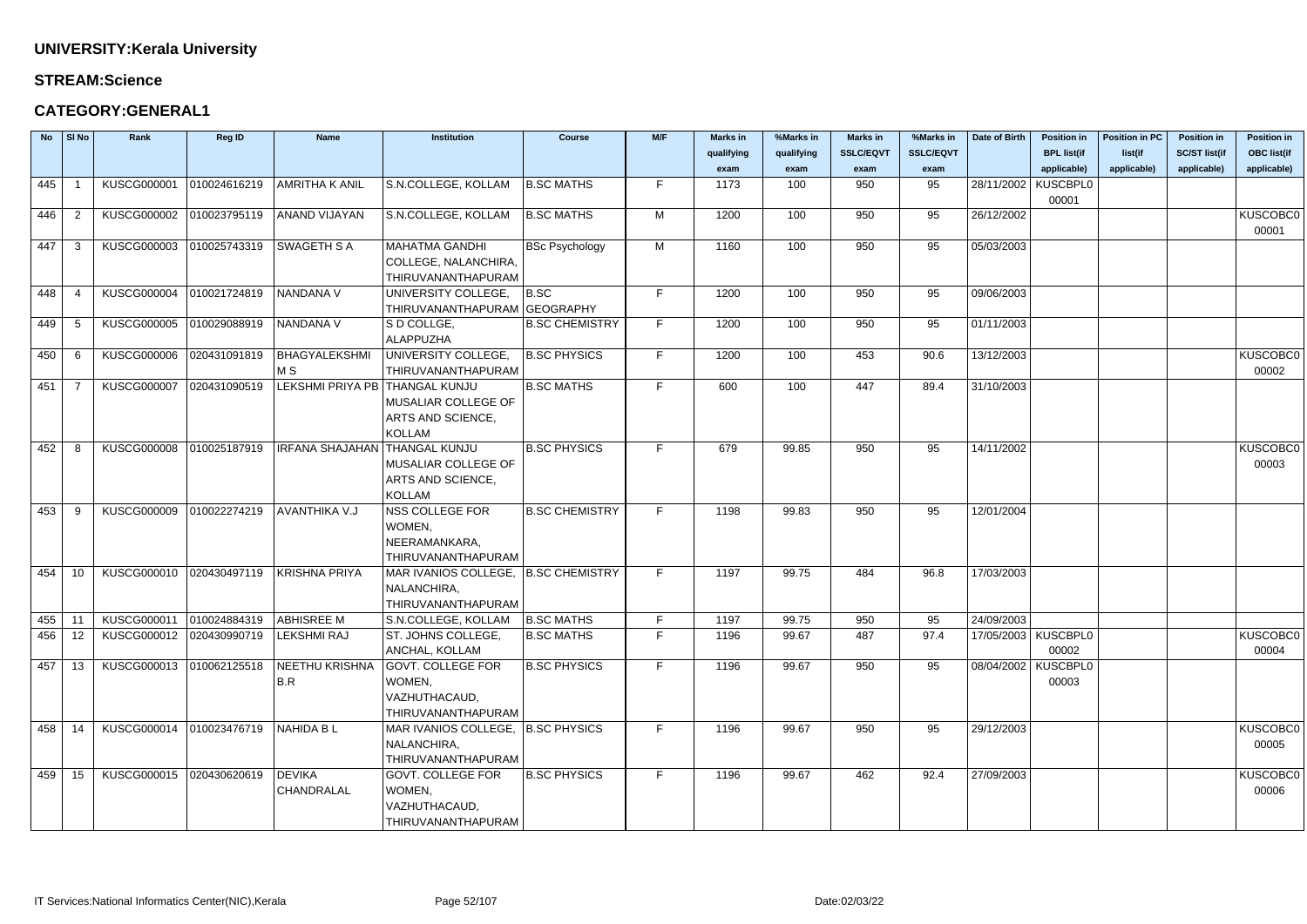| 460    | 16  | KUSCG000016                | 020430620519 | <b>DEEPIKA</b><br><b>CHANDRALAL</b> | <b>GOVT. COLLEGE FOR</b><br>WOMEN,<br>VAZHUTHACAUD,<br>THIRUVANANTHAPURAM                                           | <b>B.SC PHYSICS</b>      |    | 1195 | 99.58 | 477 | 95.4  | 27/09/2003                     | <b>KUSCOBC0</b><br>00007 |
|--------|-----|----------------------------|--------------|-------------------------------------|---------------------------------------------------------------------------------------------------------------------|--------------------------|----|------|-------|-----|-------|--------------------------------|--------------------------|
| 461    | -17 | KUSCG000017   010026227319 |              | <b>AISWARYA SUNIL</b>               | N S SCOLLEGE,<br>PANDALAM,<br>PATHANAMTHITTA                                                                        | <b>B.SC PHYSICS</b>      | F. | 1195 | 99.58 | 618 | 95.08 | 04/03/2003                     |                          |
| 462    | 18  | KUSCG000018                | 020430983619 | <b>NAVEEN</b><br><b>MUHAMMED F</b>  | MAR IVANIOS COLLEGE, B.SC PHYSICS<br>NALANCHIRA,<br>THIRUVANANTHAPURAM                                              |                          | м  | 1195 | 99.58 | 472 | 94.4  | 05/04/2003                     | <b>KUSCOBC0</b><br>00008 |
| 463    | -19 | KUSCG000019 010021296419   |              | NOORA FATHIMA S   GOVT.COLLEGE,     | KARIAVATTOM,<br>THIRUVANANTHAPURAM                                                                                  | B.SC<br><b>GEOGRAPHY</b> | F. | 1195 | 99.58 | 929 | 92.9  | 31/03/2003                     | <b>KUSCOBC0</b><br>00009 |
| 464    | 20  | <b>KUSCG000020</b>         | 010028475719 | DEVI NANDANA A                      | $ N S$ S COLLEGE,<br>PANDALAM,<br>PATHANAMTHITTA                                                                    | <b>B.SC PHYSICS</b>      | F. | 1194 | 99.5  | 996 | 99.6  | 09/04/2003                     |                          |
| 465    | -21 | KUSCG000021                | 010026514319 | <b>ABHAYALEKSHMI</b>                | <b>DEVASWOM BOARD</b><br>COLLEGE,<br>SASTHAMCOTTAH,<br><b>KOLLAM</b>                                                | <b>B.SC PHYSICS</b>      | F  | 1194 | 99.5  | 645 | 99.23 | 07/01/2003   KUSCBPL0<br>00004 | <b>KUSCOBC0</b><br>00010 |
| 466    | 22  | <b>KUSCG000022</b>         | 020432354319 | GOURI KRISHNAA                      | MAR IVANIOS COLLEGE, B.SC CHEMISTRY<br>NALANCHIRA,<br>THIRUVANANTHAPURAM                                            |                          | F. | 1194 | 99.5  | 484 | 96.8  | 21/10/2003                     |                          |
| 467    | 23  | KUSCG000023                | 010021725219 | <b>NAVYA R B</b>                    | MAR IVANIOS COLLEGE,   B.SC MATHS<br>NALANCHIRA,<br>THIRUVANANTHAPURAM                                              |                          | F. | 1194 | 99.5  | 950 | 95    | 01/02/2003                     | <b>KUSCOBC0</b><br>00011 |
| 468    | 24  | <b>KUSCG000024</b>         | 010026727719 | ATHULYA V                           | N S S COLLEGE,<br>PANDALAM,<br>PATHANAMTHITTA                                                                       | <b>B.SC PHYSICS</b>      | F. | 1194 | 99.5  | 950 | 95    | 21/03/2003                     | <b>KUSCOBC0</b><br>00012 |
| 469    | 25  | KUSCG000025                | 010024135019 | <b>AYISHA NAZAR</b>                 | <b>B J M COLLEGE,</b><br>CHAVARA, KOLLAM                                                                            | <b>B.SC CHEMISTRY</b>    | F. | 1194 | 99.5  | 950 | 95    | 03/07/2003                     | <b>KUSCOBC0</b><br>00013 |
|        |     |                            |              |                                     | 470 26   KUSCG000026 010021512919 GREESHMA RAJAN GOVT. COLLEGE FOR<br>WOMEN,<br>VAZHUTHACAUD,<br>THIRUVANANTHAPURAM | <b>B.SC MATHS</b>        | F  | 1194 | 99.5  | 950 | 95    | 08/07/2003                     |                          |
| 471    | 27  | KUSCG000027 010022160319   |              | <b>SUVIDHA RAJ V S</b>              | MAR IVANIOS COLLEGE,   B.SC MATHS<br>NALANCHIRA,<br>THIRUVANANTHAPURAM                                              |                          | F. | 1194 | 99.5  | 950 | 95    | 31/08/2003                     | <b>KUSCOBC0</b><br>00014 |
| 472    | -28 | KUSCG000028 010020727119   |              | <b>SIDHARTH SD</b>                  | UNIVERSITY COLLEGE,<br>THIRUVANANTHAPURAM                                                                           | <b>B.SC CHEMISTRY</b>    | M  | 1194 | 99.5  | 950 | 95    | 12/11/2003                     |                          |
| 473    | 29  | KUSCG000029                | 020432010519 | SREELAKSHMIS                        | S D COLLGE,<br>ALAPPUZHA                                                                                            | <b>B.SC MATHS</b>        | F. | 1194 | 99.5  | 465 | 93    | 10/07/2003   KUSCBPL0<br>00005 |                          |
| 474 30 |     | <b>KUSCG000030</b>         | 020430006319 | SREELAKSHMIS                        | MAR IVANIOS COLLEGE,   B.SC MATHS<br>NALANCHIRA,<br>THIRUVANANTHAPURAM                                              |                          | F  | 1193 | 99.42 | 489 | 97.8  | 07/02/2003                     |                          |
| 475    | -31 | <b>KUSCG000031</b>         | 020430611919 | Sruthy A S                          | UNIVERSITY COLLEGE,<br>THIRUVANANTHAPURAM GEOGRAPHY                                                                 | B.SC                     | F  | 1193 | 99.42 | 486 | 97.2  | 11/02/2003                     |                          |
| 476 32 |     | KUSCG000032 010020512419   |              | <b>ARATHY SURESH</b>                | NSS COLLEGE FOR<br>WOMEN,<br>NEERAMANKARA,<br>THIRUVANANTHAPURAM                                                    | <b>B.SC ZOOLOGY</b>      | F  | 1193 | 99.42 | 950 | 95    | 27/09/2002   KUSCBPL0<br>00006 | <b>KUSCOBC0</b><br>00015 |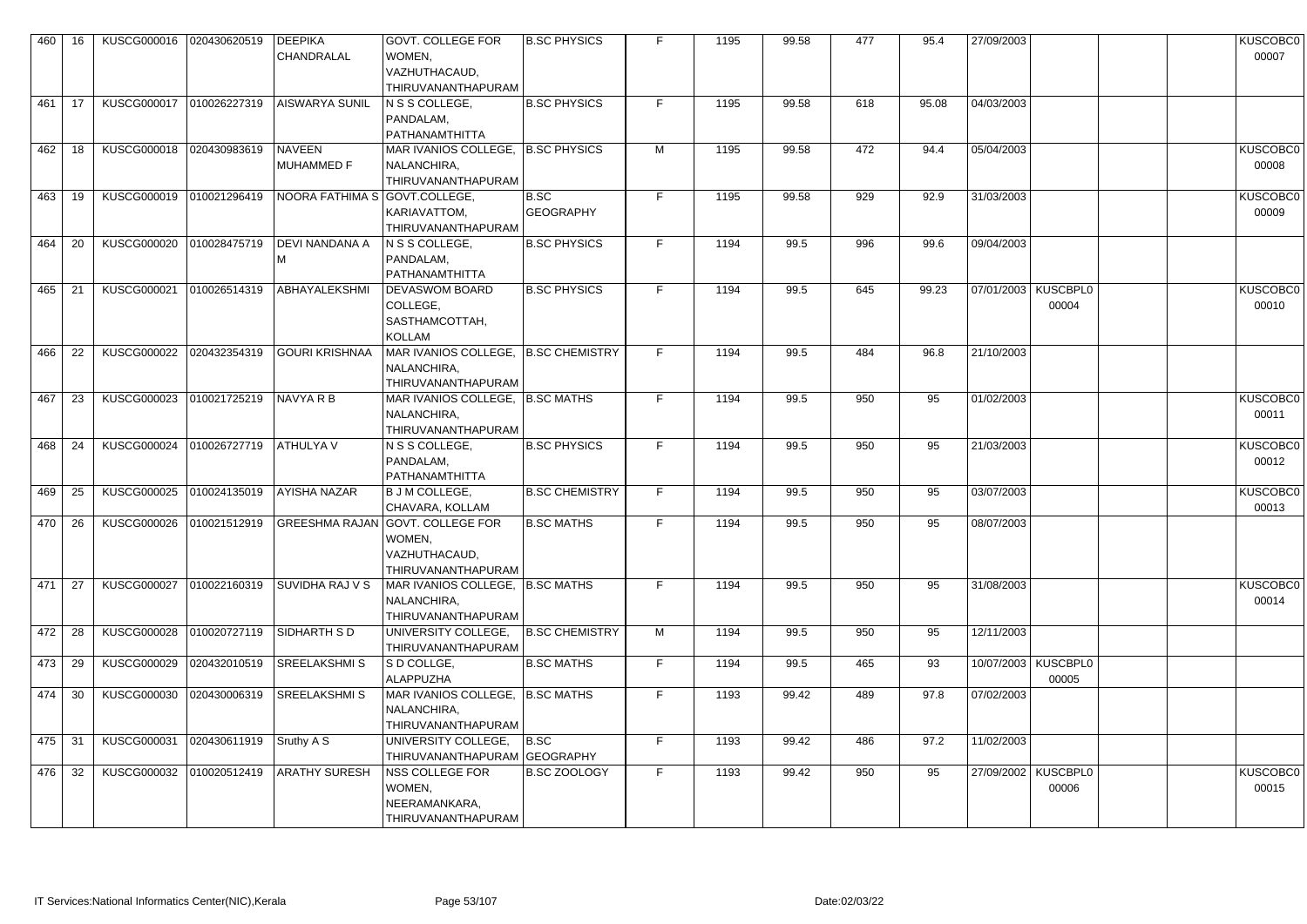| 477 | 33  | KUSCG000033              | 010025338319 | SANJANA BABU S                                        | MAR IVANIOS COLLEGE, B.SC PHYSICS<br>NALANCHIRA,<br><b>THIRUVANANTHAPURAM</b> |                        |    | 1193 | 99.42 | 950  | 95    | 08/11/2002 |                     |                 |
|-----|-----|--------------------------|--------------|-------------------------------------------------------|-------------------------------------------------------------------------------|------------------------|----|------|-------|------|-------|------------|---------------------|-----------------|
| 478 | 34  | KUSCG000034              | 010026043819 | ADWAITH S VIJAY                                       | $N$ S S COLLEGE,                                                              | <b>B.SC MATHS</b>      | M  | 1193 | 99.42 | 950  | 95    | 04/02/2003 |                     |                 |
|     |     |                          |              |                                                       | NILAMEL, KOLLAM                                                               |                        |    |      |       |      |       |            |                     |                 |
| 479 | 35  | <b>KUSCG000035</b>       | 010023947719 | ASWATHY JOSE                                          | THANGAL KUNJU                                                                 | <b>B.SC PHYSICS</b>    | F. | 1193 | 99.42 | 950  | 95    | 27/02/2003 |                     | <b>KUSCOBC0</b> |
|     |     |                          |              |                                                       | MUSALIAR COLLEGE OF                                                           |                        |    |      |       |      |       |            |                     | 00016           |
|     |     |                          |              |                                                       | ARTS AND SCIENCE,                                                             |                        |    |      |       |      |       |            |                     |                 |
|     |     |                          |              |                                                       | <b>KOLLAM</b>                                                                 |                        |    |      |       |      |       |            |                     |                 |
| 480 | 36  | <b>KUSCG000036</b>       | 010022449519 | NIRANJANA S                                           | UNIVERSITY COLLEGE,                                                           | <b>B.SC ZOOLOGY</b>    | F. | 1193 | 99.42 | 950  | 95    | 03/03/2003 |                     |                 |
|     |     |                          |              |                                                       | THIRUVANANTHAPURAM                                                            |                        |    |      |       |      |       |            |                     |                 |
| 481 | 37  | <b>KUSCG000037</b>       | 010060873319 | SANDHRA P M                                           | <b>GOVT. COLLEGE FOR</b>                                                      | <b>BSc Industrial</b>  | F. | 1193 | 99.42 | 950  | 95    | 12/06/2003 |                     | <b>KUSCOBC0</b> |
|     |     |                          |              |                                                       | WOMEN,                                                                        |                        |    |      |       |      |       |            |                     | 00017           |
|     |     |                          |              |                                                       | VAZHUTHACAUD,                                                                 | Microbiology           |    |      |       |      |       |            |                     |                 |
|     |     |                          |              |                                                       | THIRUVANANTHAPURAM                                                            |                        |    |      |       |      |       |            |                     |                 |
| 482 | 38  | <b>KUSCG000038</b>       | 010022113619 | <b>GOWRI RAJESH</b>                                   | <b>GOVT. COLLEGE FOR</b>                                                      | <b>B.SC STATISTICS</b> |    | 1193 | 99.42 | 950  | 95    | 19/09/2003 |                     | <b>KUSCOBC0</b> |
|     |     |                          |              |                                                       | WOMEN,                                                                        |                        |    |      |       |      |       |            |                     | 00018           |
|     |     |                          |              |                                                       | VAZHUTHACAUD,                                                                 |                        |    |      |       |      |       |            |                     |                 |
|     |     |                          |              |                                                       | THIRUVANANTHAPURAM                                                            |                        |    |      |       |      |       |            |                     |                 |
|     |     | KUSCG000039              | 020430635819 | <b>ADITHYA RAJU</b>                                   | <b>MAHATMA GANDHI</b>                                                         | <b>B.SC PHYSICS</b>    | F. | 1193 | 99.42 | 460  | 92    | 28/04/2003 |                     |                 |
| 483 | 39  |                          |              |                                                       |                                                                               |                        |    |      |       |      |       |            |                     |                 |
|     |     |                          |              |                                                       | COLLEGE, NALANCHIRA,                                                          |                        |    |      |       |      |       |            |                     |                 |
|     |     |                          |              |                                                       | THIRUVANANTHAPURAM                                                            |                        | F. |      |       |      |       |            |                     |                 |
| 484 | 40  | <b>KUSCG000040</b>       | 020432171919 |                                                       | JIYA DANI THOMAS CHRISTIAN COLLEGE,                                           | <b>B.SC ZOOLOGY</b>    |    | 1193 | 99.42 | 454  | 90.8  | 10/03/2003 |                     |                 |
|     |     |                          |              |                                                       | CHENGANNUR,                                                                   |                        |    |      |       |      |       |            |                     |                 |
|     |     |                          |              | <b>NIDHI A L</b>                                      | <b>ALAPPUZHA</b>                                                              |                        | E. | 1192 |       | 995  |       |            |                     |                 |
| 485 | -41 | <b>KUSCG000041</b>       | 010026747219 |                                                       | DEVASWOM BOARD                                                                | <b>B.SC MATHS</b>      |    |      | 99.33 |      | 99.5  | 20/04/2003 |                     |                 |
|     |     |                          |              |                                                       | COLLEGE,                                                                      |                        |    |      |       |      |       |            |                     |                 |
|     |     |                          |              |                                                       | SASTHAMCOTTAH,                                                                |                        |    |      |       |      |       |            |                     |                 |
|     |     |                          |              |                                                       | <b>KOLLAM</b>                                                                 |                        |    |      |       |      |       |            |                     |                 |
| 486 | 42  | <b>KUSCG000042</b>       | 010030059319 | <b>AKSHAY ARJUN</b>                                   | UNIVERSITY COLLEGE,                                                           | <b>B.SC PHYSICS</b>    | M  | 1192 | 99.33 | 1192 | 99.33 | 13/09/2002 |                     | <b>KUSCOBC0</b> |
|     |     |                          |              |                                                       | THIRUVANANTHAPURAM                                                            |                        |    |      |       |      |       |            |                     | 00019           |
|     |     |                          |              | 487 43   KUSCG000043   010025728719   ABHIL CHAND A R | ST.GREGORIOS                                                                  | <b>B.SC MATHS</b>      | M  | 1192 | 99.33 | 980  | 98    | 16/07/2003 |                     |                 |
|     |     |                          |              |                                                       | COLLEGE,                                                                      |                        |    |      |       |      |       |            |                     |                 |
|     |     |                          |              |                                                       | KOTTARAKKARA,                                                                 |                        |    |      |       |      |       |            |                     |                 |
|     |     |                          |              |                                                       | KOLLAM                                                                        |                        |    |      |       |      |       |            |                     |                 |
| 488 | 44  | KUSCG000044 020431083019 |              | ANJANA BABU                                           | N S S COLLEGE,                                                                | <b>B.SC PHYSICS</b>    | F. | 1192 | 99.33 | 484  | 96.8  | 21/03/2003 |                     |                 |
|     |     |                          |              |                                                       | PANDALAM,                                                                     |                        |    |      |       |      |       |            |                     |                 |
|     |     |                          |              |                                                       | PATHANAMTHITTA                                                                |                        |    |      |       |      |       |            | 12/04/2003 KUSCBPL0 | <b>KUSCOBC0</b> |
| 489 | 45  | <b>KUSCG000045</b>       | 010021990419 | <b>DEVIKA M</b>                                       | NSS COLLEGE FOR                                                               | <b>B.SC MATHS</b>      | F. | 1192 | 99.33 | 950  | 95    |            |                     |                 |
|     |     |                          |              |                                                       | WOMEN,                                                                        |                        |    |      |       |      |       |            | 00007               | 00020           |
|     |     |                          |              |                                                       | NEERAMANKARA,                                                                 |                        |    |      |       |      |       |            |                     |                 |
|     |     |                          |              |                                                       | THIRUVANANTHAPURAM                                                            |                        |    |      |       |      |       |            |                     |                 |
| 490 | 46  | KUSCG000046 010022486119 |              | RISWANA N L                                           | <b>GOVT. COLLEGE FOR</b>                                                      | <b>B.SC PHYSICS</b>    | F. | 1192 | 99.33 | 950  | 95    | 02/07/2003 |                     | <b>KUSCOBC0</b> |
|     |     |                          |              |                                                       | WOMEN,                                                                        |                        |    |      |       |      |       |            |                     | 00021           |
|     |     |                          |              |                                                       | VAZHUTHACAUD,                                                                 |                        |    |      |       |      |       |            |                     |                 |
|     |     |                          |              |                                                       | THIRUVANANTHAPURAM                                                            |                        |    |      |       |      |       |            |                     |                 |
| 491 | 47  | KUSCG000047 010024136619 |              | KEERTHI MOHAN                                         | UNIVERSITY COLLEGE,                                                           | <b>B.SC PHYSICS</b>    | F. | 1192 | 99.33 | 950  | 95    | 24/07/2003 |                     |                 |
|     |     |                          |              |                                                       | THIRUVANANTHAPURAM                                                            |                        |    |      |       |      |       |            |                     |                 |
| 492 | -48 | <b>KUSCG000048</b>       | 030685986219 | AMRUTHA A S                                           | <b>SREE NARAYANA</b>                                                          | <b>B.SC PHYSICS</b>    | F. | 1192 | 99.33 | 562  | 93.67 | 16/11/2002 |                     |                 |
|     |     |                          |              |                                                       | COLLEGE FOR WOMEN,                                                            |                        |    |      |       |      |       |            |                     |                 |
|     |     |                          |              |                                                       | <b>KOLLAM</b>                                                                 |                        |    |      |       |      |       |            |                     |                 |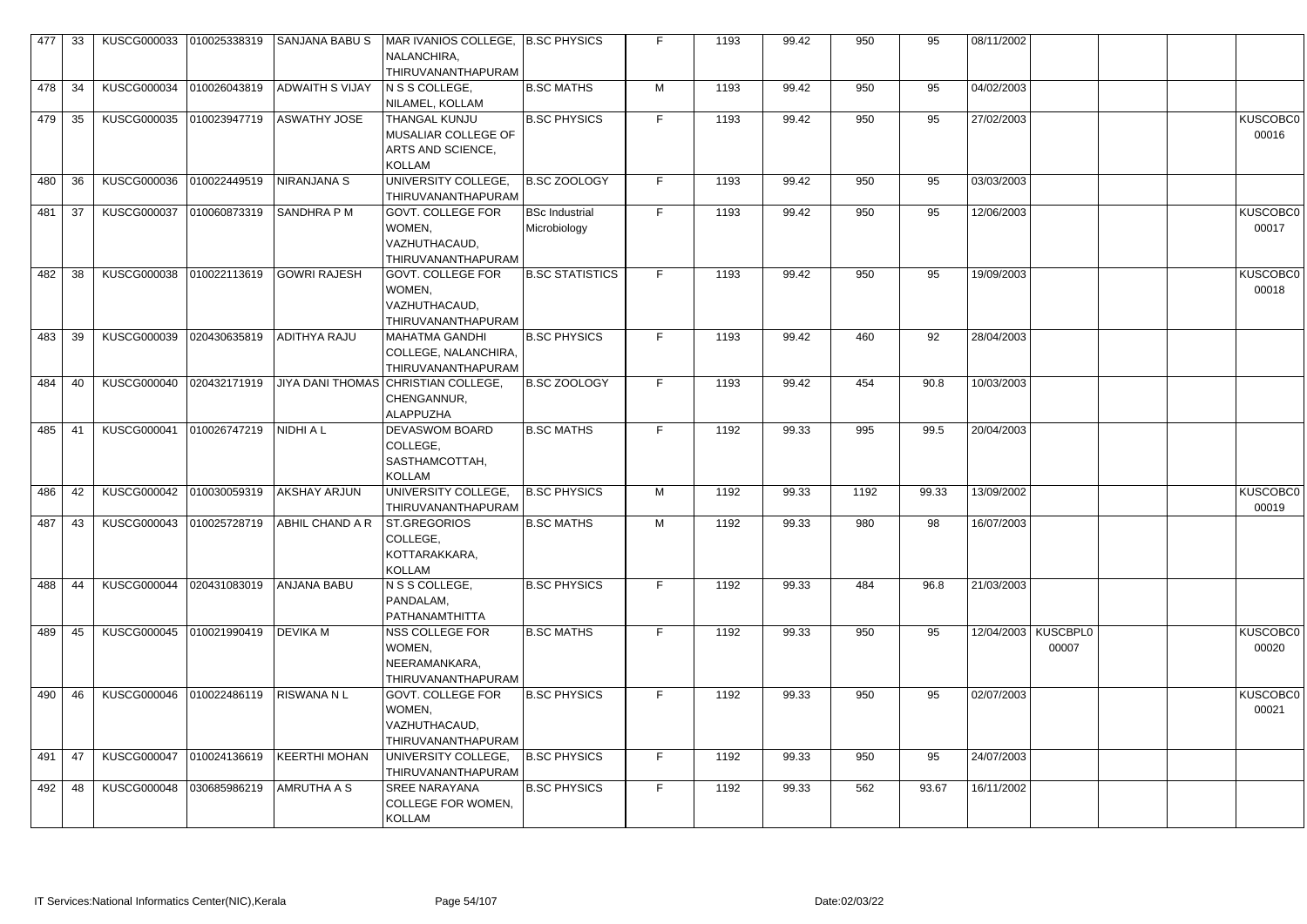| 493 | 49  | <b>KUSCG000049</b> | 020431881619 | <b>DEKSHINA S DEV</b>             | MAR IVANIOS COLLEGE, B.SC PHYSICS<br>NALANCHIRA,                          |                           |    | 1191 | 99.25 | 479  | 95.8  | 19/04/2003 |                                | KUSCOBC0<br>00022 |
|-----|-----|--------------------|--------------|-----------------------------------|---------------------------------------------------------------------------|---------------------------|----|------|-------|------|-------|------------|--------------------------------|-------------------|
| 494 | 50  | <b>KUSCG000050</b> | 020431211019 | <b>S ABHAI</b>                    | THIRUVANANTHAPURAM<br>S.N.COLLEGE, KOLLAM                                 | <b>B.SC MATHS</b>         | M  | 1191 | 99.25 | 477  | 95.4  | 02/07/2003 |                                | KUSCOBC0<br>00023 |
| 495 | -51 | <b>KUSCG000051</b> | 010022725819 | <b>DEVAGANGA A S</b>              | GOVT. COLLEGE,<br>ATTINGAL,<br>THIRUVANANTHAPURAM                         | <b>BSC</b><br>MATHEMATICS |    | 1191 | 99.25 | 950  | 95    | 19/05/2003 |                                |                   |
| 496 | 52  | <b>KUSCG000052</b> | 010021797719 | <b>RUKSANA</b><br><b>RAHMAN</b>   | ALL SAINTS COLLEGE,<br>THIRUVANANTHAPURAM                                 | <b>B.SC PHYSICS</b>       | F. | 1191 | 99.25 | 950  | 95    |            | 24/05/2003   KUSCBPL0<br>00008 | KUSCOBC0<br>00024 |
| 497 | 53  | KUSCG000053        | 010028068219 | <b>ANJANA BAIJU</b>               | S D COLLGE.<br><b>ALAPPUZHA</b>                                           | <b>B.SC CHEMISTRY</b>     | F. | 1191 | 99.25 | 950  | 95    | 18/10/2003 | <b>KUSCBPL0</b><br>00009       | KUSCOBC0<br>00025 |
| 498 | 54  | <b>KUSCG000054</b> | 020430829119 | <b>SALMA S</b>                    | <b>GOVT. COLLEGE FOR</b><br>WOMEN,<br>VAZHUTHACAUD,<br>THIRUVANANTHAPURAM | <b>B.SC MATHS</b>         | F  | 1191 | 99.25 | 464  | 92.8  | 12/09/2003 |                                |                   |
| 499 | 55  | <b>KUSCG000055</b> | 010042698619 | <b>DEVIKA T GANESH</b>            | <b>ST.GREGORIOS</b><br>COLLEGE,<br>KOTTARAKKARA,<br><b>KOLLAM</b>         | <b>B.SC MATHS</b>         |    | 1190 | 99.17 | 1000 | 100   | 17/03/2003 |                                |                   |
| 500 | 56  | <b>KUSCG000056</b> | 010026515119 | Amrithalekshmi                    | DEVASWOM BOARD<br>COLLEGE,<br>SASTHAMCOTTAH,<br><b>KOLLAM</b>             | <b>B.SC PHYSICS</b>       | F. | 1190 | 99.17 | 645  | 99.23 |            | 07/01/2003   KUSCBPL0<br>00010 | KUSCOBC0<br>00026 |
| 501 | 57  | <b>KUSCG000057</b> | 020430619719 | <b>AAVANI</b><br><b>JAYAKUMAR</b> | ALL SAINTS COLLEGE,<br>THIRUVANANTHAPURAM                                 | <b>B.SC MATHS</b>         | F. | 1190 | 99.17 | 479  | 95.8  | 16/02/2003 |                                |                   |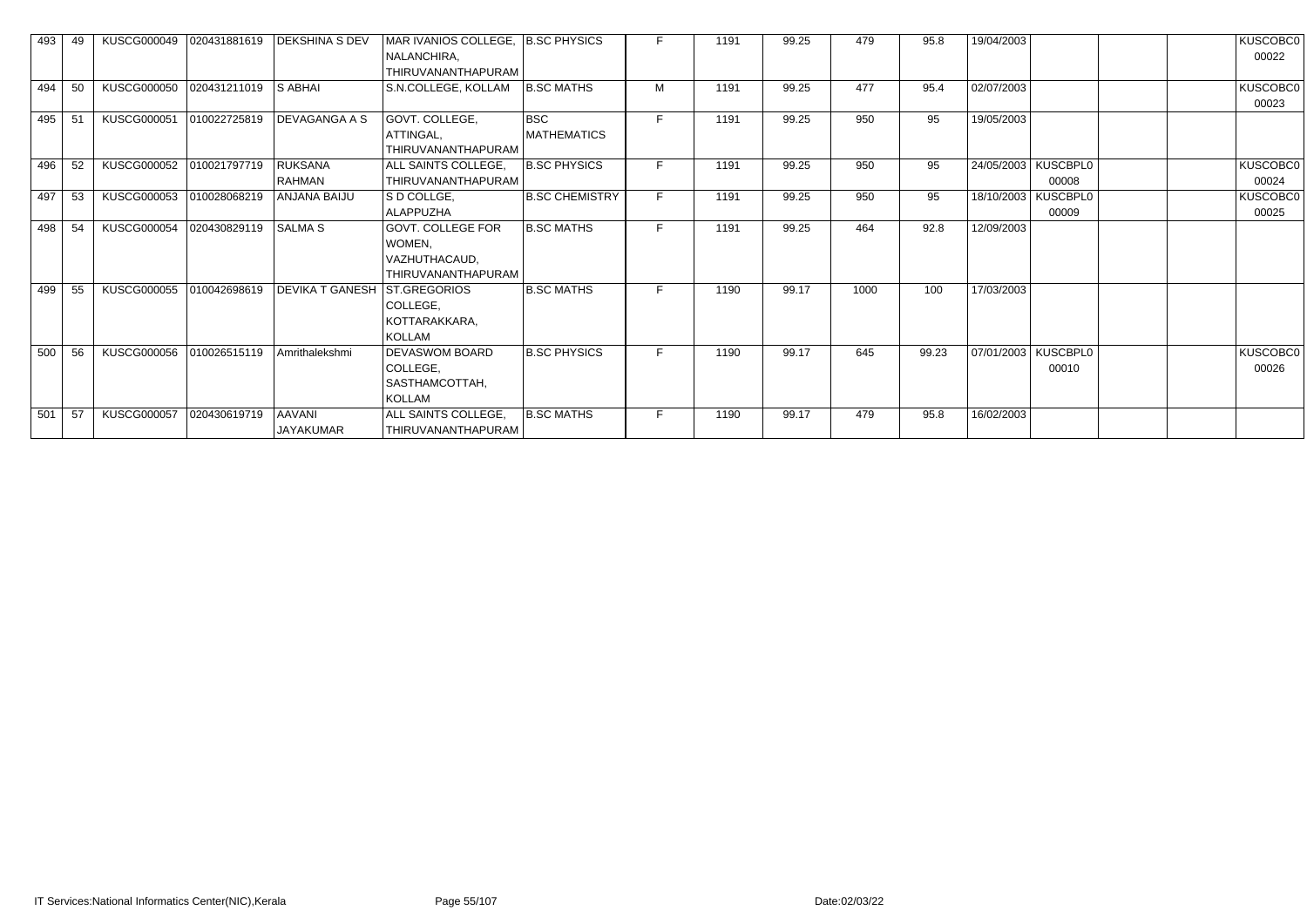### **STREAM:Science**

| <b>SSLC/EQVT</b><br><b>SSLC/EQVT</b><br><b>BPL list(if</b><br>list(if<br>qualifying<br>qualifying<br>applicable)<br>applicable)<br>exam<br>exam<br>exam<br>exam<br>F<br>04/10/2002   KUSCBPL0<br>KUSCBPL00000 010026774219<br><b>SREELEKSHMI B</b><br><b>MAHATMA GANDHI</b><br><b>B.SC PHYSICS</b><br>950<br>95<br>502<br>1190<br>99.17<br>COLLEGE, NALANCHIRA,<br>00011 | <b>SC/ST list(if</b><br><b>OBC list(if</b><br>applicable)<br>applicable)<br><b>KUSCOBC0</b><br>00031 |
|--------------------------------------------------------------------------------------------------------------------------------------------------------------------------------------------------------------------------------------------------------------------------------------------------------------------------------------------------------------------------|------------------------------------------------------------------------------------------------------|
|                                                                                                                                                                                                                                                                                                                                                                          |                                                                                                      |
|                                                                                                                                                                                                                                                                                                                                                                          |                                                                                                      |
|                                                                                                                                                                                                                                                                                                                                                                          |                                                                                                      |
|                                                                                                                                                                                                                                                                                                                                                                          |                                                                                                      |
| THIRUVANANTHAPURAM                                                                                                                                                                                                                                                                                                                                                       |                                                                                                      |
| KUSCBPL00000 010024089719<br><b>B.SC CHEMISTRY</b><br>F<br>18/11/2003 KUSCBPL0<br>503<br><b>DEVIPRIYA S</b><br><b>B J M COLLEGE,</b><br>99.17<br>950<br>95<br>$\overline{2}$<br>1190                                                                                                                                                                                     |                                                                                                      |
| 00012<br>2<br>CHAVARA, KOLLAM                                                                                                                                                                                                                                                                                                                                            |                                                                                                      |
| KUSCBPL00000 010029825219<br>KRISHNAPRIYA R<br>MAR IVANIOS COLLEGE, B.SC CHEMISTRY<br>F<br>21/02/2004   KUSCBPL0<br>504<br>1190<br>99.17<br>950<br>95<br>3                                                                                                                                                                                                               | <b>KUSCOBC0</b>                                                                                      |
| NALANCHIRA,<br>00013<br>3                                                                                                                                                                                                                                                                                                                                                | 00032                                                                                                |
| THIRUVANANTHAPURAM                                                                                                                                                                                                                                                                                                                                                       |                                                                                                      |
| F<br>22/02/2003 KUSCBPL0<br>KUSCBPL00000 010021719119<br><b>APARNA P R</b><br>MAR IVANIOS COLLEGE, B.SC MATHS<br>95<br>505<br>1189<br>99.08<br>950<br>-4                                                                                                                                                                                                                 |                                                                                                      |
| NALANCHIRA,<br>00014                                                                                                                                                                                                                                                                                                                                                     |                                                                                                      |
| THIRUVANANTHAPURAM                                                                                                                                                                                                                                                                                                                                                       |                                                                                                      |
| F<br>26/04/2003   KUSCBPL0<br>506<br>KUSCBPL00000 010023474819<br><b>BEEGUM FATHIMA</b><br>MANNANIYA COLLEGE<br><b>B.SC CHEMISTRY</b><br>1189<br>99.08<br>950<br>95<br>-5                                                                                                                                                                                                | <b>KUSCOBC0</b>                                                                                      |
| ls s<br>OF ARTS AND SCIENCE,<br>00015<br>-5                                                                                                                                                                                                                                                                                                                              | 00036                                                                                                |
| THIRUVANANTHAPURAM                                                                                                                                                                                                                                                                                                                                                       |                                                                                                      |
| 17/06/2003 KUSCBPL0<br>KUSCBPL00000 010026315519<br><b>GOKUL SAJEEV</b><br>S.N.COLLEGE, KOLLAM<br><b>B.SC PHYSICS</b><br>507<br>M<br>1189<br>99.08<br>950<br>95<br>-6                                                                                                                                                                                                    | <b>KUSCOBC0</b>                                                                                      |
| 00016<br>6                                                                                                                                                                                                                                                                                                                                                               | 00037                                                                                                |
| KUSCBPL00000 010042272819<br><b>GOVT. COLLEGE FOR</b><br>08/10/2002   KUSCBPL0<br>SUBHILA.V<br><b>B.SC CHEMISTRY</b><br>F<br>508<br>1189<br>99.08<br>939<br>93.9                                                                                                                                                                                                         | <b>KUSCOBC0</b>                                                                                      |
| $\overline{7}$<br>WOMEN,<br>00017                                                                                                                                                                                                                                                                                                                                        | 00039                                                                                                |
| VAZHUTHACAUD,                                                                                                                                                                                                                                                                                                                                                            |                                                                                                      |
| THIRUVANANTHAPURAM                                                                                                                                                                                                                                                                                                                                                       |                                                                                                      |
| KUSCBPL00000 010026250019<br>25/09/2002   KUSCBPL0<br>K A SABARINADH<br>$ $ N S S COLLEGE.<br>B.SC<br>M<br>99<br>509<br>1188<br>618<br>95.08<br>-8                                                                                                                                                                                                                       |                                                                                                      |
| PANDALAM,<br><b>GEOGRAPHY</b><br>00018<br>8<br>PATHANAMTHITTA                                                                                                                                                                                                                                                                                                            |                                                                                                      |
| KUSCBPL00000 010022140719<br><b>GOVT. COLLEGE FOR</b><br>F<br>30/05/2002 KUSCBPL0<br>DARSANA J S<br><b>B.SC PHYSICS</b><br>99<br>950<br>95<br>510<br>1188<br>-9                                                                                                                                                                                                          | <b>KUSCOBC0</b>                                                                                      |
| 00019<br>WOMEN,<br>9                                                                                                                                                                                                                                                                                                                                                     | 00040                                                                                                |
| VAZHUTHACAUD,                                                                                                                                                                                                                                                                                                                                                            |                                                                                                      |
| THIRUVANANTHAPURAM                                                                                                                                                                                                                                                                                                                                                       |                                                                                                      |
| KUSCBPL00001 010028227219<br>20/03/2003   KUSCBPL0<br>511<br>AZHER N<br>S D COLLGE,<br>B.SC<br>M<br>99<br>950<br>95<br>$10^{-}$<br>1188                                                                                                                                                                                                                                  | <b>KUSCOBC0</b>                                                                                      |
| <b>ALAPPUZHA</b><br><b>MICROBIOLOGY</b><br>00020<br>$\Omega$                                                                                                                                                                                                                                                                                                             | 00044                                                                                                |
| 24/04/2003   KUSCBPL0<br>KUSCBPL00001 010021930919<br><b>MAHATMA GANDHI</b><br><b>B.SC PHYSICS</b><br>99<br><b>VISHNUS</b><br>M<br>1188<br>950<br>95<br>$512$ 11                                                                                                                                                                                                         |                                                                                                      |
| COLLEGE, NALANCHIRA,<br>00021                                                                                                                                                                                                                                                                                                                                            |                                                                                                      |
| THIRUVANANTHAPURAM                                                                                                                                                                                                                                                                                                                                                       |                                                                                                      |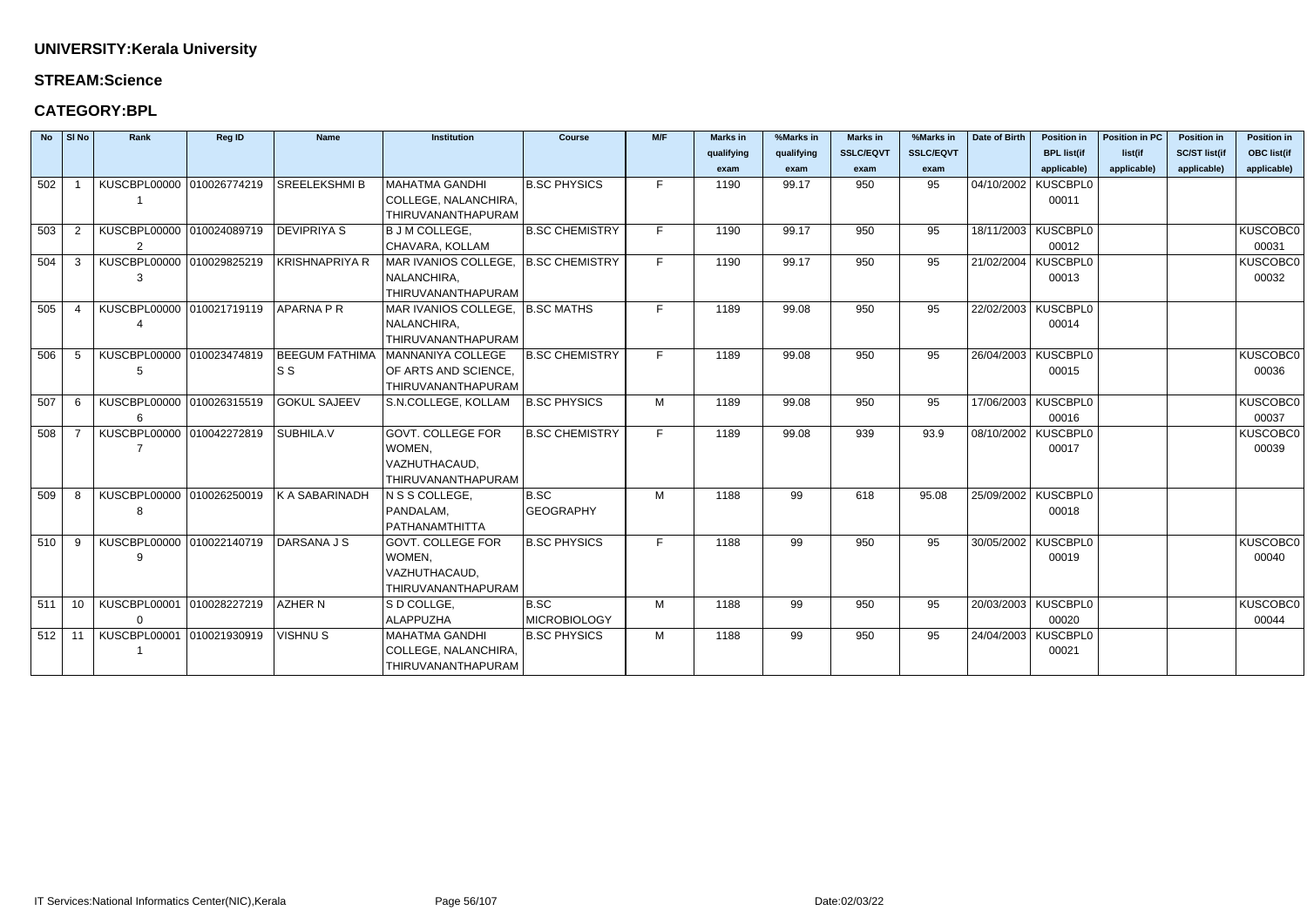### **STREAM:Science**

| <b>No</b> | SI No | Rank                                        | <b>Reg ID</b> | <b>Name</b>          | <b>Institution</b>                  | <b>Course</b>          | M/F | <b>Marks in</b> | %Marks in  | <b>Marks in</b>  | %Marks in        | Date of Birth | <b>Position in</b>    | <b>Position in PC</b> | <b>Position in</b>   | <b>Position in</b> |
|-----------|-------|---------------------------------------------|---------------|----------------------|-------------------------------------|------------------------|-----|-----------------|------------|------------------|------------------|---------------|-----------------------|-----------------------|----------------------|--------------------|
|           |       |                                             |               |                      |                                     |                        |     | qualifying      | qualifying | <b>SSLC/EQVT</b> | <b>SSLC/EQVT</b> |               | <b>BPL list(if</b>    | list(if               | <b>SC/ST list(if</b> | <b>OBC list(if</b> |
|           |       |                                             |               |                      |                                     |                        |     | exam            | exam       | exam             | exam             |               | applicable)           | applicable)           | applicable)          | applicable)        |
| 513       |       | KUSCOBC00000 020430992419                   |               | <b>AKASH A</b>       | N S S COLLEGE,                      | <b>B.SC MATHS</b>      | М   | 1190            | 99.17      | 479              | 95.8             | 31/03/2003    |                       |                       |                      | KUSCOBC0           |
|           |       |                                             |               |                      | NILAMEL, KOLLAM                     |                        |     |                 |            |                  |                  |               |                       |                       |                      | 00027              |
| 514       | 2     | KUSCOBC00000 010022722419                   |               | <b>ALFINA H</b>      | N S S COLLEGE,                      | <b>B.SC PHYSICS</b>    | F.  | 1190            | 99.17      | 950              | 95               | 18/11/2002    |                       |                       |                      | <b>KUSCOBC0</b>    |
|           |       |                                             |               |                      | NILAMEL, KOLLAM                     |                        |     |                 |            |                  |                  |               |                       |                       |                      | 00028              |
| 515       | -3    | KUSCOBC00000 010025127319                   |               | <b>FATHIMA S</b>     | <b>GOVT. COLLEGE FOR</b>            | <b>BSc Psychology</b>  | F.  | 1190            | 99.17      | 950              | 95               | 07/12/2002    |                       |                       |                      | <b>KUSCOBC0</b>    |
|           |       | 3                                           |               |                      | WOMEN,                              |                        |     |                 |            |                  |                  |               |                       |                       |                      | 00029              |
|           |       |                                             |               |                      | VAZHUTHACAUD,                       |                        |     |                 |            |                  |                  |               |                       |                       |                      |                    |
|           |       |                                             |               |                      | THIRUVANANTHAPURAM                  |                        |     |                 |            |                  |                  |               |                       |                       |                      |                    |
| 516       |       | KUSCOBC00000 010024955019                   |               | <b>SREE DHANYA C</b> | <b>SREE NARAYANA</b>                | <b>B.SC ZOOLOGY</b>    | F   | 1190            | 99.17      | 950              | 95               | 21/09/2003    |                       |                       |                      | <b>KUSCOBC0</b>    |
|           |       |                                             |               |                      | <b>COLLEGE FOR WOMEN,</b>           |                        |     |                 |            |                  |                  |               |                       |                       |                      | 00030              |
|           |       |                                             |               |                      | KOLLAM                              |                        |     |                 |            |                  |                  |               |                       |                       |                      |                    |
| 517       | -5    | KUSCOBC00000 010022270219                   |               | ALI SIDHEEK A N      | MAR IVANIOS COLLEGE, B.SC MATHS     |                        | M   | 1190            | 99.17      | 929              | 92.9             | 24/04/2003    |                       |                       |                      | <b>KUSCOBC0</b>    |
|           |       | 5                                           |               |                      | NALANCHIRA,                         |                        |     |                 |            |                  |                  |               |                       |                       |                      | 00033              |
|           |       |                                             |               |                      | THIRUVANANTHAPURAM                  |                        |     |                 |            |                  |                  |               |                       |                       |                      |                    |
| 518       | -6    | KUSCOBC00000 010024186819                   |               | <b>ANJALI</b>        | UNIVERSITY COLLEGE,                 | B.SC                   | F.  | 1189            | 99.08      | 99               | 99               | 07/11/2003    |                       |                       |                      | KUSCOBC0           |
|           |       | 6                                           |               | ANILKUMAR            | THIRUVANANTHAPURAM GEOGRAPHY        |                        |     |                 |            |                  |                  |               |                       |                       |                      | 00034              |
| 519       |       | KUSCOBC00000 010026730519                   |               | <b>NANDANA S</b>     | <b>TKMMCOLLEGE,</b>                 | <b>B.SC. CHEMISTRY</b> | F.  | 1189            | 99.08      | 950              | 95               | 12/01/2003    |                       |                       |                      | <b>KUSCOBC0</b>    |
|           |       |                                             |               |                      | NANGIARKULANGARA,                   | AND INDUSTRIAL         |     |                 |            |                  |                  |               |                       |                       |                      | 00035              |
|           |       |                                             |               |                      | <b>ALAPPUZHA</b>                    | <b>CHEMISTRY</b>       |     |                 |            |                  |                  |               |                       |                       |                      |                    |
| 520       | -8    | KUSCOBC00000 010022536119                   |               | SOORYA G S           | S N COLLEGE, SIVAGIRI, B.SC PHYSICS |                        |     | 1189            | 99.08      | 950              | 95               | 18/07/2003    |                       |                       |                      | <b>KUSCOBC0</b>    |
|           |       | 8                                           |               |                      | VARKALA,                            |                        |     |                 |            |                  |                  |               |                       |                       |                      | 00038              |
|           |       |                                             |               |                      | THIRUVANANTHAPURAM                  |                        |     |                 |            |                  |                  |               |                       |                       |                      |                    |
| 521       | -9    | KUSCOBC00000 010058558018                   |               | <b>AMEEN PAREESA</b> | GOVT.COLLEGE,                       | B.SC                   | M   | 1188            | 99         | 950              | 95               | 25/07/2002    |                       |                       |                      | <b>KUSCOBC0</b>    |
|           |       | 9                                           |               | ZIDHIQ               | KARIAVATTOM,                        | <b>BIOTECHNOLOGY</b>   |     |                 |            |                  |                  |               |                       |                       |                      | 00041              |
|           |       |                                             |               |                      | THIRUVANANTHAPURAM                  |                        |     |                 |            |                  |                  |               |                       |                       |                      |                    |
| 522       | 10    | KUSCOBC00001 010063300319                   |               | SAAD M B             | GOVT.COLLEGE,                       | B.SC                   | M   | 1188            | 99         | 950              | 95               | 03/08/2002    |                       |                       |                      | KUSCOBC0           |
|           |       | $\Omega$                                    |               |                      | KARIAVATTOM,                        | GEOGRAPHY              |     |                 |            |                  |                  |               |                       |                       |                      | 00042              |
|           |       | 523 11 KUSCOBC00001 010020611119 DEVIKA B R |               |                      | THIRUVANANTHAPURAM                  |                        | F.  |                 |            |                  |                  | 25/11/2002    |                       |                       |                      | <b>KUSCOBC0</b>    |
|           |       |                                             |               |                      | <b>GOVT. COLLEGE FOR</b><br>WOMEN,  | <b>B.SC CHEMISTRY</b>  |     | 1188            | 99         | 950              | 95               |               |                       |                       |                      | 00043              |
|           |       |                                             |               |                      | VAZHUTHACAUD,                       |                        |     |                 |            |                  |                  |               |                       |                       |                      |                    |
|           |       |                                             |               |                      | THIRUVANANTHAPURAM                  |                        |     |                 |            |                  |                  |               |                       |                       |                      |                    |
| 524       |       | 12   KUSCOBC00001   010024056019            |               | AMRUTHENDU M         | MAHATMA GANDHI                      | <b>B.SC MATHS</b>      | Е.  | 1188            | 99         | 950              | 95               | 25/05/2004    |                       |                       |                      | <b>KUSCOBC0</b>    |
|           |       | 2                                           |               |                      | COLLEGE, NALANCHIRA,                |                        |     |                 |            |                  |                  |               |                       |                       |                      | 00045              |
|           |       |                                             |               |                      | THIRUVANANTHAPURAM                  |                        |     |                 |            |                  |                  |               |                       |                       |                      |                    |
| 525       |       | 13   KUSCOBC00001   010029217919            |               | <b>APARNA B</b>      | <b>BISHOP MOORE</b>                 | <b>B.SC PHYSICS</b>    | F.  | 1187            | 98.92      | 980              | 98               |               | 19/03/2002 KUSCBPL0   |                       |                      | <b>KUSCOBC0</b>    |
|           |       | 3                                           |               |                      | COLLEGE,                            |                        |     |                 |            |                  |                  |               | 00023                 |                       |                      | 00046              |
|           |       |                                             |               |                      | MAVELIKKARA,                        |                        |     |                 |            |                  |                  |               |                       |                       |                      |                    |
|           |       |                                             |               |                      | ALAPPUZHA                           |                        |     |                 |            |                  |                  |               |                       |                       |                      |                    |
| 526       |       | 14   KUSCOBC00001   010025570719            |               | <b>AISWARYA</b>      | <b>GOVT. COLLEGE FOR</b>            | <b>B.SC PHYSICS</b>    | F.  | 1187            | 98.92      | 950              | 95               |               | 13/06/2002   KUSCBPL0 |                       |                      | KUSCOBC0           |
|           |       |                                             |               | <b>SANTHOSH</b>      | WOMEN,                              |                        |     |                 |            |                  |                  |               | 00024                 |                       |                      | 00047              |
|           |       |                                             |               |                      | VAZHUTHACAUD,                       |                        |     |                 |            |                  |                  |               |                       |                       |                      |                    |
|           |       |                                             |               |                      | THIRUVANANTHAPURAM                  |                        |     |                 |            |                  |                  |               |                       |                       |                      |                    |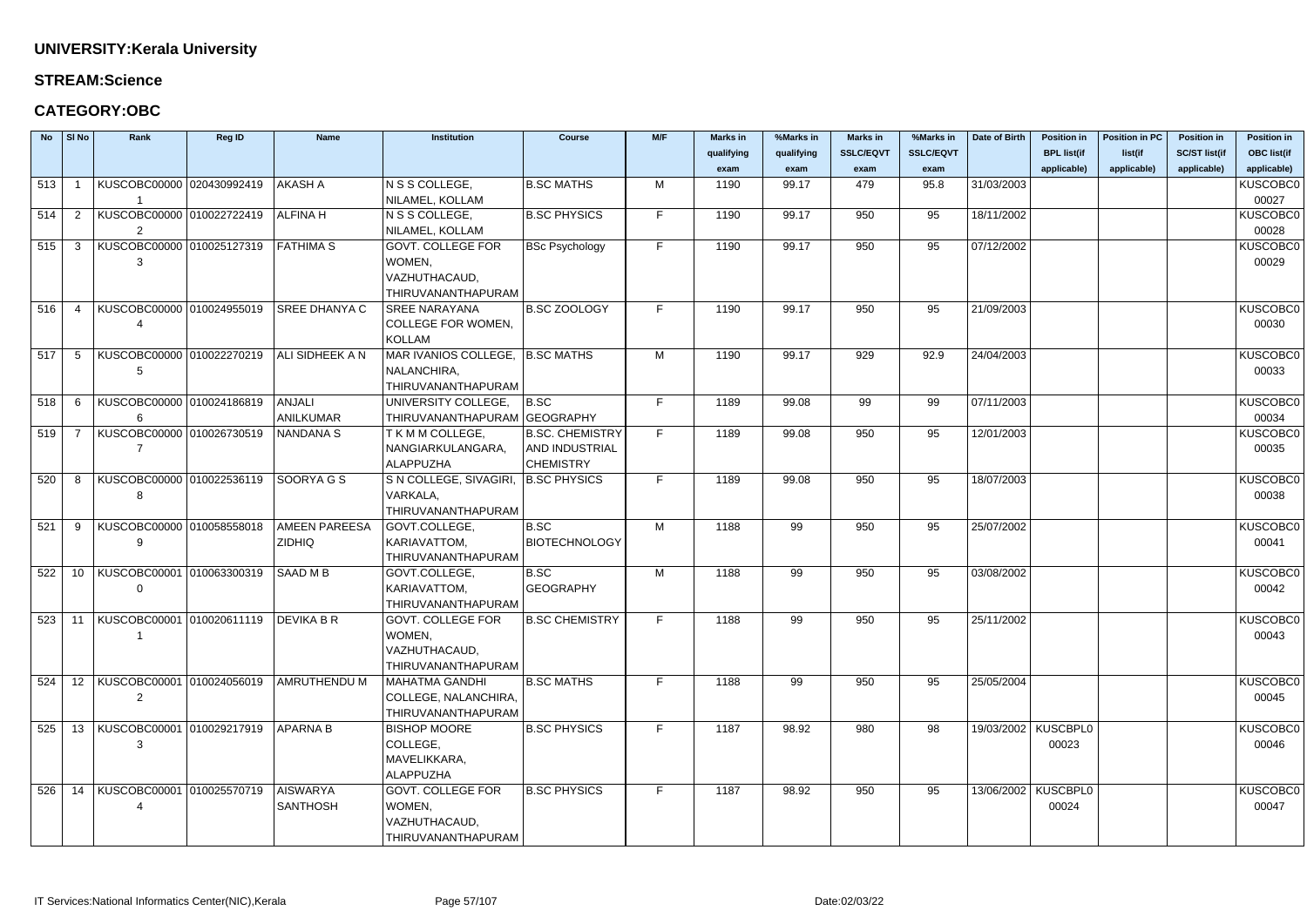| 527 | 15 | KUSCOBC00001 010021998019             | MALAVIKA N S                         | NSS COLLEGE FOR<br>WOMEN,<br>NEERAMANKARA,<br><b>THIRUVANANTHAPURAM</b>   | <b>B.SC CHEMISTRY</b>            |    | 1187 | 98.92 | 950 | 95   |            | 18/11/2002   KUSCBPL0<br>00025 | KUSCOBC0<br>00048        |
|-----|----|---------------------------------------|--------------------------------------|---------------------------------------------------------------------------|----------------------------------|----|------|-------|-----|------|------------|--------------------------------|--------------------------|
| 528 |    | 16   KUSCOBC00001   010024086919<br>6 | ATHIRA A                             | UNIVERSITY COLLEGE,<br>THIRUVANANTHAPURAM                                 | <b>B.SC MATHS</b>                | F. | 1187 | 98.92 | 950 | 95   |            | 03/01/2003 KUSCBPL0<br>00026   | <b>KUSCOBC0</b><br>00049 |
| 529 |    | 17   KUSCOBC00001   010021993319      | <b>GOPIKA M</b>                      | NSS COLLEGE FOR<br>WOMEN,<br>NEERAMANKARA,<br>THIRUVANANTHAPURAM          | <b>B.SC MATHS</b>                | F  | 1187 | 98.92 | 950 | 95   |            | 12/04/2003   KUSCBPL0<br>00027 | KUSCOBC0<br>00050        |
| 530 |    | 18   KUSCOBC00001   010025225719<br>8 | <b>ARCHA A</b>                       | <b>B J M COLLEGE,</b><br>CHAVARA, KOLLAM                                  | <b>B.SC CHEMISTRY</b>            | F. | 1187 | 98.92 | 950 | 95   | 07/08/2003 |                                | KUSCOBC0<br>00051        |
| 531 | 19 | KUSCOBC00001 010022856819<br>9        | AMINA A                              | GOVT. COLLEGE,<br>ATTINGAL,<br>THIRUVANANTHAPURAM                         | <b>BSC</b><br><b>MATHEMATICS</b> | F. | 1187 | 98.92 | 950 | 95   | 21/08/2003 | <b>KUSCBPL0</b><br>00028       | KUSCOBC0<br>00052        |
| 532 | 20 | KUSCOBC00002 010023944919<br>$\Omega$ | <b>ALKAS</b>                         | FATIMA MATA NATIONAL B.SC PHYSICS<br><b>COLLEGE, KOLLAM</b>               |                                  | F. | 1187 | 98.92 | 950 | 95   | 19/10/2003 |                                | <b>KUSCOBC0</b><br>00053 |
| 533 | 21 | KUSCOBC00002 010023200119             | NIVEDA N V                           | <b>MAHATMA GANDHI</b><br>COLLEGE, NALANCHIRA,<br>THIRUVANANTHAPURAM       | <b>B.SC PHYSICS</b>              | F  | 1187 | 98.92 | 950 | 95   | 11/12/2003 |                                | KUSCOBC0<br>00054        |
| 534 | 22 | KUSCOBC00002 020436085718             | Neha Manojkumar                      | GOVT.COLLEGE,<br>KARIAVATTOM,<br>THIRUVANANTHAPURAM                       | B.SC<br><b>BIOCHEMISTRY</b>      | F. | 1187 | 98.92 | 471 | 94.2 | 18/05/2002 |                                | KUSCOBC0<br>00055        |
| 535 | 23 | KUSCOBC00002 020431011419<br>3        | AMINA A N                            | ST. JOHNS COLLEGE,<br>ANCHAL, KOLLAM                                      | <b>B.SC CHEMISTRY</b>            | F  | 1187 | 98.92 | 471 | 94.2 | 20/01/2003 | KUSCBPL0<br>00030              | KUSCOBC0<br>00056        |
| 536 | 24 | KUSCOBC00002 020430982319             | <b>AYSWARYA ANIL</b><br><b>KUMAR</b> | MAR IVANIOS COLLEGE, B.SC ZOOLOGY<br>NALANCHIRA,<br>THIRUVANANTHAPURAM    |                                  | F  | 1187 | 98.92 | 464 | 92.8 | 07/11/2003 |                                | KUSCOBC0<br>00057        |
| 537 | 25 | KUSCOBC00002 020430558919<br>5        | <b>RITHIKA R</b>                     | <b>GOVT. COLLEGE FOR</b><br>WOMEN,<br>VAZHUTHACAUD,<br>THIRUVANANTHAPURAM | <b>B.SC MATHS</b>                | F  | 1187 | 98.92 | 451 | 90.2 | 11/06/2003 |                                | <b>KUSCOBC0</b><br>00058 |
| 538 | 26 | KUSCOBC00002 020431343419<br>6        | <b>PARVATHY ANIL</b>                 | FATIMA MATA NATIONAL   BSc Geology<br><b>COLLEGE, KOLLAM</b>              |                                  | F. | 1187 | 98.92 | 540 | 90   | 15/08/2003 |                                | KUSCOBC0<br>00059        |
| 539 | 27 | KUSCOBC00002 010028477419             | <b>LEKSHMI</b><br><b>NANDANA S</b>   | <b>BISHOP MOORE</b><br>COLLEGE,<br>MAVELIKKARA,<br><b>ALAPPUZHA</b>       | <b>B.SC CHEMISTRY</b>            | F  | 1186 | 98.83 | 950 | 95   | 31/10/2003 |                                | KUSCOBC0<br>00060        |
| 540 | 28 | KUSCOBC00002 020430690019<br>8        | <b>JISHA J</b>                       | <b>GOVT. COLLEGE FOR</b><br>WOMEN,<br>VAZHUTHACAUD,<br>THIRUVANANTHAPURAM | <b>B.SC MATHS</b>                | F  | 1185 | 98.75 | 477 | 95.4 | 29/02/2004 |                                | KUSCOBC0<br>00061        |
| 541 | 29 | KUSCOBC00002 010027408319<br>9        | <b>ANJAB A</b>                       | MAR IVANIOS COLLEGE, B.SC CHEMISTRY<br>NALANCHIRA,<br>THIRUVANANTHAPURAM  |                                  | M  | 1185 | 98.75 | 950 | 95   | 17/01/2003 |                                | KUSCOBC0<br>00062        |
| 542 | 30 | KUSCOBC00003 010025915019<br>$\Omega$ | <b>AFSANA S</b>                      | ST. JOHNS COLLEGE,<br>ANCHAL, KOLLAM                                      | <b>B.SC MATHS</b>                | F. | 1185 | 98.75 | 950 | 95   | 15/02/2003 |                                | KUSCOBC0<br>00063        |
| 543 | 31 | KUSCOBC00003 010061713618             | <b>VYSHNAVI S</b>                    | GOVT.COLLEGE,<br>KARIAVATTOM,<br>THIRUVANANTHAPURAM                       | B.SC<br><b>BIOTECHNOLOGY</b>     | F. | 1184 | 98.67 | 950 | 95   |            | 18/06/2002 KUSCBPL0<br>00032   | KUSCOBC0<br>00064        |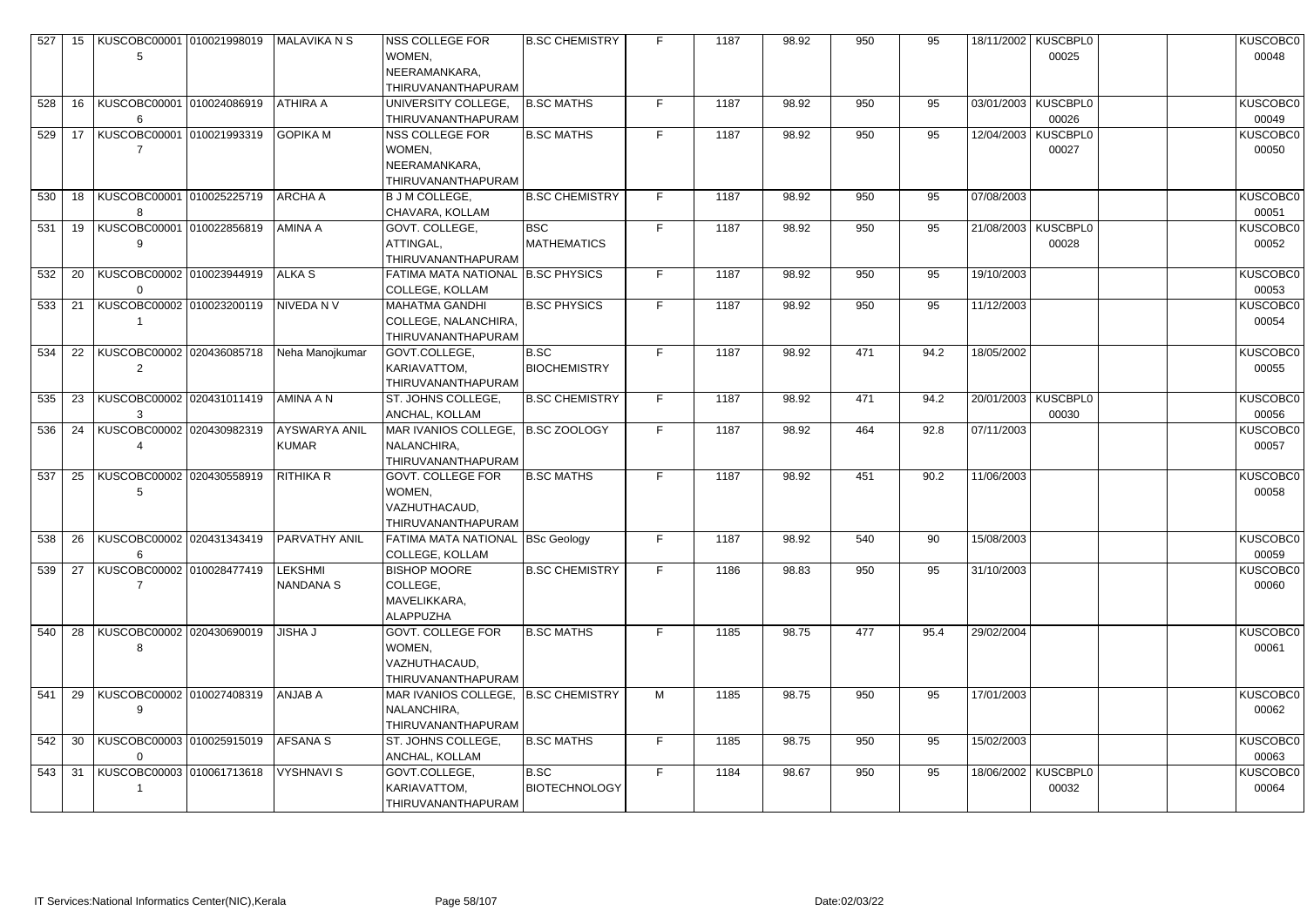### **STREAM:Science**

## **CATEGORY:Physically Challenged**

| <b>No</b> | SI No | Rank                      | <b>Reg ID</b> | <b>Name</b>         | <b>Institution</b>  | <b>Course</b>       | M/F | <b>Marks</b> in | %Marks in  | <b>Marks in</b>  | %Marks in        | Date of Birth | <b>Position in</b>               | Position in PC | <b>Position in</b>   | <b>Position in</b> |
|-----------|-------|---------------------------|---------------|---------------------|---------------------|---------------------|-----|-----------------|------------|------------------|------------------|---------------|----------------------------------|----------------|----------------------|--------------------|
|           |       |                           |               |                     |                     |                     |     | qualifying      | qualifying | <b>SSLC/EQVT</b> | <b>SSLC/EQVT</b> |               | <b>BPL list(if</b>               | list(if        | <b>SC/ST list(if</b> | <b>OBC</b> list(if |
|           |       |                           |               |                     |                     |                     |     | exam            | exam       | exam             | exam             |               | applicable)                      | applicable)    | applicable)          | applicable)        |
| 544       |       | KUSCPH000001 010025471419 |               | <b>SNEHA MARIAM</b> | GOVT. COLLEGE FOR   | <b>B.SC PHYSICS</b> |     | 1176            | 98         | 950              | 95               |               | 18/09/2003   KUSCBPL0   KUSCPH00 |                |                      |                    |
|           |       |                           |               | SUNNY               | WOMEN,              |                     |     |                 |            |                  |                  |               | 00063                            | 0001           |                      |                    |
|           |       |                           |               |                     | VAZHUTHACAUD,       |                     |     |                 |            |                  |                  |               |                                  |                |                      |                    |
|           |       |                           |               |                     | THIRUVANANTHAPURAM  |                     |     |                 |            |                  |                  |               |                                  |                |                      |                    |
| 545       |       | KUSCPH000002 010023333319 |               | KARTHIK J S         | IQBAL COLLEGE,      | <b>B.SC PHYSICS</b> | м   | 1080            | 90         | 898              | 89.8             |               | 24/11/2003   KUSCBPL0   KUSCPH00 |                |                      |                    |
|           |       |                           |               |                     | PERINGAMMALA,       |                     |     |                 |            |                  |                  |               | 00368                            | 0002           |                      |                    |
|           |       |                           |               |                     | THIRUVANANTHAPURAM  |                     |     |                 |            |                  |                  |               |                                  |                |                      |                    |
| 546       |       | KUSCPH000003 010028255719 |               | A.K. SWAMY          | <b>BISHOP MOORE</b> | <b>B.SC MATHS</b>   | M   | 1064            | 88.67      | 950              | 95               | 24/10/2004    |                                  | KUSCPH00       |                      |                    |
|           |       |                           |               | NARAYANAN           | COLLEGE,            |                     |     |                 |            |                  |                  |               |                                  | 0003           |                      |                    |
|           |       |                           |               |                     | MAVELIKKARA,        |                     |     |                 |            |                  |                  |               |                                  |                |                      |                    |
|           |       |                           |               |                     | <b>ALAPPUZHA</b>    |                     |     |                 |            |                  |                  |               |                                  |                |                      |                    |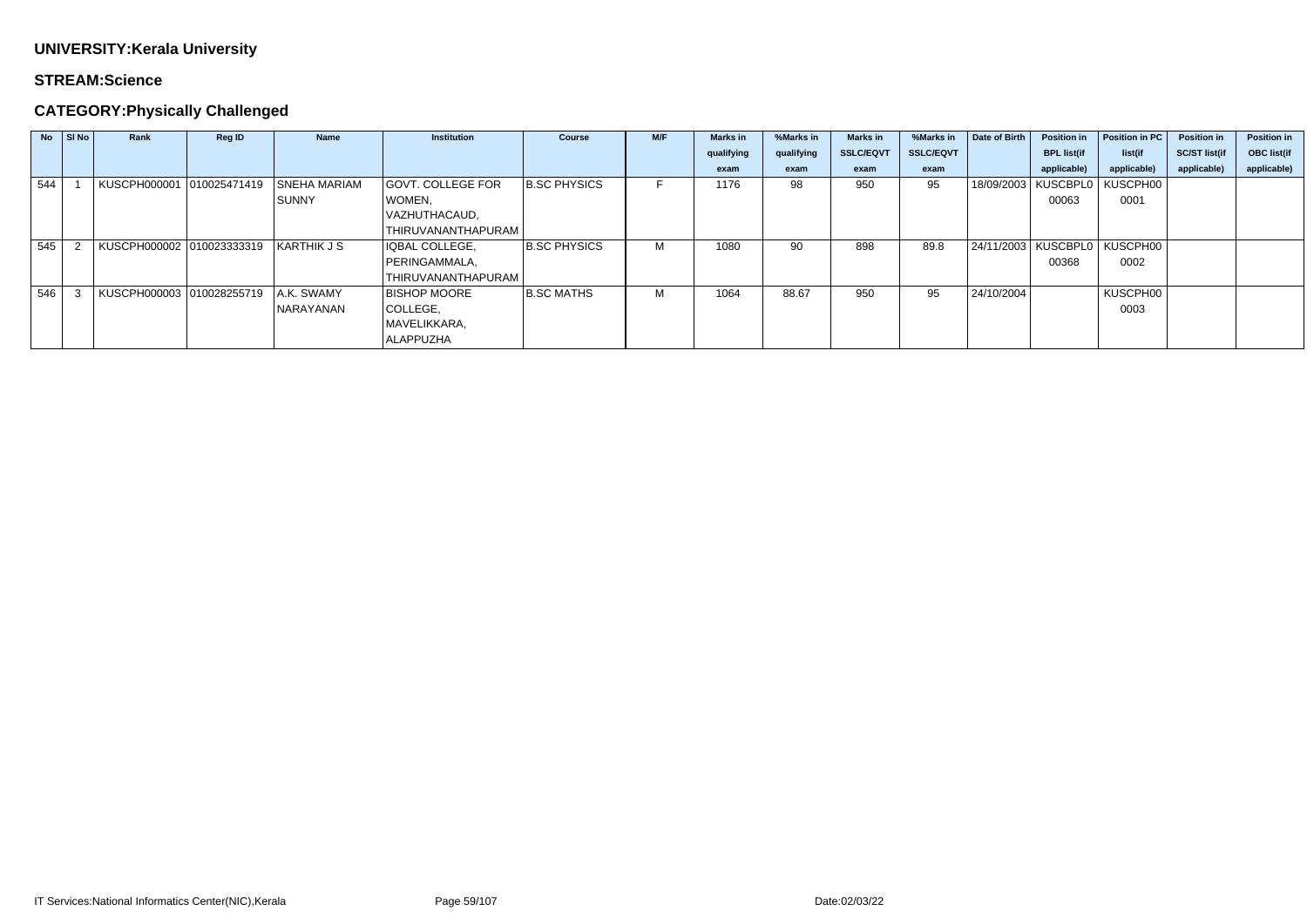### **STREAM:Science**

## **CATEGORY:SC/ST**

| $No$ SI No |                | Rank                      | <b>Reg ID</b> | <b>Name</b>           | <b>Institution</b>                         | <b>Course</b>         | M/F | <b>Marks in</b> | %Marks in  | <b>Marks in</b>  | %Marks in        | Date of Birth         | <b>Position in</b>    | <b>Position in PC</b> | <b>Position in</b>   | <b>Position in</b> |
|------------|----------------|---------------------------|---------------|-----------------------|--------------------------------------------|-----------------------|-----|-----------------|------------|------------------|------------------|-----------------------|-----------------------|-----------------------|----------------------|--------------------|
|            |                |                           |               |                       |                                            |                       |     | qualifying      | qualifying | <b>SSLC/EQVT</b> | <b>SSLC/EQVT</b> |                       | <b>BPL list(if</b>    | list(if               | <b>SC/ST list(if</b> | <b>OBC</b> list(if |
|            |                |                           |               |                       |                                            |                       |     | exam            | exam       | exam             | exam             |                       | applicable)           | applicable)           | applicable)          | applicable)        |
| 547        |                | KUSCSCST0000 010024648419 |               | MALAVIKA SH           | S.N.COLLEGE, KOLLAM                        | <b>B.SC MATHS</b>     | F   | 1178            | 98.17      | 950              | 95               | 24/01/2003            |                       |                       | KUSCscst00           |                    |
|            |                | 01                        |               |                       |                                            |                       |     |                 |            |                  |                  |                       |                       |                       | 0001                 |                    |
| 548        | 2              | KUSCSCST0000 010023947019 |               | <b>ARDRA S ANIL</b>   | FATIMA MATA NATIONAL B.SC MATHS            |                       | F.  | 1169            | 97.42      | 950              | 95               |                       | 12/02/2003   KUSCBPL0 |                       | KUSCscst00           |                    |
|            |                | 02                        |               |                       | <b>COLLEGE, KOLLAM</b>                     |                       |     |                 |            |                  |                  |                       | 00091                 |                       | 0002                 |                    |
| 549        | 3              | KUSCSCST0000 010021515419 |               | <b>KRISHNA M</b>      | MAR IVANIOS COLLEGE,   B.SC MATHS          |                       | F   | 1165            | 97.08      | 939              | 93.9             | 05/11/2003   KUSCBPL0 |                       |                       | KUSCscst00           |                    |
|            |                | 03                        |               | <b>VISWANATHAN</b>    | NALANCHIRA,                                |                       |     |                 |            |                  |                  |                       | 00105                 |                       | 0003                 |                    |
|            |                |                           |               |                       | THIRUVANANTHAPURAM                         |                       |     |                 |            |                  |                  |                       |                       |                       |                      |                    |
| 550        | $\overline{a}$ | KUSCSCST0000 010036193419 |               | <b>BHAVARIA</b>       | MAR IVANIOS COLLEGE, B.SC PHYSICS          |                       | F.  | 1164            | 97         | 950              | 95               |                       | 10/01/2003   KUSCBPL0 |                       | KUSCscst00           |                    |
|            |                | 04                        |               | <b>SAMKRITHYAYA M</b> | NALANCHIRA,                                |                       |     |                 |            |                  |                  |                       | 00108                 |                       | 0004                 |                    |
|            |                |                           |               |                       | THIRUVANANTHAPURAM                         |                       |     |                 |            |                  |                  |                       |                       |                       |                      |                    |
| 551        | 5              | KUSCSCST0000 010026587519 |               | ABHIRAMI M            | <b>GOVT. COLLEGE FOR</b>                   | <b>BSc Psychology</b> | F   | 1161            | 96.75      | 950              | 95               | 21/09/2003   KUSCBPL0 |                       |                       | KUSCscst00           |                    |
|            |                | 05                        |               |                       | WOMEN,                                     |                       |     |                 |            |                  |                  |                       | 00126                 |                       | 0005                 |                    |
|            |                |                           |               |                       | VAZHUTHACAUD,                              |                       |     |                 |            |                  |                  |                       |                       |                       |                      |                    |
|            |                |                           |               |                       | THIRUVANANTHAPURAM                         |                       |     |                 |            |                  |                  |                       |                       |                       |                      |                    |
| 552        | -6             | KUSCSCST0000 010024452019 |               | <b>ANAKHA B</b>       | S.N.COLLEGE, KOLLAM                        | <b>B.SC PHYSICS</b>   | F   | 1158            | 96.5       | 950              | 95               | 06/12/2002 KUSCBPL0   |                       |                       | KUSCscst00           |                    |
|            |                | 06                        |               |                       |                                            |                       |     |                 |            |                  |                  |                       | 00138                 |                       | 0006                 |                    |
| 553        |                | KUSCSCST0000 010023359019 |               | <b>BEENAP</b>         | <b>MAHATMA GANDHI</b>                      | <b>B.SC PHYSICS</b>   | F   | 1156            | 96.33      | 950              | 95               |                       | 22/02/2004 KUSCBPL0   |                       | KUSCscst00           |                    |
|            |                | 07                        |               |                       | COLLEGE, NALANCHIRA,<br>THIRUVANANTHAPURAM |                       |     |                 |            |                  |                  |                       | 00146                 |                       | 0007                 |                    |
| 554        | 8              | KUSCSCST0000 010026232019 |               | <b>VAISHNAVI B</b>    | ST.GREGORIOS                               | <b>B.SC MATHS</b>     | F.  | 1145            | 95.42      | 929              | 92.9             | 16/09/2003            |                       |                       | KUSCscst00           |                    |
|            |                | 08                        |               |                       | COLLEGE,                                   |                       |     |                 |            |                  |                  |                       |                       |                       | 0008                 |                    |
|            |                |                           |               |                       | KOTTARAKKARA,                              |                       |     |                 |            |                  |                  |                       |                       |                       |                      |                    |
|            |                |                           |               |                       | <b>KOLLAM</b>                              |                       |     |                 |            |                  |                  |                       |                       |                       |                      |                    |
| 555        | 9              | KUSCSCST0000 010025995119 |               | ATHANU M K            | S.N.COLLEGE, KOLLAM                        | <b>B.SC PHYSICS</b>   | M   | 1140            | 95         | 950              | 95               | 07/04/2003            |                       |                       | KUSCscst00           |                    |
|            |                | 09                        |               |                       |                                            |                       |     |                 |            |                  |                  |                       |                       |                       | 0009                 |                    |
| 556        | 10             | KUSCSCST0000 010020656519 |               | NANDANA S             | <b>GOVT. COLLEGE FOR</b>                   | <b>B.SC PHYSICS</b>   | F   | 1134            | 94.5       | 950              | 95               | 21/08/2003            |                       |                       | KUSCscst00           |                    |
|            |                | 10                        |               | <b>KUMAR</b>          | WOMEN,                                     |                       |     |                 |            |                  |                  |                       |                       |                       | 0010                 |                    |
|            |                |                           |               |                       | VAZHUTHACAUD,                              |                       |     |                 |            |                  |                  |                       |                       |                       |                      |                    |
|            |                |                           |               |                       | THIRUVANANTHAPURAM                         |                       |     |                 |            |                  |                  |                       |                       |                       |                      |                    |
| 557        | 11             | KUSCSCST0000 010055833219 |               | ARCHANA C K           | UNIVERSITY COLLEGE,                        | B.SC                  | F.  | 1131            | 94.25      | 939              | 93.9             | 05/09/2003            |                       |                       | KUSCscst00           |                    |
|            |                | 11                        |               |                       | THIRUVANANTHAPURAM GEOGRAPHY               |                       |     |                 |            |                  |                  |                       |                       |                       | 0011                 |                    |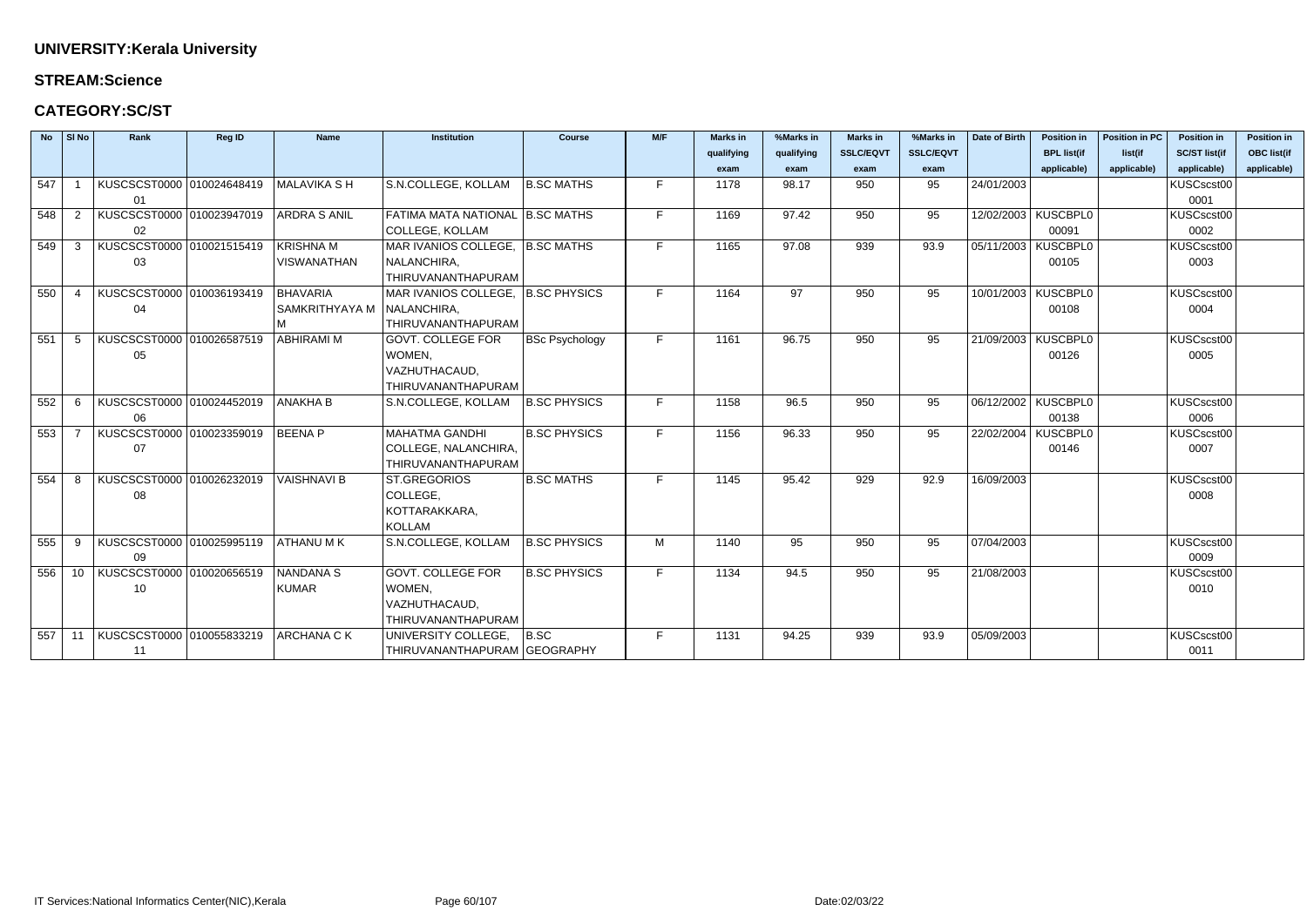#### **STREAM:HUMANITIES**

## **CATEGORY:GENERAL1**

| <b>No</b> | $\vert$ SI No     | Rank              | Reg ID       | <b>Name</b>            | <b>Institution</b>                                       | <b>Course</b>        | M/F | <b>Marks in</b> | %Marks in  | <b>Marks in</b>  | %Marks in        | Date of Birth | <b>Position in</b>     | <b>Position in PC</b> | <b>Position in</b>   | <b>Position in</b> |
|-----------|-------------------|-------------------|--------------|------------------------|----------------------------------------------------------|----------------------|-----|-----------------|------------|------------------|------------------|---------------|------------------------|-----------------------|----------------------|--------------------|
|           |                   |                   |              |                        |                                                          |                      |     | qualifying      | qualifying | <b>SSLC/EQVT</b> | <b>SSLC/EQVT</b> |               | <b>BPL list(if</b>     | list(if               | <b>SC/ST list(if</b> | <b>OBC list(if</b> |
|           |                   |                   |              |                        |                                                          |                      |     | exam            | exam       | exam             | exam             |               | applicable)            | applicable)           | applicable)          | applicable)        |
| 558       |                   | KUHG000001        | 010022099519 | <b>APARNA</b>          | MAR IVANIOS COLLEGE,   B.A ENGLISH                       |                      | F.  | 1200            | 100        | 950              | 95               |               | 13/04/2003 KUHBPL000   |                       |                      | KUHOBC00           |
|           |                   |                   |              | PRABHAKAR              | NALANCHIRA,                                              |                      |     |                 |            |                  |                  |               | 001                    |                       |                      | 0001               |
|           |                   |                   |              |                        | THIRUVANANTHAPURAM                                       |                      |     |                 |            |                  |                  |               |                        |                       |                      |                    |
| 559       | -2                | KUHG000002        | 010032308319 | <b>DONA MERCY</b>      | MAR IVANIOS COLLEGE, B.A ENGLISH                         |                      | F.  | 1200            | 100        | 950              | 95               | 10/07/2003    |                        |                       |                      |                    |
|           |                   |                   |              | <b>KURIAN</b>          | NALANCHIRA,                                              |                      |     |                 |            |                  |                  |               |                        |                       |                      |                    |
|           |                   |                   |              |                        | THIRUVANANTHAPURAM                                       |                      |     |                 |            |                  |                  |               |                        |                       |                      |                    |
| 560       | -3                | KUHG000003        | 010025471219 | <b>SNEHA K SAJI</b>    | MAR IVANIOS COLLEGE,   B.A ENGLISH                       |                      | F.  | 1200            | 100        | 950              | 95               | 01/08/2003    |                        |                       |                      |                    |
|           |                   |                   |              |                        | NALANCHIRA,                                              |                      |     |                 |            |                  |                  |               |                        |                       |                      |                    |
|           |                   |                   |              |                        | THIRUVANANTHAPURAM                                       |                      |     |                 |            |                  |                  |               |                        |                       |                      |                    |
| 561       | -4                | KUHG000004        | 010023979019 | <b>AFNA NAZAR B</b>    | <b>GOVT. COLLEGE FOR</b>                                 | <b>BA ENGLISH</b>    | F.  | 1195            | 99.58      | 950              | 95               | 22/05/2003    |                        |                       |                      | KUHOBC00           |
|           |                   |                   |              |                        | WOMEN,                                                   | <b>HONOURS</b>       |     |                 |            |                  |                  |               |                        |                       |                      | 0002               |
|           |                   |                   |              |                        | VAZHUTHACAUD,                                            |                      |     |                 |            |                  |                  |               |                        |                       |                      |                    |
|           |                   |                   |              |                        | THIRUVANANTHAPURAM                                       |                      |     |                 |            |                  |                  |               |                        |                       |                      |                    |
| 562       | -5                | KUHG000005        | 010021315319 | <b>SANIKA J S</b>      | MAR IVANIOS COLLEGE,   B.A ENGLISH                       |                      | F.  | 1194            | 99.5       | 950              | 95               | 22/12/2002    |                        |                       |                      | KUHOBC00           |
|           |                   |                   |              |                        | NALANCHIRA,                                              |                      |     |                 |            |                  |                  |               |                        |                       |                      | 0003               |
|           |                   |                   |              |                        | THIRUVANANTHAPURAM                                       |                      |     |                 |            |                  |                  |               |                        |                       |                      |                    |
| 563       |                   | KUHG000006        | 010025884819 | K R Uthara Raji        | MAR IVANIOS COLLEGE,   B.A ENGLISH                       |                      | F.  | 1193            | 99.42      | 950              | 95               | 20/08/2002    |                        |                       |                      |                    |
|           |                   |                   |              |                        | NALANCHIRA,                                              |                      |     |                 |            |                  |                  |               |                        |                       |                      |                    |
|           |                   |                   |              |                        | THIRUVANANTHAPURAM                                       |                      |     |                 |            |                  |                  |               |                        |                       |                      |                    |
| 564       |                   | <b>KUHG000007</b> | 010025721219 | <b>JEENU FATHIMA N</b> | MAR IVANIOS COLLEGE, B.A ENGLISH                         |                      | F.  | 1193            | 99.42      | 950              | 95               | 10/09/2003    |                        |                       |                      | KUHOBC00           |
|           |                   |                   |              | <sub>S</sub>           | NALANCHIRA,                                              |                      |     |                 |            |                  |                  |               |                        |                       |                      | 0004               |
|           |                   |                   |              |                        | THIRUVANANTHAPURAM                                       |                      |     |                 |            |                  |                  |               |                        |                       |                      |                    |
| 565       | -8                | <b>KUHG000008</b> | 020431893319 | LEETHIYA               | S D COLLGE,                                              | <b>B.A ENGLISH</b>   | F.  | 1192            | 99.33      | 461              | 92.2             |               | 16/09/2003   KUHBPL000 |                       |                      | KUHOBC00           |
|           |                   |                   |              | <b>NERONHA</b>         | ALAPPUZHA                                                |                      |     |                 |            |                  |                  |               | 002                    |                       |                      | 0005               |
| 566       | -9                | <b>KUHG000009</b> | 020432135419 | <b>RAGENDHUR</b>       | UNIVERSITY COLLEGE,                                      | <b>B.A ENGLISH</b>   | F.  | 1191            | 99.25      | 440              | 88               |               | 21/09/2003 KUHBPL000   |                       |                      | KUHOBC00           |
|           |                   |                   |              |                        | THIRUVANANTHAPURAM                                       |                      |     |                 |            |                  |                  |               | 003                    |                       |                      | 0006               |
| 567       | 10                | KUHG000010        | 020430988819 | <b>ANUJAT</b>          | MAR IVANIOS COLLEGE,   BA Mass                           |                      | F.  | 1190            | 99.17      | 475              | 95               | 30/05/2003    |                        |                       |                      |                    |
|           |                   |                   |              |                        | NALANCHIRA,                                              | communication and    |     |                 |            |                  |                  |               |                        |                       |                      |                    |
|           |                   |                   |              |                        | THIRUVANANTHAPURAM Video Production                      |                      |     |                 |            |                  |                  |               |                        |                       |                      |                    |
| 568       | 11                | KUHG000011        | 020431506219 | HIMA SARA REJI         | MAR IVANIOS COLLEGE,   B.A ENGLISH                       |                      | F.  | 1190            | 99.17      | 413              | 82.6             | 18/03/2003    |                        |                       |                      |                    |
|           |                   |                   |              |                        | NALANCHIRA,                                              |                      |     |                 |            |                  |                  |               |                        |                       |                      |                    |
|           |                   |                   |              |                        | <b>THIRUVANANTHAPURAM</b>                                |                      |     |                 |            |                  |                  |               |                        |                       |                      |                    |
| 569       | $12 \overline{ }$ | KUHG000012        | 010020946119 | <b>ARCHAMS</b>         | <b>NSS COLLEGE FOR</b>                                   | <b>B.A MALAYALAM</b> | F.  | 991             | 99.1       | 857              | 85.7             | 04/10/2003    |                        |                       |                      |                    |
|           |                   |                   |              |                        | WOMEN,                                                   |                      |     |                 |            |                  |                  |               |                        |                       |                      |                    |
|           |                   |                   |              |                        | NEERAMANKARA,                                            |                      |     |                 |            |                  |                  |               |                        |                       |                      |                    |
| 570       |                   | KUHG000013        | 020431299918 | <b>FEBA JOHNSON</b>    | THIRUVANANTHAPURAM<br>MAR IVANIOS COLLEGE,   B.A ENGLISH |                      | F.  | 1189            | 99.08      | 488              | 97.6             | 03/10/2002    |                        |                       |                      |                    |
|           | 13                |                   |              |                        | NALANCHIRA,                                              |                      |     |                 |            |                  |                  |               |                        |                       |                      |                    |
|           |                   |                   |              |                        | THIRUVANANTHAPURAM                                       |                      |     |                 |            |                  |                  |               |                        |                       |                      |                    |
| 571       | 14                | KUHG000014        | 010029033219 | <b>KHADEEJA</b>        | M S M COLLEGE,                                           | <b>B.A ARABIC</b>    | F.  | 1188            | 99         | 950              | 95               |               | 27/10/2003   KUHBPL000 |                       |                      | KUHOBC00           |
|           |                   |                   |              | <b>SHAHUL</b>          | KAYAMKULAM,                                              |                      |     |                 |            |                  |                  |               | 004                    |                       |                      | 0007               |
|           |                   |                   |              |                        | ALAPPUZHA                                                |                      |     |                 |            |                  |                  |               |                        |                       |                      |                    |
|           |                   |                   |              |                        |                                                          |                      |     |                 |            |                  |                  |               |                        |                       |                      |                    |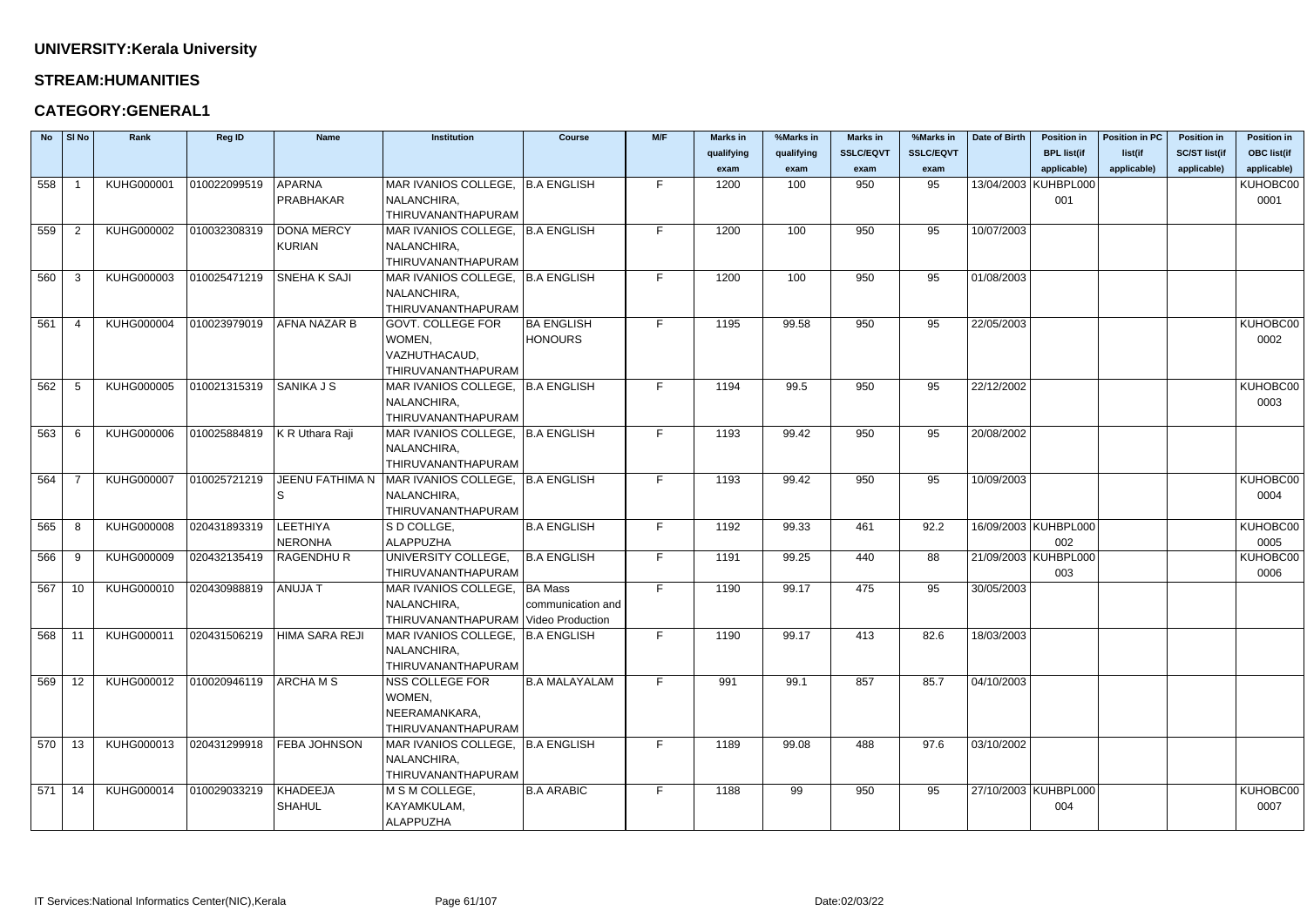| 572 | 15   | KUHG000015 | 020432245119           | <b>GOURI</b>          | S D COLLGE,                                      | <b>B.A ENGLISH</b>   |    | 1185 | 98.75 | 374  | 74.8 |            | 12/08/2003   KUHBPL000 | KUHOBC00 |
|-----|------|------------|------------------------|-----------------------|--------------------------------------------------|----------------------|----|------|-------|------|------|------------|------------------------|----------|
|     |      |            |                        | <b>LAKSHMANAN</b>     | ALAPPUZHA                                        |                      |    |      |       |      |      |            | 005                    | 0008     |
| 573 | 16   | KUHG000016 | 020430443819           | <b>S R LEKSHMI</b>    | GOVT. COLLEGE FOR                                | <b>B.A ENGLISH</b>   | F. | 1184 | 98.67 | 466  | 93.2 | 31/05/2003 |                        |          |
|     |      |            |                        |                       | WOMEN,                                           |                      |    |      |       |      |      |            |                        |          |
|     |      |            |                        |                       | VAZHUTHACAUD,                                    |                      |    |      |       |      |      |            |                        |          |
|     |      |            |                        |                       | THIRUVANANTHAPURAM                               |                      |    |      |       |      |      |            |                        |          |
| 574 | 17   | KUHG000017 | 010022866519           | ALAKANANDA B S        | MMNSS COLLEGE,                                   | <b>B.A ENGLISH</b>   | F. | 1182 | 98.5  | 950  | 95   | 12/11/2002 |                        |          |
|     |      |            |                        |                       | KOTTIYAM, KOLLAM                                 |                      |    |      |       |      |      |            |                        |          |
| 575 | 18   | KUHG000018 | 010026590119           | APARNA.U              | DEVASWOM BOARD                                   | <b>B.A ENGLISH</b>   | F. | 1182 | 98.5  | 950  | 95   |            | 23/04/2003   KUHBPL000 |          |
|     |      |            |                        |                       | COLLEGE,                                         |                      |    |      |       |      |      |            | 006                    |          |
|     |      |            |                        |                       | SASTHAMCOTTAH,                                   |                      |    |      |       |      |      |            |                        |          |
|     |      |            |                        |                       | <b>KOLLAM</b>                                    |                      |    |      |       |      |      |            |                        |          |
| 576 | 19   | KUHG000019 | 010021496419           | <b>ANJANA S MOHAN</b> | MAR IVANIOS COLLEGE, B.A ENGLISH                 |                      | Е  | 1182 | 98.5  | 950  | 95   | 30/04/2003 |                        |          |
|     |      |            |                        |                       | NALANCHIRA,                                      |                      |    |      |       |      |      |            |                        |          |
|     |      |            |                        |                       | THIRUVANANTHAPURAM                               |                      |    |      |       |      |      |            |                        |          |
| 577 | 20   | KUHG000020 | 010025965719           | <b>GOUTHAMI K V</b>   | S.N.COLLEGE, KOLLAM                              | <b>B.A ENGLISH</b>   | E. | 1181 | 98.42 | 950  | 95   | 30/10/2003 |                        |          |
| 578 | - 21 | KUHG000021 | 010062040219           | MALAVIKA T            | UNIVERSITY COLLEGE,                              | <b>B.A MALAYALAM</b> | F. | 1180 | 98.33 | 1000 | 100  | 24/09/2003 |                        | KUHOBC00 |
|     |      |            |                        |                       | THIRUVANANTHAPURAM                               |                      |    |      |       |      |      |            |                        | 0009     |
| 579 | 22   | KUHG000022 | 010021933619           | <b>DIVYASREE S S</b>  | <b>GOVT. COLLEGE FOR</b>                         | <b>B.A HINDI</b>     | Е  | 1180 | 98.33 | 939  | 93.9 |            | 16/01/2003   KUHBPL000 | KUHOBC00 |
|     |      |            |                        |                       | WOMEN,                                           |                      |    |      |       |      |      |            | 007                    | 0010     |
|     |      |            |                        |                       | VAZHUTHACAUD,                                    |                      |    |      |       |      |      |            |                        |          |
|     |      |            |                        |                       | THIRUVANANTHAPURAM                               |                      |    |      |       |      |      |            |                        |          |
| 580 | 23   | KUHG000023 | 010025855619           |                       | ARCHA LEKSHMI M M M N S S COLLEGE,               | <b>B.A ENGLISH</b>   | F. | 1179 | 98.25 | 950  | 95   |            | 30/05/2003   KUHBPL000 |          |
|     |      |            |                        |                       | KOTTIYAM, KOLLAM                                 |                      |    |      |       |      |      |            | 008                    |          |
| 581 | 24   | KUHG000024 | 020431778019           |                       | KRISHNA B KURUP MAR IVANIOS COLLEGE, B.A ENGLISH |                      | F. | 1179 | 98.25 | 429  | 85.8 | 17/06/2003 |                        |          |
|     |      |            |                        |                       | NALANCHIRA,                                      |                      |    |      |       |      |      |            |                        |          |
|     |      |            |                        |                       | THIRUVANANTHAPURAM                               |                      |    |      |       |      |      |            |                        |          |
| 582 | 25   | KUHG000025 | 020431083619           | GANGA C J             | GOVT. COLLEGE FOR                                | <b>B.A ENGLISH</b>   | F. | 1177 | 98.08 | 459  | 91.8 | 12/12/2002 |                        |          |
|     |      |            |                        |                       | WOMEN,                                           |                      |    |      |       |      |      |            |                        |          |
|     |      |            |                        |                       | VAZHUTHACAUD,                                    |                      |    |      |       |      |      |            |                        |          |
|     |      |            |                        |                       | THIRUVANANTHAPURAM                               |                      |    |      |       |      |      |            |                        |          |
| 583 | 26   | KUHG000026 | 010025965619 GADHA K V |                       | S.N.COLLEGE, KOLLAM   B.A ENGLISH                |                      |    | 1176 | 98    | 950  | 95   | 30/10/2003 |                        |          |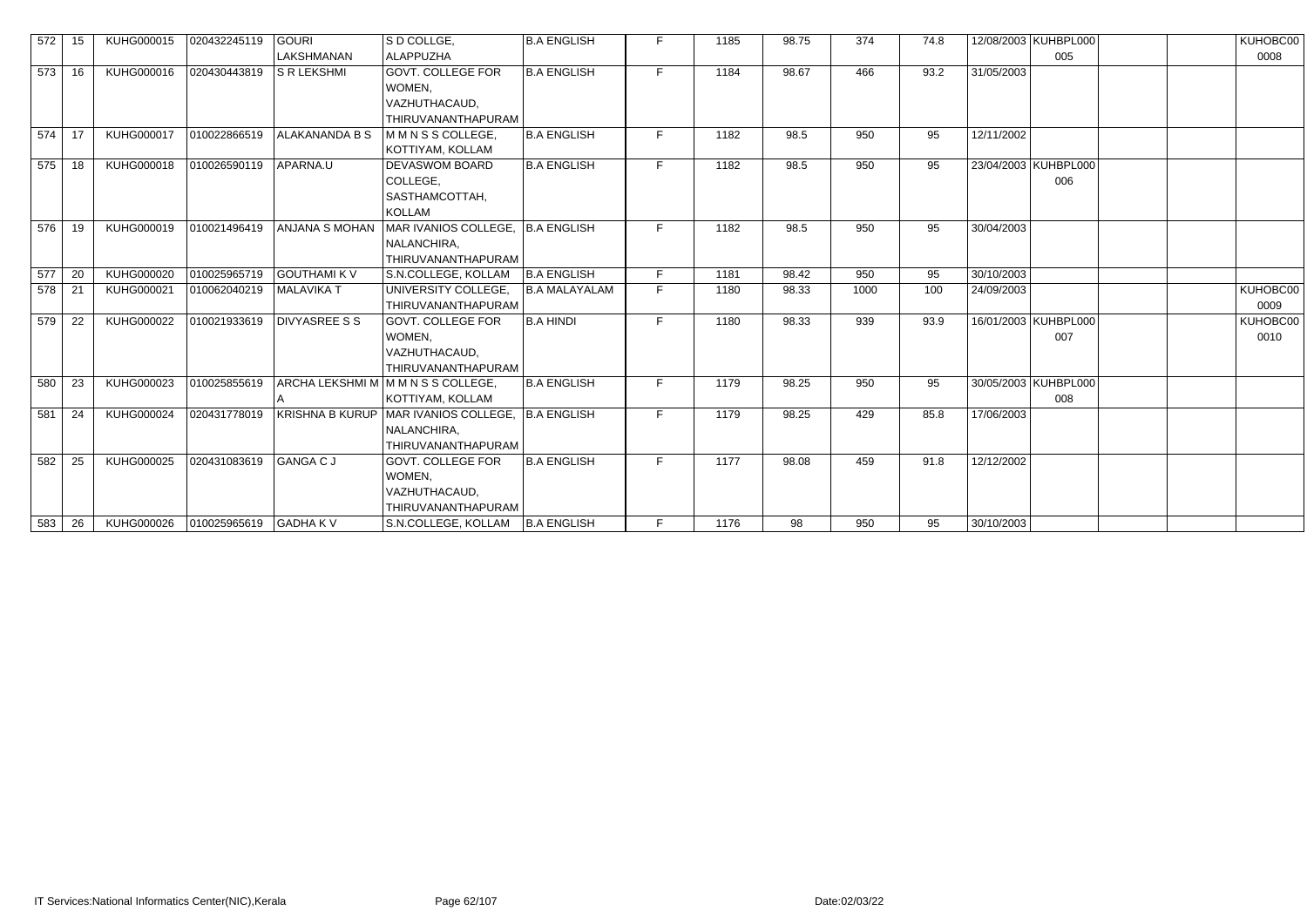#### **STREAM:HUMANITIES**

|     | $\overline{N}$   SI $\overline{N}$ o | Rank                        | Reg ID       | <b>Name</b>          | <b>Institution</b>       | <b>Course</b>      | M/F | <b>Marks in</b> | %Marks in  | <b>Marks in</b>  | %Marks in        | Date of Birth | <b>Position in</b>     | Position in PC | <b>Position in</b>   | Position in        |
|-----|--------------------------------------|-----------------------------|--------------|----------------------|--------------------------|--------------------|-----|-----------------|------------|------------------|------------------|---------------|------------------------|----------------|----------------------|--------------------|
|     |                                      |                             |              |                      |                          |                    |     | qualifying      | qualifying | <b>SSLC/EQVT</b> | <b>SSLC/EQVT</b> |               | <b>BPL list(if</b>     | list(if        | <b>SC/ST list(if</b> | <b>OBC list(if</b> |
|     |                                      |                             |              |                      |                          |                    |     | exam            | exam       | exam             | exam             |               | applicable)            | applicable)    | applicable)          | applicable)        |
| 584 |                                      | KUHBPL000001                | 030688677719 | AGNAS POULOSE        | <b>GOVT. COLLEGE FOR</b> | <b>B.A ENGLISH</b> |     | 1176            | 98         | 723              | 72.3             |               | 24/01/2003   KUHBPL000 |                |                      |                    |
|     |                                      |                             |              |                      | WOMEN,                   |                    |     |                 |            |                  |                  |               | 009                    |                |                      |                    |
|     |                                      |                             |              |                      | VAZHUTHACAUD,            |                    |     |                 |            |                  |                  |               |                        |                |                      |                    |
|     |                                      |                             |              |                      | THIRUVANANTHAPURAM       |                    |     |                 |            |                  |                  |               |                        |                |                      |                    |
| 585 |                                      | KUHBPL000002 010029382819   |              | KAREENA              | ST. JOSEPHS COLLEGE      | B.A ENGLISH        | E.  | 1165            | 97.08      | 950              | 95               |               | 13/08/2003   KUHBPL000 |                |                      | KUHOBC00           |
|     |                                      |                             |              | VARGHESE             | FOR WOMEN,               |                    |     |                 |            |                  |                  |               | 010                    |                |                      | 0013               |
|     |                                      |                             |              |                      | <b>ALAPPUZHA</b>         |                    |     |                 |            |                  |                  |               |                        |                |                      |                    |
| 586 | -3                                   | KUHBPL000003 010025990219   |              | REMYA .R.S           | <b>DEVASWOM BOARD</b>    | <b>B.A ENGLISH</b> | F.  | 1164            | 97         | 950              | 95               |               | 04/08/2003   KUHBPL000 |                |                      |                    |
|     |                                      |                             |              |                      | COLLEGE,                 |                    |     |                 |            |                  |                  |               | 011                    |                |                      |                    |
|     |                                      |                             |              |                      | SASTHAMCOTTAH,           |                    |     |                 |            |                  |                  |               |                        |                |                      |                    |
|     |                                      |                             |              |                      | KOLLAM                   |                    |     |                 |            |                  |                  |               |                        |                |                      |                    |
| 587 |                                      | KUHBPL000004                | 010023317519 | <b>NILA SANTHOSH</b> | GOVT. COLLEGE FOR        | <b>B.A HINDI</b>   |     | 1163            | 96.92      | 939              | 93.9             |               | 02/09/2003   KUHBPL000 |                |                      |                    |
|     |                                      |                             |              |                      | WOMEN,                   |                    |     |                 |            |                  |                  |               | 012                    |                |                      |                    |
|     |                                      |                             |              |                      | VAZHUTHACAUD,            |                    |     |                 |            |                  |                  |               |                        |                |                      |                    |
|     |                                      |                             |              |                      | THIRUVANANTHAPURAM       |                    |     |                 |            |                  |                  |               |                        |                |                      |                    |
| 588 |                                      | KUHBPL000005   010023598319 |              | KARTHIKA S           | <b>GOVT. COLLEGE FOR</b> | <b>BA ENGLISH</b>  | F.  | 1158            | 96.5       | 1158             | 96.5             |               | 16/09/2003   KUHBPL000 |                |                      |                    |
|     |                                      |                             |              |                      | WOMEN,                   | <b>HONOURS</b>     |     |                 |            |                  |                  |               | 013                    |                |                      |                    |
|     |                                      |                             |              |                      | VAZHUTHACAUD,            |                    |     |                 |            |                  |                  |               |                        |                |                      |                    |
|     |                                      |                             |              |                      | THIRUVANANTHAPURAM       |                    |     |                 |            |                  |                  |               |                        |                |                      |                    |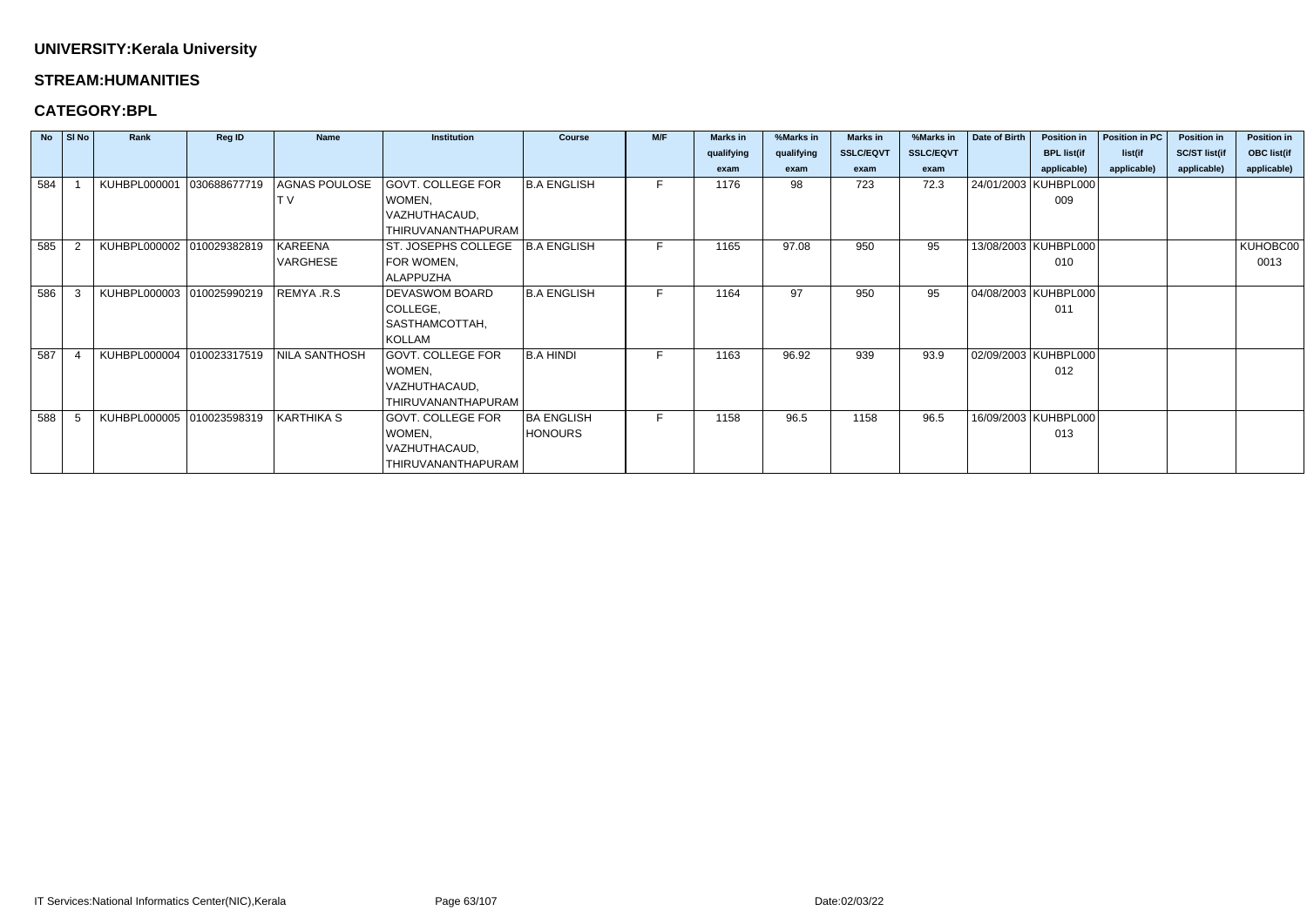#### **STREAM:HUMANITIES**

| <b>No</b> | $\vert$ SI No   | Rank                                           | <b>Reg ID</b> | <b>Name</b>         | <b>Institution</b>               | <b>Course</b>        | M/F | <b>Marks in</b> | %Marks in  | <b>Marks in</b>  | %Marks in        | Date of Birth | <b>Position in</b>   | <b>Position in PC</b> | <b>Position in</b>   | <b>Position in</b> |
|-----------|-----------------|------------------------------------------------|---------------|---------------------|----------------------------------|----------------------|-----|-----------------|------------|------------------|------------------|---------------|----------------------|-----------------------|----------------------|--------------------|
|           |                 |                                                |               |                     |                                  |                      |     | qualifying      | qualifying | <b>SSLC/EQVT</b> | <b>SSLC/EQVT</b> |               | <b>BPL list(if</b>   | list(if               | <b>SC/ST list(if</b> | <b>OBC list(if</b> |
|           |                 |                                                |               |                     |                                  |                      |     | exam            | exam       | exam             | exam             |               | applicable)          | applicable)           | applicable)          | applicable)        |
| 589       |                 | KUHOBC000001 010020997519                      |               | <b>ASEENA AJEEM</b> | MMS GOVT COLLEGE                 | <b>B.A ENGLISH</b>   | E.  | 1169            | 97.42      | 950              | 95               | 19/03/2003    |                      |                       |                      | KUHOBC00           |
|           |                 |                                                |               |                     | MALAYINKEEAZHU                   |                      |     |                 |            |                  |                  |               |                      |                       |                      | 0011               |
| 590       | 2               | KUHOBC000002 010025334119                      |               | <b>NAJMI A S</b>    | ST. JOHNS COLLEGE,               | B.A                  | F.  | 1166            | 97.17      | 878              | 87.8             | 05/09/2003    |                      |                       |                      | KUHOBC00           |
|           |                 |                                                |               |                     | ANCHAL, KOLLAM                   | <b>COMMUNICATIVE</b> |     |                 |            |                  |                  |               |                      |                       |                      | 0012               |
|           |                 |                                                |               |                     |                                  | <b>ENGLISH</b>       |     |                 |            |                  |                  |               |                      |                       |                      |                    |
| 591       | 3               | KUHOBC000003 010029623619                      |               | ANJITHA ANIL        | ST.MICHAELS COLLEGE, B.A ENGLISH |                      | F.  | 1160            | 96.67      | 850              | 85               | 10/06/2003    |                      |                       |                      | KUHOBC00           |
|           |                 |                                                |               |                     | CHERTHALA,                       |                      |     |                 |            |                  |                  |               |                      |                       |                      | 0014               |
|           |                 |                                                |               |                     | <b>ALAPPUZHA</b>                 |                      |     |                 |            |                  |                  |               |                      |                       |                      |                    |
| 592       |                 | KUHOBC000004 010021718919                      |               | Anusree. A. M.      | ALL SAINTS COLLEGE,              | B.A                  | E.  | 1159            | 96.58      | 867              | 86.7             | 24/04/2003    |                      |                       |                      | KUHOBC00           |
|           |                 |                                                |               |                     | THIRUVANANTHAPURAM COMMUNICATIVE |                      |     |                 |            |                  |                  |               |                      |                       |                      | 0015               |
|           |                 |                                                |               |                     |                                  | <b>ENGLISH</b>       |     |                 |            |                  |                  |               |                      |                       |                      |                    |
| 593       | -5              | KUHOBC000005 010430185019                      |               | DEVIKA D            | NSS COLLEGE FOR                  | <b>B.A ENGLISH</b>   | F.  | 1157            | 96.42      | 3635             | 727              | 24/12/2003    |                      |                       |                      | KUHOBC00           |
|           |                 |                                                |               |                     | WOMEN,                           |                      |     |                 |            |                  |                  |               |                      |                       |                      | 0016               |
|           |                 |                                                |               |                     | NEERAMANKARA,                    |                      |     |                 |            |                  |                  |               |                      |                       |                      |                    |
|           |                 |                                                |               |                     | THIRUVANANTHAPURAM               |                      |     |                 |            |                  |                  |               |                      |                       |                      |                    |
| 594       | -6              | KUHOBC000006 010430881219                      |               | <b>NANDANA S</b>    | <b>GOVT. COLLEGE FOR</b>         | <b>BA ENGLISH</b>    | F.  | 1157            | 96.42      | 468              | 93.6             | 11/07/2003    |                      |                       |                      | KUHOBC00           |
|           |                 |                                                |               | <b>NADESAN</b>      | WOMEN,                           | <b>HONOURS</b>       |     |                 |            |                  |                  |               |                      |                       |                      | 0017               |
|           |                 |                                                |               |                     | VAZHUTHACAUD,                    |                      |     |                 |            |                  |                  |               |                      |                       |                      |                    |
|           |                 |                                                |               |                     | THIRUVANANTHAPURAM               |                      |     |                 |            |                  |                  |               |                      |                       |                      |                    |
| 595       |                 | KUHOBC000007 010025965119                      |               | <b>ANJANA S</b>     | DEVASWOM BOARD                   | <b>B.A ENGLISH</b>   | E.  | 1155            | 96.25      | 950              | 95               |               | 15/08/2003 KUHBPL000 |                       |                      | KUHOBC00           |
|           |                 |                                                |               |                     | COLLEGE,                         |                      |     |                 |            |                  |                  |               | 015                  |                       |                      | 0018               |
|           |                 |                                                |               |                     | SASTHAMCOTTAH,                   |                      |     |                 |            |                  |                  |               |                      |                       |                      |                    |
|           |                 |                                                |               |                     | <b>KOLLAM</b>                    |                      |     |                 |            |                  |                  |               |                      |                       |                      |                    |
| 596       | -8              | KUHOBC000008 010029792919                      |               | <b>ASWINI</b>       | ST. JOSEPHS COLLEGE              | B.A ENGLISH          | F.  | 1155            | 96.25      | 790              | 79               |               | 23/10/2003 KUHBPL000 |                       |                      | KUHOBC00           |
|           |                 |                                                |               | <b>SREEKUMAR</b>    | FOR WOMEN,                       |                      |     |                 |            |                  |                  |               | 016                  |                       |                      | 0019               |
|           |                 |                                                |               |                     | <b>ALAPPUZHA</b>                 |                      |     |                 |            |                  |                  |               |                      |                       |                      |                    |
| 597       | -9              | KUHOBC000009 010023546019                      |               | ASHNA A             | S.N.COLLEGE, KOLLAM              | <b>BA Mass</b>       | F.  | 1153            | 96.08      | 837              | 83.7             | 01/09/2003    |                      |                       |                      | KUHOBC00           |
|           |                 |                                                |               |                     |                                  | communication and    |     |                 |            |                  |                  |               |                      |                       |                      | 0020               |
|           |                 |                                                |               |                     |                                  | Video Production     |     |                 |            |                  |                  |               |                      |                       |                      |                    |
| 598       | 10 <sup>1</sup> | KUHOBC000010 010028926419                      |               | JOYAL JOSEPH        | ST. JOSEPHS COLLEGE              | B.A ENGLISH          | F.  | 1143            | 95.25      | 790              | 79               |               | 22/11/2002 KUHBPL000 |                       |                      | KUHOBC00           |
|           |                 |                                                |               |                     | FOR WOMEN,                       |                      |     |                 |            |                  |                  |               | 017                  |                       |                      | 0021               |
|           |                 |                                                |               |                     | ALAPPUZHA                        |                      |     |                 |            |                  |                  |               |                      |                       |                      |                    |
| 599       | 11              | KUHOBC000011 010020425719                      |               | JIJI JUSTUS         | NSS COLLEGE FOR                  | <b>B.A MALAYALAM</b> | F   | 1141            | 95.08      | 888              | 88.8             |               | 04/11/2002 KUHBPL000 |                       |                      | KUHOBC00           |
|           |                 |                                                |               |                     | WOMEN,                           |                      |     |                 |            |                  |                  |               | 019                  |                       |                      | 0022               |
|           |                 |                                                |               |                     | NEERAMANKARA,                    |                      |     |                 |            |                  |                  |               |                      |                       |                      |                    |
|           |                 |                                                |               |                     | THIRUVANANTHAPURAM               |                      |     |                 |            |                  |                  |               |                      |                       |                      |                    |
| 600       |                 | 12   KUHOBC000012   030682428919               |               | KARTHIKA A S        | <b>GOVT. COLLEGE FOR</b>         | <b>BA ENGLISH</b>    | F.  | 1140            | 95         | 385              | 77               | 20/08/2003    |                      |                       |                      | KUHOBC00           |
|           |                 |                                                |               |                     | WOMEN,                           | <b>HONOURS</b>       |     |                 |            |                  |                  |               |                      |                       |                      | 0023               |
|           |                 |                                                |               |                     | VAZHUTHACAUD,                    |                      |     |                 |            |                  |                  |               |                      |                       |                      |                    |
|           |                 |                                                |               |                     | THIRUVANANTHAPURAM               |                      |     |                 |            |                  |                  |               |                      |                       |                      |                    |
| 601       |                 | 13   KUHOBC000013   010025335619   N R JASMINE |               |                     | ST. JOHNS COLLEGE,               | BA                   | F.  | 1133            | 94.42      | 939              | 93.9             | 01/07/2003    |                      |                       |                      | KUHOBC00           |
|           |                 |                                                |               |                     | ANCHAL, KOLLAM                   | <b>COMMUNICATIVE</b> |     |                 |            |                  |                  |               |                      |                       |                      | 0024               |
|           |                 |                                                |               |                     |                                  | <b>ENGLISH</b>       |     |                 |            |                  |                  |               |                      |                       |                      |                    |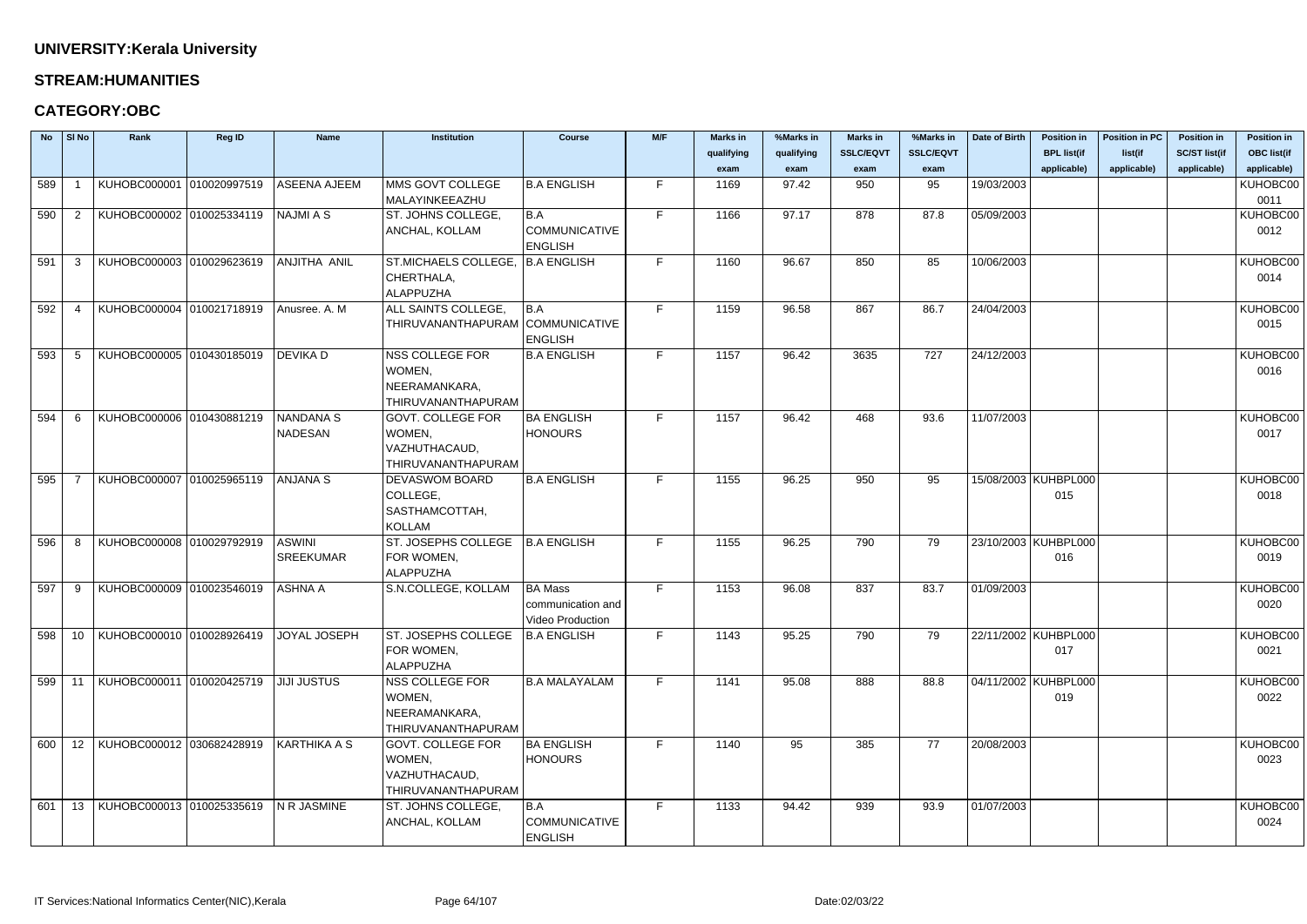| 602 | KUHOBCO | 10/124267410<br>$.10100^\circ$ | <b>IRIHB</b><br>$\bigcap$ $\bigwedge$ $\bigvee$ $\bigwedge$<br>1 H<br>GAYA | KOLLAM<br>$  -$<br>'S N.COL<br>.<br><b>INVLLAI.</b><br>. | .A ENGLISH<br>1 D. A | 112'<br>∖ ب | $\alpha A A^c$<br><b>J⊤.</b> − | 929 | -ao a | '02/09/2003 |  | $\cap \cap \cap \cap$<br>UDUL |
|-----|---------|--------------------------------|----------------------------------------------------------------------------|----------------------------------------------------------|----------------------|-------------|--------------------------------|-----|-------|-------------|--|-------------------------------|
|     |         |                                |                                                                            |                                                          |                      |             |                                |     |       |             |  | $\sim$ $\sim$<br><b>0025</b>  |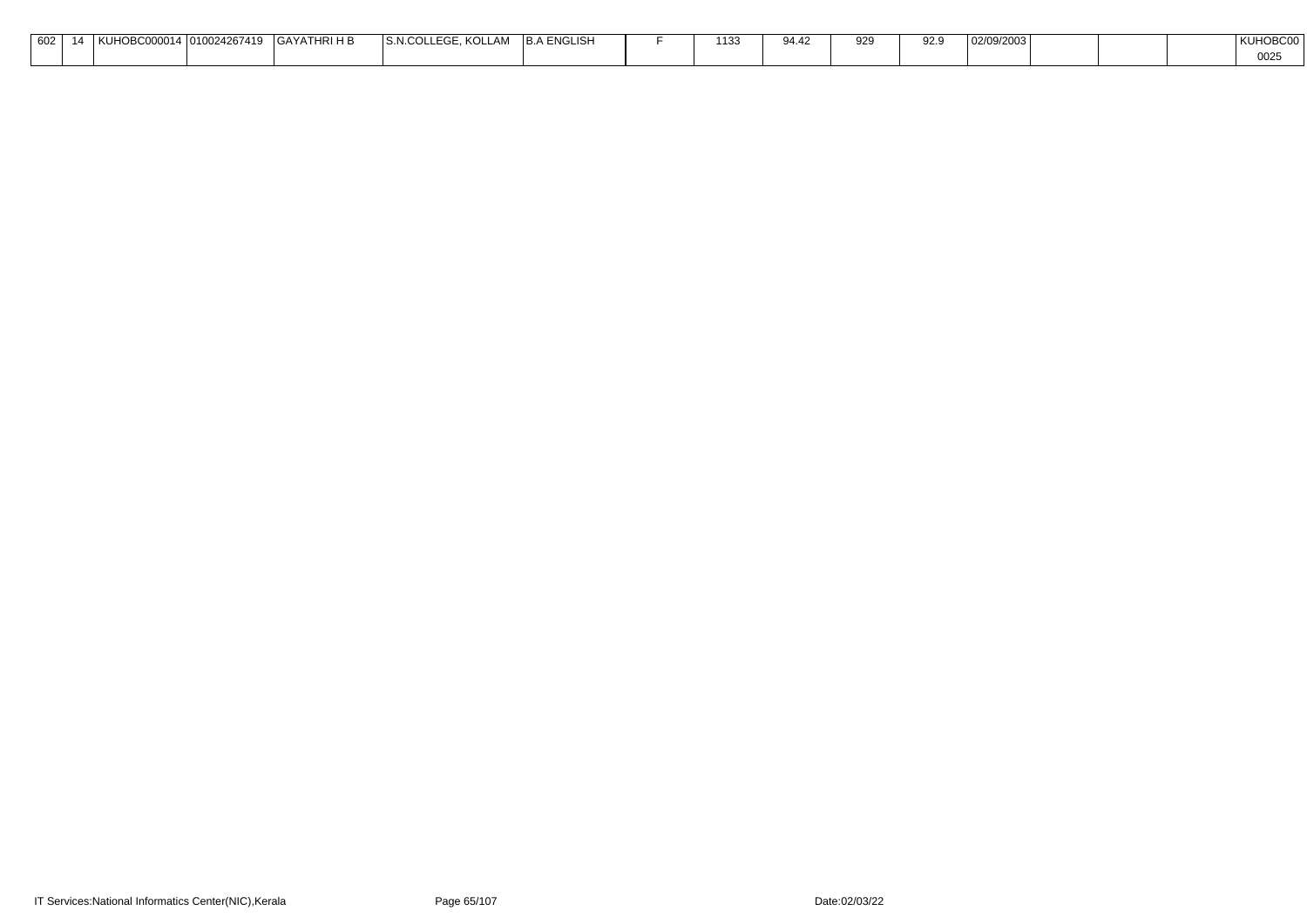### **STREAM:HUMANITIES**

## **CATEGORY:Physically Challenged**

|     | $\overline{N}$   SI No | Rank        | <b>Reg ID</b> | <b>Name</b>       | <b>Institution</b>  | <b>Course</b> | <b>M/F</b> | <b>Marks in</b> | %Marks in  | <b>Marks in</b>  | %Marks in        | Date of Birth | <b>Position in</b> | Position in PC                    | <b>Position in</b>   | <b>Position in</b> |
|-----|------------------------|-------------|---------------|-------------------|---------------------|---------------|------------|-----------------|------------|------------------|------------------|---------------|--------------------|-----------------------------------|----------------------|--------------------|
|     |                        |             |               |                   |                     |               |            | qualifying      | qualifying | <b>SSLC/EQVT</b> | <b>SSLC/EQVT</b> |               | <b>BPL list(if</b> | list(if                           | <b>SC/ST list(if</b> | <b>OBC</b> list(if |
|     |                        |             |               |                   |                     |               |            | exam            | exam       | exam             | exam             |               | applicable)        | applicable                        | applicable           | applicable)        |
| 603 |                        | KUHPH000001 | 010028262219  | <b>ANUSHA</b>     | <b>BISHOP MOORE</b> | B.A MALAYALAM |            | 906             | 75.5       | 800              | 80               |               |                    | 17/05/2003   KUHBPL000   KUHPH000 |                      |                    |
|     |                        |             |               | <b>KRISHNAN R</b> | COLLEGE,            |               |            |                 |            |                  |                  |               | 105                | 001                               |                      |                    |
|     |                        |             |               |                   | MAVELIKKARA,        |               |            |                 |            |                  |                  |               |                    |                                   |                      |                    |
|     |                        |             |               |                   | <b>ALAPPUZHA</b>    |               |            |                 |            |                  |                  |               |                    |                                   |                      |                    |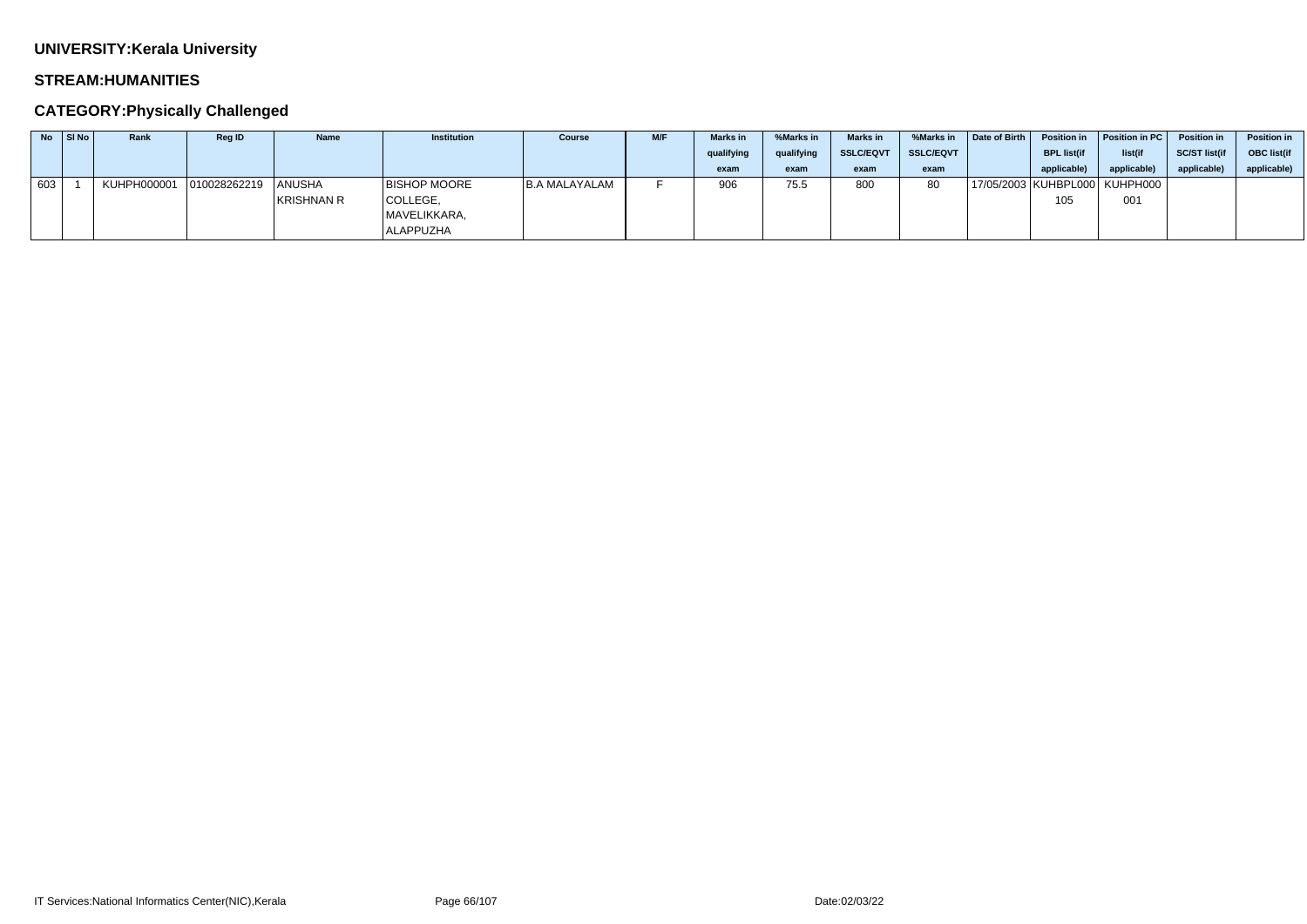#### **STREAM:HUMANITIES**

## **CATEGORY:SC/ST**

|     | $No$ $ S $ $No$ | Rank                      | <b>Reg ID</b> | <b>Name</b>   | <b>Institution</b>                     | <b>Course</b>      | M/F | <b>Marks in</b> | %Marks in  | Marks in         | %Marks in        | Date of Birth | <b>Position in</b>     | Position in PC | <b>Position in</b>   | <b>Position in</b> |
|-----|-----------------|---------------------------|---------------|---------------|----------------------------------------|--------------------|-----|-----------------|------------|------------------|------------------|---------------|------------------------|----------------|----------------------|--------------------|
|     |                 |                           |               |               |                                        |                    |     | qualifying      | qualifying | <b>SSLC/EQVT</b> | <b>SSLC/EQVT</b> |               | <b>BPL list(if</b>     | list(if        | <b>SC/ST list(if</b> | <b>OBC</b> list(if |
|     |                 |                           |               |               |                                        |                    |     | exam            | exam       | exam             | exam             |               | applicable)            | applicable)    | applicable)          | applicable)        |
| 604 |                 | KUHSCST00000 020430658519 |               | <b>SOORYA</b> | MAR IVANIOS COLLEGE,                   | B.A ENGLISH        |     | 475             | 95         | 422              | 84.4             | 27/01/2003    |                        |                | KUHscst000           |                    |
|     |                 |                           |               |               | NALANCHIRA,                            |                    |     |                 |            |                  |                  |               |                        |                | 001                  |                    |
|     |                 |                           |               |               | THIRUVANANTHAPURAM                     |                    |     |                 |            |                  |                  |               |                        |                |                      |                    |
| 605 |                 | KUHSCST00000 010026677319 |               |               | AMRUTHA RAJ D G   MAR IVANIOS COLLEGE, | <b>B.A ENGLISH</b> |     | 1132            | 94.33      | 950              | 95               |               | 15/10/2003   KUHBPL000 |                | KUHscst000           |                    |
|     |                 |                           |               |               | NALANCHIRA,                            |                    |     |                 |            |                  |                  |               | 021                    |                | 002                  |                    |
|     |                 |                           |               |               | THIRUVANANTHAPURAM                     |                    |     |                 |            |                  |                  |               |                        |                |                      |                    |
| 606 |                 | KUHSCST00000 010031776019 |               | ANAGHA S      | UNIVERSITY COLLEGE,                    | <b>B.A ENGLISH</b> |     | 1132            | 94.33      | 939              | 93.9             |               | 07/06/2003   KUHBPL000 |                | KUHscst000           |                    |
|     |                 |                           |               |               | THIRUVANANTHAPURAM                     |                    |     |                 |            |                  |                  |               | 022                    |                | 003                  |                    |
| 607 |                 | KUHSCST00000 020431955219 |               | NANDAGOPAL V  | S D COLLGE,                            | <b>B.A ENGLISH</b> | M   | 1125            | 93.75      | 430              | 86               | 01/05/2003    |                        |                | KUHscst000           |                    |
|     |                 |                           |               |               | <b>ALAPPUZHA</b>                       |                    |     |                 |            |                  |                  |               |                        |                | 004                  |                    |
| 608 |                 | KUHSCST00000 020430752219 |               | AKSHARA D A   | MAR IVANIOS COLLEGE,                   | . B.A ENGLISH      |     | 457             | 91.4       | 462              | 92.4             | 19/07/2003    |                        |                | KUHscst000           |                    |
|     |                 |                           |               |               | NALANCHIRA,                            |                    |     |                 |            |                  |                  |               |                        |                | 005                  |                    |
|     |                 |                           |               |               | THIRUVANANTHAPURAM                     |                    |     |                 |            |                  |                  |               |                        |                |                      |                    |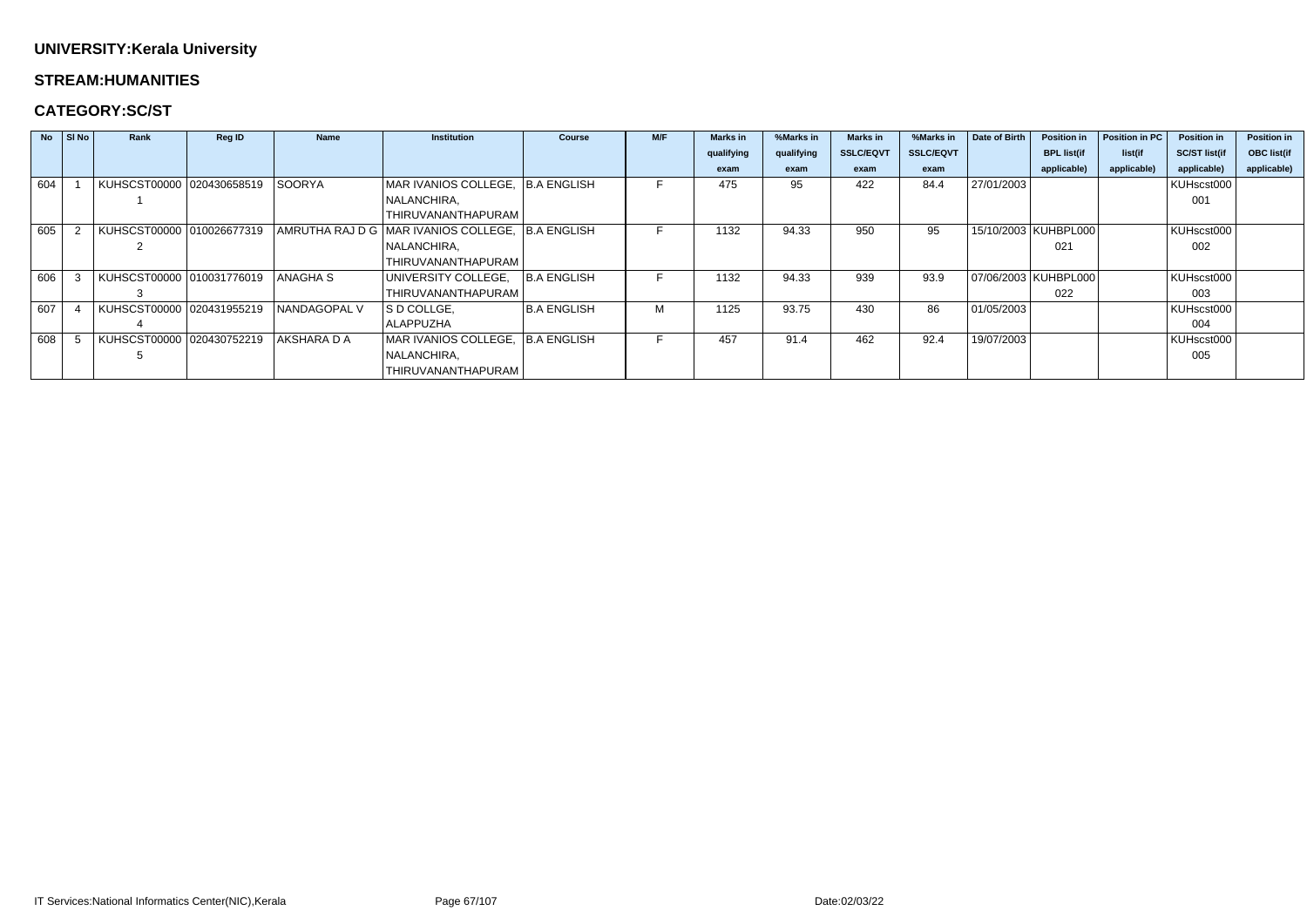### **STREAM:Social Science**

## **CATEGORY:GENERAL1**

|          | $No$ SI No     | Rank                     | <b>Reg ID</b> | Name                 | <b>Institution</b>                   | <b>Course</b>        | M/F | <b>Marks in</b> | %Marks in  | <b>Marks in</b>  | %Marks in        | Date of Birth | <b>Position in</b>    | <b>Position in PC</b> | <b>Position in</b>   | <b>Position in</b> |
|----------|----------------|--------------------------|---------------|----------------------|--------------------------------------|----------------------|-----|-----------------|------------|------------------|------------------|---------------|-----------------------|-----------------------|----------------------|--------------------|
|          |                |                          |               |                      |                                      |                      |     | qualifying      | qualifying | <b>SSLC/EQVT</b> | <b>SSLC/EQVT</b> |               | <b>BPL list(if</b>    | list(if               | <b>SC/ST list(if</b> | <b>OBC list(if</b> |
|          |                |                          |               |                      |                                      |                      |     | exam            | exam       | exam             | exam             |               | applicable)           | applicable)           | applicable)          | applicable)        |
| 609      |                | KUSSG000001              | 010029391719  | <b>ADITHYAPS</b>     | S N COLLEGE,                         | <b>B.A POLITICAL</b> | F.  | 1200            | 100        | 950              | 95               | 10/03/2003    |                       |                       |                      | <b>KUSSOBC0</b>    |
|          |                |                          |               |                      | CHERTHALA,                           | SCIENCE              |     |                 |            |                  |                  |               |                       |                       |                      | 00001              |
|          |                |                          |               |                      | ALAPPUZHA                            |                      |     |                 |            |                  |                  |               |                       |                       |                      |                    |
| 610      | $\overline{2}$ | KUSSG000002              | 010027216319  | <b>APARNAS</b>       | UNIVERSITY COLLEGE,                  | <b>B.A ECONOMICS</b> | F.  | 1200            | 100        | 950              | 95               |               | 17/04/2003   KUSSBPL0 |                       |                      |                    |
|          |                |                          |               |                      | THIRUVANANTHAPURAM                   |                      |     |                 |            |                  |                  |               | 00001                 |                       |                      |                    |
| $611$ 3  |                | KUSSG000003              | 010027800719  | <b>NANDA S</b>       | MAR IVANIOS COLLEGE, B.A ECONOMICS   |                      | F.  | 1200            | 100        | 950              | 95               | 21/04/2003    |                       |                       |                      |                    |
|          |                |                          |               |                      | NALANCHIRA,                          |                      |     |                 |            |                  |                  |               |                       |                       |                      |                    |
|          |                |                          |               |                      | THIRUVANANTHAPURAM                   |                      |     |                 |            |                  |                  |               |                       |                       |                      |                    |
| 612      | - 4            | KUSSG000004              | 010053057919  | <b>ATHIRA C</b>      | UNIVERSITY COLLEGE,                  | <b>B.A POLITICAL</b> | F.  | 1200            | 100        | 950              | 95               |               | 02/08/2003 KUSSBPL0   |                       |                      |                    |
|          |                |                          |               |                      | THIRUVANANTHAPURAM SCIENCE           |                      |     |                 |            |                  |                  |               | 00002                 |                       |                      |                    |
| 613      | - 5            | KUSSG000005              | 010022109019  | FARZANA              | <b>GOVT. COLLEGE FOR</b>             | <b>B.A ECONOMICS</b> | F.  | 1200            | 100        | 950              | 95               | 25/08/2003    |                       |                       |                      |                    |
|          |                |                          |               | <b>PARVEEN R</b>     | WOMEN,                               |                      |     |                 |            |                  |                  |               |                       |                       |                      |                    |
|          |                |                          |               |                      | VAZHUTHACAUD,                        |                      |     |                 |            |                  |                  |               |                       |                       |                      |                    |
|          |                |                          |               |                      | THIRUVANANTHAPURAM                   |                      |     |                 |            |                  |                  |               |                       |                       |                      |                    |
| 614      | - 6            | KUSSG000006              | 010022138319  | <b>VRINDA SK</b>     | <b>GOVT. COLLEGE FOR</b>             | <b>B.A ECONOMICS</b> | F.  | 1200            | 100        | 950              | 95               | 05/02/2004    |                       |                       | KUSSscst00           |                    |
|          |                |                          |               |                      | WOMEN,                               |                      |     |                 |            |                  |                  |               |                       |                       | 0001                 |                    |
|          |                |                          |               |                      | VAZHUTHACAUD,                        |                      |     |                 |            |                  |                  |               |                       |                       |                      |                    |
|          |                |                          |               |                      | THIRUVANANTHAPURAM                   |                      |     |                 |            |                  |                  |               |                       |                       |                      |                    |
| 615      |                | KUSSG000007              | 010031110619  | <b>MADHAVI</b>       | MAR IVANIOS COLLEGE, B.A ECONOMICS   |                      | F.  | 1200            | 100        | 950              | 95               | 07/07/2004    |                       |                       |                      |                    |
|          |                |                          |               | PUTHUMANA            | NALANCHIRA,                          |                      |     |                 |            |                  |                  |               |                       |                       |                      |                    |
|          |                |                          |               |                      | THIRUVANANTHAPURAM                   |                      |     |                 |            |                  |                  |               |                       |                       |                      |                    |
| 616      | - 8            | KUSSG000008              | 010024928619  | MOHAMMED             | UNIVERSITY COLLEGE,                  | <b>B.A ECONOMICS</b> | М   | 1200            | 100        | 929              | 92.9             |               | 27/03/2003   KUSSBPL0 |                       |                      | <b>KUSSOBCO</b>    |
|          |                |                          |               | <b>SAHEER A</b>      | THIRUVANANTHAPURAM                   |                      |     |                 |            |                  |                  |               | 00003                 |                       |                      | 00002              |
| 617      | - 9            | KUSSG000009              | 030690728219  | <b>ELDA ANN SIBY</b> | MAR IVANIOS COLLEGE, B.A ECONOMICS   |                      | F.  | 1199            | 99.9       | 849              | 84.9             | 07/01/2003    | <b>KUSSBPL0</b>       |                       |                      |                    |
|          |                |                          |               |                      | NALANCHIRA,                          |                      |     |                 |            |                  |                  |               | 00004                 |                       |                      |                    |
|          |                |                          |               |                      | THIRUVANANTHAPURAM                   |                      |     |                 |            |                  |                  |               |                       |                       |                      |                    |
| $618$ 10 |                | KUSSG000010              | 010027390819  | <b>AVANTIKA S</b>    | MAR IVANIOS COLLEGE,   B.A ECONOMICS |                      | F.  | 1196            | 99.67      | 950              | 95               | 05/09/2003    |                       |                       |                      |                    |
|          |                |                          |               |                      | NALANCHIRA,                          |                      |     |                 |            |                  |                  |               |                       |                       |                      |                    |
|          |                |                          |               |                      | THIRUVANANTHAPURAM                   |                      |     |                 |            |                  |                  |               |                       |                       |                      |                    |
| $619$ 11 |                | KUSSG000011              | 020431088519  | MARIAM MATHEW        | MAR IVANIOS COLLEGE, B.A ECONOMICS   |                      | F.  | 1195            | 99.58      | 476              | 95.2             | 15/07/2003    |                       |                       |                      |                    |
|          |                |                          |               |                      | NALANCHIRA,                          |                      |     |                 |            |                  |                  |               |                       |                       |                      |                    |
|          |                |                          |               |                      | THIRUVANANTHAPURAM                   |                      |     |                 |            |                  |                  |               |                       |                       |                      |                    |
| $620$ 12 |                | KUSSG000012 010032852719 |               | AMALA STANLY         | MAR IVANIOS COLLEGE, B.A ECONOMICS   |                      | F.  | 1195            | 99.58      | 950              | 95               | 01/06/2003    |                       |                       |                      |                    |
|          |                |                          |               |                      | NALANCHIRA,                          |                      |     |                 |            |                  |                  |               |                       |                       |                      |                    |
|          |                |                          |               |                      | THIRUVANANTHAPURAM                   |                      |     |                 |            |                  |                  |               |                       |                       |                      |                    |
| 621      | 13             | KUSSG000013              | 020430511719  | <b>DIYA R NAIR</b>   | MAR IVANIOS COLLEGE, B.A ECONOMICS   |                      | F.  | 1195            | 99.58      | 446              | 89.2             | 11/10/2002    |                       |                       |                      |                    |
|          |                |                          |               |                      | NALANCHIRA,                          |                      |     |                 |            |                  |                  |               |                       |                       |                      |                    |
|          |                |                          |               |                      | THIRUVANANTHAPURAM                   |                      |     |                 |            |                  |                  |               |                       |                       |                      |                    |
| 622      | 14             | KUSSG000014 010031430719 |               | MADHUBALA.G          | <b>GOVT. COLLEGE FOR</b>             | <b>B.A ECONOMICS</b> | F.  | 1194            | 99.5       | 1194             | 99.5             |               | 08/05/2003   KUSSBPL0 |                       | KUSSscst00           |                    |
|          |                |                          |               |                      | WOMEN,                               |                      |     |                 |            |                  |                  |               | 00005                 |                       | 0002                 |                    |
|          |                |                          |               |                      | VAZHUTHACAUD,                        |                      |     |                 |            |                  |                  |               |                       |                       |                      |                    |
|          |                |                          |               |                      | THIRUVANANTHAPURAM                   |                      |     |                 |            |                  |                  |               |                       |                       |                      |                    |

| Date of Birth | <b>Position in</b> | <b>Position in PC</b> | <b>Position in</b>   | <b>Position in</b> |
|---------------|--------------------|-----------------------|----------------------|--------------------|
|               | <b>BPL list(if</b> | list(if               | <b>SC/ST list(if</b> | <b>OBC list(if</b> |
|               | applicable)        | applicable)           | applicable)          | applicable)        |
| 10/03/2003    |                    |                       |                      | KUSSOBC0           |
|               |                    |                       |                      | 00001              |
|               |                    |                       |                      |                    |
| 17/04/2003    | KUSSBPL0           |                       |                      |                    |
|               | 00001              |                       |                      |                    |
| 21/04/2003    |                    |                       |                      |                    |
|               |                    |                       |                      |                    |
|               |                    |                       |                      |                    |
| 02/08/2003    | <b>KUSSBPL0</b>    |                       |                      |                    |
|               | 00002              |                       |                      |                    |
| 25/08/2003    |                    |                       |                      |                    |
|               |                    |                       |                      |                    |
|               |                    |                       |                      |                    |
|               |                    |                       |                      |                    |
| 05/02/2004    |                    |                       | KUSSscst00           |                    |
|               |                    |                       | 0001                 |                    |
|               |                    |                       |                      |                    |
|               |                    |                       |                      |                    |
| 07/07/2004    |                    |                       |                      |                    |
|               |                    |                       |                      |                    |
|               |                    |                       |                      |                    |
| 27/03/2003    | <b>KUSSBPL0</b>    |                       |                      | KUSSOBC0           |
|               | 00003              |                       |                      | 00002              |
| 07/01/2003    | KUSSBPL0           |                       |                      |                    |
|               | 00004              |                       |                      |                    |
|               |                    |                       |                      |                    |
| 05/09/2003    |                    |                       |                      |                    |
|               |                    |                       |                      |                    |
|               |                    |                       |                      |                    |
| 15/07/2003    |                    |                       |                      |                    |
|               |                    |                       |                      |                    |
|               |                    |                       |                      |                    |
| 01/06/2003    |                    |                       |                      |                    |
|               |                    |                       |                      |                    |
| 11/10/2002    |                    |                       |                      |                    |
|               |                    |                       |                      |                    |
|               |                    |                       |                      |                    |
| 08/05/2003    | <b>KUSSBPL0</b>    |                       | KUSSscst00           |                    |
|               | 00005              |                       | 0002                 |                    |
|               |                    |                       |                      |                    |
|               |                    |                       |                      |                    |
|               |                    |                       |                      |                    |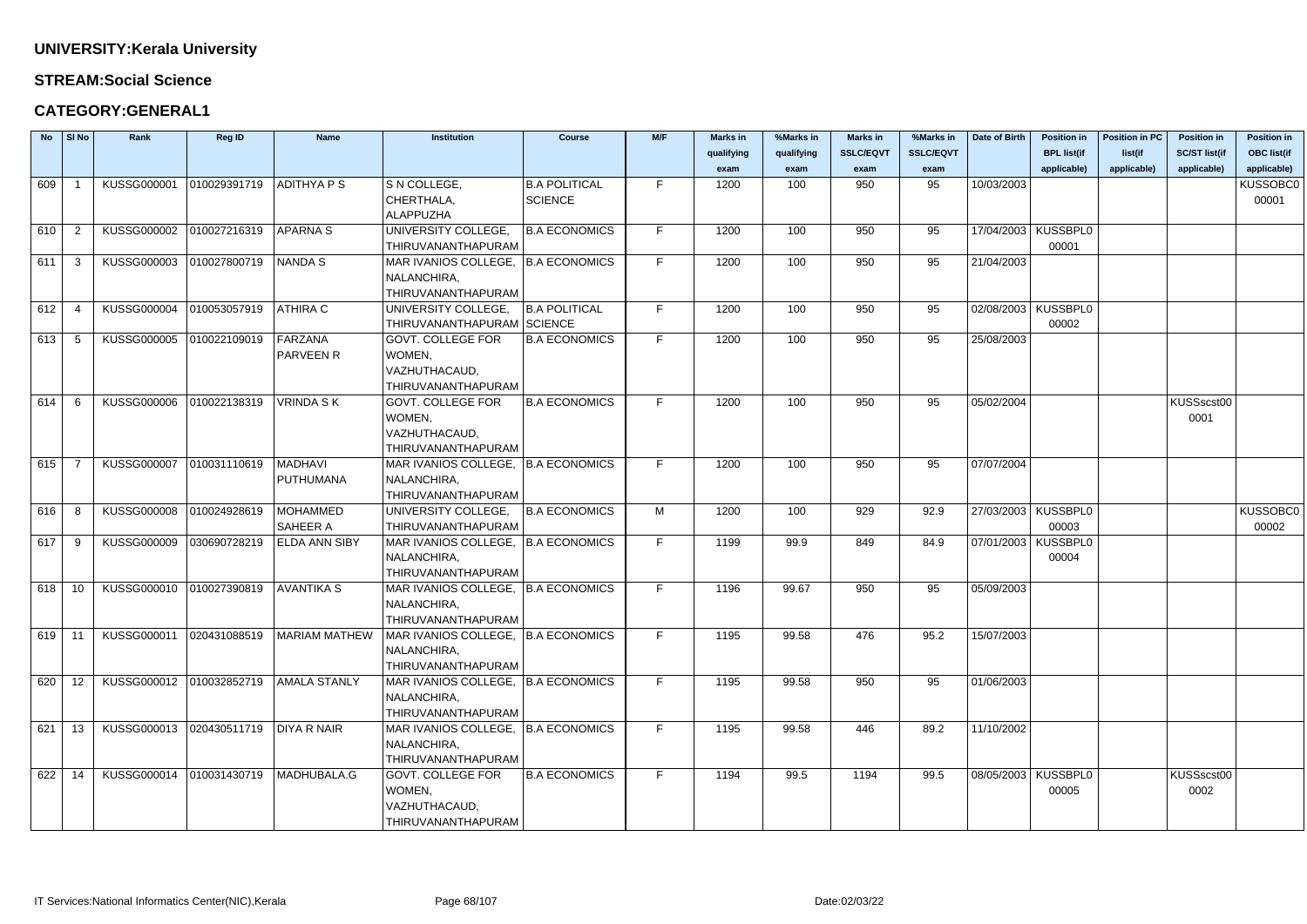| 623 | -15 |                          | KUSSG000015 010022761619 DEVIKA A R |                       | S N COLLEGE,                         | <b>B.A POLITICAL</b> | F. | 1194 | 99.5  | 950 | 95   | 24/02/2003 |                       | KUSSOBC0 |
|-----|-----|--------------------------|-------------------------------------|-----------------------|--------------------------------------|----------------------|----|------|-------|-----|------|------------|-----------------------|----------|
|     |     |                          |                                     |                       | CHEMPAZHANTHY,                       | <b>SCIENCE</b>       |    |      |       |     |      |            |                       | 00003    |
|     |     |                          |                                     |                       | THIRUVANANTHAPURAM                   |                      |    |      |       |     |      |            |                       |          |
| 624 | 16  | KUSSG000016 010059588619 |                                     | NADHA RASHADA         | <b>GOVT. COLLEGE FOR</b>             | <b>B.A ECONOMICS</b> | F. | 1194 | 99.5  | 950 | 95   | 08/03/2004 |                       | KUSSOBC0 |
|     |     |                          |                                     |                       |                                      |                      |    |      |       |     |      |            |                       |          |
|     |     |                          |                                     | ls v                  | WOMEN,                               |                      |    |      |       |     |      |            |                       | 00004    |
|     |     |                          |                                     |                       | VAZHUTHACAUD,                        |                      |    |      |       |     |      |            |                       |          |
|     |     |                          |                                     |                       | THIRUVANANTHAPURAM                   |                      |    |      |       |     |      |            |                       |          |
| 625 | 17  | KUSSG000017 010023546119 |                                     | ASHTAMI ASHOK         | UNIVERSITY COLLEGE.                  | <b>B.A POLITICAL</b> | F. | 1194 | 99.5  | 939 | 93.9 | 10/03/2003 |                       | KUSSOBC0 |
|     |     |                          |                                     |                       | THIRUVANANTHAPURAM SCIENCE           |                      |    |      |       |     |      |            |                       | 00005    |
| 626 | -18 | KUSSG000018              | 020437056919                        | SAHALA C H            | UNIVERSITY COLLEGE,                  | <b>B.A POLITICAL</b> | F. | 1194 | 99.5  | 427 | 85.4 | 03/02/2002 |                       | KUSSOBC0 |
|     |     |                          |                                     |                       | THIRUVANANTHAPURAM SCIENCE           |                      |    |      |       |     |      |            |                       | 00006    |
| 627 | 19  | KUSSG000019 010027390219 |                                     | <b>ANUPAMA S</b>      | <b>GOVT. COLLEGE FOR</b>             | <b>B.A ECONOMICS</b> | F. | 1193 | 99.42 | 950 | 95   |            | 17/12/2002   KUSSBPL0 |          |
|     |     |                          |                                     | <b>KUMAR</b>          | WOMEN,                               |                      |    |      |       |     |      |            | 00006                 |          |
|     |     |                          |                                     |                       | VAZHUTHACAUD,                        |                      |    |      |       |     |      |            |                       |          |
|     |     |                          |                                     |                       | THIRUVANANTHAPURAM                   |                      |    |      |       |     |      |            |                       |          |
|     |     |                          |                                     |                       |                                      |                      |    |      |       |     |      |            |                       |          |
| 628 | -20 | KUSSG000020 010022756519 |                                     | <b>ATHIRA A R</b>     | <b>MAHATMA GANDHI</b>                | <b>B.A ECONOMICS</b> | F. | 1193 | 99.42 | 950 | 95   |            | 17/07/2003 KUSSBPL0   |          |
|     |     |                          |                                     |                       | COLLEGE, NALANCHIRA,                 |                      |    |      |       |     |      |            | 00007                 |          |
|     |     |                          |                                     |                       | THIRUVANANTHAPURAM                   |                      |    |      |       |     |      |            |                       |          |
| 629 | 21  | KUSSG000021              | 020431882519                        | GOWRI SONY            | UNIVERSITY COLLEGE,                  | <b>B.A HISTORY</b>   | F. | 1193 | 99.42 | 444 | 88.8 | 18/03/2003 |                       | KUSSOBC0 |
|     |     |                          |                                     |                       | THIRUVANANTHAPURAM                   |                      |    |      |       |     |      |            |                       | 00007    |
| 630 | 22  | <b>KUSSG000022</b>       | 010022529519                        | ASHMI P G             | GOVT. COLLEGE,                       | <b>B.A ECONOMICS</b> | F. | 1192 | 99.33 | 950 | 95   | 02/03/2004 | <b>KUSSBPL0</b>       | KUSSOBC0 |
|     |     |                          |                                     |                       | ATTINGAL,                            |                      |    |      |       |     |      |            | 00008                 | 00008    |
|     |     |                          |                                     |                       | THIRUVANANTHAPURAM                   |                      |    |      |       |     |      |            |                       |          |
| 631 | 23  | KUSSG000023              | 020431220719                        | <b>AJMIS</b>          | S.N.COLLEGE, KOLLAM                  | <b>B.A POLITICAL</b> | F. | 1192 | 99.33 | 469 | 93.8 | 30/04/2003 |                       | KUSSOBC0 |
|     |     |                          |                                     |                       |                                      | <b>SCIENCE</b>       |    |      |       |     |      |            |                       | 00009    |
| 632 | 24  | KUSSG000024              | 020431884319                        | <b>PARVATHI SONY</b>  | UNIVERSITY COLLEGE,                  | <b>B.A HISTORY</b>   | F. | 1192 | 99.33 | 457 | 91.4 | 18/03/2003 |                       | KUSSOBC0 |
|     |     |                          |                                     |                       | THIRUVANANTHAPURAM                   |                      |    |      |       |     |      |            |                       | 00010    |
| 633 | 25  | KUSSG000025              | 020431862919                        | HARI NANDANA          | UNIVERSITY COLLEGE,                  | <b>B.A ECONOMICS</b> | F. | 1192 | 99.33 | 452 | 90.4 | 30/05/2003 |                       | KUSSOBC0 |
|     |     |                          |                                     | ARAVIND               | THIRUVANANTHAPURAM                   |                      |    |      |       |     |      |            |                       | 00011    |
|     |     |                          |                                     |                       |                                      |                      |    |      |       |     |      |            |                       |          |
| 634 | -26 | KUSSG000026              | 020430691119                        | SWATHY S B            | MAR IVANIOS COLLEGE,   B.A ECONOMICS |                      | F. | 1192 | 99.33 | 448 | 89.6 | 14/03/2003 |                       |          |
|     |     |                          |                                     |                       | NALANCHIRA,                          |                      |    |      |       |     |      |            |                       |          |
|     |     |                          |                                     |                       | THIRUVANANTHAPURAM                   |                      |    |      |       |     |      |            |                       |          |
| 635 | -27 | KUSSG000027              | 010022760119                        | <b>SRUTHY B S</b>     | S N COLLEGE,                         | <b>B.A POLITICAL</b> | F. | 1191 | 99.25 | 950 | 95   |            | 18/11/2003   KUSSBPL0 |          |
|     |     |                          |                                     |                       | CHEMPAZHANTHY,                       | <b>SCIENCE</b>       |    |      |       |     |      |            | 00009                 |          |
|     |     |                          |                                     |                       | THIRUVANANTHAPURAM                   |                      |    |      |       |     |      |            |                       |          |
| 636 | 28  | KUSSG000028              | 020432197419                        | AMITHA V M            | UNIVERSITY COLLEGE,                  | <b>B.A ECONOMICS</b> | F. | 1191 | 99.25 | 460 | 92   | 14/01/2004 | KUSSBPL0              | KUSSOBC0 |
|     |     |                          |                                     |                       | THIRUVANANTHAPURAM                   |                      |    |      |       |     |      |            | 00010                 | 00012    |
| 637 | 29  | KUSSG000029              | 020430986019                        | GOPI CHAND A          | MAR IVANIOS COLLEGE, B.A ECONOMICS   |                      | M  | 1191 | 99.25 | 421 | 84.2 | 03/10/2003 |                       |          |
|     |     |                          |                                     |                       | NALANCHIRA,                          |                      |    |      |       |     |      |            |                       |          |
|     |     |                          |                                     |                       | THIRUVANANTHAPURAM                   |                      |    |      |       |     |      |            |                       |          |
| 638 | -30 | KUSSG000030              | 010021657719                        | <b>GOURINANDANA J</b> | MAR IVANIOS COLLEGE, B.A ECONOMICS   |                      | F. | 1190 | 99.17 | 950 | 95   | 26/06/2003 |                       | KUSSOBC0 |
|     |     |                          |                                     |                       | NALANCHIRA,                          |                      |    |      |       |     |      |            |                       | 00013    |
|     |     |                          |                                     |                       | THIRUVANANTHAPURAM                   |                      |    |      |       |     |      |            |                       |          |
|     |     |                          |                                     |                       |                                      |                      |    |      |       |     |      |            |                       |          |
| 639 | -31 | KUSSG000031              | 010025725519                        | <b>SARIKA L</b>       | UNIVERSITY COLLEGE,                  | <b>B.A POLITICAL</b> | F. | 1189 | 99.08 | 950 | 95   | 11/03/2003 |                       | KUSSOBC0 |
|     |     |                          |                                     |                       | THIRUVANANTHAPURAM SCIENCE           |                      |    |      |       |     |      |            |                       | 00014    |
| 640 | 32  | KUSSG000032              | 020431008919                        | AKSHAYA R             | ST. JOHNS COLLEGE,                   | <b>B.A POLITICAL</b> | F. | 1189 | 99.08 | 434 | 86.8 | 01/12/2002 |                       |          |
|     |     |                          |                                     |                       | ANCHAL, KOLLAM                       | <b>SCIENCE</b>       |    |      |       |     |      |            |                       |          |
| 641 | 33  | KUSSG000033              | 010035504019                        | <b>AGNA VARGHESE</b>  | MAR IVANIOS COLLEGE,   B.A ECONOMICS |                      | F. | 1188 | 99    | 950 | 95   | 05/11/2002 |                       |          |
|     |     |                          |                                     |                       | NALANCHIRA,                          |                      |    |      |       |     |      |            |                       |          |
|     |     |                          |                                     |                       | THIRUVANANTHAPURAM                   |                      |    |      |       |     |      |            |                       |          |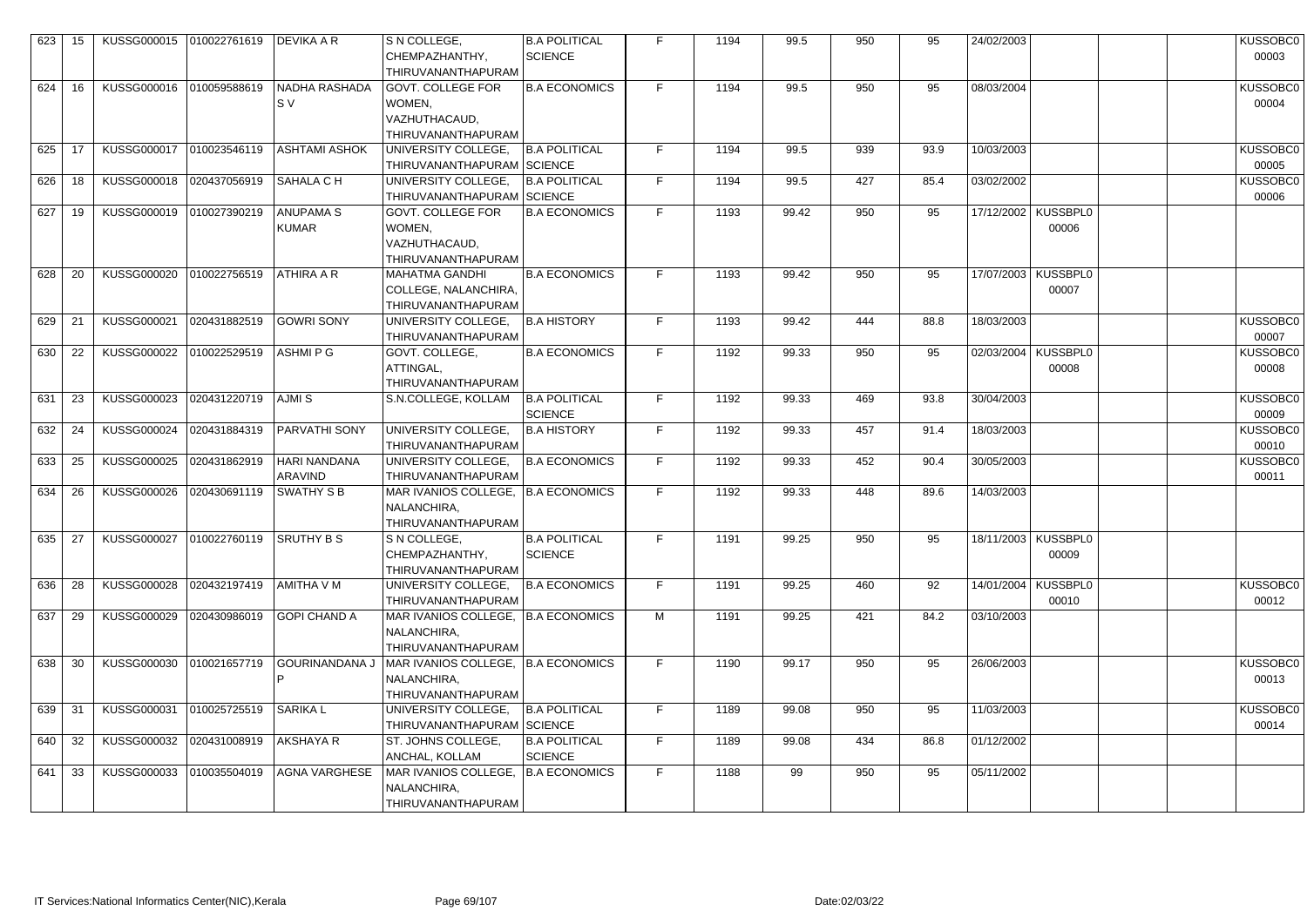### **STREAM:Social Science**

|     | $No$ SINO | Rank                      | <b>Reg ID</b> | <b>Name</b>      | <b>Institution</b>                 | <b>Course</b>        | M/F | <b>Marks</b> in | %Marks in  | <b>Marks</b> in  | %Marks in        | Date of Birth | <b>Position in</b>    | Position in PC | <b>Position in</b>   | <b>Position in</b> |
|-----|-----------|---------------------------|---------------|------------------|------------------------------------|----------------------|-----|-----------------|------------|------------------|------------------|---------------|-----------------------|----------------|----------------------|--------------------|
|     |           |                           |               |                  |                                    |                      |     | qualifying      | qualifying | <b>SSLC/EQVT</b> | <b>SSLC/EQVT</b> |               | <b>BPL list(if</b>    | list(if        | <b>SC/ST list(if</b> | <b>OBC list(if</b> |
|     |           |                           |               |                  |                                    |                      |     | exam            | exam       | exam             | exam             |               | applicable)           | applicable)    | applicable)          | applicable)        |
| 642 |           | KUSSBPL00000 010022548219 |               | SAJNA S S        | GOVT. COLLEGE,                     | <b>B.A ECONOMICS</b> | F.  | 1188            | 99         | 939              | 93.9             | 27/03/2003    | <b>KUSSBPL0</b>       |                |                      | KUSSOBC0           |
|     |           |                           |               |                  | ATTINGAL,                          |                      |     |                 |            |                  |                  |               | 00011                 |                |                      | 00015              |
|     |           |                           |               |                  | THIRUVANANTHAPURAM                 |                      |     |                 |            |                  |                  |               |                       |                |                      |                    |
| 643 |           | KUSSBPL00000 010039568619 |               | ATHIRA K S       | UNIVERSITY COLLEGE,                | <b>B.A POLITICAL</b> | F   | 1186            | 98.83      | 950              | 95               | 10/07/2002    | <b>KUSSBPL0</b>       |                |                      | KUSSOBC0           |
|     |           |                           |               |                  | THIRUVANANTHAPURAM SCIENCE         |                      |     |                 |            |                  |                  |               | 00012                 |                |                      | 00018              |
| 644 |           | KUSSBPL00000 010025687919 |               | HARITHA H S      | N S S COLLEGE,                     | <b>B.A ECONOMICS</b> |     | 1184            | 98.67      | 939              | 93.9             | 15/01/2004    | <b>KUSSBPL0</b>       |                |                      |                    |
|     |           |                           |               |                  | NILAMEL, KOLLAM                    |                      |     |                 |            |                  |                  |               | 00013                 |                |                      |                    |
| 645 |           | KUSSBPL00000 010023704319 |               | RENJITHA RAJ S R | <b>SREE NARAYANA</b>               | <b>B.A ECONOMICS</b> | F.  | 1184            | 98.67      | 929              | 92.9             | 15/09/2003    | KUSSBPL0              |                |                      | <b>KUSSOBC0</b>    |
|     |           |                           |               |                  | COLLEGE FOR WOMEN,                 |                      |     |                 |            |                  |                  |               | 00014                 |                |                      | 00023              |
|     |           |                           |               |                  | <b>KOLLAM</b>                      |                      |     |                 |            |                  |                  |               |                       |                |                      |                    |
| 646 |           | KUSSBPL00000 010021503119 |               | ASWATHI BABU B   | MAR IVANIOS COLLEGE, B.A ECONOMICS |                      | F.  | 1183            | 98.58      | 950              | 95               |               | 11/01/2003   KUSSBPL0 |                | KUSSscst00           |                    |
|     |           |                           |               |                  | NALANCHIRA,                        |                      |     |                 |            |                  |                  |               | 00015                 |                | 0004                 |                    |
|     |           |                           |               |                  | THIRUVANANTHAPURAM                 |                      |     |                 |            |                  |                  |               |                       |                |                      |                    |
| 647 |           | KUSSBPL00000 010026067519 |               | ANJALI SURESH    | UNIVERSITY COLLEGE,                | B.A HISTORY          | F.  | 1183            | 98.58      | 950              | 95               |               | 15/10/2003   KUSSBPL0 |                | KUSSscst00           |                    |
|     |           | 6                         |               |                  | THIRUVANANTHAPURAM                 |                      |     |                 |            |                  |                  |               | 00016                 |                | 0005                 |                    |
| 648 |           | KUSSBPL00000 010021889919 |               | NANDANA A S      | <b>GOVT. COLLEGE FOR</b>           | <b>B.A ECONOMICS</b> | F   | 1183            | 98.58      | 919              | 91.9             | 05/10/2002    | KUSSBPL0              |                |                      | KUSSOBC0           |
|     |           |                           |               |                  | WOMEN,                             |                      |     |                 |            |                  |                  |               | 00017                 |                |                      | 00024              |
|     |           |                           |               |                  | VAZHUTHACAUD,                      |                      |     |                 |            |                  |                  |               |                       |                |                      |                    |
|     |           |                           |               |                  | THIRUVANANTHAPURAM                 |                      |     |                 |            |                  |                  |               |                       |                |                      |                    |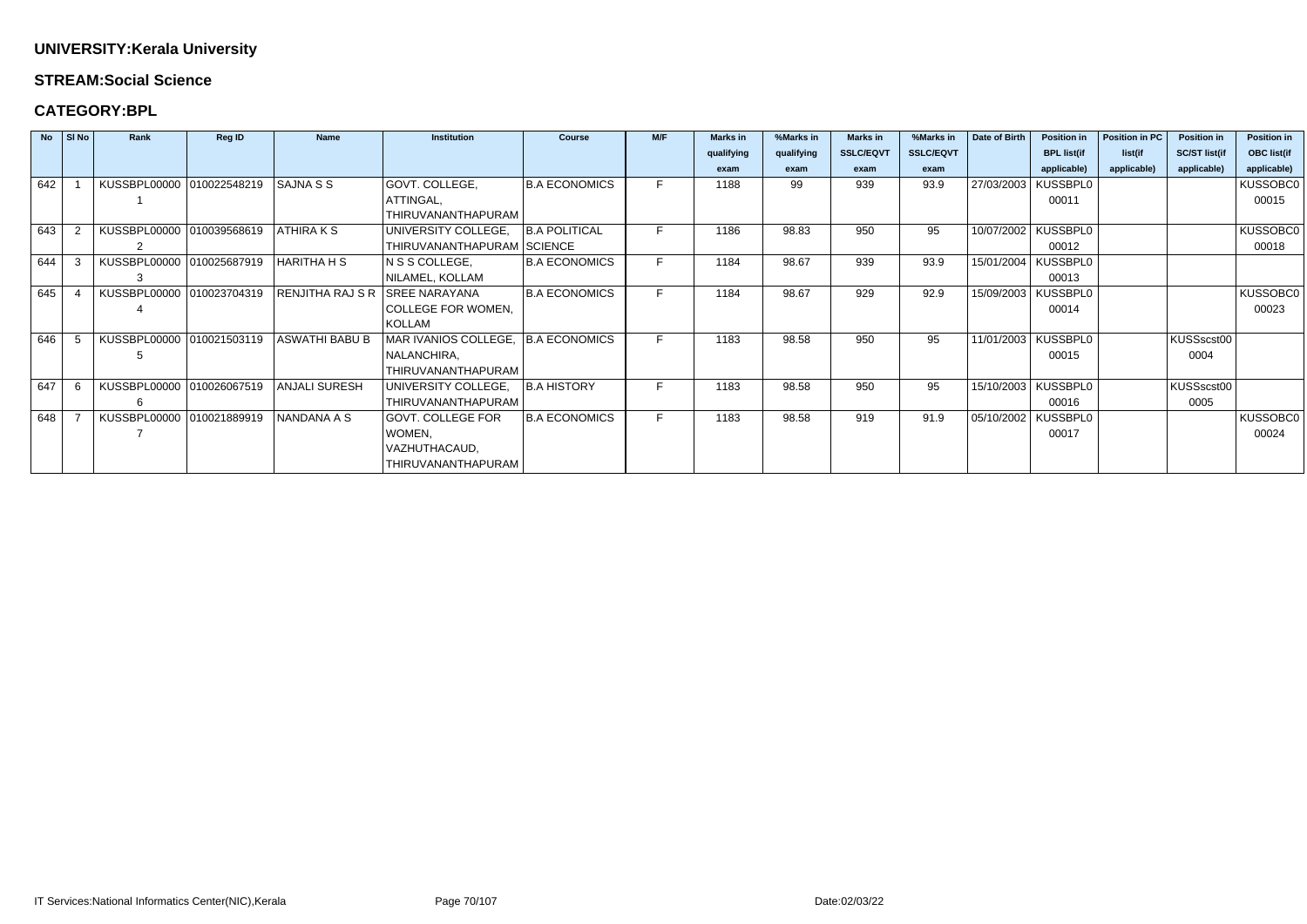### **STREAM:Social Science**

|        | $No$ SI No | Rank                             | <b>Reg ID</b> | <b>Name</b>          | <b>Institution</b>                   | <b>Course</b>        | M/F | <b>Marks in</b> | %Marks in  | <b>Marks in</b>  | %Marks in        | Date of Birth | <b>Position in</b>    | <b>Position in PC</b> | <b>Position in</b>   | <b>Position in</b> |
|--------|------------|----------------------------------|---------------|----------------------|--------------------------------------|----------------------|-----|-----------------|------------|------------------|------------------|---------------|-----------------------|-----------------------|----------------------|--------------------|
|        |            |                                  |               |                      |                                      |                      |     | qualifying      | qualifying | <b>SSLC/EQVT</b> | <b>SSLC/EQVT</b> |               | <b>BPL list(if</b>    | list(if               | <b>SC/ST list(if</b> | <b>OBC list(if</b> |
|        |            |                                  |               |                      |                                      |                      |     | exam            | exam       | exam             | exam             |               | applicable)           | applicable)           | applicable)          | applicable)        |
| 649    |            | KUSSOBC00000 010027335119        |               | AISWARYA J           | ST. CYRILS COLLEGE,                  | <b>B.A HISTORY</b>   | F.  | 1187            | 98.92      | 950              | 95               | 23/04/2003    |                       |                       |                      | KUSSOBC0           |
|        |            |                                  |               |                      | ADOOR,                               |                      |     |                 |            |                  |                  |               |                       |                       |                      | 00016              |
|        |            |                                  |               |                      | PATHANAMTHITTA                       |                      |     |                 |            |                  |                  |               |                       |                       |                      |                    |
| 650    |            | KUSSOBC00000 010026864119        |               | AISWARYA M           | UNIVERSITY COLLEGE,                  | <b>B.A ECONOMICS</b> |     | 1187            | 98.92      | 950              | 95               | 02/08/2003    |                       |                       |                      | KUSSOBC0           |
|        |            | 2                                |               |                      | <b>THIRUVANANTHAPURAM</b>            |                      |     |                 |            |                  |                  |               |                       |                       |                      | 00017              |
| 651    | -3         | KUSSOBC00000 010057351319        |               | İSANA YASMIN         | UNIVERSITY COLLEGE,                  | <b>B.A ECONOMICS</b> | F.  | 1186            | 98.83      | 950              | 95               | 29/09/2003    |                       |                       |                      | KUSSOBC0           |
|        |            | 3                                |               |                      | THIRUVANANTHAPURAM                   |                      |     |                 |            |                  |                  |               |                       |                       |                      | 00019              |
| 652    | -4         | KUSSOBC00000 010029504919        |               | SNEHA E S            | UNIVERSITY COLLEGE,                  | <b>B.A POLITICAL</b> | F.  | 1185            | 98.75      | 950              | 95               | 16/12/2003    |                       |                       |                      | KUSSOBC0           |
|        |            |                                  |               |                      | THIRUVANANTHAPURAM SCIENCE           |                      |     |                 |            |                  |                  |               |                       |                       |                      | 00020              |
| 653    | -5         | KUSSOBC00000 010021836019        |               | <b>ANJITHA S</b>     | GOVT. COLLEGE FOR                    | <b>B.A ECONOMICS</b> | E.  | 1184            | 98.67      | 960              | 96               | 03/07/2003    |                       |                       |                      | KUSSOBC0           |
|        |            | 5                                |               |                      | WOMEN,                               |                      |     |                 |            |                  |                  |               |                       |                       |                      | 00021              |
|        |            |                                  |               |                      | VAZHUTHACAUD,                        |                      |     |                 |            |                  |                  |               |                       |                       |                      |                    |
|        |            |                                  |               |                      | THIRUVANANTHAPURAM                   |                      |     |                 |            |                  |                  |               |                       |                       |                      |                    |
| 654    | -6         | KUSSOBC00000 010022868019        |               | <b>FASNAM</b>        | GOVT. COLLEGE,<br>ATTINGAL,          | <b>B.A ECONOMICS</b> | E.  | 1184            | 98.67      | 950              | 95               | 15/04/2003    |                       |                       |                      | KUSSOBC0<br>00022  |
|        |            | 6                                |               |                      | THIRUVANANTHAPURAM                   |                      |     |                 |            |                  |                  |               |                       |                       |                      |                    |
| 655    |            | KUSSOBC00000 010022549419        |               | <b>AROMAL S</b>      | GOVT. COLLEGE,                       | <b>B.A ECONOMICS</b> | M   | 1181            | 98.42      | 950              | 95               |               | 30/07/2003   KUSSBPL0 |                       |                      | KUSSOBC0           |
|        |            |                                  |               |                      | ATTINGAL,                            |                      |     |                 |            |                  |                  |               | 00018                 |                       |                      | 00025              |
|        |            |                                  |               |                      | THIRUVANANTHAPURAM                   |                      |     |                 |            |                  |                  |               |                       |                       |                      |                    |
| 656    | -8         | KUSSOBC00000 020430635519        |               | Meghna Mathew        | MAR IVANIOS COLLEGE,   B.A ECONOMICS |                      |     | 1180            | 98.33      | 382              | 76.4             | 02/08/2003    |                       |                       |                      | KUSSOBC0           |
|        |            | 8                                |               |                      | NALANCHIRA,                          |                      |     |                 |            |                  |                  |               |                       |                       |                      | 00026              |
|        |            |                                  |               |                      | THIRUVANANTHAPURAM                   |                      |     |                 |            |                  |                  |               |                       |                       |                      |                    |
| 657    | -9         | KUSSOBC00000 010023944619        |               | <b>ALEENA P</b>      | <b>GOVT. COLLEGE FOR</b>             | <b>B.A HISTORY</b>   | F.  | 1179            | 98.25      | 929              | 92.9             | 06/09/2003    |                       |                       |                      | KUSSOBC0           |
|        |            | 9                                |               |                      | WOMEN,                               |                      |     |                 |            |                  |                  |               |                       |                       |                      | 00027              |
|        |            |                                  |               |                      | VAZHUTHACAUD,                        |                      |     |                 |            |                  |                  |               |                       |                       |                      |                    |
|        |            |                                  |               |                      | THIRUVANANTHAPURAM                   |                      |     |                 |            |                  |                  |               |                       |                       |                      |                    |
| 658    | 10         | KUSSOBC00001 010021536719        |               | VARSHA S M           | MAR IVANIOS COLLEGE, B.A ECONOMICS   |                      | F.  | 1179            | 98.25      | 919              | 91.9             | 30/12/2002    |                       |                       |                      | KUSSOBC0           |
|        |            | 0                                |               |                      | NALANCHIRA,                          |                      |     |                 |            |                  |                  |               |                       |                       |                      | 00028              |
|        |            |                                  |               |                      | THIRUVANANTHAPURAM                   |                      |     |                 |            |                  |                  |               |                       |                       |                      |                    |
| 659 11 |            | KUSSOBC00001 020431150819        |               | THEERTHA             | <b>GOVT. COLLEGE FOR</b>             | <b>B.A ECONOMICS</b> | F.  | 1178            | 98.17      | 478              | 95.6             | 16/06/2003    |                       |                       |                      | KUSSOBC0           |
|        |            |                                  |               | <b>RAJESH</b>        | WOMEN,                               |                      |     |                 |            |                  |                  |               |                       |                       |                      | 00029              |
|        |            |                                  |               |                      | VAZHUTHACAUD,                        |                      |     |                 |            |                  |                  |               |                       |                       |                      |                    |
|        |            |                                  |               |                      | THIRUVANANTHAPURAM                   |                      |     |                 |            |                  |                  |               |                       |                       |                      |                    |
| 660    |            | 12   KUSSOBC00001   020431599019 |               | <b>ALEENA S</b>      | MAR IVANIOS COLLEGE,   B.A ECONOMICS |                      |     | 1177            | 98.08      | 409              | 81.8             | 11/06/2003    |                       |                       |                      | KUSSOBC0           |
|        |            | $2^{\circ}$                      |               |                      | NALANCHIRA,                          |                      |     |                 |            |                  |                  |               |                       |                       |                      | 00030              |
|        |            |                                  |               |                      | THIRUVANANTHAPURAM                   |                      |     |                 |            |                  |                  |               |                       |                       |                      |                    |
| 661    |            | 13 KUSSOBC00001 010025017519     |               | RENJU G              | UNIVERSITY COLLEGE,                  | <b>B.A ECONOMICS</b> | F.  | 1176            | 98         | 950              | 95               |               | 18/02/2003   KUSSBPL0 |                       |                      | KUSSOBC0           |
|        |            | 3                                |               |                      | THIRUVANANTHAPURAM                   |                      | F.  |                 |            |                  |                  |               | 00022                 |                       |                      | 00031              |
| 662    | 14         | KUSSOBC00001 010026744019        |               | <b>GOURI KRISHNA</b> | S.N.COLLEGE, KOLLAM                  | <b>B.A ECONOMICS</b> |     | 1176            | 98         | 950              | 95               | 27/08/2003    |                       |                       |                      | KUSSOBC0           |
|        |            | 4                                |               |                      |                                      |                      |     |                 |            |                  |                  |               |                       |                       |                      | 00032              |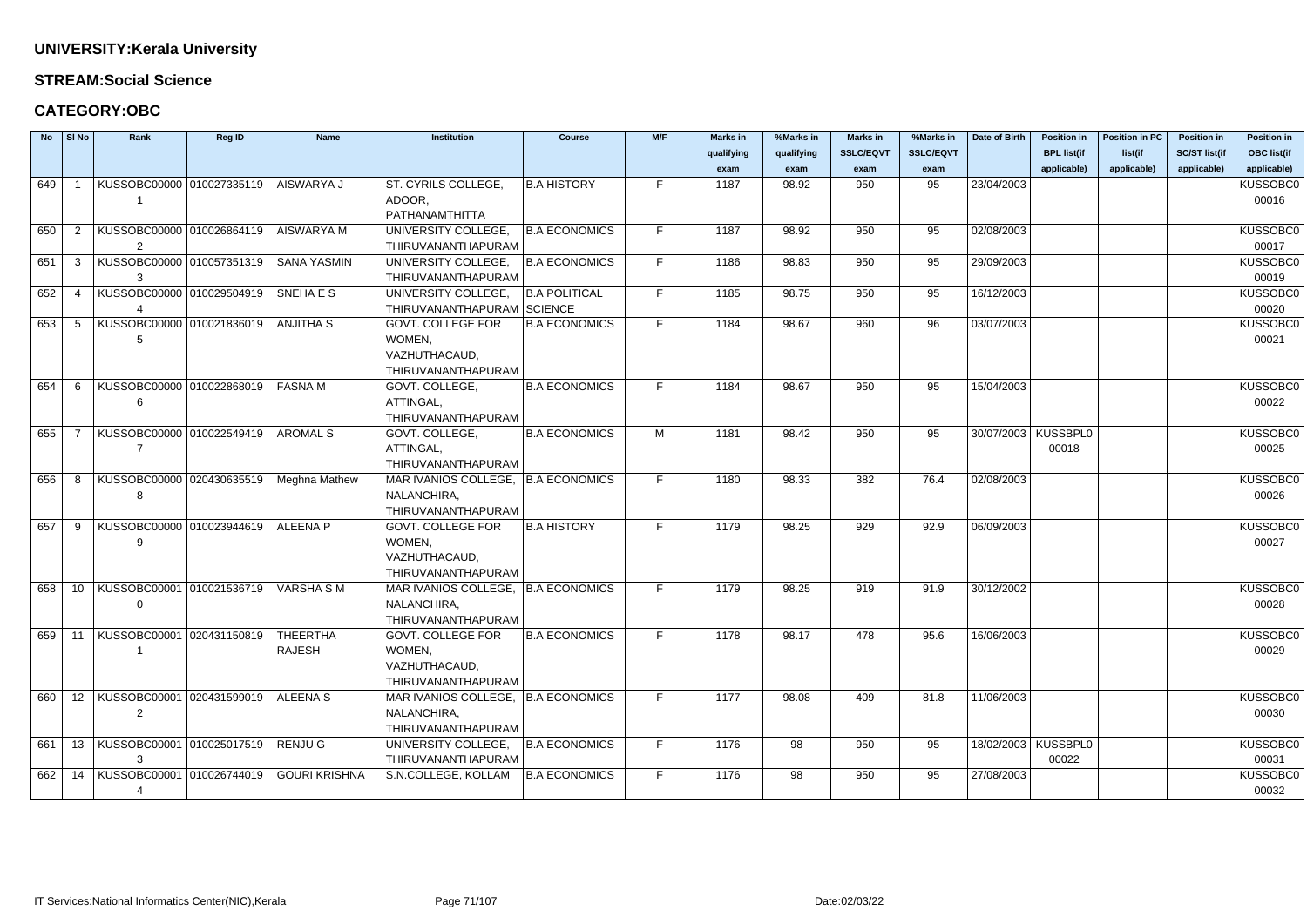|       |    | 663   15   KUSSOBC00001  010026518319    SUMAYYA L |                    | DEVASWOM BOARD                   | <b>B.A POLITICAL</b> | 1175 | 97.92 | 950 | 95   | 23/03/2002 | KUSSOBC0 |
|-------|----|----------------------------------------------------|--------------------|----------------------------------|----------------------|------|-------|-----|------|------------|----------|
|       |    |                                                    |                    | COLLEGE,                         | SCIENCE              |      |       |     |      |            | 00033    |
|       |    |                                                    |                    | SASTHAMCOTTAH,                   |                      |      |       |     |      |            |          |
|       |    |                                                    |                    | KOLLAM                           |                      |      |       |     |      |            |          |
| 664   | 16 | KUSSOBC00001 020431411819                          | AKHILA S LAL       | S.N.COLLEGE, KOLLAM              | <b>B.A POLITICAL</b> | 1175 | 97.92 | 441 | 88.2 | 29/09/2003 | KUSSOBC0 |
|       |    |                                                    |                    |                                  | SCIENCE              |      |       |     |      |            | 00034    |
| 665   |    | KUSSOBC00001 010026639919                          | <b>SWETHA ANIL</b> | FATIMA MATA NATIONAL B.A HISTORY |                      | 1174 | 97.83 | 950 | 95   | 26/07/2002 | KUSSOBC0 |
|       |    |                                                    |                    | COLLEGE, KOLLAM                  |                      |      |       |     |      |            | 00035    |
| 666 l |    | KUSSOBC00001 010020440519                          | <b>PRATHIBHA P</b> | <b>GOVT. COLLEGE FOR</b>         | <b>B.A ECONOMICS</b> | 1174 | 97.83 | 950 | 95   | 03/11/2003 | KUSSOBC0 |
|       |    |                                                    |                    | WOMEN,                           |                      |      |       |     |      |            | 00036    |
|       |    |                                                    |                    | VAZHUTHACAUD,                    |                      |      |       |     |      |            |          |
|       |    |                                                    |                    | THIRUVANANTHAPURAM               |                      |      |       |     |      |            |          |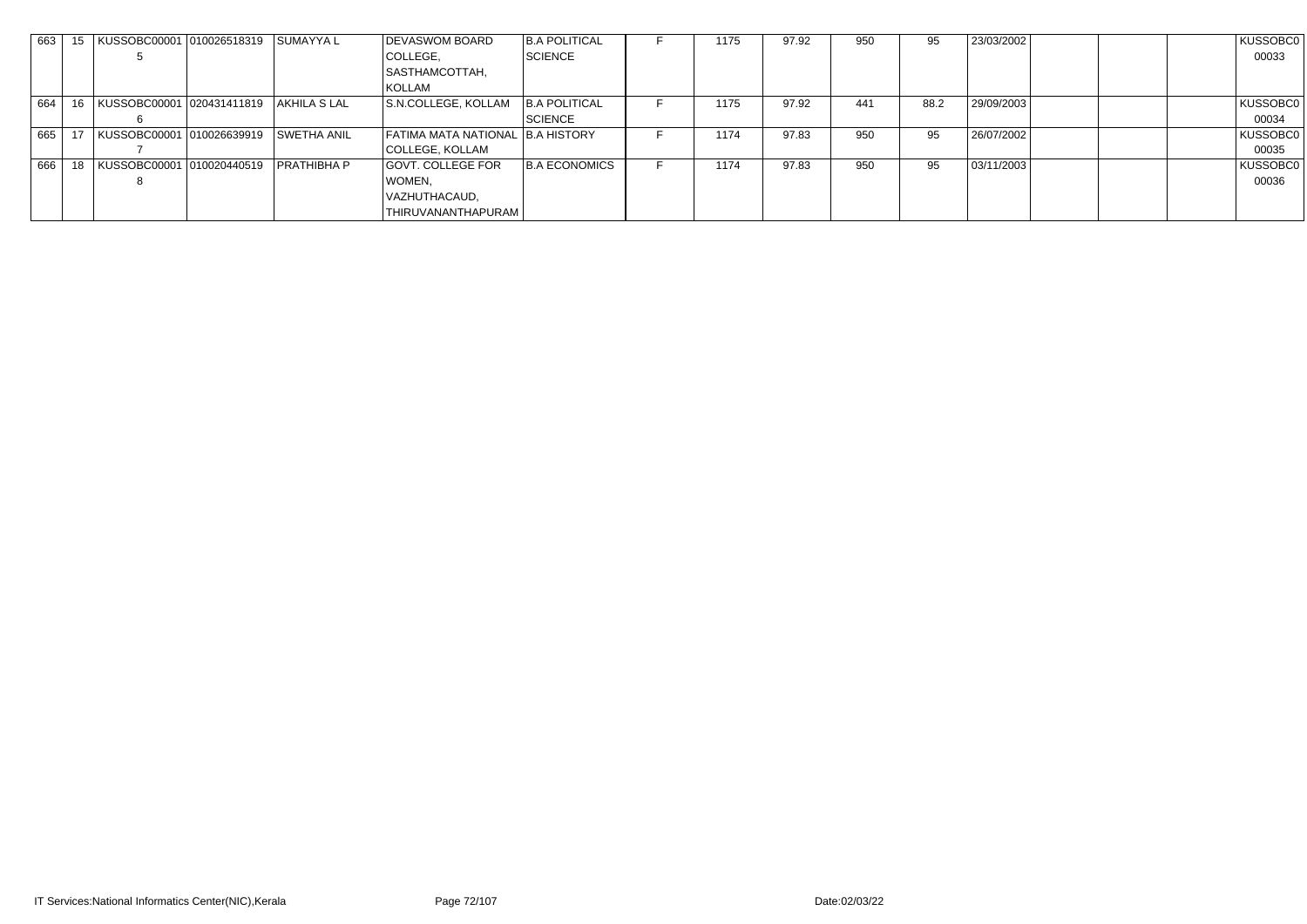### **STREAM:Social Science**

|     | $No$ SI No | Rank | <b>Reg ID</b> | <b>Name</b> | <b>Institution</b>  | <b>Course</b>      | M/F | <b>Marks in</b> | %Marks in  | <b>Marks</b> in | %Marks in        | Date of Birth | <b>Position in</b> | Position in PC                   | <b>Position in</b>  | <b>Position in</b> |
|-----|------------|------|---------------|-------------|---------------------|--------------------|-----|-----------------|------------|-----------------|------------------|---------------|--------------------|----------------------------------|---------------------|--------------------|
|     |            |      |               |             |                     |                    |     | qualifying      | qualifying | SSLC/EQV1       | <b>SSLC/EQVT</b> |               | <b>BPL list(if</b> | list(if                          | <b>SC/ST list(i</b> | <b>OBC</b> list(if |
|     |            |      |               |             |                     |                    |     | exam            | exam       | exam            | exam             |               | applicable)        | applicable)                      | applicable          | applicable)        |
| 667 |            |      |               |             | UNIVERSITY COLLEGE, | B.A HISTORY        |     | 1060            | 88.33      | 827             | 82.7             | 24/01/2002    |                    | KUSSPH00                         |                     | KUSSOBC0           |
|     |            |      |               |             | 'THIRUVANANTHAPURAM |                    |     |                 |            |                 |                  |               |                    | 0001                             |                     | 00212              |
| 668 |            |      |               |             | S.N COLLEGE,        | <b>B.A HISTORY</b> |     | 1050            | 87.5       | 707             | 79.7             |               |                    | 24/02/2002   KUSSBPL0   KUSSPH00 |                     | KUSSOBC0           |
|     |            |      |               |             | PUNALUR, KOLLAM     |                    |     |                 |            |                 |                  |               | 00161              | 0002                             |                     | 00219              |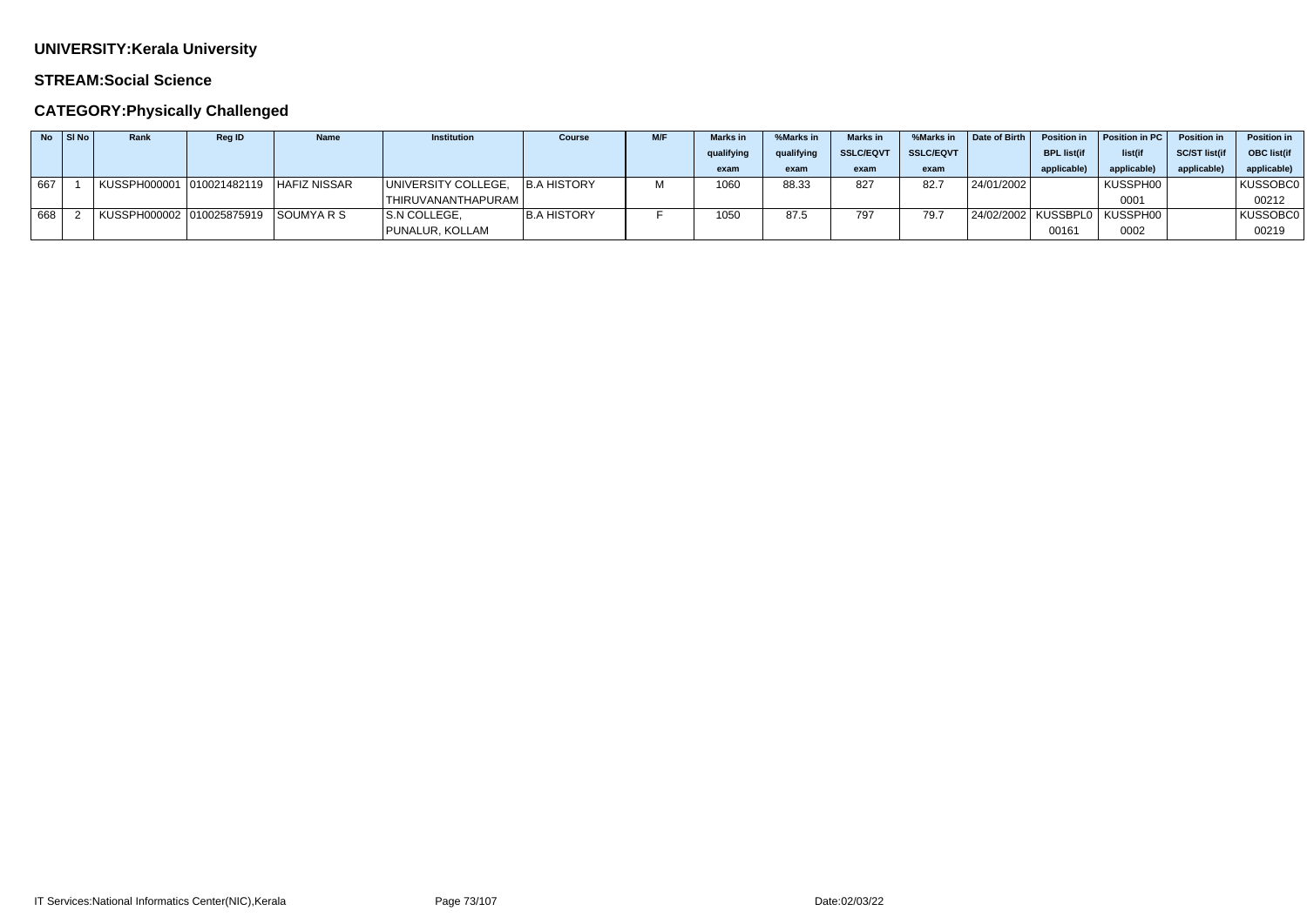#### **STREAM:Social Science**

### **CATEGORY:SC/ST**

|     | No SI No | Rank                      | Reg ID | <b>Name</b>           | <b>Institution</b>                 | <b>Course</b>        | M/F | <b>Marks in</b> | %Marks in  | <b>Marks in</b>  | %Marks in        | Date of Birth | <b>Position in</b>    | Position in PC | <b>Position in</b>   | <b>Position in</b> |
|-----|----------|---------------------------|--------|-----------------------|------------------------------------|----------------------|-----|-----------------|------------|------------------|------------------|---------------|-----------------------|----------------|----------------------|--------------------|
|     |          |                           |        |                       |                                    |                      |     | qualifying      | qualifying | <b>SSLC/EQVT</b> | <b>SSLC/EQVT</b> |               | <b>BPL list(if</b>    | list(if        | <b>SC/ST list(if</b> | <b>OBC list(if</b> |
|     |          |                           |        |                       |                                    |                      |     | exam            | exam       | exam             | exam             |               | applicable)           | applicable)    | applicable)          | applicable)        |
| 669 |          | KUSSSCST0000 010020899719 |        | <b>GOKUL S</b>        | GOVT. ARTS COLLEGE,                | <b>B.A ECONOMICS</b> | M   | 1185            | 98.75      | 950              | 95               | 06/11/2003    |                       |                | KUSSscst00           |                    |
|     |          | 01                        |        |                       | THYCAUD,                           |                      |     |                 |            |                  |                  |               |                       |                | 0003                 |                    |
|     |          |                           |        |                       | THIRUVANANTHAPURAM                 |                      |     |                 |            |                  |                  |               |                       |                |                      |                    |
| 670 |          | KUSSSCST0000 020433098519 |        | <b>ARDRA M SUNOJ</b>  | GOVT. COLLEGE FOR                  | <b>B.A ECONOMICS</b> |     | 1183            | 98.58      | 435              | 87               | 20/12/2002    |                       |                | KUSSscst00           |                    |
|     |          | 02                        |        |                       | WOMEN,                             |                      |     |                 |            |                  |                  |               |                       |                | 0006                 |                    |
|     |          |                           |        |                       | VAZHUTHACAUD,                      |                      |     |                 |            |                  |                  |               |                       |                |                      |                    |
|     |          |                           |        |                       | THIRUVANANTHAPURAM                 |                      |     |                 |            |                  |                  |               |                       |                |                      |                    |
| 671 | 3        | KUSSSCST0000 010025331919 |        | <b>JANI S PRIJITH</b> | ST. JOHNS COLLEGE,                 | <b>B.A POLITICAL</b> |     | 1180            | 98.33      | 950              | 95               |               | 28/05/2003   KUSSBPL0 |                | KUSSscst00           |                    |
|     |          | 03                        |        |                       | ANCHAL, KOLLAM                     | SCIENCE              |     |                 |            |                  |                  |               | 00019                 |                | 0007                 |                    |
| 672 |          | KUSSSCST0000 020430085119 |        | SAYOOJ A S            | <b>MAHATMA GANDHI</b>              | <b>B.A SOCIOLOGY</b> | M   | 1177            | 98.08      | 486              | 81               | 19/08/2002    | KUSSBPL0              |                | KUSSscst00           |                    |
|     |          | 04                        |        |                       | COLLEGE, NALANCHIRA,               |                      |     |                 |            |                  |                  |               | 00021                 |                | 0008                 |                    |
|     |          |                           |        |                       | THIRUVANANTHAPURAM                 |                      |     |                 |            |                  |                  |               |                       |                |                      |                    |
| 673 |          | KUSSSCST0000 010026263019 |        | <b>MEGHA RAVI</b>     | FATIMA MATA NATIONAL   B.A HISTORY |                      |     | 1170            | 97.5       | 950              | 95               | 21/05/2003    |                       |                | KUSSscst00           |                    |
|     |          | 05                        |        |                       | <b>COLLEGE, KOLLAM</b>             |                      |     |                 |            |                  |                  |               |                       |                | 0009                 |                    |
| 674 | -6       | KUSSSCST0000 010050075419 |        | SOURAV KRISHNA        | UNIVERSITY COLLEGE,                | <b>B.A POLITICAL</b> | M   | 1168            | 97.33      | 950              | 95               | 01/10/2003    |                       |                | KUSSscst00           |                    |
|     |          | 06                        |        |                       | THIRUVANANTHAPURAM SCIENCE         |                      |     |                 |            |                  |                  |               |                       |                | 0010                 |                    |
| 675 |          | KUSSSCST0000 020430608119 |        | HARI NANDANA I R      | GOVT. COLLEGE FOR                  | <b>B.A HISTORY</b>   | F.  | 1168            | 97.33      | 412              | 82.4             | 19/01/2003    |                       |                | KUSSscst00           |                    |
|     |          | 07                        |        |                       | WOMEN,                             |                      |     |                 |            |                  |                  |               |                       |                | 0011                 |                    |
|     |          |                           |        |                       | VAZHUTHACAUD,                      |                      |     |                 |            |                  |                  |               |                       |                |                      |                    |
|     |          |                           |        |                       | THIRUVANANTHAPURAM                 |                      |     |                 |            |                  |                  |               |                       |                |                      |                    |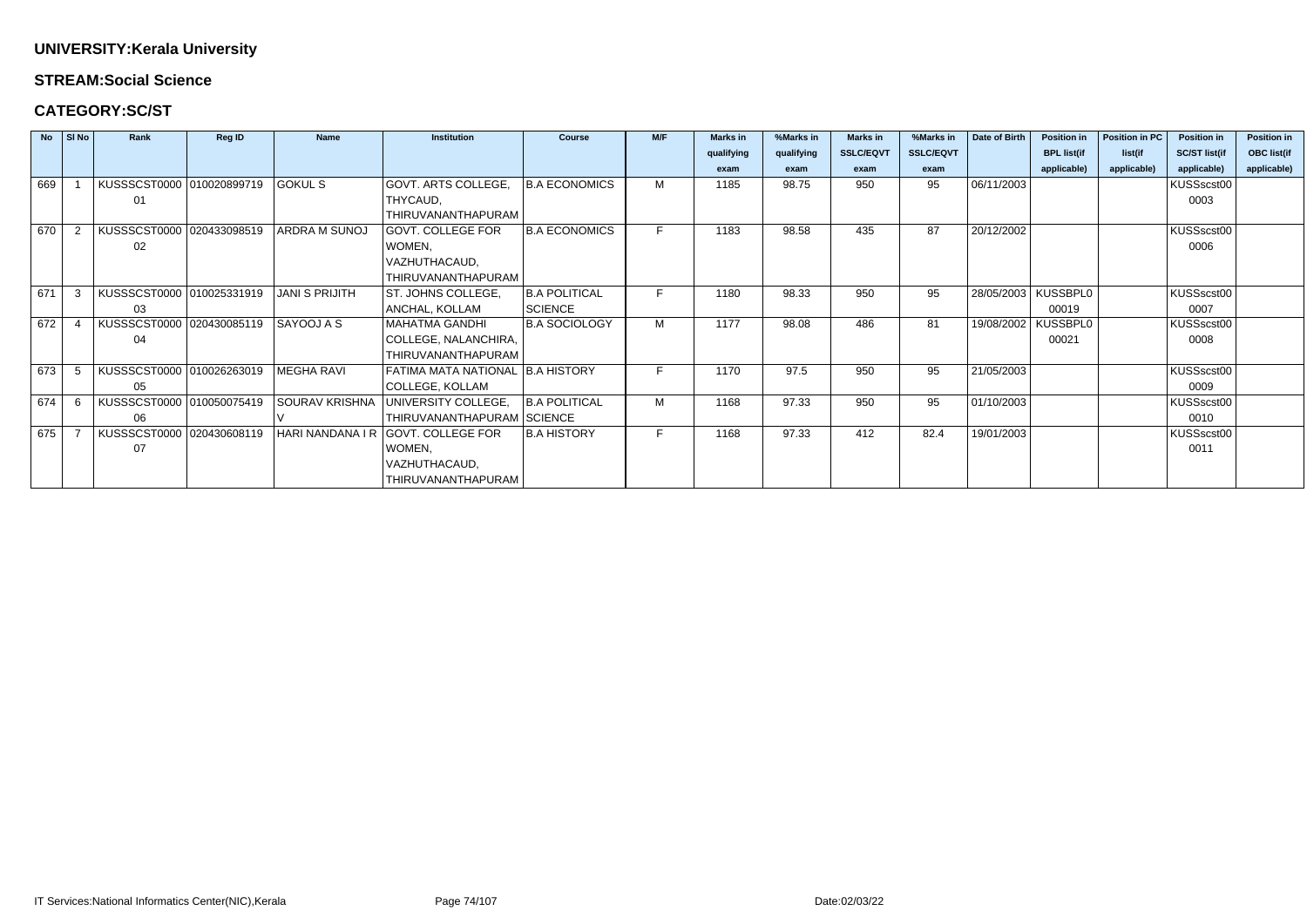#### **STREAM:Business Studies**

### **CATEGORY:GENERAL1**

| <b>No</b> | SI No          | Rank                                              | <b>Reg ID</b>            | <b>Name</b>           | <b>Institution</b>                  | <b>Course</b>       | M/F | <b>Marks in</b> | %Marks in  | <b>Marks in</b>  | %Marks in        | Date of Birth | <b>Position in</b>    | <b>Position in PC</b> | <b>Position in</b>   | <b>Position in</b> |
|-----------|----------------|---------------------------------------------------|--------------------------|-----------------------|-------------------------------------|---------------------|-----|-----------------|------------|------------------|------------------|---------------|-----------------------|-----------------------|----------------------|--------------------|
|           |                |                                                   |                          |                       |                                     |                     |     | qualifying      | qualifying | <b>SSLC/EQVT</b> | <b>SSLC/EQVT</b> |               | <b>BPL list(if</b>    | list(if               | <b>SC/ST list(if</b> | <b>OBC</b> list(if |
|           |                |                                                   |                          |                       |                                     |                     |     | exam            | exam       | exam             | exam             |               | applicable)           | applicable)           | applicable)          | applicable)        |
| 676       |                | KUBSG000001                                       | 010020815519             | SHEETHAL R A          | VTM NSS COLLEGE,                    | <b>B.COM</b>        | F.  | 1157            | 100        | 950              | 95               | 18/08/2003    |                       |                       |                      | KUBSOBC0           |
|           |                |                                                   |                          |                       | DHANUVACHAPURAM                     | <b>COOPERATION</b>  |     |                 |            |                  |                  |               |                       |                       |                      | 00001              |
| 677       | $\overline{2}$ | KUBSG000002                                       | 010025068619             | NIKHIL KRISHNA.P      | S.N.COLLEGE, KOLLAM                 | B.COM               | M   | 640             | 100        | 908              | 90.8             | 25/01/2003    |                       |                       |                      | KUBSOBC0           |
|           |                |                                                   |                          |                       |                                     |                     |     |                 |            |                  |                  |               |                       |                       |                      | 00002              |
| 678       | 3              | KUBSG000003 010023495519                          |                          | <b>DEVIKA V S</b>     | <b>GOVT. COLLEGE FOR</b>            | <b>BCom Finance</b> | F.  | 1196            | 99.67      | 950              | 95               | 09/08/2002    |                       |                       |                      | KUBSOBC0           |
|           |                |                                                   |                          |                       | WOMEN,                              |                     |     |                 |            |                  |                  |               |                       |                       |                      | 00003              |
|           |                |                                                   |                          |                       | VAZHUTHACAUD,                       |                     |     |                 |            |                  |                  |               |                       |                       |                      |                    |
|           |                |                                                   |                          |                       | THIRUVANANTHAPURAM                  |                     |     |                 |            |                  |                  |               |                       |                       |                      |                    |
| 679       |                | KUBSG000004                                       | 010024701919             | <b>HAVISHA S</b>      | <b>SREE NARAYANA</b>                | <b>B.COM</b>        | F.  | 1194            | 99.5       | 939              | 93.9             | 09/04/2004    |                       |                       |                      |                    |
|           |                |                                                   |                          | <b>SHENOY</b>         | <b>COLLEGE FOR WOMEN,</b>           |                     |     |                 |            |                  |                  |               |                       |                       |                      |                    |
|           |                |                                                   |                          |                       | <b>KOLLAM</b>                       |                     |     |                 |            |                  |                  |               |                       |                       |                      |                    |
| 680       | -5             | KUBSG000005                                       | 010020349719             | <b>AMRITHA A G</b>    | MMS GOVT COLLEGE                    | <b>B.COM</b>        | F.  | 1193            | 99.42      | 939              | 93.9             |               | 16/03/2003   KUBSBPL0 |                       |                      | KUBSOBC0           |
|           |                |                                                   |                          |                       | MALAYINKEEAZHU                      | <b>COOPERATION</b>  |     |                 |            |                  |                  |               | 00001                 |                       |                      | 00004              |
| 681       | -6             | KUBSG000006                                       | 020431333719             | GOURI PRASAD          | DEVASWOM BOARD                      | <b>B.COM</b>        | F.  | 1193            | 99.42      | 451              | 90.2             | 23/12/2002    |                       |                       |                      | KUBSOBC0           |
|           |                |                                                   |                          |                       | COLLEGE,                            | <b>COOPERATION</b>  |     |                 |            |                  |                  |               |                       |                       |                      | 00005              |
|           |                |                                                   |                          |                       | SASTHAMCOTTAH,                      |                     |     |                 |            |                  |                  |               |                       |                       |                      |                    |
|           |                |                                                   |                          |                       | <b>KOLLAM</b>                       |                     |     |                 |            |                  |                  |               |                       |                       |                      |                    |
| 682       |                | <b>KUBSG000007</b>                                | 020431866419             | <b>NEHAS</b>          | S D COLLGE,                         | <b>BCom Finance</b> | F.  | 1193            | 99.42      | 436              | 87.2             | 22/12/2002    |                       |                       |                      |                    |
|           |                |                                                   |                          |                       | <b>ALAPPUZHA</b>                    |                     |     |                 |            |                  |                  |               |                       |                       |                      |                    |
| 683       | -8             | <b>KUBSG000008</b>                                | 010022297019             | <b>ARATHY VS</b>      | <b>MAHATMA GANDHI</b>               | <b>BCom Finance</b> | F.  | 1192            | 99.33      | 950              | 95               |               | 23/08/2002 KUBSBPL0   |                       |                      |                    |
|           |                |                                                   |                          |                       | COLLEGE, NALANCHIRA,                |                     |     |                 |            |                  |                  |               | 00002                 |                       |                      |                    |
|           |                |                                                   |                          |                       | THIRUVANANTHAPURAM                  |                     |     |                 |            |                  |                  |               |                       |                       |                      |                    |
| 684       | -9             | <b>KUBSG000009</b>                                | 010032692319             | GAYATHRI DEVI M       | S D COLLGE,                         | <b>BCom Finance</b> | F.  | 1192            | 99.33      | 908              | 90.8             |               | 24/02/2003   KUBSBPL0 |                       |                      | KUBSOBC0           |
|           |                |                                                   |                          |                       | <b>ALAPPUZHA</b>                    |                     |     |                 |            |                  |                  |               | 00003                 |                       |                      | 00006              |
| 685       | 10             | KUBSG000010 020431336519                          |                          | ANUSHA S              | ST. JOHNS COLLEGE,                  | <b>B.COM</b>        | F.  | 1191            | 99.25      | 542              | 90.33            | 17/06/2003    | KUBSBPL0              |                       |                      |                    |
|           |                |                                                   |                          |                       | ANCHAL, KOLLAM                      |                     |     |                 |            |                  |                  |               | 00004                 |                       |                      |                    |
| 686       | 11             | KUBSG000011                                       | 010020202719             | GEETHU M G            | VTM NSS COLLEGE,                    | <b>B.COM</b>        | F.  | 1190            | 99.17      | 950              | 95               | 17/04/2003    | KUBSBPL0              |                       |                      |                    |
|           |                |                                                   |                          |                       | DHANUVACHAPURAM                     | <b>COOPERATION</b>  |     |                 |            |                  |                  |               | 00005                 |                       |                      |                    |
|           |                | 687   12   KUBSG000012   010028205219   RENJIMA M |                          |                       | N S S COLLEGE,                      | <b>BCom Finance</b> | F.  | 1190            | 99.17      | 950              | 95               | 08/10/2003    |                       |                       |                      |                    |
|           |                |                                                   |                          |                       | PANDALAM,                           |                     |     |                 |            |                  |                  |               |                       |                       |                      |                    |
|           |                |                                                   |                          |                       | PATHANAMTHITTA                      |                     |     |                 |            |                  |                  |               |                       |                       |                      |                    |
| 688       | 13             | KUBSG000013 010025309519                          |                          | ANASWARA S            | ST. JOHNS COLLEGE,                  | <b>B.COM</b>        | F.  | 1190            | 99.17      | 939              | 93.9             |               | 20/09/2003 KUBSBPL0   |                       |                      | KUBSOBC0           |
|           |                |                                                   |                          |                       | ANCHAL, KOLLAM                      |                     |     |                 |            |                  |                  |               | 00006                 |                       |                      | 00007              |
| 689       | 14             | KUBSG000014 020432233319                          |                          | <b>PARVATHY P</b>     | ST.MICHAELS COLLEGE,   BCom Finance |                     | F.  | 1190            | 99.17      | 469              | 93.8             | 21/05/2003    |                       |                       |                      | KUBSOBC0           |
|           |                |                                                   |                          |                       | CHERTHALA,                          |                     |     |                 |            |                  |                  |               |                       |                       |                      | 00008              |
|           |                |                                                   |                          |                       | ALAPPUZHA                           |                     |     |                 |            |                  |                  |               |                       |                       |                      |                    |
| 690       | 15             |                                                   | KUBSG000015 020430747219 | <b>PREENA RAJ R P</b> | NSS COLLEGE FOR                     | <b>BCom Finance</b> | F.  | 1190            | 99.17      | 446              | 89.2             | 12/06/2003    |                       |                       |                      | KUBSOBC0           |
|           |                |                                                   |                          |                       | WOMEN,                              |                     |     |                 |            |                  |                  |               |                       |                       |                      | 00009              |
|           |                |                                                   |                          |                       | NEERAMANKARA,                       |                     |     |                 |            |                  |                  |               |                       |                       |                      |                    |
|           |                |                                                   |                          |                       | THIRUVANANTHAPURAM                  |                     |     |                 |            |                  |                  |               |                       |                       |                      |                    |
| 691       | 16             | KUBSG000016 010032664719                          |                          | ANUSHKA JOLLY         | MAR IVANIOS COLLEGE,   BCom Finance |                     | F.  | 1189            | 99.08      | 950              | 95               | 08/03/2003    |                       |                       |                      |                    |
|           |                |                                                   |                          | <b>DENNY</b>          | NALANCHIRA,                         |                     |     |                 |            |                  |                  |               |                       |                       |                      |                    |
|           |                |                                                   |                          |                       | THIRUVANANTHAPURAM                  |                     |     |                 |            |                  |                  |               |                       |                       |                      |                    |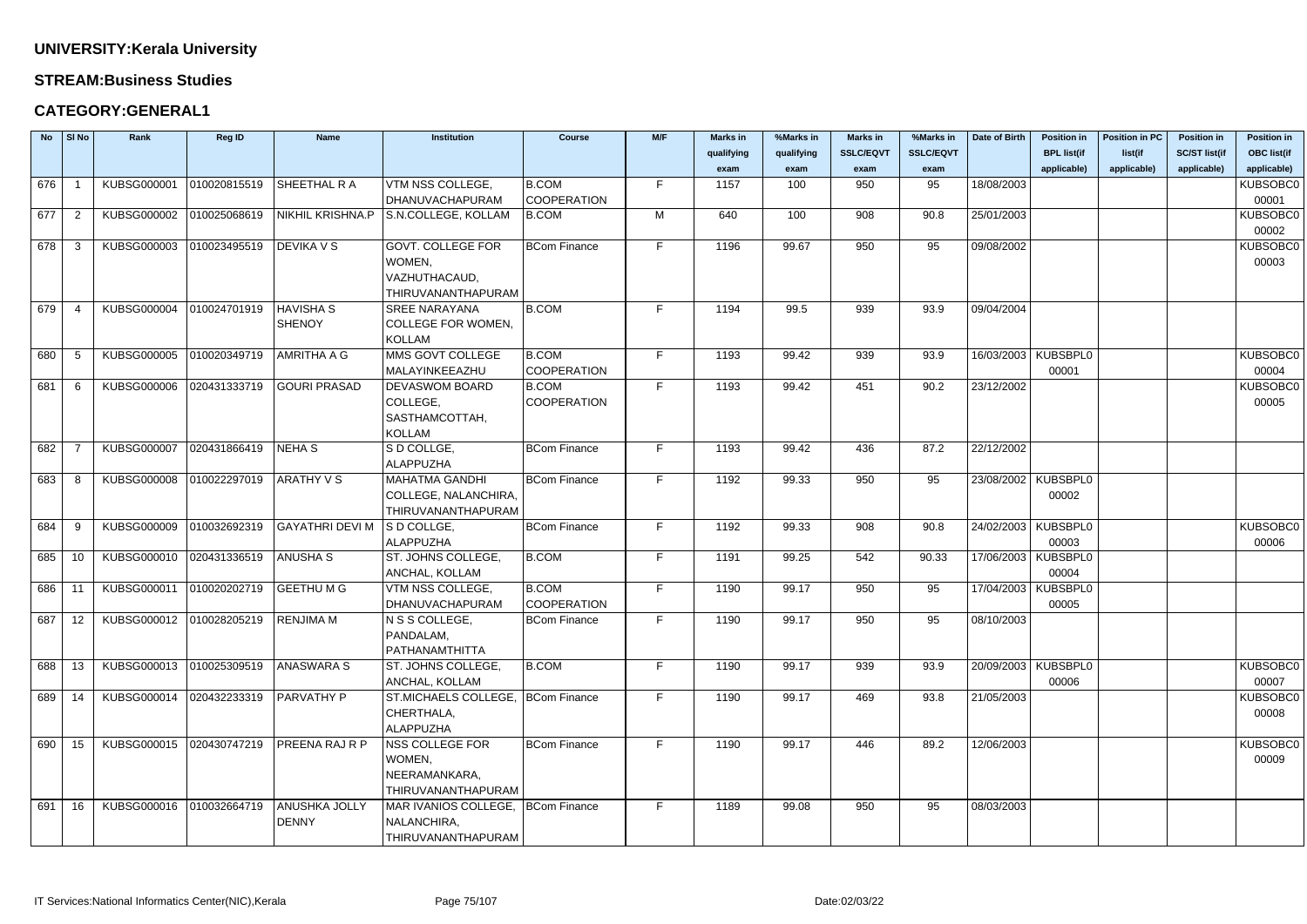| 692 |    | KUBSG000017 | 010025752219 | <b>SAFA SULFI</b>    | <b>GOVT. COLLEGE FOR</b>            | <b>BCom Finance</b> | F. | 1189 | 99.08 | 950 | 95   | 27/03/2003 |                     |          | KUBSOBC0 |
|-----|----|-------------|--------------|----------------------|-------------------------------------|---------------------|----|------|-------|-----|------|------------|---------------------|----------|----------|
|     |    |             |              |                      | WOMEN,                              |                     |    |      |       |     |      |            |                     |          | 00010    |
|     |    |             |              |                      | VAZHUTHACAUD,                       |                     |    |      |       |     |      |            |                     |          |          |
|     |    |             |              |                      | THIRUVANANTHAPURAM                  |                     |    |      |       |     |      |            |                     |          |          |
| 693 | 18 | KUBSG000018 | 010027980519 | <b>SREEKUTTY</b>     | <b>ST. JOSEPHS COLLEGE</b>          | <b>BCom Finance</b> | E. | 1189 | 99.08 | 890 | 89   | 10/12/2003 |                     |          | KUBSOBC0 |
|     |    |             |              | <b>MADHU</b>         | FOR WOMEN,                          |                     |    |      |       |     |      |            |                     |          | 00011    |
|     |    |             |              |                      | <b>ALAPPUZHA</b>                    |                     |    |      |       |     |      |            |                     |          |          |
| 694 | 19 | KUBSG000019 | 030683673319 | <b>DIANA V M</b>     | <b>GOVT. COLLEGE FOR</b>            | <b>BCom Finance</b> | F. | 1189 | 99.08 | 840 | 84   | 20/03/2003 | KUBSBPL0            |          | KUBSOBC0 |
|     |    |             |              |                      | WOMEN,                              |                     |    |      |       |     |      |            | 00007               |          | 00012    |
|     |    |             |              |                      | VAZHUTHACAUD,                       |                     |    |      |       |     |      |            |                     |          |          |
|     |    |             |              |                      | THIRUVANANTHAPURAM                  |                     |    |      |       |     |      |            |                     |          |          |
| 695 | 20 | KUBSG000020 | 010025503219 | <b>SURYAS</b>        | S.N COLLEGE,                        | B.COM               | F. | 1188 | 99    | 950 | 95   |            | 16/04/2002 KUBSBPL0 |          | KUBSOBC0 |
|     |    |             |              |                      | PUNALUR, KOLLAM                     | <b>COOPERATION</b>  |    |      |       |     |      |            | 00008               |          | 00013    |
| 696 | 21 | KUBSG000021 | 010023047419 | <b>SAYAR</b>         | GOVT. COLLEGE,                      | <b>BCom Finance</b> | F  | 1188 | 99    | 950 | 95   | 02/10/2003 |                     |          | KUBSOBC0 |
|     |    |             |              |                      | NEDUMANGAD,                         |                     |    |      |       |     |      |            |                     |          | 00014    |
|     |    |             |              |                      | THIRUVANANTHAPURAM                  |                     |    |      |       |     |      |            |                     |          |          |
| 697 | 22 | KUBSG000022 | 010024308419 |                      | JASMIN SHAJAHAN S.N.COLLEGE, KOLLAM | B.COM               | F. | 1188 | 99    | 939 | 93.9 | 19/01/2003 |                     |          | KUBSOBC0 |
|     |    |             |              |                      |                                     |                     |    |      |       |     |      |            |                     |          | 00015    |
| 698 | 23 | KUBSG000023 | 020431880919 | <b>ARYA ULLAS</b>    | <b>ST. JOSEPHS COLLEGE</b>          | BCom Finance        | E. | 1188 | 99    | 457 | 91.4 | 17/08/2002 |                     |          | KUBSOBC0 |
|     |    |             |              |                      | FOR WOMEN,                          |                     |    |      |       |     |      |            |                     |          | 00016    |
|     |    |             |              |                      | <b>ALAPPUZHA</b>                    |                     |    |      |       |     |      |            |                     |          |          |
| 699 | 24 | KUBSG000024 | 010024506919 | <b>BONIFAS GERIL</b> | S.N.COLLEGE, KOLLAM                 | B.COM               | M  | 1188 | 99    | 908 | 90.8 | 19/06/2003 | KUBSBPL0            | KUBSPH00 | KUBSOBC0 |
|     |    |             |              |                      |                                     |                     |    |      |       |     |      |            | 00009               | 0001     | 00017    |
| 700 | 25 | KUBSG000025 | 010024831119 | <b>BHAVANA S</b>     | S.N.COLLEGE, KOLLAM                 | B.COM               | F. | 1187 | 98.92 | 950 | 95   | 22/09/2002 |                     |          | KUBSOBC0 |
|     |    |             |              |                      |                                     |                     |    |      |       |     |      |            |                     |          | 00018    |
| 701 | 26 | KUBSG000026 | 010026267819 | <b>DEVAN JYOTHI</b>  | FATIMA MATA NATIONAL   BCom Finance |                     | M  | 1187 | 98.92 | 950 | 95   | 18/01/2003 |                     |          |          |
|     |    |             |              |                      | <b>COLLEGE, KOLLAM</b>              |                     |    |      |       |     |      |            |                     |          |          |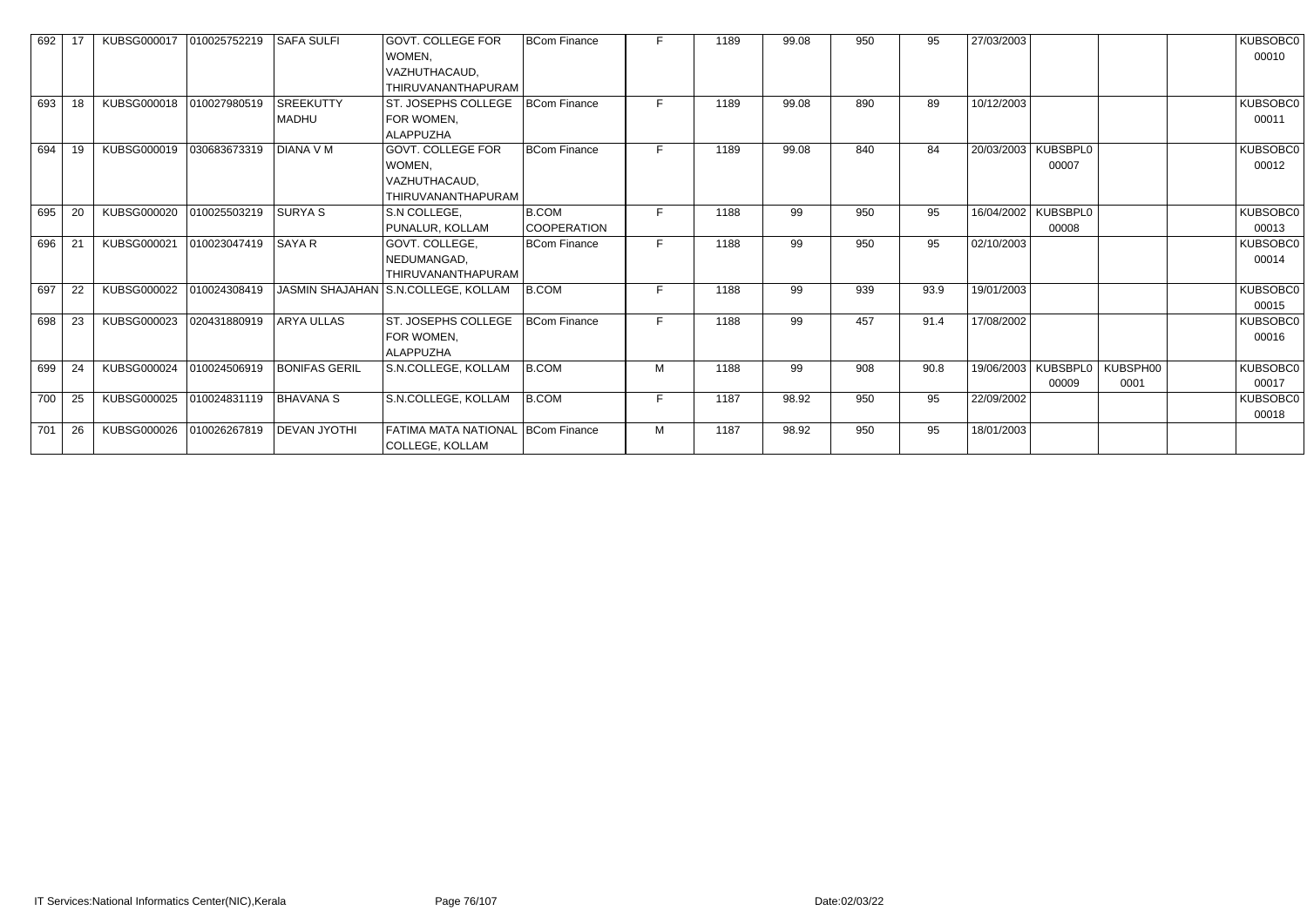#### **STREAM:Business Studies**

### **CATEGORY:BPL**

|       | $No$ $ $ SI No $ $ | Rank                      | Reg ID       | <b>Name</b>       | <b>Institution</b>   | <b>Course</b>       | M/F | <b>Marks in</b> | %Marks in  | <b>Marks in</b>  | %Marks in        | Date of Birth         | <b>Position in</b>    | Position in PC | <b>Position in</b>   | <b>Position in</b> |
|-------|--------------------|---------------------------|--------------|-------------------|----------------------|---------------------|-----|-----------------|------------|------------------|------------------|-----------------------|-----------------------|----------------|----------------------|--------------------|
|       |                    |                           |              |                   |                      |                     |     | qualifying      | qualifying | <b>SSLC/EQVT</b> | <b>SSLC/EQVT</b> |                       | <b>BPL list(if</b>    | list(if        | <b>SC/ST list(if</b> | <b>OBC</b> list(if |
|       |                    |                           |              |                   |                      |                     |     | exam            | exam       | exam             | exam             |                       | applicable)           | applicable)    | applicable)          | applicable)        |
| 702   |                    | KUBSBPL00000 010021161219 |              | MIDHUN M B        | MAR IVANIOS COLLEGE, | BCom Finance        | М   | 1187            | 98.92      | 950              | 95               | 26/08/2003   KUBSBPL0 |                       |                |                      | KUBSOBC0           |
|       |                    |                           |              |                   | NALANCHIRA,          |                     |     |                 |            |                  |                  |                       | 00010                 |                |                      | 00019              |
|       |                    |                           |              |                   | THIRUVANANTHAPURAM   |                     |     |                 |            |                  |                  |                       |                       |                |                      |                    |
| 703   |                    | KUBSBPL00000 010025371719 |              | IARYA S           | N S S COLLEGE,       | BCom Finance        |     | 1186            | 98.83      | 980              | 98               |                       | 12/07/2003   KUBSBPL0 |                |                      |                    |
|       |                    |                           |              |                   | NILAMEL, KOLLAM      |                     |     |                 |            |                  |                  |                       | 00011                 |                |                      |                    |
| 704   |                    | KUBSBPL00000              | 010025642919 | <b>AGRAJAL</b>    | ST. JOHNS COLLEGE,   | B.COM               |     | 1184            | 98.67      | 919              | 91.9             |                       | 11/01/2003   KUBSBPL0 |                | KUBSscst00           |                    |
|       |                    |                           |              |                   | ANCHAL, KOLLAM       |                     |     |                 |            |                  |                  |                       | 00012                 |                | 0001                 |                    |
| 705 l |                    | KUBSBPL00000 010020797619 |              | <b>PAVITHRAVS</b> | GOVT. COLLEGE FOR    | BCom Finance        |     | 1183            | 98.58      | 950              | 95               |                       | 12/01/2004   KUBSBPL0 |                |                      | KUBSOBC0           |
|       |                    |                           |              |                   | WOMEN,               |                     |     |                 |            |                  |                  |                       | 00013                 |                |                      | 00023              |
|       |                    |                           |              |                   | VAZHUTHACAUD,        |                     |     |                 |            |                  |                  |                       |                       |                |                      |                    |
|       |                    |                           |              |                   | THIRUVANANTHAPURAM   |                     |     |                 |            |                  |                  |                       |                       |                |                      |                    |
| 706   |                    | KUBSBPL00000 010029179619 |              | ANSU S            | S D COLLGE,          | <b>BCom Finance</b> |     | 1182            | 98.5       | 950              | 95               | 30/07/2002   KUBSBPL0 |                       |                |                      |                    |
|       |                    |                           |              |                   | <b>ALAPPUZHA</b>     |                     |     |                 |            |                  |                  |                       | 00014                 |                |                      |                    |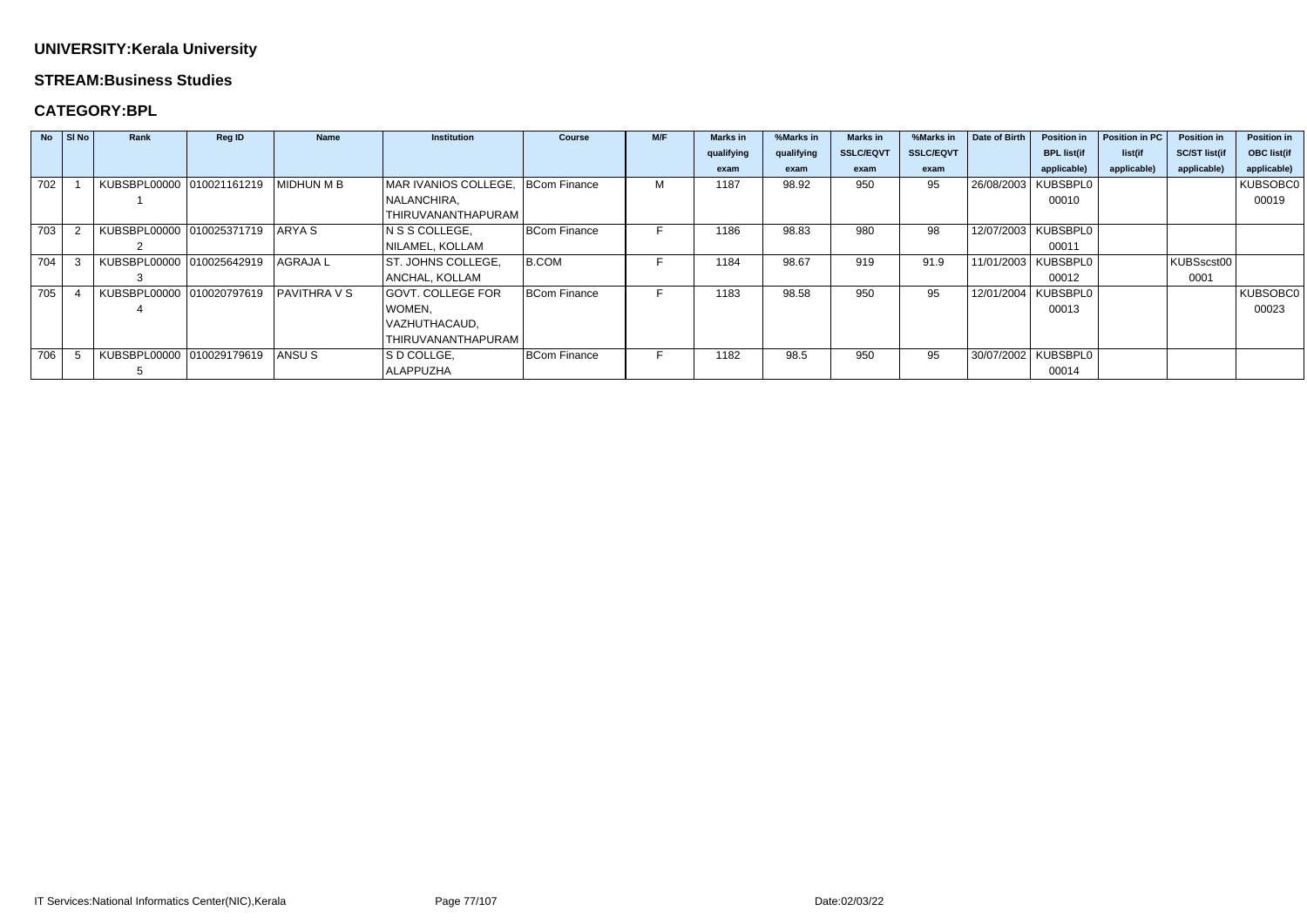#### **STREAM:Business Studies**

### **CATEGORY:OBC**

| <b>No</b> | SI No | Rank                                                 | Reg ID | <b>Name</b>            | <b>Institution</b>                  | <b>Course</b>       | M/F | <b>Marks in</b> | %Marks in  | <b>Marks in</b>  | %Marks in        | Date of Birth         | <b>Position in</b> | <b>Position in PC</b> | <b>Position in</b>   | <b>Position in</b> |
|-----------|-------|------------------------------------------------------|--------|------------------------|-------------------------------------|---------------------|-----|-----------------|------------|------------------|------------------|-----------------------|--------------------|-----------------------|----------------------|--------------------|
|           |       |                                                      |        |                        |                                     |                     |     | qualifying      | qualifying | <b>SSLC/EQVT</b> | <b>SSLC/EQVT</b> |                       | <b>BPL list(if</b> | list(if               | <b>SC/ST list(if</b> | <b>OBC list(if</b> |
|           |       |                                                      |        |                        |                                     |                     |     | exam            | exam       | exam             | exam             |                       | applicable)        | applicable)           | applicable)          | applicable)        |
| 707       |       | KUBSOBC00000 010021758619                            |        | <b>BIMAL KRISHNA K</b> | <b>GOVT. ARTS COLLEGE,</b>          | <b>BCom Finance</b> | м   | 1186            | 98.83      | 950              | 95               | 27/04/2003            |                    |                       |                      | KUBSOBC0           |
|           |       |                                                      |        |                        | THYCAUD,                            |                     |     |                 |            |                  |                  |                       |                    |                       |                      | 00020              |
|           |       |                                                      |        |                        | THIRUVANANTHAPURAM                  |                     |     |                 |            |                  |                  |                       |                    |                       |                      |                    |
| 708       | 2     | KUBSOBC00000 010029398819                            |        | PARVATHY BIJU          | S D COLLGE,                         | <b>BCom Finance</b> | F.  | 1185            | 98.75      | 950              | 95               | 20/11/2002            |                    |                       |                      | KUBSOBC0           |
|           |       | 2                                                    |        |                        | <b>ALAPPUZHA</b>                    |                     |     |                 |            |                  |                  |                       |                    |                       |                      | 00021              |
| 709       | 3     | KUBSOBC00000 010020359719                            |        | <b>VISHNUPRIYA M S</b> | MMS GOVT COLLEGE                    | <b>B.COM</b>        | F.  | 1184            | 98.67      | 950              | 95               | 12/11/2003            |                    |                       |                      | KUBSOBC0           |
|           |       | -3                                                   |        |                        | MALAYINKEEAZHU                      | <b>COOPERATION</b>  |     |                 |            |                  |                  |                       |                    |                       |                      | 00022              |
| 710       | -4    | KUBSOBC00000 010022569519                            |        | <b>ZUHARA R</b>        | FATIMA MATA NATIONAL   BCom Finance |                     | F   | 1183            | 98.58      | 939              | 93.9             | 13/03/2003            |                    |                       |                      | KUBSOBC0           |
|           |       |                                                      |        |                        | <b>COLLEGE, KOLLAM</b>              |                     |     |                 |            |                  |                  |                       |                    |                       |                      | 00024              |
| 711       | -5    | KUBSOBC00000 010021471819                            |        | <b>NANDANA S</b>       | <b>MAHATMA GANDHI</b>               | <b>BCom Finance</b> | F.  | 1183            | 98.58      | 929              | 92.9             | 28/02/2003            |                    |                       |                      | KUBSOBC0           |
|           |       |                                                      |        |                        | COLLEGE, NALANCHIRA,                |                     |     |                 |            |                  |                  |                       |                    |                       |                      | 00025              |
|           |       |                                                      |        |                        | THIRUVANANTHAPURAM                  |                     |     |                 |            |                  |                  |                       |                    |                       |                      |                    |
| 712       | -6    | KUBSOBC00000 020431887419                            |        | <b>FATHIMATH</b>       | S D COLLGE,                         | <b>BCom Finance</b> | F.  | 1183            | 98.58      | 412              | 82.4             | 27/11/2002            |                    |                       |                      | KUBSOBC0           |
|           |       |                                                      |        | RAMZANA A M            | ALAPPUZHA                           |                     |     |                 |            |                  |                  |                       |                    |                       |                      | 00026              |
| 713       |       | KUBSOBC00000 010023695919                            |        | Asiya M                | <b>SREE NARAYANA</b>                | <b>B.COM</b>        | F.  | 1182            | 98.5       | 939              | 93.9             | 27/08/2002            |                    |                       |                      | KUBSOBC0           |
|           |       |                                                      |        |                        | <b>COLLEGE FOR WOMEN,</b>           |                     |     |                 |            |                  |                  |                       |                    |                       |                      | 00027              |
|           |       |                                                      |        |                        | <b>KOLLAM</b>                       |                     |     |                 |            |                  |                  |                       |                    |                       |                      |                    |
| 714       | -8    | KUBSOBC00000 020431408119                            |        | <b>GOURIKRISHNA S</b>  | <b>ST. JOHNS COLLEGE,</b>           | <b>B.COM</b>        | F   | 1182            | 98.5       | 409              | 81.8             | 02/09/2003            |                    |                       |                      | KUBSOBC0           |
|           |       |                                                      |        |                        | ANCHAL, KOLLAM                      |                     |     |                 |            |                  |                  |                       |                    |                       |                      | 00028              |
| 715       | 9     | KUBSOBC00000 010023748719                            |        | <b>RUDRA RAMAN</b>     | S.N.COLLEGE, KOLLAM                 | <b>B.COM</b>        | F.  | 1181            | 98.42      | 950              | 95               | 25/10/2003   KUBSBPL0 |                    |                       |                      | KUBSOBC0           |
|           |       | 9                                                    |        |                        |                                     |                     |     |                 |            |                  |                  |                       | 00016              |                       |                      | 00029              |
| 716       | 10    | KUBSOBC00001 020430929219                            |        | <b>NITHYA</b>          | S.N.COLLEGE, KOLLAM                 | B.COM               | F.  | 1181            | 98.42      | 472              | 94.4             | 09/04/2002   KUBSBPL0 |                    |                       |                      | KUBSOBC0           |
|           |       | $\Omega$                                             |        | <b>SUNILKUMAR</b>      |                                     |                     |     |                 |            |                  |                  |                       | 00017              |                       |                      | 00030              |
| 717       | 11    | KUBSOBC00001 020430229919                            |        | S P SUKRUTHA           | MAR IVANIOS COLLEGE,   BCom Finance |                     | F.  | 1181            | 98.42      | 438              | 87.6             | 07/09/2002            |                    |                       |                      | KUBSOBC0           |
|           |       |                                                      |        |                        | NALANCHIRA,                         |                     |     |                 |            |                  |                  |                       |                    |                       |                      | 00031              |
|           |       |                                                      |        |                        | THIRUVANANTHAPURAM                  |                     |     |                 |            |                  |                  |                       |                    |                       |                      |                    |
| 718       | 12    | KUBSOBC00001 010020140619                            |        | <b>SHIMNA B</b>        | ALL SAINTS COLLEGE,                 | BCom Finance        | F   | 1179            | 98.25      | 950              | 95               | 23/12/2002   KUBSBPL0 |                    |                       |                      | KUBSOBC0           |
|           |       |                                                      |        |                        | THIRUVANANTHAPURAM                  |                     |     |                 |            |                  |                  |                       | 00018              |                       |                      | 00032              |
|           |       | 719   13   KUBSOBC00001  010020147719     ANASWARA P |        |                        | GOVT. ARTS COLLEGE,   BCom Finance  |                     | F.  | 1179            | 98.25      | 950              | 95               | 18/08/2003            |                    |                       |                      | KUBSOBC0           |
|           |       | 3                                                    |        | SURENDRAN              | THYCAUD,                            |                     |     |                 |            |                  |                  |                       |                    |                       |                      | 00033              |
|           |       |                                                      |        |                        | THIRUVANANTHAPURAM                  |                     |     |                 |            |                  |                  |                       |                    |                       |                      |                    |
| 720       |       | 14   KUBSOBC00001   010021906019                     |        | SUJINA A               | GOVT. ARTS COLLEGE,                 | BCom Finance        | F   | 1179            | 98.25      | 950              | 95               | 22/01/2004   KUBSBPL0 |                    |                       |                      | KUBSOBC0           |
|           |       | 4                                                    |        |                        | THYCAUD,                            |                     |     |                 |            |                  |                  |                       | 00019              |                       |                      | 00034              |
|           |       |                                                      |        |                        | THIRUVANANTHAPURAM                  |                     |     |                 |            |                  |                  |                       |                    |                       |                      |                    |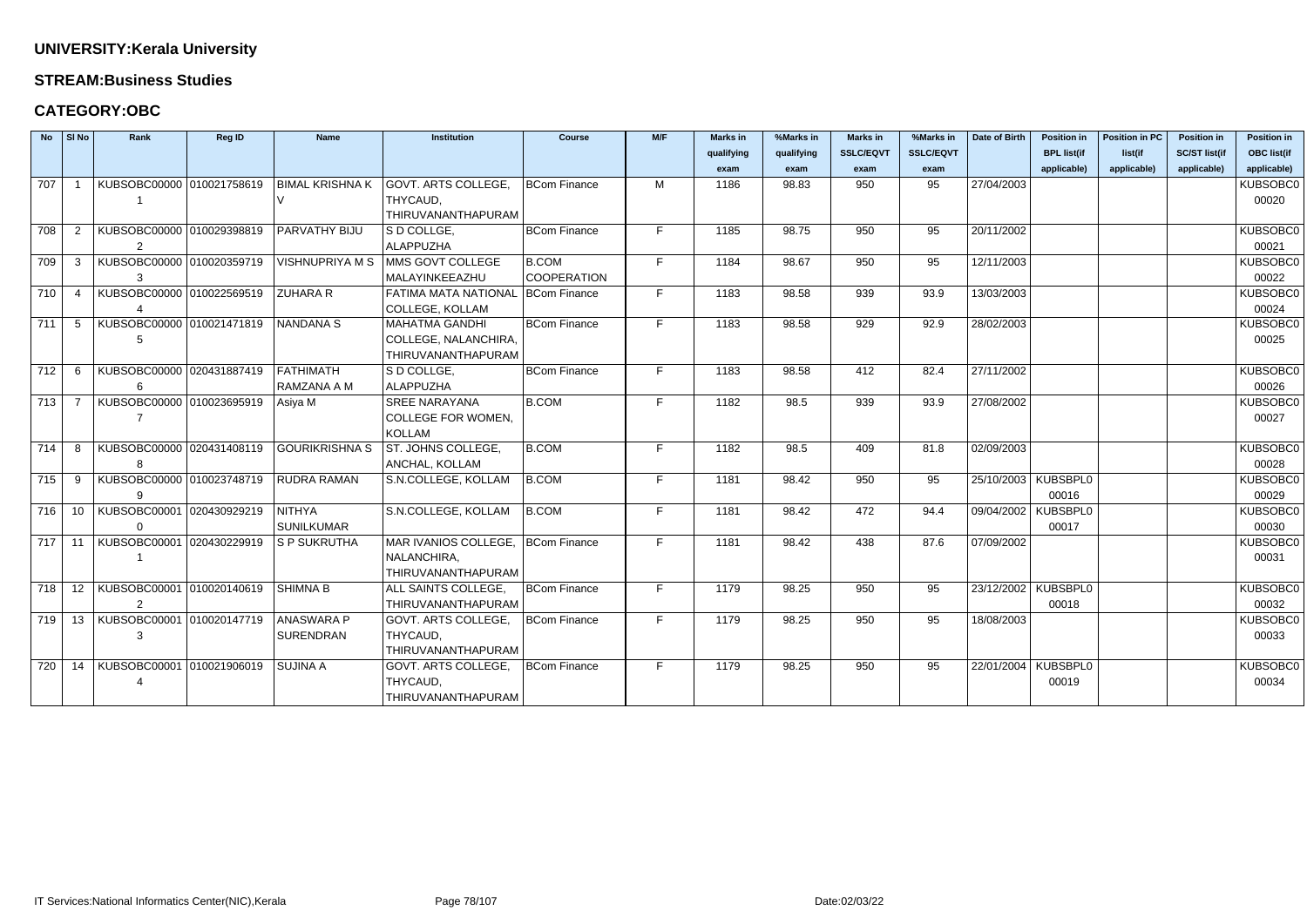#### **STREAM:Business Studies**

| <b>No</b> | SI No | Rank                                | <b>Reg ID</b> | <b>Name</b>           | <b>Institution</b> | <b>Course</b>      | M/F | <b>Marks</b> in | %Marks in  | <b>Marks</b> in  | %Marks in        | Date of Birth | <b>Position in</b> | Position in PC | <b>Position in</b>   | <b>Position in</b> |
|-----------|-------|-------------------------------------|---------------|-----------------------|--------------------|--------------------|-----|-----------------|------------|------------------|------------------|---------------|--------------------|----------------|----------------------|--------------------|
|           |       |                                     |               |                       |                    |                    |     | qualifying      | qualifying | <b>SSLC/EQVT</b> | <b>SSLC/EQVT</b> |               | <b>BPL list(if</b> | list(if        | <b>SC/ST list(if</b> | OBC list(if        |
|           |       |                                     |               |                       |                    |                    |     | exam            | exam       | exam             | exam             |               | applicable)        | applicable)    | applicable)          | applicable)        |
| 721       |       |                                     |               | ADITHYA S             | B J M COLLEGE,     | B.COM              |     | 1172            | 97.67      | 868              | 86.8             | 16/07/2003    |                    | KUBSPH00       |                      | KUBSOBC0           |
|           |       |                                     |               |                       | CHAVARA, KOLLAM    | <b>COOPERATION</b> |     |                 |            |                  |                  |               |                    | 0002           |                      | 00054              |
| 722       |       | KUBSPH000002 010021792119 LOUISIANA |               |                       | GOVT. COLLEGE FOR  | BCom Finance       |     | 1029            | 85.75      | 800              | 80               | 16/11/2002    |                    | KUBSPH00       |                      |                    |
|           |       |                                     |               | <b>SANTONITA SAJI</b> | WOMEN,             |                    |     |                 |            |                  |                  |               |                    | 0003           |                      |                    |
|           |       |                                     |               |                       | VAZHUTHACAUD,      |                    |     |                 |            |                  |                  |               |                    |                |                      |                    |
|           |       |                                     |               |                       | THIRUVANANTHAPURAM |                    |     |                 |            |                  |                  |               |                    |                |                      |                    |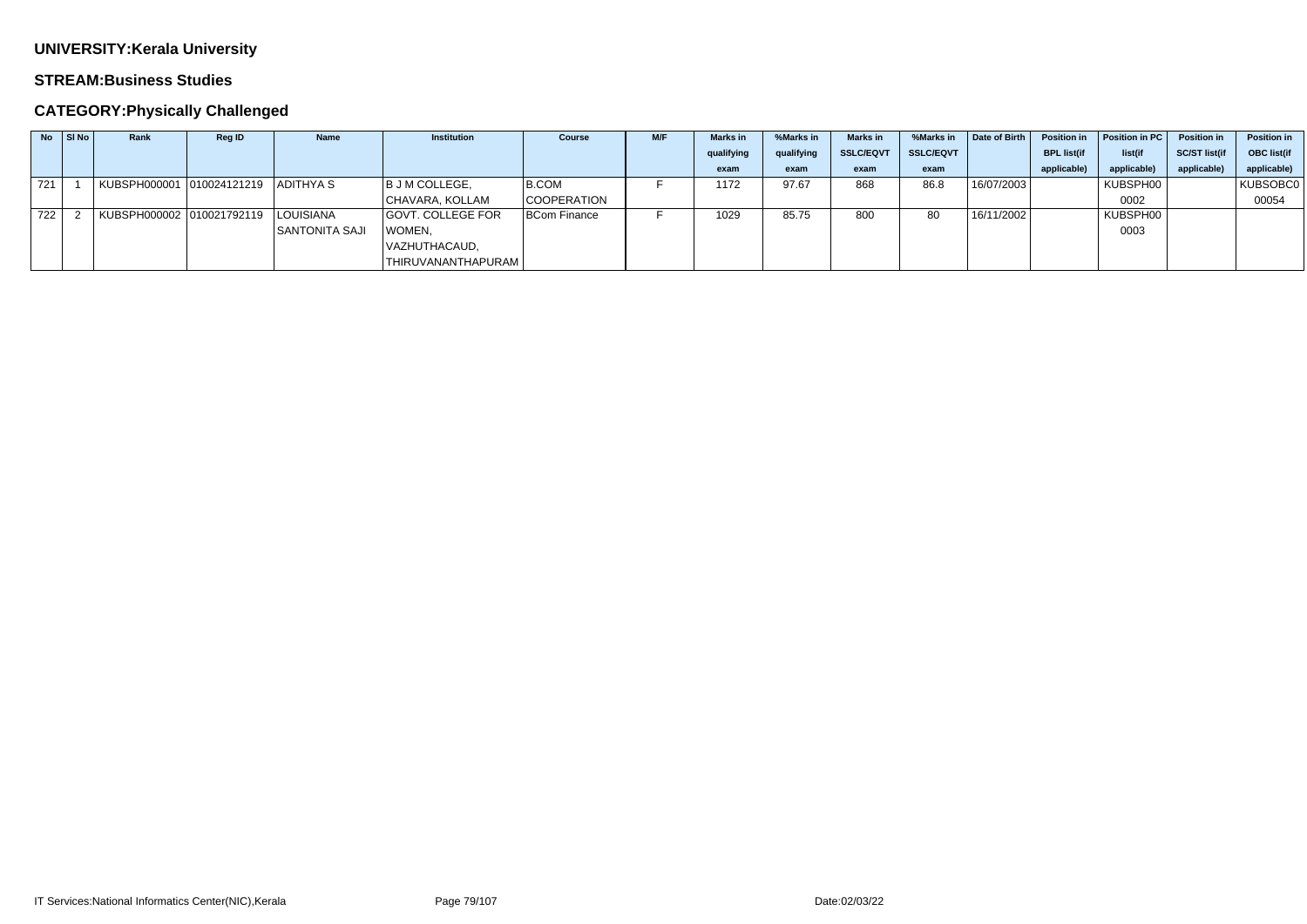#### **STREAM:Business Studies**

### **CATEGORY:SC/ST**

|     | $No$ SI No | Rank                      | <b>Reg ID</b> | <b>Name</b>        | <b>Institution</b>    | <b>Course</b>       | M/F | <b>Marks in</b> | %Marks in  | <b>Marks in</b>  | %Marks in        | Date of Birth | <b>Position in</b> | Position in PC | <b>Position in</b>   | <b>Position in</b> |
|-----|------------|---------------------------|---------------|--------------------|-----------------------|---------------------|-----|-----------------|------------|------------------|------------------|---------------|--------------------|----------------|----------------------|--------------------|
|     |            |                           |               |                    |                       |                     |     | qualifying      | qualifying | <b>SSLC/EQVT</b> | <b>SSLC/EQVT</b> |               | <b>BPL list(if</b> | list(if        | <b>SC/ST list(if</b> | <b>OBC list(if</b> |
|     |            |                           |               |                    |                       |                     |     | exam            | exam       | exam             | exam             |               | applicable)        | applicable)    | applicable)          | applicable)        |
| 723 |            | KUBSSCST0000 010021992919 |               | <b>GEETHUMOL R</b> | NSS COLLEGE FOR       | <b>BCom Finance</b> |     | 1170            | 97.5       | 908              | 90.8             | 19/10/2003    | <b>KUBSBPL0</b>    |                | KUBSscst00           |                    |
|     |            | 01                        |               |                    | WOMEN,                |                     |     |                 |            |                  |                  |               | 00035              |                | 0002                 |                    |
|     |            |                           |               |                    | NEERAMANKARA,         |                     |     |                 |            |                  |                  |               |                    |                |                      |                    |
|     |            |                           |               |                    | THIRUVANANTHAPURAM    |                     |     |                 |            |                  |                  |               |                    |                |                      |                    |
| 724 |            | KUBSSCST0000 010027433319 |               | <b>MEENAKSHIR</b>  | <b>DEVASWOM BOARD</b> | <b>B.COM</b>        |     | 1145            | 95.42      | 919              | 91.9             | 28/04/2003    | KUBSBPL0           |                | KUBSscst00           |                    |
|     |            | 02                        |               |                    | COLLEGE,              | <b>COOPERATION</b>  |     |                 |            |                  |                  |               | 00083              |                | 0003                 |                    |
|     |            |                           |               |                    | SASTHAMCOTTAH,        |                     |     |                 |            |                  |                  |               |                    |                |                      |                    |
|     |            |                           |               |                    | KOLLAM                |                     |     |                 |            |                  |                  |               |                    |                |                      |                    |
| 725 |            | KUBSSCST0000 010024686719 |               | DEVU A             | S.N.COLLEGE, KOLLAM   | B.COM               |     | 1139            | 94.92      | 898              | 89.8             | 08/06/2003    |                    |                | KUBSscst00           |                    |
|     |            | 03                        |               |                    |                       |                     |     |                 |            |                  |                  |               |                    |                | 0004                 |                    |
| 726 |            | KUBSSCST0000 010021516119 |               | <b>LAYA UDAYAN</b> | <b>MAHATMA GANDHI</b> | <b>BCom Finance</b> | F.  | 1136            | 94.67      | 878              | 87.8             | 24/07/2003    |                    |                | KUBSscst00           |                    |
|     |            | 04                        |               |                    | COLLEGE, NALANCHIRA,  |                     |     |                 |            |                  |                  |               |                    |                | 0005                 |                    |
|     |            |                           |               |                    | THIRUVANANTHAPURAM    |                     |     |                 |            |                  |                  |               |                    |                |                      |                    |
| 727 |            | KUBSSCST0000 010020201619 |               | Aparna MJ          | GOVT. COLLEGE FOR     | <b>BCom Finance</b> | F.  | 1128            | 94         | 908              | 90.8             | 24/10/2003    | KUBSBPL0           |                | KUBSscst00           |                    |
|     |            | 05                        |               |                    | WOMEN,                |                     |     |                 |            |                  |                  |               | 00104              |                | 0006                 |                    |
|     |            |                           |               |                    | VAZHUTHACAUD,         |                     |     |                 |            |                  |                  |               |                    |                |                      |                    |
|     |            |                           |               |                    | THIRUVANANTHAPURAM    |                     |     |                 |            |                  |                  |               |                    |                |                      |                    |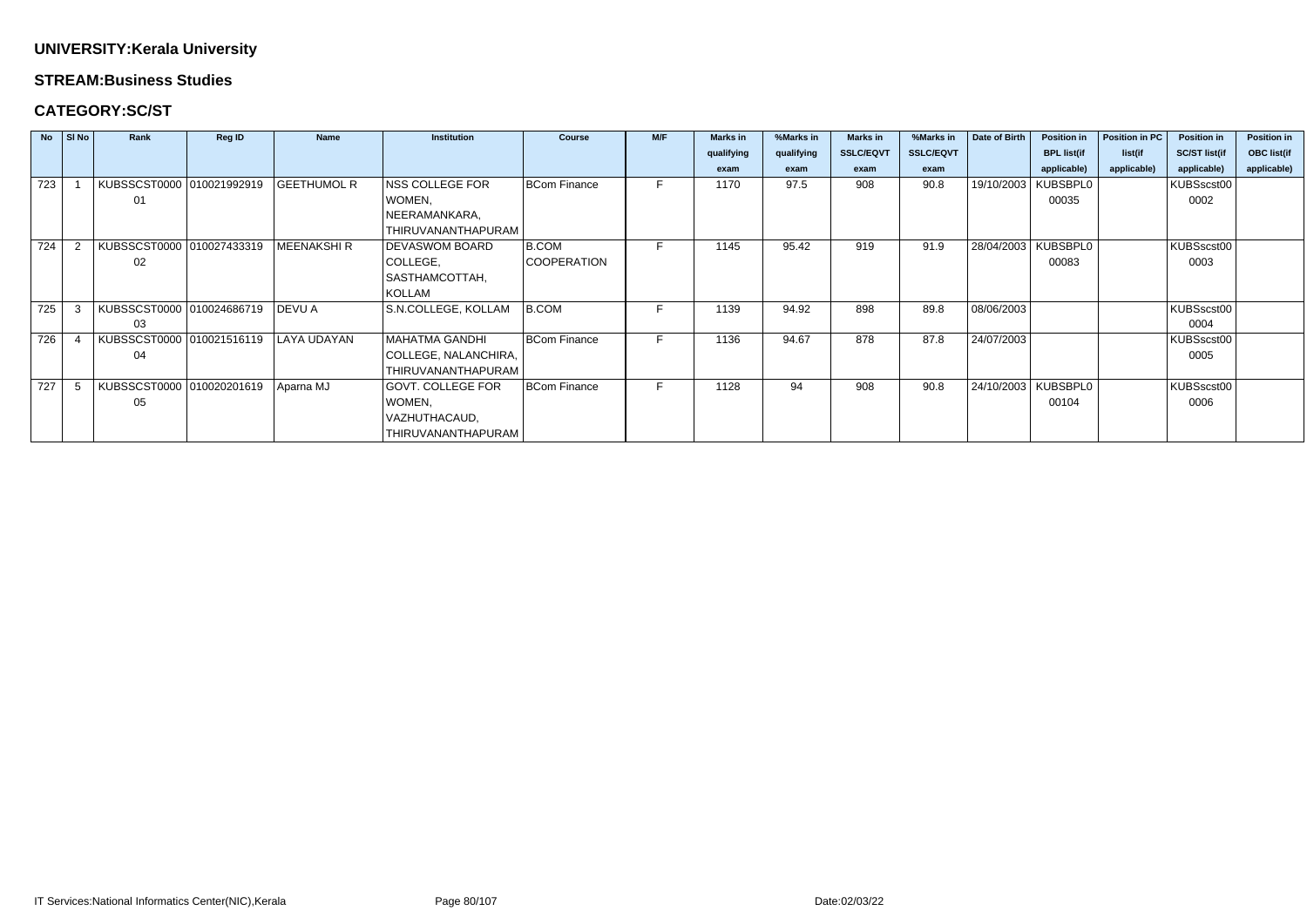#### **STREAM:Science**

### **CATEGORY:GENERAL1**

| <b>No</b> | SI No | Rank                     | Reg ID       | <b>Name</b>            | <b>Institution</b>              | <b>Course</b>         | M/F | <b>Marks in</b> | %Marks in  | <b>Marks in</b>  | %Marks in        | Date of Birth         | <b>Position in</b>    | <b>Position in PC</b> | <b>Position in</b>   | <b>Position in</b> |
|-----------|-------|--------------------------|--------------|------------------------|---------------------------------|-----------------------|-----|-----------------|------------|------------------|------------------|-----------------------|-----------------------|-----------------------|----------------------|--------------------|
|           |       |                          |              |                        |                                 |                       |     | qualifying      | qualifying | <b>SSLC/EQVT</b> | <b>SSLC/EQVT</b> |                       | <b>BPL list(if</b>    | list(if               | <b>SC/ST list(if</b> | <b>OBC list(if</b> |
|           |       |                          |              |                        |                                 |                       |     | exam            | exam       | exam             | exam             |                       | applicable)           | applicable)           | applicable)          | applicable)        |
| 728       |       | MGSCG000001 010032124919 |              | <b>ROHINI KM</b>       | DEVA MATHA COLLEGE,             | <b>B.SC MATHS</b>     | F.  | 1167            | 100        | 950              | 95               | 24/07/2003            |                       |                       |                      | <b>MGSCOBC</b>     |
|           |       |                          |              |                        | KURAVILANGAD,                   |                       |     |                 |            |                  |                  |                       |                       |                       |                      | 000001             |
|           |       |                          |              |                        | <b>KOTTAYAM</b>                 |                       |     |                 |            |                  |                  |                       |                       |                       |                      |                    |
| 729       |       | MGSCG000002 010031596219 |              | <b>ALEETA JOSEPH</b>   | ASSUMPTION COLLEGE,  B.SC MATHS |                       | F.  | 1200            | 100        | 950              | 95               | 20/08/2003            |                       |                       |                      |                    |
|           |       |                          |              |                        | CHANGANACHERRY,                 |                       |     |                 |            |                  |                  |                       |                       |                       |                      |                    |
|           |       |                          |              |                        | <b>KOTTAYAM</b>                 |                       |     |                 |            |                  |                  |                       |                       |                       |                      |                    |
| 730       | -3    | MGSCG000003              | 010032973319 | <b>TESSA JOE</b>       | NEWMAN COLLEGE,                 | <b>B.SC MATHS</b>     | F.  | 1200            | 100        | 950              | 95               | 31/01/2004            |                       |                       |                      |                    |
|           |       |                          |              |                        | THODUPUZHA, IDUKKI              |                       |     |                 |            |                  |                  |                       |                       |                       |                      |                    |
| 731       |       | MGSCG000004              | 020433044318 | NANDANA A NAIR         | <b>MAR ATHANASIUS</b>           | <b>B.SC CHEMISTRY</b> | F.  | 1200            | 100        | 467              | 93.4             | 07/01/2003            |                       |                       |                      |                    |
|           |       |                          |              |                        | COLLEGE,                        |                       |     |                 |            |                  |                  |                       |                       |                       |                      |                    |
|           |       |                          |              |                        | KOTHAMANGALAM,                  |                       |     |                 |            |                  |                  |                       |                       |                       |                      |                    |
|           |       |                          |              |                        | <b>ERNAKULAM</b>                |                       |     |                 |            |                  |                  |                       |                       |                       |                      |                    |
| 732       | -5    | MGSCG000005              | 010032372119 | <b>JEFFY MARIAM</b>    | <b>SACRED HEART</b>             | <b>B.SC PHYSICS</b>   | F.  | 1199            | 99.92      | 950              | 95               | 15/07/2003            |                       |                       |                      |                    |
|           |       |                          |              | VARGHESE               | COLLEGE, THEVARA,               |                       |     |                 |            |                  |                  |                       |                       |                       |                      |                    |
|           |       |                          |              |                        | <b>ERNAKULAM</b>                |                       |     |                 |            |                  |                  |                       |                       |                       |                      |                    |
| 733       | -6    | MGSCG000006              | 010035746219 | <b>NIRANJANA</b>       | MAHARAJAS COLLEGE,              | <b>B.SC PHYSICS</b>   | F.  | 1197            | 99.75      | 950              | 95               | 30/09/2003            |                       |                       |                      |                    |
|           |       |                          |              | PRASAD                 | <b>ERNAKULAM</b>                |                       |     |                 |            |                  |                  |                       |                       |                       |                      |                    |
| 734       |       | MGSCG000007              | 010033193819 | <b>JANCY JAMES</b>     | <b>UNION CHRISTIAN</b>          | <b>BSc Psychology</b> | F.  | 1196            | 99.67      | 990              | 99               | 13/12/2002   MGSCBPL0 |                       |                       |                      | <b>MGSCOBC</b>     |
|           |       |                          |              | <b>PINHERO</b>         | COLLEGE, ALUVA,                 |                       |     |                 |            |                  |                  |                       | 00001                 |                       |                      | 000002             |
|           |       |                          |              |                        | <b>ERNAKULAM</b>                |                       |     |                 |            |                  |                  |                       |                       |                       |                      |                    |
| 735       | -8    | MGSCG000008 010036151819 |              | <b>MALAVIKA R NAIR</b> | <b>UNION CHRISTIAN</b>          | <b>B.SC ZOOLOGY</b>   | F.  | 1196            | 99.67      | 950              | 95               | 24/08/2003            |                       |                       |                      |                    |
|           |       |                          |              |                        | COLLEGE, ALUVA,                 |                       |     |                 |            |                  |                  |                       |                       |                       |                      |                    |
|           |       |                          |              |                        | <b>ERNAKULAM</b>                |                       |     |                 |            |                  |                  |                       |                       |                       |                      |                    |
| 736       | -9    | MGSCG000009              | 020434231319 | Alka Maria Rose        | <b>SACRED HEART</b>             | <b>B.SC CHEMISTRY</b> | F.  | 1195            | 99.58      | 487              | 97.4             | 13/09/2003            |                       |                       |                      | <b>MGSCOBC</b>     |
|           |       |                          |              |                        | COLLEGE, THEVARA,               |                       |     |                 |            |                  |                  |                       |                       |                       |                      | 000003             |
|           |       |                          |              |                        | <b>ERNAKULAM</b>                |                       |     |                 |            |                  |                  |                       |                       |                       |                      |                    |
| 737       | 10    | MGSCG000010              | 020432785319 | <b>AISHARYA S</b>      | ASSUMPTION COLLEGE,  B.SC MATHS |                       | F.  | 1195            | 99.58      | 485              | 97               | 18/03/2003            |                       |                       |                      | <b>MGSCOBC</b>     |
|           |       |                          |              |                        | CHANGANACHERRY,                 |                       |     |                 |            |                  |                  |                       |                       |                       |                      | 000004             |
|           |       |                          |              |                        | KOTTAYAM                        |                       |     |                 |            |                  |                  |                       |                       |                       |                      |                    |
| 738 11    |       | MGSCG000011 010035266419 |              | <b>LAKSHMI UMESH</b>   | ST.TERESAS COLLEGE,             | <b>B.SC MATHS</b>     | F.  | 1195            | 99.58      | 950              | 95               | 01/07/2003            |                       |                       |                      | <b>MGSCOBC</b>     |
|           |       |                          |              |                        | <b>ERNAKULAM</b>                |                       |     |                 |            |                  |                  |                       |                       |                       |                      | 000005             |
| 739       | 12    | MGSCG000012 010033443019 |              | <b>SAINA NAVAS</b>     | NIRMALA COLLEGE,                | <b>B.SC PHYSICS</b>   | F.  | 1195            | 99.58      | 950              | 95               | 09/12/2003            |                       |                       |                      | <b>MGSCOBC</b>     |
|           |       |                          |              |                        | MUVATTUPUZHA,                   |                       |     |                 |            |                  |                  |                       |                       |                       |                      | 000006             |
|           |       |                          |              |                        | <b>ERNAKULAM</b>                |                       |     |                 |            |                  |                  |                       |                       |                       |                      |                    |
| 740       | -13   | MGSCG000013 010032933419 |              | <b>SUDHY K S</b>       | NEWMAN COLLEGE,                 | <b>B.SC PHYSICS</b>   | M   | 1194            | 99.5       | 950              | 95               |                       | 12/10/2003   MGSCBPL0 |                       |                      | <b>MGSCOBC</b>     |
|           |       |                          |              |                        | THODUPUZHA, IDUKKI              |                       |     |                 |            |                  |                  |                       | 00002                 |                       |                      | 000007             |
| 741 14    |       | MGSCG000014 010030349319 |              | <b>FEBA BENNY</b>      | <b>UNION CHRISTIAN</b>          | <b>BSc Psychology</b> | F   | 1193            | 99.42      | 950              | 95               | 04/04/2003            |                       |                       |                      |                    |
|           |       |                          |              |                        | COLLEGE, ALUVA,                 |                       |     |                 |            |                  |                  |                       |                       |                       |                      |                    |
|           |       |                          |              |                        | ERNAKULAM                       |                       |     |                 |            |                  |                  |                       |                       |                       |                      |                    |
| 742       | 15    | MGSCG000015 010034728519 |              | Vishnupriya K          | <b>SACRED HEART</b>             | <b>B.SC PHYSICS</b>   | F.  | 1193            | 99.42      | 950              | 95               | 01/09/2003   MGSCBPL0 |                       |                       |                      |                    |
|           |       |                          |              |                        | COLLEGE, THEVARA,               |                       |     |                 |            |                  |                  |                       | 00003                 |                       |                      |                    |
|           |       |                          |              |                        | ERNAKULAM                       |                       |     |                 |            |                  |                  |                       |                       |                       |                      |                    |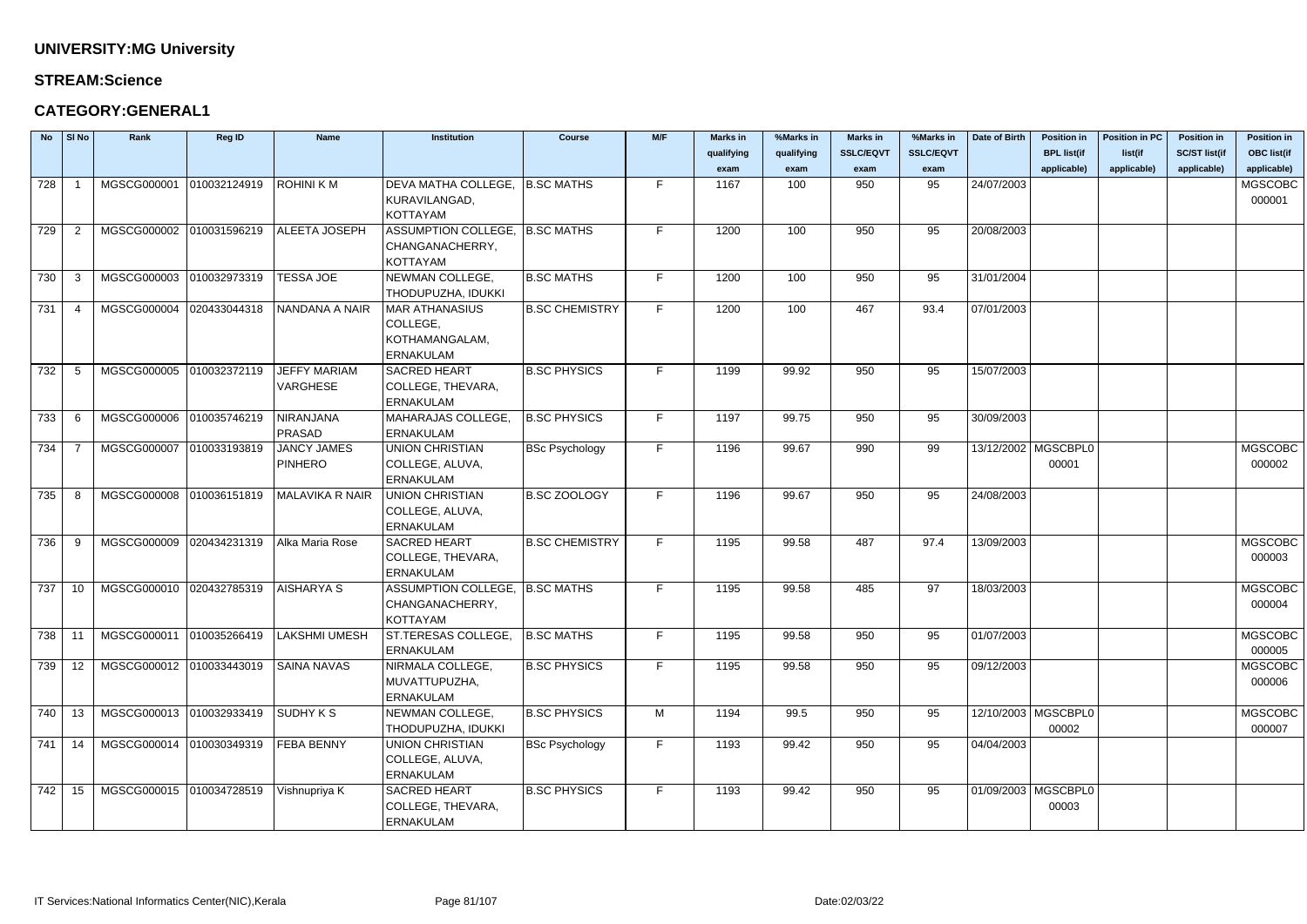| 743 | 16  | MGSCG000016 010036588519  |              | <b>ARATHI SHAJI</b>                  | ST.PETERS COLLEGE,<br>KOLENCHERRY,<br><b>ERNAKULAM</b>                   | <b>B.SC CHEMISTRY</b> |    | 1193 | 99.42 | 950 | 95    | 23/09/2003   MGSCBPL0<br>00004 |                    | <b>MGSCOBC</b><br>000008 |
|-----|-----|---------------------------|--------------|--------------------------------------|--------------------------------------------------------------------------|-----------------------|----|------|-------|-----|-------|--------------------------------|--------------------|--------------------------|
| 744 | 17  | MGSCG000017 010030415919  |              | <b>JISWIN JIMMY</b><br><b>GEORGE</b> | ST.THOMAS COLLEGE,<br>PALA, KOTTAYAM                                     | <b>B.SC CHEMISTRY</b> | M  | 1193 | 99.42 | 950 | 95    | 24/10/2003 MGSCBPL0<br>00005   |                    |                          |
| 745 | 18  | MGSCG000018 030684976119  |              |                                      | DEVI NANDANA T S DEVA MATHA COLLEGE,<br>KURAVILANGAD,<br><b>KOTTAYAM</b> | <b>B.SC MATHS</b>     | F. | 1193 | 99.42 | 924 | 92.4  | 17/07/2003                     |                    | <b>MGSCOBC</b><br>000009 |
| 746 | 19  | MGSCG000019 010054344419  |              | GAYATHRI PS                          | MAHARAJAS COLLEGE,<br><b>ERNAKULAM</b>                                   | <b>B.SC PHYSICS</b>   | F  | 1192 | 99.33 | 950 | 95    | 30/03/2003                     |                    | <b>MGSCOBC</b><br>000010 |
| 747 | 20  | MGSCG000020 020433338319  |              | <b>AISWARYA</b><br>BALACHANDRAN      | <b>SACRED HEART</b><br>COLLEGE, THEVARA,<br><b>ERNAKULAM</b>             | <b>B.SC PHYSICS</b>   | F. | 1192 | 99.33 | 474 | 94.8  | 19/01/2004                     |                    | <b>MGSCOBC</b><br>000011 |
| 748 | 21  | MGSCG000021               | 020435849619 | <b>ROSE TREESA</b><br>BENNY          | MAHARAJAS COLLEGE,<br><b>ERNAKULAM</b>                                   | <b>B.SC PHYSICS</b>   | F  | 1191 | 99.25 | 478 | 95.6  | 31/05/2003                     |                    |                          |
| 749 | 22  | MGSCG000022 010034737919  |              | ADHEENA V S                          | ST.TERESAS COLLEGE,<br><b>ERNAKULAM</b>                                  | <b>B.SC PHYSICS</b>   | F  | 1191 | 99.25 | 950 | 95    | 26/09/2003                     | MGSCscst0<br>00001 |                          |
| 750 | 23  | MGSCG000023 010033509219  |              | ASWATHY SABU                         | NIRMALA COLLEGE,<br>MUVATTUPUZHA,<br><b>ERNAKULAM</b>                    | <b>B.SC MATHS</b>     | F  | 1191 | 99.25 | 950 | 95    | 03/01/2004                     |                    | <b>MGSCOBC</b><br>000012 |
| 751 | 24  | MGSCG000024 010056906518  |              | SONA ACHU SAJI                       | <b>CATHOLICATE</b><br>COLLEGE,<br>PATHANAMTHITTA                         | <b>B.SC MATHS</b>     | F. | 1190 | 99.17 | 635 | 97.69 | 29/01/2003                     |                    |                          |
| 752 | 25  | MGSCG000025 010036302219  |              | RITHIKA V B                          | <b>SACRED HEART</b><br>COLLEGE, THEVARA,<br><b>ERNAKULAM</b>             | <b>B.SC MATHS</b>     | F  | 1190 | 99.17 | 950 | 95    | 22/08/2003                     |                    | <b>MGSCOBC</b><br>000013 |
| 753 | 26  | MGSCG000026 020433939419  |              | <b>VISMAYA JOY</b>                   | <b>ST.XAVIERS COLLEGE</b><br>FOR WOMEN, ALUVA,<br><b>ERNAKULAM</b>       | <b>B.SC MATHS</b>     | F  | 1190 | 99.17 | 475 | 95    | 12/09/2003                     |                    | <b>MGSCOBC</b><br>000014 |
| 754 | 27  | MGSCG000027               | 010033682319 | <b>MARIA JOJU</b>                    | NIRMALA COLLEGE,<br>MUVATTUPUZHA,<br>ERNAKULAM                           | <b>B.SC MATHS</b>     | F. | 1190 | 99.17 | 950 | 95    | 29/09/2003                     |                    |                          |
| 755 | -28 | MGSCG000028  030677233018 |              | <b>LEYO KURUVILLA</b><br><b>ALEX</b> | ST.THOMAS COLLEGE,<br>PALA, KOTTAYAM                                     | <b>B.SC MATHS</b>     | М  | 1190 | 99.17 | 555 | 92.5  | 18/07/2002                     |                    |                          |
| 756 | 29  | MGSCG000029 010035189819  |              | JITHIN DEV R                         | DEVA MATHA COLLEGE,<br>KURAVILANGAD,<br>KOTTAYAM                         | B.SC PHYSICS          | M  | 1189 | 99.08 | 100 | 100   | 10/08/2003   MGSCBPL0<br>00006 |                    | <b>MGSCOBC</b><br>000015 |
| 757 | 30  | MGSCG000030 010034616919  |              | Misriya. B. M                        | ST.XAVIERS COLLEGE<br>FOR WOMEN, ALUVA,<br><b>ERNAKULAM</b>              | <b>B.SC MATHS</b>     | F  | 1189 | 99.08 | 950 | 95    | 08/04/2003   MGSCBPL0<br>00007 |                    | <b>MGSCOBC</b><br>000016 |
| 758 | 31  | MGSCG000031 010026805619  |              | <b>ANAGHA S</b>                      | ASSUMPTION COLLEGE,   B.SC PHYSICS<br>CHANGANACHERRY,<br>KOTTAYAM        |                       | F. | 1189 | 99.08 | 950 | 95    | 17/05/2003                     |                    | <b>MGSCOBC</b><br>000017 |
| 759 | 32  | MGSCG000032 010033191319  |              | Athiramol P                          | <b>SACRED HEART</b><br>COLLEGE, THEVARA,<br><b>ERNAKULAM</b>             | <b>B.SC MATHS</b>     | F  | 1189 | 99.08 | 950 | 95    | 06/01/2004   MGSCBPL0<br>00008 |                    | <b>MGSCOBC</b><br>000018 |
| 760 | 33  | MGSCG000033 010035711619  |              | <b>JENNATH RAHEEM</b>                | UNION CHRISTIAN<br>COLLEGE, ALUVA,<br><b>ERNAKULAM</b>                   | <b>B.SC CHEMISTRY</b> | F  | 1188 | 99    | 999 | 99.9  | 23/06/2003                     |                    | <b>MGSCOBC</b><br>000019 |
| 761 | 34  | MGSCG000034               | 020432287619 | <b>PARVATHY S</b>                    | C M S COLLEGE,<br><b>KOTTAYAM</b>                                        | <b>B.SC MATHS</b>     | F  | 1188 | 99    | 489 | 97.8  | 08/08/2003                     |                    |                          |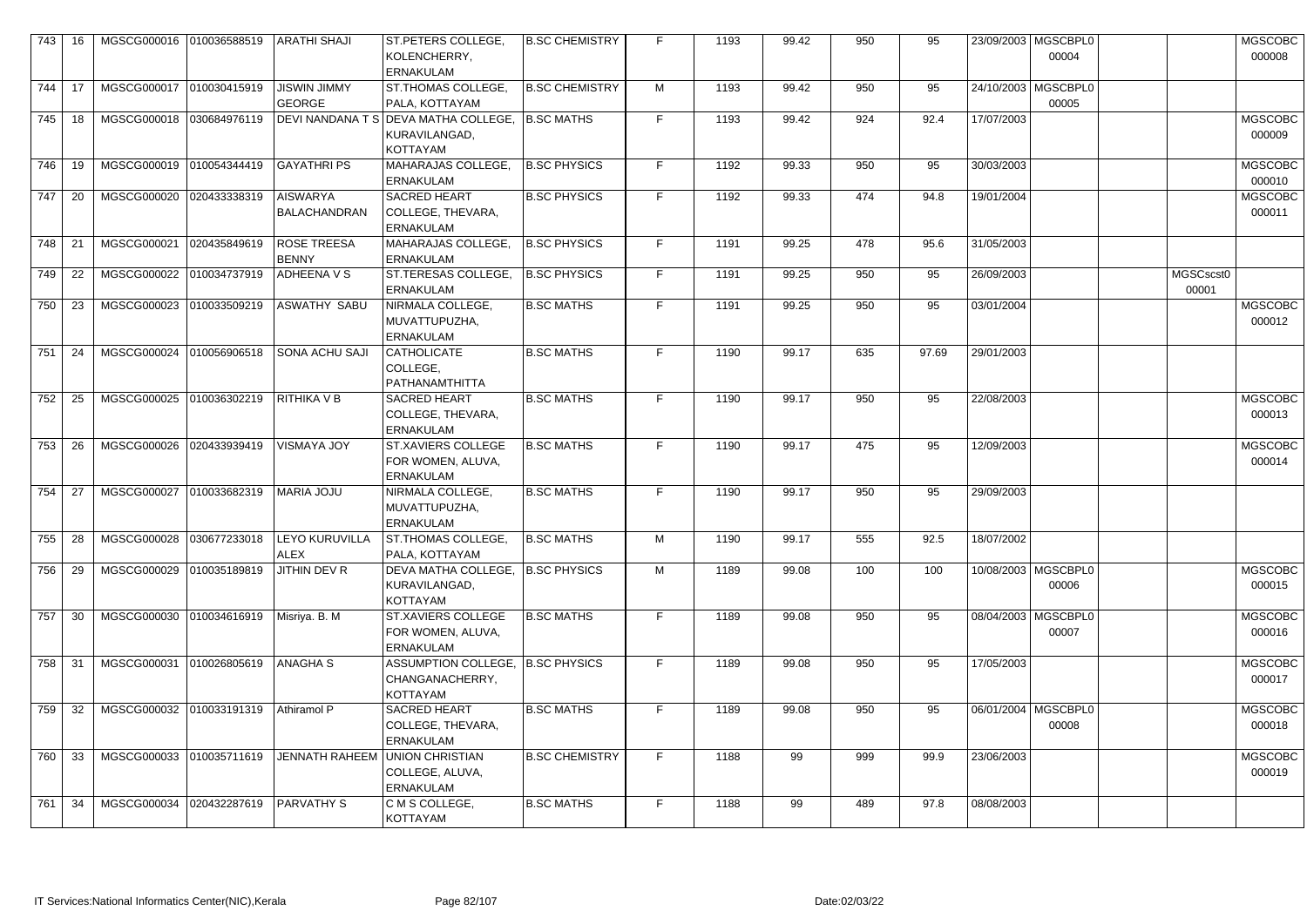| 762    | 35   | MGSCG000035              | 020434087019 | <b>NIRANJAN K</b><br><b>DAMODAR</b> | <b>UNION CHRISTIAN</b><br>COLLEGE, ALUVA,<br><b>ERNAKULAM</b>           | <b>B.SC MATHS</b>      | M  | 1188 | 99    | 476  | 95.2  | 01/10/2003 |                                |                          |  |
|--------|------|--------------------------|--------------|-------------------------------------|-------------------------------------------------------------------------|------------------------|----|------|-------|------|-------|------------|--------------------------------|--------------------------|--|
| 763    | 36   | MGSCG000036 010033112619 |              | <b>MEHANA ISMAIL</b>                | NEWMAN COLLEGE,<br>THODUPUZHA, IDUKKI                                   | <b>B.SC CHEMISTRY</b>  | F. | 1188 | 99    | 950  | 95    | 12/01/2003 |                                | <b>MGSCOBC</b><br>000020 |  |
| 764    | -37  | MGSCG000037 010031710519 |              | AKHILA KALYAN S                     | <b>GOVERNMENT</b><br>COLLEGE, KOTTAYAM                                  | <b>B.SC GEOLOGY</b>    | F. | 1188 | 99    | 950  | 95    | 02/06/2003 |                                | <b>MGSCOBC</b><br>000021 |  |
| 765    | 38   | MGSCG000038 010032955119 |              | <b>RIYA PRASAD</b>                  | ALPHONSA COLLEGE,<br><b>KOTTAYAM</b>                                    | <b>B.SC MATHS</b>      | F. | 1188 | 99    | 950  | 95    | 30/07/2003 |                                |                          |  |
| 766    | 39   | MGSCG000039 010046776019 |              | <b>ADEEBA NASREEN</b>               | MAHARAJAS COLLEGE,<br><b>ERNAKULAM</b>                                  | <b>B.SC CHEMISTRY</b>  | F. | 1188 | 99    | 950  | 95    | 01/09/2003 |                                | <b>MGSCOBC</b><br>000022 |  |
| 767    | 40   | MGSCG000040 010036364919 |              | <b>SANJAYKRISHNAN</b><br>TR.        | <b>SACRED HEART</b><br>COLLEGE, THEVARA,<br><b>ERNAKULAM</b>            | <b>B.SC PHYSICS</b>    | M  | 1188 | 99    | 950  | 95    | 07/04/2004 |                                |                          |  |
| 768    | -41  | MGSCG000041              | 020432358019 | <b>MONS KURIAN</b>                  | ST.THOMAS COLLEGE,<br>PALA, KOTTAYAM                                    | <b>B.SC MATHS</b>      | M  | 1188 | 99    | 474  | 94.8  | 17/09/2002 |                                |                          |  |
| 769    | 42   | MGSCG000042 020434231219 |              | ARCHAPS                             | <b>UNION CHRISTIAN</b><br>COLLEGE, ALUVA,<br><b>ERNAKULAM</b>           | <b>B.SC MATHS</b>      | F. | 1188 | 99    | 456  | 91.2  | 05/05/2003 |                                | <b>MGSCOBC</b><br>000023 |  |
| 770    | 43   | MGSCG000043 010033992219 |              | FASMI FATHIMA<br>ALI                | <b>MAR ATHANASIUS</b><br>COLLEGE,<br>KOTHAMANGALAM,<br><b>ERNAKULAM</b> | <b>B.SC STATISTICS</b> | F. | 1187 | 98.92 | 950  | 95    | 09/12/2002 |                                | <b>MGSCOBC</b><br>000024 |  |
| 771    | 44   | MGSCG000044              | 030690393119 | <b>HRIDYA MARIYA S</b>              | UNION CHRISTIAN<br>COLLEGE, ALUVA,<br><b>ERNAKULAM</b>                  | <b>BSc Psychology</b>  | F. | 1187 | 98.92 | 475  | 95    | 24/03/2003 |                                |                          |  |
| 772    | 45   | MGSCG000045 010031051619 |              | Harikrishna R Pai                   | ST.THOMAS COLLEGE.<br>PALA, KOTTAYAM                                    | <b>B.SC PHYSICS</b>    | M  | 1187 | 98.92 | 950  | 95    | 07/10/2003 |                                |                          |  |
| 773    | - 46 | MGSCG000046 010032567419 |              | NANDHANA SABU                       | <b>GOVT. COLLEGE,</b><br>KATTAPPANA, IDUKKI                             | <b>B.SC CHEMISTRY</b>  | F. | 1187 | 98.92 | 950  | 95    |            | 22/10/2003 MGSCBPL0<br>00009   | MGSCOBC<br>000025        |  |
| 774 47 |      | MGSCG000047 010030292919 |              | <b>ARATHY OB</b>                    | <b>SACRED HEART</b><br>COLLEGE, THEVARA,<br><b>ERNAKULAM</b>            | <b>B.SC CHEMISTRY</b>  | F. | 1187 | 98.92 | 950  | 95    | 17/12/2003 |                                | MGSCOBC<br>000026        |  |
| 775    | 48   | MGSCG000048 020434558019 |              | <b>SARA SUNNY</b>                   | ST.TERESAS COLLEGE,<br><b>ERNAKULAM</b>                                 | <b>B.SC CHEMISTRY</b>  | F. | 1187 | 98.92 | 474  | 94.8  | 09/05/2003 |                                |                          |  |
| 776    | - 49 | MGSCG000049 010030185719 |              | <b>AISWARYA MM</b>                  | ST.ALBERTS COLLEGE,<br><b>ERNAKULAM</b>                                 | <b>B.SC MATHS</b>      | F. | 1187 | 98.92 | 939  | 93.9  | 17/12/2002 |                                | MGSCOBC<br>000027        |  |
| 777    | - 50 | MGSCG000050 020435681619 |              | MANNA P                             | MAHARAJAS COLLEGE,<br><b>ERNAKULAM</b>                                  | <b>B.SC MATHS</b>      | F. | 1187 | 98.92 | 456  | 91.2  | 29/06/2002 |                                | <b>MGSCOBC</b><br>000028 |  |
| 778 51 |      | MGSCG000051              | 020434244919 | <b>RAHMATH K S</b>                  | <b>UNION CHRISTIAN</b><br>COLLEGE, ALUVA,<br><b>ERNAKULAM</b>           | <b>B.SC PHYSICS</b>    | F. | 1187 | 98.92 | 900  | 90    | 07/06/2003 |                                | <b>MGSCOBC</b><br>000029 |  |
| 779    | 52   | MGSCG000052 010036256619 |              | SIVANI SURESH                       | MAHARAJAS COLLEGE,<br><b>ERNAKULAM</b>                                  | <b>B.SC PHYSICS</b>    | F. | 1186 | 98.83 | 950  | 95    | 22/03/2003 |                                | <b>MGSCOBC</b><br>000030 |  |
| 780    | -53  | MGSCG000053 010031838819 |              | <b>SREELAKSHMIS</b>                 | C M S COLLEGE,<br><b>KOTTAYAM</b>                                       | <b>B.SC CHEMISTRY</b>  | F. | 1186 | 98.83 | 950  | 95    | 26/07/2003 |                                |                          |  |
| 781    | - 54 | MGSCG000054 030696814819 |              | <b>AISWARYA S</b>                   | C M S COLLEGE,<br><b>KOTTAYAM</b>                                       | <b>B.SC MATHS</b>      | F. | 1186 | 98.83 | 537  | 89.5  | 11/01/2003 |                                | MGSCOBC<br>000031        |  |
| 782    | 55   | MGSCG000055 030690132219 |              | Malavika C. S                       | ST.TERESAS COLLEGE,<br><b>ERNAKULAM</b>                                 | <b>B.SC CHEMISTRY</b>  | F. | 1186 | 98.83 | 529  | 88.17 | 13/07/2003 |                                | <b>MGSCOBC</b><br>000032 |  |
| 783    | 56   | MGSCG000056 110070032419 |              | Malavika Prasad                     | ASSUMPTION COLLEGE,  B.SC MATHS<br>CHANGANACHERRY,<br>KOTTAYAM          |                        | F. | 1185 | 98.75 | 1200 | 100   |            | 12/06/2003   MGSCBPL0<br>00010 |                          |  |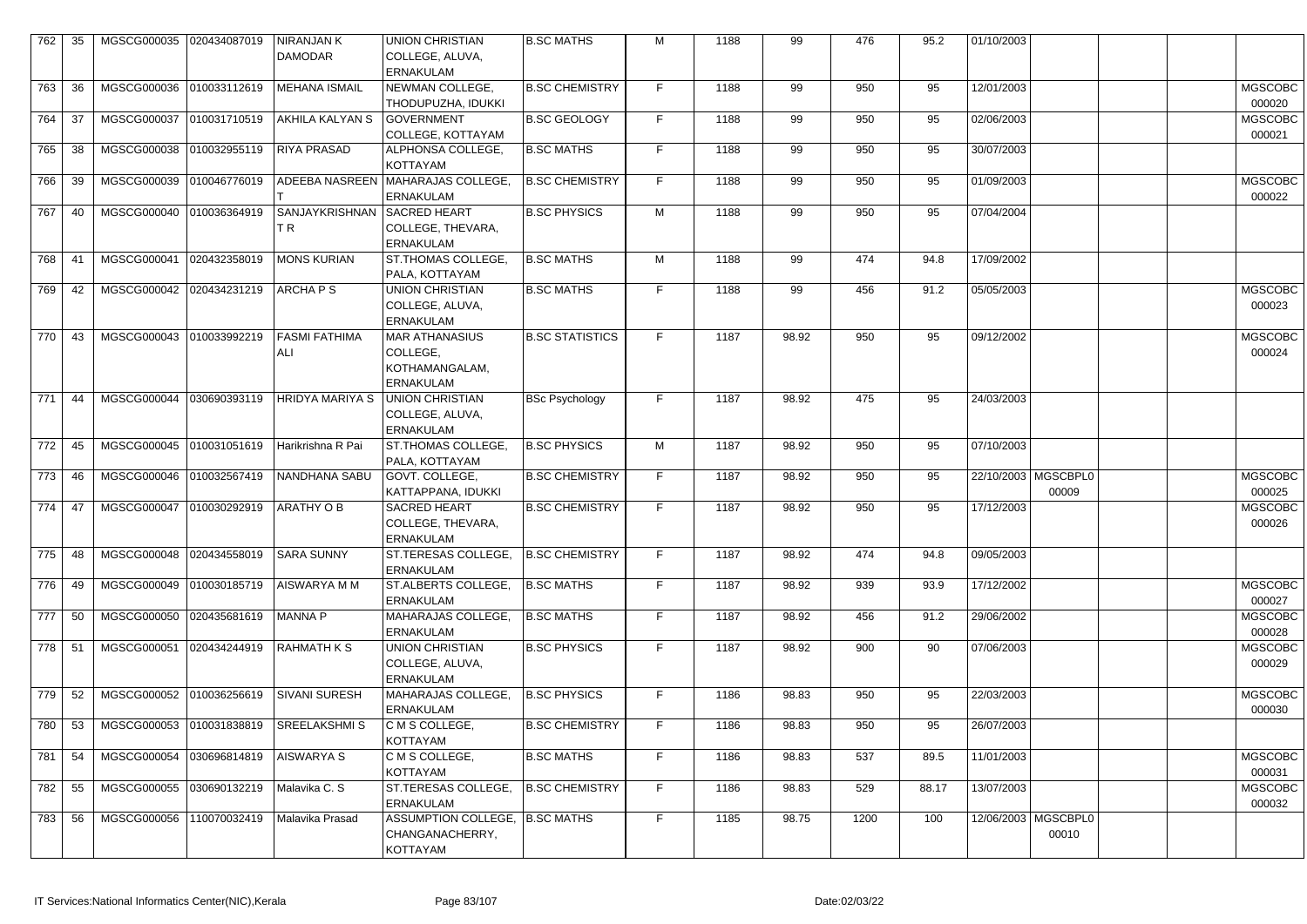| 784 | 57 | MGSCG000057              | 010020250519 | <b>RINCY ABRAHAM</b> | KURIAKOSE ELIAS           | <b>B.SC CHEMISTRY</b> |    | 1185 | 98.75 | 950 | 95   |            | 18/06/2003   MGSCBPL0 |                |
|-----|----|--------------------------|--------------|----------------------|---------------------------|-----------------------|----|------|-------|-----|------|------------|-----------------------|----------------|
|     |    |                          |              |                      | COLLEGE, MANNANAM,        |                       |    |      |       |     |      |            | 00011                 |                |
|     |    |                          |              |                      | KOTTAYAM                  |                       |    |      |       |     |      |            |                       |                |
| 785 | 58 | MGSCG000058 010032010819 |              | ANN MARIA JOSE       | ALPHONSA COLLEGE,         | <b>B.SC PHYSICS</b>   | F  | 1185 | 98.75 | 950 | 95   | 05/07/2003 |                       |                |
|     |    |                          |              |                      | KOTTAYAM                  |                       |    |      |       |     |      |            |                       |                |
| 786 | 59 | MGSCG000059 010034983219 |              | <b>ANUPAMAKS</b>     | SACRED HEART              | <b>B.SC ZOOLOGY</b>   | F. | 1185 | 98.75 | 950 | 95   | 24/10/2003 |                       | <b>MGSCOBC</b> |
|     |    |                          |              |                      | COLLEGE, THEVARA,         |                       |    |      |       |     |      |            |                       | 000033         |
|     |    |                          |              |                      | <b>ERNAKULAM</b>          |                       |    |      |       |     |      |            |                       |                |
| 787 | 60 | MGSCG000060              | 010036185119 | APARNA P S           | ST.XAVIERS COLLEGE        | <b>B.SC CHEMISTRY</b> | E. | 1185 | 98.75 | 950 | 95   | 16/11/2003 |                       | <b>MGSCOBC</b> |
|     |    |                          |              |                      | FOR WOMEN, ALUVA,         |                       |    |      |       |     |      |            |                       | 000034         |
|     |    |                          |              |                      | <b>ERNAKULAM</b>          |                       |    |      |       |     |      |            |                       |                |
| 788 | 61 | MGSCG000061              | 010060468919 | <b>ARAVIND KJ</b>    | <b>ST. BERCHAMANS</b>     | <b>B.SC PHYSICS</b>   | M  | 1185 | 98.75 | 950 | 95   | 09/12/2003 |                       |                |
|     |    |                          |              |                      | COLLEGE,                  |                       |    |      |       |     |      |            |                       |                |
|     |    |                          |              |                      | CHANGANACHERRY,           |                       |    |      |       |     |      |            |                       |                |
|     |    |                          |              |                      | KOTTAYAM                  |                       |    |      |       |     |      |            |                       |                |
| 789 | 62 | MGSCG000062              | 010033547519 | KEERTHANA            | ST.PETERS COLLEGE,        | <b>B.SC MATHS</b>     | F. | 1185 | 98.75 | 950 | 95   | 20/12/2003 |                       |                |
|     |    |                          |              | <b>MUREECKAL</b>     | KOLENCHERRY,              |                       |    |      |       |     |      |            |                       |                |
|     |    |                          |              | <b>TOMS</b>          | <b>ERNAKULAM</b>          |                       |    |      |       |     |      |            |                       |                |
| 790 | 63 | MGSCG000063 010035801819 |              | <b>ASWIN</b>         | UNION CHRISTIAN           | <b>B.SC CHEMISTRY</b> | M  | 1184 | 98.67 | 999 | 99.9 | 07/06/2003 |                       | <b>MGSCOBC</b> |
|     |    |                          |              | KUNJACHAN            | COLLEGE, ALUVA,           |                       |    |      |       |     |      |            |                       | 000035         |
|     |    |                          |              |                      | <b>ERNAKULAM</b>          |                       |    |      |       |     |      |            |                       |                |
| 791 | 64 | MGSCG000064              | 020431257419 | Pavithra Sreekumar   | <b>ST. THOMAS COLLEGE</b> | <b>B.SC PHYSICS</b>   | F. | 1184 | 98.67 | 479 | 95.8 | 21/07/2003 |                       |                |
|     |    |                          |              |                      | <b>KOZHENCHERI</b>        |                       |    |      |       |     |      |            |                       |                |
|     |    |                          |              |                      | PATHANAMTHITTA            |                       |    |      |       |     |      |            |                       |                |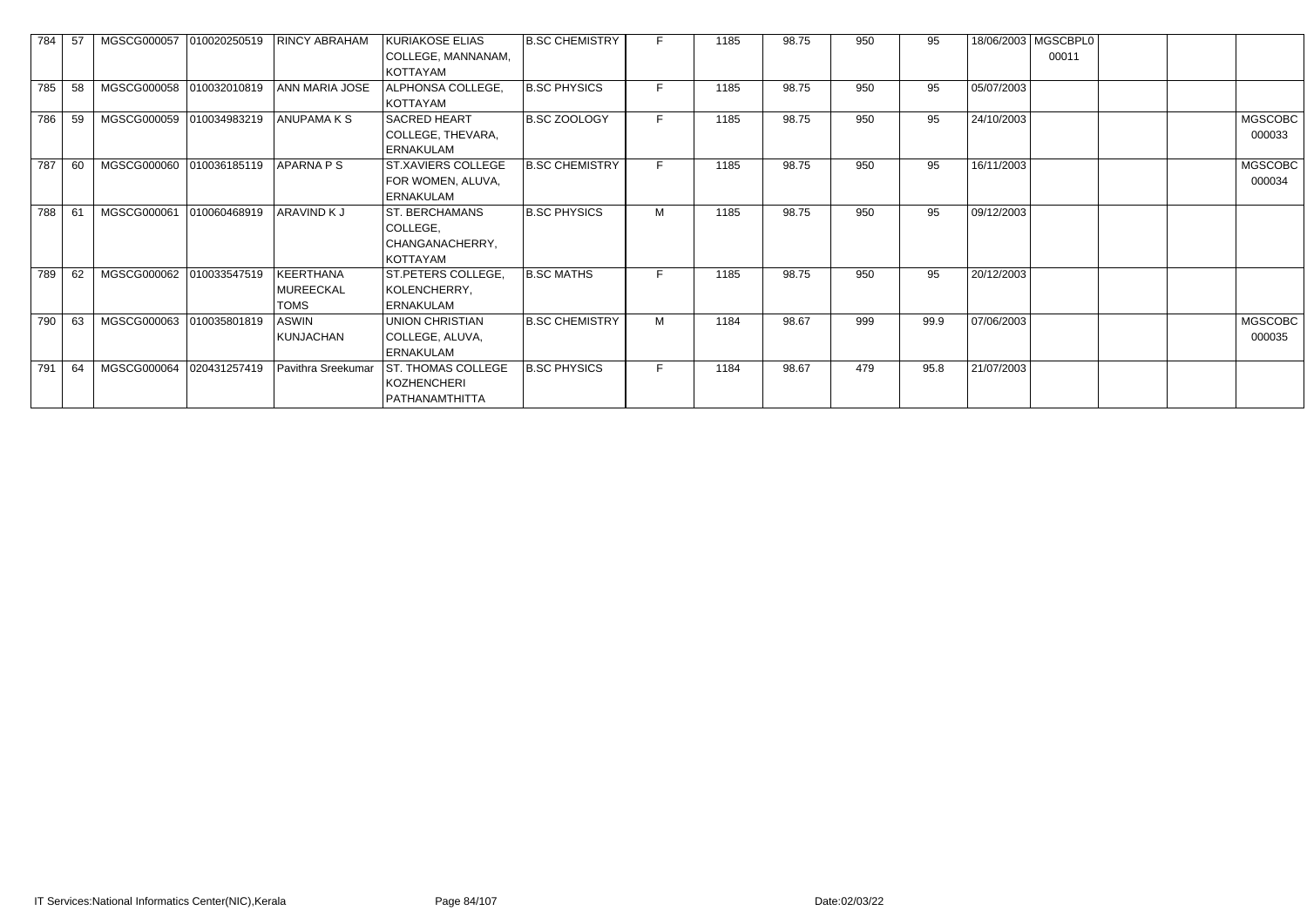#### **STREAM:Science**

### **CATEGORY:BPL**

|     | $No$ SI No     | Rank                                               | Reg ID | <b>Name</b>           | <b>Institution</b>                  | <b>Course</b>         | M/F | <b>Marks in</b> | %Marks in  | <b>Marks in</b>  | %Marks in        | Date of Birth | <b>Position in</b>    | <b>Position in PC</b> | <b>Position in</b>   | <b>Position in</b> |
|-----|----------------|----------------------------------------------------|--------|-----------------------|-------------------------------------|-----------------------|-----|-----------------|------------|------------------|------------------|---------------|-----------------------|-----------------------|----------------------|--------------------|
|     |                |                                                    |        |                       |                                     |                       |     | qualifying      | qualifying | <b>SSLC/EQVT</b> | <b>SSLC/EQVT</b> |               | <b>BPL list(if</b>    | list(if               | <b>SC/ST list(if</b> | <b>OBC list(if</b> |
|     |                |                                                    |        |                       |                                     |                       |     | exam            | exam       | exam             | exam             |               | applicable)           | applicable)           | applicable)          | applicable)        |
| 792 |                | MGSCBPL00000 010055914818                          |        | <b>GOKUL M G</b>      | <b>ST. BERCHAMANS</b>               | <b>B.SC CHEMISTRY</b> | M   | 1180            | 98.33      | 950              | 95               |               | 24/06/2002   MGSCBPL0 |                       |                      | <b>MGSCOBC</b>     |
|     |                |                                                    |        |                       | COLLEGE,                            |                       |     |                 |            |                  |                  |               | 00012                 |                       |                      | 000048             |
|     |                |                                                    |        |                       | CHANGANACHERRY,                     |                       |     |                 |            |                  |                  |               |                       |                       |                      |                    |
|     |                |                                                    |        |                       | <b>KOTTAYAM</b>                     |                       |     |                 |            |                  |                  |               |                       |                       |                      |                    |
| 793 | $\overline{2}$ | MGSCBPL00000 010030485019                          |        | <b>VARSHA SUNIL</b>   | <b>DEVASWOM BOARD</b>               | <b>B.SC CHEMISTRY</b> | F.  | 1180            | 98.33      | 950              | 95               |               | 30/11/2003 MGSCBPL0   |                       |                      | <b>MGSCOBC</b>     |
|     |                | 2                                                  |        |                       | <b>COLLEGE</b>                      |                       |     |                 |            |                  |                  |               | 00013                 |                       |                      | 000051             |
|     |                |                                                    |        |                       | THALAYOLAPARAMBU                    |                       |     |                 |            |                  |                  |               |                       |                       |                      |                    |
| 794 | -3             | MGSCBPL00000 020433563119                          |        | <b>MARY SNEHA P J</b> | ST.TERESAS COLLEGE,                 | <b>B.SC MATHS</b>     | F.  | 1180            | 98.33      | 468              | 93.6             |               | 04/08/2003   MGSCBPL0 |                       |                      |                    |
|     |                | 3                                                  |        |                       | <b>ERNAKULAM</b>                    |                       |     |                 |            |                  |                  |               | 00014                 |                       |                      |                    |
| 795 | -4             | MGSCBPL00000 010033085219                          |        | <b>ASNA NAVAS</b>     | NEWMAN COLLEGE,                     | <b>B.SC CHEMISTRY</b> | F   | 1179            | 98.25      | 950              | 95               |               | 11/09/2003   MGSCBPL0 |                       |                      | <b>MGSCOBC</b>     |
|     |                |                                                    |        |                       | THODUPUZHA, IDUKKI                  |                       |     |                 |            |                  |                  |               | 00015                 |                       |                      | 000056             |
| 796 | -5             | MGSCBPL00000 010036225519                          |        | <b>VYSHNAVI AJITH</b> | ST.PETERS COLLEGE,                  | <b>B.SC CHEMISTRY</b> | F   | 1179            | 98.25      | 939              | 93.9             |               | 11/04/2003   MGSCBPL0 |                       |                      | <b>MGSCOBC</b>     |
|     |                |                                                    |        |                       | KOLENCHERRY,                        |                       |     |                 |            |                  |                  |               | 00016                 |                       |                      | 000058             |
|     |                |                                                    |        |                       | <b>ERNAKULAM</b>                    |                       | F.  |                 |            |                  |                  |               |                       |                       |                      |                    |
| 797 | -6             | MGSCBPL00000 020434260219                          |        | <b>ANAGHAVS</b>       | <b>UNION CHRISTIAN</b>              | <b>B.SC MATHS</b>     |     | 1178            | 98.17      | 470              | 94               |               | 02/05/2003   MGSCBPL0 |                       | MGSCscst0            |                    |
|     |                | 6                                                  |        |                       | COLLEGE, ALUVA,<br><b>ERNAKULAM</b> |                       |     |                 |            |                  |                  |               | 00017                 |                       | 00003                |                    |
| 798 |                | MGSCBPL00000 020432223119                          |        | <b>ABHIJITH</b>       | MAHARAJAS COLLEGE,                  | <b>B.SC PHYSICS</b>   | M   | 1178            | 98.17      | 451              | 90.2             |               | 12/02/2003   MGSCBPL0 |                       |                      |                    |
|     |                |                                                    |        | <b>CHANDRAN</b>       | <b>ERNAKULAM</b>                    |                       |     |                 |            |                  |                  |               | 00018                 |                       |                      |                    |
| 799 | 8              | MGSCBPL00000 020434233519                          |        | GOURI.M               | ST.PAULS COLLEGE,                   | <b>BSc Chemistry</b>  | F   | 1176            | 98         | 487              | 97.4             |               | 08/10/2003   MGSCBPL0 |                       |                      |                    |
|     |                | 8                                                  |        |                       | KALAMASSERRY,                       | (Model II - Voc)      |     |                 |            |                  |                  |               | 00019                 |                       |                      |                    |
|     |                |                                                    |        |                       | <b>ERNAKULAM</b>                    |                       |     |                 |            |                  |                  |               |                       |                       |                      |                    |
| 800 | -9             | MGSCBPL00000 010035719619                          |        | <b>GOPIKA</b>         | <b>UNION CHRISTIAN</b>              | <b>B.SC CHEMISTRY</b> | F   | 1175            | 97.92      | 950              | 95               |               | 06/04/2003   MGSCBPL0 |                       | MGSCscst0            |                    |
|     |                | 9                                                  |        | <b>SASEENDRAN</b>     | COLLEGE, ALUVA,                     |                       |     |                 |            |                  |                  |               | 00020                 |                       | 00005                |                    |
|     |                |                                                    |        |                       | <b>ERNAKULAM</b>                    |                       |     |                 |            |                  |                  |               |                       |                       |                      |                    |
| 801 | 10             | MGSCBPL00001 010027566619                          |        | Shiby George Jacob    | ASSUMPTION COLLEGE, B.SC MATHS      |                       | F.  | 1175            | 97.92      | 950              | 95               |               | 04/07/2003   MGSCBPL0 |                       |                      |                    |
|     |                | $\mathbf 0$                                        |        |                       | CHANGANACHERRY,                     |                       |     |                 |            |                  |                  |               | 00021                 |                       |                      |                    |
|     |                |                                                    |        |                       | <b>KOTTAYAM</b>                     |                       |     |                 |            |                  |                  |               |                       |                       |                      |                    |
|     |                | 802   11   MGSCBPL00001   010032131519   ATHUL M A |        |                       | ST.THOMAS COLLEGE,                  | <b>B.SC MATHS</b>     | M   | 1175            | 97.92      | 950              | 95               |               | 05/09/2003   MGSCBPL0 |                       |                      | <b>MGSCOBC</b>     |
|     |                |                                                    |        |                       | PALA, KOTTAYAM                      |                       |     |                 |            |                  |                  |               | 00022                 |                       |                      | 000064             |
|     |                | 803   12  MGSCBPL00001  010030353719               |        | <b>SREEDEVI</b>       | DEVA MATHA COLLEGE, B.SC CHEMISTRY  |                       | F   | 1174            | 97.83      | 950              | 95               |               | 12/04/2003   MGSCBPL0 |                       |                      | <b>MGSCOBC</b>     |
|     |                | $\overline{2}$                                     |        | <b>HARIMON</b>        | KURAVILANGAD,                       |                       |     |                 |            |                  |                  |               | 00023                 |                       |                      | 000065             |
|     |                |                                                    |        |                       | <b>KOTTAYAM</b>                     |                       |     |                 |            |                  |                  |               |                       |                       |                      |                    |
| 804 |                | 13   MGSCBPL00001   010036620919                   |        | <b>MEGHA JOHNSON</b>  | <b>ST.XAVIERS COLLEGE</b>           | <b>B.SC CHEMISTRY</b> | F   | 1174            | 97.83      | 950              | 95               |               | 25/06/2003   MGSCBPL0 |                       |                      | <b>MGSCOBC</b>     |
|     |                | 3                                                  |        |                       | FOR WOMEN, ALUVA,                   |                       |     |                 |            |                  |                  |               | 00024                 |                       |                      | 000066             |
|     |                |                                                    |        |                       | <b>ERNAKULAM</b>                    |                       |     |                 |            |                  |                  |               |                       |                       |                      |                    |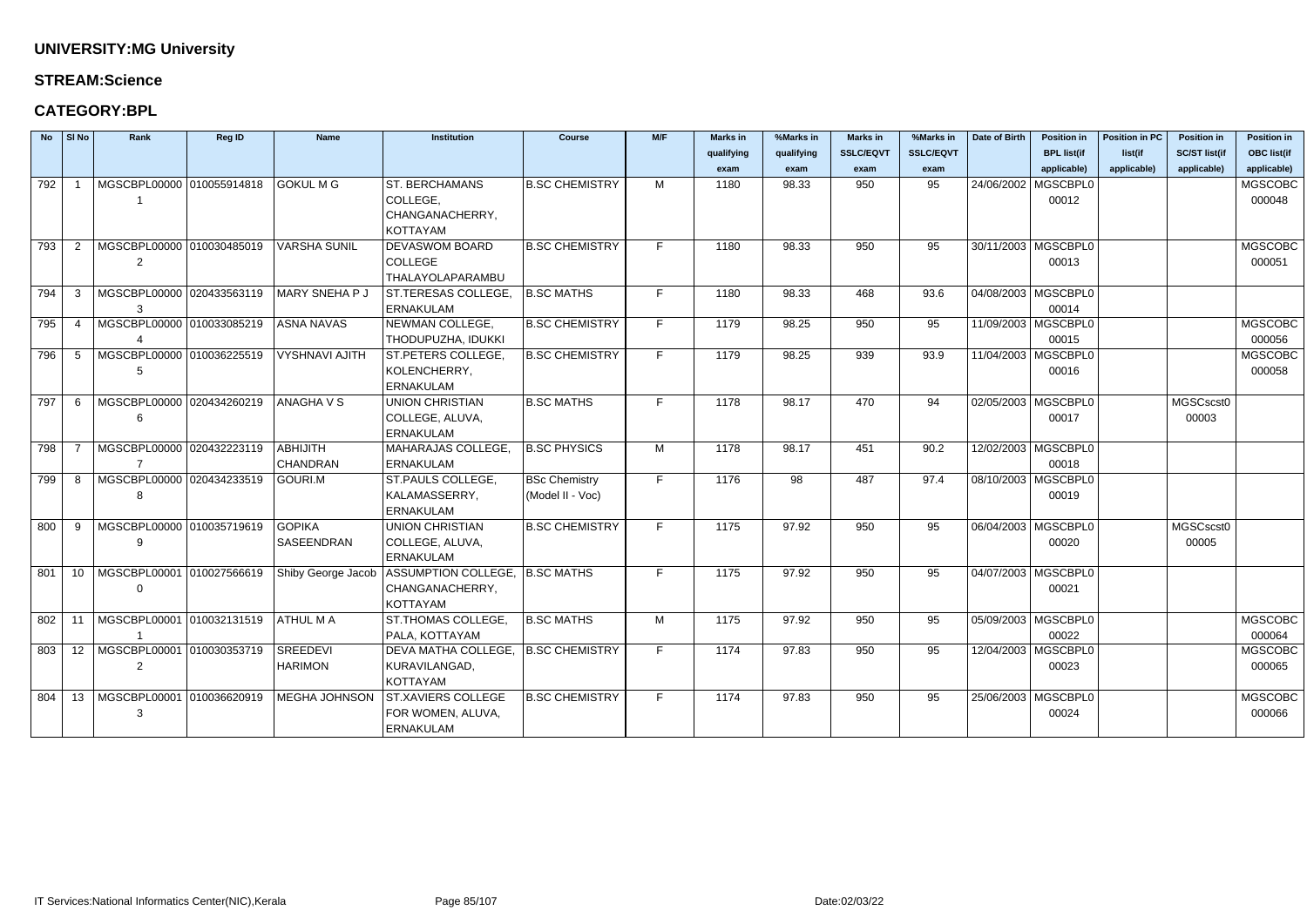### **STREAM:Science**

### **CATEGORY:OBC**

|          | $No$ SI No     | Rank                           | <b>Reg ID</b> | <b>Name</b>          | <b>Institution</b>                  | <b>Course</b>         | M/F | <b>Marks in</b> | %Marks in  | <b>Marks in</b>  | %Marks in        | Date of Birth | <b>Position in</b> | <b>Position in PC</b> | <b>Position in</b>   | <b>Position in</b> |
|----------|----------------|--------------------------------|---------------|----------------------|-------------------------------------|-----------------------|-----|-----------------|------------|------------------|------------------|---------------|--------------------|-----------------------|----------------------|--------------------|
|          |                |                                |               |                      |                                     |                       |     | qualifying      | qualifying | <b>SSLC/EQVT</b> | <b>SSLC/EQVT</b> |               | <b>BPL list(if</b> | list(if               | <b>SC/ST list(if</b> | <b>OBC list(if</b> |
|          |                |                                |               |                      |                                     |                       |     | exam            | exam       | exam             | exam             |               | applicable)        | applicable)           | applicable)          | applicable)        |
| 805      |                | MGSCOBC0000 010033866819       |               | Najla E Jafeer       | <b>SREE SANKARA</b>                 | <b>B.SC MATHS</b>     | F.  | 1184            | 98.67      | 950              | 95               | 07/05/2002    |                    |                       |                      | <b>MGSCOBC</b>     |
|          |                | 01                             |               |                      | COLLEGE, KALADY,                    |                       |     |                 |            |                  |                  |               |                    |                       |                      | 000036             |
|          |                |                                |               |                      | <b>ERNAKULAM</b>                    |                       |     |                 |            |                  |                  |               |                    |                       |                      |                    |
| 806      | $\overline{2}$ | MGSCOBC0000 010031865119       |               | <b>VISAL MOHANAN</b> | <b>ST.THOMAS COLLEGE,</b>           | <b>B.SC PHYSICS</b>   | M   | 1184            | 98.67      | 950              | 95               | 20/05/2003    |                    |                       |                      | <b>MGSCOBC</b>     |
|          |                | 02                             |               |                      | PALA, KOTTAYAM                      |                       |     |                 |            |                  |                  |               |                    |                       |                      | 000037             |
| 807      | -3             | MGSCOBC0000 010026935719       |               | Umapraseeda V S      | CATHOLICATE                         | <b>B.SC PHYSICS</b>   | F.  | 1183            | 98.58      | 570              | 95               | 09/12/2002    |                    |                       |                      | <b>MGSCOBC</b>     |
|          |                | 03                             |               |                      | COLLEGE,                            |                       |     |                 |            |                  |                  |               |                    |                       |                      | 000038             |
|          |                |                                |               |                      | PATHANAMTHITTA                      |                       |     |                 |            |                  |                  |               |                    |                       |                      |                    |
| 808      |                | MGSCOBC0000 010042283619       |               | NANDANA DAS B        | <b>MUSLIM EDUCATIONAL</b>           | <b>INTEGRATED</b>     | F.  | 1183            | 98.58      | 950              | 95               | 03/03/2003    |                    |                       |                      | <b>MGSCOBC</b>     |
|          |                | 04                             |               |                      | SOCIETY COLLEGE,                    | MSC CHEMISTRY         |     |                 |            |                  |                  |               |                    |                       |                      | 000039             |
|          |                |                                |               |                      | <b>ERNAKULAM</b>                    |                       |     |                 |            |                  |                  |               |                    |                       |                      |                    |
| 809      | -5             | MGSCOBC0000 010034146419       |               | <b>FARSANA SALIM</b> | <b>MAR ATHANASIUS</b>               | <b>B.SC CHEMISTRY</b> | F.  | 1183            | 98.58      | 950              | 95               | 07/06/2003    |                    |                       |                      | <b>MGSCOBC</b>     |
|          |                | 05                             |               |                      | COLLEGE,                            |                       |     |                 |            |                  |                  |               |                    |                       |                      | 000040             |
|          |                |                                |               |                      | KOTHAMANGALAM,                      |                       |     |                 |            |                  |                  |               |                    |                       |                      |                    |
|          |                |                                |               |                      | ERNAKULAM                           |                       |     |                 |            |                  |                  |               |                    |                       |                      |                    |
| 810      | - 6            | MGSCOBC0000 010031326819       |               | NADHA SABIR          | ST. GEORGES COLLEGE, B.SC MATHS     |                       | F.  | 1183            | 98.58      | 950              | 95               | 26/07/2003    |                    |                       |                      | <b>MGSCOBC</b>     |
|          |                | 06                             |               |                      | ARUVITHURA,                         |                       |     |                 |            |                  |                  |               |                    |                       |                      | 000041             |
|          |                |                                |               |                      | KOTTAYAM                            |                       |     |                 |            |                  |                  |               |                    |                       |                      |                    |
| 811      | - 7            | MGSCOBC0000 020434059019       |               | Neeraja Rejish       | <b>UNION CHRISTIAN</b>              | <b>B.SC MATHS</b>     | F.  | 1182            | 98.5       | 481              | 96.2             | 15/07/2003    |                    |                       |                      | <b>MGSCOBC</b>     |
|          |                | 07                             |               |                      | COLLEGE, ALUVA,                     |                       |     |                 |            |                  |                  |               |                    |                       |                      | 000042             |
|          |                |                                |               |                      | <b>ERNAKULAM</b>                    |                       |     |                 |            |                  |                  |               |                    |                       |                      |                    |
| 812      | -8             | MGSCOBC0000 010036045219       |               | VYSHNAVY N B         | <b>UNION CHRISTIAN</b>              | <b>B.SC CHEMISTRY</b> | F.  | 1181            | 98.42      | 999              | 99.9             | 24/10/2002    |                    |                       |                      | <b>MGSCOBC</b>     |
|          |                | 08                             |               |                      | COLLEGE, ALUVA,                     |                       |     |                 |            |                  |                  |               |                    |                       |                      | 000043             |
|          |                |                                |               |                      | <b>ERNAKULAM</b>                    |                       |     |                 |            |                  |                  |               |                    |                       |                      |                    |
| 813      | -9             | MGSCOBC0000 010036382919       |               | <b>ADITHYA LALU</b>  | <b>UNION CHRISTIAN</b>              | <b>B.SC CHEMISTRY</b> | F.  | 1181            | 98.42      | 999              | 99.9             | 27/08/2003    |                    |                       |                      | <b>MGSCOBC</b>     |
|          |                | 09                             |               |                      | COLLEGE, ALUVA,                     |                       |     |                 |            |                  |                  |               |                    |                       |                      | 000044             |
|          |                |                                |               |                      | <b>ERNAKULAM</b>                    |                       |     |                 |            |                  |                  |               |                    |                       |                      |                    |
| 814      | 10             | MGSCOBC0000 010034007519       |               | MUHAMMED K B         | <b>MUSLIM EDUCATIONAL</b>           | <b>Bachelor</b> of    | M   | 1181            | 98.42      | 939              | 93.9             | 10/02/2003    |                    |                       |                      | <b>MGSCOBC</b>     |
|          |                | 10                             |               |                      | SOCIETY COLLEGE,                    | Computer              |     |                 |            |                  |                  |               |                    |                       |                      | 000045             |
|          |                | MGSCOBC0000 020433737219       |               | <b>FARSANA YUSAF</b> | ERNAKULAM                           | Applications          | F.  | 1181            |            | 436              |                  | 06/05/2003    |                    |                       |                      | <b>MGSCOBC</b>     |
| $815$ 11 |                |                                |               |                      | NIRMALA COLLEGE,                    | <b>B.SC PHYSICS</b>   |     |                 | 98.42      |                  | 87.2             |               |                    |                       |                      |                    |
|          |                | 11                             |               |                      | MUVATTUPUZHA,                       |                       |     |                 |            |                  |                  |               |                    |                       |                      | 000046             |
|          |                |                                |               | <b>SEETHAL LAL</b>   | ERNAKULAM                           |                       | F.  | 1180            |            | 999              | 99.9             | 11/02/2003    |                    |                       |                      | <b>MGSCOBC</b>     |
| 816      | 12             | MGSCOBC0000 010033909919       |               |                      | <b>UNION CHRISTIAN</b>              | <b>B.SC MATHS</b>     |     |                 | 98.33      |                  |                  |               |                    |                       |                      |                    |
|          |                | 12                             |               |                      | COLLEGE, ALUVA,<br><b>ERNAKULAM</b> |                       |     |                 |            |                  |                  |               |                    |                       |                      | 000047             |
| 817      | 13             | MGSCOBC0000 010034927019       |               | AMRITHA S RAJ        | ST.TERESAS COLLEGE,                 | <b>B.SC MATHS</b>     | F.  | 1180            | 98.33      | 950              | 95               | 30/05/2003    |                    |                       |                      | <b>MGSCOBC</b>     |
|          |                |                                |               |                      | ERNAKULAM                           |                       |     |                 |            |                  |                  |               |                    |                       |                      | 000049             |
|          |                | 13<br>MGSCOBC0000 010026862719 |               | <b>THEJAS</b>        | CATHOLICATE                         |                       | F.  | 1180            |            | 950              |                  | 02/08/2003    |                    |                       |                      |                    |
| 818      | 14             |                                |               | <b>VASUNDHAR</b>     | COLLEGE,                            | <b>B.SC MATHS</b>     |     |                 | 98.33      |                  | 95               |               |                    |                       |                      | <b>MGSCOBC</b>     |
|          |                | 14                             |               |                      | PATHANAMTHITTA                      |                       |     |                 |            |                  |                  |               |                    |                       |                      | 000050             |
| 819      | 15             | MGSCOBC0000 010032732219       |               | Arathi shibu         | PAVANATMA COLLEGE,                  | <b>B.SC CHEMISTRY</b> | F.  | 1180            | 98.33      | 939              | 93.9             | 06/11/2003    |                    |                       |                      | <b>MGSCOBC</b>     |
|          |                |                                |               |                      |                                     |                       |     |                 |            |                  |                  |               |                    |                       |                      | 000052             |
|          |                | 15                             |               |                      | MURICKASSERY, IDUKKI                |                       |     |                 |            |                  |                  |               |                    |                       |                      |                    |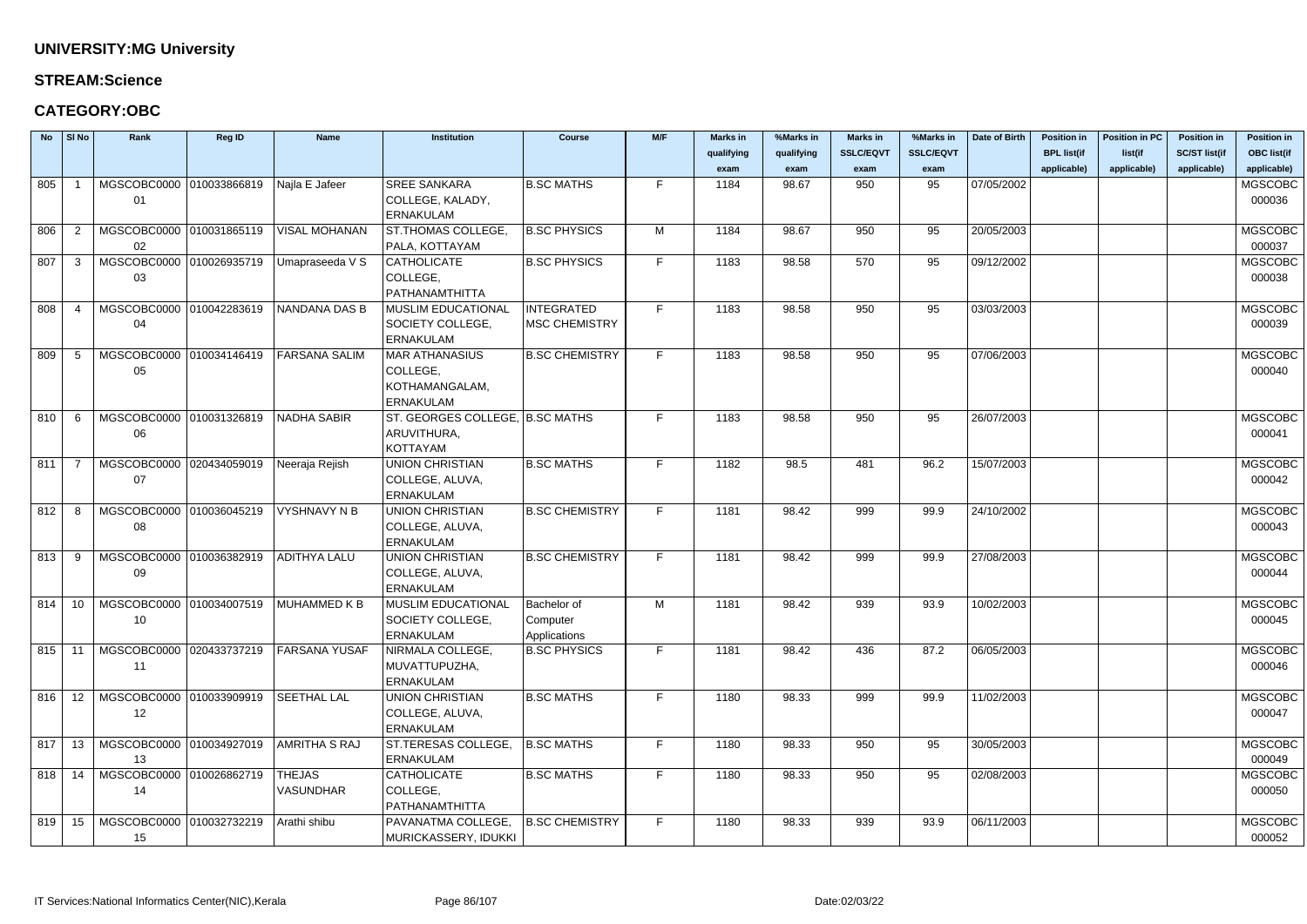| 820    | 16 | MGSCOBC0000 010035693119<br>16                        | SHYBAS KHAN MM UNION CHRISTIAN    | COLLEGE, ALUVA,<br><b>ERNAKULAM</b>                                                   | <b>B.SC CHEMISTRY</b>               |    | 1179 | 98.25 | 950  | 95    | 25/11/2002 | <b>MGSCOBC</b><br>000053 |
|--------|----|-------------------------------------------------------|-----------------------------------|---------------------------------------------------------------------------------------|-------------------------------------|----|------|-------|------|-------|------------|--------------------------|
| 821    | 17 | MGSCOBC0000 010031463019<br>17                        |                                   | GREESHMA RAJAN ST.DOMINICS COLLEGE, B.SC PHYSICS<br>KANJIRAPPALLY,<br><b>KOTTAYAM</b> |                                     | F. | 1179 | 98.25 | 950  | 95    | 20/06/2003 | <b>MGSCOBC</b><br>000054 |
| 822    | 18 | MGSCOBC0000 010034693519<br>18                        | <b>DRISYAS</b>                    | MAHARAJAS COLLEGE,<br><b>ERNAKULAM</b>                                                | <b>B.SC PHYSICS</b>                 | F. | 1179 | 98.25 | 950  | 95    | 26/06/2003 | <b>MGSCOBC</b><br>000055 |
| 823    | 19 | MGSCOBC0000 010042713819<br>19                        | <b>VARSHAKS</b>                   | ST.TERESAS COLLEGE,<br><b>ERNAKULAM</b>                                               | <b>B.SC CHEMISTRY</b>               | F. | 1179 | 98.25 | 950  | 95    | 23/09/2003 | <b>MGSCOBC</b><br>000057 |
| 824    | 20 | MGSCOBC0000 010029747219<br>20                        | RIZWANA MAJEED                    | <b>COCHIN</b><br>COLLEGE, ERNAKULAM                                                   | <b>B.SC CHEMISTRY</b>               | F. | 1178 | 98.17 | 1000 | 100   | 08/10/2003 | <b>MGSCOBC</b><br>000059 |
| 825    | 21 | MGSCOBC0000 010035688119<br>21                        | <b>HADEEL ISMAIL</b>              | <b>ST.XAVIERS COLLEGE</b><br>FOR WOMEN, ALUVA,<br><b>ERNAKULAM</b>                    | <b>B.SC MATHS</b>                   | F. | 1178 | 98.17 | 950  | 95    | 25/11/2002 | <b>MGSCOBC</b><br>000060 |
| 826    | 22 | MGSCOBC0000 020434189919<br>22                        | <b>SHAMNA SHAJU</b>               | <b>UNION CHRISTIAN</b><br>COLLEGE, ALUVA,<br><b>ERNAKULAM</b>                         | <b>BSc Psychology</b>               | F. | 1178 | 98.17 | 440  | 88    | 03/06/2003 | <b>MGSCOBC</b><br>000061 |
| 827    | 23 | MGSCOBC0000 010035505519<br>23                        | <b>FATHIMA</b><br><b>MEHJABIN</b> | <b>UNION CHRISTIAN</b><br>COLLEGE, ALUVA,<br><b>ERNAKULAM</b>                         | <b>BSc Psychology</b>               | F. | 1176 | 98    | 999  | 99.9  | 05/09/2003 | <b>MGSCOBC</b><br>000062 |
| 828    | 24 | MGSCOBC0000 010034150619<br>24                        | <b>LAKSHMI M SHAJI</b>            | NIRMALA COLLEGE,<br>MUVATTUPUZHA,<br><b>ERNAKULAM</b>                                 | <b>B.SC MATHS</b>                   |    | 1175 | 97.92 | 950  | 95    | 05/10/2002 | <b>MGSCOBC</b><br>000063 |
| 829    | 25 | MGSCOBC0000 010032919219<br>25                        | <b>SHEMEEMA ABDUL</b><br>KARIM    | NEWMAN COLLEGE,<br>THODUPUZHA, IDUKKI                                                 | <b>B.SC CHEMISTRY</b>               | F. | 1174 | 97.83 | 950  | 95    | 05/07/2003 | <b>MGSCOBC</b><br>000067 |
| 830    | 26 | MGSCOBC0000 010027728919<br>26                        | <b>NANDANA</b><br><b>SRIKUMAR</b> | MAR THOMA COLLEGE,<br>PATHANAMTHITTA                                                  | <b>B.SC CHEMISTRY</b>               | F. | 1173 | 97.75 | 950  | 95    | 16/05/2003 | <b>MGSCOBC</b><br>000068 |
| 831    | 27 | MGSCOBC0000 020433662819<br>27                        | <b>ATHIRA</b><br><b>SANTHOSH</b>  | <b>SREE SANKARA</b><br>COLLEGE, KALADY,<br><b>ERNAKULAM</b>                           | <b>B.SC CHEMISTRY</b>               | F. | 1173 | 97.75 | 464  | 92.8  | 13/02/2003 | <b>MGSCOBC</b><br>000069 |
|        |    | 832 28   MGSCOBC0000 020432429718   Aswathy. M.<br>28 |                                   | <b>KURIAKOSE ELIAS</b><br>COLLEGE, MANNANAM,<br>KOTTAYAM                              | BSc Psychology                      | F  | 1173 | 97.75 | 451  | 90.2  | 10/05/2002 | <b>MGSCOBC</b><br>000070 |
| 833    | 29 | MGSCOBC0000 020433364419<br>29                        | <b>JEFIYA MARY</b>                | <b>GOVERNMENT</b><br>COLLEGE, KOTTAYAM                                                | <b>B.SC GEOLOGY</b>                 | F. | 1173 | 97.75 | 435  | 87    | 09/12/2002 | <b>MGSCOBC</b><br>000071 |
| 834    | 30 | MGSCOBC0000 010033407319<br>30                        | <b>GOPIKA KALESH</b>              | <b>SREE SANKARA</b><br>COLLEGE, KALADY,<br><b>ERNAKULAM</b>                           | <b>B.SC STATISTICS</b>              | F. | 1172 | 97.67 | 950  | 95    | 21/02/2003 | <b>MGSCOBC</b><br>000072 |
| 835    | 31 | MGSCOBC0000 010035712719<br>31                        | <b>SAFRIN P ZAKIR</b>             | <b>MAR ATHANASIUS</b><br>COLLEGE,<br>KOTHAMANGALAM,<br><b>ERNAKULAM</b>               | <b>B.SC PHYSICS</b>                 | F. | 1172 | 97.67 | 950  | 95    | 12/04/2003 | <b>MGSCOBC</b><br>000073 |
| 836    | 32 | MGSCOBC0000 010035693619<br>32                        | Sneha k prakash                   | ST.PAULS COLLEGE,<br>KALAMASSERRY,<br><b>ERNAKULAM</b>                                | <b>B.SC MATHS</b>                   | F. | 1171 | 97.58 | 634  | 99.06 | 21/06/2003 | <b>MGSCOBC</b><br>000074 |
| 837    | 33 | MGSCOBC0000 030701932119<br>33                        | AMEEN K H                         | <b>GOVERNMENT</b><br>COLLEGE, KOTTAYAM                                                | <b>B.Sc Industrial</b><br>Chemistry | M  | 1171 | 97.58 | 829  | 82.9  | 18/06/2003 | <b>MGSCOBC</b><br>000075 |
| 838 34 |    | MGSCOBC0000 020433165219<br>34                        | Abhirami CD                       | <b>ST.TERESAS COLLEGE,</b><br><b>ERNAKULAM</b>                                        | <b>B.SC MATHS</b>                   | F. | 1170 | 97.5  | 454  | 90.8  | 30/07/2003 | <b>MGSCOBC</b><br>000076 |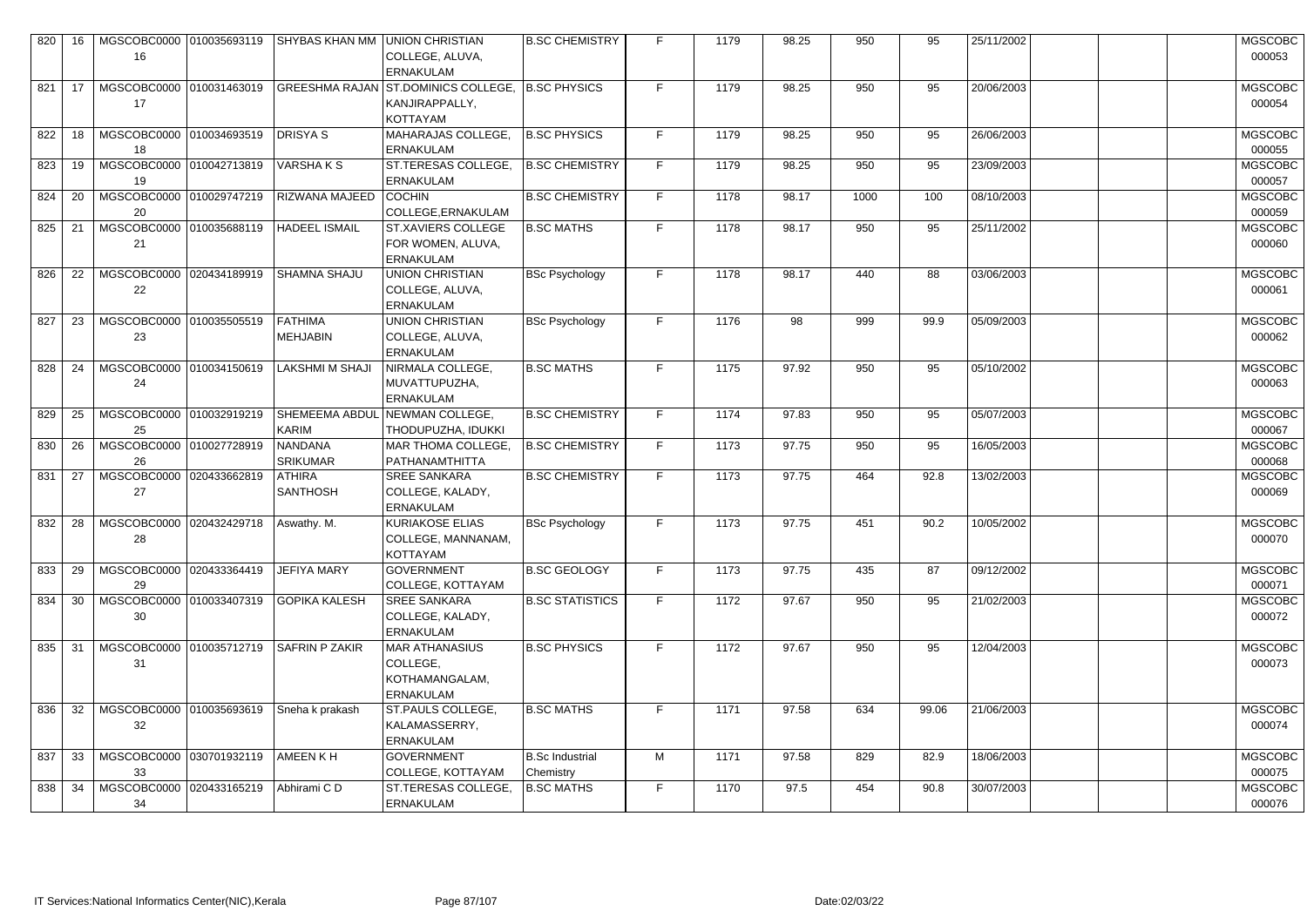### **STREAM:Science**

| <b>No</b> | SI No | Rank                                  | Reg ID | <b>Name</b> | <b>Institution</b> | <b>Course</b>         | M/F | <b>Marks in</b> | %Marks in  | <b>Marks</b> in  | %Marks in        | Date of Birth | <b>Position in</b> | Position in PC | <b>Position in</b>   | <b>Position in</b> |
|-----------|-------|---------------------------------------|--------|-------------|--------------------|-----------------------|-----|-----------------|------------|------------------|------------------|---------------|--------------------|----------------|----------------------|--------------------|
|           |       |                                       |        |             |                    |                       |     | qualifying      | qualifying | <b>SSLC/EQVT</b> | <b>SSLC/EQVT</b> |               | <b>BPL list(if</b> | list(if        | <b>SC/ST list(if</b> | OBC list(if        |
|           |       |                                       |        |             |                    |                       |     | exam            | exam       | exam             | exam             |               | applicable)        | applicable)    | applicable)          | applicable)        |
| 839       |       | MGSCPH000001 010033739619 Anagha Mol  |        |             | ST.PETERS COLLEGE, | <b>B.SC CHEMISTRY</b> |     | 1160            | 96.67      | 950              | 95               | 20/11/2002    |                    | MGSCPH00       |                      | MGSCOBC            |
|           |       |                                       |        |             | KOLENCHERRY,       |                       |     |                 |            |                  |                  |               |                    | 0001           |                      | 000107             |
|           |       |                                       |        |             | ERNAKULAM          |                       |     |                 |            |                  |                  |               |                    |                |                      |                    |
| 840       |       | MGSCPH000002 010032283819 AJAY G NAIR |        |             | M.E.S COLLEGE      | <b>Bachelor of</b>    |     | 1020            | 85         | 929              | 92.9             | 29/06/2003    |                    | MGSCPH00       |                      |                    |
|           |       |                                       |        |             | NEDUMKANDAM        | Computer              |     |                 |            |                  |                  |               |                    | 0002           |                      |                    |
|           |       |                                       |        |             |                    | Applications          |     |                 |            |                  |                  |               |                    |                |                      |                    |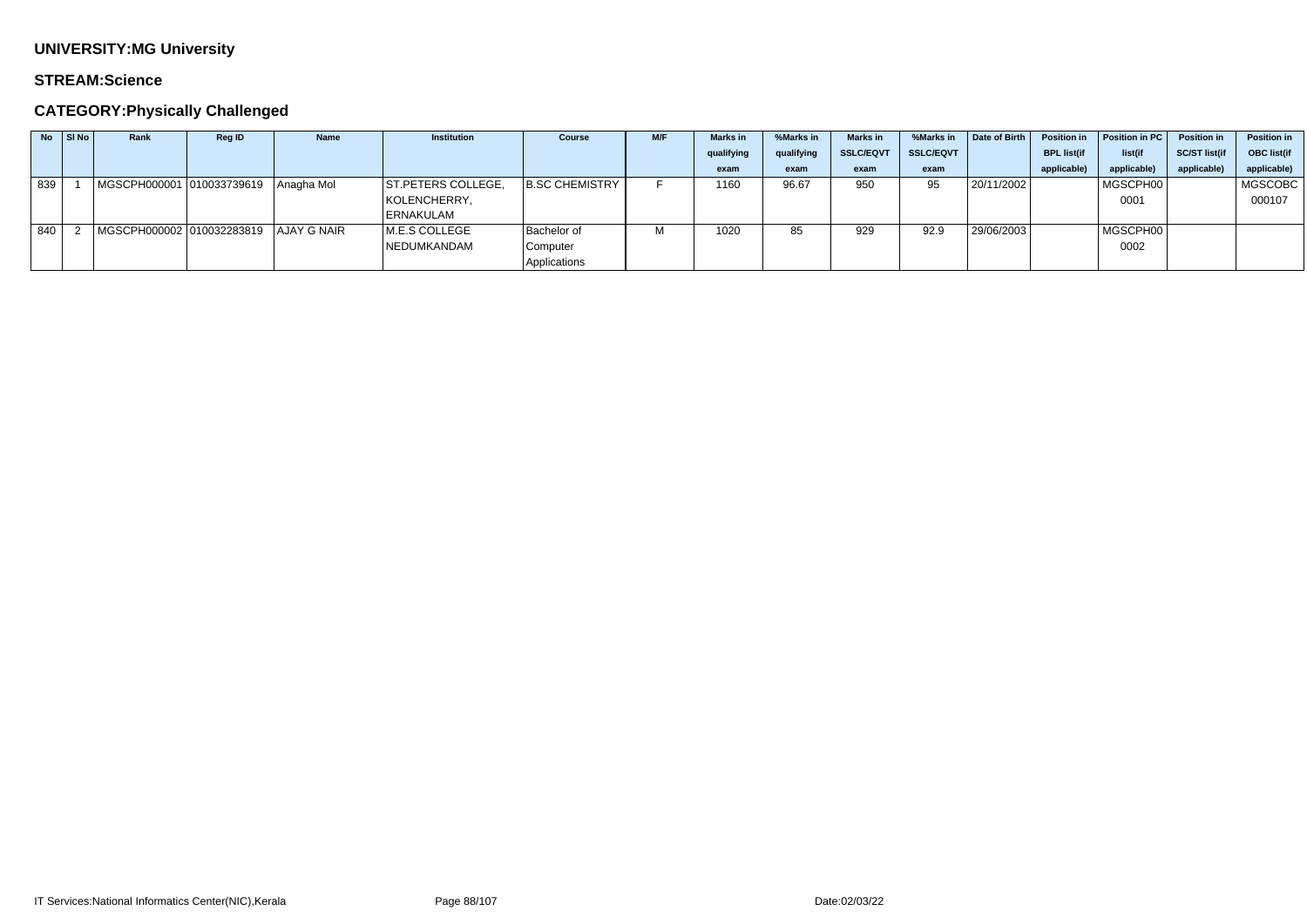### **STREAM:Science**

### **CATEGORY:SC/ST**

|     | $No$ SI No | Rank                                 | Reg ID | <b>Name</b>          | <b>Institution</b>        | <b>Course</b>          | M/F | <b>Marks in</b> | %Marks in  | <b>Marks in</b>  | %Marks in        | Date of Birth | <b>Position in</b>    | <b>Position in PC</b> | <b>Position in</b>   | <b>Position in</b> |
|-----|------------|--------------------------------------|--------|----------------------|---------------------------|------------------------|-----|-----------------|------------|------------------|------------------|---------------|-----------------------|-----------------------|----------------------|--------------------|
|     |            |                                      |        |                      |                           |                        |     | qualifying      | qualifying | <b>SSLC/EQVT</b> | <b>SSLC/EQVT</b> |               | <b>BPL list(if</b>    | list(if               | <b>SC/ST list(if</b> | <b>OBC list(if</b> |
|     |            |                                      |        |                      |                           |                        |     | exam            | exam       | exam             | exam             |               | applicable)           | applicable)           | applicable)          | applicable)        |
| 841 |            | MGSCSCST0000 010033376019            |        | <b>GOWRY LAKSHMI</b> | NEWMAN COLLEGE,           | <b>B.SC ZOOLOGY</b>    | F   | 1179            | 98.25      | 950              | 95               | 12/08/2003    |                       |                       | MGSCscst0            |                    |
|     |            | 01                                   |        | <b>MANOJ</b>         | THODUPUZHA, IDUKKI        |                        |     |                 |            |                  |                  |               |                       |                       | 00002                |                    |
| 842 | 2          | MGSCSCST0000 010035636319            |        | <b>ASWATHYDAS H</b>  | <b>UNION CHRISTIAN</b>    | <b>B.SC CHEMISTRY</b>  | F   | 1175            | 97.92      | 1000             | 100              | 23/03/2004    |                       |                       | MGSCscst0            |                    |
|     |            | 02                                   |        |                      | COLLEGE, ALUVA,           |                        |     |                 |            |                  |                  |               |                       |                       | 00004                |                    |
|     |            |                                      |        |                      | <b>ERNAKULAM</b>          |                        |     |                 |            |                  |                  |               |                       |                       |                      |                    |
| 843 | 3          | MGSCSCST0000 010047473219            |        | <b>ANAGHA</b>        | <b>BHARATHAMATHA</b>      | <b>B.SC ZOOLOGY</b>    | F.  | 1166            | 97.17      | 950              | 95               | 20/04/2003    |                       |                       | MGSCscst0            |                    |
|     |            | 03                                   |        | <b>PARVATHY G</b>    | COLLEGE,                  |                        |     |                 |            |                  |                  |               |                       |                       | 00006                |                    |
|     |            |                                      |        |                      | THRIKKAKARA,              |                        |     |                 |            |                  |                  |               |                       |                       |                      |                    |
|     |            |                                      |        |                      | <b>ERNAKULAM</b>          |                        |     |                 |            |                  |                  |               |                       |                       |                      |                    |
| 844 | -4         | MGSCSCST0000 020434822319            |        | SOUPARNIKA K R       | <b>UNION CHRISTIAN</b>    | <b>BSc Psychology</b>  | F.  | 1161            | 96.75      | 412              | 82.4             | 20/06/2003    |                       |                       | MGSCscst0            |                    |
|     |            | 04                                   |        |                      | COLLEGE, ALUVA,           |                        |     |                 |            |                  |                  |               |                       |                       | 00007                |                    |
|     |            |                                      |        |                      | <b>ERNAKULAM</b>          |                        |     |                 |            |                  |                  |               |                       |                       |                      |                    |
| 845 | -5         | MGSCSCST0000 010036228119            |        | ANOOPTS              | MAHARAJAS COLLEGE,        | <b>B.SC MATHS</b>      | M   | 1157            | 96.42      | 950              | 95               |               | 17/06/2003   MGSCBPL0 |                       | MGSCscst0            |                    |
|     |            | 05                                   |        |                      | <b>ERNAKULAM</b>          |                        |     |                 |            |                  |                  |               | 00044                 |                       | 00008                |                    |
| 846 | -6         | MGSCSCST0000 010033740019            |        | <b>APARNA SAJEEV</b> | <b>ST.PETERS COLLEGE,</b> | <b>B.SC CHEMISTRY</b>  | F   | 1154            | 96.17      | 950              | 95               | 01/11/2002    |                       |                       | MGSCscst0            |                    |
|     |            | 06                                   |        |                      | KOLENCHERRY,              |                        |     |                 |            |                  |                  |               |                       |                       | 00009                |                    |
|     |            |                                      |        |                      | <b>ERNAKULAM</b>          |                        |     |                 |            |                  |                  |               |                       |                       |                      |                    |
| 847 |            | MGSCSCST0000 010035285419            |        | ALLEENA V P          | <b>UNION CHRISTIAN</b>    | <b>B.SC MATHS</b>      | F   | 1149            | 95.75      | 929              | 92.9             |               | 29/12/2003   MGSCBPL0 |                       | MGSCscst0            |                    |
|     |            | 07                                   |        |                      | COLLEGE, ALUVA,           |                        |     |                 |            |                  |                  |               | 00053                 |                       | 00010                |                    |
|     |            |                                      |        |                      | <b>ERNAKULAM</b>          |                        |     |                 |            |                  |                  |               |                       |                       |                      |                    |
| 848 | -8         | MGSCSCST0000 010035641019            |        | <b>HITHAKH</b>       | <b>UNION CHRISTIAN</b>    | <b>B.SC CHEMISTRY</b>  | F.  | 1145            | 95.42      | 999              | 99.9             | 01/08/2003    |                       |                       | MGSCscst0            |                    |
|     |            | 08                                   |        |                      | COLLEGE, ALUVA,           |                        |     |                 |            |                  |                  |               |                       |                       | 00011                |                    |
|     |            |                                      |        |                      | <b>ERNAKULAM</b>          |                        |     |                 |            |                  |                  |               |                       |                       |                      |                    |
| 849 | -9         | MGSCSCST0000 010034303219            |        | DROUPATHY            | <b>MAR ATHANASIUS</b>     | <b>B.SC STATISTICS</b> | F   | 1143            | 95.25      | 939              | 93.9             |               | 30/12/2002   MGSCBPL0 |                       | MGSCscst0            |                    |
|     |            | 09                                   |        | <b>DINESH</b>        | COLLEGE,                  |                        |     |                 |            |                  |                  |               | 00060                 |                       | 00012                |                    |
|     |            |                                      |        |                      | KOTHAMANGALAM,            |                        |     |                 |            |                  |                  |               |                       |                       |                      |                    |
|     |            |                                      |        |                      | ERNAKULAM                 |                        |     |                 |            |                  |                  |               |                       |                       |                      |                    |
| 850 | 10         | MGSCSCST0000 010033006519            |        | SUMA MADHAVAN        | <b>SACRED HEART</b>       | <b>B.SC MATHS</b>      | E.  | 1141            | 95.08      | 950              | 95               |               | 29/04/2003   MGSCBPL0 |                       | MGSCscst0            |                    |
|     |            | 10                                   |        |                      | COLLEGE, THEVARA,         |                        |     |                 |            |                  |                  |               | 00061                 |                       | 00013                |                    |
|     |            |                                      |        |                      | <b>ERNAKULAM</b>          |                        |     |                 |            |                  |                  |               |                       |                       |                      |                    |
|     |            | 851   11  MGSCSCST0000  010034555319 |        | <b>ROHITH RAJEEV</b> | <b>UNION CHRISTIAN</b>    | <b>B.SC PHYSICS</b>    | M   | 1139            | 94.92      | 999              | 99.9             | 04/09/2003    |                       |                       | MGSCscst0            |                    |
|     |            | 11                                   |        |                      | COLLEGE, ALUVA,           |                        |     |                 |            |                  |                  |               |                       |                       | 00014                |                    |
|     |            |                                      |        |                      | <b>ERNAKULAM</b>          |                        |     |                 |            |                  |                  |               |                       |                       |                      |                    |
| 852 |            | 12   MGSCSCST0000   010034216519     |        | <b>JISHNUKS</b>      | NIRMALA COLLEGE,          | <b>B.SC PHYSICS</b>    | M   | 1138            | 94.83      | 950              | 95               |               | 23/09/2003   MGSCBPL0 |                       | MGSCscst0            |                    |
|     |            | 12                                   |        |                      | MUVATTUPUZHA,             |                        |     |                 |            |                  |                  |               | 00065                 |                       | 00015                |                    |
|     |            |                                      |        |                      | <b>ERNAKULAM</b>          |                        |     |                 |            |                  |                  |               |                       |                       |                      |                    |
| 853 | 13         | MGSCSCST0000 010036625419            |        | GOKUL KRISHNA P      | UNION CHRISTIAN           | <b>B.SC CHEMISTRY</b>  | M   | 1137            | 94.75      | 960              | 96               | 19/06/2003    |                       |                       | MGSCscst0            |                    |
|     |            | 13                                   |        |                      | COLLEGE, ALUVA,           |                        |     |                 |            |                  |                  |               |                       |                       | 00016                |                    |
|     |            |                                      |        |                      | <b>ERNAKULAM</b>          |                        |     |                 |            |                  |                  |               |                       |                       |                      |                    |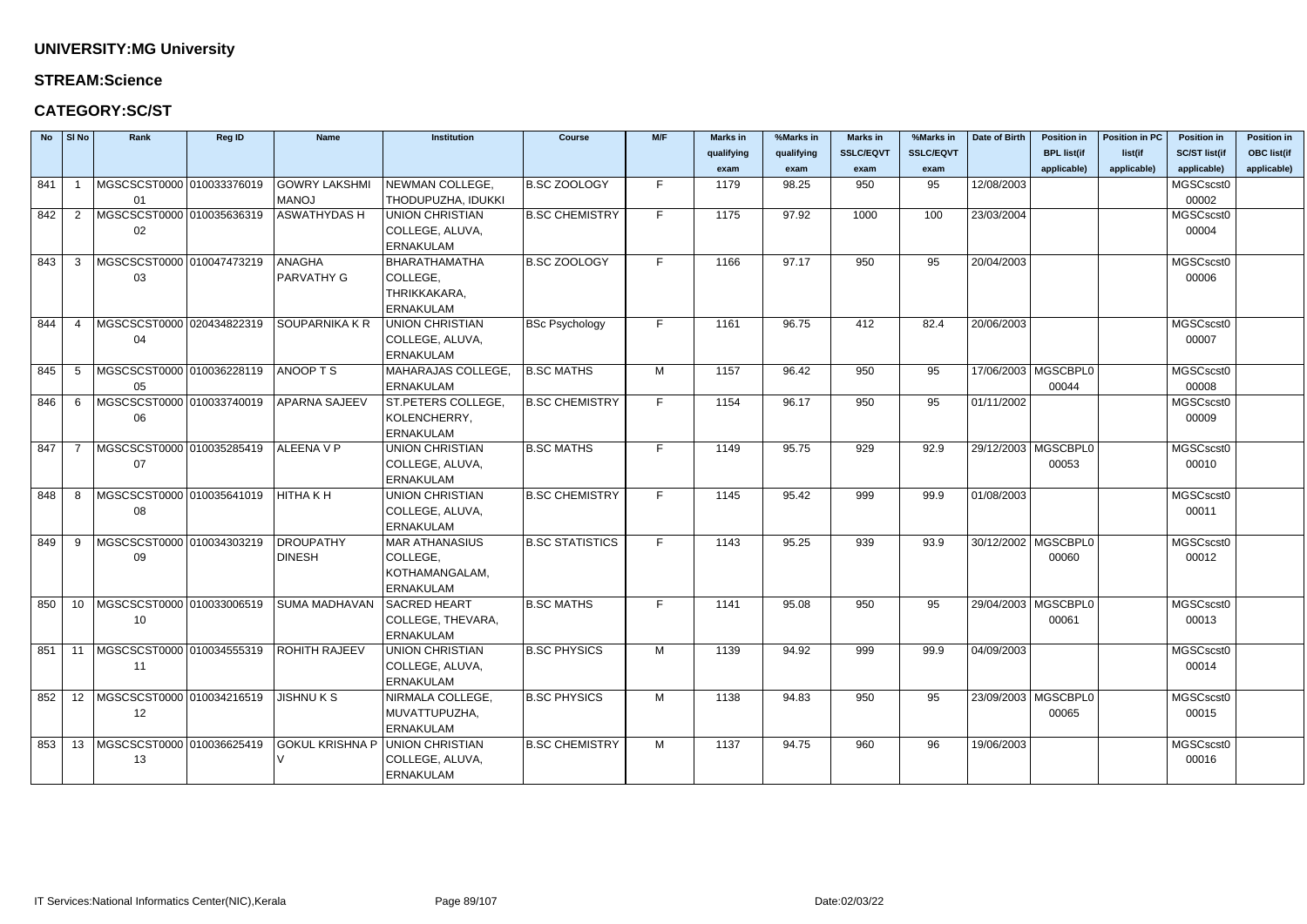### **STREAM:HUMANITIES**

### **CATEGORY:GENERAL1**

| <b>No</b> | $\vert$ SI No | Rank       | Reg ID       | <b>Name</b>           | Institution               | <b>Course</b>            | M/F | <b>Marks in</b> | %Marks in  | <b>Marks in</b>  | %Marks in        | Date of Birth         | <b>Position in</b> | <b>Position in PC</b> | <b>Position in</b>   | <b>Position in</b> |
|-----------|---------------|------------|--------------|-----------------------|---------------------------|--------------------------|-----|-----------------|------------|------------------|------------------|-----------------------|--------------------|-----------------------|----------------------|--------------------|
|           |               |            |              |                       |                           |                          |     | qualifying      | qualifying | <b>SSLC/EQVT</b> | <b>SSLC/EQVT</b> |                       | <b>BPL list(if</b> | list(if               | <b>SC/ST list(if</b> | <b>OBC list(if</b> |
|           |               |            |              |                       |                           |                          |     | exam            | exam       | exam             | exam             |                       | applicable)        | applicable)           | applicable)          | applicable)        |
| 854       |               | MGHG000001 | 010030428419 | <b>ROSEMERIN JOJO</b> | DEVA MATHA COLLEGE,       | B.A MALAYALAM            | F   | 1200            | 100        | 950              | 95               | 25/06/2004            |                    |                       |                      |                    |
|           |               |            |              |                       | KURAVILANGAD,             |                          |     |                 |            |                  |                  |                       |                    |                       |                      |                    |
|           |               |            |              |                       | <b>KOTTAYAM</b>           |                          |     |                 |            |                  |                  |                       |                    |                       |                      |                    |
| 855       | -2            | MGHG000002 | 010031203619 | AJAY P S              | ST. MARYS COLLEGE,        | <b>BA English (Model</b> | M   | 1197            | 99.75      | 950              | 95               | 31/05/2003            |                    |                       |                      | MGHOBC00           |
|           |               |            |              |                       | MANNARCAUD,               | $II - Voc$               |     |                 |            |                  |                  |                       |                    |                       |                      | 0001               |
|           |               |            |              |                       | <b>KOTTAYAM</b>           |                          |     |                 |            |                  |                  |                       |                    |                       |                      |                    |
| 856       | -3            | MGHG000003 | 030685922819 | ANIJA S JERON         | ST.TERESAS COLLEGE,       | <b>B.A ENGLISH</b>       | F   | 1183            | 98.58      | 832              | 83.2             | 24/03/2003            |                    |                       |                      | MGHOBC00           |
|           |               |            |              |                       | <b>ERNAKULAM</b>          |                          |     |                 |            |                  |                  |                       |                    |                       |                      | 0002               |
| 857       | - 4           | MGHG000004 | 030690611719 | <b>KARTHIKA S</b>     | C M S COLLEGE,            | <b>B.A ENGLISH</b>       | F   | 1182            | 98.5       | 512              | 85.33            | 13/10/2003            |                    |                       |                      |                    |
|           |               |            |              |                       | <b>KOTTAYAM</b>           |                          |     |                 |            |                  |                  |                       |                    |                       |                      |                    |
| 858       | -5            | MGHG000005 | 020434119319 | <b>KRISHNA</b>        | ST.ALBERTS COLLEGE,       | <b>B.A ENGLISH</b>       | F   | 1180            | 98.33      | 415              | 83               | 17/05/2003            |                    |                       |                      | MGHOBC00           |
|           |               |            |              | <b>SREENITH</b>       | <b>ERNAKULAM</b>          |                          |     |                 |            |                  |                  |                       |                    |                       |                      | 0003               |
| 859       | - 6           | MGHG000006 | 020434233119 | <b>FARSANA KAREEM</b> | <b>ST.XAVIERS COLLEGE</b> | <b>B.A ENGLISH</b>       | F.  | 1179            | 98.25      | 479              | 95.8             | 09/08/2003            |                    |                       |                      | MGHOBC00           |
|           |               |            |              | P K                   | FOR WOMEN, ALUVA,         |                          |     |                 |            |                  |                  |                       |                    |                       |                      | 0004               |
|           |               |            |              |                       | <b>ERNAKULAM</b>          |                          |     |                 |            |                  |                  |                       |                    |                       |                      |                    |
| 860       |               | MGHG000007 | 010036170019 | <b>ANAKHA</b>         | <b>ST.XAVIERS COLLEGE</b> | <b>B.A ENGLISH</b>       | F   | 1178            | 98.17      | 950              | 95               | 23/08/2003            |                    |                       |                      |                    |
|           |               |            |              | <b>HARIPRASAD</b>     | FOR WOMEN, ALUVA,         |                          |     |                 |            |                  |                  |                       |                    |                       |                      |                    |
|           |               |            |              |                       | <b>ERNAKULAM</b>          |                          |     |                 |            |                  |                  |                       |                    |                       |                      |                    |
| 861       | -8            | MGHG000008 | 010035797919 | <b>ALEENA MARIYA</b>  | <b>UNION CHRISTIAN</b>    | <b>B.A ENGLISH</b>       | F.  | 1177            | 98.08      | 999              | 99.9             | 18/11/2003            |                    |                       |                      | MGHOBC00           |
|           |               |            |              |                       | COLLEGE, ALUVA,           |                          |     |                 |            |                  |                  |                       |                    |                       |                      | 0005               |
|           |               |            |              |                       | <b>ERNAKULAM</b>          |                          |     |                 |            |                  |                  |                       |                    |                       |                      |                    |
| 862       | -9            | MGHG000009 | 020433730019 | <b>ABHIRAMIKS</b>     | ST.TERESAS COLLEGE,       | <b>B.A ENGLISH</b>       | F.  | 1177            | 98.08      | 425              | 85               | 02/01/2003            |                    |                       |                      | MGHOBC00           |
|           |               |            |              |                       | <b>ERNAKULAM</b>          |                          |     |                 |            |                  |                  |                       |                    |                       |                      | 0006               |
| 863       | 10            | MGHG000010 | 020435679419 | FATHIMA WAFA          | ST.TERESAS COLLEGE,       | <b>B.A ENGLISH</b>       | F   | 1177            | 98.08      | 411              | 82.2             | 20/09/2002            |                    |                       |                      | MGHOBC00           |
|           |               |            |              |                       | <b>ERNAKULAM</b>          |                          |     |                 |            |                  |                  |                       |                    |                       |                      | 0007               |
| 864       | -11           | MGHG000011 | 010046874519 | SREELAKSHMI T K       | MAHARAJAS COLLEGE,        | <b>B.A ENGLISH</b>       | F   | 1175            | 97.92      | 950              | 95               | 05/04/2003            |                    |                       |                      |                    |
|           |               |            |              |                       | <b>ERNAKULAM</b>          |                          |     |                 |            |                  |                  |                       |                    |                       |                      |                    |
| 865       | 12            | MGHG000012 | 010029332519 | <b>MEERA KRISHNA</b>  | MAR THOMA COLLEGE,        | <b>B.A ENGLISH</b>       | F.  | 1175            | 97.92      | 929              | 92.9             | 17/10/2003            |                    |                       |                      |                    |
|           |               |            |              | MK                    | PATHANAMTHITTA            |                          |     |                 |            |                  |                  |                       |                    |                       |                      |                    |
| 866       | 13            | MGHG000013 | 010035799319 | <b>NEHA THOMAS</b>    | <b>ST.XAVIERS COLLEGE</b> | <b>B.A ENGLISH</b>       | F   | 1174            | 97.83      | 929              | 92.9             | 19/11/2003            |                    |                       |                      |                    |
|           |               |            |              |                       | FOR WOMEN, ALUVA,         |                          |     |                 |            |                  |                  |                       |                    |                       |                      |                    |
|           |               |            |              |                       | <b>ERNAKULAM</b>          |                          |     |                 |            |                  |                  |                       |                    |                       |                      |                    |
| 867       | 14            | MGHG000014 | 020433592619 | SHAMIYA K.U           | UNION CHRISTIAN           | <b>B.A ENGLISH</b>       | F.  | 1171            | 97.58      | 870              | 87               | 29/08/2003            |                    |                       |                      | MGHOBC00           |
|           |               |            |              |                       | COLLEGE, ALUVA,           |                          |     |                 |            |                  |                  |                       |                    |                       |                      | 0008               |
|           |               |            |              |                       | <b>ERNAKULAM</b>          |                          |     |                 |            |                  |                  |                       |                    |                       |                      |                    |
| 868       | 15            | MGHG000015 | 020432043118 | <b>DERNI CHACKO</b>   | <b>ST. BERCHAMANS</b>     | <b>B.A ENGLISH</b>       | M   | 1170            | 97.5       | 454              | 90.8             | 31/05/2002            |                    |                       |                      |                    |
|           |               |            |              |                       | COLLEGE,                  |                          |     |                 |            |                  |                  |                       |                    |                       |                      |                    |
|           |               |            |              |                       | CHANGANACHERRY,           |                          |     |                 |            |                  |                  |                       |                    |                       |                      |                    |
|           |               |            |              |                       | <b>KOTTAYAM</b>           |                          |     |                 |            |                  |                  |                       |                    |                       |                      |                    |
| 869       | 16            | MGHG000016 | 020433044219 | ATHULLYA MK           | NIRMALA COLLEGE,          | <b>B.A HINDI</b>         | F   | 1167            | 97.25      | 397              | 79.4             | 04/10/2002   MGHBPL00 |                    |                       |                      | MGHOBC00           |
|           |               |            |              |                       | MUVATTUPUZHA,             |                          |     |                 |            |                  |                  |                       | 0001               |                       |                      | 0009               |
|           |               |            |              |                       | <b>ERNAKULAM</b>          |                          |     |                 |            |                  |                  |                       |                    |                       |                      |                    |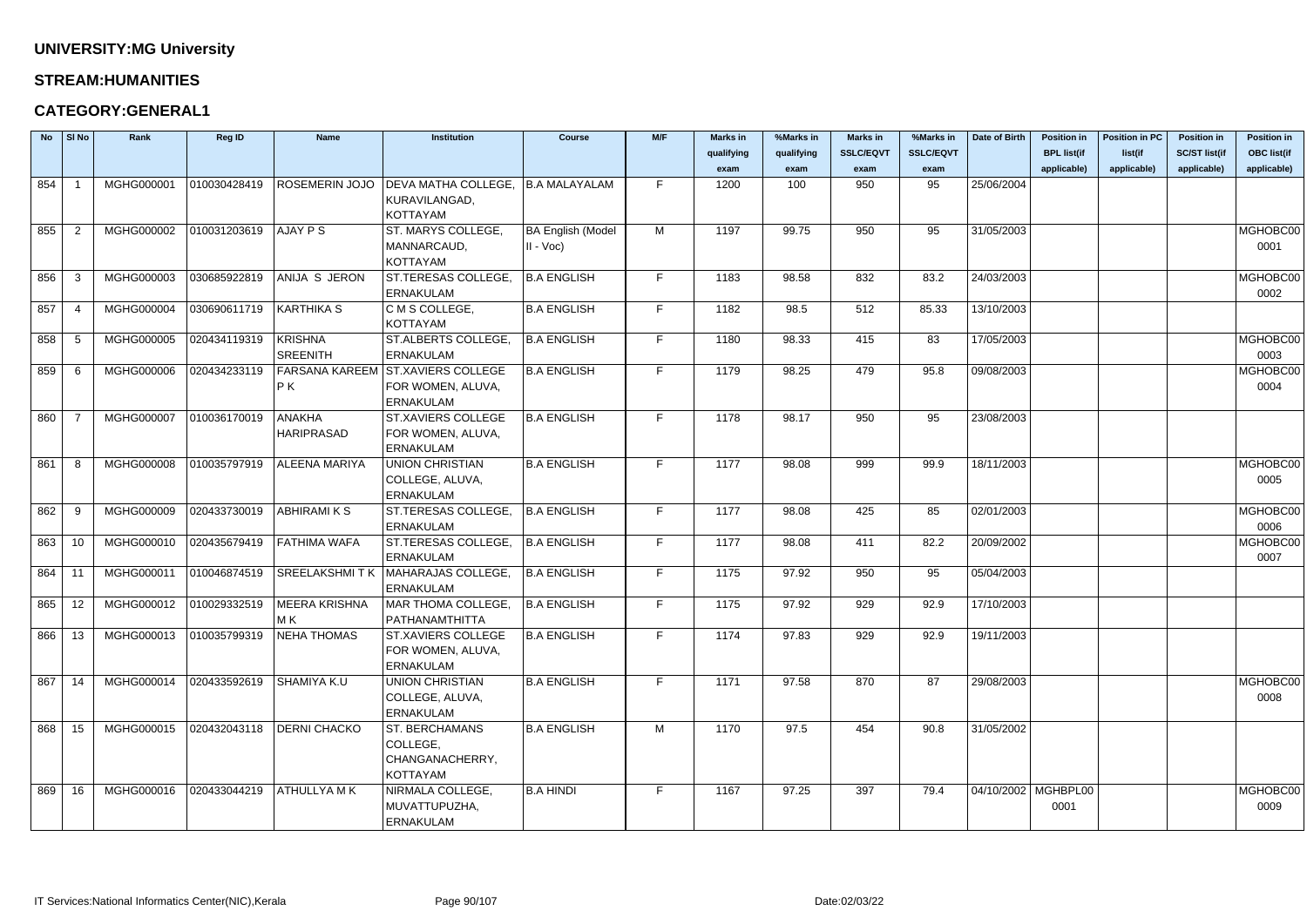| 870 |  | MGHG000017 010030484919 TELSA ANN TELEX C M S COLLEGE, |                  | <b>B.A ENGLISH</b> | 1166 | 97.17 | 888 | 88.8 | 13/10/2003 |                       |  |
|-----|--|--------------------------------------------------------|------------------|--------------------|------|-------|-----|------|------------|-----------------------|--|
|     |  |                                                        | KOTTAYAM         |                    |      |       |     |      |            |                       |  |
| 871 |  |                                                        | BHARATHAMATHA    | B.A ENGLISH        | 1166 | 97.17 | 419 | 83.8 |            | 22/12/2002   MGHBPL00 |  |
|     |  |                                                        | COLLEGE,         |                    |      |       |     |      |            | 0002                  |  |
|     |  |                                                        | 'THRIKKAKARA,    |                    |      |       |     |      |            |                       |  |
|     |  |                                                        | <b>ERNAKULAM</b> |                    |      |       |     |      |            |                       |  |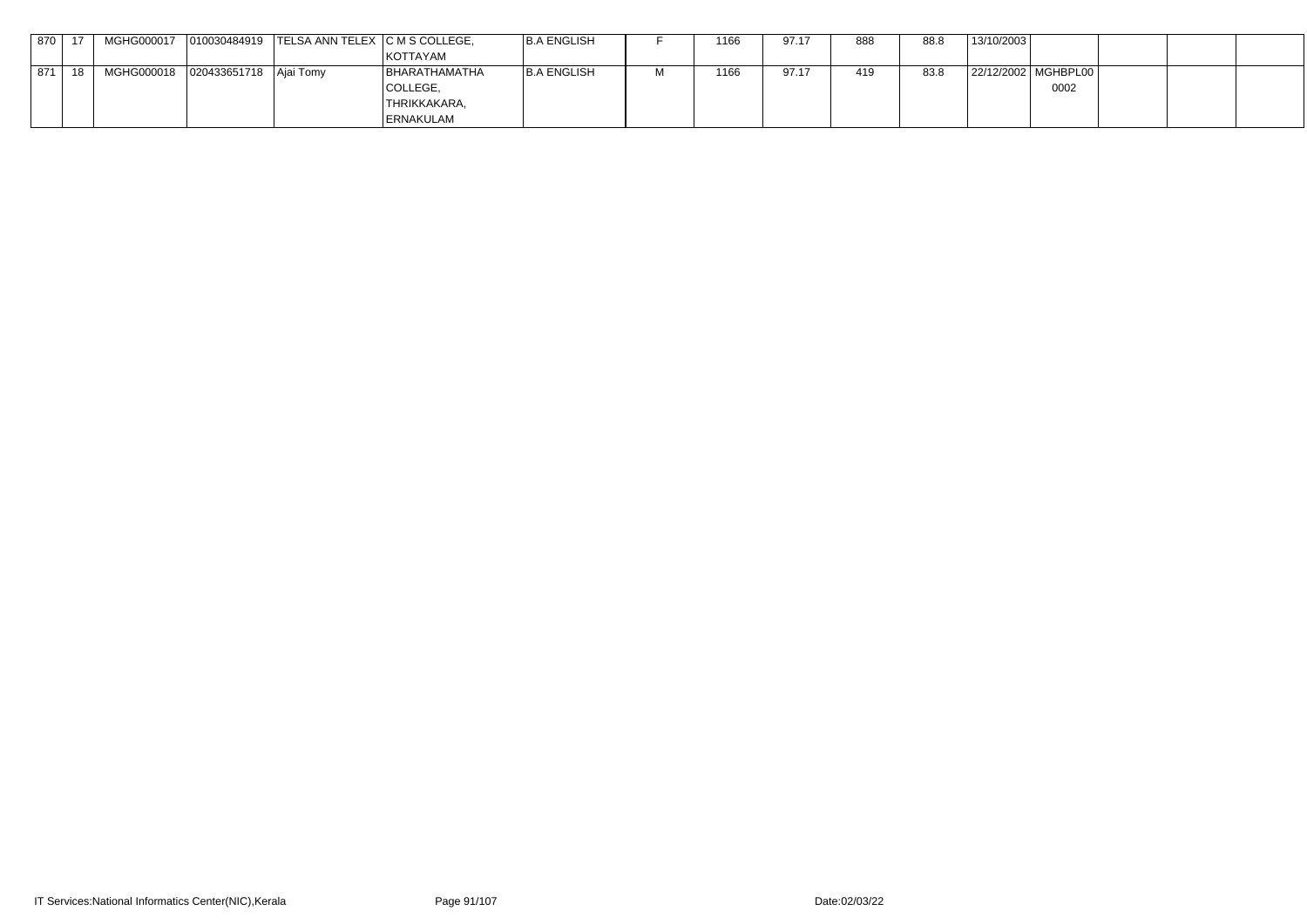#### **STREAM:HUMANITIES**

### **CATEGORY:BPL**

|     | $\overline{N}$   SI $\overline{N}$ o | Rank                      | Reg ID       | <b>Name</b>                   | <b>Institution</b>        | <b>Course</b>      | M/F | <b>Marks in</b> | %Marks in  | <b>Marks in</b>  | %Marks in        | Date of Birth         | <b>Position in</b>    | Position in PC | <b>Position in</b>   | <b>Position in</b> |
|-----|--------------------------------------|---------------------------|--------------|-------------------------------|---------------------------|--------------------|-----|-----------------|------------|------------------|------------------|-----------------------|-----------------------|----------------|----------------------|--------------------|
|     |                                      |                           |              |                               |                           |                    |     | qualifying      | qualifying | <b>SSLC/EQVT</b> | <b>SSLC/EQVT</b> |                       | <b>BPL list(if</b>    | list(if        | <b>SC/ST list(if</b> | <b>OBC list(if</b> |
|     |                                      |                           |              |                               |                           |                    |     | exam            | exam       | exam             | exam             |                       | applicable)           | applicable)    | applicable)          | applicable)        |
| 872 |                                      | MGHBPL000004 010027387019 |              | ATHULYA S KURUP CATHOLICATE   |                           | I B.A MALAYALAM    |     | 1161            | 96.75      | 950              | 95               |                       | 02/03/2004   MGHBPL00 |                |                      |                    |
|     |                                      |                           |              |                               | COLLEGE,                  |                    |     |                 |            |                  |                  |                       | 0007                  |                |                      |                    |
|     |                                      |                           |              |                               | PATHANAMTHITTA            |                    |     |                 |            |                  |                  |                       |                       |                |                      |                    |
| 873 |                                      | MGHBPL000001              | 020431443419 | <b>VAISHNAVIKJ</b>            | N S S HINDU COLLEGE,      | <b>B.A HINDI</b>   |     | 1147            | 95.58      | 404              | 80.7             | 22/05/2003   MGHBPL00 |                       |                |                      | MGHOBC00           |
|     |                                      |                           |              |                               | <b>CHANGANACHERRY</b>     |                    |     |                 |            |                  |                  |                       | 0004                  |                |                      | 0015               |
|     |                                      |                           |              |                               | KOTTYAM                   |                    |     |                 |            |                  |                  |                       |                       |                |                      |                    |
| 874 |                                      | MGHBPL000002 010034296819 |              | <b>ASWATHY PS</b>             | MAR ATHANASIUS            | <b>B.A ENGLISH</b> |     | 1128            | 94         | 929              | 92.9             |                       | 21/07/2003   MGHBPL00 |                |                      | MGHOBC00           |
|     |                                      |                           |              |                               | COLLEGE,                  |                    |     |                 |            |                  |                  |                       | 0005                  |                |                      | 0024               |
|     |                                      |                           |              |                               | KOTHAMANGALAM,            |                    |     |                 |            |                  |                  |                       |                       |                |                      |                    |
|     |                                      |                           |              |                               | <b>ERNAKULAM</b>          |                    |     |                 |            |                  |                  |                       |                       |                |                      |                    |
| 875 |                                      | MGHBPL000003 010031241219 |              | RENJITH                       | <b>ST.THOMAS COLLEGE,</b> | <b>B.A ENGLISH</b> | М   | 1120            | 93.33      | 939              | 93.9             |                       | 22/12/2003 MGHBPL00   |                |                      | MGHOBC00           |
|     |                                      |                           |              | RAVEENDRAN N R PALA, KOTTAYAM |                           |                    |     |                 |            |                  |                  |                       | 0006                  |                |                      | 0028               |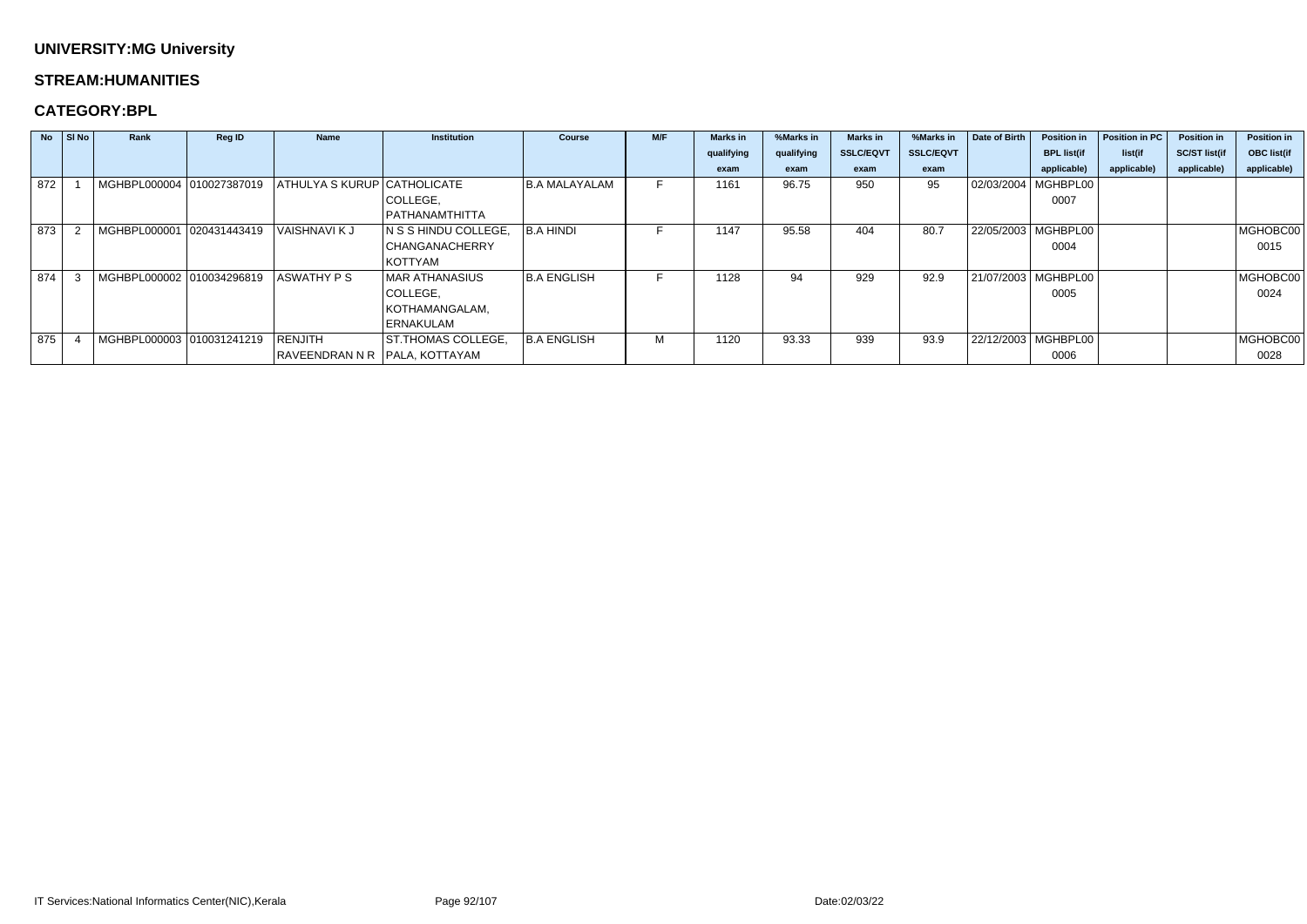#### **STREAM:HUMANITIES**

### **CATEGORY:OBC**

| <b>No</b> | $\vert$ SI No  | Rank                             | <b>Reg ID</b> | <b>Name</b>                    | <b>Institution</b>        | <b>Course</b>        | M/F | <b>Marks in</b> | %Marks in  | <b>Marks in</b>  | %Marks in        | Date of Birth | <b>Position in</b> | <b>Position in PC</b> | <b>Position in</b>   | <b>Position in</b> |
|-----------|----------------|----------------------------------|---------------|--------------------------------|---------------------------|----------------------|-----|-----------------|------------|------------------|------------------|---------------|--------------------|-----------------------|----------------------|--------------------|
|           |                |                                  |               |                                |                           |                      |     | qualifying      | qualifying | <b>SSLC/EQVT</b> | <b>SSLC/EQVT</b> |               | <b>BPL list(if</b> | list(if               | <b>SC/ST list(if</b> | <b>OBC list(if</b> |
|           |                |                                  |               |                                |                           |                      |     | exam            | exam       | exam             | exam             |               | applicable)        | applicable)           | applicable)          | applicable)        |
| 876       |                | MGHOBC000001 020434147519        |               | SONA V B                       | ST.PETERS COLLEGE,        | B.A ENGLISH          | F.  | 482             | 96.4       | 485              | 97               | 09/08/2003    |                    |                       |                      | MGHOBC00           |
|           |                |                                  |               |                                | KOLENCHERRY,              |                      |     |                 |            |                  |                  |               |                    |                       |                      | 0010               |
|           |                |                                  |               |                                | <b>ERNAKULAM</b>          |                      |     |                 |            |                  |                  |               |                    |                       |                      |                    |
| 877       | -2             | MGHOBC000002 010055698619        |               | <b>AVANDHIKA B S</b>           | <b>UNION CHRISTIAN</b>    | <b>B.A ENGLISH</b>   | F.  | 1153            | 96.08      | 999              | 99.9             | 15/08/2003    |                    |                       |                      | MGHOBC00           |
|           |                |                                  |               |                                | COLLEGE, ALUVA,           |                      |     |                 |            |                  |                  |               |                    |                       |                      | 0011               |
|           |                |                                  |               |                                | <b>ERNAKULAM</b>          |                      |     |                 |            |                  |                  |               |                    |                       |                      |                    |
| 878       | -3             | MGHOBC000003 010033594919        |               | <b>SAHAL NAZAR</b>             | <b>MAR ATHANASIUS</b>     | B.A ENGLISH          | M   | 1150            | 95.83      | 918              | 91.8             | 29/05/2003    |                    |                       |                      | MGHOBC00           |
|           |                |                                  |               |                                | COLLEGE,                  |                      |     |                 |            |                  |                  |               |                    |                       |                      | 0012               |
|           |                |                                  |               |                                | KOTHAMANGALAM,            |                      |     |                 |            |                  |                  |               |                    |                       |                      |                    |
|           |                |                                  |               |                                | <b>ERNAKULAM</b>          |                      |     |                 |            |                  |                  |               |                    |                       |                      |                    |
| 879       | $\overline{4}$ | MGHOBC000004 020434979919        |               | <b>ATHIRA M P</b>              | <b>ST.XAVIERS COLLEGE</b> | <b>B.A ENGLISH</b>   | F.  | 479             | 95.8       | 478              | 95.6             | 04/08/2003    |                    |                       |                      | MGHOBC00           |
|           |                |                                  |               |                                | FOR WOMEN, ALUVA,         |                      |     |                 |            |                  |                  |               |                    |                       |                      | 0013               |
|           |                |                                  |               |                                | <b>ERNAKULAM</b>          |                      |     |                 |            |                  |                  |               |                    |                       |                      |                    |
| 880       | -5             | MGHOBC000005 010028367419        |               | GOWRI KRISHNA R C M S COLLEGE, |                           | <b>B.A ENGLISH</b>   | F   | 1147            | 95.58      | 950              | 95               | 21/10/2003    |                    |                       |                      | MGHOBC00           |
|           |                |                                  |               |                                | <b>KOTTAYAM</b>           |                      |     |                 |            |                  |                  |               |                    |                       |                      | 0014               |
| 881       | -6             | MGHOBC000006 010030193519        |               | <b>GOPIKA PRADEEP</b>          | C M S COLLEGE,            | <b>B.A ENGLISH</b>   | F.  | 1142            | 95.17      | 950              | 95               | 08/03/2003    |                    |                       |                      | MGHOBC00           |
|           |                |                                  |               |                                | <b>KOTTAYAM</b>           |                      |     |                 |            |                  |                  |               |                    |                       |                      | 0016               |
| 882       |                | MGHOBC000007 010032488819        |               | SABITHA SINGH                  | N S S HINDU COLLEGE,      | <b>B.A HINDI</b>     | F.  | 1137            | 94.75      | 858              | 85.8             | 21/07/2002    |                    |                       |                      | MGHOBC00           |
|           |                |                                  |               |                                | <b>CHANGANACHERRY</b>     |                      |     |                 |            |                  |                  |               |                    |                       |                      | 0017               |
|           |                |                                  |               |                                | <b>KOTTYAM</b>            |                      |     |                 |            |                  |                  |               |                    |                       |                      |                    |
| 883       | -8             | MGHOBC000008 010035300819        |               | JOSHNAROSE P J                 | GOVT. COLLEGE,            | B.A                  | E.  | 1136            | 94.67      | 857              | 85.7             | 04/03/2003    |                    |                       |                      | MGHOBC00           |
|           |                |                                  |               |                                | MANIMALAKUNNU,            | <b>COMMUNICATIVE</b> |     |                 |            |                  |                  |               |                    |                       |                      | 0018               |
|           |                |                                  |               |                                | <b>ERNAKULAM</b>          | <b>ENGLISH</b>       |     |                 |            |                  |                  |               |                    |                       |                      |                    |
| 884       | -9             | MGHOBC000009 010036378219        |               | ALEENA JOSPEH                  | <b>ST.XAVIERS COLLEGE</b> | <b>B.A MALAYALAM</b> | F.  | 1133            | 94.42      | 929              | 92.9             | 05/08/2003    |                    |                       |                      | MGHOBC00           |
|           |                |                                  |               |                                | FOR WOMEN, ALUVA,         |                      |     |                 |            |                  |                  |               |                    |                       |                      | 0019               |
|           |                |                                  |               |                                | <b>ERNAKULAM</b>          |                      |     |                 |            |                  |                  |               |                    |                       |                      |                    |
| 885       |                | 10   MGHOBC000010   020434110719 |               | <b>DIYA SAJU K S</b>           | <b>ST.XAVIERS COLLEGE</b> | <b>B.A ENGLISH</b>   | F   | 1133            | 94.42      | 408              | 81.6             | 16/08/2003    |                    |                       |                      | MGHOBC00           |
|           |                |                                  |               |                                | FOR WOMEN, ALUVA,         |                      |     |                 |            |                  |                  |               |                    |                       |                      | 0020               |
|           |                |                                  |               |                                | <b>ERNAKULAM</b>          |                      |     |                 |            |                  |                  |               |                    |                       |                      |                    |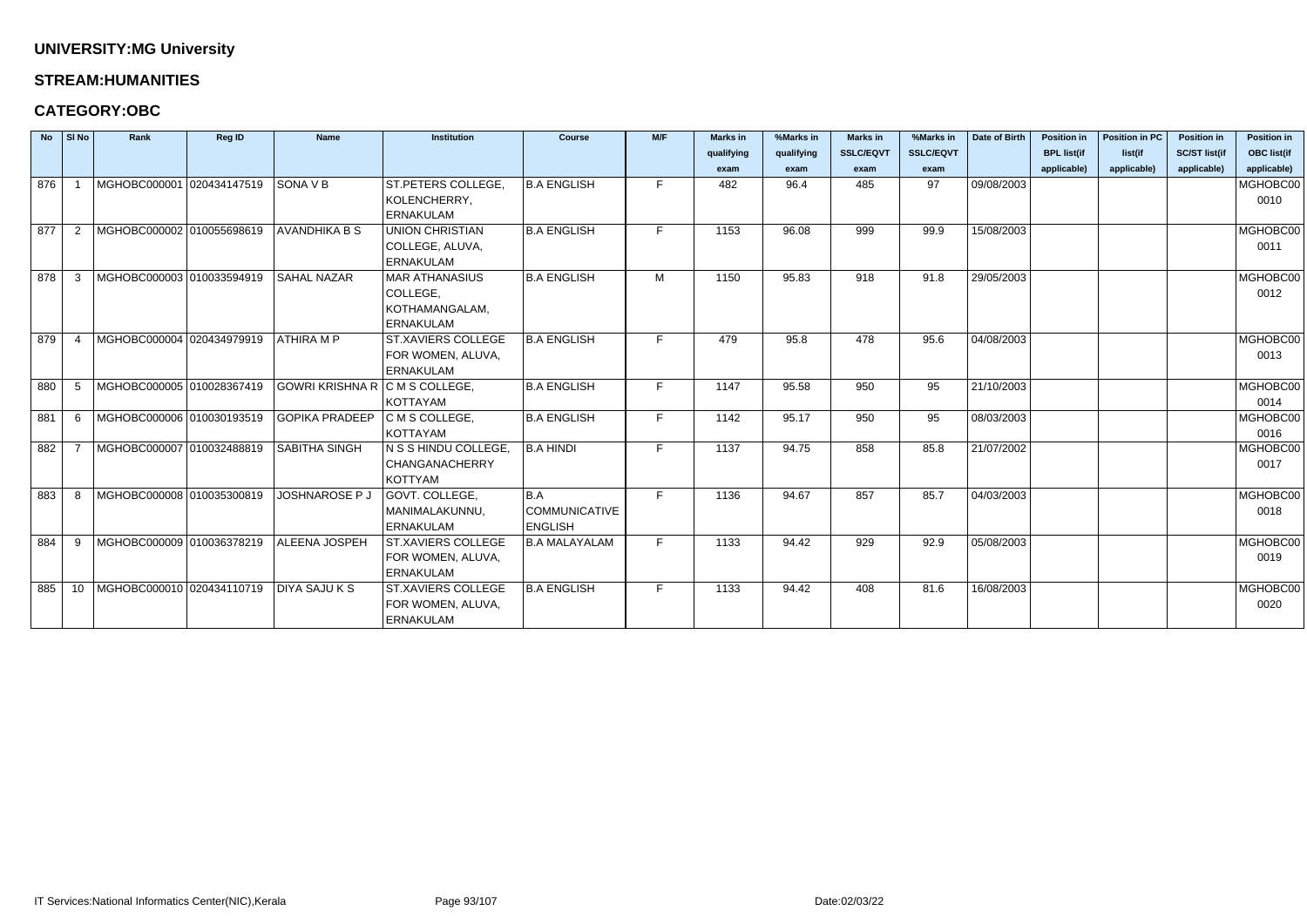### **STREAM:HUMANITIES**

| No l | SI No | Rank        | <b>Reg ID</b>                | <b>Name</b> | <b>Institution</b> | <b>Course</b> | M/F | <b>Marks</b> in | %Marks in  | <b>Marks in</b>  | %Marks in        | <b>Date of Birth</b> | <b>Position in</b> | Position in PC   Position in     |                      | <b>Position in</b> |
|------|-------|-------------|------------------------------|-------------|--------------------|---------------|-----|-----------------|------------|------------------|------------------|----------------------|--------------------|----------------------------------|----------------------|--------------------|
|      |       |             |                              |             |                    |               |     | qualifying      | qualifying | <b>SSLC/EQVT</b> | <b>SSLC/EQVT</b> |                      | <b>BPL list(if</b> | list(if                          | <b>SC/ST list(if</b> | <b>OBC</b> list(if |
|      |       |             |                              |             |                    |               |     | exam            | exam       | exam             | exam             |                      | applicable)        | applicable                       | applicable)          | applicable)        |
| 886  |       | MGHPH000001 | $ 010053519319 $ SHADIYA P K |             | MAHARAJAS COLLEGE, | B.A MALAYALAM |     | 1094            | 91.17      | 867              | 86.7             |                      |                    | 08/09/2001   MGHBPL00   MGHPH000 |                      | MGHOBC00           |
|      |       |             |                              |             | <b>ERNAKULAM</b>   |               |     |                 |            |                  |                  |                      | 0011               | 001                              |                      | 0037               |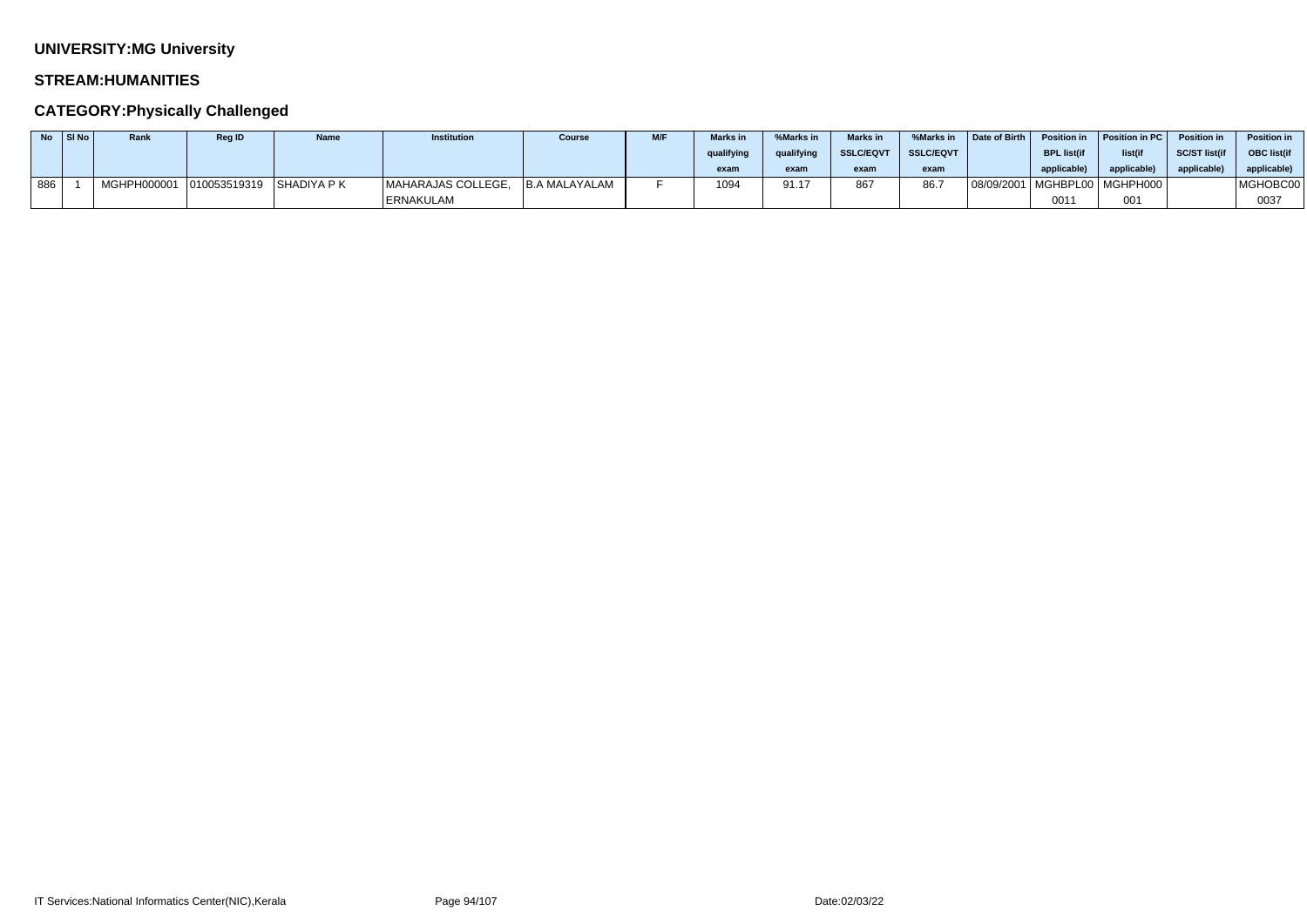#### **STREAM:HUMANITIES**

### **CATEGORY:SC/ST**

| <b>No</b> | $\vert$ SI No | Rank                                    | <b>Reg ID</b> | <b>Name</b> | <b>Institution</b> | <b>Course</b>        | M/F | <b>Marks</b> in | %Marks in  | <b>Marks</b> in  | %Marks in        | Date of Birth | <b>Position in</b>    | Position in PC | <b>Position in</b>   | <b>Position in</b> |
|-----------|---------------|-----------------------------------------|---------------|-------------|--------------------|----------------------|-----|-----------------|------------|------------------|------------------|---------------|-----------------------|----------------|----------------------|--------------------|
|           |               |                                         |               |             |                    |                      |     | qualifying      | qualifying | <b>SSLC/EQVT</b> | <b>SSLC/EQVT</b> |               | <b>BPL list(if</b>    | list(if        | <b>SC/ST list(if</b> | <b>OBC list(if</b> |
|           |               |                                         |               |             |                    |                      |     | exam            | exam       | exam             | exam             |               | applicable)           | applicable)    | applicable)          | applicable)        |
| 887       |               | MGHSCST00000 010036304619 SREYA V S     |               |             | UNION CHRISTIAN    | <b>B.A ENGLISH</b>   |     | 1148            | 95.67      | 930              | 93               | 27/04/2004    |                       |                | MGHscst00            |                    |
|           |               |                                         |               |             | COLLEGE, ALUVA,    |                      |     |                 |            |                  |                  |               |                       |                | 0001                 |                    |
|           |               |                                         |               |             | ERNAKULAM          |                      |     |                 |            |                  |                  |               |                       |                |                      |                    |
| 888       |               | MGHSCST00000 020432685519   ARYA SURESH |               |             | C M S COLLEGE,     | <b>B.A ENGLISH</b>   |     | 467             | 93.4       | 478              | 95.6             | 16/04/2003    |                       |                | MGHscst00            |                    |
|           |               |                                         |               |             | KOTTAYAM           |                      |     |                 |            |                  |                  |               |                       |                | 0002                 |                    |
| 889       |               | MGHSCST00000 010026528419               |               | I MANASI S  | MAHARAJAS COLLEGE, | <b>B.A ENGLISH</b>   |     | 1039            | 86.58      | 950              | 95               |               | 04/06/2003   MGHBPL00 |                | MGHscst00            |                    |
|           |               |                                         |               |             | <b>ERNAKULAM</b>   |                      |     |                 |            |                  |                  |               | 0023                  |                | 0003                 |                    |
| 890       |               | MGHSCST00000 010047811019 SYAMA K S     |               |             | MAHARAJAS COLLEGE, | <b>B.A MALAYALAM</b> |     | 999             | 83.25      | 670              | 67               |               | 09/05/2004   MGHBPL00 |                | MGHscst00            |                    |
|           |               |                                         |               |             | ERNAKULAM          |                      |     |                 |            |                  |                  |               | 0034                  |                | 0004                 |                    |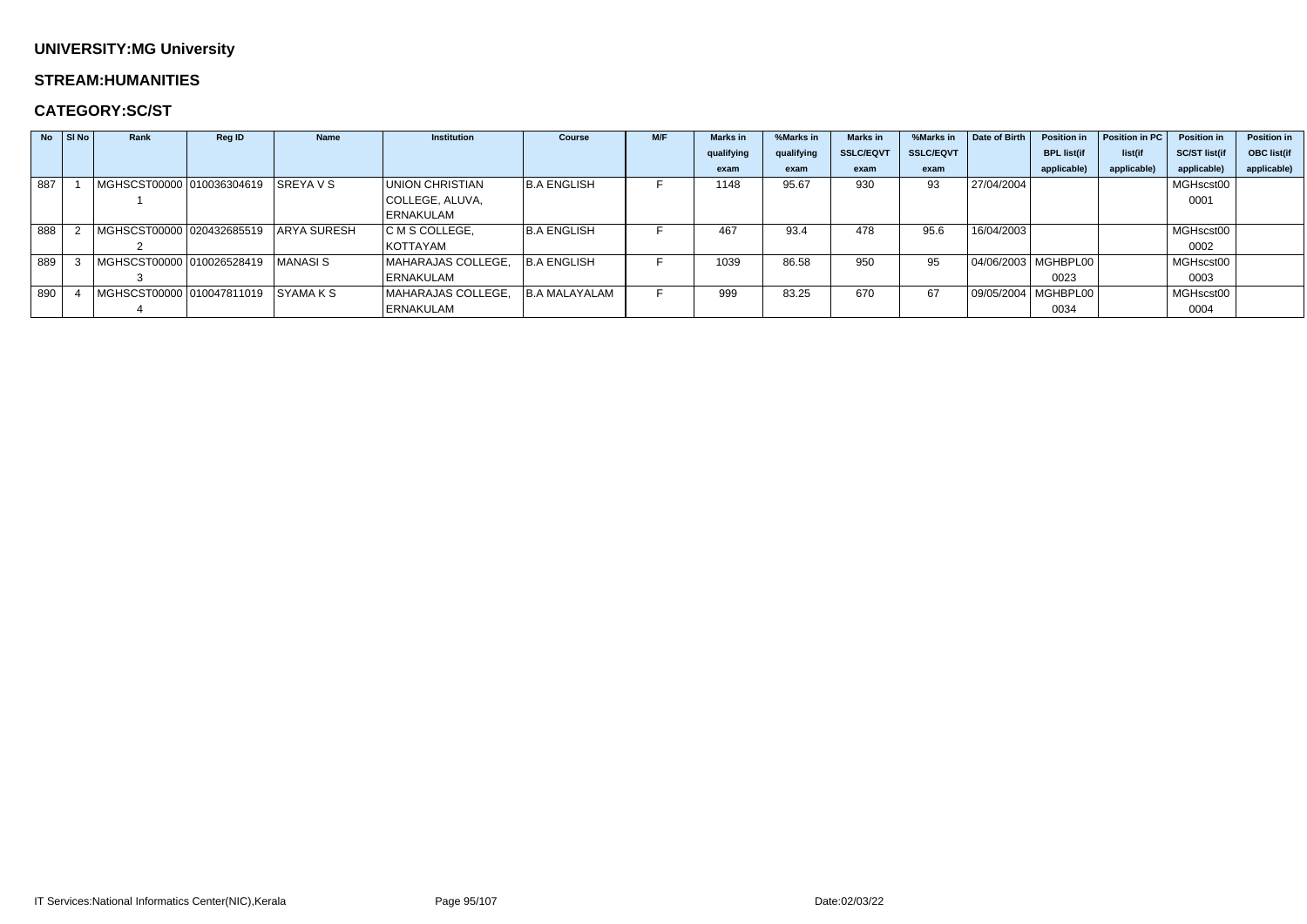### **STREAM:Social Science**

### **CATEGORY:GENERAL1**

| <b>No</b> | $\vert$ SI No  | Rank                     | Reg ID       | <b>Name</b>             | <b>Institution</b>                   | <b>Course</b>            | M/F | <b>Marks in</b> | %Marks in  | <b>Marks in</b>  | %Marks in        | Date of Birth         | <b>Position in</b> | <b>Position in PC</b> | <b>Position in</b>   | <b>Position in</b> |
|-----------|----------------|--------------------------|--------------|-------------------------|--------------------------------------|--------------------------|-----|-----------------|------------|------------------|------------------|-----------------------|--------------------|-----------------------|----------------------|--------------------|
|           |                |                          |              |                         |                                      |                          |     | qualifying      | qualifying | <b>SSLC/EQVT</b> | <b>SSLC/EQVT</b> |                       | <b>BPL list(if</b> | list(if               | <b>SC/ST list(if</b> | <b>OBC list(if</b> |
|           |                |                          |              |                         |                                      |                          |     | exam            | exam       | exam             | exam             |                       | applicable)        | applicable)           | applicable)          | applicable)        |
| 891       |                | MGSSG000001              | 010032057019 |                         | NEHA MARY SUNIL ALPHONSA COLLEGE.    | <b>B.A ECONOMICS</b>     | F.  | 1200            | 100        | 950              | 95               | 05/06/2003            |                    |                       |                      |                    |
|           |                |                          |              |                         | <b>KOTTAYAM</b>                      |                          |     |                 |            |                  |                  |                       |                    |                       |                      |                    |
| 892       | $\overline{2}$ | MGSSG000002 010027544019 |              | S. BHANULAL             | <b>ST. BERCHAMANS</b>                | <b>B.A ECONOMICS</b>     | M   | 1200            | 100        | 950              | 95               | 26/06/2003            |                    |                       |                      |                    |
|           |                |                          |              |                         | COLLEGE,                             |                          |     |                 |            |                  |                  |                       |                    |                       |                      |                    |
|           |                |                          |              |                         | CHANGANACHERRY,<br><b>KOTTAYAM</b>   |                          |     |                 |            |                  |                  |                       |                    |                       |                      |                    |
| 893       | -3             | MGSSG000003              | 010046607619 | <b>MUBASHIRA FIROS</b>  | MAHARAJAS COLLEGE,                   | <b>B.A HISTORY</b>       | F.  | 1181            | 100        | 939              | 93.9             | 23/02/2004   MGSSBPL0 |                    |                       |                      | MGSSOBC0           |
|           |                |                          |              |                         | <b>ERNAKULAM</b>                     |                          |     |                 |            |                  |                  |                       | 00001              |                       |                      | 00001              |
| 894       |                | MGSSG000004 020432965419 |              | <b>ANIT JOSEPH</b>      | <b>SACRED HEART</b>                  | <b>B.A ECONOMICS</b>     | F.  | 1200            | 100        | 91               | 91               | 22/10/2002            |                    |                       |                      |                    |
|           |                |                          |              |                         | COLLEGE, THEVARA,                    |                          |     |                 |            |                  |                  |                       |                    |                       |                      |                    |
|           |                |                          |              |                         | <b>ERNAKULAM</b>                     |                          |     |                 |            |                  |                  |                       |                    |                       |                      |                    |
| 895       | .5             | MGSSG000005              | 020434074519 | RAIZAN                  | <b>UNION CHRISTIAN</b>               | <b>B.A ECONOMICS</b>     | F.  | 600             | 100        | 424              | 84.8             | 08/12/2003            |                    |                       |                      | MGSSOBC0           |
|           |                |                          |              |                         | COLLEGE, ALUVA,                      |                          |     |                 |            |                  |                  |                       |                    |                       |                      | 00002              |
|           |                |                          |              |                         | <b>ERNAKULAM</b>                     |                          |     |                 |            |                  |                  |                       |                    |                       |                      |                    |
| 896       | -6             | MGSSG000006              | 020436632119 | Fida CKC                | MAHARAJAS COLLEGE,                   | <b>B.A POLITICAL</b>     | F.  | 1199            | 99.92      | 448              | 89.6             | 19/12/2003            |                    |                       |                      | MGSSOBC0           |
|           |                |                          |              |                         | <b>ERNAKULAM</b>                     | <b>SCIENCE</b>           |     |                 |            |                  |                  |                       |                    |                       |                      | 00003              |
| 897       |                | MGSSG000007              | 010027041619 | <b>AKSHAIR</b>          | <b>CATHOLICATE</b>                   | <b>B.A HISTORY</b>       | M   | 1197            | 99.75      | 950              | 95               | 09/04/2003            |                    |                       |                      |                    |
|           |                |                          |              |                         | COLLEGE,                             |                          |     |                 |            |                  |                  |                       |                    |                       |                      |                    |
|           |                |                          |              |                         | PATHANAMTHITTA                       |                          |     |                 |            |                  |                  |                       |                    |                       |                      |                    |
| 898       | -8             | MGSSG000008              | 020432476619 | <b>GAURAV AMAR</b>      | ST.THOMAS COLLEGE                    | <b>BA History (Model</b> | M   | 1197            | 99.75      | 475              | 95               | 15/10/2003            |                    |                       |                      |                    |
|           |                |                          |              | <b>JAMES</b>            | PALA, KOTTAYAM                       | $II - Voc$               |     |                 |            |                  |                  |                       |                    |                       |                      |                    |
| 899       | -9             | MGSSG000009 010034670219 |              | ANEENA                  | MAHARAJAS COLLEGE,                   | <b>B.A HISTORY</b>       | F.  | 1196            | 99.67      | 950              | 95               | 12/12/2002            |                    |                       |                      | MGSSOBC0           |
|           |                |                          |              | <b>ELIZABETH ROY</b>    | <b>ERNAKULAM</b>                     |                          |     |                 |            |                  |                  |                       |                    |                       |                      | 00004              |
| 900       | 10             | MGSSG000010 010031632419 |              | <b>SWATHYMOL N.M</b>    | MAHARAJAS COLLEGE,                   | <b>B.A POLITICAL</b>     | F.  | 1196            | 99.67      | 950              | 95               | 02/01/2004            |                    |                       |                      |                    |
|           |                |                          |              |                         | <b>ERNAKULAM</b>                     | <b>SCIENCE</b>           |     |                 |            |                  |                  |                       |                    |                       |                      |                    |
| 901       | 11             | MGSSG000011 020431672418 |              | <b>GLADY SARA BIJU</b>  | C M S COLLEGE,                       | <b>B.A ECONOMICS</b>     | F.  | 1195            | 99.58      | 455              | 91               | 23/08/2001            |                    |                       |                      |                    |
| 902       |                | MGSSG000012 010052797018 |              | <b>RIJU RAJU</b>        | <b>KOTTAYAM</b><br><b>GOVERNMENT</b> | <b>B.A POLITICAL</b>     | M   | 1194            | 99.5       | 950              | 95               | 17/08/2002            |                    |                       |                      | MGSSOBC0           |
|           | -12            |                          |              |                         | COLLEGE, KOTTAYAM                    | SCIENCE                  |     |                 |            |                  |                  |                       |                    |                       |                      | 00005              |
| 903       | - 13           | MGSSG000013 010030119119 |              | Pratheeksha.P           | N S S HINDU COLLEGE,                 | <b>B.A HISTORY</b>       | F.  | 1192            | 99.33      | 939              | 93.9             | 01/07/2003            |                    |                       |                      |                    |
|           |                |                          |              |                         | CHANGANACHERRY                       |                          |     |                 |            |                  |                  |                       |                    |                       |                      |                    |
|           |                |                          |              |                         | <b>KOTTYAM</b>                       |                          |     |                 |            |                  |                  |                       |                    |                       |                      |                    |
| 904       | -14            | MGSSG000014 010055024019 |              | <b>RIZA FATHIMA A V</b> | MAHARAJAS COLLEGE,                   | <b>B.A POLITICAL</b>     | F.  | 1191            | 99.25      | 950              | 95               | 31/05/2003            |                    |                       |                      | MGSSOBC0           |
|           |                |                          |              |                         | <b>ERNAKULAM</b>                     | SCIENCE                  |     |                 |            |                  |                  |                       |                    |                       |                      | 00006              |
| 905       | 15             | MGSSG000015 010035680919 |              | UTHARA                  | ST.TERESAS COLLEGE,                  | <b>B.A ECONOMICS</b>     | F.  | 1189            | 99.08      | 950              | 95               | 07/12/2002            |                    |                       |                      |                    |
|           |                |                          |              | ANILKUMAR               | <b>ERNAKULAM</b>                     |                          |     |                 |            |                  |                  |                       |                    |                       |                      |                    |
| 906       | 16             | MGSSG000016 020431819419 |              | Anjali Lal Joseph       | <b>SACRED HEART</b>                  | <b>B.A ECONOMICS</b>     | F.  | 1189            | 99.08      | 470              | 94               | 29/08/2003            |                    |                       |                      |                    |
|           |                |                          |              |                         | COLLEGE, THEVARA,                    |                          |     |                 |            |                  |                  |                       |                    |                       |                      |                    |
|           |                |                          |              |                         | <b>ERNAKULAM</b>                     |                          |     |                 |            |                  |                  |                       |                    |                       |                      |                    |
| 907       | 17             | MGSSG000017 020423824419 |              | Sandra Sani             | <b>MAR THOMA COLLEGE</b>             | <b>BA History (Model</b> | F.  | 1189            | 99.08      | 458              | 91.6             | 31/03/2003            |                    |                       |                      |                    |
|           |                |                          |              |                         | FOR WOMEN,                           | $II - Voc$               |     |                 |            |                  |                  |                       |                    |                       |                      |                    |
|           |                |                          |              |                         | PERUMBAVOOR,                         |                          |     |                 |            |                  |                  |                       |                    |                       |                      |                    |
|           |                |                          |              |                         | <b>ERNAKULAM</b>                     |                          |     |                 |            |                  |                  |                       |                    |                       |                      |                    |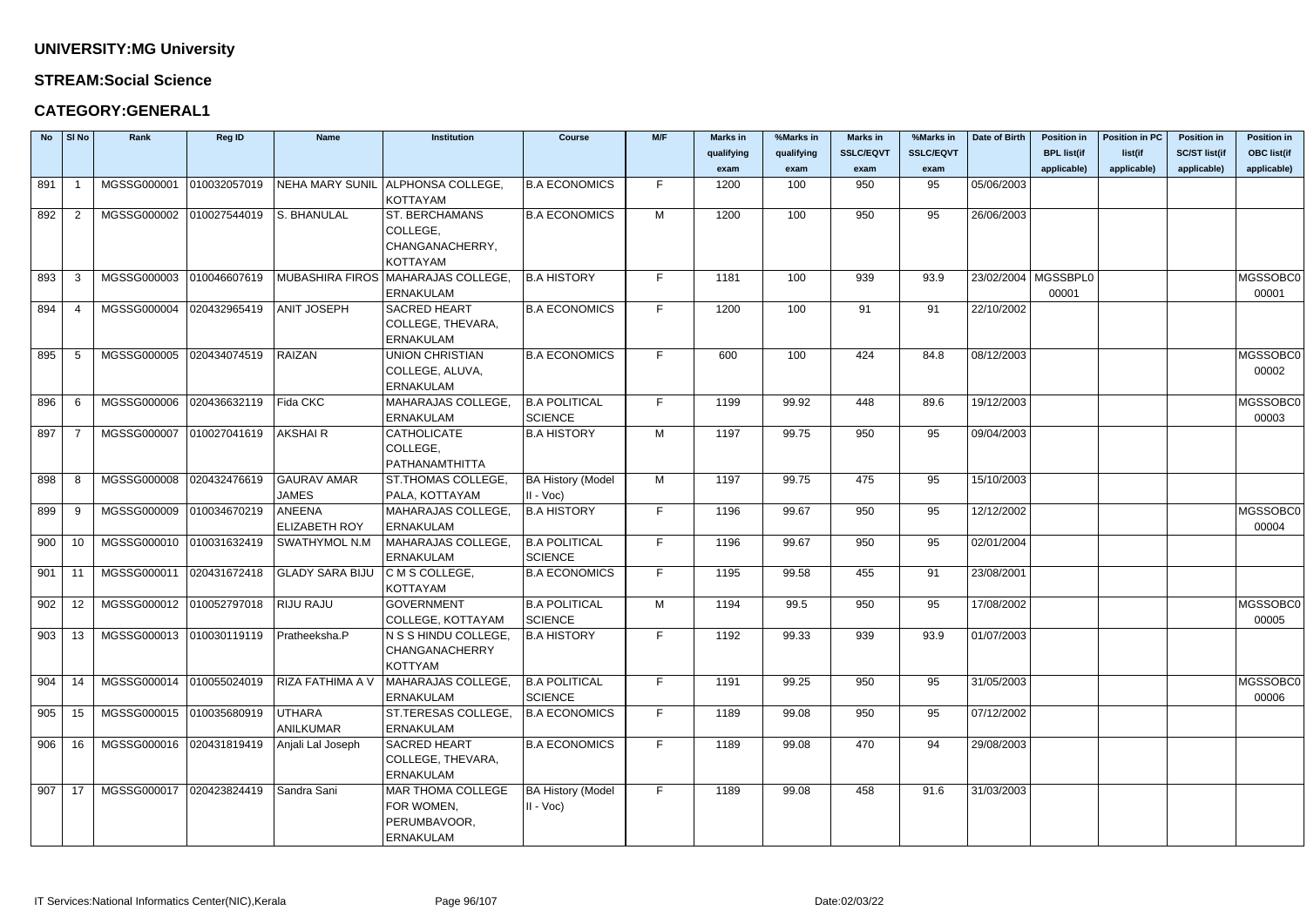| 908 |      | MGSSG000018 010032659119 |              | <b>SNEHA TOMY</b>                 | ST. GEORGES COLLEGE, B.A POLITICAL                                   |                                        |    | 1189 | 99.08 | 909  | 90.9  | 17/09/2002 |                    |                   |
|-----|------|--------------------------|--------------|-----------------------------------|----------------------------------------------------------------------|----------------------------------------|----|------|-------|------|-------|------------|--------------------|-------------------|
|     |      |                          |              |                                   | ARUVITHURA,<br><b>KOTTAYAM</b>                                       | <b>SCIENCE</b>                         |    |      |       |      |       |            |                    |                   |
| 909 | -19  | MGSSG000019 020433659119 |              | <b>SWETHA BIJU P</b>              | <b>ST.XAVIERS COLLEGE</b><br>FOR WOMEN, ALUVA,<br><b>ERNAKULAM</b>   | <b>B.A ECONOMICS</b>                   |    | 1189 | 99.08 | 449  | 89.8  | 29/12/2003 |                    | MGSSOBC0<br>00007 |
| 910 | -20  | MGSSG000020 010058590919 |              | <b>SNEHA SAJ</b>                  | MAHARAJAS COLLEGE,<br><b>ERNAKULAM</b>                               | <b>B.A POLITICAL</b><br><b>SCIENCE</b> | F. | 1188 | 99    | 990  | 99    | 15/04/2003 |                    | MGSSOBC0<br>00008 |
| 911 | 21   | MGSSG000021              | 010031859919 | <b>VANI PRADEEP</b>               | ALPHONSA COLLEGE,<br><b>KOTTAYAM</b>                                 | <b>B.A ECONOMICS</b>                   | F. | 1188 | 99    | 950  | 95    | 23/06/2003 |                    |                   |
| 912 | 22   | MGSSG000022 010035268919 |              | NANDANA.C.S                       | <b>SACRED HEART</b><br>COLLEGE, THEVARA,<br><b>ERNAKULAM</b>         | <b>B.A ECONOMICS</b>                   |    | 1188 | 99    | 950  | 95    | 20/11/2003 | MGSSscst0<br>00001 |                   |
| 913 | -23  | MGSSG000023 020432239019 |              | <b>DEVIKA G</b>                   | <b>SACRED HEART</b><br>COLLEGE, THEVARA,<br><b>ERNAKULAM</b>         | <b>B.A ECONOMICS</b>                   |    | 1188 | 99    | 424  | 84.8  | 24/09/2003 |                    | MGSSOBC0<br>00009 |
| 914 | -24  | MGSSG000024 010031746819 |              | <b>LAKSHMI</b><br><b>SANTHOSH</b> | ST. GEORGES COLLEGE, B.A POLITICAL<br>ARUVITHURA,<br><b>KOTTAYAM</b> | <b>SCIENCE</b>                         | E. | 1187 | 98.92 | 1187 | 98.92 | 06/06/2003 |                    | MGSSOBC0<br>00010 |
| 915 | 25   | MGSSG000025 010049800619 |              | <b>FARHAK</b>                     | ST.TERESAS COLLEGE,<br><b>ERNAKULAM</b>                              | <b>B.A HISTORY</b>                     | F. | 1187 | 98.92 | 950  | 95    | 08/12/2002 |                    |                   |
| 916 | 26   | MGSSG000026 010050543419 |              | <b>JINSHA KHASIM K</b>            | MAHARAJAS COLLEGE,<br>ERNAKULAM                                      | <b>B.A POLITICAL</b><br><b>SCIENCE</b> | F. | 1187 | 98.92 | 950  | 95    | 01/01/2003 |                    | MGSSOBC0<br>00011 |
| 917 | - 27 | MGSSG000027 010029224319 |              | <b>NILA A</b>                     | ST.TERESAS COLLEGE,<br><b>ERNAKULAM</b>                              | <b>B.A ECONOMICS</b>                   | F. | 1187 | 98.92 | 950  | 95    | 22/08/2003 |                    | MGSSOBC0<br>00012 |
| 918 | -28  | MGSSG000028 010057818919 |              | <b>ANAGHA C</b><br><b>MATHEW</b>  | MAHARAJAS COLLEGE,<br><b>ERNAKULAM</b>                               | <b>B.A HISTORY</b>                     | F. | 1187 | 98.92 | 950  | 95    | 28/10/2003 |                    |                   |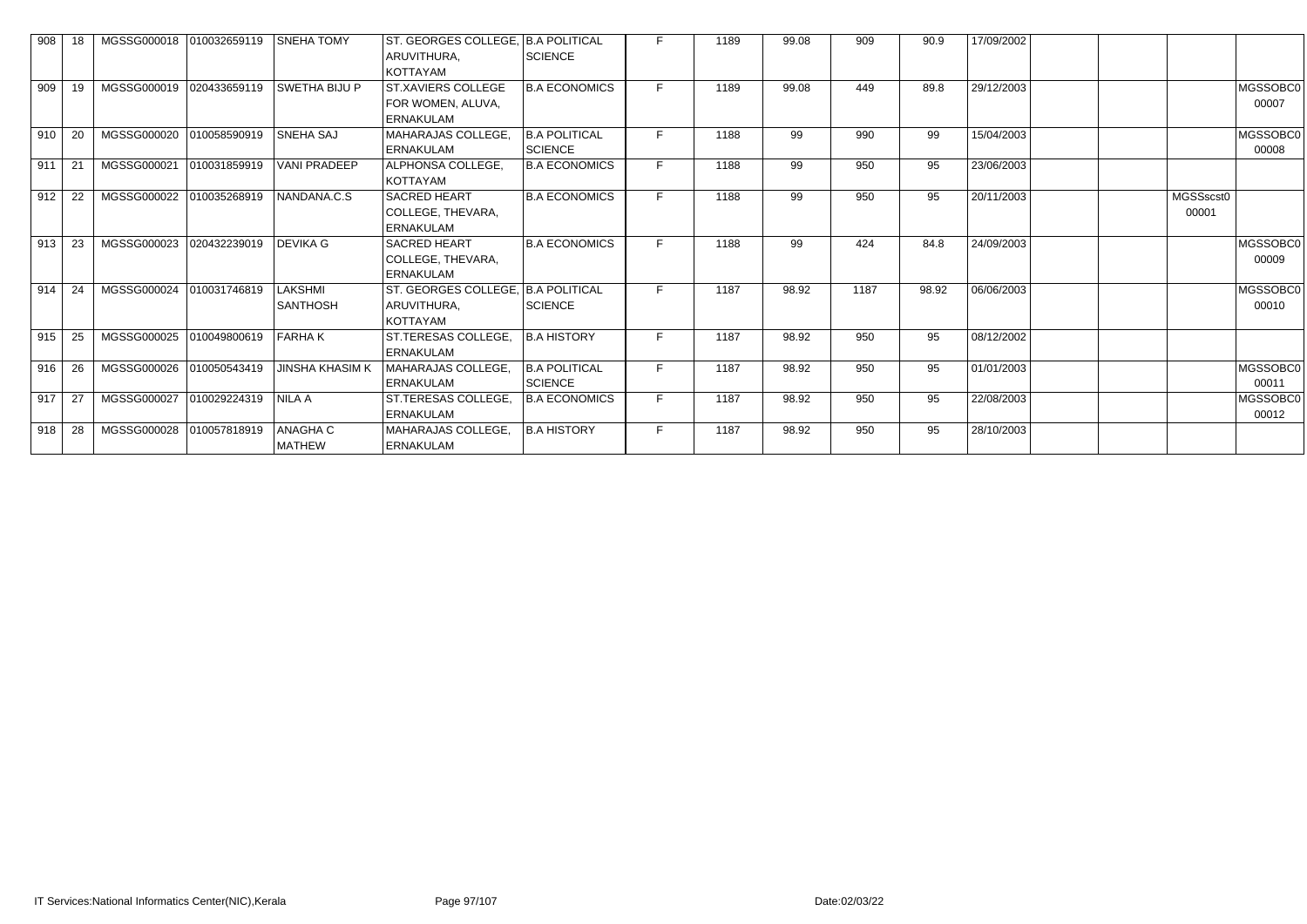### **STREAM:Social Science**

### **CATEGORY:BPL**

|     | $No$ SI No | Rank                      | <b>Reg ID</b> | <b>Name</b>         | <b>Institution</b>  | <b>Course</b>        | M/F | <b>Marks in</b> | %Marks in  | <b>Marks in</b>  | %Marks in        | Date of Birth | <b>Position in</b>    | Position in PC | <b>Position in</b>   | <b>Position in</b> |
|-----|------------|---------------------------|---------------|---------------------|---------------------|----------------------|-----|-----------------|------------|------------------|------------------|---------------|-----------------------|----------------|----------------------|--------------------|
|     |            |                           |               |                     |                     |                      |     | qualifying      | qualifying | <b>SSLC/EQVT</b> | <b>SSLC/EQVT</b> |               | <b>BPL list(if</b>    | list(if        | <b>SC/ST list(if</b> | <b>OBC list(if</b> |
|     |            |                           |               |                     |                     |                      |     | exam            | exam       | exam             | exam             |               | applicable)           | applicable)    | applicable)          | applicable)        |
| 919 |            | MGSSBPL00000 010030380719 |               | <b>JULIE THOMAS</b> | DEVA MATHA COLLEGE, | <b>B.A ECONOMICS</b> | F.  | 1186            | 98.83      | 950              | 95               |               | 03/04/2004   MGSSBPL0 |                |                      |                    |
|     |            |                           |               |                     | KURAVILANGAD,       |                      |     |                 |            |                  |                  |               | 00002                 |                |                      |                    |
|     |            |                           |               |                     | KOTTAYAM            |                      |     |                 |            |                  |                  |               |                       |                |                      |                    |
| 920 |            | MGSSBPL00000 010431029719 |               | Nandana Sagar       | MAHARAJAS COLLEGE,  | <b>B.A POLITICAL</b> |     | 1185            | 98.75      | 467              | 93.4             |               | 29/03/2003   MGSSBPL0 |                |                      | MGSSOBC0           |
|     |            |                           |               |                     | ERNAKULAM           | <b>SCIENCE</b>       |     |                 |            |                  |                  |               | 00003                 |                |                      | 00014              |
| 921 |            | MGSSBPL00000 010032055419 |               | <b>ANASWARA V</b>   | ALPHONSA COLLEGE,   | <b>B.A ECONOMICS</b> |     | 1183            | 98.58      | 950              | 95               |               | 16/07/2003   MGSSBPL0 |                |                      | MGSSOBC0           |
|     |            |                           |               |                     | <b>KOTTAYAM</b>     |                      |     |                 |            |                  |                  |               | 00004                 |                |                      | 00017              |
| 922 |            | MGSSBPL00000 010036571919 |               | FATHIMA MUHSINA     | BHARATHAMATHA       | B.A ECONOMICS        |     | 1182            | 98.5       | 939              | 93.9             |               | 19/10/2002   MGSSBPL0 |                |                      | MGSSOBC0           |
|     |            |                           |               | KK)                 | COLLEGE,            |                      |     |                 |            |                  |                  |               | 00005                 |                |                      | 00020              |
|     |            |                           |               |                     | THRIKKAKARA,        |                      |     |                 |            |                  |                  |               |                       |                |                      |                    |
|     |            |                           |               |                     | <b>ERNAKULAM</b>    |                      |     |                 |            |                  |                  |               |                       |                |                      |                    |
| 923 |            | MGSSBPL00000 010047316419 |               | LENA M              | MAHARAJAS COLLEGE,  | <b>B.A HISTORY</b>   | F.  | 1177            | 98.08      | 939              | 93.9             |               | 03/01/2004   MGSSBPL0 |                |                      | MGSSOBC0           |
|     |            |                           |               |                     | <b>ERNAKULAM</b>    |                      |     |                 |            |                  |                  |               | 00006                 |                |                      | 00028              |
| 924 |            | MGSSBPL00000 010033152819 |               | <b>NELSON SHAJI</b> | MAHARAJAS COLLEGE,  | <b>B.A ECONOMICS</b> | м   | 1175            | 97.92      | 888              | 88.8             |               | 01/04/2003   MGSSBPL0 |                |                      |                    |
|     |            |                           |               |                     | <b>ERNAKULAM</b>    |                      |     |                 |            |                  |                  |               | 00007                 |                |                      |                    |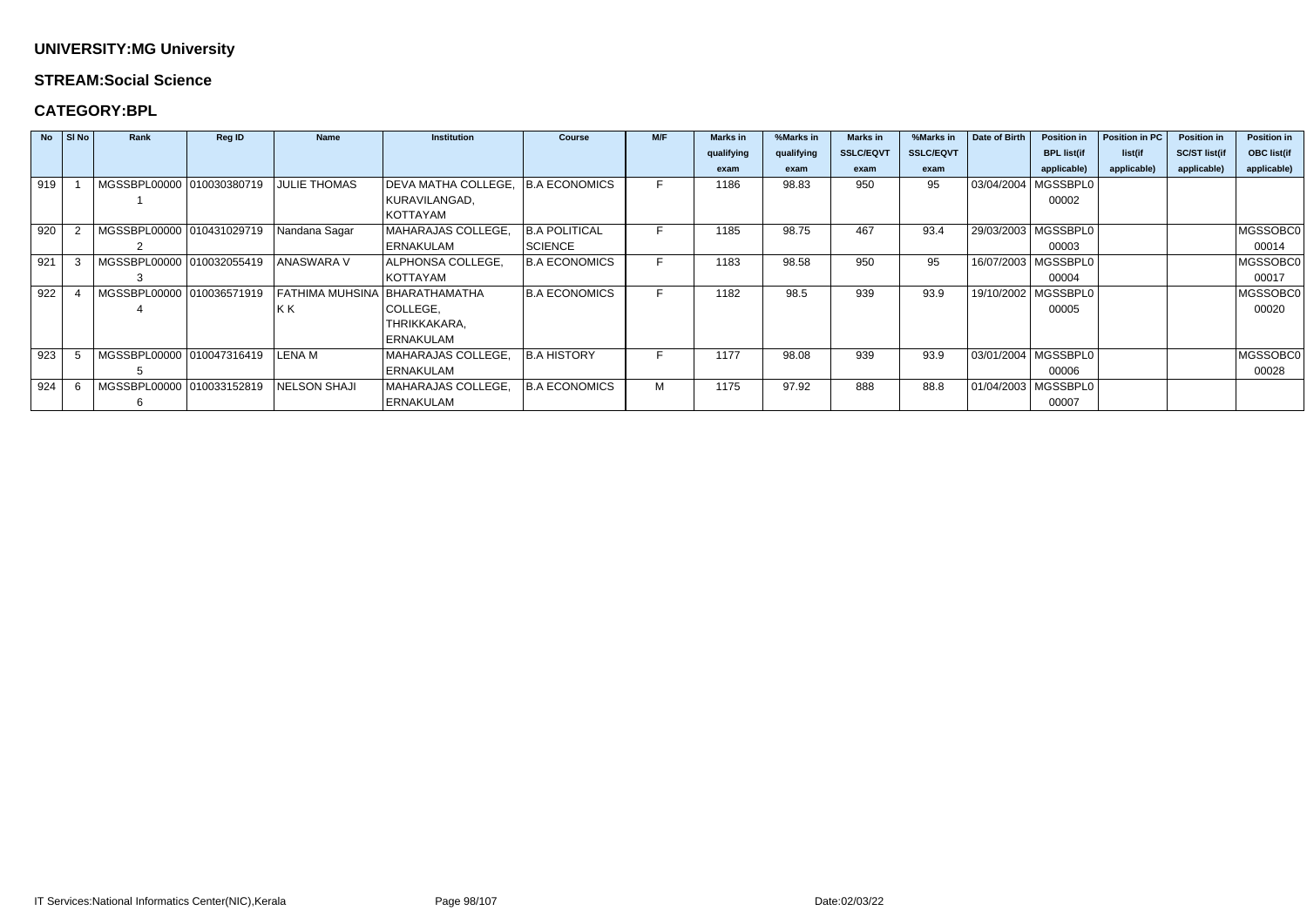### **STREAM:Social Science**

### **CATEGORY:OBC**

| <b>No</b> | SI No           | Rank                             | <b>Reg ID</b> | <b>Name</b>            | <b>Institution</b>        | <b>Course</b>            | M/F | <b>Marks in</b> | %Marks in  | <b>Marks in</b>  | %Marks in        | Date of Birth | <b>Position in</b> | <b>Position in PC</b> | <b>Position in</b>   | <b>Position in</b> |
|-----------|-----------------|----------------------------------|---------------|------------------------|---------------------------|--------------------------|-----|-----------------|------------|------------------|------------------|---------------|--------------------|-----------------------|----------------------|--------------------|
|           |                 |                                  |               |                        |                           |                          |     | qualifying      | qualifying | <b>SSLC/EQVT</b> | <b>SSLC/EQVT</b> |               | <b>BPL list(if</b> | list(if               | <b>SC/ST list(if</b> | <b>OBC list(if</b> |
|           |                 |                                  |               |                        |                           |                          |     | exam            | exam       | exam             | exam             |               | applicable)        | applicable)           | applicable)          | applicable)        |
| 925       |                 | MGSSOBC00000 020435622219        |               | SUBHANA H M            | MAHARAJAS COLLEGE,        | <b>B.A POLITICAL</b>     | E.  | 1187            | 98.92      | 421              | 84.2             | 11/07/2003    |                    |                       |                      | MGSSOBC0           |
|           |                 |                                  |               |                        | <b>ERNAKULAM</b>          | <b>SCIENCE</b>           |     |                 |            |                  |                  |               |                    |                       |                      | 00013              |
| 926       |                 | MGSSOBC00000 020433125119        |               | SARANYA SAJEEV         | <b>GOVT. COLLEGE,</b>     | <b>B.A ECONOMICS</b>     | F.  | 1184            | 98.67      | 418              | 83.6             | 09/03/2003    |                    |                       |                      | MGSSOBC0           |
|           |                 | 2                                |               |                        | MANIMALAKUNNU,            |                          |     |                 |            |                  |                  |               |                    |                       |                      | 00015              |
|           |                 |                                  |               |                        | <b>ERNAKULAM</b>          |                          |     |                 |            |                  |                  |               |                    |                       |                      |                    |
| 927       | 3               | MGSSOBC00000 010051041119        |               | <b>JISHANA.T</b>       | <b>SACRED HEART</b>       | <b>B.A ECONOMICS</b>     | F.  | 1183            | 98.58      | 950              | 95               | 12/03/2003    |                    |                       |                      | MGSSOBC0           |
|           |                 | 3                                |               |                        | COLLEGE, THEVARA,         |                          |     |                 |            |                  |                  |               |                    |                       |                      | 00016              |
|           |                 |                                  |               |                        | <b>ERNAKULAM</b>          |                          |     |                 |            |                  |                  |               |                    |                       |                      |                    |
| 928       | -4              | MGSSOBC00000 010035625319        |               | Manuprasad k p         | MAHARAJAS COLLEGE         | <b>BA ECNOMICS</b>       | м   | 1183            | 98.58      | 939              | 93.9             | 27/08/2003    |                    |                       |                      | MGSSOBC0           |
|           |                 |                                  |               |                        | <b>ERNAKULAM</b>          | <b>HONOURS</b>           |     |                 |            |                  |                  |               |                    |                       |                      | 00018              |
| 929       | -5              | MGSSOBC00000 010030310119        |               | <b>GAUTHAMY C N</b>    | <b>DEVASWOM BOARD</b>     | <b>B.A POLITICAL</b>     | F.  | 1182            | 98.5       | 950              | 95               | 06/01/2003    |                    |                       |                      | MGSSOBC0           |
|           |                 | 5                                |               |                        | <b>COLLEGE</b>            | <b>SCIENCE</b>           |     |                 |            |                  |                  |               |                    |                       |                      | 00019              |
|           |                 |                                  |               |                        | THALAYOLAPARAMBU          |                          |     |                 |            |                  |                  |               |                    |                       |                      |                    |
| 930       | 6               | MGSSOBC00000 010035544719        |               | SHIFNA AZAD            | ST.PAULS COLLEGE,         | <b>B.A ECONOMICS</b>     | F.  | 1181            | 98.42      | 939              | 93.9             | 02/12/2002    |                    |                       |                      | MGSSOBC0           |
|           |                 | 6                                |               |                        | KALAMASSERRY,             |                          |     |                 |            |                  |                  |               |                    |                       |                      | 00021              |
|           |                 |                                  |               |                        | <b>ERNAKULAM</b>          |                          |     |                 |            |                  |                  |               |                    |                       |                      |                    |
| 931       |                 | MGSSOBC00000 020434818218        |               | <b>MARIA</b>           | ST.PETERS COLLEGE,        | <b>B.A POLITICAL</b>     | F.  | 1181            | 98.42      | 431              | 86.2             | 27/09/2002    |                    |                       |                      | MGSSOBC0           |
|           |                 |                                  |               |                        | KOLENCHERRY,              | <b>SCIENCE</b>           |     |                 |            |                  |                  |               |                    |                       |                      | 00022              |
|           |                 |                                  |               |                        | <b>ERNAKULAM</b>          |                          |     |                 |            |                  |                  |               |                    |                       |                      |                    |
| 932       | 8               | MGSSOBC00000 020432712919        |               | RAJASREE P R           | ST. MARYS COLLEGE,        | <b>BA History (Model</b> | E.  | 1181            | 98.42      | 392              | 78.4             | 18/07/2003    |                    |                       |                      | MGSSOBC0           |
|           |                 |                                  |               |                        | MANNARCAUD,               | $II - Voc$               |     |                 |            |                  |                  |               |                    |                       |                      | 00023              |
|           |                 |                                  |               |                        | <b>KOTTAYAM</b>           |                          |     |                 |            |                  |                  |               |                    |                       |                      |                    |
| 933       | 9               | MGSSOBC00000 030690125119        |               | <b>INDULAKSHMI E A</b> | <b>ST.TERESAS COLLEGE</b> | <b>B.A SOCIOLOGY</b>     | E.  | 1180            | 98.33      | 429              | 85.8             | 28/07/2003    |                    |                       |                      | MGSSOBC0           |
|           |                 | 9                                |               |                        | <b>ERNAKULAM</b>          |                          |     |                 |            |                  |                  |               |                    |                       |                      | 00024              |
| 934       | 10 <sup>1</sup> | MGSSOBC00001 030682380619        |               | <b>AFRIN K APSAR</b>   | <b>MAHARAJAS COLLEGE,</b> | <b>BA ECNOMICS</b>       | F.  | 1179            | 98.25      | 454              | 90.8             | 14/12/2003    |                    |                       |                      | MGSSOBC0           |
|           |                 | $\Omega$                         |               |                        | <b>ERNAKULAM</b>          | <b>HONOURS</b>           |     |                 |            |                  |                  |               |                    |                       |                      | 00025              |
| 935       | 11              | MGSSOBC00001 020431574119        |               | GOPIKA SIJU            | N S S HINDU COLLEGE,      | <b>B.A POLITICAL</b>     | F   | 1179            | 98.25      | 323              | 64.6             | 23/09/2003    |                    |                       |                      | MGSSOBC0           |
|           |                 |                                  |               |                        | CHANGANACHERRY            | <b>SCIENCE</b>           |     |                 |            |                  |                  |               |                    |                       |                      | 00026              |
|           |                 |                                  |               |                        | KOTTYAM                   |                          |     |                 |            |                  |                  |               |                    |                       |                      |                    |
| 936       |                 | 12   MGSSOBC00001   010035679419 |               | SUBHANA                | ST.PAULS COLLEGE,         | <b>B.A ECONOMICS</b>     | F.  | 1178            | 98.17      | 950              | 95               | 13/09/2003    |                    |                       |                      | MGSSOBC0           |
|           |                 | 2                                |               | <b>SULFIKER</b>        | KALAMASSERRY,             |                          |     |                 |            |                  |                  |               |                    |                       |                      | 00027              |
|           |                 |                                  |               |                        | <b>ERNAKULAM</b>          |                          |     |                 |            |                  |                  |               |                    |                       |                      |                    |
| 937       |                 | 13   MGSSOBC00001   020435385419 |               | NANDHANA K             | MAHARAJAS COLLEGE,        | <b>B.A POLITICAL</b>     | F   | 1175            | 97.92      | 423              | 84.5             | 31/08/2003    |                    |                       |                      | MGSSOBC0           |
|           |                 | 3                                |               |                        | <b>ERNAKULAM</b>          | SCIENCE                  |     |                 |            |                  |                  |               |                    |                       |                      | 00029              |
| 938       |                 | 14   MGSSOBC00001   030688729819 |               | <b>ABHIRAMI P.A</b>    | ST.TERESAS COLLEGE,       | <b>B.A ECONOMICS</b>     | F   | 1175            | 97.92      | 497              | 82.83            | 18/12/2003    |                    |                       |                      | MGSSOBC0           |
|           |                 |                                  |               |                        | <b>ERNAKULAM</b>          |                          |     |                 |            |                  |                  |               |                    |                       |                      | 00030              |
| 939       |                 | 15   MGSSOBC00001   010033163819 |               | <b>ASHIQ ANZIL</b>     | <b>GOVERNMENT</b>         | <b>B.A POLITICAL</b>     | M   | 1174            | 97.83      | 929              | 92.9             | 15/02/2004    |                    |                       |                      | MGSSOBC0           |
|           |                 | $5\phantom{.0}$                  |               |                        | COLLEGE, KOTTAYAM         | SCIENCE                  |     |                 |            |                  |                  |               |                    |                       |                      | 00031              |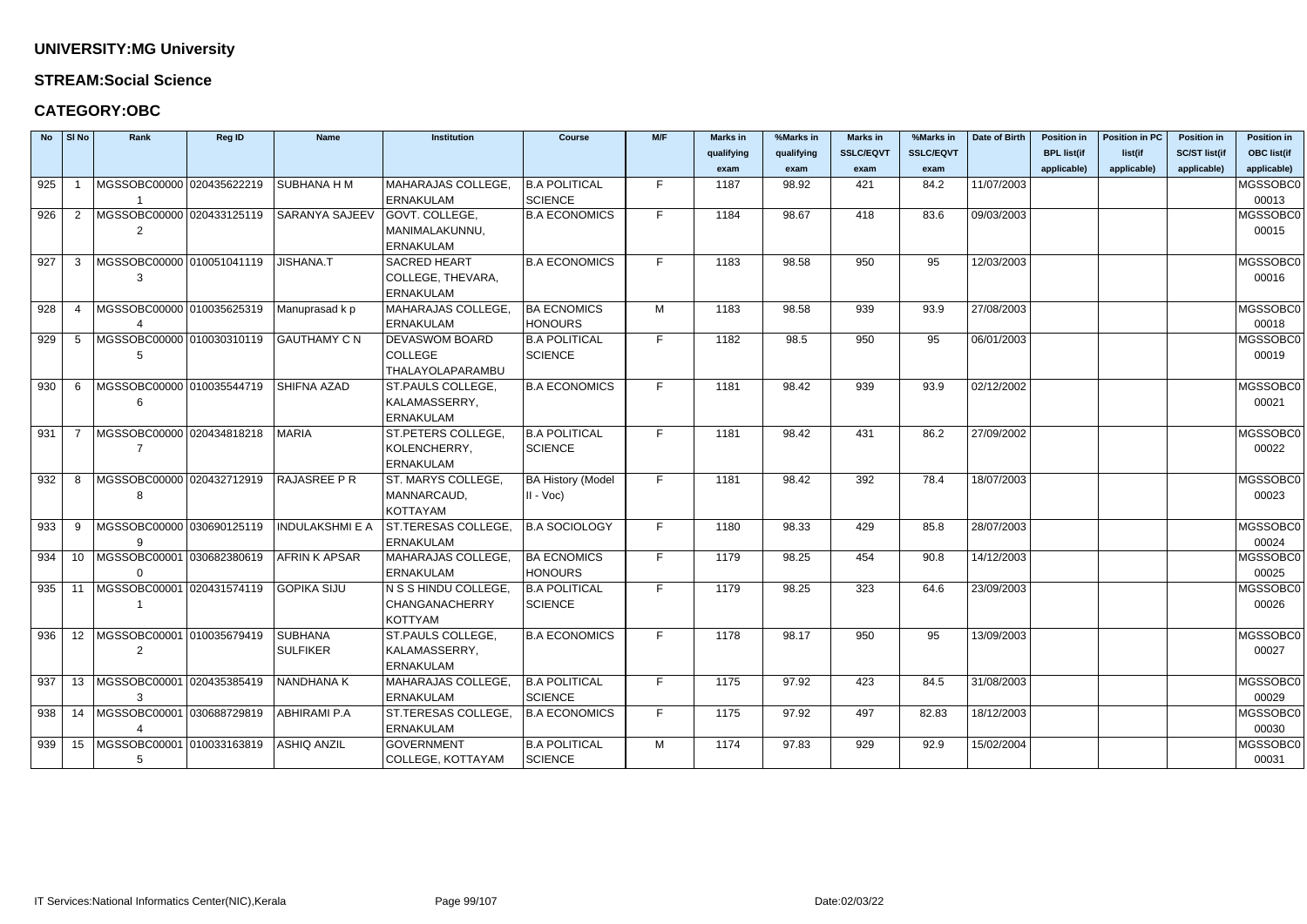### **STREAM:Social Science**

| <b>No</b> | $\vert$ SI No $\vert$ | Rank                      | <b>Reg ID</b> | <b>Name</b>            | <b>Institution</b>         | <b>Course</b>        | M/F | <b>Marks</b> in | %Marks in  | <b>Marks in</b>  | %Marks in        | Date of Birth | <b>Position in</b> | Position in PC | <b>Position in</b>   | <b>Position in</b> |
|-----------|-----------------------|---------------------------|---------------|------------------------|----------------------------|----------------------|-----|-----------------|------------|------------------|------------------|---------------|--------------------|----------------|----------------------|--------------------|
|           |                       |                           |               |                        |                            |                      |     | qualifying      | qualifying | <b>SSLC/EQVT</b> | <b>SSLC/EQVT</b> |               | <b>BPL list(if</b> | list(if        | <b>SC/ST list(if</b> | OBC list(if        |
|           |                       |                           |               |                        |                            |                      |     | exam            | exam       | exam             | exam             |               | applicable)        | applicable)    | applicable)          | applicable)        |
| 940       |                       | MGSSPH000001 010030621515 |               | NAZILA ABBAS           | MAR THOMA COLLEGE,         | B.A HISTORY          |     | 1114            | 92.83      | 857              | 85.7             | 17/11/2003    |                    | MGSSPH00       |                      | MGSSOBC0           |
|           |                       |                           |               |                        | <b>PATHANAMTHITTA</b>      |                      |     |                 |            |                  |                  |               |                    | 0001           |                      | 00092              |
| 941       |                       | MGSSPH000002 010034673819 |               | JEEVANA                | <b>ST.TERESAS COLLEGE,</b> | B.A HISTORY          |     | 1101            | 91.75      | 827              | 82.7             | 02/09/2002    |                    | MGSSPH00       |                      | MGSSOBC0           |
|           |                       |                           |               | <b>JOHNSON</b>         | ERNAKULAM                  |                      |     |                 |            |                  |                  |               |                    | 0002           |                      | 00101              |
| 942       |                       |                           |               | <b>IPRITTY ABRAHAM</b> | BASELIUS COLLEGE.          | <b>B.A POLITICAL</b> |     | 548             | 91.33      | 430              | 86               | 30/04/2003    |                    | MGSSPH00       |                      |                    |
|           |                       |                           |               |                        | KOTTAYAM                   | SCIENCE              |     |                 |            |                  |                  |               |                    | 0003           |                      |                    |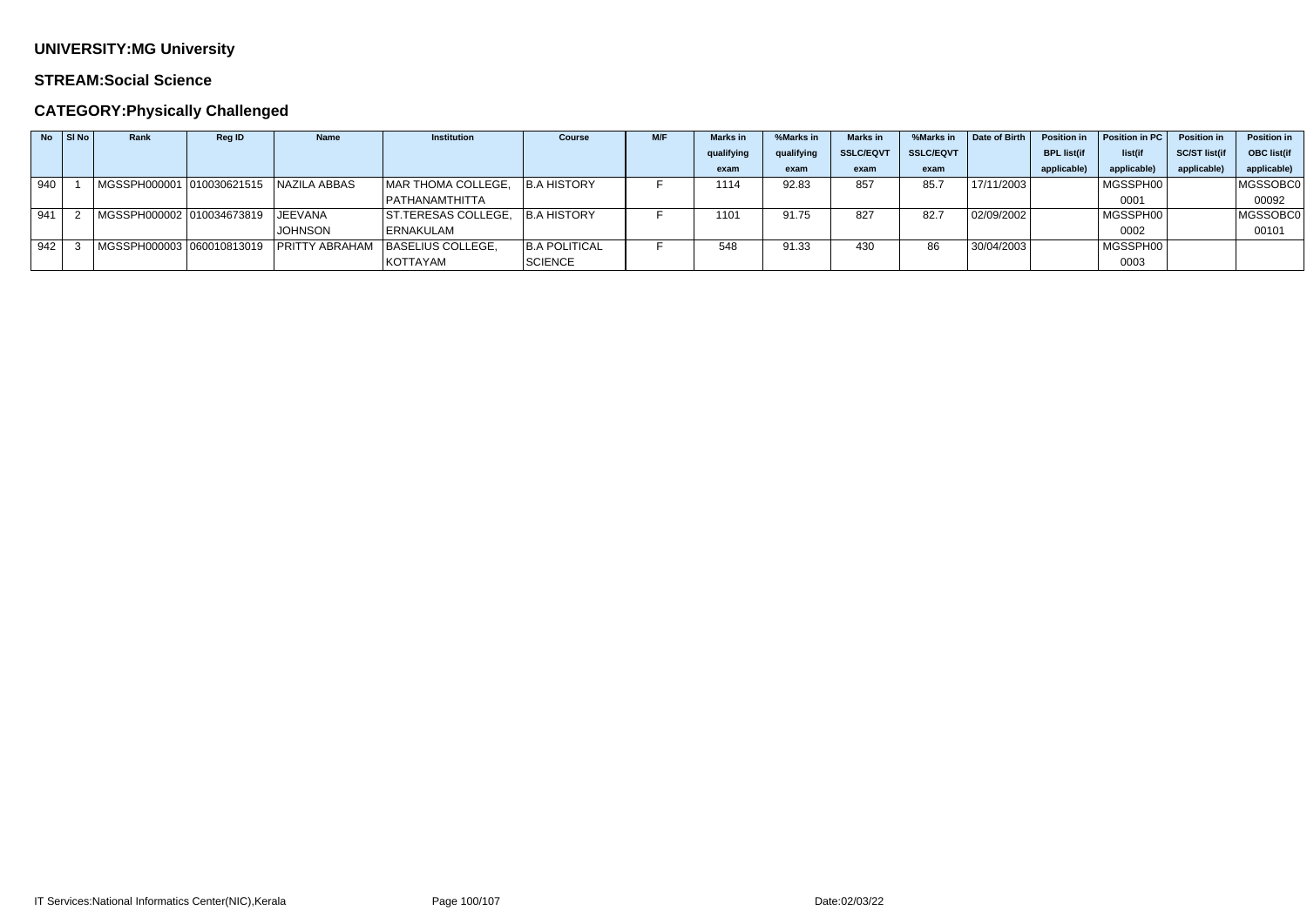### **STREAM:Social Science**

### **CATEGORY:SC/ST**

|     | $NQ$ $S/NQ$ | Rank                      | <b>Reg ID</b> | <b>Name</b>         | <b>Institution</b>                    | <b>Course</b>        | M/F | <b>Marks in</b> | %Marks in  | <b>Marks in</b>  | %Marks in        | <b>Date of Birth</b> | <b>Position in</b>    | Position in PC | <b>Position in</b>   | <b>Position in</b> |
|-----|-------------|---------------------------|---------------|---------------------|---------------------------------------|----------------------|-----|-----------------|------------|------------------|------------------|----------------------|-----------------------|----------------|----------------------|--------------------|
|     |             |                           |               |                     |                                       |                      |     | qualifying      | qualifying | <b>SSLC/EQVT</b> | <b>SSLC/EQVT</b> |                      | <b>BPL list(if</b>    | list(if        | <b>SC/ST list(if</b> | <b>OBC</b> list(if |
|     |             |                           |               |                     |                                       |                      |     | exam            | exam       | exam             | exam             |                      | applicable)           | applicable)    | applicable)          | applicable)        |
| 943 |             | MGSSSCST0000 010033812619 |               | <b>APARNA SIVAN</b> | <b>MAR ATHANASIUS</b>                 | <b>B.A HISTORY</b>   | F.  | 1176            | 98         | 939              | 93.9             | 13/10/2003           |                       |                | MGSSscst0            |                    |
|     |             | 01                        |               |                     | COLLEGE,                              |                      |     |                 |            |                  |                  |                      |                       |                | 00002                |                    |
|     |             |                           |               |                     | KOTHAMANGALAM,                        |                      |     |                 |            |                  |                  |                      |                       |                |                      |                    |
|     |             |                           |               |                     | <b>ERNAKULAM</b>                      |                      |     |                 |            |                  |                  |                      |                       |                |                      |                    |
| 944 |             | MGSSSCST0000 010032279119 |               | <b>ASWINK</b>       | ST.THOMAS COLLEGE,                    | <b>B.A POLITICAL</b> | М   | 1153            | 96.08      | 918              | 91.8             | 17/05/2003           |                       |                | MGSSscst0            |                    |
|     |             | 02                        |               | <b>MOHANDAS</b>     | PALA, KOTTAYAM                        | SCIENCE              |     |                 |            |                  |                  |                      |                       |                | 00003                |                    |
| 945 |             | MGSSSCST0000 010036499019 |               | <b>VINAYAK K J</b>  | <b>UNION CHRISTIAN</b>                | <b>B.A ECONOMICS</b> | M   | 1153            | 96.08      | 878              | 87.8             | 14/03/2003           |                       |                | MGSSscst0            |                    |
|     |             | 03                        |               |                     | COLLEGE, ALUVA,                       |                      |     |                 |            |                  |                  |                      |                       |                | 00004                |                    |
|     |             |                           |               |                     | <b>ERNAKULAM</b>                      |                      |     |                 |            |                  |                  |                      |                       |                |                      |                    |
| 946 |             | MGSSSCST0000 020433009919 |               | AJAY M K            | <b>MAR ATHANASIUS</b>                 | <b>B.A SOCIOLOGY</b> | M   | 1153            | 96.08      | 346              | 69.2             |                      | 12/09/2003   MGSSBPL0 |                | MGSSscst0            |                    |
|     |             | 04                        |               |                     | COLLEGE,                              |                      |     |                 |            |                  |                  |                      | 00013                 |                | 00005                |                    |
|     |             |                           |               |                     | KOTHAMANGALAM,                        |                      |     |                 |            |                  |                  |                      |                       |                |                      |                    |
|     |             |                           |               |                     | <b>ERNAKULAM</b>                      |                      |     |                 |            |                  |                  |                      |                       |                |                      |                    |
| 947 |             | MGSSSCST0000 010033946719 |               | <b>PARVATHI</b>     | <b>UNION CHRISTIAN</b>                | <b>B.A ECONOMICS</b> | F.  | 1151            | 95.92      | 930              | 93               |                      | 21/08/2003   MGSSBPL0 |                | MGSSscst0            |                    |
|     |             | 05                        |               | RAVEENDRAN          | COLLEGE, ALUVA,                       |                      |     |                 |            |                  |                  |                      | 00014                 |                | 00006                |                    |
|     |             |                           |               |                     | <b>ERNAKULAM</b>                      |                      |     |                 |            |                  |                  |                      |                       |                |                      |                    |
| 948 |             | MGSSSCST0000 010030275619 |               |                     | GOPIKA S VIJAYAN DEEVA MATHA COLLEGE. | <b>B.A ECONOMICS</b> | F.  | 1147            | 95.58      | 888              | 88.8             |                      | 15/04/2004   MGSSBPL0 |                | MGSSscst0            |                    |
|     |             | 06                        |               |                     | KURAVILANGAD,                         |                      |     |                 |            |                  |                  |                      | 00018                 |                | 00007                |                    |
|     |             |                           |               |                     | <b>KOTTAYAM</b>                       |                      |     |                 |            |                  |                  |                      |                       |                |                      |                    |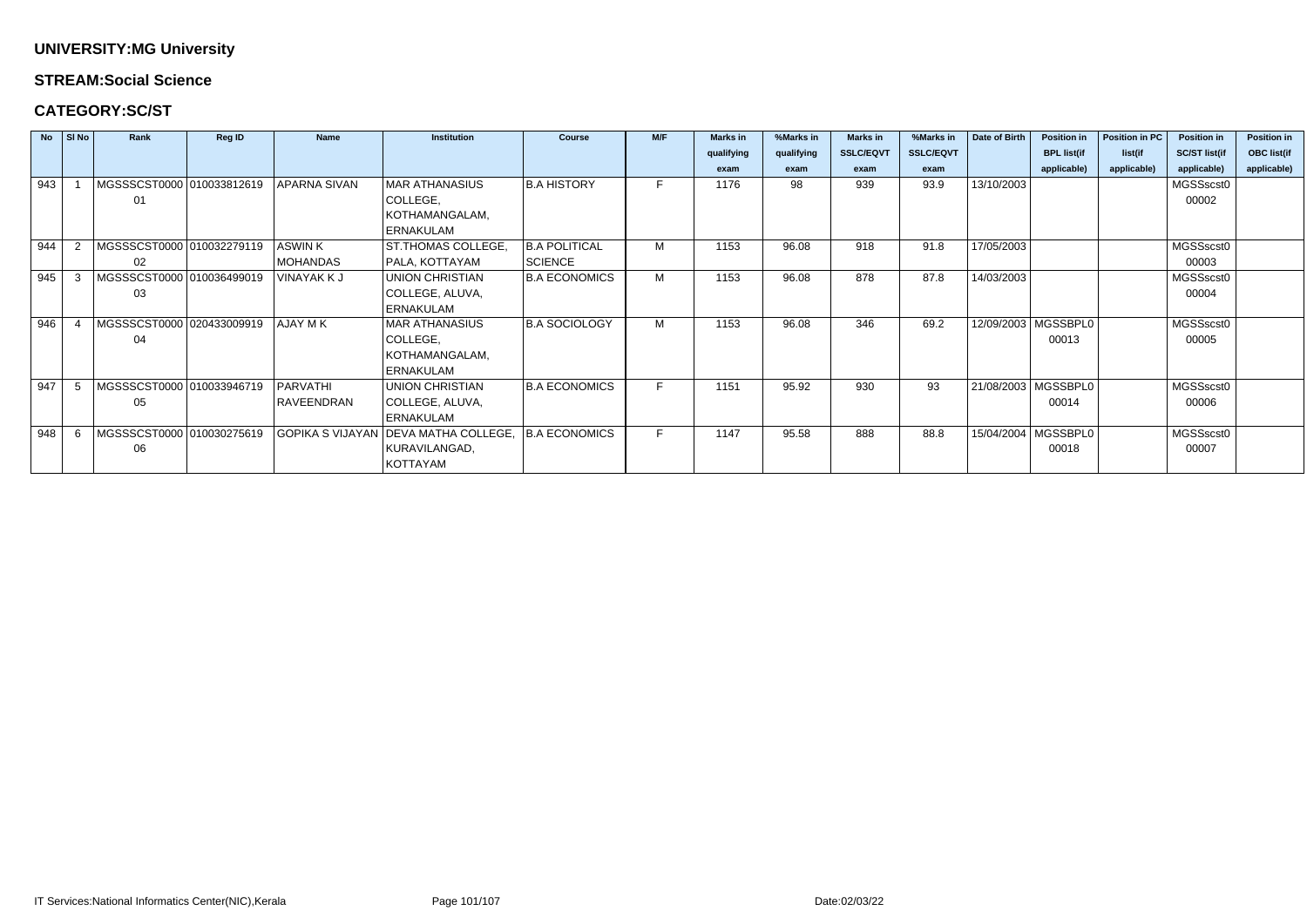#### **STREAM:Business Studies**

### **CATEGORY:GENERAL1**

|            | $No$ SI No | Rank                                             | <b>Reg ID</b> | <b>Name</b>           | <b>Institution</b>        | <b>Course</b>         | M/F | <b>Marks in</b> | %Marks in  | <b>Marks in</b>  | %Marks in        | Date of Birth | <b>Position in</b>    | <b>Position in PC</b> | <b>Position in</b>   | <b>Position in</b> |
|------------|------------|--------------------------------------------------|---------------|-----------------------|---------------------------|-----------------------|-----|-----------------|------------|------------------|------------------|---------------|-----------------------|-----------------------|----------------------|--------------------|
|            |            |                                                  |               |                       |                           |                       |     | qualifying      | qualifying | <b>SSLC/EQVT</b> | <b>SSLC/EQVT</b> |               | <b>BPL list(if</b>    | list(if               | <b>SC/ST list(if</b> | <b>OBC list(if</b> |
|            |            |                                                  |               |                       |                           |                       |     | exam            | exam       | exam             | exam             |               | applicable)           | applicable)           | applicable)          | applicable)        |
| 949        |            | MGBSG000001                                      | 010030294219  | Goury priya Shibu     | <b>SACRED HEART</b>       | <b>B.COM FINANCE</b>  | F.  | 600             | 100        | 950              | 95               |               | 24/02/2003   MGBSBPL0 |                       |                      | MGBSOBC0           |
|            |            |                                                  |               |                       | COLLEGE, THEVARA,         | <b>AND TAXATION</b>   |     |                 |            |                  |                  |               | 00001                 |                       |                      | 00001              |
|            |            |                                                  |               |                       | <b>ERNAKULAM</b>          |                       |     |                 |            |                  |                  |               |                       |                       |                      |                    |
| 950        | -2         | MGBSG000002 010032973119                         |               | <b>SWATHY</b>         | <b>MAHARAJAS COLLEGE,</b> | B.COM                 | F.  | 1200            | 100        | 950              | 95               | 23/10/2003    |                       |                       |                      | MGBSOBC0           |
|            |            |                                                  |               | RAVEENDRAN            | <b>ERNAKULAM</b>          |                       |     |                 |            |                  |                  |               |                       |                       |                      | 00002              |
| 951        | -3         | MGBSG000003                                      | 010032952019  | <b>AJMIYA SALAM</b>   | NEWMAN COLLEGE,           | <b>B.COM FINANCE</b>  | F.  | 1200            | 100        | 950              | 95               | 01/01/2004    |                       |                       |                      | MGBSOBC0           |
|            |            |                                                  |               |                       | THODUPUZHA, IDUKKI        | AND TAXATION          |     |                 |            |                  |                  |               |                       |                       |                      | 00003              |
| 952        | -4         | MGBSG000004                                      | 020432782919  | <b>MERLIN PHILIP</b>  | C M S COLLEGE,            | <b>B.COM FINANCE</b>  | F.  | 1200            | 100        | 453              | 90.6             | 22/11/2002    |                       |                       |                      |                    |
|            |            |                                                  |               |                       | <b>KOTTAYAM</b>           | <b>AND TAXATION</b>   |     |                 |            |                  |                  |               |                       |                       |                      |                    |
| 953        | -5         | MGBSG000005                                      | 020432258419  | <b>ALAN REJI</b>      | MARIAN COLLEGE,           | <b>B.COM FINANCE</b>  | M   | 1198            | 99.83      | 467              | 93.4             | 16/09/2003    |                       |                       |                      |                    |
|            |            |                                                  |               | <b>ANTONY</b>         | KUTTIKANAM, IDUKKI        | <b>AND TAXATION</b>   |     |                 |            |                  |                  |               |                       |                       |                      |                    |
| 954        | -6         | MGBSG000006 010034721019                         |               | <b>MERIN MARY DAS</b> | <b>ST.TERESAS COLLEGE</b> | <b>B.COM FINANCE</b>  | F.  | 1197            | 99.75      | 939              | 93.9             | 17/01/2003    |                       |                       |                      | MGBSOBC0           |
|            |            |                                                  |               |                       | <b>ERNAKULAM</b>          | <b>AND TAXATION</b>   |     |                 |            |                  |                  |               |                       |                       |                      | 00004              |
| 955        |            | MGBSG000007                                      | 010034529419  | ARUN G. RAO           | <b>COCHIN</b>             | <b>B.Com Taxation</b> | M   | 1196            | 99.67      | 100              | 100              |               | 23/12/2003   MGBSBPL0 |                       |                      |                    |
|            |            |                                                  |               |                       | COLLEGE, ERNAKULAM        |                       |     |                 |            |                  |                  |               | 00002                 |                       |                      |                    |
| 956        | -8         | MGBSG000008                                      | 020432387919  | Nandana M Das         | <b>SACRED HEART</b>       | <b>B.COM FINANCE</b>  | F.  | 1196            | 99.67      | 452              | 90.4             |               | 31/01/2003   MGBSBPL0 |                       |                      |                    |
|            |            |                                                  |               |                       | COLLEGE, THEVARA,         | <b>AND TAXATION</b>   |     |                 |            |                  |                  |               | 00003                 |                       |                      |                    |
|            |            |                                                  |               |                       | <b>ERNAKULAM</b>          |                       |     |                 |            |                  |                  |               |                       |                       |                      |                    |
| 957        | -9         | MGBSG000009                                      | 020432467119  | <b>JESWIN JOSE</b>    | <b>ST.THOMAS COLLEGE,</b> | <b>B.COM FINANCE</b>  | M   | 1195            | 99.58      | 474              | 94.8             | 17/05/2003    |                       |                       |                      |                    |
|            |            |                                                  |               |                       | PALA, KOTTAYAM            | <b>AND TAXATION</b>   |     |                 |            |                  |                  |               |                       |                       |                      |                    |
| 958        | 10         | MGBSG000010 010036280719                         |               | <b>RAJASREE KR</b>    | <b>ST.XAVIERS COLLEGE</b> | B.Com Taxation        | F.  | 1194            | 99.5       | 635              | 99.22            | 03/12/2003    |                       |                       |                      |                    |
|            |            |                                                  |               |                       | FOR WOMEN, ALUVA,         |                       |     |                 |            |                  |                  |               |                       |                       |                      |                    |
|            |            |                                                  |               |                       | <b>ERNAKULAM</b>          |                       |     |                 |            |                  |                  |               |                       |                       |                      |                    |
| $959$ 11   |            | MGBSG000011                                      | 010026807819  | ASHITHA.A             | <b>CATHOLICATE</b>        | <b>B.COM FINANCE</b>  | F.  | 1194            | 99.5       | 950              | 95               | 27/11/2003    |                       |                       |                      |                    |
|            |            |                                                  |               |                       | COLLEGE,                  | AND TAXATION          |     |                 |            |                  |                  |               |                       |                       |                      |                    |
|            |            |                                                  |               |                       | PATHANAMTHITTA            |                       |     |                 |            |                  |                  |               |                       |                       |                      |                    |
| 960        | 12         | MGBSG000012 010030449719                         |               | <b>ELIZABETH JOY</b>  | C M S COLLEGE,            | <b>B.COM FINANCE</b>  | F.  | 1194            | 99.5       | 950              | 95               | 30/12/2003    |                       |                       |                      |                    |
|            |            |                                                  |               |                       | <b>KOTTAYAM</b>           | <b>AND TAXATION</b>   |     |                 |            |                  |                  |               |                       |                       |                      |                    |
|            |            | 961   13   MGBSG000013  010033653319  ASWIN BIJU |               |                       | NIRMALA COLLEGE,          | <b>B.Com Taxation</b> | M   | 1193            | 99.42      | 100              | 100              |               | 07/05/2003   MGBSBPL0 |                       |                      | MGBSOBC0           |
|            |            |                                                  |               |                       | MUVATTUPUZHA,             |                       |     |                 |            |                  |                  |               | 00004                 |                       |                      | 00005              |
|            |            |                                                  |               |                       | <b>ERNAKULAM</b>          |                       |     |                 |            |                  |                  |               |                       |                       |                      |                    |
| 962        | 14         | MGBSG000014 010035102819                         |               | <b>ARDRAKR</b>        | GOVT. COLLEGE,            | B.Com Taxation        | F.  | 1193            | 99.42      | 950              | 95               |               | 02/09/2003   MGBSBPL0 |                       |                      | MGBSOBC0           |
|            |            |                                                  |               |                       | TRIPUNITHURA,             |                       |     |                 |            |                  |                  |               | 00005                 |                       |                      | 00006              |
|            |            |                                                  |               |                       | <b>ERNAKULAM</b>          |                       |     |                 |            |                  |                  |               |                       |                       |                      |                    |
| $963$ 15   |            | MGBSG000015 010030613919                         |               | Nithya Raj            | N S S HINDU COLLEGE,      | <b>B.COM FINANCE</b>  | F.  | 1193            | 99.42      | 950              | 95               | 21/09/2003    |                       |                       |                      | MGBSOBC0           |
|            |            |                                                  |               |                       | CHANGANACHERRY            | <b>AND TAXATION</b>   |     |                 |            |                  |                  |               |                       |                       |                      | 00007              |
|            |            |                                                  |               |                       | KOTTYAM                   |                       |     |                 |            |                  |                  |               |                       |                       |                      |                    |
| 964        | 16         | MGBSG000016 010035085919                         |               | <b>SURYARS</b>        | ST.PAULS COLLEGE,         | <b>B.COM FINANCE</b>  | F.  | 1193            | 99.42      | 950              | 95               |               | 23/12/2003   MGBSBPL0 |                       |                      | MGBSOBC0           |
|            |            |                                                  |               |                       | KALAMASSERRY,             | <b>AND TAXATION</b>   |     |                 |            |                  |                  |               | 00006                 |                       |                      | 00008              |
|            |            |                                                  |               |                       | <b>ERNAKULAM</b>          |                       |     |                 |            |                  |                  |               |                       |                       |                      |                    |
| $965$   17 |            | MGBSG000017 010048891819                         |               | ANJUSHA C             | MAHARAJAS COLLEGE,        | BCom (Model II -      | F.  | 1193            | 99.42      | 950              | 95               | 23/06/2004    |                       |                       |                      | MGBSOBC0           |
|            |            |                                                  |               |                       | <b>ERNAKULAM</b>          | $Voc$ )               |     |                 |            |                  |                  |               |                       |                       |                      | 00009              |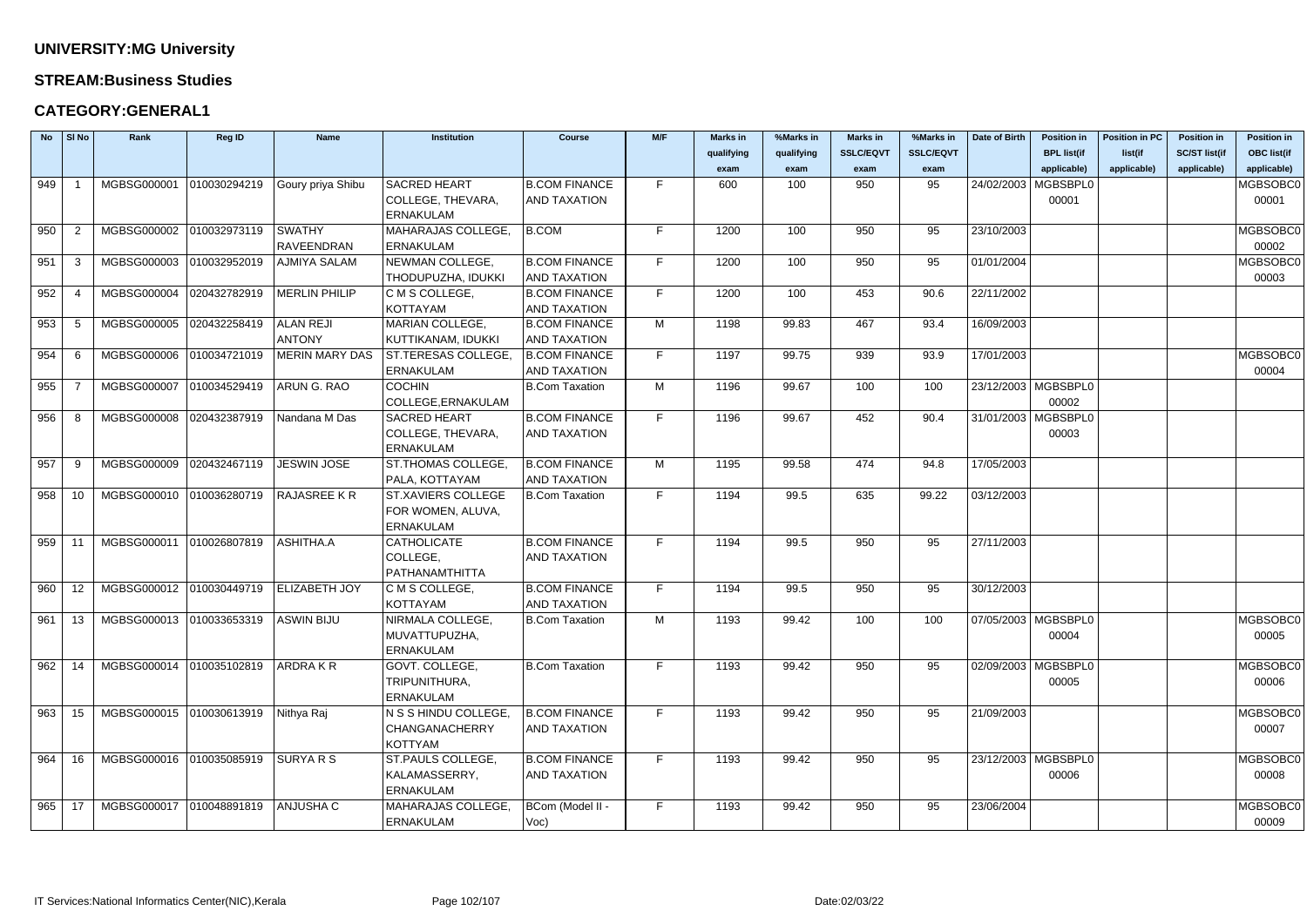| 966 |    | MGBSG000018  020433165519 |              | <b>AGNES MARIA</b>  | ST.TERESAS COLLEGE, | <b>B.COM FINANCE</b> |   | 1193 | 99.42 | 449 | 89.8 | 06/04/2003 |                       | MGBSOBC0 |
|-----|----|---------------------------|--------------|---------------------|---------------------|----------------------|---|------|-------|-----|------|------------|-----------------------|----------|
|     |    |                           |              | XAVIER              | <b>ERNAKULAM</b>    | AND TAXATION         |   |      |       |     |      |            |                       | 00010    |
| 967 | 19 | MGBSG000019               | 010030899219 | <b>ASWIN SHIBU</b>  | C M S COLLEGE,      | <b>B.COM FINANCE</b> | M | 636  | 99.38 | 950 | 95   |            | 24/06/2003   MGBSBPL0 | MGBSOBC0 |
|     |    |                           |              |                     | KOTTAYAM            | AND TAXATION         |   |      |       |     |      |            | 00007                 | 00011    |
| 968 | 20 | MGBSG000020               | 020432387819 | <b>MEGHNAK</b>      | C M S COLLEGE,      | <b>B.COM FINANCE</b> |   | 1192 | 99.33 | 467 | 93.4 | 05/04/2003 |                       | MGBSOBC0 |
|     |    |                           |              | <b>SURESH</b>       | KOTTAYAM            | AND TAXATION         |   |      |       |     |      |            |                       | 00012    |
| 969 | 21 | MGBSG000021               | 020433770719 | AJALA M NAIR        | NIRMALA COLLEGE,    | B.Com Taxation       |   | 1192 | 99.33 | 448 | 89.6 | 08/01/2004 |                       |          |
|     |    |                           |              |                     | MUVATTUPUZHA,       |                      |   |      |       |     |      |            |                       |          |
|     |    |                           |              |                     | ERNAKULAM           |                      |   |      |       |     |      |            |                       |          |
| 970 | 22 | MGBSG000022               | 020434011419 | <b>ANCITHA RAJU</b> | NIRMALA COLLEGE,    | B.Com Taxation       |   | 1192 | 99.33 | 447 | 89.4 | 04/02/2003 |                       |          |
|     |    |                           |              |                     | MUVATTUPUZHA,       |                      |   |      |       |     |      |            |                       |          |
|     |    |                           |              |                     | ERNAKULAM           |                      |   |      |       |     |      |            |                       |          |
| 971 | 23 | MGBSG000023               | 030697194519 | DESSA JACOB         | C M S COLLEGE,      | <b>B.COM FINANCE</b> |   | 1191 | 99.25 | 558 | 93   | 05/08/2003 |                       |          |
|     |    |                           |              |                     | KOTTAYAM            | AND TAXATION         |   |      |       |     |      |            |                       |          |
| 972 | 24 | MGBSG000024               | 020432747919 | <b>BIBIN BABU</b>   | ST. THOMAS COLLEGE, | <b>B.COM FINANCE</b> | M | 1191 | 99.25 | 463 | 92.6 | 15/07/2003 |                       |          |
|     |    |                           |              |                     | PALA, KOTTAYAM      | AND TAXATION         |   |      |       |     |      |            |                       |          |
| 973 | 25 | MGBSG000025               | 020432748019 | <b>CHRISWIN</b>     | ST. THOMAS COLLEGE, | B.COM FINANCE        | M | 1191 | 99.25 | 455 | 91   | 11/09/2002 |                       |          |
|     |    |                           |              | VARGHESE            | PALA, KOTTAYAM      | AND TAXATION         |   |      |       |     |      |            |                       |          |
|     |    |                           |              | MATHEW              |                     |                      |   |      |       |     |      |            |                       |          |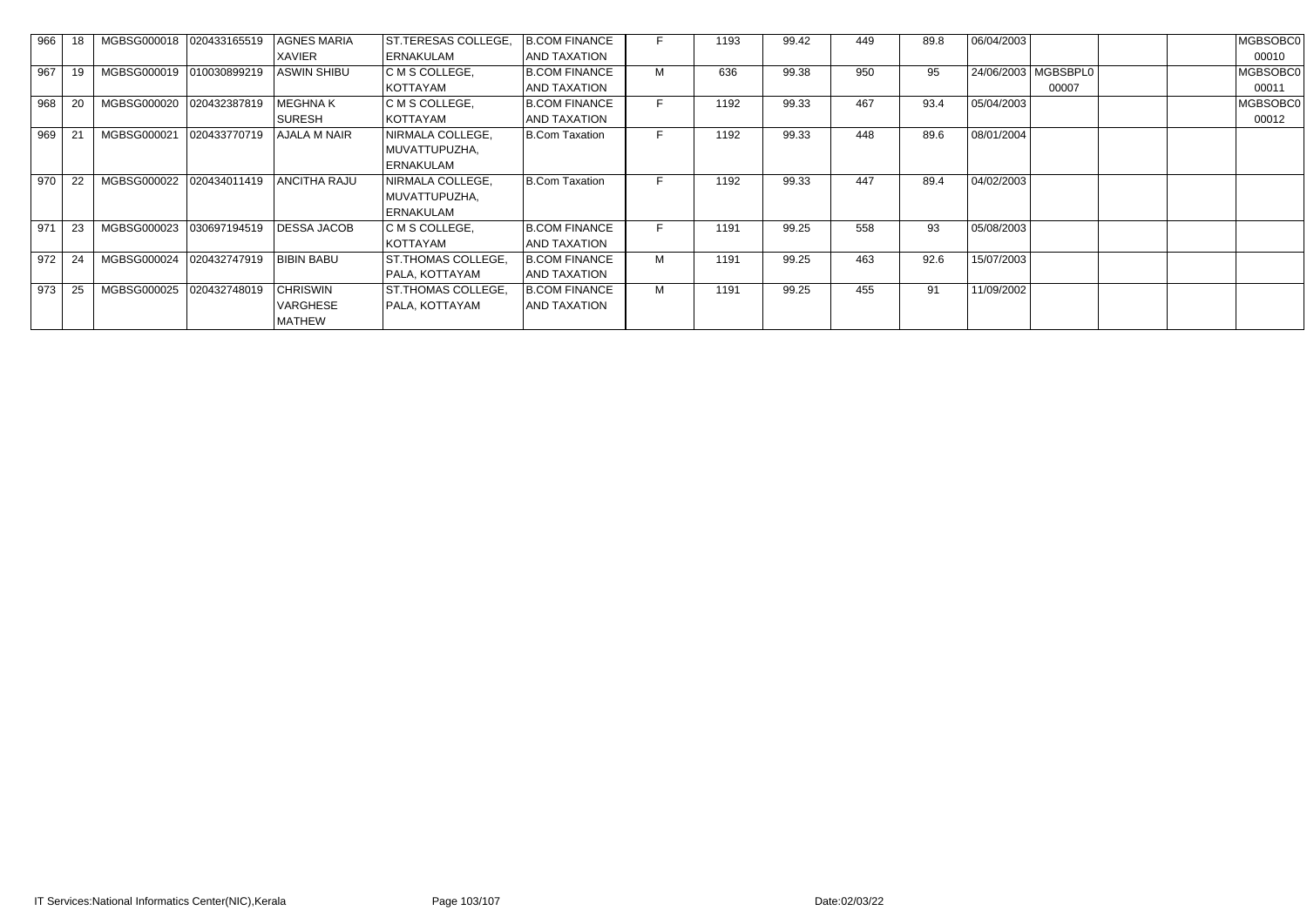#### **STREAM:Business Studies**

### **CATEGORY:BPL**

| <b>No</b> | $\vert$ SI No | Rank                      | <b>Reg ID</b> | <b>Name</b>            | <b>Institution</b>          | <b>Course</b>        | M/F | <b>Marks in</b> | %Marks in  | <b>Marks in</b>  | %Marks in        | Date of Birth | <b>Position in</b>    | Position in PC | <b>Position in</b>   | <b>Position in</b> |
|-----------|---------------|---------------------------|---------------|------------------------|-----------------------------|----------------------|-----|-----------------|------------|------------------|------------------|---------------|-----------------------|----------------|----------------------|--------------------|
|           |               |                           |               |                        |                             |                      |     | qualifying      | qualifying | <b>SSLC/EQVT</b> | <b>SSLC/EQVT</b> |               | <b>BPL list(if</b>    | list(if        | <b>SC/ST list(if</b> | <b>OBC list(if</b> |
|           |               |                           |               |                        |                             |                      |     | exam            | exam       | exam             | exam             |               | applicable)           | applicable)    | applicable)          | applicable)        |
| 974       |               | MGBSBPL00000 010029792819 |               | <b>ASWATHY V S</b>     | <b>ST.ALBERTS COLLEGE,</b>  | B.COM                |     | 1190            | 99.17      | 950              | 95               |               | 17/10/2003   MGBSBPL0 |                |                      | MGBSOBC0           |
|           |               |                           |               |                        | ERNAKULAM                   |                      |     |                 |            |                  |                  |               | 00008                 |                |                      | 00013              |
| 975       |               | MGBSBPL00000 020432546419 |               | <b>VENUSTV</b>         | <b>ST.XAVIERS COLLEGE</b>   | B.Com Taxation       | ь.  | 1190            | 99.17      | 447              | 89.3             |               | 15/01/2004   MGBSBPL0 |                |                      |                    |
|           |               |                           |               |                        | FOR WOMEN, ALUVA,           |                      |     |                 |            |                  |                  |               | 00009                 |                |                      |                    |
|           |               |                           |               |                        | <b>ERNAKULAM</b>            |                      |     |                 |            |                  |                  |               |                       |                |                      |                    |
| 976       |               | MGBSBPL00000 010029763519 |               | ATHULYA                | GOVT. COLLEGE,              | B.Com Taxation       |     | 1189            | 99.08      | 860              | 100              |               | 06/02/2004   MGBSBPL0 |                |                      | MGBSOBC0           |
|           |               |                           |               | NANDAKUMAR             | TRIPUNITHURA,               |                      |     |                 |            |                  |                  |               | 00010                 |                |                      | 00014              |
|           |               |                           |               |                        | <b>ERNAKULAM</b>            |                      |     |                 |            |                  |                  |               |                       |                |                      |                    |
| 977       |               | MGBSBPL00000 010030186319 |               | <b>ALEENA P SAJU</b>   | <b>ST. XAVIERS COLLEGE,</b> | B.COM                |     | 1189            | 99.08      | 939              | 93.9             |               | 29/10/2003   MGBSBPL0 |                |                      |                    |
|           |               |                           |               |                        | VAIKOM, KOTTAYAM            |                      |     |                 |            |                  |                  |               | 00011                 |                |                      |                    |
| 978       |               | MGBSBPL00000 010034672119 |               | <b>BISMITHA MUJEEB</b> | <b>SACRED HEART</b>         | <b>B.COM FINANCE</b> |     | 1188            | 99         | 950              | 95               |               | 10/07/2003   MGBSBPL0 |                |                      | MGBSOBC0           |
|           |               |                           |               |                        | COLLEGE, THEVARA,           | <b>AND TAXATION</b>  |     |                 |            |                  |                  |               | 00012                 |                |                      | 00016              |
|           |               |                           |               |                        | <b>ERNAKULAM</b>            |                      |     |                 |            |                  |                  |               |                       |                |                      |                    |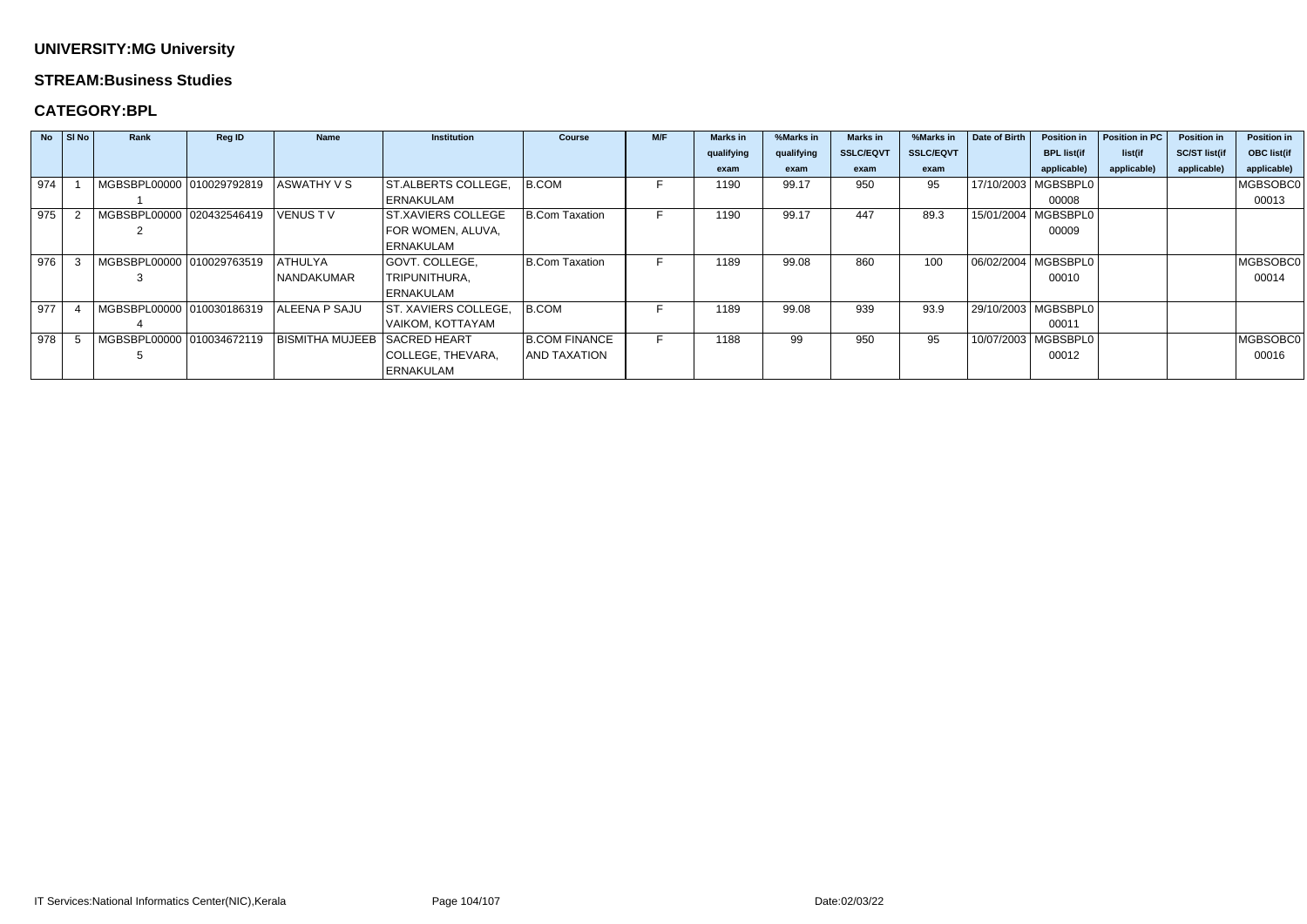#### **STREAM:Business Studies**

### **CATEGORY:OBC**

| <b>No</b> | SI No           | Rank                                              | Reg ID | <b>Name</b>            | <b>Institution</b>         | <b>Course</b>         | M/F | <b>Marks in</b> | %Marks in  | <b>Marks in</b>  | %Marks in        | Date of Birth | <b>Position in</b>    | <b>Position in PC</b> | <b>Position in</b>   | <b>Position in</b> |
|-----------|-----------------|---------------------------------------------------|--------|------------------------|----------------------------|-----------------------|-----|-----------------|------------|------------------|------------------|---------------|-----------------------|-----------------------|----------------------|--------------------|
|           |                 |                                                   |        |                        |                            |                       |     | qualifying      | qualifying | <b>SSLC/EQVT</b> | <b>SSLC/EQVT</b> |               | <b>BPL list(if</b>    | list(if               | <b>SC/ST list(if</b> | <b>OBC list(if</b> |
|           |                 |                                                   |        |                        |                            |                       |     | exam            | exam       | exam             | exam             |               | applicable)           | applicable)           | applicable)          | applicable)        |
| 979       |                 | MGBSOBC00000 030689086919                         |        | <b>AMALA COSMOS</b>    | ST.TERESAS COLLEGE         | <b>B.COM FINANCE</b>  | F.  | 1189            | 99.08      | 436              | 72.67            | 28/01/2003    |                       |                       |                      | MGBSOBC0           |
|           |                 |                                                   |        |                        | <b>ERNAKULAM</b>           | <b>AND TAXATION</b>   |     |                 |            |                  |                  |               |                       |                       |                      | 00015              |
| 980       | 2               | MGBSOBC00000 010034490319                         |        | <b>ANN EVANJELIN</b>   | ST.ALBERTS COLLEGE,        | B.COM                 | F   | 1188            | 99         | 929              | 92.9             |               | 09/04/2003   MGBSBPL0 |                       |                      | MGBSOBC0           |
|           |                 |                                                   |        |                        | <b>ERNAKULAM</b>           |                       |     |                 |            |                  |                  |               | 00014                 |                       |                      | 00017              |
| 981       | 3               | MGBSOBC00000 010030198319                         |        | <b>NIRANJANA</b>       | ST. XAVIERS COLLEGE,       | B.COM                 | F   | 1188            | 99         | 929              | 92.9             | 22/02/2004    |                       |                       |                      | MGBSOBC0           |
|           |                 | 3                                                 |        | <b>RENCHU</b>          | VAIKOM, KOTTAYAM           |                       |     |                 |            |                  |                  |               |                       |                       |                      | 00018              |
| 982       | -4              | MGBSOBC00000 020810829519                         |        | <b>MARY MERLIN</b>     | ST.TERESAS COLLEGE         | <b>B.COM FINANCE</b>  | F   | 1188            | 99         | 440              | 88               | 19/11/2002    |                       |                       |                      | MGBSOBC0           |
|           |                 |                                                   |        |                        | <b>ERNAKULAM</b>           | <b>AND TAXATION</b>   |     |                 |            |                  |                  |               |                       |                       |                      | 00019              |
| 983       | -5              | MGBSOBC00000 010036383119                         |        | <b>AGNUS ELIZABATH</b> | ST.TERESAS COLLEGE         | <b>B.COM FINANCE</b>  | F   | 1187            | 98.92      | 950              | 95               |               | 19/12/2003   MGBSBPL0 |                       |                      | MGBSOBC0           |
|           |                 |                                                   |        |                        | <b>ERNAKULAM</b>           | <b>AND TAXATION</b>   |     |                 |            |                  |                  |               | 00015                 |                       |                      | 00020              |
| 984       | 6               | MGBSOBC00000 010034747219                         |        | <b>KRIPA</b>           | ST.TERESAS COLLEGE,        | <b>B.COM FINANCE</b>  | F   | 1187            | 98.92      | 950              | 95               |               | 29/12/2003   MGBSBPL0 |                       |                      | MGBSOBC0           |
|           |                 | 6                                                 |        |                        | <b>ERNAKULAM</b>           | AND TAXATION          |     |                 |            |                  |                  |               | 00016                 |                       |                      | 00021              |
| 985       |                 | MGBSOBC00000 020434254219                         |        | LAKSHMI                | <b>MAR THOMA COLLEGE</b>   | <b>B.COM FINANCE</b>  | F   | 1187            | 98.92      | 473              | 94.6             | 28/10/2003    |                       |                       |                      | MGBSOBC0           |
|           |                 |                                                   |        | NANDANA P J            | FOR WOMEN,                 | <b>AND TAXATION</b>   |     |                 |            |                  |                  |               |                       |                       |                      | 00022              |
|           |                 |                                                   |        |                        | PERUMBAVOOR,               |                       |     |                 |            |                  |                  |               |                       |                       |                      |                    |
|           |                 |                                                   |        |                        | <b>ERNAKULAM</b>           |                       |     |                 |            |                  |                  |               |                       |                       |                      |                    |
| 986       | -8              | MGBSOBC00000 010034935719                         |        | <b>VYSHNAVI R</b>      | <b>COCHIN</b>              | <b>B.Com Taxation</b> | F   | 1187            | 98.92      | 939              | 93.9             | 18/04/2003    |                       |                       |                      | MGBSOBC0           |
|           |                 |                                                   |        |                        | COLLEGE, ERNAKULAM         |                       |     |                 |            |                  |                  |               |                       |                       |                      | 00023              |
| 987       | 9               | MGBSOBC00000 020433875619                         |        | FARHATH P U            | <b>BHARATHAMATHA</b>       | <b>B.COM</b>          | F.  | 1187            | 98.92      | 463              | 92.6             | 31/05/2003    |                       |                       |                      | MGBSOBC0           |
|           |                 |                                                   |        |                        | COLLEGE,                   |                       |     |                 |            |                  |                  |               |                       |                       |                      | 00024              |
|           |                 |                                                   |        |                        | THRIKKAKARA,               |                       |     |                 |            |                  |                  |               |                       |                       |                      |                    |
|           |                 |                                                   |        |                        | <b>ERNAKULAM</b>           |                       |     |                 |            |                  |                  |               |                       |                       |                      |                    |
| 988       | 10 <sup>1</sup> | MGBSOBC00001 020433169719                         |        | <b>Anlitta Emily</b>   | ST.TERESAS COLLEGE         | <b>B.COM FINANCE</b>  | F   | 1187            | 98.92      | 460              | 92               | 13/09/2003    |                       |                       |                      | MGBSOBC0           |
|           |                 | $\Omega$                                          |        | <b>Williams</b>        | <b>ERNAKULAM</b>           | <b>AND TAXATION</b>   |     |                 |            |                  |                  |               |                       |                       |                      | 00025              |
| 989       | -11             | MGBSOBC00001 010432790819                         |        | NANDHANA SABU          | <b>GOVERNMENT</b>          | <b>B.COM</b>          | F   | 1187            | 98.92      | 456              | 91.2             | 12/04/2003    |                       |                       |                      | MGBSOBC0           |
|           |                 |                                                   |        |                        | COLLEGE, KOTTAYAM          |                       |     |                 |            |                  |                  |               |                       |                       |                      | 00026              |
| 990       | 12 <sup>7</sup> | MGBSOBC00001 010034943919                         |        | ANU C A                | <b>COCHIN</b>              | <b>B.Com Taxation</b> | F.  | 1186            | 98.83      | 950              | 95               | 26/06/2003    |                       |                       |                      | MGBSOBC0           |
|           |                 |                                                   |        |                        | COLLEGE, ERNAKULAM         |                       |     |                 |            |                  |                  |               |                       |                       |                      | 00027              |
|           |                 | 991   13   MGBSOBC00001   010036351219   MUHAMMED |        |                        | BHARATHAMATHA              | B.COM                 | M   | 1186            | 98.83      | 939              | 93.9             | 30/09/2003    |                       |                       |                      | MGBSOBC0           |
|           |                 | 3                                                 |        | THAHIR E N             | COLLEGE,                   |                       |     |                 |            |                  |                  |               |                       |                       |                      | 00028              |
|           |                 |                                                   |        |                        | THRIKKAKARA,               |                       |     |                 |            |                  |                  |               |                       |                       |                      |                    |
|           |                 |                                                   |        |                        | <b>ERNAKULAM</b>           |                       |     |                 |            |                  |                  |               |                       |                       |                      |                    |
| 992       |                 | 14   MGBSOBC00001   010034979219                  |        | <b>SANDRA MARY A J</b> | <b>ST.TERESAS COLLEGE.</b> | <b>B.COM FINANCE</b>  | F   | 1186            | 98.83      | 898              | 89.8             | 05/09/2003    |                       |                       |                      | MGBSOBC0           |
|           |                 | $\overline{4}$                                    |        |                        | <b>ERNAKULAM</b>           | <b>AND TAXATION</b>   |     |                 |            |                  |                  |               |                       |                       |                      | 00029              |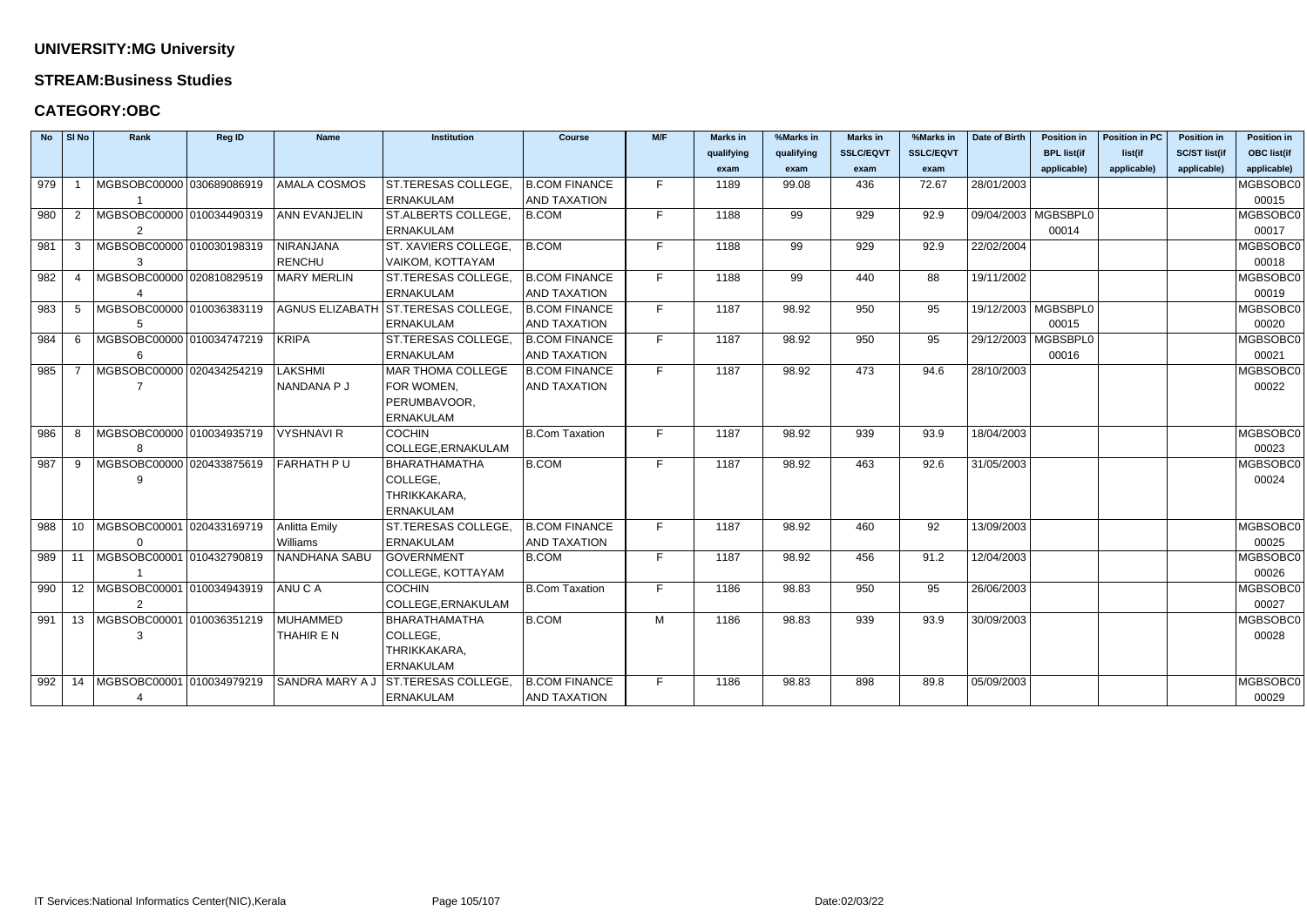### **STREAM:Business Studies**

|     | $No$ SI No | Rank                      | <b>Reg ID</b> | <b>Name</b>            | <b>Institution</b>   | <b>Course</b>        | M/F | <b>Marks in</b> | %Marks in  | <b>Marks in</b>  | %Marks in        | Date of Birth | <b>Position in</b> | Position in PC | <b>Position in</b>   | <b>Position in</b> |
|-----|------------|---------------------------|---------------|------------------------|----------------------|----------------------|-----|-----------------|------------|------------------|------------------|---------------|--------------------|----------------|----------------------|--------------------|
|     |            |                           |               |                        |                      |                      |     | qualifying      | qualifying | <b>SSLC/EQVT</b> | <b>SSLC/EQVT</b> |               | <b>BPL list(if</b> | list(if        | <b>SC/ST list(if</b> | <b>OBC list(if</b> |
|     |            |                           |               |                        |                      |                      |     | exam            | exam       | exam             | exam             |               | applicable)        | applicable)    | applicable)          | applicable)        |
| 993 |            | MGBSPH000001 020436982219 |               | <b>ANN MARIYA</b>      | ST.PETERS COLLEGE,   | <b>B.COM FINANCE</b> |     | 1175            | 97.92      | 399              | 66.5             | 15/04/2002    |                    | MGBSPH00       |                      |                    |
|     |            |                           |               |                        | KOLENCHERRY,         | <b>AND TAXATION</b>  |     |                 |            |                  |                  |               |                    | 0001           |                      |                    |
|     |            |                           |               |                        | ERNAKULAM            |                      |     |                 |            |                  |                  |               |                    |                |                      |                    |
| 994 |            | MGBSPH000002 010033886919 |               | <b>SULFEECKER E K</b>  | <b>BHARATHAMATHA</b> | B.COM                | м   | 1159            | 96.58      | 806              | 80.6             | 12/04/2003    |                    | MGBSPH00       |                      | MGBSOBC0           |
|     |            |                           |               |                        | COLLEGE,             |                      |     |                 |            |                  |                  |               |                    | 0002           |                      | 00115              |
|     |            |                           |               |                        | THRIKKAKARA,         |                      |     |                 |            |                  |                  |               |                    |                |                      |                    |
|     |            |                           |               |                        | ERNAKULAM            |                      |     |                 |            |                  |                  |               |                    |                |                      |                    |
| 995 |            | MGBSPH000003 020432258719 |               | <b>ALBIN SEBASTIAN</b> | DEVA MATHA COLLEGE,  | B.Com Computer       | м   | 569             | 94.83      | 424              | 84.8             | 09/06/2003    |                    | MGBSPH00       |                      |                    |
|     |            |                           |               |                        | KURAVILANGAD,        | Application          |     |                 |            |                  |                  |               |                    | 0003           |                      |                    |
|     |            |                           |               |                        | KOTTAYAM             |                      |     |                 |            |                  |                  |               |                    |                |                      |                    |